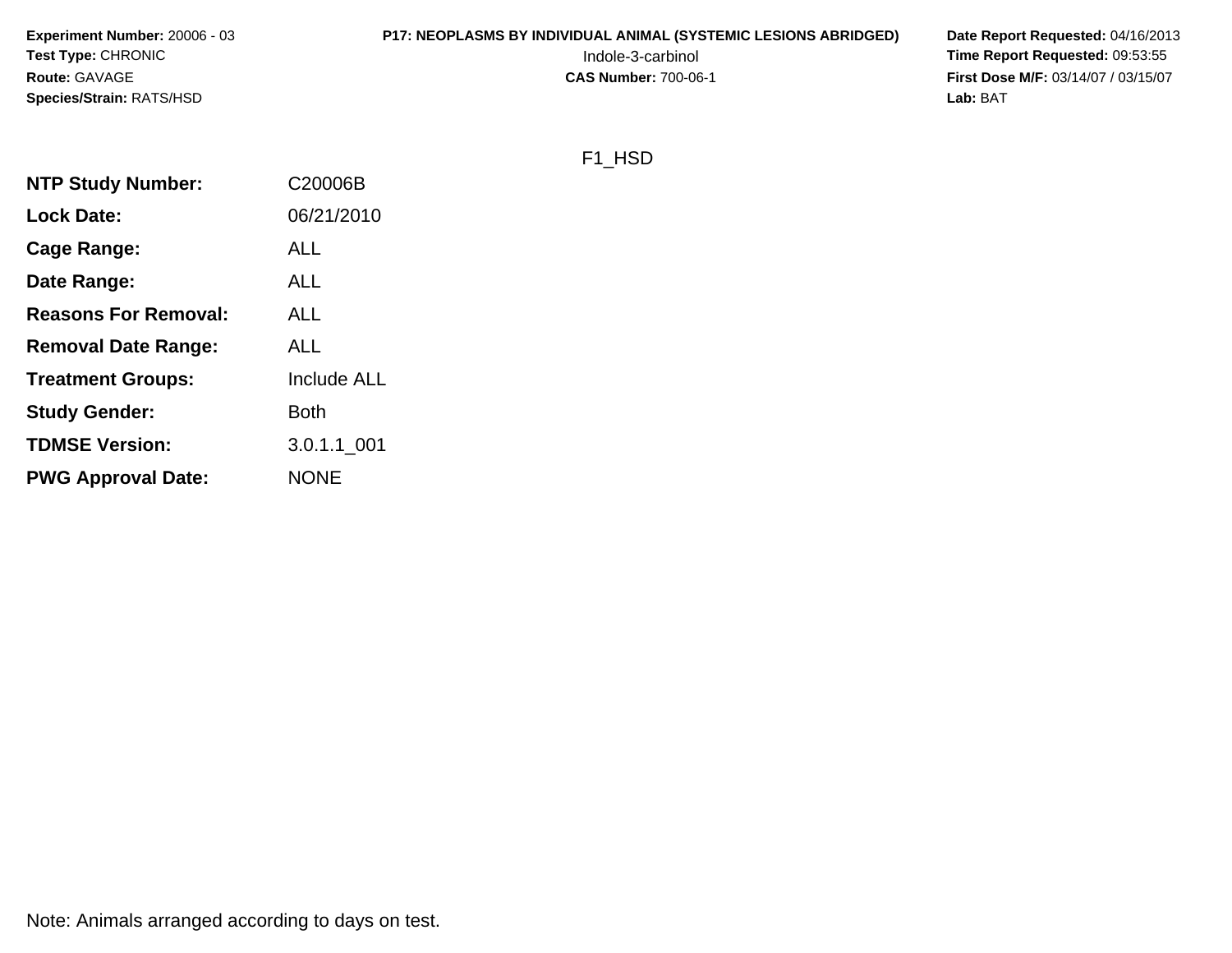## **P17: NEOPLASMS BY INDIVIDUAL ANIMAL (SYSTEMIC LESIONS ABRIDGED)** Date Report Requested: 04/16/2013<br>Indole-3-carbinol **Time Report Requested:** 09:53:55

 Indole-3-carbinol **Time Report Requested:** 09:53:55 **First Dose M/F:** 03/14/07 / 03/15/07<br>Lab: BAT **Lab:** BAT

| <b>HARLAN SPRAGUE DAWLEY RATS</b><br><b>MALE</b>                                                                                                                   | DAY ON TEST      | $\mathbf 0$<br>$\overline{1}$<br>8<br>$\,8\,$                 | $\mathbf 0$<br>$\overline{1}$<br>9<br>$\overline{7}$ | $\pmb{0}$<br>$\overline{4}$<br>$\overline{2}$<br>$\mathbf{1}$ | 0<br>4<br>3<br>8                          | $\pmb{0}$<br>$\overline{4}$<br>$\overline{4}$<br>$\overline{4}$        | 0<br>$\overline{4}$<br>$\sqrt{5}$<br>$\mathbf 0$          | $\mathbf 0$<br>$\overline{4}$<br>8<br>$\sqrt{5}$                       | $\mathbf 0$<br>$\overline{5}$<br>$\mathbf 0$<br>5          | $\begin{array}{c} 0 \\ 5 \end{array}$<br>$\sqrt{3}$<br>9            | 0<br>$\overline{5}$<br>$\overline{7}$<br>$\sqrt{5}$                | 0<br>$\overline{5}$<br>$\overline{7}$<br>5       | 0<br>$\overline{5}$<br>$\boldsymbol{9}$<br>9 | $\begin{array}{c} 0 \\ 6 \end{array}$<br>$\mathbf{3}$<br>$\mathbf 1$  | $\mathbf 0$<br>$6^{\circ}$<br>3<br>$\overline{4}$ | $\pmb{0}$<br>$6\phantom{a}$<br>$\sqrt{3}$<br>$\overline{5}$  | $\mathbf 0$<br>6<br>$\overline{4}$<br>5 | $\mathbf 0$<br>$6\phantom{1}6$<br>6<br>6                           | 0<br>$6\overline{6}$<br>$\,6\,$<br>9      | $\mathbf 0$<br>$\overline{6}$<br>8<br>$\mathbf{1}$ | 0<br>$6\overline{6}$<br>8<br>$\overline{2}$         | 0<br>6<br>8<br>4                             | $\mathbf 0$<br>$\overline{6}$<br>$\,8\,$<br>$\sqrt{5}$                      | $\pmb{0}$<br>$\overline{6}$<br>$\bf8$<br>$\overline{5}$                    | $\mathbf 0$<br>6<br>8<br>$\overline{5}$                                 | $\pmb{0}$<br>6<br>8<br>9                            |                       |
|--------------------------------------------------------------------------------------------------------------------------------------------------------------------|------------------|---------------------------------------------------------------|------------------------------------------------------|---------------------------------------------------------------|-------------------------------------------|------------------------------------------------------------------------|-----------------------------------------------------------|------------------------------------------------------------------------|------------------------------------------------------------|---------------------------------------------------------------------|--------------------------------------------------------------------|--------------------------------------------------|----------------------------------------------|-----------------------------------------------------------------------|---------------------------------------------------|--------------------------------------------------------------|-----------------------------------------|--------------------------------------------------------------------|-------------------------------------------|----------------------------------------------------|-----------------------------------------------------|----------------------------------------------|-----------------------------------------------------------------------------|----------------------------------------------------------------------------|-------------------------------------------------------------------------|-----------------------------------------------------|-----------------------|
| 0 mg/kg                                                                                                                                                            | <b>ANIMAL ID</b> | $\boldsymbol{0}$<br>$\mathbf 0$<br>$\pmb{0}$<br>$\frac{3}{2}$ | $\mathbf 0$<br>$\mathbf 0$<br>0<br>$\mathbf 0$<br>4  | $\mathbf 0$<br>$\mathbf 0$<br>0<br>$\sqrt{3}$<br>6            | 0<br>$\mathbf 0$<br>0<br>$\mathbf 1$<br>3 | $\pmb{0}$<br>$\mathbf 0$<br>$\mathbf 0$<br>$\overline{5}$ <sup>0</sup> | $\pmb{0}$<br>$\mathbf 0$<br>$\mathbf 0$<br>$\pmb{0}$<br>8 | $\pmb{0}$<br>$\mathbf 0$<br>0<br>$\begin{array}{c} 4 \\ 9 \end{array}$ | $\pmb{0}$<br>$\Omega$<br>0<br>$\sqrt{2}$<br>$\overline{1}$ | 0<br>$\mathbf 0$<br>$\mathbf 0$<br>$\overline{4}$<br>$\overline{5}$ | $\mathbf 0$<br>$\mathbf 0$<br>$\mathbf 0$<br>$\mathbf{1}$<br>$9\,$ | $\mathbf 0$<br>$\mathbf 0$<br>0<br>$\frac{2}{2}$ | 0<br>$\Omega$<br>0<br>$\mathbf{1}$<br>6      | $\mathbf 0$<br>$\mathbf 0$<br>$\mathbf 0$<br>$\mathbf{1}$<br>$\Omega$ | 0<br>$\mathbf 0$<br>0<br>0<br>3                   | $\pmb{0}$<br>$\mathbf 0$<br>$\mathbf 0$<br>$\mathbf{1}$<br>8 | 0<br>$\Omega$<br>0<br>$\frac{2}{3}$     | $\mathbf 0$<br>$\mathbf{0}$<br>0<br>$\mathbf{1}$<br>$\overline{1}$ | 0<br>$\mathbf 0$<br>$\mathbf 0$<br>3<br>3 | 0<br>$\mathbf 0$<br>$\mathbf 0$<br>$rac{2}{5}$     | 0<br>$\Omega$<br>0<br>$\mathbf 1$<br>$\overline{2}$ | 0<br>$\mathbf 0$<br>0<br>3<br>$\overline{1}$ | $\mathbf 0$<br>$\mathbf 0$<br>$\mathbf 0$<br>$\mathbf{1}$<br>$\overline{4}$ | $\mathbf 0$<br>$\mathbf 0$<br>$\mathbf 0$<br>$\overline{1}$<br>$\,$ 5 $\,$ | $\mathbf 0$<br>$\mathbf{0}$<br>$\mathbf{0}$<br>$\mathbf{3}$<br>$\Omega$ | 0<br>$\mathbf 0$<br>$\mathbf 0$<br>$\mathbf 0$<br>9 | males<br>$($ cont $)$ |
| <b>ALIMENTARY SYSTEM</b>                                                                                                                                           |                  |                                                               |                                                      |                                                               |                                           |                                                                        |                                                           |                                                                        |                                                            |                                                                     |                                                                    |                                                  |                                              |                                                                       |                                                   |                                                              |                                         |                                                                    |                                           |                                                    |                                                     |                                              |                                                                             |                                                                            |                                                                         |                                                     |                       |
| Esophagus                                                                                                                                                          |                  |                                                               |                                                      |                                                               |                                           |                                                                        |                                                           |                                                                        |                                                            |                                                                     |                                                                    |                                                  |                                              |                                                                       |                                                   |                                                              |                                         |                                                                    |                                           |                                                    |                                                     |                                              |                                                                             |                                                                            |                                                                         | $\ddot{}$                                           |                       |
| Intestine Large, Cecum                                                                                                                                             |                  |                                                               |                                                      |                                                               |                                           |                                                                        |                                                           |                                                                        |                                                            |                                                                     |                                                                    |                                                  |                                              |                                                                       |                                                   |                                                              |                                         |                                                                    |                                           |                                                    |                                                     |                                              |                                                                             |                                                                            |                                                                         |                                                     |                       |
| Intestine Large, Colon                                                                                                                                             |                  |                                                               |                                                      |                                                               |                                           |                                                                        |                                                           |                                                                        |                                                            |                                                                     |                                                                    |                                                  |                                              |                                                                       |                                                   |                                                              |                                         |                                                                    |                                           |                                                    |                                                     |                                              |                                                                             |                                                                            |                                                                         | $+$                                                 |                       |
| Intestine Large, Rectum                                                                                                                                            |                  |                                                               |                                                      |                                                               |                                           |                                                                        |                                                           |                                                                        |                                                            |                                                                     |                                                                    |                                                  |                                              |                                                                       |                                                   |                                                              |                                         |                                                                    |                                           |                                                    |                                                     |                                              |                                                                             |                                                                            | $\ddot{}$                                                               | $\overline{+}$                                      |                       |
| Intestine Small, Duodenum                                                                                                                                          |                  | A                                                             |                                                      |                                                               |                                           |                                                                        |                                                           |                                                                        |                                                            |                                                                     |                                                                    |                                                  |                                              | A                                                                     | A                                                 | A                                                            |                                         |                                                                    |                                           |                                                    |                                                     |                                              |                                                                             |                                                                            | $\ddot{}$                                                               | $+$                                                 |                       |
| Intestine Small, Ileum                                                                                                                                             |                  | A                                                             | $\ddot{}$                                            |                                                               |                                           |                                                                        | A                                                         | A                                                                      | A                                                          | $\ddot{}$                                                           |                                                                    | $\ddot{}$                                        | $\ddot{}$                                    | A                                                                     | A                                                 | A                                                            | $+$                                     | $\ddot{}$                                                          | Α                                         | A                                                  | A                                                   | $+$                                          | A                                                                           | $\overline{+}$                                                             | $\ddot{}$                                                               | $+$                                                 |                       |
| Intestine Small, Jejunum                                                                                                                                           |                  | A                                                             |                                                      |                                                               |                                           |                                                                        |                                                           |                                                                        |                                                            |                                                                     |                                                                    |                                                  |                                              | A                                                                     | A                                                 | A                                                            | $\ddot{}$                               |                                                                    | A                                         | A                                                  | A                                                   |                                              |                                                                             |                                                                            |                                                                         | $+$                                                 |                       |
| Liver<br>Hepatocellular Adenoma                                                                                                                                    |                  |                                                               |                                                      |                                                               |                                           |                                                                        |                                                           |                                                                        |                                                            |                                                                     |                                                                    |                                                  |                                              |                                                                       |                                                   |                                                              |                                         |                                                                    | $\ddot{}$<br>X                            |                                                    |                                                     |                                              |                                                                             |                                                                            |                                                                         |                                                     |                       |
| Mesentery                                                                                                                                                          |                  |                                                               |                                                      |                                                               |                                           |                                                                        |                                                           |                                                                        |                                                            |                                                                     |                                                                    |                                                  |                                              |                                                                       |                                                   |                                                              |                                         |                                                                    |                                           |                                                    |                                                     |                                              |                                                                             | $\ddot{}$                                                                  |                                                                         |                                                     |                       |
| Oral Mucosa<br>Squamous Cell Carcinoma                                                                                                                             |                  |                                                               |                                                      |                                                               |                                           |                                                                        |                                                           |                                                                        |                                                            |                                                                     |                                                                    |                                                  |                                              |                                                                       |                                                   |                                                              |                                         |                                                                    |                                           |                                                    |                                                     |                                              |                                                                             |                                                                            |                                                                         |                                                     |                       |
| Pancreas<br>Acinus, Adenoma<br>Acinus, Adenoma, Multiple                                                                                                           |                  |                                                               |                                                      |                                                               |                                           |                                                                        |                                                           |                                                                        |                                                            |                                                                     |                                                                    |                                                  |                                              |                                                                       |                                                   |                                                              |                                         |                                                                    |                                           |                                                    |                                                     |                                              |                                                                             | $\boldsymbol{\mathsf{X}}$                                                  |                                                                         | $\overline{+}$                                      |                       |
| Salivary Glands<br>Schwannoma Malignant                                                                                                                            |                  |                                                               |                                                      |                                                               |                                           |                                                                        |                                                           |                                                                        |                                                            |                                                                     |                                                                    |                                                  |                                              |                                                                       |                                                   |                                                              |                                         |                                                                    |                                           |                                                    |                                                     | X                                            |                                                                             |                                                                            |                                                                         | $\div$                                              |                       |
| Stomach, Forestomach                                                                                                                                               |                  |                                                               |                                                      |                                                               |                                           |                                                                        |                                                           |                                                                        |                                                            |                                                                     |                                                                    |                                                  |                                              |                                                                       |                                                   |                                                              |                                         |                                                                    |                                           |                                                    |                                                     |                                              |                                                                             |                                                                            |                                                                         | $+$                                                 |                       |
| *  Total animals with tissue examined microscopically; Total animals with tumor<br>+  Tissue examined microscopically<br>X Lesion present<br>I Insufficient tissue |                  |                                                               |                                                      |                                                               |                                           |                                                                        |                                                           |                                                                        |                                                            |                                                                     | $D_{200}$                                                          |                                                  |                                              |                                                                       |                                                   |                                                              |                                         |                                                                    |                                           |                                                    | M  Missing tissue                                   |                                              | A  Autolysis precludes evaluation<br>BLANK  Not examined microscopically    |                                                                            |                                                                         |                                                     |                       |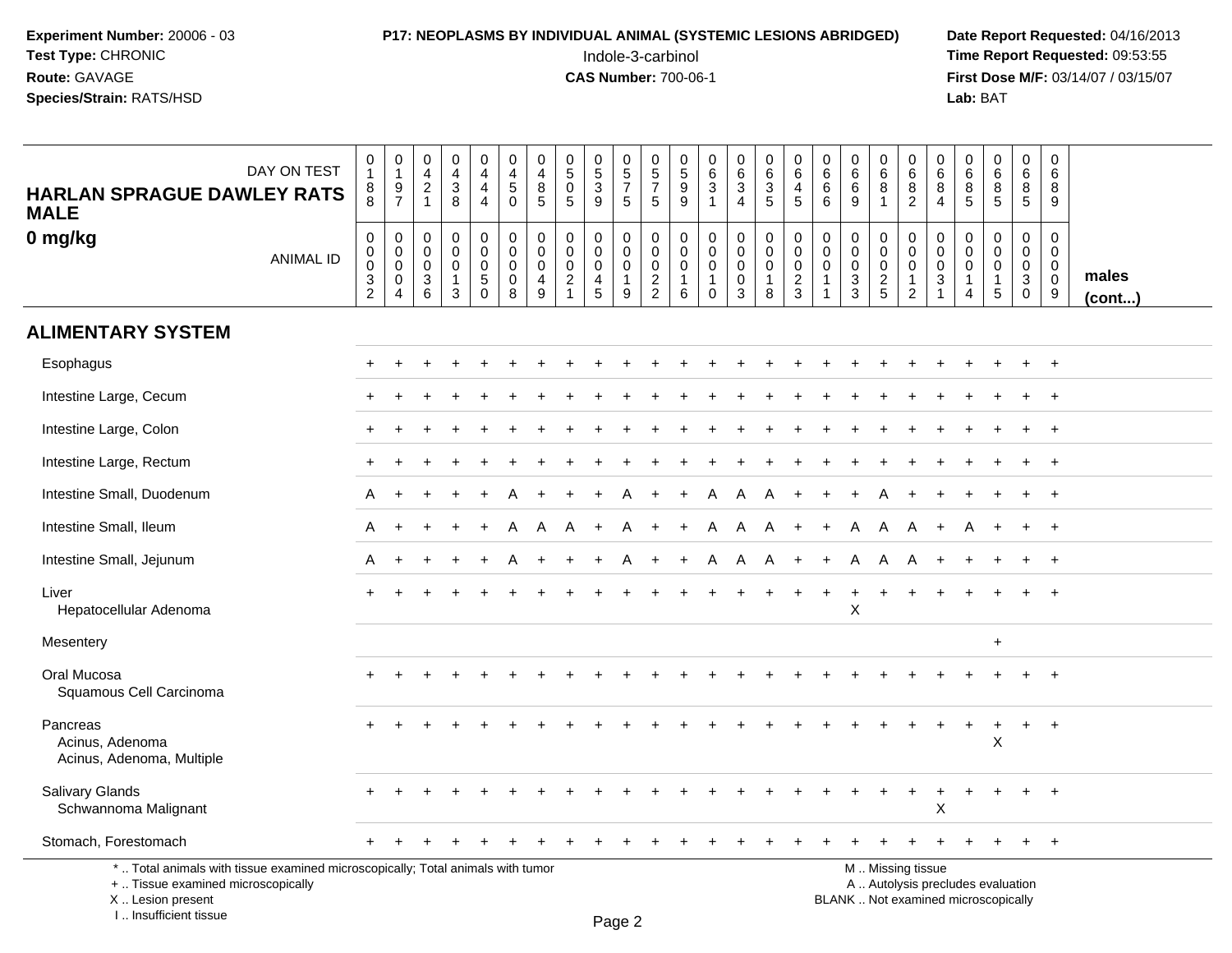## **P17: NEOPLASMS BY INDIVIDUAL ANIMAL (SYSTEMIC LESIONS ABRIDGED)** Date Report Requested: 04/16/2013<br>Indole-3-carbinol **Time Report Requested:** 09:53:55

 Indole-3-carbinol **Time Report Requested:** 09:53:55 **First Dose M/F:** 03/14/07 / 03/15/07<br>**Lab:** BAT

| <b>HARLAN SPRAGUE DAWLEY RATS</b><br><b>MALE</b>                                                                      | DAY ON TEST      | $\pmb{0}$<br>$\mathbf{1}$<br>8<br>8                    | $\begin{array}{c} 0 \\ 1 \\ 9 \\ 7 \end{array}$                                         | $\begin{bmatrix} 0 \\ 4 \\ 2 \\ 1 \end{bmatrix}$           | $\begin{smallmatrix}0\0\4\end{smallmatrix}$<br>$\mathbf{3}$<br>8 | $\begin{smallmatrix}0\0\4\end{smallmatrix}$<br>$\overline{4}$<br>$\overline{4}$  | $\pmb{0}$<br>$\frac{4}{5}$<br>$\mathbf 0$                             | $\pmb{0}$<br>$\overline{\mathbf{4}}$<br>8<br>5 | $\begin{array}{c} 0 \\ 5 \end{array}$<br>$\overline{0}$<br>5 | $\begin{smallmatrix}0\5\3\end{smallmatrix}$<br>9         | $\begin{matrix} 0 \\ 5 \end{matrix}$<br>$\overline{7}$<br>$\sqrt{5}$ | 0<br>$\frac{5}{7}$<br>$5\phantom{.0}$            | $\begin{array}{c} 0 \\ 5 \\ 9 \end{array}$<br>9  | $\begin{matrix} 0 \\ 6 \\ 3 \end{matrix}$<br>$\mathbf{1}$ | $\begin{array}{c} 0 \\ 6 \end{array}$<br>$\overline{3}$<br>$\overline{4}$        | $\begin{array}{c} 0 \\ 6 \end{array}$<br>$\overline{3}$<br>$\sqrt{5}$ | 0<br>6<br>$\overline{4}$<br>5                              | $\pmb{0}$<br>$\frac{6}{6}$<br>$6\phantom{a}$ | $\begin{array}{c} 0 \\ 6 \end{array}$<br>$6\overline{6}$<br>9 | $\begin{array}{c} 0 \\ 6 \\ 8 \end{array}$<br>$\mathbf{1}$ | $\pmb{0}$<br>$\,6\,$<br>$\, 8$<br>$\overline{2}$                            | $\mathbf 0$<br>$\,6$<br>$\,8\,$<br>$\overline{4}$ | $\begin{matrix} 0 \\ 6 \\ 8 \end{matrix}$<br>5                    | $\begin{array}{c} 0 \\ 6 \\ 8 \end{array}$<br>$\overline{5}$ | $_{6}^{\rm 0}$<br>$\overline{8}$<br>$\overline{5}$                   | $\pmb{0}$<br>$\,6\,$<br>8<br>9                                |                       |
|-----------------------------------------------------------------------------------------------------------------------|------------------|--------------------------------------------------------|-----------------------------------------------------------------------------------------|------------------------------------------------------------|------------------------------------------------------------------|----------------------------------------------------------------------------------|-----------------------------------------------------------------------|------------------------------------------------|--------------------------------------------------------------|----------------------------------------------------------|----------------------------------------------------------------------|--------------------------------------------------|--------------------------------------------------|-----------------------------------------------------------|----------------------------------------------------------------------------------|-----------------------------------------------------------------------|------------------------------------------------------------|----------------------------------------------|---------------------------------------------------------------|------------------------------------------------------------|-----------------------------------------------------------------------------|---------------------------------------------------|-------------------------------------------------------------------|--------------------------------------------------------------|----------------------------------------------------------------------|---------------------------------------------------------------|-----------------------|
| 0 mg/kg                                                                                                               | <b>ANIMAL ID</b> | $\pmb{0}$<br>$\pmb{0}$<br>$\mathbf 0$<br>$\frac{3}{2}$ | $\mathbf 0$<br>$\mathbf 0$<br>$\mathsf{O}\xspace$<br>$\boldsymbol{0}$<br>$\overline{4}$ | $\mathbf 0$<br>$\mathbf 0$<br>$\mathbf 0$<br>$\frac{3}{6}$ | 0<br>$\mathbf 0$<br>$\mathbf 0$<br>1<br>$\mathbf{3}$             | $\pmb{0}$<br>$\mathsf{O}\xspace$<br>$\overline{0}$<br>$\overline{5}$<br>$\Omega$ | $\mathsf{O}\xspace$<br>$\mathbf 0$<br>$\mathbf 0$<br>$\mathbf 0$<br>8 | 0<br>$\mathbf 0$<br>$\mathbf 0$<br>4<br>9      | $\mathbf 0$<br>$\mathbf 0$<br>$\mathbf 0$<br>$\frac{2}{1}$   | $\mathbf 0$<br>$\mathbf 0$<br>$\pmb{0}$<br>$\frac{4}{5}$ | $\mathbf 0$<br>$\mathbf 0$<br>$\mathbf 0$<br>$\mathbf{1}$<br>9       | 0<br>$\mathbf 0$<br>$\mathbf 0$<br>$\frac{2}{2}$ | $\pmb{0}$<br>$\pmb{0}$<br>0<br>$\mathbf{1}$<br>6 | $\pmb{0}$<br>$\pmb{0}$<br>$\overline{0}$<br>1<br>$\Omega$ | $\mathbf 0$<br>$\mathsf{O}\xspace$<br>$\mathbf 0$<br>$\pmb{0}$<br>$\overline{3}$ | $\pmb{0}$<br>$\mathbf 0$<br>$\ddot{\mathbf{0}}$<br>$\mathbf{1}$<br>8  | $\mathbf 0$<br>$\mathbf 0$<br>$\mathbf 0$<br>$\frac{2}{3}$ | $\mathbf 0$<br>$\mathbf 0$<br>$\Omega$       | 0<br>$\mathbf 0$<br>$\pmb{0}$<br>$\frac{3}{3}$                | $\mathbf 0$<br>$\mathbf 0$<br>$\pmb{0}$<br>$\frac{2}{5}$   | $\mathbf 0$<br>$\mathbf 0$<br>$\mathbf 0$<br>$\mathbf{1}$<br>$\overline{2}$ | 0<br>$\mathbf 0$<br>$\mathbf 0$<br>$\sqrt{3}$     | 0<br>$\mathbf 0$<br>$\mathbf 0$<br>$\mathbf{1}$<br>$\overline{4}$ | 0<br>$\overline{0}$<br>$\overline{0}$<br>$\mathbf{1}$<br>5   | 0<br>$\overline{0}$<br>$\overline{0}$<br>$\mathbf{3}$<br>$\mathbf 0$ | $\mathbf 0$<br>$\mathbf 0$<br>$\mathbf 0$<br>$\mathbf 0$<br>9 | males<br>$($ cont $)$ |
| Squamous Cell Carcinoma                                                                                               |                  |                                                        |                                                                                         |                                                            |                                                                  |                                                                                  |                                                                       |                                                |                                                              |                                                          |                                                                      |                                                  |                                                  |                                                           |                                                                                  |                                                                       |                                                            |                                              |                                                               |                                                            |                                                                             |                                                   |                                                                   |                                                              |                                                                      |                                                               |                       |
| Stomach, Glandular                                                                                                    |                  |                                                        |                                                                                         |                                                            |                                                                  |                                                                                  |                                                                       |                                                |                                                              |                                                          |                                                                      |                                                  |                                                  |                                                           |                                                                                  |                                                                       |                                                            |                                              |                                                               |                                                            |                                                                             |                                                   |                                                                   |                                                              | $\ddot{}$                                                            | $+$                                                           |                       |
| Tooth                                                                                                                 |                  |                                                        |                                                                                         |                                                            |                                                                  |                                                                                  |                                                                       |                                                |                                                              |                                                          |                                                                      |                                                  |                                                  |                                                           |                                                                                  |                                                                       |                                                            |                                              |                                                               |                                                            |                                                                             |                                                   |                                                                   |                                                              |                                                                      |                                                               |                       |
| <b>CARDIOVASCULAR SYSTEM</b>                                                                                          |                  |                                                        |                                                                                         |                                                            |                                                                  |                                                                                  |                                                                       |                                                |                                                              |                                                          |                                                                      |                                                  |                                                  |                                                           |                                                                                  |                                                                       |                                                            |                                              |                                                               |                                                            |                                                                             |                                                   |                                                                   |                                                              |                                                                      |                                                               |                       |
| <b>Blood Vessel</b>                                                                                                   |                  |                                                        |                                                                                         |                                                            |                                                                  |                                                                                  |                                                                       |                                                |                                                              |                                                          |                                                                      |                                                  |                                                  |                                                           |                                                                                  |                                                                       |                                                            |                                              |                                                               |                                                            |                                                                             |                                                   |                                                                   |                                                              |                                                                      |                                                               |                       |
| Heart<br>Schwannoma Malignant                                                                                         |                  |                                                        |                                                                                         |                                                            |                                                                  |                                                                                  |                                                                       |                                                |                                                              |                                                          |                                                                      |                                                  |                                                  |                                                           |                                                                                  |                                                                       |                                                            |                                              |                                                               |                                                            |                                                                             |                                                   |                                                                   |                                                              |                                                                      |                                                               |                       |
| <b>ENDOCRINE SYSTEM</b>                                                                                               |                  |                                                        |                                                                                         |                                                            |                                                                  |                                                                                  |                                                                       |                                                |                                                              |                                                          |                                                                      |                                                  |                                                  |                                                           |                                                                                  |                                                                       |                                                            |                                              |                                                               |                                                            |                                                                             |                                                   |                                                                   |                                                              |                                                                      |                                                               |                       |
| <b>Adrenal Cortex</b>                                                                                                 |                  |                                                        |                                                                                         |                                                            |                                                                  |                                                                                  |                                                                       |                                                |                                                              |                                                          |                                                                      |                                                  |                                                  |                                                           |                                                                                  |                                                                       |                                                            |                                              |                                                               |                                                            |                                                                             |                                                   |                                                                   |                                                              |                                                                      | $\overline{ }$                                                |                       |
| Adrenal Medulla<br>Pheochromocytoma Benign<br>Pheochromocytoma Complex<br>Pheochromocytoma Malignant                  |                  |                                                        |                                                                                         |                                                            |                                                                  |                                                                                  |                                                                       |                                                |                                                              |                                                          |                                                                      |                                                  |                                                  |                                                           | $\boldsymbol{\mathsf{X}}$                                                        | $+$                                                                   | $\ddot{}$<br>X                                             |                                              |                                                               |                                                            |                                                                             |                                                   | $\boldsymbol{\mathsf{X}}$                                         |                                                              |                                                                      |                                                               |                       |
| Islets, Pancreatic<br>Adenoma                                                                                         |                  |                                                        |                                                                                         |                                                            |                                                                  |                                                                                  |                                                                       |                                                |                                                              |                                                          |                                                                      |                                                  |                                                  |                                                           |                                                                                  |                                                                       |                                                            |                                              |                                                               |                                                            |                                                                             |                                                   |                                                                   |                                                              |                                                                      |                                                               |                       |
| Parathyroid Gland                                                                                                     |                  |                                                        |                                                                                         |                                                            |                                                                  |                                                                                  |                                                                       |                                                |                                                              |                                                          |                                                                      |                                                  |                                                  |                                                           |                                                                                  |                                                                       |                                                            |                                              |                                                               |                                                            |                                                                             |                                                   |                                                                   |                                                              |                                                                      | $\ddot{}$                                                     |                       |
| <b>Pituitary Gland</b><br>Pars Distalis, Adenoma                                                                      |                  |                                                        |                                                                                         |                                                            |                                                                  |                                                                                  |                                                                       |                                                |                                                              |                                                          |                                                                      |                                                  |                                                  |                                                           |                                                                                  |                                                                       | X                                                          |                                              |                                                               |                                                            |                                                                             |                                                   |                                                                   |                                                              | $\ddot{}$<br>$\mathsf X$                                             | $+$                                                           |                       |
| <b>Thyroid Gland</b><br>Bilateral, C-cell, Adenoma                                                                    |                  |                                                        |                                                                                         |                                                            |                                                                  |                                                                                  |                                                                       |                                                |                                                              |                                                          |                                                                      |                                                  |                                                  |                                                           |                                                                                  |                                                                       |                                                            |                                              |                                                               |                                                            |                                                                             |                                                   |                                                                   |                                                              |                                                                      | $+$                                                           |                       |
| *  Total animals with tissue examined microscopically; Total animals with tumor<br>+  Tissue examined microscopically |                  |                                                        |                                                                                         |                                                            |                                                                  |                                                                                  |                                                                       |                                                |                                                              |                                                          |                                                                      |                                                  |                                                  |                                                           |                                                                                  |                                                                       |                                                            |                                              |                                                               |                                                            | M  Missing tissue<br>A  Autolysis precludes evaluation                      |                                                   |                                                                   |                                                              |                                                                      |                                                               |                       |

 Lesion present BLANK .. Not examined microscopicallyX .. Lesion present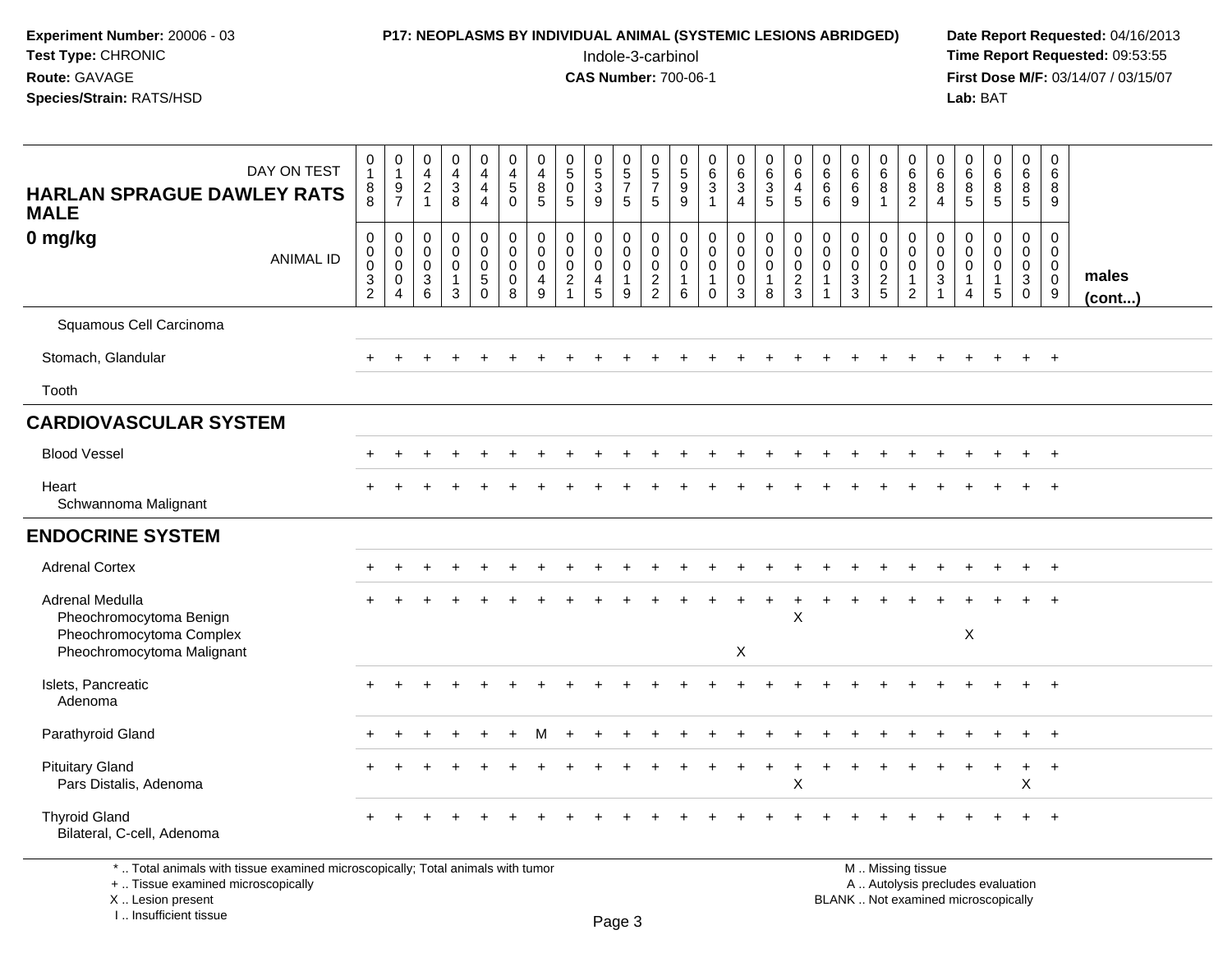| Experiment Number: 20006 - 03<br>Test Type: CHRONIC<br>Route: GAVAGE<br>Species/Strain: RATS/HSD |   |   |                |        |             |                            |                  |                       |                  |                                                              | Indole-3-carbinol<br><b>CAS Number: 700-06-1</b> |                                                           |                                       |        |             | P17: NEOPLASMS BY INDIVIDUAL ANIMAL (SYSTEMIC LESIONS ABRIDGED) |             |             |             |                  |                  | <b>Date Repo</b><br><b>Time Repo</b><br><b>First Dose</b><br>Lab: BAT |             |
|--------------------------------------------------------------------------------------------------|---|---|----------------|--------|-------------|----------------------------|------------------|-----------------------|------------------|--------------------------------------------------------------|--------------------------------------------------|-----------------------------------------------------------|---------------------------------------|--------|-------------|-----------------------------------------------------------------|-------------|-------------|-------------|------------------|------------------|-----------------------------------------------------------------------|-------------|
| DAY ON TEST<br><b>HARLAN SPRAGUE DAWLEY RATS</b><br><b>MALE</b>                                  | 8 | 9 | $\overline{2}$ | 3<br>8 | 4<br>4<br>4 | 0<br>4<br>$5^{\circ}$<br>0 | 0<br>4<br>8<br>5 | 5<br>$\mathbf 0$<br>5 | 0<br>5<br>3<br>9 | $\begin{array}{c} 0 \\ 5 \end{array}$<br>$\overline{ }$<br>5 | 0<br>$\overline{5}$<br>-<br>5                    | $\begin{array}{c} 0 \\ 5 \end{array}$<br>$\mathsf g$<br>9 | 0<br>$\overline{6}$<br>$\overline{3}$ | 6<br>3 | 6<br>3<br>5 | 6<br>4<br>5                                                     | 6<br>6<br>6 | 6<br>6<br>9 | 0<br>6<br>8 | 0<br>6<br>8<br>2 | 0<br>6<br>8<br>4 | 6<br>8<br>5                                                           | 6<br>8<br>5 |

**Prt Requested: 04/16/2013** ort Requested: 09:53:55 **M/F: 03/14/07 / 03/15/07** 

| DAY ON TEST<br><b>HARLAN SPRAGUE DAWLEY RATS</b>                                                                                           | 0<br>$\mathbf{1}$<br>8<br>$\overline{8}$                      | 0<br>$\mathbf{1}$<br>$\frac{9}{7}$                           | 0<br>$\overline{\mathbf{4}}$<br>$\overline{c}$<br>$\mathbf{1}$    | 0<br>$\overline{\mathbf{4}}$<br>$\ensuremath{\mathsf{3}}$<br>8         | 0<br>$\overline{4}$<br>$\overline{4}$<br>$\overline{4}$           | 0<br>4<br>5<br>$\mathbf 0$                | 0<br>$\overline{4}$<br>$\bf 8$<br>5               | 0<br>$\overline{5}$<br>$\pmb{0}$<br>5             | $\frac{0}{5}$<br>$\mathbf{3}$<br>$\overline{9}$                          | $\begin{array}{c} 0 \\ 5 \\ 7 \end{array}$<br>$\sqrt{5}$       | 0<br>$\overline{5}$<br>$\overline{7}$<br>$\sqrt{5}$ | 0<br>$\overline{5}$<br>$9\,$<br>9                                   | 0<br>$6\phantom{a}$<br>3<br>$\mathbf{1}$            | 0<br>$6\phantom{a}$<br>$\mathbf{3}$<br>$\overline{4}$        | 0<br>$6\phantom{a}$<br>3<br>5                        | 0<br>$\,6\,$<br>$\overline{4}$<br>5            | 0<br>$6\phantom{a}$<br>$\,6\,$<br>6     | 0<br>$\,6$<br>$\,6\,$<br>9                                    | 0<br>$\,6\,$<br>$\bf 8$<br>$\mathbf{1}$                | 0<br>$\,6$<br>8<br>$\overline{c}$                                                             | 0<br>$\,6\,$<br>8<br>4                                      | 0<br>$\overline{6}$<br>8<br>5 | 0<br>$\,6\,$<br>$\begin{array}{c} 8 \\ 5 \end{array}$   | 0<br>6<br>$\bf 8$<br>$\sqrt{5}$                                                       | 0<br>6<br>8<br>9                                               |                |
|--------------------------------------------------------------------------------------------------------------------------------------------|---------------------------------------------------------------|--------------------------------------------------------------|-------------------------------------------------------------------|------------------------------------------------------------------------|-------------------------------------------------------------------|-------------------------------------------|---------------------------------------------------|---------------------------------------------------|--------------------------------------------------------------------------|----------------------------------------------------------------|-----------------------------------------------------|---------------------------------------------------------------------|-----------------------------------------------------|--------------------------------------------------------------|------------------------------------------------------|------------------------------------------------|-----------------------------------------|---------------------------------------------------------------|--------------------------------------------------------|-----------------------------------------------------------------------------------------------|-------------------------------------------------------------|-------------------------------|---------------------------------------------------------|---------------------------------------------------------------------------------------|----------------------------------------------------------------|----------------|
| <b>MALE</b>                                                                                                                                |                                                               |                                                              |                                                                   |                                                                        |                                                                   |                                           |                                                   |                                                   |                                                                          |                                                                |                                                     |                                                                     |                                                     |                                                              |                                                      |                                                |                                         |                                                               |                                                        |                                                                                               |                                                             |                               |                                                         |                                                                                       |                                                                |                |
| 0 mg/kg<br><b>ANIMAL ID</b>                                                                                                                | 0<br>$\mathbf 0$<br>$\pmb{0}$<br>$\sqrt{3}$<br>$\overline{2}$ | 0<br>$\pmb{0}$<br>$\pmb{0}$<br>$\mathbf 0$<br>$\overline{4}$ | $\boldsymbol{0}$<br>$\mathbf 0$<br>$\mathbf 0$<br>$\sqrt{3}$<br>6 | $\mathbf 0$<br>$\mathsf{O}\xspace$<br>$\mathbf 0$<br>$\mathbf{1}$<br>3 | $\pmb{0}$<br>$\mathbf 0$<br>$\mathbf 0$<br>$\sqrt{5}$<br>$\Omega$ | 0<br>$\mathbf 0$<br>0<br>$\mathbf 0$<br>8 | $\pmb{0}$<br>$\mathbf 0$<br>$\mathbf 0$<br>4<br>9 | 0<br>$\mathbf 0$<br>$\mathbf 0$<br>$\overline{c}$ | 0<br>$\mathbf 0$<br>$\mathbf 0$<br>$\overline{\mathbf{4}}$<br>$\sqrt{5}$ | $\mathbf 0$<br>$\mathbf 0$<br>$\mathbf 0$<br>$\mathbf{1}$<br>9 | 0<br>$\mathsf 0$<br>$\mathbf 0$<br>$\frac{2}{2}$    | $\mathbf 0$<br>$\boldsymbol{0}$<br>$\mathbf 0$<br>$\mathbf{1}$<br>6 | 0<br>$\mathbf 0$<br>$\mathbf 0$<br>1<br>$\mathbf 0$ | $\pmb{0}$<br>$\overline{0}$ <sub>0</sub><br>$\mathbf 0$<br>3 | 0<br>$\mathbf 0$<br>$\mathbf 0$<br>$\mathbf{1}$<br>8 | 0<br>$\mathbf 0$<br>$\pmb{0}$<br>$\frac{2}{3}$ | $\mathbf 0$<br>$\pmb{0}$<br>$\mathbf 0$ | 0<br>$\pmb{0}$<br>$\pmb{0}$<br>$\ensuremath{\mathsf{3}}$<br>3 | $\pmb{0}$<br>$\mathbf 0$<br>$\mathbf 0$<br>$rac{2}{5}$ | 0<br>$\mathbf 0$<br>$\mathbf 0$<br>$\mathbf{1}$<br>$\overline{c}$                             | 0<br>$\pmb{0}$<br>$\mathbf 0$<br>$\sqrt{3}$<br>$\mathbf{1}$ | 0<br>$\mathbf 0$<br>0<br>4    | 0<br>$\boldsymbol{0}$<br>$\pmb{0}$<br>$\mathbf{1}$<br>5 | $\mathbf 0$<br>$\mathbf 0$<br>$\mathbf 0$<br>$\ensuremath{\mathsf{3}}$<br>$\mathbf 0$ | $\mathbf{0}$<br>$\mathbf 0$<br>$\mathbf 0$<br>$\mathbf 0$<br>9 | males<br>(cont |
| C-cell, Adenoma                                                                                                                            |                                                               |                                                              | X                                                                 |                                                                        |                                                                   |                                           |                                                   |                                                   |                                                                          |                                                                |                                                     |                                                                     |                                                     |                                                              | $X$ $X$                                              |                                                |                                         |                                                               |                                                        |                                                                                               |                                                             |                               |                                                         | $X$ $X$                                                                               |                                                                |                |
| <b>GENERAL BODY SYSTEM</b>                                                                                                                 |                                                               |                                                              |                                                                   |                                                                        |                                                                   |                                           |                                                   |                                                   |                                                                          |                                                                |                                                     |                                                                     |                                                     |                                                              |                                                      |                                                |                                         |                                                               |                                                        |                                                                                               |                                                             |                               |                                                         |                                                                                       |                                                                |                |
| <b>NONE</b>                                                                                                                                |                                                               |                                                              |                                                                   |                                                                        |                                                                   |                                           |                                                   |                                                   |                                                                          |                                                                |                                                     |                                                                     |                                                     |                                                              |                                                      |                                                |                                         |                                                               |                                                        |                                                                                               |                                                             |                               |                                                         |                                                                                       |                                                                |                |
| <b>GENITAL SYSTEM</b>                                                                                                                      |                                                               |                                                              |                                                                   |                                                                        |                                                                   |                                           |                                                   |                                                   |                                                                          |                                                                |                                                     |                                                                     |                                                     |                                                              |                                                      |                                                |                                         |                                                               |                                                        |                                                                                               |                                                             |                               |                                                         |                                                                                       |                                                                |                |
| Epididymis                                                                                                                                 | ÷                                                             |                                                              |                                                                   |                                                                        |                                                                   |                                           |                                                   |                                                   |                                                                          |                                                                |                                                     |                                                                     |                                                     |                                                              |                                                      |                                                |                                         |                                                               |                                                        |                                                                                               |                                                             |                               |                                                         | $\pm$                                                                                 | $+$                                                            |                |
| <b>Preputial Gland</b>                                                                                                                     | ÷                                                             |                                                              |                                                                   |                                                                        |                                                                   |                                           |                                                   |                                                   |                                                                          |                                                                |                                                     |                                                                     |                                                     |                                                              |                                                      |                                                |                                         |                                                               |                                                        |                                                                                               |                                                             |                               |                                                         | $\div$                                                                                | $+$                                                            |                |
| Prostate                                                                                                                                   |                                                               |                                                              |                                                                   |                                                                        |                                                                   |                                           |                                                   |                                                   |                                                                          |                                                                |                                                     |                                                                     |                                                     |                                                              |                                                      |                                                |                                         |                                                               |                                                        |                                                                                               |                                                             |                               |                                                         |                                                                                       | $\ddot{}$                                                      |                |
| <b>Seminal Vesicle</b>                                                                                                                     |                                                               |                                                              |                                                                   |                                                                        |                                                                   |                                           |                                                   |                                                   |                                                                          |                                                                |                                                     |                                                                     |                                                     |                                                              |                                                      |                                                |                                         |                                                               |                                                        |                                                                                               |                                                             |                               |                                                         |                                                                                       | $\ddot{}$                                                      |                |
| <b>Testes</b><br>Interstitial Cell, Adenoma                                                                                                | $\div$                                                        |                                                              |                                                                   |                                                                        |                                                                   |                                           |                                                   |                                                   |                                                                          |                                                                |                                                     |                                                                     |                                                     |                                                              | $\sf X$                                              |                                                |                                         |                                                               |                                                        |                                                                                               |                                                             | $\sf X$                       |                                                         |                                                                                       | $\ddot{}$                                                      |                |
| <b>HEMATOPOIETIC SYSTEM</b>                                                                                                                |                                                               |                                                              |                                                                   |                                                                        |                                                                   |                                           |                                                   |                                                   |                                                                          |                                                                |                                                     |                                                                     |                                                     |                                                              |                                                      |                                                |                                         |                                                               |                                                        |                                                                                               |                                                             |                               |                                                         |                                                                                       |                                                                |                |
| <b>Bone Marrow</b>                                                                                                                         |                                                               |                                                              |                                                                   |                                                                        |                                                                   |                                           |                                                   |                                                   |                                                                          |                                                                |                                                     |                                                                     |                                                     |                                                              |                                                      |                                                |                                         |                                                               |                                                        |                                                                                               |                                                             |                               |                                                         |                                                                                       | $+$                                                            |                |
| Lymph Node                                                                                                                                 |                                                               |                                                              |                                                                   |                                                                        |                                                                   |                                           | $\ddot{}$                                         |                                                   |                                                                          |                                                                |                                                     |                                                                     |                                                     |                                                              |                                                      | $\ddot{}$                                      |                                         |                                                               |                                                        |                                                                                               |                                                             |                               |                                                         |                                                                                       |                                                                |                |
| Lymph Node, Mandibular                                                                                                                     |                                                               |                                                              |                                                                   |                                                                        |                                                                   |                                           |                                                   |                                                   |                                                                          |                                                                |                                                     |                                                                     |                                                     |                                                              |                                                      |                                                |                                         |                                                               |                                                        |                                                                                               |                                                             |                               |                                                         |                                                                                       | $+$                                                            |                |
| Lymph Node, Mesenteric<br>Hemangiosarcoma                                                                                                  |                                                               |                                                              |                                                                   |                                                                        |                                                                   |                                           |                                                   |                                                   |                                                                          |                                                                |                                                     |                                                                     |                                                     |                                                              |                                                      |                                                |                                         |                                                               |                                                        |                                                                                               |                                                             |                               |                                                         |                                                                                       | $\div$                                                         |                |
| Spleen                                                                                                                                     |                                                               |                                                              |                                                                   |                                                                        |                                                                   |                                           |                                                   |                                                   |                                                                          |                                                                |                                                     |                                                                     |                                                     |                                                              |                                                      |                                                |                                         |                                                               |                                                        |                                                                                               |                                                             |                               |                                                         |                                                                                       |                                                                |                |
| Thymus                                                                                                                                     |                                                               |                                                              |                                                                   |                                                                        |                                                                   |                                           |                                                   |                                                   |                                                                          |                                                                |                                                     |                                                                     |                                                     |                                                              | м                                                    |                                                |                                         |                                                               |                                                        |                                                                                               |                                                             |                               |                                                         | $+$                                                                                   | $+$                                                            |                |
| *  Total animals with tissue examined microscopically; Total animals with tumor<br>+  Tissue examined microscopically<br>X  Lesion present |                                                               |                                                              |                                                                   |                                                                        |                                                                   |                                           |                                                   |                                                   |                                                                          |                                                                |                                                     |                                                                     |                                                     |                                                              |                                                      |                                                |                                         |                                                               |                                                        | M  Missing tissue<br>A  Autolysis precludes evaluation<br>BLANK  Not examined microscopically |                                                             |                               |                                                         |                                                                                       |                                                                |                |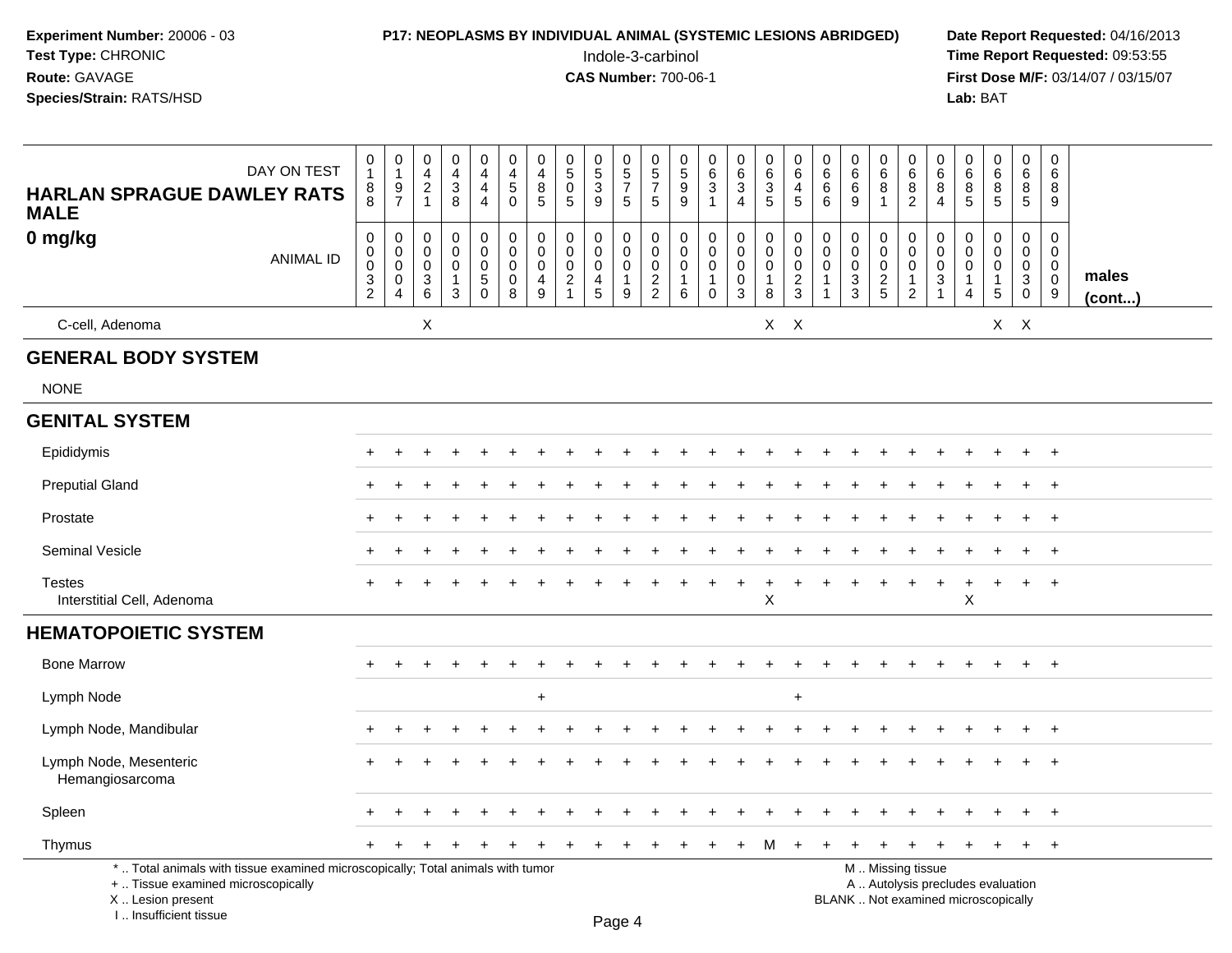| Experiment Number: 20006 - 03<br>Test Type: CHRONIC<br>Route: GAVAGE<br>Species/Strain: RATS/HSD               |                                    |                                                                           |                                 |                                                                |                                                                            |                                                   |                                                                  |                                                  |                                                              |                                                                      | Indole-3-carbinol<br><b>CAS Number: 700-06-1</b> |                                                                       |                                                                        |                                                                                            |                                                       | <b>P17: NEOPLASMS BY INDIVIDUAL ANIMAL (SYSTEMIC LESIONS ABRIDGED)</b> |                                         |                                        |                                                                 |                                                        |                                                              | Lab: BAT                                             |                                                                             |                                                      |                                                        | Date Report Requested: 04/16/2013<br>Time Report Requested: 09:53:55<br>First Dose M/F: 03/14/07 / 03/15/07 |
|----------------------------------------------------------------------------------------------------------------|------------------------------------|---------------------------------------------------------------------------|---------------------------------|----------------------------------------------------------------|----------------------------------------------------------------------------|---------------------------------------------------|------------------------------------------------------------------|--------------------------------------------------|--------------------------------------------------------------|----------------------------------------------------------------------|--------------------------------------------------|-----------------------------------------------------------------------|------------------------------------------------------------------------|--------------------------------------------------------------------------------------------|-------------------------------------------------------|------------------------------------------------------------------------|-----------------------------------------|----------------------------------------|-----------------------------------------------------------------|--------------------------------------------------------|--------------------------------------------------------------|------------------------------------------------------|-----------------------------------------------------------------------------|------------------------------------------------------|--------------------------------------------------------|-------------------------------------------------------------------------------------------------------------|
| DAY ON TEST<br><b>HARLAN SPRAGUE DAWLEY RATS</b><br><b>MALE</b>                                                | 0<br>$\mathbf{1}$<br>8<br>8        | $\mathbf 0$<br>$\overline{1}$<br>$\frac{9}{7}$                            | $0$<br>4<br>2<br>1              | 0<br>$\overline{4}$<br>$\ensuremath{\mathsf{3}}$<br>8          | $\mathbf 0$<br>$\overline{4}$<br>4<br>$\overline{4}$                       | 0<br>$\overline{4}$<br>$\,$ 5 $\,$<br>$\Omega$    | 0<br>$\overline{4}$<br>$\,8\,$<br>5                              | 0<br>$\overline{5}$ <sup>0</sup><br>5            | $\begin{smallmatrix}0\0\5\end{smallmatrix}$<br>$\frac{3}{9}$ | 0<br>$\frac{5}{7}$<br>5                                              | 0<br>$\frac{5}{7}$<br>5                          | $\begin{array}{c} 0 \\ 5 \\ 9 \end{array}$<br>9                       | $\mathbf 0$<br>$\frac{6}{3}$<br>$\overline{1}$                         | 0<br>6<br>$\sqrt{3}$<br>$\overline{4}$                                                     | 0<br>$6\phantom{a}$<br>3<br>5                         | 0<br>$\,6\,$<br>$\overline{4}$<br>5                                    | $\mathbf 0$<br>$\,6\,$<br>$\,6\,$<br>6  | 0<br>$\,6$<br>6<br>9                   | $\mathbf 0$<br>$\,6\,$<br>8<br>$\overline{1}$                   | 0<br>6<br>8<br>$\overline{2}$                          | $\begin{array}{c} 0 \\ 6 \end{array}$<br>8<br>$\overline{4}$ | $0$<br>$6$<br>$8$<br>5                               | 0<br>$\overline{6}$<br>8<br>5                                               | $\mathbf 0$<br>$\,6\,$<br>8<br>5                     | $\mathbf 0$<br>6<br>8<br>9                             |                                                                                                             |
| 0 mg/kg<br><b>ANIMAL ID</b>                                                                                    | 0<br>0<br>0<br>3<br>$\overline{2}$ | $\pmb{0}$<br>$\mathbf 0$<br>$\mathsf{O}$<br>$\mathbf 0$<br>$\overline{4}$ | 0<br>0<br>$\mathbf 0$<br>$^3$ 6 | $\mathsf 0$<br>$\mathbf 0$<br>$\mathbf 0$<br>$\mathbf{1}$<br>3 | $\pmb{0}$<br>$\mathbf 0$<br>$\pmb{0}$<br>$\sqrt{5}$<br>$\ddot{\mathbf{0}}$ | $\mathbf 0$<br>0<br>$\mathbf 0$<br>$\pmb{0}$<br>8 | $\mathbf 0$<br>$\mathbf 0$<br>$\mathbf 0$<br>$\overline{4}$<br>9 | 0<br>$\mathbf 0$<br>$\mathbf 0$<br>$\frac{2}{1}$ | 0<br>$\mathbf 0$<br>$\pmb{0}$<br>$\overline{4}$<br>5         | $\pmb{0}$<br>$\mathbf 0$<br>$\mathsf{O}\xspace$<br>$\mathbf{1}$<br>9 | 0<br>0<br>$\mathbf 0$<br>$\frac{2}{2}$           | $\mathbf 0$<br>$\mathbf 0$<br>$\mathsf{O}$<br>$\mathbf{1}$<br>$\,6\,$ | $\mathbf 0$<br>$\mathbf 0$<br>$\mathbf 0$<br>$\mathbf{1}$<br>$\pmb{0}$ | $\mathsf 0$<br>$\mathbf 0$<br>$\mathsf{O}\xspace$<br>$\mathsf{O}\xspace$<br>$\overline{3}$ | $\mathsf{O}$<br>$\mathbf 0$<br>0<br>$\mathbf{1}$<br>8 | $\mathbf 0$<br>0<br>$\pmb{0}$<br>$\frac{2}{3}$                         | $\mathbf 0$<br>$\mathbf 0$<br>$\pmb{0}$ | 0<br>0<br>$\mathbf 0$<br>$\frac{3}{3}$ | $\mathbf 0$<br>$\mathbf 0$<br>$\boldsymbol{0}$<br>$\frac{2}{5}$ | $\mathbf 0$<br>0<br>$\mathbf 0$<br>1<br>$\overline{2}$ | 0<br>$\mathbf 0$<br>$\mathbf 0$<br>3<br>$\overline{1}$       | 0<br>$\mathbf 0$<br>$\pmb{0}$<br>1<br>$\overline{4}$ | $\mathbf 0$<br>$\mathbf 0$<br>$\mathbf 0$<br>$\mathbf{1}$<br>$\overline{5}$ | $\mathbf 0$<br>0<br>$\mathbf 0$<br>$\mathbf{3}$<br>0 | 0<br>$\mathbf 0$<br>$\overline{0}$<br>$\mathbf 0$<br>9 | males<br>(cont)                                                                                             |
| Thymoma Benign                                                                                                 |                                    |                                                                           |                                 |                                                                |                                                                            |                                                   |                                                                  |                                                  |                                                              |                                                                      |                                                  |                                                                       |                                                                        |                                                                                            |                                                       | X                                                                      |                                         |                                        |                                                                 |                                                        |                                                              |                                                      |                                                                             |                                                      |                                                        |                                                                                                             |
| <b>INTEGUMENTARY SYSTEM</b>                                                                                    |                                    |                                                                           |                                 |                                                                |                                                                            |                                                   |                                                                  |                                                  |                                                              |                                                                      |                                                  |                                                                       |                                                                        |                                                                                            |                                                       |                                                                        |                                         |                                        |                                                                 |                                                        |                                                              |                                                      |                                                                             |                                                      |                                                        |                                                                                                             |
| <b>Mammary Gland</b><br>Fibroadenoma                                                                           |                                    |                                                                           |                                 |                                                                |                                                                            |                                                   |                                                                  | $\ddot{}$                                        | $\ddot{}$<br>X                                               |                                                                      |                                                  |                                                                       |                                                                        |                                                                                            |                                                       |                                                                        |                                         |                                        |                                                                 |                                                        |                                                              |                                                      |                                                                             |                                                      | $+$                                                    |                                                                                                             |
| Skin<br><b>Basal Cell Carcinoma</b><br>Keratoacanthoma<br>Squamous Cell Carcinoma<br>Squamous Cell Papilloma   |                                    |                                                                           |                                 |                                                                |                                                                            |                                                   |                                                                  |                                                  |                                                              |                                                                      |                                                  |                                                                       |                                                                        |                                                                                            |                                                       | Χ                                                                      |                                         |                                        |                                                                 |                                                        |                                                              |                                                      |                                                                             | X                                                    | $\ddot{+}$                                             |                                                                                                             |
| Subcutaneous Tissue, Fibroma<br>Subcutaneous Tissue, Fibrosarcoma<br>Subcutaneous Tissue, Fibrous Histiocytoma |                                    | X                                                                         | X                               |                                                                |                                                                            |                                                   |                                                                  |                                                  |                                                              | X                                                                    |                                                  |                                                                       | $\mathsf{X}$                                                           |                                                                                            | $\boldsymbol{\mathsf{X}}$                             |                                                                        | $\pmb{\times}$                          |                                        |                                                                 |                                                        |                                                              |                                                      |                                                                             |                                                      |                                                        |                                                                                                             |
| <b>MUSCULOSKELETAL SYSTEM</b>                                                                                  |                                    |                                                                           |                                 |                                                                |                                                                            |                                                   |                                                                  |                                                  |                                                              |                                                                      |                                                  |                                                                       |                                                                        |                                                                                            |                                                       |                                                                        |                                         |                                        |                                                                 |                                                        |                                                              |                                                      |                                                                             |                                                      |                                                        |                                                                                                             |
| <b>Bone</b>                                                                                                    | $\ddot{}$                          | $\ddot{}$                                                                 |                                 |                                                                |                                                                            |                                                   |                                                                  |                                                  |                                                              |                                                                      |                                                  |                                                                       |                                                                        |                                                                                            |                                                       |                                                                        |                                         |                                        |                                                                 |                                                        |                                                              | $\ddot{}$                                            | $\ddot{}$                                                                   | $+$                                                  | $+$                                                    |                                                                                                             |
| <b>NERVOUS SYSTEM</b>                                                                                          |                                    |                                                                           |                                 |                                                                |                                                                            |                                                   |                                                                  |                                                  |                                                              |                                                                      |                                                  |                                                                       |                                                                        |                                                                                            |                                                       |                                                                        |                                         |                                        |                                                                 |                                                        |                                                              |                                                      |                                                                             |                                                      |                                                        |                                                                                                             |
| <b>Brain</b>                                                                                                   | $+$                                |                                                                           |                                 |                                                                |                                                                            |                                                   |                                                                  |                                                  |                                                              |                                                                      |                                                  |                                                                       |                                                                        |                                                                                            |                                                       |                                                                        |                                         |                                        |                                                                 |                                                        |                                                              | $\ddot{}$                                            | $+$                                                                         | $+$                                                  | $+$                                                    |                                                                                                             |
| <b>RESPIRATORY SYSTEM</b>                                                                                      |                                    |                                                                           |                                 |                                                                |                                                                            |                                                   |                                                                  |                                                  |                                                              |                                                                      |                                                  |                                                                       |                                                                        |                                                                                            |                                                       |                                                                        |                                         |                                        |                                                                 |                                                        |                                                              |                                                      |                                                                             |                                                      |                                                        |                                                                                                             |
| Lung                                                                                                           |                                    |                                                                           |                                 |                                                                |                                                                            |                                                   |                                                                  |                                                  |                                                              |                                                                      |                                                  |                                                                       |                                                                        |                                                                                            |                                                       |                                                                        |                                         |                                        |                                                                 |                                                        |                                                              |                                                      |                                                                             |                                                      | $+$                                                    |                                                                                                             |
| Nose                                                                                                           |                                    |                                                                           |                                 |                                                                |                                                                            |                                                   |                                                                  |                                                  |                                                              |                                                                      |                                                  |                                                                       |                                                                        |                                                                                            |                                                       |                                                                        |                                         |                                        |                                                                 |                                                        |                                                              |                                                      |                                                                             |                                                      | $+$                                                    |                                                                                                             |
| Trachea                                                                                                        |                                    |                                                                           |                                 |                                                                |                                                                            |                                                   |                                                                  |                                                  |                                                              |                                                                      |                                                  |                                                                       |                                                                        |                                                                                            |                                                       |                                                                        |                                         |                                        |                                                                 |                                                        |                                                              |                                                      |                                                                             |                                                      | $\ddot{}$                                              |                                                                                                             |

X ..

I .. Insufficient tissue

\* .. Total animals with tissue examined microscopically; Total animals with tumor<br>+ .. Tissue examined microscopically a .. Autolysis precludes evaluation examined microscopically A .. Autolysis precludes evaluation **M** . Missing tissue Lesion present **ELANK** ... Not examined microscopically examined microscopically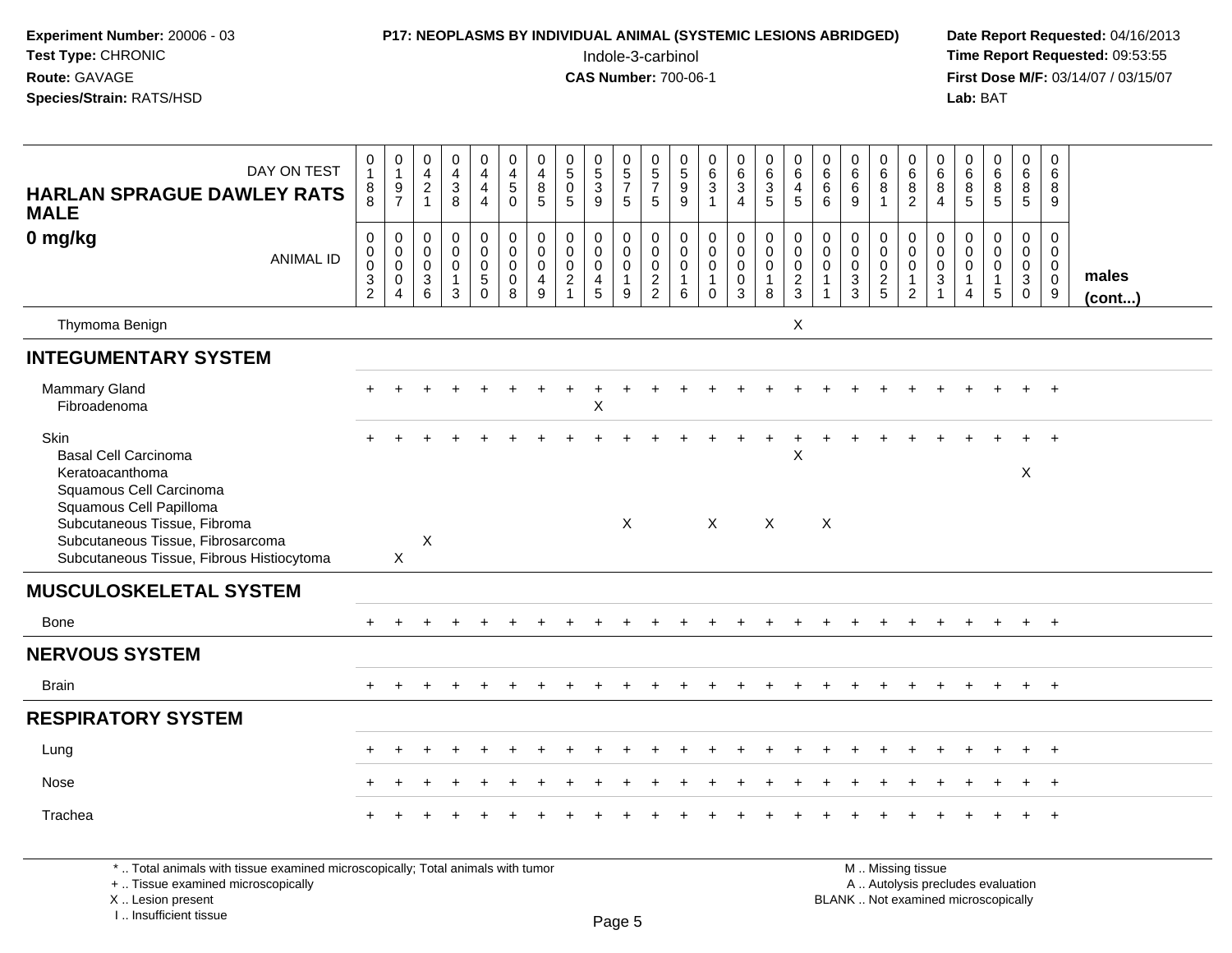| <b>P17: NEOPLASMS BY INDIVIDUAL ANIMAL (SYSTEMIC LESIONS ABRIDGED)</b> | Date Rep         |
|------------------------------------------------------------------------|------------------|
| Indole-3-carbinol                                                      | Time Rer         |
| <b>CAS Number: 700-06-1</b>                                            | <b>First Dos</b> |
|                                                                        | Lab: BAT         |
|                                                                        |                  |

## **P17: NEOPLASMS BY INDIVIDUAL ANIMAL (SYSTEMIC LESIONS ABRIDGED)** Date Report Requested: 04/16/2013<br>Indole-3-carbinol **Time Report Requested:** 09:53:55

 Indole-3-carbinol **Time Report Requested:** 09:53:55 **First Dose M/F:** 03/14/07 / 03/15/07<br>**Lab:** BAT

| DAY ON TEST<br><b>HARLAN SPRAGUE DAWLEY RATS</b><br><b>MALE</b> | 0<br>$\mathbf{1}$<br>$_{8}^8$                                              | 0<br>$\mathbf{1}$<br>$\frac{9}{7}$                | $\begin{array}{c} 0 \\ 4 \\ 2 \end{array}$ | $\begin{array}{c} 0 \\ 4 \\ 3 \end{array}$<br>8                       | 0<br>$\overline{4}$<br>$\overline{4}$<br>$\overline{4}$ | $\begin{array}{c} 0 \\ 4 \\ 5 \end{array}$<br>$\mathbf 0$                              | 0<br>$\begin{array}{c} 4 \\ 8 \end{array}$<br>5                 | $\begin{smallmatrix}0\5\0\end{smallmatrix}$<br>5                              | $\begin{array}{c} 0 \\ 5 \\ 3 \end{array}$<br>9                                             | $\begin{array}{c} 0 \\ 5 \\ 7 \end{array}$<br>5                       | $\begin{array}{c} 0 \\ 5 \end{array}$<br>$\overline{7}$<br>5 | $\begin{array}{c} 0 \\ 5 \\ 9 \end{array}$<br>9 | $\begin{array}{c} 0 \\ 6 \\ 3 \end{array}$<br>$\mathbf{1}$                              | $\begin{array}{c} 0 \\ 6 \\ 3 \end{array}$<br>$\overline{4}$     | 0<br>6<br>3<br>5                                       | $\begin{array}{c} 0 \\ 6 \end{array}$<br>$\overline{4}$<br>$\sqrt{5}$ | $\begin{matrix} 0 \\ 6 \\ 6 \end{matrix}$<br>$6\phantom{1}6$ | $\begin{matrix} 0\ 6\ 6 \end{matrix}$<br>9 | $\begin{matrix}0\6\8\end{matrix}$<br>$\overline{1}$                     | $\begin{array}{c} 0 \\ 6 \end{array}$<br>$\overline{8}$<br>$\overline{2}$ | $\begin{array}{c} 0 \\ 6 \end{array}$<br>$\bf 8$<br>$\overline{4}$ | $\begin{array}{c} 0 \\ 6 \end{array}$<br>$\, 8$<br>5   | $\begin{matrix} 0 \\ 6 \end{matrix}$<br>$\overline{8}$<br>5 | $_{6}^{\rm 0}$<br>$\overline{8}$<br>$5\phantom{.0}$                                | $\boldsymbol{0}$<br>$\,6\,$<br>$\bf 8$<br>9   |                 |
|-----------------------------------------------------------------|----------------------------------------------------------------------------|---------------------------------------------------|--------------------------------------------|-----------------------------------------------------------------------|---------------------------------------------------------|----------------------------------------------------------------------------------------|-----------------------------------------------------------------|-------------------------------------------------------------------------------|---------------------------------------------------------------------------------------------|-----------------------------------------------------------------------|--------------------------------------------------------------|-------------------------------------------------|-----------------------------------------------------------------------------------------|------------------------------------------------------------------|--------------------------------------------------------|-----------------------------------------------------------------------|--------------------------------------------------------------|--------------------------------------------|-------------------------------------------------------------------------|---------------------------------------------------------------------------|--------------------------------------------------------------------|--------------------------------------------------------|-------------------------------------------------------------|------------------------------------------------------------------------------------|-----------------------------------------------|-----------------|
| 0 mg/kg<br><b>ANIMAL ID</b>                                     | 0<br>$\pmb{0}$<br>$\pmb{0}$<br>$\ensuremath{\mathsf{3}}$<br>$\overline{2}$ | 0<br>$\pmb{0}$<br>$\mathbf 0$<br>$\mathsf 0$<br>4 | $_{\rm 0}^{\rm 0}$<br>$\frac{0}{3}$<br>6   | $\begin{smallmatrix}0\0\0\end{smallmatrix}$<br>0<br>$\mathbf{1}$<br>3 | $_{\rm 0}^{\rm 0}$<br>$\pmb{0}$<br>5<br>$\mathbf 0$     | $\begin{smallmatrix}0\0\0\end{smallmatrix}$<br>$\mathsf{O}\xspace$<br>$\mathbf 0$<br>8 | 0<br>$\mathbf 0$<br>$\mathsf 0$<br>$\overline{\mathbf{4}}$<br>9 | $\begin{smallmatrix} 0\\0 \end{smallmatrix}$<br>$\pmb{0}$<br>$\boldsymbol{2}$ | $\begin{smallmatrix} 0\\0 \end{smallmatrix}$<br>$\mathsf 0$<br>$\overline{\mathbf{4}}$<br>5 | $\begin{smallmatrix}0\\0\\0\\0\end{smallmatrix}$<br>$\mathbf{1}$<br>9 | 0<br>$\ddot{\mathbf{0}}$<br>$\pmb{0}$<br>$\overline{c}$<br>2 | $_{\rm 0}^{\rm 0}$<br>$\mathbf 0$<br>6          | $\begin{smallmatrix}0\0\0\end{smallmatrix}$<br>$\pmb{0}$<br>$\mathbf{1}$<br>$\mathbf 0$ | $\begin{smallmatrix}0\0\end{smallmatrix}$<br>$\pmb{0}$<br>0<br>3 | $_{\rm 0}^{\rm 0}$<br>$\pmb{0}$<br>$\overline{1}$<br>8 | $_{\rm 0}^{\rm 0}$<br>$\pmb{0}$<br>$\sqrt{2}$<br>3                    | $_{\rm 0}^{\rm 0}$<br>$\pmb{0}$<br>$\mathbf{1}$              | $_0^0$<br>$\pmb{0}$<br>$\mathsf 3$<br>3    | $\begin{smallmatrix}0\0\0\end{smallmatrix}$<br>$\pmb{0}$<br>$rac{2}{5}$ | $_{\rm 0}^{\rm 0}$<br>$\mathbf 0$<br>$\overline{2}$                       | $_{\rm 0}^{\rm 0}$<br>$\pmb{0}$<br>$\sqrt{3}$                      | 0<br>$\boldsymbol{0}$<br>$\mathbf 0$<br>$\overline{4}$ | $_0^0$<br>$\pmb{0}$<br>5                                    | $\begin{smallmatrix}0\0\0\end{smallmatrix}$<br>0<br>$\ensuremath{\mathsf{3}}$<br>0 | 0<br>$\pmb{0}$<br>$\pmb{0}$<br>$\pmb{0}$<br>9 | males<br>(cont) |
| <b>SPECIAL SENSES SYSTEM</b>                                    |                                                                            |                                                   |                                            |                                                                       |                                                         |                                                                                        |                                                                 |                                                                               |                                                                                             |                                                                       |                                                              |                                                 |                                                                                         |                                                                  |                                                        |                                                                       |                                                              |                                            |                                                                         |                                                                           |                                                                    |                                                        |                                                             |                                                                                    |                                               |                 |
| Eye                                                             | $\pm$                                                                      |                                                   |                                            |                                                                       |                                                         |                                                                                        |                                                                 |                                                                               |                                                                                             |                                                                       |                                                              |                                                 |                                                                                         |                                                                  |                                                        |                                                                       |                                                              |                                            |                                                                         |                                                                           |                                                                    |                                                        |                                                             | $+$                                                                                | $+$                                           |                 |
| Harderian Gland                                                 |                                                                            |                                                   |                                            |                                                                       |                                                         |                                                                                        |                                                                 |                                                                               |                                                                                             |                                                                       |                                                              |                                                 |                                                                                         |                                                                  |                                                        |                                                                       |                                                              |                                            |                                                                         |                                                                           |                                                                    |                                                        |                                                             | $+$                                                                                | $+$                                           |                 |
| <b>Lacrimal Gland</b>                                           |                                                                            |                                                   |                                            |                                                                       |                                                         |                                                                                        |                                                                 |                                                                               |                                                                                             |                                                                       | $\ddot{}$                                                    |                                                 |                                                                                         |                                                                  |                                                        |                                                                       |                                                              |                                            |                                                                         |                                                                           |                                                                    |                                                        |                                                             |                                                                                    |                                               |                 |
| <b>URINARY SYSTEM</b>                                           |                                                                            |                                                   |                                            |                                                                       |                                                         |                                                                                        |                                                                 |                                                                               |                                                                                             |                                                                       |                                                              |                                                 |                                                                                         |                                                                  |                                                        |                                                                       |                                                              |                                            |                                                                         |                                                                           |                                                                    |                                                        |                                                             |                                                                                    |                                               |                 |
| Kidney<br>Renal Tubule, Adenoma                                 |                                                                            |                                                   |                                            |                                                                       |                                                         |                                                                                        |                                                                 |                                                                               |                                                                                             |                                                                       |                                                              |                                                 |                                                                                         |                                                                  |                                                        |                                                                       |                                                              |                                            |                                                                         |                                                                           |                                                                    |                                                        |                                                             | $+$                                                                                | $+$                                           |                 |
| <b>Urinary Bladder</b>                                          | $\ddot{}$                                                                  |                                                   |                                            |                                                                       |                                                         |                                                                                        |                                                                 |                                                                               |                                                                                             |                                                                       |                                                              |                                                 |                                                                                         |                                                                  |                                                        |                                                                       |                                                              |                                            |                                                                         |                                                                           |                                                                    |                                                        |                                                             | $+$                                                                                | $+$                                           |                 |
| <b>SYSTEMIC LESIONS</b>                                         |                                                                            |                                                   |                                            |                                                                       |                                                         |                                                                                        |                                                                 |                                                                               |                                                                                             |                                                                       |                                                              |                                                 |                                                                                         |                                                                  |                                                        |                                                                       |                                                              |                                            |                                                                         |                                                                           |                                                                    |                                                        |                                                             |                                                                                    |                                               |                 |
| Multiple Organ<br>Mesothelioma Malignant                        |                                                                            |                                                   |                                            |                                                                       |                                                         |                                                                                        |                                                                 |                                                                               |                                                                                             |                                                                       |                                                              |                                                 |                                                                                         |                                                                  |                                                        |                                                                       |                                                              |                                            |                                                                         |                                                                           |                                                                    |                                                        |                                                             |                                                                                    | $\overline{+}$                                |                 |

\* .. Total animals with tissue examined microscopically; Total animals with tumor

+ .. Tissue examined microscopically

X .. Lesion present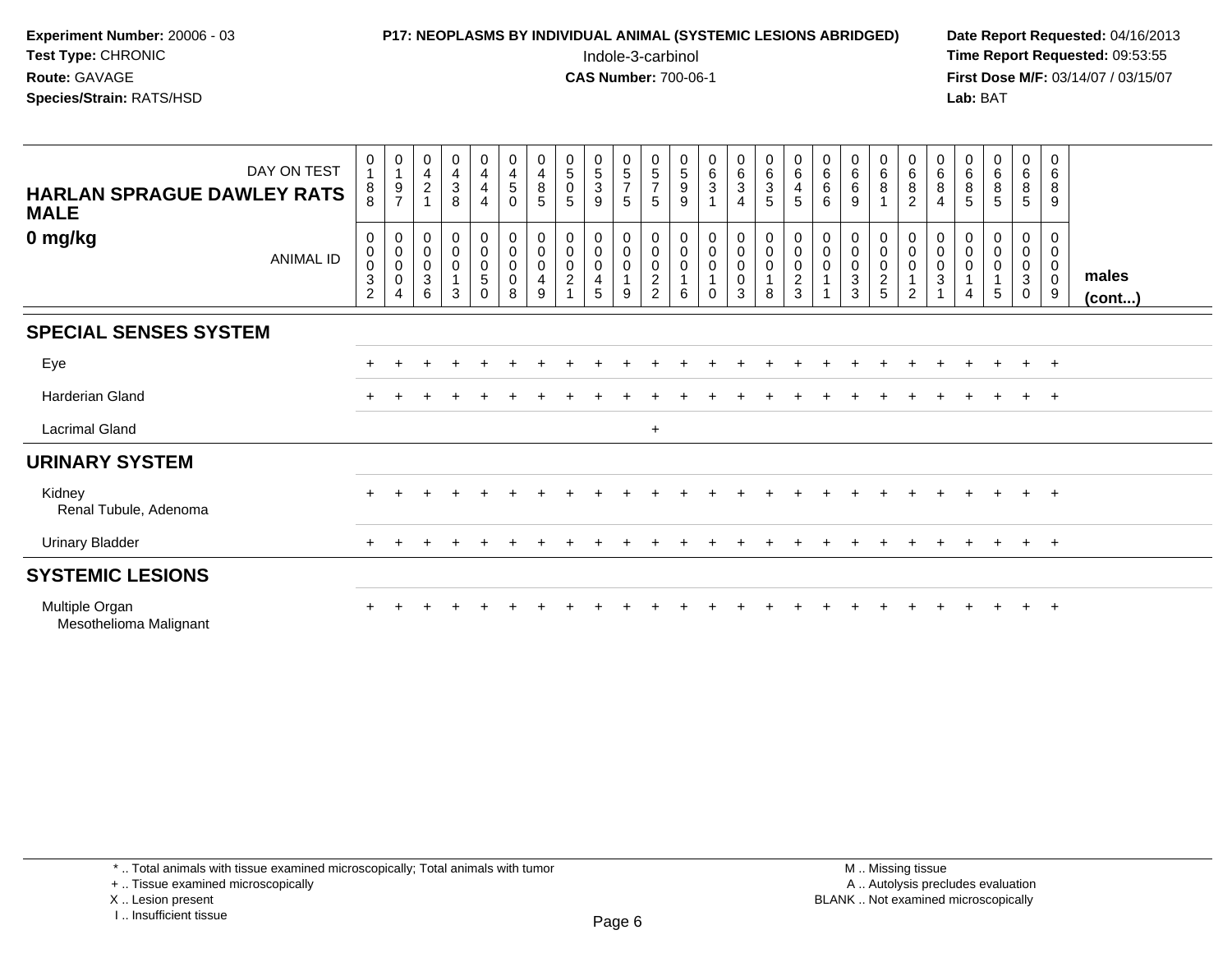## **P17: NEOPLASMS BY INDIVIDUAL ANIMAL (SYSTEMIC LESIONS ABRIDGED)** Date Report Requested: 04/16/2013<br>Indole-3-carbinol **Time Report Requested:** 09:53:55

 Indole-3-carbinol **Time Report Requested:** 09:53:55 **First Dose M/F:** 03/14/07 / 03/15/07<br>**Lab:** BAT **Lab:** BAT

| <b>HARLAN SPRAGUE DAWLEY RATS</b><br><b>MALE</b>                                                                                           | DAY ON TEST      | $\pmb{0}$<br>$6\overline{6}$<br>$\frac{9}{3}$  | 0<br>0<br>0<br>5                                                     | 0<br>$\overline{7}$<br>$\overline{1}$<br>6           | $\frac{0}{7}$<br>$\sqrt{2}$<br>$\mathbf 0$                 | $\frac{0}{7}$<br>$\begin{array}{c} 2 \\ 6 \end{array}$         | $\frac{0}{7}$<br>$\frac{2}{7}$                      | $\frac{0}{7}$<br>$\frac{2}{7}$                                         | $\frac{0}{7}$<br>$\boldsymbol{2}$<br>$\overline{7}$              | $\begin{array}{c} 0 \\ 7 \end{array}$<br>$\frac{2}{7}$     | $\frac{0}{7}$<br>$\frac{2}{7}$                       | $\frac{0}{7}$<br>$\frac{2}{7}$                                     | 0<br>$\overline{7}$<br>$\frac{2}{7}$                   | $\frac{0}{7}$<br>$\overline{2}$<br>8                             | $\frac{0}{7}$<br>$_{8}^2$                            | $\begin{smallmatrix}0\\7\end{smallmatrix}$<br>$\frac{2}{8}$    | $\begin{array}{c} 0 \\ 7 \end{array}$<br>$\boldsymbol{2}$<br>8              | $\pmb{0}$<br>$\overline{7}$<br>$\sqrt{2}$<br>8                            | $\frac{0}{7}$<br>$\overline{2}$<br>8                                        | $\frac{0}{7}$<br>$\overline{c}$<br>8                   | $\frac{0}{7}$<br>$_{8}^2$                                       | $\frac{0}{7}$<br>$\overline{c}$<br>$\mathsf g$           | $\frac{0}{7}$<br>$\overline{c}$<br>9                       | $\begin{array}{c} 0 \\ 7 \end{array}$<br>$\sqrt{2}$<br>9         | $\pmb{0}$<br>$\overline{7}$<br>$\overline{2}$<br>9                          | $\mathbf 0$<br>$\overline{7}$<br>$\overline{2}$<br>9   |                        |
|--------------------------------------------------------------------------------------------------------------------------------------------|------------------|------------------------------------------------|----------------------------------------------------------------------|------------------------------------------------------|------------------------------------------------------------|----------------------------------------------------------------|-----------------------------------------------------|------------------------------------------------------------------------|------------------------------------------------------------------|------------------------------------------------------------|------------------------------------------------------|--------------------------------------------------------------------|--------------------------------------------------------|------------------------------------------------------------------|------------------------------------------------------|----------------------------------------------------------------|-----------------------------------------------------------------------------|---------------------------------------------------------------------------|-----------------------------------------------------------------------------|--------------------------------------------------------|-----------------------------------------------------------------|----------------------------------------------------------|------------------------------------------------------------|------------------------------------------------------------------|-----------------------------------------------------------------------------|--------------------------------------------------------|------------------------|
| 0 mg/kg                                                                                                                                    | <b>ANIMAL ID</b> | 0<br>0<br>$\ddot{\mathbf{0}}$<br>$\frac{2}{7}$ | 0<br>$\mathsf 0$<br>$\overline{0}$<br>$\mathbf{1}$<br>$\overline{7}$ | 0<br>$\mathbf 0$<br>$\mathbf 0$<br>4<br>$\mathbf{1}$ | $\mathbf 0$<br>$\mathbf 0$<br>$\mathbf 0$<br>$\frac{2}{4}$ | 0<br>$\mathbf 0$<br>$\mathsf{O}\xspace$<br>4<br>$\overline{7}$ | 0<br>$\mathbf 0$<br>$\mathbf 0$<br>$\mathbf 0$<br>1 | $\mathbf 0$<br>$\mathbf 0$<br>$\pmb{0}$<br>$\pmb{0}$<br>$\overline{2}$ | $\mathbf 0$<br>$\mathbf 0$<br>$\mathbf 0$<br>0<br>$\overline{5}$ | $\mathbf 0$<br>$\mathbf 0$<br>$\mathbf 0$<br>$\frac{2}{6}$ | 0<br>$\mathbf 0$<br>$\pmb{0}$<br>$\overline{2}$<br>9 | $\mathbf 0$<br>$\mathsf{O}\xspace$<br>$\mathbf 0$<br>$\frac{3}{7}$ | 0<br>$\mathbf 0$<br>$\mathbf 0$<br>4<br>$\overline{4}$ | $\mathbf 0$<br>$\mathbf 0$<br>$\mathbf 0$<br>0<br>$6\phantom{1}$ | 0<br>$\pmb{0}$<br>$\mathbf 0$<br>0<br>$\overline{7}$ | 0<br>$\mathbf 0$<br>$\mathsf{O}\xspace$<br>3<br>$\overline{4}$ | $\mathbf 0$<br>$\mathbf 0$<br>$\mathbf 0$<br>$\mathbf{3}$<br>$\overline{5}$ | $\pmb{0}$<br>$\mathbf 0$<br>$\mathbf 0$<br>$\mathbf{3}$<br>$\overline{8}$ | $\mathbf 0$<br>$\mathbf 0$<br>$\mathbf 0$<br>$\mathbf{3}$<br>$\overline{9}$ | 0<br>0<br>$\mathbf 0$<br>$\overline{4}$<br>$\mathbf 0$ | 0<br>$\mathsf{O}\xspace$<br>$\ddot{\mathbf{0}}$<br>4<br>$\,6\,$ | $\mathbf 0$<br>$\mathbf 0$<br>$\pmb{0}$<br>$\frac{2}{0}$ | $\mathbf 0$<br>$\mathbf 0$<br>$\mathbf 0$<br>$\frac{2}{8}$ | $\mathbf 0$<br>$\mathbf 0$<br>$\mathbf 0$<br>4<br>$\overline{2}$ | $\mathbf 0$<br>$\mathbf 0$<br>$\mathbf 0$<br>$\overline{4}$<br>$\mathbf{3}$ | 0<br>$\mathbf 0$<br>$\mathbf 0$<br>$\overline{4}$<br>8 | * TOTALS               |
| <b>ALIMENTARY SYSTEM</b>                                                                                                                   |                  |                                                |                                                                      |                                                      |                                                            |                                                                |                                                     |                                                                        |                                                                  |                                                            |                                                      |                                                                    |                                                        |                                                                  |                                                      |                                                                |                                                                             |                                                                           |                                                                             |                                                        |                                                                 |                                                          |                                                            |                                                                  |                                                                             |                                                        |                        |
| Esophagus                                                                                                                                  |                  |                                                |                                                                      |                                                      |                                                            |                                                                |                                                     |                                                                        |                                                                  |                                                            |                                                      |                                                                    |                                                        |                                                                  |                                                      |                                                                |                                                                             |                                                                           |                                                                             |                                                        |                                                                 |                                                          |                                                            |                                                                  |                                                                             |                                                        | 50                     |
| Intestine Large, Cecum                                                                                                                     |                  |                                                |                                                                      |                                                      |                                                            |                                                                |                                                     |                                                                        |                                                                  |                                                            |                                                      |                                                                    |                                                        |                                                                  |                                                      |                                                                |                                                                             |                                                                           |                                                                             |                                                        |                                                                 |                                                          |                                                            |                                                                  |                                                                             |                                                        | 50                     |
| Intestine Large, Colon                                                                                                                     |                  |                                                |                                                                      |                                                      |                                                            |                                                                |                                                     |                                                                        |                                                                  |                                                            |                                                      |                                                                    |                                                        |                                                                  |                                                      |                                                                |                                                                             |                                                                           |                                                                             |                                                        |                                                                 |                                                          |                                                            |                                                                  |                                                                             |                                                        | 50                     |
| Intestine Large, Rectum                                                                                                                    |                  |                                                |                                                                      |                                                      |                                                            |                                                                |                                                     |                                                                        |                                                                  |                                                            |                                                      |                                                                    |                                                        |                                                                  |                                                      |                                                                |                                                                             |                                                                           |                                                                             |                                                        |                                                                 |                                                          |                                                            |                                                                  |                                                                             |                                                        | 50                     |
| Intestine Small, Duodenum                                                                                                                  |                  | ÷                                              |                                                                      |                                                      |                                                            |                                                                |                                                     |                                                                        |                                                                  |                                                            |                                                      |                                                                    |                                                        |                                                                  |                                                      |                                                                |                                                                             |                                                                           |                                                                             |                                                        |                                                                 |                                                          |                                                            |                                                                  |                                                                             | $\overline{ }$                                         | 43                     |
| Intestine Small, Ileum                                                                                                                     |                  | $\pm$                                          |                                                                      | А                                                    |                                                            |                                                                |                                                     |                                                                        |                                                                  |                                                            |                                                      |                                                                    |                                                        |                                                                  |                                                      |                                                                |                                                                             |                                                                           |                                                                             |                                                        |                                                                 |                                                          |                                                            |                                                                  |                                                                             |                                                        | 35                     |
| Intestine Small, Jejunum                                                                                                                   |                  | $\pm$                                          |                                                                      |                                                      |                                                            |                                                                |                                                     |                                                                        |                                                                  |                                                            |                                                      |                                                                    |                                                        |                                                                  |                                                      |                                                                |                                                                             |                                                                           |                                                                             |                                                        |                                                                 |                                                          |                                                            |                                                                  |                                                                             |                                                        | 40                     |
| Liver<br>Hepatocellular Adenoma                                                                                                            |                  |                                                |                                                                      |                                                      |                                                            |                                                                |                                                     |                                                                        |                                                                  |                                                            |                                                      |                                                                    |                                                        |                                                                  |                                                      |                                                                |                                                                             |                                                                           |                                                                             |                                                        |                                                                 |                                                          |                                                            |                                                                  |                                                                             |                                                        | 50<br>$\mathbf{1}$     |
| Mesentery                                                                                                                                  |                  |                                                |                                                                      |                                                      |                                                            |                                                                |                                                     |                                                                        | $+$                                                              |                                                            |                                                      |                                                                    |                                                        |                                                                  |                                                      |                                                                |                                                                             |                                                                           |                                                                             |                                                        |                                                                 |                                                          |                                                            |                                                                  |                                                                             |                                                        | $\overline{2}$         |
| Oral Mucosa<br>Squamous Cell Carcinoma                                                                                                     |                  |                                                |                                                                      |                                                      | X                                                          |                                                                |                                                     |                                                                        |                                                                  |                                                            |                                                      |                                                                    |                                                        |                                                                  |                                                      |                                                                |                                                                             |                                                                           |                                                                             |                                                        |                                                                 |                                                          |                                                            |                                                                  |                                                                             |                                                        | 50<br>$\mathbf{1}$     |
| Pancreas<br>Acinus, Adenoma<br>Acinus, Adenoma, Multiple                                                                                   |                  | $\pm$                                          | $\ddot{}$                                                            | X                                                    |                                                            |                                                                |                                                     |                                                                        | X                                                                |                                                            | X                                                    |                                                                    |                                                        |                                                                  |                                                      |                                                                |                                                                             |                                                                           |                                                                             |                                                        |                                                                 | X                                                        |                                                            |                                                                  |                                                                             |                                                        | 50<br>4<br>$\mathbf 1$ |
| Salivary Glands<br>Schwannoma Malignant                                                                                                    |                  |                                                |                                                                      |                                                      |                                                            |                                                                |                                                     |                                                                        |                                                                  |                                                            |                                                      |                                                                    |                                                        |                                                                  |                                                      |                                                                |                                                                             |                                                                           |                                                                             |                                                        |                                                                 |                                                          |                                                            |                                                                  |                                                                             |                                                        | 50<br>$\mathbf{1}$     |
| Stomach, Forestomach                                                                                                                       |                  |                                                |                                                                      |                                                      |                                                            |                                                                |                                                     |                                                                        |                                                                  |                                                            |                                                      |                                                                    |                                                        |                                                                  |                                                      |                                                                |                                                                             |                                                                           |                                                                             |                                                        |                                                                 |                                                          |                                                            |                                                                  |                                                                             | $\overline{+}$                                         | 50                     |
| *  Total animals with tissue examined microscopically; Total animals with tumor<br>+  Tissue examined microscopically<br>X  Lesion present |                  |                                                |                                                                      |                                                      |                                                            |                                                                |                                                     |                                                                        |                                                                  |                                                            |                                                      |                                                                    |                                                        |                                                                  |                                                      |                                                                |                                                                             |                                                                           | BLANK  Not examined microscopically                                         |                                                        | M  Missing tissue<br>A  Autolysis precludes evaluation          |                                                          |                                                            |                                                                  |                                                                             |                                                        |                        |

I .. Insufficient tissue

Page 7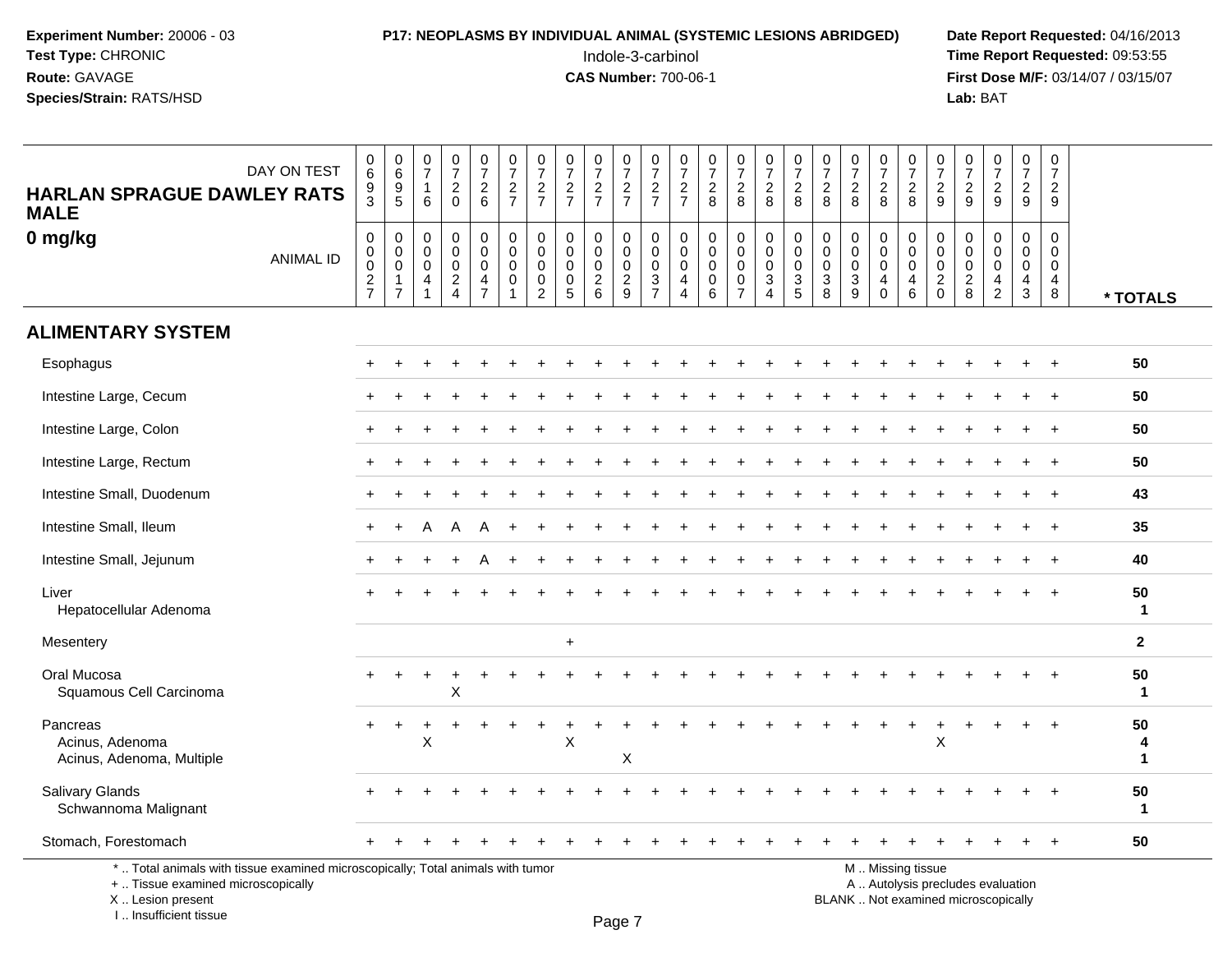## **P17: NEOPLASMS BY INDIVIDUAL ANIMAL (SYSTEMIC LESIONS ABRIDGED)** Date Report Requested: 04/16/2013<br>Indole-3-carbinol **Time Report Requested:** 09:53:55

 Indole-3-carbinol **Time Report Requested:** 09:53:55 **First Dose M/F:** 03/14/07 / 03/15/07<br>Lab: BAT **Lab:** BAT

| DAY ON TEST<br><b>HARLAN SPRAGUE DAWLEY RATS</b><br><b>MALE</b>                                      | $\begin{array}{c} 0 \\ 6 \end{array}$<br>$\frac{9}{3}$             | $\begin{array}{c} 0 \\ 6 \end{array}$<br>9<br>$\overline{5}$      | $\frac{0}{7}$<br>$\overline{1}$<br>6                                               | $\frac{0}{7}$<br>$\overline{2}$<br>$\Omega$                           | $\frac{0}{7}$<br>$\overline{2}$<br>$6\phantom{1}$                           | $\frac{0}{7}$<br>$\frac{2}{7}$                       | $\frac{0}{7}$<br>$\frac{2}{7}$                                | $\frac{0}{7}$<br>$\frac{2}{7}$                                | $\frac{0}{7}$<br>$\frac{2}{7}$                                         | 0<br>$\overline{7}$<br>$\frac{2}{7}$                           | $\frac{0}{7}$<br>$\frac{2}{7}$                         | $\frac{0}{7}$<br>$\frac{2}{7}$                                                        | $\frac{0}{7}$<br>$\frac{2}{8}$                        | $\begin{smallmatrix}0\\7\end{smallmatrix}$<br>$\frac{2}{8}$ | $\frac{0}{7}$<br>$\overline{2}$<br>8                                                             | $\frac{0}{7}$<br>$\overline{2}$<br>8              | $\frac{0}{7}$<br>$\frac{2}{8}$                               | $\frac{0}{7}$<br>$\overline{2}$<br>8                | $\frac{0}{7}$<br>$\overline{2}$<br>8                                    | $\frac{0}{7}$<br>$\frac{2}{8}$                                 | $\frac{0}{7}$<br>$\frac{2}{9}$                            | $\frac{0}{7}$<br>$\frac{2}{9}$                                  | $\frac{0}{7}$<br>$\overline{2}$<br>9                   | 0<br>$\overline{7}$<br>$\overline{2}$<br>9                   | 0<br>$\overline{7}$<br>$\overline{2}$<br>9 |                                        |
|------------------------------------------------------------------------------------------------------|--------------------------------------------------------------------|-------------------------------------------------------------------|------------------------------------------------------------------------------------|-----------------------------------------------------------------------|-----------------------------------------------------------------------------|------------------------------------------------------|---------------------------------------------------------------|---------------------------------------------------------------|------------------------------------------------------------------------|----------------------------------------------------------------|--------------------------------------------------------|---------------------------------------------------------------------------------------|-------------------------------------------------------|-------------------------------------------------------------|--------------------------------------------------------------------------------------------------|---------------------------------------------------|--------------------------------------------------------------|-----------------------------------------------------|-------------------------------------------------------------------------|----------------------------------------------------------------|-----------------------------------------------------------|-----------------------------------------------------------------|--------------------------------------------------------|--------------------------------------------------------------|--------------------------------------------|----------------------------------------|
| 0 mg/kg<br><b>ANIMAL ID</b>                                                                          | $\boldsymbol{0}$<br>$\pmb{0}$<br>$\boldsymbol{0}$<br>$\frac{2}{7}$ | $\mathbf 0$<br>$\mathbf 0$<br>$\mathbf 0$<br>-1<br>$\overline{7}$ | $\mathbf 0$<br>$\boldsymbol{0}$<br>$\mathbf 0$<br>$\overline{4}$<br>$\overline{1}$ | 0<br>$\mathbf 0$<br>$\mathbf 0$<br>$\boldsymbol{2}$<br>$\overline{4}$ | 0<br>$\mathsf{O}\xspace$<br>$\mathbf 0$<br>$\overline{4}$<br>$\overline{7}$ | $\pmb{0}$<br>$\pmb{0}$<br>$\mathbf 0$<br>$\mathbf 0$ | $\mathbf 0$<br>$\mathbf 0$<br>$\mathbf 0$<br>$\mathbf 0$<br>2 | $\mathbf 0$<br>$\mathbf 0$<br>$\mathbf 0$<br>$\mathbf 0$<br>5 | 0<br>$\pmb{0}$<br>$\mathbf 0$<br>$\begin{array}{c} 2 \\ 6 \end{array}$ | 0<br>$\pmb{0}$<br>$\mathsf{O}\xspace$<br>$\boldsymbol{2}$<br>9 | 0<br>$\pmb{0}$<br>$\mathsf{O}\xspace$<br>$\frac{3}{7}$ | $\mathbf 0$<br>$\mathsf{O}\xspace$<br>$\mathbf 0$<br>$\overline{4}$<br>$\overline{4}$ | $\pmb{0}$<br>$\pmb{0}$<br>$\pmb{0}$<br>$\pmb{0}$<br>6 | $\mathbf 0$<br>$\pmb{0}$<br>$\mathbf 0$<br>$\frac{0}{7}$    | $\mathsf{O}\xspace$<br>$\mathbf 0$<br>$\mathbf 0$<br>$\ensuremath{\mathsf{3}}$<br>$\overline{4}$ | $\mathbf 0$<br>$\pmb{0}$<br>$\mathbf 0$<br>3<br>5 | $\mathbf 0$<br>$\pmb{0}$<br>$\mathbf 0$<br>$\mathbf{3}$<br>8 | $\mathbf 0$<br>$\mathbf 0$<br>$\mathbf 0$<br>3<br>9 | 0<br>$\pmb{0}$<br>$\mathbf 0$<br>$\overline{\mathbf{4}}$<br>$\mathbf 0$ | $\mathbf 0$<br>$\pmb{0}$<br>$\mathbf 0$<br>$\overline{4}$<br>6 | 0<br>$\mathsf 0$<br>$\mathbf 0$<br>$\sqrt{2}$<br>$\Omega$ | $\mathbf 0$<br>$\boldsymbol{0}$<br>$\mathbf 0$<br>$\frac{2}{8}$ | 0<br>$\mathsf 0$<br>$\mathbf 0$<br>4<br>$\overline{2}$ | $\pmb{0}$<br>$\pmb{0}$<br>$\mathbf 0$<br>$\overline{4}$<br>3 | 0<br>$\mathsf 0$<br>$\mathbf 0$<br>4<br>8  | * TOTALS                               |
| Squamous Cell Carcinoma                                                                              |                                                                    |                                                                   |                                                                                    |                                                                       |                                                                             |                                                      |                                                               |                                                               |                                                                        |                                                                |                                                        |                                                                                       |                                                       |                                                             | X                                                                                                |                                                   |                                                              |                                                     |                                                                         |                                                                |                                                           |                                                                 |                                                        |                                                              |                                            | 1                                      |
| Stomach, Glandular                                                                                   |                                                                    |                                                                   |                                                                                    |                                                                       |                                                                             |                                                      |                                                               |                                                               |                                                                        |                                                                |                                                        |                                                                                       |                                                       |                                                             |                                                                                                  |                                                   |                                                              |                                                     |                                                                         |                                                                |                                                           |                                                                 |                                                        |                                                              |                                            | 50                                     |
| Tooth                                                                                                |                                                                    |                                                                   |                                                                                    | $\begin{array}{c} + \end{array}$                                      |                                                                             |                                                      |                                                               |                                                               |                                                                        |                                                                |                                                        |                                                                                       |                                                       |                                                             |                                                                                                  |                                                   |                                                              |                                                     |                                                                         |                                                                |                                                           |                                                                 |                                                        |                                                              |                                            | $\mathbf{1}$                           |
| <b>CARDIOVASCULAR SYSTEM</b>                                                                         |                                                                    |                                                                   |                                                                                    |                                                                       |                                                                             |                                                      |                                                               |                                                               |                                                                        |                                                                |                                                        |                                                                                       |                                                       |                                                             |                                                                                                  |                                                   |                                                              |                                                     |                                                                         |                                                                |                                                           |                                                                 |                                                        |                                                              |                                            |                                        |
| <b>Blood Vessel</b>                                                                                  |                                                                    |                                                                   |                                                                                    |                                                                       |                                                                             |                                                      |                                                               |                                                               |                                                                        |                                                                |                                                        |                                                                                       |                                                       |                                                             |                                                                                                  |                                                   |                                                              |                                                     |                                                                         |                                                                |                                                           |                                                                 |                                                        |                                                              |                                            | 50                                     |
| Heart<br>Schwannoma Malignant                                                                        |                                                                    |                                                                   |                                                                                    |                                                                       |                                                                             |                                                      |                                                               |                                                               |                                                                        |                                                                |                                                        |                                                                                       |                                                       |                                                             |                                                                                                  |                                                   |                                                              |                                                     |                                                                         |                                                                |                                                           |                                                                 | X                                                      |                                                              |                                            | 50<br>$\mathbf{1}$                     |
| <b>ENDOCRINE SYSTEM</b>                                                                              |                                                                    |                                                                   |                                                                                    |                                                                       |                                                                             |                                                      |                                                               |                                                               |                                                                        |                                                                |                                                        |                                                                                       |                                                       |                                                             |                                                                                                  |                                                   |                                                              |                                                     |                                                                         |                                                                |                                                           |                                                                 |                                                        |                                                              |                                            |                                        |
| <b>Adrenal Cortex</b>                                                                                |                                                                    |                                                                   |                                                                                    |                                                                       |                                                                             |                                                      |                                                               |                                                               |                                                                        |                                                                |                                                        |                                                                                       |                                                       |                                                             |                                                                                                  |                                                   |                                                              |                                                     |                                                                         |                                                                |                                                           |                                                                 |                                                        |                                                              | $+$                                        | 50                                     |
| Adrenal Medulla<br>Pheochromocytoma Benign<br>Pheochromocytoma Complex<br>Pheochromocytoma Malignant |                                                                    |                                                                   | X                                                                                  |                                                                       |                                                                             |                                                      |                                                               |                                                               | $\mathsf X$                                                            |                                                                |                                                        |                                                                                       |                                                       |                                                             |                                                                                                  |                                                   | X                                                            | Χ                                                   | $\boldsymbol{\mathsf{X}}$                                               |                                                                |                                                           |                                                                 |                                                        |                                                              |                                            | 50<br>5<br>$\mathbf 1$<br>$\mathbf{2}$ |
| Islets, Pancreatic<br>Adenoma                                                                        |                                                                    |                                                                   | X                                                                                  |                                                                       |                                                                             |                                                      |                                                               | X                                                             |                                                                        |                                                                |                                                        |                                                                                       |                                                       |                                                             |                                                                                                  |                                                   |                                                              |                                                     |                                                                         |                                                                |                                                           |                                                                 |                                                        |                                                              |                                            | 50<br>$\mathbf{2}$                     |
| Parathyroid Gland                                                                                    |                                                                    |                                                                   |                                                                                    | м                                                                     |                                                                             |                                                      |                                                               |                                                               |                                                                        |                                                                |                                                        |                                                                                       |                                                       |                                                             | м                                                                                                | м                                                 |                                                              |                                                     |                                                                         |                                                                |                                                           |                                                                 | М                                                      | $+$                                                          | $+$                                        | 43                                     |
| <b>Pituitary Gland</b><br>Pars Distalis, Adenoma                                                     | X                                                                  |                                                                   |                                                                                    |                                                                       |                                                                             |                                                      |                                                               |                                                               | X                                                                      |                                                                |                                                        |                                                                                       |                                                       |                                                             |                                                                                                  |                                                   |                                                              |                                                     |                                                                         |                                                                |                                                           |                                                                 |                                                        | $\ddot{}$<br>X                                               | $\overline{+}$                             | 50<br>5                                |
| <b>Thyroid Gland</b><br>Bilateral, C-cell, Adenoma                                                   |                                                                    |                                                                   |                                                                                    |                                                                       |                                                                             |                                                      |                                                               |                                                               | X                                                                      |                                                                |                                                        |                                                                                       |                                                       |                                                             |                                                                                                  |                                                   |                                                              |                                                     | X                                                                       |                                                                |                                                           |                                                                 |                                                        |                                                              | $\overline{+}$                             | 50<br>$\mathbf{2}$                     |

\* .. Total animals with tissue examined microscopically; Total animals with tumor

+ .. Tissue examined microscopically

X .. Lesion present

I .. Insufficient tissue

M .. Missing tissue

y the contract of the contract of the contract of the contract of the contract of  $\mathsf A$  . Autolysis precludes evaluation Lesion present BLANK .. Not examined microscopically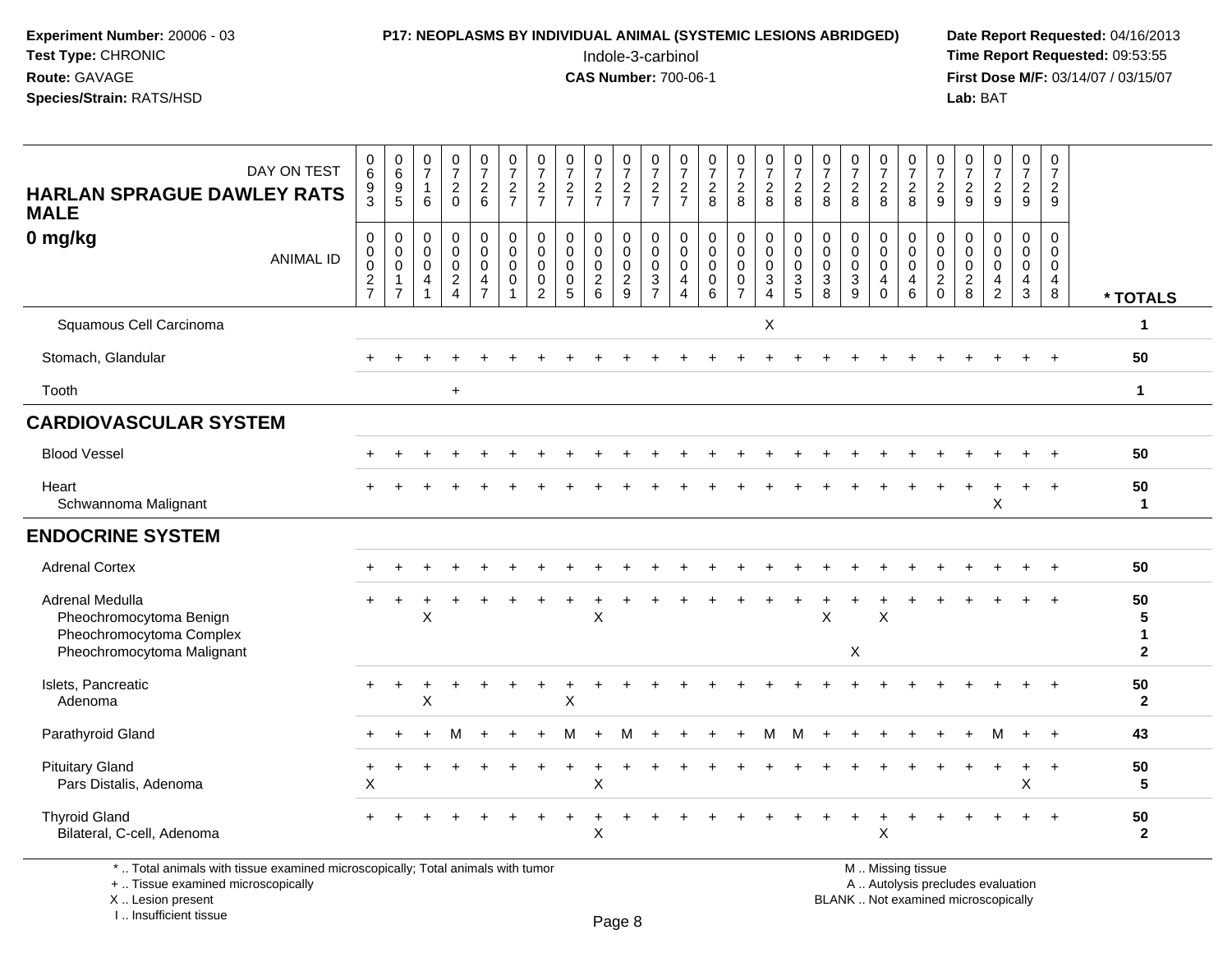| <b>P17: NEOPLASMS BY INDIVIDUAL ANIMAL (SYSTEMIC LESIONS ABRIDGED)</b> | Date Rep         |
|------------------------------------------------------------------------|------------------|
| Indole-3-carbinol                                                      | <b>Time Rep</b>  |
| <b>CAS Number: 700-06-1</b>                                            | <b>First Dos</b> |
|                                                                        | Lab: BAT         |
|                                                                        |                  |

## **P17: NEOPLASMS BY INDIVIDUAL ANIMAL (SYSTEMIC LESIONS ABRIDGED)** Date Report Requested: 04/16/2013<br>Indole-3-carbinol **Time Report Requested:** 09:53:55

 Indole-3-carbinol **Time Report Requested:** 09:53:55 **First Dose M/F:** 03/14/07 / 03/15/07<br>Lab: BAT

| DAY ON TEST<br><b>HARLAN SPRAGUE DAWLEY RATS</b><br><b>MALE</b>                                                                           | $\,0\,$<br>$\,6\,$<br>$\frac{9}{3}$                             | $\begin{array}{c} 0 \\ 6 \end{array}$<br>$\begin{array}{c} 9 \\ 5 \end{array}$ | $\begin{array}{c} 0 \\ 7 \end{array}$<br>$\mathbf{1}$<br>$\,6\,$              | $\frac{0}{7}$<br>$\frac{2}{0}$                       | $\begin{array}{c} 0 \\ 7 \end{array}$<br>$\frac{2}{6}$                                | $\frac{0}{7}$<br>$\frac{2}{7}$                                           | $\begin{array}{c} 0 \\ 7 \end{array}$<br>$\frac{2}{7}$ | $\frac{0}{7}$<br>$\frac{2}{7}$                                     | $\frac{0}{7}$<br>$\frac{2}{7}$                  | $\frac{0}{7}$<br>$\frac{2}{7}$    | $\begin{array}{c} 0 \\ 7 \end{array}$<br>$\frac{2}{7}$ | $\frac{0}{7}$<br>$\frac{2}{7}$                                   | $\begin{array}{c} 0 \\ 7 \end{array}$<br>$\overline{c}$<br>8     | $\frac{0}{7}$<br>$\frac{2}{8}$                              | $\begin{array}{c} 0 \\ 7 \end{array}$<br>$\frac{2}{8}$                             | $\begin{array}{c} 0 \\ 7 \end{array}$<br>$\frac{2}{8}$ | 0728                                                | $\frac{0}{7}$<br>$\frac{2}{8}$                                              | $\frac{0}{7}$<br>$_{8}^2$                                                 | $\begin{array}{c} 0 \\ 7 \\ 2 \\ 8 \end{array}$                                | $\frac{0}{7}$<br>$\overline{c}$<br>$\mathsf g$  | $\begin{array}{c} 0 \\ 7 \end{array}$<br>$\frac{2}{9}$ | $\begin{array}{c} 0 \\ 7 \end{array}$<br>$\frac{2}{9}$                              | $\pmb{0}$<br>$\overline{7}$<br>$\frac{2}{9}$                      | $\pmb{0}$<br>$\overline{7}$<br>$\overline{c}$<br>9     |                    |
|-------------------------------------------------------------------------------------------------------------------------------------------|-----------------------------------------------------------------|--------------------------------------------------------------------------------|-------------------------------------------------------------------------------|------------------------------------------------------|---------------------------------------------------------------------------------------|--------------------------------------------------------------------------|--------------------------------------------------------|--------------------------------------------------------------------|-------------------------------------------------|-----------------------------------|--------------------------------------------------------|------------------------------------------------------------------|------------------------------------------------------------------|-------------------------------------------------------------|------------------------------------------------------------------------------------|--------------------------------------------------------|-----------------------------------------------------|-----------------------------------------------------------------------------|---------------------------------------------------------------------------|--------------------------------------------------------------------------------|-------------------------------------------------|--------------------------------------------------------|-------------------------------------------------------------------------------------|-------------------------------------------------------------------|--------------------------------------------------------|--------------------|
| 0 mg/kg<br><b>ANIMAL ID</b>                                                                                                               | $\boldsymbol{0}$<br>$\mathbf 0$<br>$\mathbf 0$<br>$\frac{2}{7}$ | 0<br>$\mathbf 0$<br>$\mathbf 0$<br>1<br>$\overline{7}$                         | $\mathbf 0$<br>$\mathbf 0$<br>$\mathbf 0$<br>$\overline{4}$<br>$\overline{1}$ | $\pmb{0}$<br>$\pmb{0}$<br>$\pmb{0}$<br>$\frac{2}{4}$ | $\mathbf 0$<br>$\mathbf 0$<br>$\mathsf{O}\xspace$<br>$\overline{4}$<br>$\overline{7}$ | $\mathsf 0$<br>$\mathbf 0$<br>$\mathbf 0$<br>$\mathbf 0$<br>$\mathbf{1}$ | 0<br>$\mathbf 0$<br>$\mathbf 0$<br>0<br>$\overline{2}$ | $\pmb{0}$<br>$\mathbf 0$<br>$\mathbf 0$<br>$\pmb{0}$<br>$\sqrt{5}$ | 0<br>$\mathsf{O}$<br>$\pmb{0}$<br>$\frac{2}{6}$ | 0<br>$\mathbf 0$<br>$\frac{0}{2}$ | $\mathbf 0$<br>$\mathbf 0$<br>$\,0\,$<br>$\frac{3}{7}$ | $\mathbf 0$<br>$\mathbf 0$<br>$\mathbf 0$<br>4<br>$\overline{4}$ | $\mathbf 0$<br>$\Omega$<br>$\mathbf 0$<br>$\mathbf 0$<br>$\,6\,$ | 0<br>0<br>$\mathsf 0$<br>$\boldsymbol{0}$<br>$\overline{7}$ | $\mathsf 0$<br>$\mathbf 0$<br>$\mathsf{O}\xspace$<br>$\mathbf 3$<br>$\overline{4}$ | $\pmb{0}$<br>$\mathbf 0$<br>$\pmb{0}$<br>$\frac{3}{5}$ | $\mathbf 0$<br>$\mathbf 0$<br>$\mathbf 0$<br>$_8^3$ | $\mathbf 0$<br>$\mathbf 0$<br>$\mathbf 0$<br>$\ensuremath{\mathsf{3}}$<br>9 | 0<br>$\mathbf 0$<br>$\mathbf 0$<br>$\overline{\mathbf{4}}$<br>$\mathbf 0$ | $\pmb{0}$<br>$\overline{0}$<br>$\pmb{0}$<br>$\overline{\mathbf{4}}$<br>$\,6\,$ | 0<br>$\mathbf 0$<br>$\mathbf 0$<br>$^2_{\rm 0}$ | $\mathbf 0$<br>$\Omega$<br>0<br>$_{\rm 8}^2$           | $\mathsf{O}\xspace$<br>$\mathbf 0$<br>$\pmb{0}$<br>$\overline{4}$<br>$\overline{2}$ | $\mathbf 0$<br>0<br>$\mathbf 0$<br>$\overline{4}$<br>$\mathbf{3}$ | $\mathbf 0$<br>$\mathbf 0$<br>0<br>$\overline{4}$<br>8 | * TOTALS           |
| C-cell, Adenoma                                                                                                                           |                                                                 |                                                                                |                                                                               |                                                      | X                                                                                     |                                                                          |                                                        | X                                                                  |                                                 |                                   |                                                        |                                                                  | X                                                                |                                                             | X                                                                                  |                                                        |                                                     |                                                                             |                                                                           |                                                                                | $\mathsf X$                                     |                                                        |                                                                                     |                                                                   | $\boldsymbol{\mathsf{X}}$                              | 11                 |
| <b>GENERAL BODY SYSTEM</b>                                                                                                                |                                                                 |                                                                                |                                                                               |                                                      |                                                                                       |                                                                          |                                                        |                                                                    |                                                 |                                   |                                                        |                                                                  |                                                                  |                                                             |                                                                                    |                                                        |                                                     |                                                                             |                                                                           |                                                                                |                                                 |                                                        |                                                                                     |                                                                   |                                                        |                    |
| <b>NONE</b>                                                                                                                               |                                                                 |                                                                                |                                                                               |                                                      |                                                                                       |                                                                          |                                                        |                                                                    |                                                 |                                   |                                                        |                                                                  |                                                                  |                                                             |                                                                                    |                                                        |                                                     |                                                                             |                                                                           |                                                                                |                                                 |                                                        |                                                                                     |                                                                   |                                                        |                    |
| <b>GENITAL SYSTEM</b>                                                                                                                     |                                                                 |                                                                                |                                                                               |                                                      |                                                                                       |                                                                          |                                                        |                                                                    |                                                 |                                   |                                                        |                                                                  |                                                                  |                                                             |                                                                                    |                                                        |                                                     |                                                                             |                                                                           |                                                                                |                                                 |                                                        |                                                                                     |                                                                   |                                                        |                    |
| Epididymis                                                                                                                                |                                                                 |                                                                                |                                                                               |                                                      |                                                                                       |                                                                          |                                                        |                                                                    |                                                 |                                   |                                                        |                                                                  |                                                                  |                                                             |                                                                                    |                                                        |                                                     |                                                                             |                                                                           |                                                                                |                                                 |                                                        |                                                                                     |                                                                   |                                                        | 50                 |
| <b>Preputial Gland</b>                                                                                                                    |                                                                 |                                                                                |                                                                               |                                                      |                                                                                       |                                                                          |                                                        |                                                                    |                                                 |                                   |                                                        |                                                                  |                                                                  |                                                             |                                                                                    |                                                        |                                                     |                                                                             |                                                                           |                                                                                |                                                 |                                                        |                                                                                     |                                                                   |                                                        | 50                 |
| Prostate                                                                                                                                  |                                                                 |                                                                                |                                                                               |                                                      |                                                                                       |                                                                          |                                                        |                                                                    |                                                 |                                   |                                                        |                                                                  |                                                                  |                                                             |                                                                                    |                                                        |                                                     |                                                                             |                                                                           |                                                                                |                                                 |                                                        |                                                                                     | $\div$                                                            | $\ddot{}$                                              | 50                 |
| Seminal Vesicle                                                                                                                           |                                                                 |                                                                                |                                                                               |                                                      |                                                                                       |                                                                          |                                                        |                                                                    |                                                 |                                   |                                                        |                                                                  |                                                                  |                                                             |                                                                                    |                                                        |                                                     |                                                                             |                                                                           |                                                                                |                                                 |                                                        |                                                                                     |                                                                   | $\overline{1}$                                         | 49                 |
| <b>Testes</b><br>Interstitial Cell, Adenoma                                                                                               | ÷                                                               |                                                                                |                                                                               |                                                      |                                                                                       |                                                                          |                                                        |                                                                    |                                                 |                                   |                                                        |                                                                  |                                                                  |                                                             |                                                                                    |                                                        |                                                     |                                                                             | $\ddot{}$<br>X                                                            |                                                                                |                                                 |                                                        |                                                                                     |                                                                   |                                                        | 49<br>3            |
| <b>HEMATOPOIETIC SYSTEM</b>                                                                                                               |                                                                 |                                                                                |                                                                               |                                                      |                                                                                       |                                                                          |                                                        |                                                                    |                                                 |                                   |                                                        |                                                                  |                                                                  |                                                             |                                                                                    |                                                        |                                                     |                                                                             |                                                                           |                                                                                |                                                 |                                                        |                                                                                     |                                                                   |                                                        |                    |
| <b>Bone Marrow</b>                                                                                                                        |                                                                 |                                                                                |                                                                               |                                                      |                                                                                       |                                                                          |                                                        |                                                                    |                                                 |                                   |                                                        |                                                                  |                                                                  |                                                             |                                                                                    |                                                        |                                                     |                                                                             |                                                                           |                                                                                |                                                 |                                                        |                                                                                     |                                                                   |                                                        | 50                 |
| Lymph Node                                                                                                                                |                                                                 |                                                                                |                                                                               |                                                      |                                                                                       |                                                                          |                                                        |                                                                    |                                                 |                                   |                                                        |                                                                  | $\ddot{}$                                                        |                                                             |                                                                                    | $\ddot{}$                                              |                                                     |                                                                             |                                                                           |                                                                                |                                                 |                                                        |                                                                                     |                                                                   |                                                        | 4                  |
| Lymph Node, Mandibular                                                                                                                    |                                                                 |                                                                                |                                                                               |                                                      |                                                                                       |                                                                          |                                                        |                                                                    |                                                 |                                   |                                                        |                                                                  |                                                                  |                                                             |                                                                                    |                                                        |                                                     |                                                                             |                                                                           |                                                                                |                                                 |                                                        |                                                                                     |                                                                   |                                                        | 50                 |
| Lymph Node, Mesenteric<br>Hemangiosarcoma                                                                                                 |                                                                 |                                                                                |                                                                               |                                                      |                                                                                       |                                                                          |                                                        |                                                                    |                                                 |                                   |                                                        |                                                                  |                                                                  |                                                             |                                                                                    |                                                        |                                                     |                                                                             |                                                                           |                                                                                |                                                 |                                                        |                                                                                     | $\ddot{}$<br>X                                                    | $\ddot{}$                                              | 50<br>$\mathbf{1}$ |
| Spleen                                                                                                                                    |                                                                 |                                                                                |                                                                               |                                                      |                                                                                       |                                                                          |                                                        |                                                                    |                                                 |                                   |                                                        |                                                                  |                                                                  |                                                             |                                                                                    |                                                        |                                                     |                                                                             |                                                                           |                                                                                |                                                 |                                                        |                                                                                     |                                                                   |                                                        | 50                 |
| Thymus                                                                                                                                    | $+$                                                             | M                                                                              | $\pm$                                                                         | $\pm$                                                | м                                                                                     |                                                                          |                                                        |                                                                    |                                                 |                                   |                                                        |                                                                  |                                                                  |                                                             |                                                                                    |                                                        |                                                     |                                                                             | $\pm$                                                                     | M                                                                              | $\overline{+}$                                  | $\pm$                                                  |                                                                                     | $\ddot{}$                                                         | $+$                                                    | 46                 |
| *  Total animals with tissue examined microscopically; Total animals with tumor<br>+  Tissue examined microscopically<br>X Lesion present |                                                                 |                                                                                |                                                                               |                                                      |                                                                                       |                                                                          |                                                        |                                                                    |                                                 |                                   |                                                        |                                                                  |                                                                  |                                                             |                                                                                    |                                                        |                                                     |                                                                             |                                                                           | M  Missing tissue                                                              |                                                 |                                                        | A  Autolysis precludes evaluation<br>BLANK  Not examined microscopically            |                                                                   |                                                        |                    |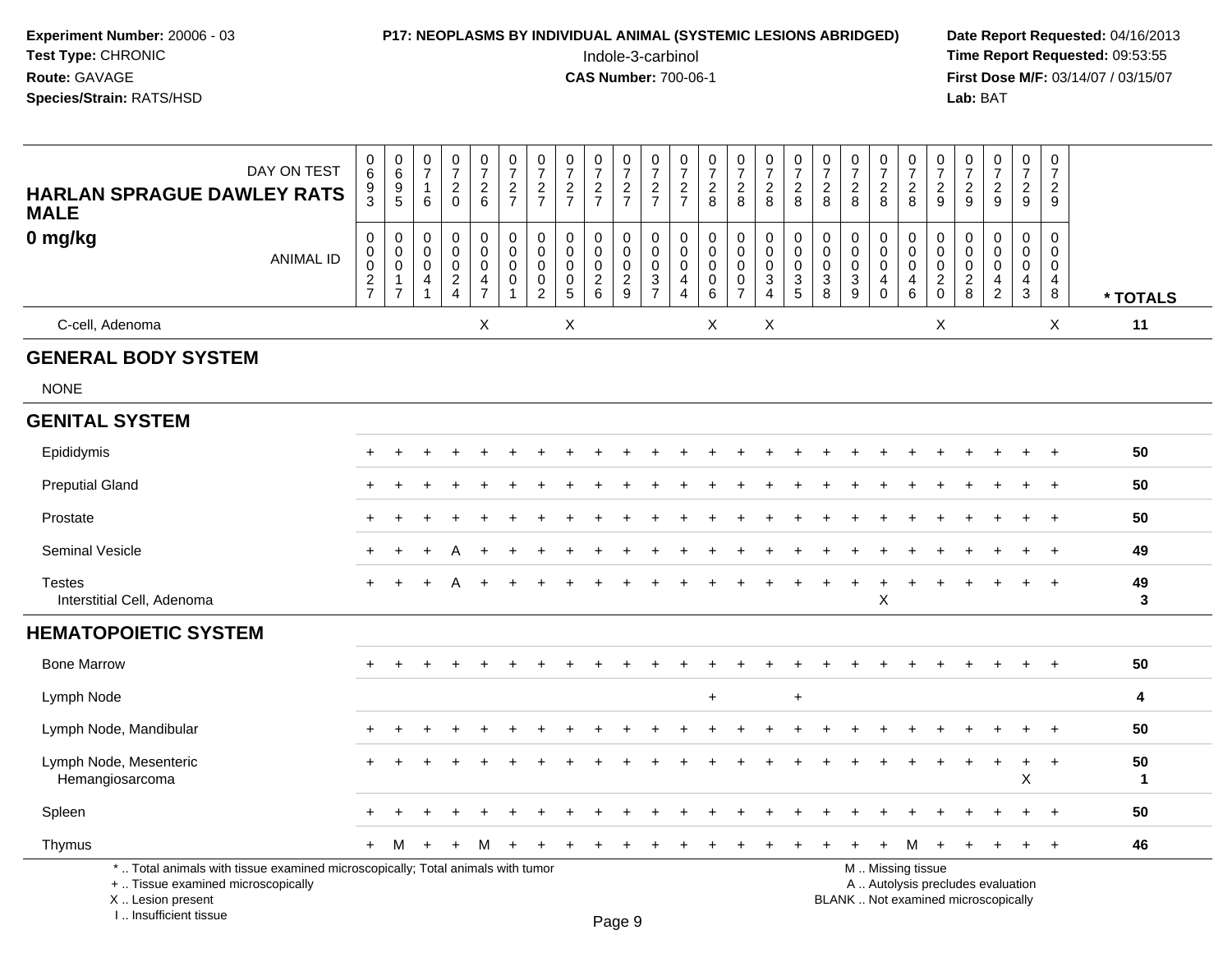| Experiment Number: 20006 - 03<br>Test Type: CHRONIC<br>Route: GAVAGE<br>Species/Strain: RATS/HSD                                                                                                                                      |                                                                              |                                                                                |                                                                                     |                                                                               |                                                                         |                                                         |                                                                      |                                                             |                                                        | <b>P17: NEOPLASMS BY INDIVIDUAL ANIMAL (SYSTEMIC LESIONS ABRIDGED)</b><br>Indole-3-carbinol<br><b>CAS Number: 700-06-1</b> |                                                            |                                                                            |                                                                            |                                                                                  |                                                                                     |                                                                          |                                                                            |                                                             |                                                                             |                                               |                                                                         |                                                              | Lab: BAT                                                           |                                                                           |                                                      | Date Report Requested: 04/16/2013<br>Time Report Requested: 09:53:55<br>First Dose M/F: 03/14/07 / 03/15/07 |
|---------------------------------------------------------------------------------------------------------------------------------------------------------------------------------------------------------------------------------------|------------------------------------------------------------------------------|--------------------------------------------------------------------------------|-------------------------------------------------------------------------------------|-------------------------------------------------------------------------------|-------------------------------------------------------------------------|---------------------------------------------------------|----------------------------------------------------------------------|-------------------------------------------------------------|--------------------------------------------------------|----------------------------------------------------------------------------------------------------------------------------|------------------------------------------------------------|----------------------------------------------------------------------------|----------------------------------------------------------------------------|----------------------------------------------------------------------------------|-------------------------------------------------------------------------------------|--------------------------------------------------------------------------|----------------------------------------------------------------------------|-------------------------------------------------------------|-----------------------------------------------------------------------------|-----------------------------------------------|-------------------------------------------------------------------------|--------------------------------------------------------------|--------------------------------------------------------------------|---------------------------------------------------------------------------|------------------------------------------------------|-------------------------------------------------------------------------------------------------------------|
| DAY ON TEST<br><b>HARLAN SPRAGUE DAWLEY RATS</b><br><b>MALE</b>                                                                                                                                                                       | 0<br>$\overline{6}$<br>9<br>3                                                | $\begin{array}{c} 0 \\ 6 \end{array}$<br>$\begin{array}{c} 9 \\ 5 \end{array}$ | $\frac{0}{7}$<br>$\mathbf{1}$<br>6                                                  | $\frac{0}{7}$<br>$\frac{2}{0}$                                                | $\frac{0}{7}$<br>6                                                      | $\frac{0}{7}$<br>$\frac{2}{7}$                          | $\frac{0}{7}$<br>$\frac{2}{7}$                                       | $\frac{0}{7}$<br>$\frac{2}{7}$                              | $\begin{array}{c} 0 \\ 7 \\ 2 \\ 7 \end{array}$        | $\mathbf 0$<br>$\overline{7}$<br>$\frac{2}{7}$                                                                             | $\frac{0}{7}$<br>$\frac{2}{7}$                             | $\frac{0}{7}$<br>$\frac{2}{7}$                                             | $\frac{0}{7}$<br>$\frac{2}{8}$                                             | $\frac{0}{7}$<br>$\frac{2}{8}$                                                   | $\begin{array}{c} 0 \\ 7 \end{array}$<br>$\overline{2}$<br>8                        | $\begin{array}{c} 0 \\ 7 \end{array}$<br>$\overline{2}$<br>8             | $\frac{0}{7}$<br>8                                                         | $\frac{0}{7}$<br>$_{8}^{\rm 2}$                             | $\begin{array}{c} 0 \\ 7 \end{array}$<br>$\overline{c}$<br>8                | $\frac{0}{7}$<br>$\overline{c}$<br>8          | $\frac{0}{7}$<br>$\overline{c}$<br>9                                    | $\begin{array}{c} 0 \\ 7 \end{array}$<br>$\overline{c}$<br>9 | $\begin{smallmatrix}0\\7\end{smallmatrix}$<br>$\frac{2}{9}$        | $\begin{array}{c} 0 \\ 7 \end{array}$<br>$\overline{2}$<br>9              | $\mathbf 0$<br>$\overline{7}$<br>$\overline{2}$<br>9 |                                                                                                             |
| 0 mg/kg<br><b>ANIMAL ID</b>                                                                                                                                                                                                           | $\mathbf 0$<br>$\Omega$<br>$\mathbf 0$<br>$\boldsymbol{2}$<br>$\overline{7}$ | $\mathbf 0$<br>$\overline{0}$<br>$\mathbf 0$<br>$\mathbf{1}$<br>$\overline{7}$ | $\mathbf 0$<br>$\mathsf{O}\xspace$<br>$\mathbf 0$<br>$\overline{4}$<br>$\mathbf{1}$ | $\mathbf 0$<br>$\mathbf 0$<br>$\mathbf 0$<br>$\overline{2}$<br>$\overline{4}$ | $\Omega$<br>$\Omega$<br>$\mathbf 0$<br>$\overline{a}$<br>$\overline{7}$ | $\Omega$<br>$\Omega$<br>$\mathbf 0$<br>$\mathbf 0$<br>1 | $\Omega$<br>$\Omega$<br>$\mathbf 0$<br>$\mathbf 0$<br>$\overline{2}$ | $\Omega$<br>$\mathbf{0}$<br>$\mathbf 0$<br>$\mathbf 0$<br>5 | 0<br>$\pmb{0}$<br>$\mathbf 0$<br>$\boldsymbol{2}$<br>6 | $\Omega$<br>$\Omega$<br>$\mathbf 0$<br>$\boldsymbol{2}$<br>9                                                               | $\mathbf 0$<br>$\mathbf 0$<br>$\mathbf 0$<br>$\frac{3}{7}$ | $\mathbf 0$<br>$\Omega$<br>$\mathbf 0$<br>$\overline{a}$<br>$\overline{4}$ | $\mathbf 0$<br>$\mathbf 0$<br>$\mathbf 0$<br>$\mathbf 0$<br>$6\phantom{1}$ | $\pmb{0}$<br>$\ddot{\mathbf{0}}$<br>$\mathbf 0$<br>$\mathbf 0$<br>$\overline{7}$ | $\mathbf 0$<br>$\mathsf{O}\xspace$<br>$\mathbf 0$<br>$\mathbf{3}$<br>$\overline{4}$ | $\mathbf 0$<br>$\Omega$<br>$\mathbf 0$<br>$\ensuremath{\mathsf{3}}$<br>5 | $\mathbf 0$<br>$\mathbf{0}$<br>$\mathbf 0$<br>$\mathbf{3}$<br>$\mathbf{8}$ | $\mathbf 0$<br>$\mathbf 0$<br>$\pmb{0}$<br>$\mathsf 3$<br>9 | $\mathbf 0$<br>$\mathbf{0}$<br>$\mathbf 0$<br>$\overline{a}$<br>$\mathbf 0$ | $\Omega$<br>$\Omega$<br>$\mathbf 0$<br>4<br>6 | $\mathbf 0$<br>$\Omega$<br>$\mathbf 0$<br>$\overline{c}$<br>$\mathbf 0$ | $\Omega$<br>$\Omega$<br>$\mathsf 0$<br>$\overline{c}$<br>8   | $\mathbf 0$<br>$\mathbf 0$<br>$\mathsf{O}\xspace$<br>$\frac{4}{2}$ | $\mathbf 0$<br>$\Omega$<br>$\mathbf{0}$<br>$\overline{4}$<br>$\mathbf{3}$ | $\Omega$<br>$\Omega$<br>0<br>4<br>8                  | * TOTALS                                                                                                    |
| Thymoma Benign                                                                                                                                                                                                                        |                                                                              |                                                                                |                                                                                     |                                                                               |                                                                         |                                                         |                                                                      |                                                             |                                                        |                                                                                                                            |                                                            |                                                                            |                                                                            |                                                                                  |                                                                                     |                                                                          |                                                                            |                                                             |                                                                             |                                               |                                                                         |                                                              |                                                                    |                                                                           |                                                      | $\mathbf{1}$                                                                                                |
| <b>INTEGUMENTARY SYSTEM</b>                                                                                                                                                                                                           |                                                                              |                                                                                |                                                                                     |                                                                               |                                                                         |                                                         |                                                                      |                                                             |                                                        |                                                                                                                            |                                                            |                                                                            |                                                                            |                                                                                  |                                                                                     |                                                                          |                                                                            |                                                             |                                                                             |                                               |                                                                         |                                                              |                                                                    |                                                                           |                                                      |                                                                                                             |
| <b>Mammary Gland</b><br>Fibroadenoma                                                                                                                                                                                                  |                                                                              |                                                                                |                                                                                     |                                                                               |                                                                         |                                                         |                                                                      |                                                             |                                                        |                                                                                                                            |                                                            |                                                                            |                                                                            |                                                                                  |                                                                                     |                                                                          |                                                                            |                                                             |                                                                             |                                               |                                                                         |                                                              |                                                                    |                                                                           |                                                      | 50<br>1                                                                                                     |
| <b>Skin</b><br><b>Basal Cell Carcinoma</b><br>Keratoacanthoma<br>Squamous Cell Carcinoma<br>Squamous Cell Papilloma<br>Subcutaneous Tissue, Fibroma<br>Subcutaneous Tissue, Fibrosarcoma<br>Subcutaneous Tissue, Fibrous Histiocytoma | $\times$                                                                     |                                                                                |                                                                                     |                                                                               |                                                                         |                                                         | $\boldsymbol{X}$<br>$\mathsf X$                                      |                                                             |                                                        |                                                                                                                            |                                                            | $\mathsf{X}$                                                               | X                                                                          |                                                                                  |                                                                                     |                                                                          |                                                                            |                                                             |                                                                             |                                               | $\mathsf X$                                                             |                                                              |                                                                    |                                                                           |                                                      | 50<br>5<br>$\mathbf{1}$<br>$\mathbf{1}$                                                                     |
| <b>MUSCULOSKELETAL SYSTEM</b>                                                                                                                                                                                                         |                                                                              |                                                                                |                                                                                     |                                                                               |                                                                         |                                                         |                                                                      |                                                             |                                                        |                                                                                                                            |                                                            |                                                                            |                                                                            |                                                                                  |                                                                                     |                                                                          |                                                                            |                                                             |                                                                             |                                               |                                                                         |                                                              |                                                                    |                                                                           |                                                      |                                                                                                             |
| Bone                                                                                                                                                                                                                                  |                                                                              |                                                                                |                                                                                     |                                                                               |                                                                         |                                                         |                                                                      |                                                             |                                                        |                                                                                                                            |                                                            |                                                                            |                                                                            |                                                                                  |                                                                                     |                                                                          |                                                                            |                                                             |                                                                             |                                               |                                                                         |                                                              |                                                                    |                                                                           |                                                      | 50                                                                                                          |
| <b>NERVOUS SYSTEM</b>                                                                                                                                                                                                                 |                                                                              |                                                                                |                                                                                     |                                                                               |                                                                         |                                                         |                                                                      |                                                             |                                                        |                                                                                                                            |                                                            |                                                                            |                                                                            |                                                                                  |                                                                                     |                                                                          |                                                                            |                                                             |                                                                             |                                               |                                                                         |                                                              |                                                                    |                                                                           |                                                      |                                                                                                             |
| <b>Brain</b>                                                                                                                                                                                                                          |                                                                              |                                                                                |                                                                                     |                                                                               |                                                                         |                                                         |                                                                      |                                                             |                                                        |                                                                                                                            |                                                            |                                                                            |                                                                            |                                                                                  |                                                                                     |                                                                          |                                                                            |                                                             |                                                                             |                                               |                                                                         |                                                              |                                                                    |                                                                           | $+$                                                  | 50                                                                                                          |
| <b>RESPIRATORY SYSTEM</b>                                                                                                                                                                                                             |                                                                              |                                                                                |                                                                                     |                                                                               |                                                                         |                                                         |                                                                      |                                                             |                                                        |                                                                                                                            |                                                            |                                                                            |                                                                            |                                                                                  |                                                                                     |                                                                          |                                                                            |                                                             |                                                                             |                                               |                                                                         |                                                              |                                                                    |                                                                           |                                                      |                                                                                                             |
| Lung                                                                                                                                                                                                                                  |                                                                              |                                                                                |                                                                                     |                                                                               |                                                                         |                                                         |                                                                      |                                                             |                                                        |                                                                                                                            |                                                            |                                                                            |                                                                            |                                                                                  |                                                                                     |                                                                          |                                                                            |                                                             |                                                                             |                                               |                                                                         |                                                              |                                                                    |                                                                           | $\ddot{}$                                            | 49                                                                                                          |
| Nose                                                                                                                                                                                                                                  |                                                                              |                                                                                |                                                                                     |                                                                               |                                                                         |                                                         |                                                                      |                                                             |                                                        |                                                                                                                            |                                                            |                                                                            |                                                                            |                                                                                  |                                                                                     |                                                                          |                                                                            |                                                             |                                                                             |                                               |                                                                         |                                                              |                                                                    |                                                                           |                                                      | 50                                                                                                          |
| Trachea                                                                                                                                                                                                                               |                                                                              |                                                                                |                                                                                     |                                                                               |                                                                         |                                                         |                                                                      |                                                             |                                                        |                                                                                                                            |                                                            |                                                                            |                                                                            |                                                                                  |                                                                                     |                                                                          |                                                                            |                                                             |                                                                             |                                               |                                                                         |                                                              |                                                                    |                                                                           |                                                      | 50                                                                                                          |

\* .. Total animals with tissue examined microscopically; Total animals with tumor<br>+ .. Tissue examined microscopically a .. Autolysis precludes evaluation examined microscopically A .. Autolysis precludes evaluation

X ..

I .. Insufficient tissue

**M** . Missing tissue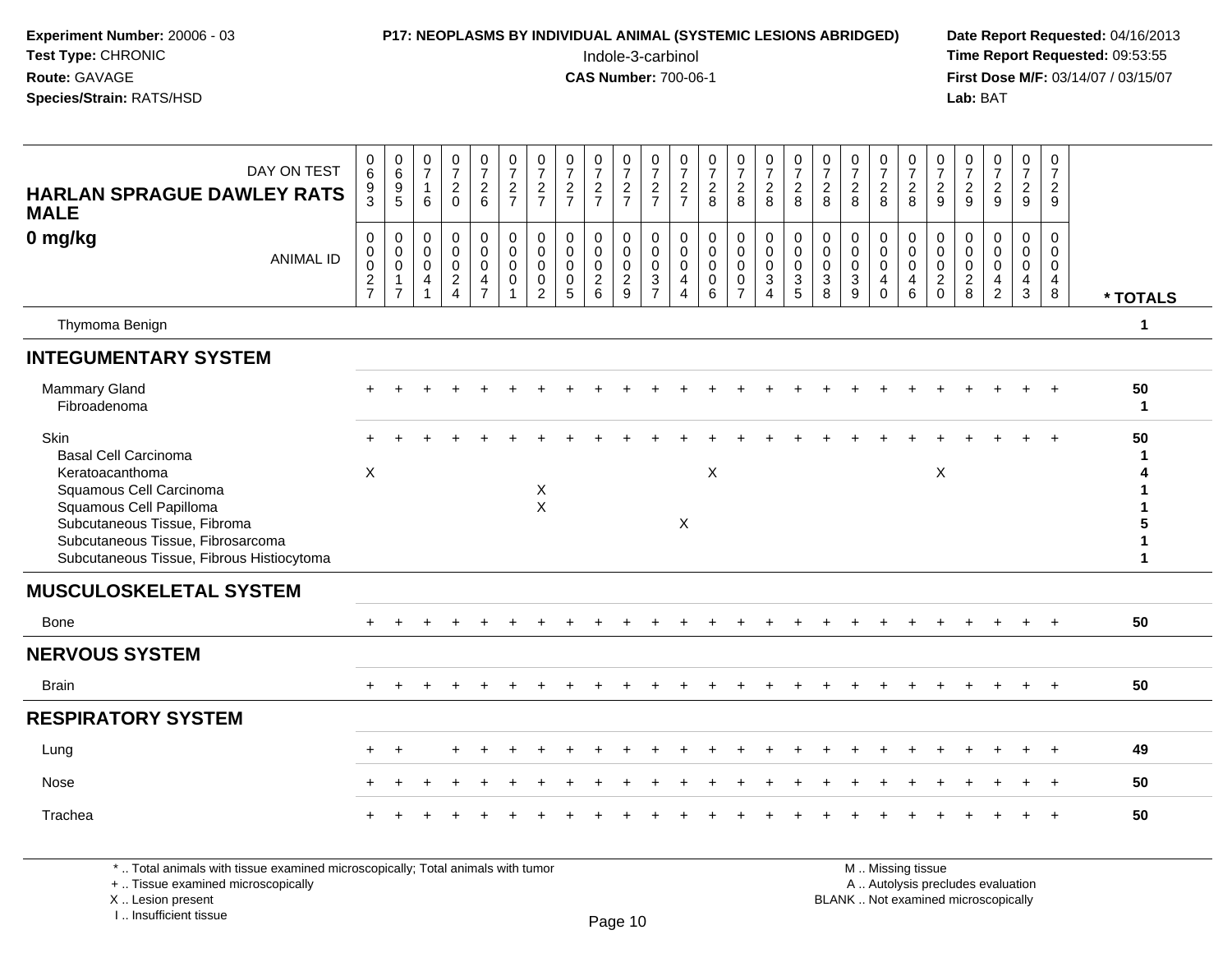| <b>P17: NEOPLASMS BY INDIVIDUAL ANIMAL (SYSTEMIC LESIONS ABRIDGED)</b> | Date Rep         |
|------------------------------------------------------------------------|------------------|
| Indole-3-carbinol                                                      | Time Rer         |
| <b>CAS Number: 700-06-1</b>                                            | <b>First Dos</b> |
|                                                                        | Lab: BAT         |
|                                                                        |                  |

# **P17: NEOPLASMS BY INDIVIDUAL ANIMAL (SYSTEMIC LESIONS ABRIDGED)** Date Report Requested: 04/16/2013<br>Indole-3-carbinol **Time Report Requested:** 09:53:55

 Indole-3-carbinol **Time Report Requested:** 09:53:55 **First Dose M/F:** 03/14/07 / 03/15/07<br>**Lab:** BAT

| DAY ON TEST<br><b>HARLAN SPRAGUE DAWLEY RATS</b><br><b>MALE</b> | 0<br>$\,6$<br>$\frac{9}{3}$                       | $\begin{array}{c} 0 \\ 6 \\ 9 \end{array}$<br>$\sqrt{5}$          | $\begin{array}{c} 0 \\ 7 \end{array}$<br>$\mathbf{1}$<br>6                           | $\frac{0}{7}$<br>$\overline{a}$<br>$\mathbf 0$ | 0726                                                                         | $\frac{0}{7}$<br>$\frac{2}{7}$               | $\frac{0}{7}$<br>$\frac{2}{7}$                  | $\frac{0}{7}$<br>$\frac{2}{7}$                          | $\frac{0}{7}$<br>$\frac{2}{7}$                       | $072$<br>$72$                                                     | $\frac{0}{7}$<br>$\frac{2}{7}$                                      | $\frac{0}{7}$<br>$\frac{2}{7}$                                                     | $\frac{0}{7}$<br>8                        | $\frac{0}{7}$<br>8                                   | $\frac{0}{7}$<br>8                                                  | $\frac{0}{7}$<br>$\frac{2}{8}$                                    | $\frac{0}{7}$<br>$\frac{2}{8}$                 | $\frac{0}{7}$<br>8                                                         | $\frac{0}{7}$<br>$\frac{2}{8}$                              | $\frac{0}{7}$<br>8                                     | $\frac{0}{7}$<br>$\sqrt{2}$<br>9                                    | $\frac{0}{7}$<br>$\boldsymbol{2}$<br>9 | $\frac{0}{7}$<br>$\frac{2}{9}$                               | $\frac{0}{7}$<br>$\frac{2}{9}$ | $\frac{0}{7}$<br>$\frac{2}{9}$                      |          |
|-----------------------------------------------------------------|---------------------------------------------------|-------------------------------------------------------------------|--------------------------------------------------------------------------------------|------------------------------------------------|------------------------------------------------------------------------------|----------------------------------------------|-------------------------------------------------|---------------------------------------------------------|------------------------------------------------------|-------------------------------------------------------------------|---------------------------------------------------------------------|------------------------------------------------------------------------------------|-------------------------------------------|------------------------------------------------------|---------------------------------------------------------------------|-------------------------------------------------------------------|------------------------------------------------|----------------------------------------------------------------------------|-------------------------------------------------------------|--------------------------------------------------------|---------------------------------------------------------------------|----------------------------------------|--------------------------------------------------------------|--------------------------------|-----------------------------------------------------|----------|
| 0 mg/kg<br><b>ANIMAL ID</b>                                     | 0<br>$\,0\,$<br>0<br>$\sqrt{2}$<br>$\overline{7}$ | $_{\rm 0}^{\rm 0}$<br>$\pmb{0}$<br>$\mathbf{1}$<br>$\overline{7}$ | $\begin{matrix} 0 \\ 0 \\ 0 \end{matrix}$<br>$\overline{\mathbf{4}}$<br>$\mathbf{1}$ | $_0^0$<br>0<br>$\frac{2}{4}$                   | $_{\rm 0}^{\rm 0}$<br>$\pmb{0}$<br>$\overline{\mathbf{4}}$<br>$\overline{7}$ | $_{\rm 0}^{\rm 0}$<br>$\pmb{0}$<br>$\pmb{0}$ | $\pmb{0}$<br>$\pmb{0}$<br>$\mathbf 0$<br>0<br>2 | $\pmb{0}$<br>$\mathbf 0$<br>$\pmb{0}$<br>$\pmb{0}$<br>5 | 0<br>$\pmb{0}$<br>$\mathbf 0$<br>$\overline{c}$<br>6 | $\begin{smallmatrix}0\\0\end{smallmatrix}$<br>$_{2}^{\rm 0}$<br>9 | $_{\rm 0}^{\rm 0}$<br>$\pmb{0}$<br>$\overline{3}$<br>$\overline{z}$ | $\pmb{0}$<br>$\mathbf 0$<br>$\pmb{0}$<br>$\overline{\mathbf{4}}$<br>$\overline{4}$ | $_{\rm 0}^{\rm 0}$<br>$\pmb{0}$<br>0<br>6 | $_0^0$<br>0<br>$\mathsf{O}\xspace$<br>$\overline{7}$ | $_{\rm 0}^{\rm 0}$<br>$\pmb{0}$<br>$\overline{3}$<br>$\overline{4}$ | $_{\rm 0}^{\rm 0}$<br>$\pmb{0}$<br>$\ensuremath{\mathsf{3}}$<br>5 | 0<br>$\pmb{0}$<br>$\pmb{0}$<br>$\sqrt{3}$<br>8 | $\begin{smallmatrix}0\\0\end{smallmatrix}$<br>$\pmb{0}$<br>$\sqrt{3}$<br>9 | 0<br>$\pmb{0}$<br>$\mathbf 0$<br>$\overline{4}$<br>$\Omega$ | $\boldsymbol{0}$<br>$\mathbf 0$<br>$\pmb{0}$<br>4<br>6 | $\pmb{0}$<br>$\mathbf 0$<br>$\pmb{0}$<br>$\overline{2}$<br>$\Omega$ | 0<br>0<br>0<br>$\frac{2}{8}$           | $\pmb{0}$<br>$\mathbf 0$<br>$\pmb{0}$<br>4<br>$\overline{c}$ | 0<br>0<br>0<br>4<br>3          | 0<br>0<br>$\pmb{0}$<br>$\overline{\mathbf{4}}$<br>8 | * TOTALS |
| <b>SPECIAL SENSES SYSTEM</b>                                    |                                                   |                                                                   |                                                                                      |                                                |                                                                              |                                              |                                                 |                                                         |                                                      |                                                                   |                                                                     |                                                                                    |                                           |                                                      |                                                                     |                                                                   |                                                |                                                                            |                                                             |                                                        |                                                                     |                                        |                                                              |                                |                                                     |          |
| Eye                                                             | ÷                                                 |                                                                   |                                                                                      |                                                |                                                                              |                                              |                                                 |                                                         |                                                      |                                                                   |                                                                     |                                                                                    |                                           |                                                      |                                                                     |                                                                   |                                                |                                                                            |                                                             |                                                        |                                                                     |                                        |                                                              |                                |                                                     | 50       |
| Harderian Gland                                                 |                                                   |                                                                   |                                                                                      |                                                |                                                                              |                                              |                                                 |                                                         |                                                      |                                                                   |                                                                     |                                                                                    |                                           |                                                      |                                                                     |                                                                   |                                                |                                                                            |                                                             |                                                        |                                                                     |                                        |                                                              | ÷                              | $\div$                                              | 50       |
| <b>Lacrimal Gland</b>                                           |                                                   |                                                                   |                                                                                      |                                                |                                                                              |                                              |                                                 |                                                         |                                                      |                                                                   |                                                                     |                                                                                    |                                           |                                                      |                                                                     |                                                                   |                                                |                                                                            |                                                             |                                                        |                                                                     |                                        |                                                              |                                |                                                     | 1        |
| <b>URINARY SYSTEM</b>                                           |                                                   |                                                                   |                                                                                      |                                                |                                                                              |                                              |                                                 |                                                         |                                                      |                                                                   |                                                                     |                                                                                    |                                           |                                                      |                                                                     |                                                                   |                                                |                                                                            |                                                             |                                                        |                                                                     |                                        |                                                              |                                |                                                     |          |
| Kidney<br>Renal Tubule, Adenoma                                 | $+$                                               | X                                                                 |                                                                                      |                                                |                                                                              |                                              |                                                 |                                                         |                                                      |                                                                   |                                                                     |                                                                                    |                                           |                                                      |                                                                     |                                                                   |                                                |                                                                            |                                                             |                                                        |                                                                     |                                        |                                                              | $\div$                         | $\overline{+}$                                      | 50<br>-1 |
| <b>Urinary Bladder</b>                                          | $\div$                                            |                                                                   |                                                                                      |                                                |                                                                              |                                              |                                                 |                                                         |                                                      |                                                                   |                                                                     |                                                                                    |                                           |                                                      |                                                                     |                                                                   |                                                |                                                                            |                                                             |                                                        |                                                                     |                                        |                                                              |                                | $+$                                                 | 50       |
| <b>SYSTEMIC LESIONS</b>                                         |                                                   |                                                                   |                                                                                      |                                                |                                                                              |                                              |                                                 |                                                         |                                                      |                                                                   |                                                                     |                                                                                    |                                           |                                                      |                                                                     |                                                                   |                                                |                                                                            |                                                             |                                                        |                                                                     |                                        |                                                              |                                |                                                     |          |
| Multiple Organ<br>Mesothelioma Malignant                        |                                                   |                                                                   |                                                                                      |                                                |                                                                              |                                              |                                                 |                                                         |                                                      |                                                                   |                                                                     |                                                                                    |                                           |                                                      |                                                                     |                                                                   |                                                |                                                                            |                                                             |                                                        |                                                                     |                                        | X                                                            | $\ddot{}$                      | $\overline{ }$                                      | 50       |

\* .. Total animals with tissue examined microscopically; Total animals with tumor

+ .. Tissue examined microscopically

X .. Lesion present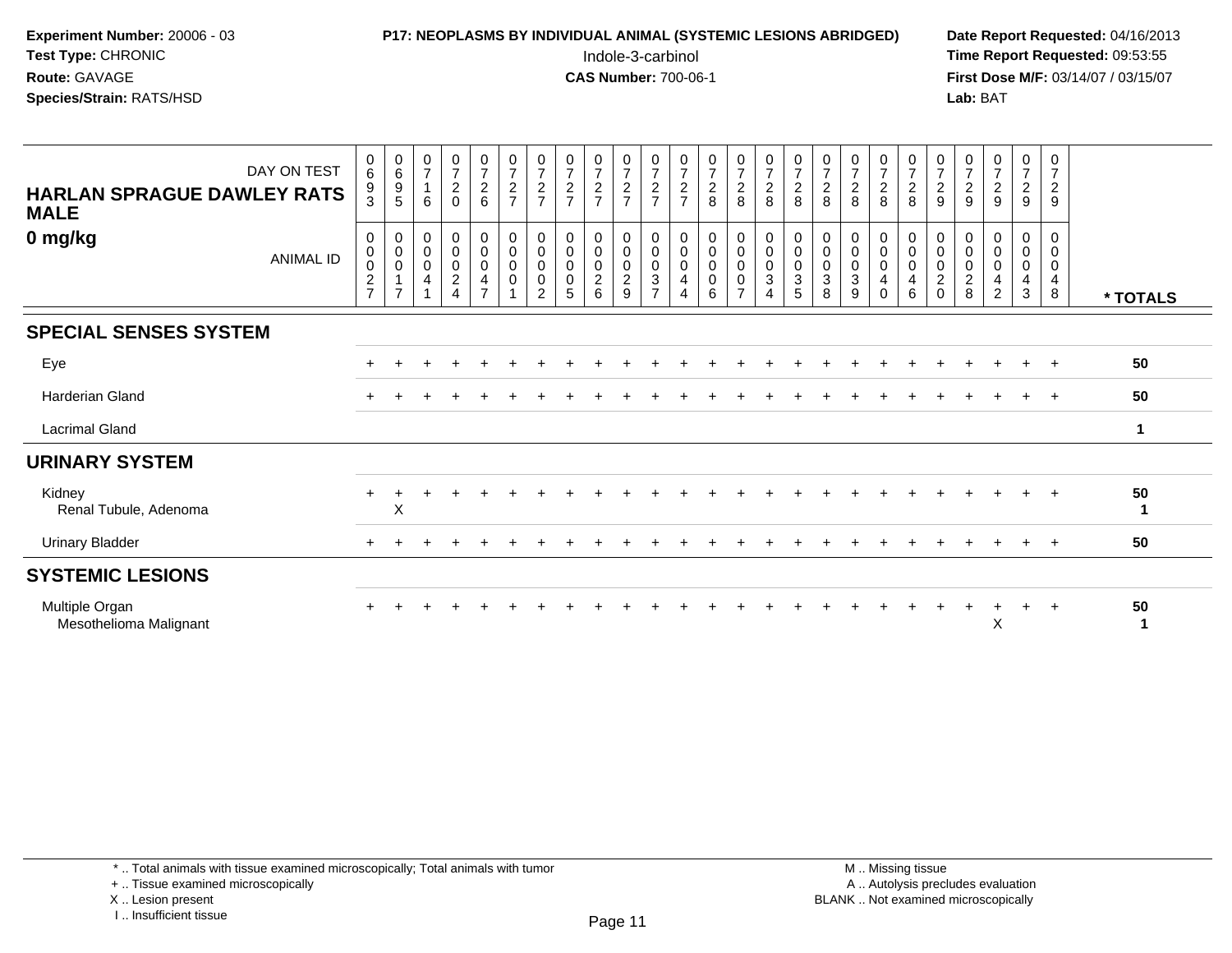## **P17: NEOPLASMS BY INDIVIDUAL ANIMAL (SYSTEMIC LESIONS ABRIDGED)** Date Report Requested: 04/16/2013<br>Indole-3-carbinol **Time Report Requested:** 09:53:55

 Indole-3-carbinol **Time Report Requested:** 09:53:55 **First Dose M/F:** 03/14/07 / 03/15/07<br>Lab: BAT **Lab:** BAT

| <b>HARLAN SPRAGUE DAWLEY RATS</b><br><b>MALE</b>         | DAY ON TEST      | $\begin{smallmatrix}0\\1\end{smallmatrix}$<br>$\frac{9}{1}$         | $\begin{array}{c} 0 \\ 3 \\ 5 \\ 7 \end{array}$        | $\mathbf 0$<br>$\overline{3}$<br>8<br>$\overline{2}$                 | 0<br>$\overline{4}$<br>$\overline{4}$<br>$\mathbf{1}$ | $\mathbf 0$<br>$\overline{4}$<br>$\overline{4}$<br>8            | 0<br>$\overline{4}$<br>$\sqrt{5}$<br>$\overline{4}$ | 0<br>$\overline{4}$<br>$\overline{5}$<br>$6\phantom{1}$ | 0<br>$\overline{4}$<br>8<br>9                       | $\begin{array}{c} 0 \\ 5 \end{array}$<br>$\pmb{0}$<br>$\overline{5}$ | $\mathbf 0$<br>$\overline{5}$<br>$\mathbf{1}$<br>$\,6\,$             | 0<br>$\frac{5}{3}$<br>$\overline{3}$  | 0<br>$\frac{5}{5}$<br>9                                                             | $\begin{array}{c} 0 \\ 5 \end{array}$<br>$6\phantom{a}$<br>9 | $\begin{array}{c} 0 \\ 5 \\ 7 \end{array}$<br>$\overline{1}$                     | $\mathbf 0$<br>$\overline{5}$<br>8<br>$\overline{2}$               | 0<br>$\sqrt{5}$<br>$\boldsymbol{9}$<br>$\overline{7}$      | 0<br>$\,6\,$<br>$\mathbf 0$<br>$\overline{2}$                  | 0<br>$\overline{6}$<br>$\mathbf{1}$<br>$\overline{4}$ | $\begin{matrix} 0 \\ 6 \end{matrix}$<br>$\mathbf{1}$<br>$6\phantom{1}$     | $\mathbf 0$<br>$\,6\,$<br>$\mathbf{1}$<br>$\overline{7}$         | 0<br>$\,6\,$<br>$\mathbf{1}$<br>$\overline{7}$                                 | $\pmb{0}$<br>$\overline{6}$<br>$\frac{2}{3}$                 | 0637                                                           | $\pmb{0}$<br>$\overline{6}$<br>$\frac{3}{7}$                       | 0<br>6<br>$\overline{4}$<br>8                              |                 |
|----------------------------------------------------------|------------------|---------------------------------------------------------------------|--------------------------------------------------------|----------------------------------------------------------------------|-------------------------------------------------------|-----------------------------------------------------------------|-----------------------------------------------------|---------------------------------------------------------|-----------------------------------------------------|----------------------------------------------------------------------|----------------------------------------------------------------------|---------------------------------------|-------------------------------------------------------------------------------------|--------------------------------------------------------------|----------------------------------------------------------------------------------|--------------------------------------------------------------------|------------------------------------------------------------|----------------------------------------------------------------|-------------------------------------------------------|----------------------------------------------------------------------------|------------------------------------------------------------------|--------------------------------------------------------------------------------|--------------------------------------------------------------|----------------------------------------------------------------|--------------------------------------------------------------------|------------------------------------------------------------|-----------------|
| 75 mg/kg                                                 | <b>ANIMAL ID</b> | $\boldsymbol{0}$<br>$\pmb{0}$<br>$\pmb{0}$<br>$\boldsymbol{7}$<br>3 | $\mathbf 0$<br>$\,0\,$<br>$\mathbf 0$<br>6<br>$\Omega$ | $\mathsf{O}\xspace$<br>$\mathbf 0$<br>$\mathbf 0$<br>$\sqrt{5}$<br>4 | 0<br>$\mathbf 0$<br>0<br>$\,$ 5 $\,$<br>5             | $\pmb{0}$<br>$\mathsf{O}\xspace$<br>$\mathbf 0$<br>$\bf 8$<br>3 | $\pmb{0}$<br>$\pmb{0}$<br>$\pmb{0}$<br>$\,6\,$<br>8 | $\mathbf 0$<br>$\mathbf 0$<br>$\mathbf 0$<br>8<br>5     | $\mathbf 0$<br>$\mathbf 0$<br>$\mathbf 0$<br>9<br>2 | $\pmb{0}$<br>$\pmb{0}$<br>$\pmb{0}$<br>$\,8\,$<br>6                  | $\pmb{0}$<br>$\mathsf{O}\xspace$<br>$\pmb{0}$<br>$\overline{7}$<br>9 | 0<br>$\pmb{0}$<br>$\pmb{0}$<br>8<br>8 | $\mathsf{O}\xspace$<br>$\mathsf{O}\xspace$<br>0<br>$\overline{7}$<br>$\overline{4}$ | $\pmb{0}$<br>$\mathbf 0$<br>$\pmb{0}$<br>$\,$ 5 $\,$<br>9    | $\mathbf 0$<br>$\mathsf{O}\xspace$<br>$\pmb{0}$<br>$\overline{7}$<br>$\mathbf 0$ | $\mathsf 0$<br>$\mathbf 0$<br>$\mathbf 0$<br>$\boldsymbol{9}$<br>5 | $\mathbf 0$<br>$\mathbf 0$<br>$\mathbf 0$<br>9<br>$\Omega$ | $\mathbf 0$<br>$\mathbf 0$<br>$\pmb{0}$<br>$\overline{7}$<br>5 | 0<br>$\mathbf 0$<br>$\mathbf 0$<br>9<br>8             | $\begin{smallmatrix}0\0\0\0\end{smallmatrix}$<br>$\bf 8$<br>$\overline{4}$ | $\pmb{0}$<br>$\pmb{0}$<br>$\pmb{0}$<br>$\,6\,$<br>$\overline{2}$ | $\boldsymbol{0}$<br>$\,0\,$<br>$\mathbf 0$<br>$\overline{7}$<br>$\overline{7}$ | $\pmb{0}$<br>$\mathsf 0$<br>$\pmb{0}$<br>$\overline{7}$<br>8 | 0<br>$\mathbf 0$<br>$\mathbf 0$<br>$\,$ 5 $\,$<br>$\mathbf{3}$ | $\mathbf 0$<br>$\mathbf 0$<br>$\mathbf 0$<br>$\boldsymbol{7}$<br>6 | $\mathbf 0$<br>$\mathbf 0$<br>0<br>$\,6$<br>$\overline{7}$ | males<br>(cont) |
| <b>ALIMENTARY SYSTEM</b>                                 |                  |                                                                     |                                                        |                                                                      |                                                       |                                                                 |                                                     |                                                         |                                                     |                                                                      |                                                                      |                                       |                                                                                     |                                                              |                                                                                  |                                                                    |                                                            |                                                                |                                                       |                                                                            |                                                                  |                                                                                |                                                              |                                                                |                                                                    |                                                            |                 |
| Esophagus                                                |                  |                                                                     |                                                        |                                                                      |                                                       |                                                                 |                                                     |                                                         |                                                     |                                                                      |                                                                      |                                       |                                                                                     |                                                              |                                                                                  |                                                                    |                                                            |                                                                |                                                       |                                                                            |                                                                  |                                                                                |                                                              |                                                                |                                                                    | $+$                                                        |                 |
| Intestine Large, Cecum<br>Lipoma                         |                  |                                                                     |                                                        |                                                                      |                                                       |                                                                 |                                                     |                                                         |                                                     |                                                                      |                                                                      |                                       |                                                                                     |                                                              |                                                                                  |                                                                    |                                                            |                                                                |                                                       |                                                                            |                                                                  |                                                                                |                                                              |                                                                |                                                                    |                                                            |                 |
| Intestine Large, Colon                                   |                  |                                                                     |                                                        |                                                                      |                                                       |                                                                 |                                                     |                                                         |                                                     |                                                                      |                                                                      |                                       |                                                                                     |                                                              |                                                                                  |                                                                    |                                                            |                                                                |                                                       |                                                                            |                                                                  |                                                                                |                                                              |                                                                |                                                                    | $^{+}$                                                     |                 |
| Intestine Large, Rectum                                  |                  |                                                                     |                                                        |                                                                      |                                                       |                                                                 |                                                     |                                                         |                                                     |                                                                      |                                                                      |                                       |                                                                                     |                                                              |                                                                                  |                                                                    |                                                            |                                                                |                                                       |                                                                            |                                                                  |                                                                                |                                                              |                                                                |                                                                    | $\ddot{}$                                                  |                 |
| Intestine Small, Duodenum<br>Carcinoma                   |                  |                                                                     |                                                        |                                                                      |                                                       |                                                                 |                                                     | $\mathsf X$                                             |                                                     |                                                                      |                                                                      |                                       |                                                                                     |                                                              |                                                                                  |                                                                    |                                                            |                                                                |                                                       |                                                                            |                                                                  |                                                                                |                                                              |                                                                |                                                                    | $^{+}$                                                     |                 |
| Intestine Small, Ileum                                   |                  |                                                                     |                                                        |                                                                      |                                                       |                                                                 |                                                     |                                                         |                                                     |                                                                      |                                                                      |                                       |                                                                                     |                                                              |                                                                                  |                                                                    |                                                            |                                                                |                                                       | A                                                                          |                                                                  | $+$                                                                            | A                                                            |                                                                | $+$                                                                | $+$                                                        |                 |
| Intestine Small, Jejunum                                 |                  |                                                                     |                                                        |                                                                      |                                                       |                                                                 |                                                     |                                                         |                                                     |                                                                      |                                                                      |                                       |                                                                                     |                                                              |                                                                                  |                                                                    |                                                            |                                                                |                                                       |                                                                            |                                                                  |                                                                                |                                                              |                                                                |                                                                    | $\ddot{}$                                                  |                 |
| Liver                                                    |                  |                                                                     |                                                        |                                                                      |                                                       |                                                                 |                                                     |                                                         |                                                     |                                                                      |                                                                      |                                       |                                                                                     |                                                              |                                                                                  |                                                                    |                                                            |                                                                |                                                       |                                                                            |                                                                  |                                                                                |                                                              |                                                                |                                                                    | $+$                                                        |                 |
| Mesentery                                                |                  |                                                                     |                                                        |                                                                      | $\ddot{}$                                             |                                                                 |                                                     |                                                         |                                                     | $\ddot{}$                                                            |                                                                      |                                       |                                                                                     |                                                              |                                                                                  |                                                                    |                                                            |                                                                |                                                       |                                                                            |                                                                  |                                                                                |                                                              |                                                                |                                                                    |                                                            |                 |
| Oral Mucosa                                              |                  |                                                                     |                                                        |                                                                      |                                                       |                                                                 |                                                     |                                                         |                                                     |                                                                      |                                                                      |                                       |                                                                                     |                                                              |                                                                                  |                                                                    |                                                            |                                                                |                                                       |                                                                            |                                                                  |                                                                                |                                                              |                                                                |                                                                    | $^{+}$                                                     |                 |
| Pancreas<br>Acinus, Adenoma<br>Acinus, Adenoma, Multiple |                  |                                                                     |                                                        |                                                                      |                                                       |                                                                 |                                                     |                                                         |                                                     |                                                                      |                                                                      |                                       |                                                                                     |                                                              |                                                                                  |                                                                    |                                                            |                                                                |                                                       |                                                                            |                                                                  |                                                                                |                                                              |                                                                |                                                                    | $+$<br>X                                                   |                 |
| <b>Salivary Glands</b>                                   |                  |                                                                     |                                                        |                                                                      |                                                       |                                                                 |                                                     |                                                         |                                                     |                                                                      |                                                                      |                                       |                                                                                     |                                                              |                                                                                  |                                                                    |                                                            |                                                                |                                                       |                                                                            |                                                                  |                                                                                |                                                              |                                                                |                                                                    |                                                            |                 |
|                                                          |                  | $\pm$                                                               | $\ddot{}$                                              |                                                                      |                                                       |                                                                 |                                                     |                                                         |                                                     |                                                                      |                                                                      |                                       |                                                                                     |                                                              |                                                                                  |                                                                    |                                                            |                                                                |                                                       |                                                                            |                                                                  |                                                                                |                                                              |                                                                |                                                                    | $+$                                                        |                 |
| Stomach, Forestomach                                     |                  |                                                                     |                                                        |                                                                      |                                                       |                                                                 |                                                     |                                                         |                                                     |                                                                      |                                                                      |                                       |                                                                                     |                                                              |                                                                                  |                                                                    |                                                            |                                                                |                                                       |                                                                            |                                                                  |                                                                                |                                                              |                                                                |                                                                    | $\ddot{}$                                                  |                 |

\* .. Total animals with tissue examined microscopically; Total animals with tumor

+ .. Tissue examined microscopically

 Lesion present BLANK .. Not examined microscopicallyX .. Lesion present

I .. Insufficient tissue

M .. Missing tissue

y the contract of the contract of the contract of the contract of the contract of  $\mathsf A$  . Autolysis precludes evaluation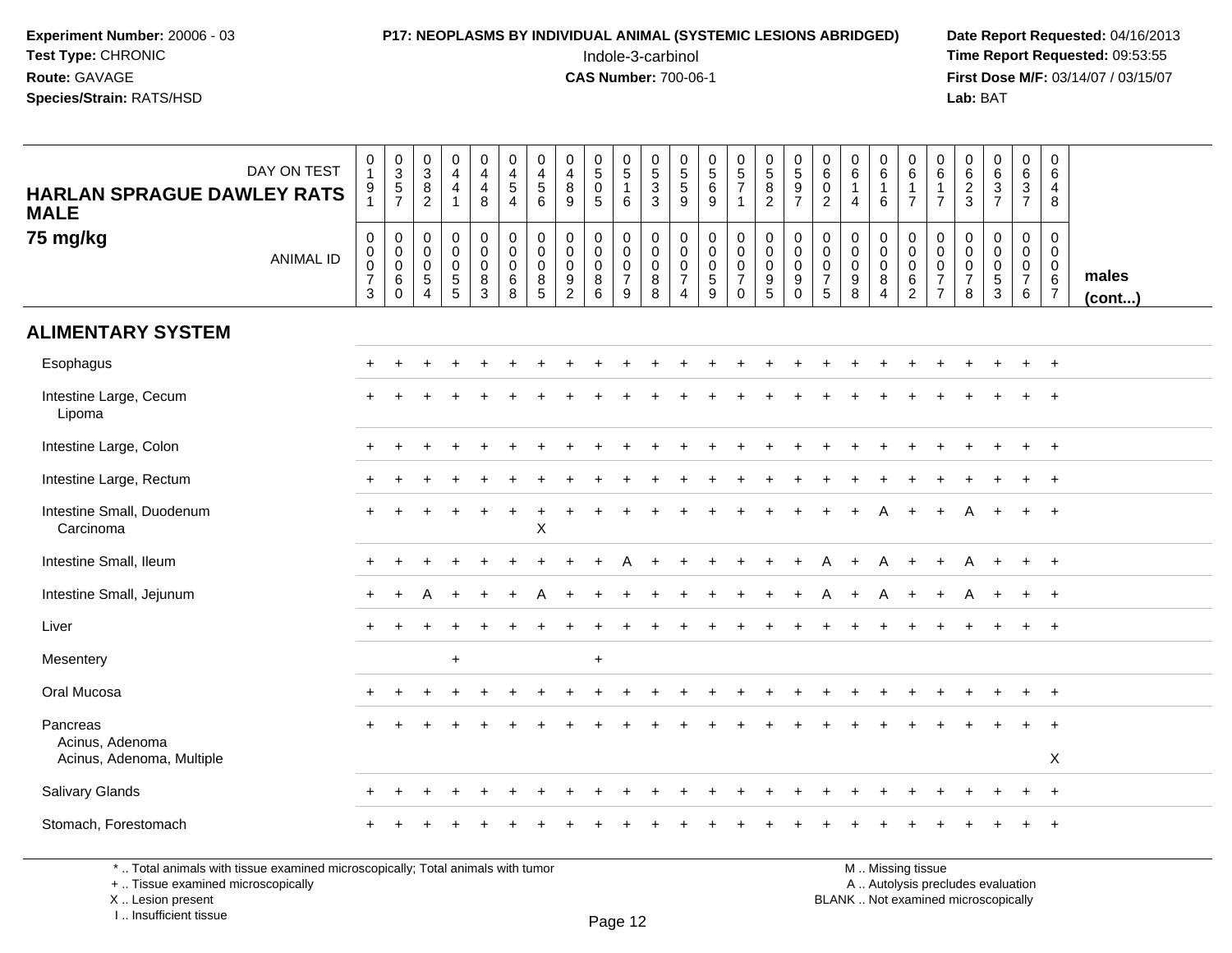## **P17: NEOPLASMS BY INDIVIDUAL ANIMAL (SYSTEMIC LESIONS ABRIDGED)** Date Report Requested: 04/16/2013<br>Indole-3-carbinol **Time Report Requested:** 09:53:55

 Indole-3-carbinol **Time Report Requested:** 09:53:55 **First Dose M/F:** 03/14/07 / 03/15/07<br>Lab: BAT **Lab:** BAT

| <b>HARLAN SPRAGUE DAWLEY RATS</b><br><b>MALE</b>                                                                                                                    | DAY ON TEST | 0<br>$\overline{1}$<br>9<br>$\mathbf{1}$                          | $0$<br>$3$<br>$5$<br>$7$                                   | $\mathbf 0$<br>$\overline{3}$<br>8<br>$\overline{2}$ | 0<br>$\overline{4}$<br>$\overline{4}$<br>$\mathbf 1$       | $\mathbf 0$<br>$\overline{4}$<br>$\overline{4}$<br>8           | $\pmb{0}$<br>$\overline{4}$<br>$\sqrt{5}$<br>4                    | 0<br>$\overline{\mathbf{4}}$<br>5<br>6 | $\mathbf 0$<br>$\overline{4}$<br>$\bf8$<br>9                                    | 0<br>$\overline{5}$<br>$\mathbf 0$<br>$5\phantom{.0}$ | $\mathbf 0$<br>$\overline{5}$<br>$\mathbf{1}$<br>6                    | $\mathbf 0$<br>$\overline{5}$<br>$\mathbf{3}$<br>3 | 0<br>$\overline{5}$<br>$\sqrt{5}$<br>9                             | $0$<br>5<br>6<br>9                                    | $\begin{array}{c} 0 \\ 5 \end{array}$<br>$\overline{7}$<br>$\overline{1}$ | $\mathbf 0$<br>$\overline{5}$<br>8<br>$\overline{2}$                | $\mathbf 0$<br>$\overline{5}$<br>9<br>$\overline{7}$       | $\mathbf 0$<br>6<br>$\mathbf 0$<br>$\overline{2}$                | 0<br>$\overline{6}$<br>$\mathbf{1}$<br>4 | $\pmb{0}$<br>$\overline{6}$<br>$\mathbf{1}$<br>$6\phantom{1}$ | $\mathbf 0$<br>$\,6$<br>$\mathbf{1}$<br>$\overline{7}$                                        | $\mathbf 0$<br>6<br>$\overline{1}$<br>$\overline{7}$      | 0<br>$\,6\,$<br>$\sqrt{2}$<br>$\mathbf{3}$   | $\pmb{0}$<br>$\overline{6}$<br>$\mathbf{3}$<br>$\overline{7}$ | $\mathbf 0$<br>6<br>$\mathbf{3}$<br>$\overline{7}$                  | $\pmb{0}$<br>6<br>4<br>8                     |                 |
|---------------------------------------------------------------------------------------------------------------------------------------------------------------------|-------------|-------------------------------------------------------------------|------------------------------------------------------------|------------------------------------------------------|------------------------------------------------------------|----------------------------------------------------------------|-------------------------------------------------------------------|----------------------------------------|---------------------------------------------------------------------------------|-------------------------------------------------------|-----------------------------------------------------------------------|----------------------------------------------------|--------------------------------------------------------------------|-------------------------------------------------------|---------------------------------------------------------------------------|---------------------------------------------------------------------|------------------------------------------------------------|------------------------------------------------------------------|------------------------------------------|---------------------------------------------------------------|-----------------------------------------------------------------------------------------------|-----------------------------------------------------------|----------------------------------------------|---------------------------------------------------------------|---------------------------------------------------------------------|----------------------------------------------|-----------------|
| 75 mg/kg                                                                                                                                                            | ANIMAL ID   | $\mathbf 0$<br>$\mathbf 0$<br>0<br>$\overline{7}$<br>$\mathbf{3}$ | $\mathbf 0$<br>$\mathbf 0$<br>$\mathbf 0$<br>6<br>$\Omega$ | $\mathbf 0$<br>$\mathbf 0$<br>0<br>$\sqrt{5}$<br>4   | 0<br>$\mathbf 0$<br>0<br>$5\phantom{.0}$<br>$\overline{5}$ | $\pmb{0}$<br>$\mathbf 0$<br>$\mathbf 0$<br>$8\phantom{1}$<br>3 | $\mathbf 0$<br>$\mathbf 0$<br>$\mathbf 0$<br>$6\phantom{1}6$<br>8 | 0<br>$\mathbf 0$<br>0<br>8<br>5        | $\mathbf 0$<br>$\mathbf 0$<br>$\mathbf 0$<br>$\boldsymbol{9}$<br>$\overline{2}$ | 0<br>$\mathbf 0$<br>$\mathbf 0$<br>8<br>6             | $\mathbf 0$<br>$\mathbf 0$<br>$\boldsymbol{0}$<br>$\overline{7}$<br>9 | 0<br>$\mathbf 0$<br>0<br>8<br>8                    | 0<br>$\mathbf 0$<br>0<br>$\overline{7}$<br>$\overline{\mathbf{4}}$ | 0<br>$\mathbf 0$<br>$\boldsymbol{0}$<br>$\frac{5}{9}$ | 0<br>$\mathbf 0$<br>$\mathbf 0$<br>$\overline{7}$<br>$\Omega$             | $\overline{0}$<br>$\mathbf 0$<br>$\mathbf 0$<br>9<br>$\overline{5}$ | $\mathbf 0$<br>$\mathbf 0$<br>$\mathbf 0$<br>9<br>$\Omega$ | $\mathbf 0$<br>$\mathbf 0$<br>$\mathbf 0$<br>$\overline{7}$<br>5 | 0<br>$\mathbf 0$<br>0<br>$_{8}^{\rm 9}$  | 0<br>$\mathbf 0$<br>$\mathbf 0$<br>8<br>$\overline{4}$        | $\mathbf 0$<br>$\mathbf 0$<br>$\pmb{0}$<br>$\,6\,$<br>$\boldsymbol{2}$                        | 0<br>$\mathbf 0$<br>0<br>$\overline{7}$<br>$\overline{7}$ | 0<br>$\mathbf 0$<br>0<br>$\overline{7}$<br>8 | 0<br>$\mathbf 0$<br>$\boldsymbol{0}$<br>$\frac{5}{3}$         | $\mathbf 0$<br>$\mathbf 0$<br>$\overline{0}$<br>$\overline{7}$<br>6 | 0<br>$\mathbf 0$<br>0<br>6<br>$\overline{7}$ | males<br>(cont) |
| Stomach, Glandular                                                                                                                                                  |             |                                                                   |                                                            |                                                      |                                                            |                                                                |                                                                   |                                        |                                                                                 |                                                       |                                                                       |                                                    |                                                                    |                                                       |                                                                           |                                                                     |                                                            |                                                                  |                                          |                                                               |                                                                                               |                                                           |                                              |                                                               |                                                                     | $\ddot{}$                                    |                 |
| <b>CARDIOVASCULAR SYSTEM</b>                                                                                                                                        |             |                                                                   |                                                            |                                                      |                                                            |                                                                |                                                                   |                                        |                                                                                 |                                                       |                                                                       |                                                    |                                                                    |                                                       |                                                                           |                                                                     |                                                            |                                                                  |                                          |                                                               |                                                                                               |                                                           |                                              |                                                               |                                                                     |                                              |                 |
| <b>Blood Vessel</b>                                                                                                                                                 |             |                                                                   |                                                            |                                                      |                                                            |                                                                |                                                                   |                                        |                                                                                 |                                                       |                                                                       |                                                    |                                                                    |                                                       |                                                                           |                                                                     |                                                            |                                                                  |                                          |                                                               |                                                                                               |                                                           |                                              |                                                               |                                                                     |                                              |                 |
| Heart<br>Schwannoma Malignant                                                                                                                                       |             |                                                                   |                                                            |                                                      |                                                            |                                                                |                                                                   |                                        |                                                                                 |                                                       |                                                                       |                                                    |                                                                    |                                                       |                                                                           |                                                                     |                                                            |                                                                  |                                          |                                                               |                                                                                               |                                                           |                                              |                                                               |                                                                     | $\ddot{}$                                    |                 |
| <b>ENDOCRINE SYSTEM</b>                                                                                                                                             |             |                                                                   |                                                            |                                                      |                                                            |                                                                |                                                                   |                                        |                                                                                 |                                                       |                                                                       |                                                    |                                                                    |                                                       |                                                                           |                                                                     |                                                            |                                                                  |                                          |                                                               |                                                                                               |                                                           |                                              |                                                               |                                                                     |                                              |                 |
| <b>Adrenal Cortex</b><br>Adenoma<br>Carcinoma                                                                                                                       |             |                                                                   |                                                            |                                                      |                                                            |                                                                |                                                                   |                                        |                                                                                 |                                                       |                                                                       |                                                    |                                                                    |                                                       | $\ddot{}$                                                                 | $\ddot{}$<br>$\times$                                               |                                                            |                                                                  |                                          |                                                               |                                                                                               |                                                           |                                              |                                                               | M +                                                                 |                                              |                 |
| <b>Adrenal Medulla</b><br>Pheochromocytoma Benign<br>Pheochromocytoma Malignant                                                                                     |             |                                                                   |                                                            |                                                      |                                                            |                                                                |                                                                   |                                        |                                                                                 |                                                       |                                                                       |                                                    |                                                                    | $\ddot{}$                                             | $\ddot{}$<br>X                                                            |                                                                     |                                                            |                                                                  |                                          | $\pm$                                                         | $\ddot{}$                                                                                     | $\ddot{}$<br>X                                            | $\ddot{}$                                    | $+$                                                           | M +                                                                 | X                                            |                 |
| Islets, Pancreatic<br>Adenoma                                                                                                                                       |             |                                                                   |                                                            |                                                      |                                                            |                                                                |                                                                   |                                        |                                                                                 |                                                       |                                                                       |                                                    |                                                                    |                                                       |                                                                           |                                                                     |                                                            |                                                                  |                                          |                                                               |                                                                                               |                                                           |                                              | X                                                             |                                                                     | $\ddot{}$                                    |                 |
| Parathyroid Gland<br>Carcinoma                                                                                                                                      |             | м                                                                 |                                                            |                                                      |                                                            |                                                                |                                                                   |                                        |                                                                                 | ÷<br>X                                                |                                                                       |                                                    | м                                                                  | $\ddot{}$                                             | м                                                                         |                                                                     |                                                            |                                                                  |                                          |                                                               |                                                                                               |                                                           |                                              |                                                               |                                                                     | $\overline{+}$                               |                 |
| <b>Pituitary Gland</b><br>Pars Distalis, Adenoma<br>Pars Distalis, Carcinoma                                                                                        |             |                                                                   |                                                            |                                                      |                                                            |                                                                |                                                                   |                                        |                                                                                 |                                                       |                                                                       |                                                    |                                                                    |                                                       |                                                                           |                                                                     |                                                            |                                                                  | X                                        | $\ddot{}$                                                     | $\ddot{}$<br>X                                                                                |                                                           |                                              |                                                               |                                                                     | $\ddot{}$                                    |                 |
| <b>Thyroid Gland</b><br>C-cell, Adenoma<br>C-cell, Carcinoma                                                                                                        |             |                                                                   |                                                            |                                                      |                                                            |                                                                |                                                                   | X                                      |                                                                                 |                                                       |                                                                       |                                                    |                                                                    |                                                       |                                                                           |                                                                     |                                                            |                                                                  | $\sf X$                                  |                                                               |                                                                                               |                                                           | X                                            | X                                                             |                                                                     | $\ddot{}$<br>$\times$                        |                 |
| *  Total animals with tissue examined microscopically; Total animals with tumor<br>+  Tissue examined microscopically<br>X  Lesion present<br>I Insufficient tissue |             |                                                                   |                                                            |                                                      |                                                            |                                                                |                                                                   |                                        |                                                                                 |                                                       | $D2 \cap 42$                                                          |                                                    |                                                                    |                                                       |                                                                           |                                                                     |                                                            |                                                                  |                                          |                                                               | M  Missing tissue<br>A  Autolysis precludes evaluation<br>BLANK  Not examined microscopically |                                                           |                                              |                                                               |                                                                     |                                              |                 |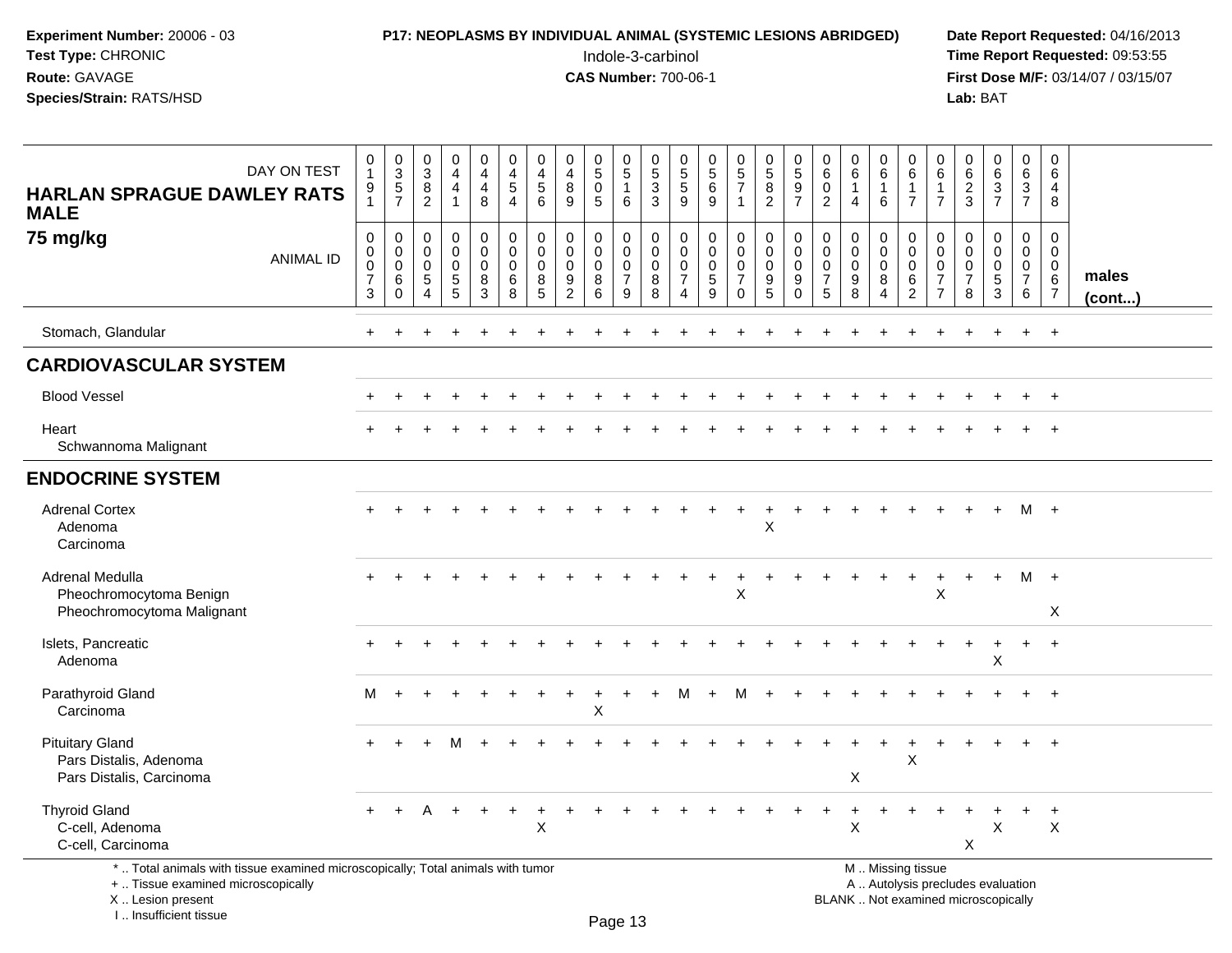#### **P17: NEOPLASMS BY INDIVIDUAL ANIMAL (SYSTEMIC LESIONS ABRIDGED)** Date Report Requested: 04/16/2013<br>Indole-3-carbinol **Time Report Requested:** 09:53:55

 Indole-3-carbinol **Time Report Requested:** 09:53:55 **First Dose M/F:** 03/14/07 / 03/15/07<br>**Lab:** BAT

| DAY ON TEST<br><b>HARLAN SPRAGUE DAWLEY RATS</b><br><b>MALE</b>                                                       | $\begin{smallmatrix}0\\1\end{smallmatrix}$<br>$\frac{9}{1}$ | $0$<br>$3$<br>$5$<br>$7$                                      | $_{3}^{\rm 0}$<br>$\frac{8}{2}$                                 | $\pmb{0}$<br>$\overline{4}$<br>$\overline{4}$<br>$\overline{1}$ | $\pmb{0}$<br>$\overline{4}$<br>$\overline{4}$<br>8                   | $\mathbf 0$<br>$\overline{4}$<br>5<br>$\overline{4}$   | 0<br>$\overline{4}$<br>$\sqrt{5}$<br>6                      | $\pmb{0}$<br>$\overline{4}$<br>8<br>9                  | $\begin{array}{c} 0 \\ 5 \end{array}$<br>$\pmb{0}$<br>5 | $\begin{array}{c} 0 \\ 5 \end{array}$<br>$\mathbf{1}$<br>6               | $\begin{array}{c} 0 \\ 5 \end{array}$<br>$\frac{3}{3}$ | 0<br>$\overline{5}$<br>$\sqrt{5}$<br>9                                                | $\begin{array}{c} 0 \\ 5 \end{array}$<br>6<br>9             | $\begin{array}{c} 0 \\ 5 \\ 7 \end{array}$<br>$\mathbf{1}$ | $\begin{array}{c} 0 \\ 5 \end{array}$<br>$\bf 8$<br>$\overline{2}$                         | $\begin{array}{c} 0 \\ 5 \end{array}$<br>$\boldsymbol{9}$<br>$\overline{7}$ | $\pmb{0}$<br>$\,6\,$<br>$\pmb{0}$<br>$\overline{2}$            | $\pmb{0}$<br>6<br>$\mathbf{1}$<br>$\overline{4}$ | $\begin{array}{c} 0 \\ 6 \end{array}$<br>$\mathbf{1}$<br>6         | 0<br>$\,6\,$<br>1<br>$\overline{7}$                            | 0<br>6<br>1<br>$\overline{7}$                                            | $\pmb{0}$<br>$\,6\,$<br>$\overline{\mathbf{c}}$<br>3 | $\begin{array}{c} 0 \\ 6 \end{array}$<br>$\frac{3}{7}$ | $\begin{array}{c} 0 \\ 6 \end{array}$<br>$\mathsf 3$<br>$\overline{7}$                 | $\mathbf 0$<br>6<br>4<br>8                                                     |                 |
|-----------------------------------------------------------------------------------------------------------------------|-------------------------------------------------------------|---------------------------------------------------------------|-----------------------------------------------------------------|-----------------------------------------------------------------|----------------------------------------------------------------------|--------------------------------------------------------|-------------------------------------------------------------|--------------------------------------------------------|---------------------------------------------------------|--------------------------------------------------------------------------|--------------------------------------------------------|---------------------------------------------------------------------------------------|-------------------------------------------------------------|------------------------------------------------------------|--------------------------------------------------------------------------------------------|-----------------------------------------------------------------------------|----------------------------------------------------------------|--------------------------------------------------|--------------------------------------------------------------------|----------------------------------------------------------------|--------------------------------------------------------------------------|------------------------------------------------------|--------------------------------------------------------|----------------------------------------------------------------------------------------|--------------------------------------------------------------------------------|-----------------|
| 75 mg/kg<br><b>ANIMAL ID</b>                                                                                          | $\pmb{0}$<br>$\pmb{0}$<br>$\frac{0}{7}$<br>3                | $\pmb{0}$<br>$\mathbf 0$<br>$\pmb{0}$<br>$\,6$<br>$\mathbf 0$ | $\mathbf 0$<br>0<br>$\mathbf 0$<br>$\sqrt{5}$<br>$\overline{4}$ | $\mathbf 0$<br>$\Omega$<br>$\pmb{0}$<br>$\sqrt{5}$<br>5         | $\pmb{0}$<br>$\mathbf 0$<br>$\mathbf 0$<br>$\,8\,$<br>$\mathfrak{S}$ | $\boldsymbol{0}$<br>$\mathbf 0$<br>$\pmb{0}$<br>6<br>8 | $\mathbf 0$<br>$\mathbf 0$<br>$\mathsf{O}\xspace$<br>8<br>5 | $\mathbf 0$<br>0<br>$\mathbf 0$<br>9<br>$\overline{2}$ | $\pmb{0}$<br>$\mathbf 0$<br>$\pmb{0}$<br>$\bf 8$<br>6   | $\mathbf 0$<br>$\mathbf 0$<br>$\mathsf{O}\xspace$<br>$\overline{7}$<br>9 | $\mathbf 0$<br>$\mathbf 0$<br>$\mathbf 0$<br>8<br>8    | $\mathbf 0$<br>$\overline{0}$<br>$\boldsymbol{0}$<br>$\overline{7}$<br>$\overline{4}$ | $\mathbf 0$<br>$\mathbf 0$<br>$\pmb{0}$<br>$\,$ 5 $\,$<br>9 | $\mathbf 0$<br>$\mathbf 0$<br>$\frac{0}{7}$<br>$\mathbf 0$ | $\mathbf 0$<br>$\overline{0}$<br>$\mathsf{O}\xspace$<br>$\boldsymbol{9}$<br>$\overline{5}$ | $\pmb{0}$<br>$\pmb{0}$<br>$\pmb{0}$<br>$\boldsymbol{9}$<br>$\mathbf 0$      | $\mathbf 0$<br>$\mathbf 0$<br>$\pmb{0}$<br>$\overline{7}$<br>5 | $\mathbf 0$<br>$\Omega$<br>$\mathbf 0$<br>9<br>8 | $\pmb{0}$<br>$\mathbf 0$<br>$\pmb{0}$<br>$\,8\,$<br>$\overline{4}$ | $\pmb{0}$<br>$\mathbf 0$<br>$\mathbf 0$<br>6<br>$\overline{c}$ | $\mathbf 0$<br>$\Omega$<br>$\pmb{0}$<br>$\overline{7}$<br>$\overline{7}$ | $\mathbf 0$<br>$\Omega$<br>0<br>$\overline{7}$<br>8  | $\pmb{0}$<br>$\pmb{0}$<br>$\frac{0}{5}$                | $\mathbf 0$<br>$\mathbf 0$<br>$\mathsf{O}\xspace$<br>$\overline{7}$<br>$6\phantom{1}6$ | $\mathbf 0$<br>$\mathbf 0$<br>$\mathbf 0$<br>$6\phantom{.}6$<br>$\overline{7}$ | males<br>(cont) |
| Follicular Cell, Adenoma                                                                                              |                                                             |                                                               |                                                                 |                                                                 |                                                                      |                                                        |                                                             |                                                        |                                                         |                                                                          |                                                        |                                                                                       |                                                             | X                                                          |                                                                                            |                                                                             |                                                                |                                                  |                                                                    |                                                                |                                                                          |                                                      |                                                        |                                                                                        |                                                                                |                 |
| <b>GENERAL BODY SYSTEM</b>                                                                                            |                                                             |                                                               |                                                                 |                                                                 |                                                                      |                                                        |                                                             |                                                        |                                                         |                                                                          |                                                        |                                                                                       |                                                             |                                                            |                                                                                            |                                                                             |                                                                |                                                  |                                                                    |                                                                |                                                                          |                                                      |                                                        |                                                                                        |                                                                                |                 |
| <b>NONE</b>                                                                                                           |                                                             |                                                               |                                                                 |                                                                 |                                                                      |                                                        |                                                             |                                                        |                                                         |                                                                          |                                                        |                                                                                       |                                                             |                                                            |                                                                                            |                                                                             |                                                                |                                                  |                                                                    |                                                                |                                                                          |                                                      |                                                        |                                                                                        |                                                                                |                 |
| <b>GENITAL SYSTEM</b>                                                                                                 |                                                             |                                                               |                                                                 |                                                                 |                                                                      |                                                        |                                                             |                                                        |                                                         |                                                                          |                                                        |                                                                                       |                                                             |                                                            |                                                                                            |                                                                             |                                                                |                                                  |                                                                    |                                                                |                                                                          |                                                      |                                                        |                                                                                        |                                                                                |                 |
| Epididymis                                                                                                            |                                                             |                                                               |                                                                 |                                                                 |                                                                      |                                                        |                                                             |                                                        |                                                         |                                                                          |                                                        |                                                                                       |                                                             |                                                            |                                                                                            |                                                                             |                                                                |                                                  |                                                                    |                                                                |                                                                          |                                                      |                                                        |                                                                                        | $^{+}$                                                                         |                 |
| <b>Preputial Gland</b>                                                                                                |                                                             |                                                               |                                                                 |                                                                 |                                                                      |                                                        |                                                             |                                                        |                                                         |                                                                          |                                                        |                                                                                       |                                                             |                                                            |                                                                                            |                                                                             |                                                                |                                                  |                                                                    |                                                                |                                                                          |                                                      |                                                        |                                                                                        | $^{+}$                                                                         |                 |
| Prostate                                                                                                              | $\div$                                                      |                                                               |                                                                 |                                                                 |                                                                      |                                                        |                                                             |                                                        |                                                         |                                                                          |                                                        |                                                                                       |                                                             |                                                            |                                                                                            |                                                                             |                                                                |                                                  |                                                                    |                                                                |                                                                          |                                                      |                                                        |                                                                                        | $^{+}$                                                                         |                 |
| <b>Seminal Vesicle</b>                                                                                                |                                                             |                                                               |                                                                 |                                                                 |                                                                      |                                                        |                                                             |                                                        |                                                         |                                                                          |                                                        |                                                                                       |                                                             |                                                            |                                                                                            |                                                                             |                                                                |                                                  |                                                                    |                                                                |                                                                          |                                                      |                                                        | $\ddot{}$                                                                              | $+$                                                                            |                 |
| <b>Testes</b><br>Interstitial Cell, Adenoma                                                                           |                                                             |                                                               |                                                                 |                                                                 |                                                                      |                                                        |                                                             |                                                        |                                                         |                                                                          |                                                        |                                                                                       |                                                             |                                                            |                                                                                            |                                                                             |                                                                |                                                  |                                                                    |                                                                |                                                                          |                                                      |                                                        |                                                                                        | $+$                                                                            |                 |
| <b>HEMATOPOIETIC SYSTEM</b>                                                                                           |                                                             |                                                               |                                                                 |                                                                 |                                                                      |                                                        |                                                             |                                                        |                                                         |                                                                          |                                                        |                                                                                       |                                                             |                                                            |                                                                                            |                                                                             |                                                                |                                                  |                                                                    |                                                                |                                                                          |                                                      |                                                        |                                                                                        |                                                                                |                 |
| <b>Bone Marrow</b>                                                                                                    |                                                             |                                                               |                                                                 |                                                                 |                                                                      |                                                        |                                                             |                                                        |                                                         |                                                                          |                                                        |                                                                                       |                                                             |                                                            |                                                                                            |                                                                             |                                                                |                                                  |                                                                    |                                                                |                                                                          |                                                      |                                                        |                                                                                        | $\div$                                                                         |                 |
| Lymph Node                                                                                                            |                                                             |                                                               |                                                                 |                                                                 |                                                                      |                                                        |                                                             |                                                        |                                                         |                                                                          |                                                        | $\ddot{}$                                                                             |                                                             |                                                            |                                                                                            |                                                                             |                                                                |                                                  | $\ddot{}$                                                          |                                                                |                                                                          |                                                      | $\ddot{}$                                              | $+$                                                                                    |                                                                                |                 |
| Lymph Node, Mandibular                                                                                                |                                                             |                                                               |                                                                 |                                                                 |                                                                      |                                                        |                                                             |                                                        |                                                         |                                                                          |                                                        |                                                                                       |                                                             |                                                            |                                                                                            |                                                                             |                                                                |                                                  |                                                                    |                                                                |                                                                          |                                                      |                                                        | ÷.                                                                                     | $^{+}$                                                                         |                 |
| Lymph Node, Mesenteric                                                                                                |                                                             |                                                               |                                                                 |                                                                 |                                                                      |                                                        |                                                             |                                                        |                                                         |                                                                          |                                                        |                                                                                       |                                                             |                                                            |                                                                                            |                                                                             |                                                                |                                                  |                                                                    |                                                                |                                                                          |                                                      |                                                        |                                                                                        | $^{+}$                                                                         |                 |
| Spleen                                                                                                                |                                                             |                                                               |                                                                 |                                                                 |                                                                      |                                                        |                                                             |                                                        |                                                         |                                                                          |                                                        |                                                                                       |                                                             |                                                            |                                                                                            |                                                                             |                                                                |                                                  |                                                                    |                                                                |                                                                          |                                                      |                                                        |                                                                                        |                                                                                |                 |
| Thymus<br>Thymoma Benign                                                                                              |                                                             |                                                               |                                                                 |                                                                 |                                                                      |                                                        |                                                             |                                                        |                                                         |                                                                          |                                                        |                                                                                       |                                                             |                                                            |                                                                                            |                                                                             |                                                                |                                                  |                                                                    |                                                                |                                                                          |                                                      |                                                        |                                                                                        |                                                                                |                 |
| *  Total animals with tissue examined microscopically; Total animals with tumor<br>+  Tissue examined microscopically |                                                             |                                                               |                                                                 |                                                                 |                                                                      |                                                        |                                                             |                                                        |                                                         |                                                                          |                                                        |                                                                                       |                                                             |                                                            |                                                                                            |                                                                             |                                                                |                                                  |                                                                    | M  Missing tissue<br>A  Autolysis precludes evaluation         |                                                                          |                                                      |                                                        |                                                                                        |                                                                                |                 |

 Lesion present BLANK .. Not examined microscopicallyX .. Lesion present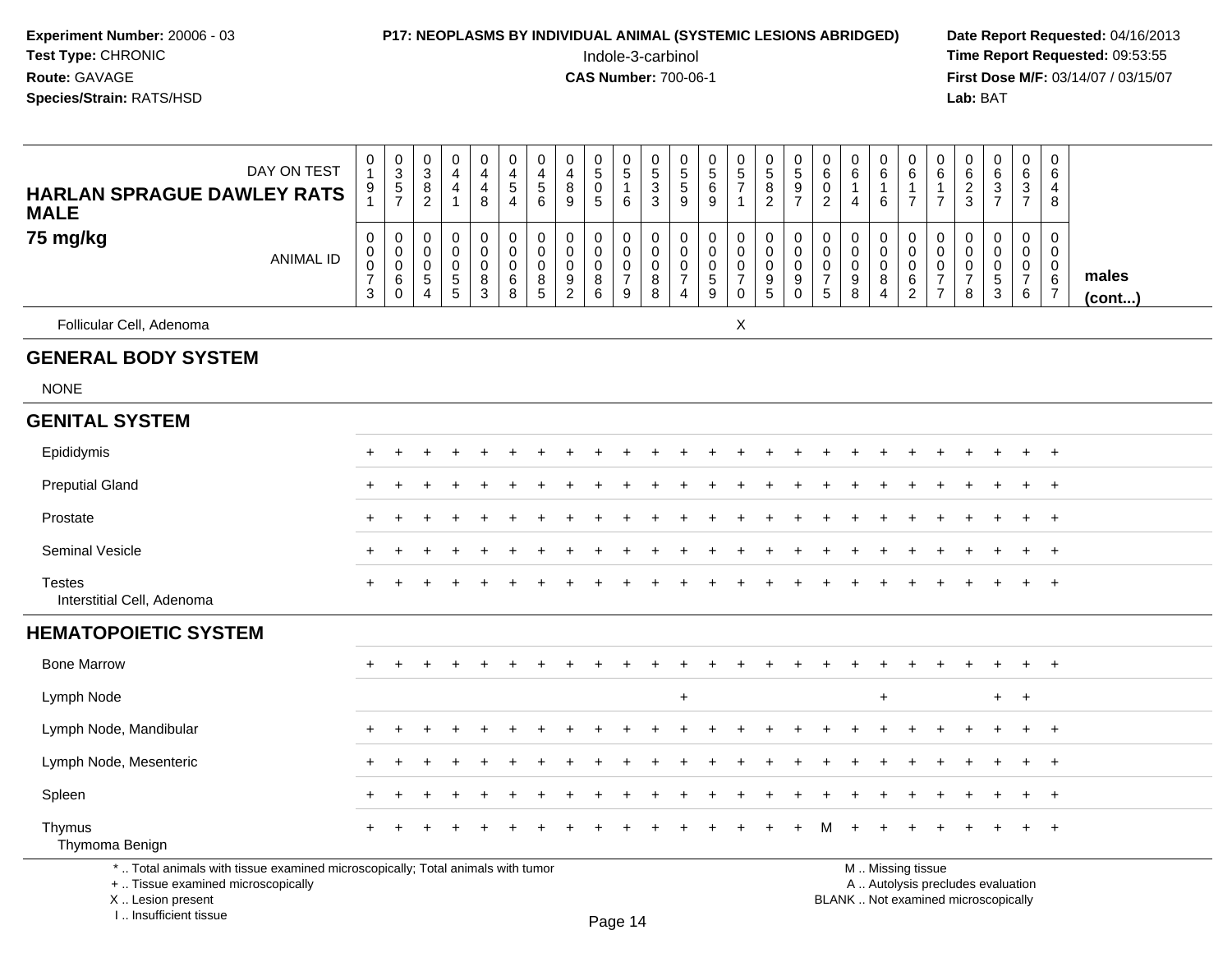| Experiment Number: 20006 - 03<br>Test Type: CHRONIC<br>Route: GAVAGE<br>Species/Strain: RATS/HSD                                                                     |                                      |                                                               | <b>P17: NEOPLASMS BY INDIVIDUAL ANIMAL (SYSTEMIC LESIONS ABRIDGED)</b> |                                                         |                                                     |                                                   |                                        |                                              | Indole-3-carbinol<br><b>CAS Number: 700-06-1</b> |                                              |                                           |                                                        |                                                  |                                                 |                                                                   |                                                                           |                                             |                                                   |                                              |                                                                      |                                                     | Lab: BAT                                                   |                                                                          |                                                        |                                    | Date Report Requested: 04/16/2013<br>Time Report Requested: 09:53:55<br>First Dose M/F: 03/14/07 / 03/15/07 |
|----------------------------------------------------------------------------------------------------------------------------------------------------------------------|--------------------------------------|---------------------------------------------------------------|------------------------------------------------------------------------|---------------------------------------------------------|-----------------------------------------------------|---------------------------------------------------|----------------------------------------|----------------------------------------------|--------------------------------------------------|----------------------------------------------|-------------------------------------------|--------------------------------------------------------|--------------------------------------------------|-------------------------------------------------|-------------------------------------------------------------------|---------------------------------------------------------------------------|---------------------------------------------|---------------------------------------------------|----------------------------------------------|----------------------------------------------------------------------|-----------------------------------------------------|------------------------------------------------------------|--------------------------------------------------------------------------|--------------------------------------------------------|------------------------------------|-------------------------------------------------------------------------------------------------------------|
| DAY ON TEST<br><b>HARLAN SPRAGUE DAWLEY RATS</b>                                                                                                                     | 0<br>$\mathbf{1}$<br>9               | $\frac{0}{3}$<br>5<br>7                                       | $\frac{0}{3}$<br>$\,8\,$<br>$\overline{c}$                             | 0<br>$\overline{4}$<br>$\overline{4}$<br>$\overline{1}$ | 0<br>$\overline{4}$<br>$\overline{\mathbf{4}}$<br>8 | 0<br>$\overline{4}$<br>5<br>$\overline{4}$        | 0<br>4<br>$\overline{5}$<br>6          | 0<br>$\overline{\mathbf{4}}$<br>$\bf 8$<br>9 | 0<br>$\overline{5}$<br>$\pmb{0}$<br>5            | 0<br>$\overline{5}$<br>$\mathbf{1}$<br>6     | 0<br>$\sqrt{5}$<br>$\frac{3}{3}$          | 0<br>$\sqrt{5}$<br>$\sqrt{5}$<br>9                     | 0<br>$\sqrt{5}$<br>$\,6\,$<br>9                  | $\begin{array}{c} 0 \\ 5 \\ 7 \end{array}$<br>1 | $\begin{matrix} 0 \\ 5 \end{matrix}$<br>$\bf 8$<br>$\overline{2}$ | $\begin{array}{c} 0 \\ 5 \end{array}$<br>$\overline{9}$<br>$\overline{7}$ | 0<br>$\,6\,$<br>$\pmb{0}$<br>$\overline{2}$ | 0<br>$\,6\,$<br>$\mathbf{1}$<br>$\overline{4}$    | 0<br>6<br>$\mathbf{1}$<br>6                  | 0<br>$\,6\,$<br>$\mathbf{1}$<br>$\overline{7}$                       | 0<br>6<br>1<br>$\overline{7}$                       | 0<br>$6\phantom{a}$<br>$\frac{2}{3}$                       | $_6^0$<br>$\frac{3}{7}$                                                  | 0<br>6<br>$\sqrt{3}$<br>$\overline{7}$                 | 0<br>6<br>4<br>8                   |                                                                                                             |
| <b>MALE</b><br>75 mg/kg<br><b>ANIMAL ID</b>                                                                                                                          | 0<br>0<br>0<br>$\boldsymbol{7}$<br>3 | $\mathbf 0$<br>$\mathbf 0$<br>$\mathbf 0$<br>6<br>$\mathbf 0$ | 0<br>0<br>0<br>5<br>$\overline{A}$                                     | 0<br>$\mathbf 0$<br>$\mathbf 0$<br>$\frac{5}{5}$        | 0<br>$\mathbf 0$<br>0<br>8<br>$\overline{3}$        | 0<br>$\mathsf{O}\xspace$<br>$\mathsf 0$<br>6<br>8 | 0<br>$\mathbf 0$<br>$\Omega$<br>8<br>5 | 0<br>0<br>0<br>$\frac{9}{2}$                 | $\Omega$<br>$\Omega$<br>0<br>8<br>6              | 0<br>0<br>$\mathbf 0$<br>$\overline{7}$<br>9 | 0<br>$\mathbf 0$<br>$\mathbf 0$<br>8<br>8 | 0<br>$\mathbf 0$<br>$\mathbf 0$<br>7<br>$\overline{4}$ | $\mathbf 0$<br>$\Omega$<br>$\mathbf 0$<br>5<br>9 | 0<br>0<br>$\mathsf 0$<br>$\overline{7}$<br>0    | 0<br>$\mathbf 0$<br>0<br>$\begin{array}{c} 9 \\ 5 \end{array}$    | 0<br>$\pmb{0}$<br>$\pmb{0}$<br>9<br>$\Omega$                              | $\Omega$<br>0<br>$\mathbf 0$<br>7<br>5      | $\mathbf 0$<br>$\mathbf 0$<br>$\pmb{0}$<br>9<br>8 | 0<br>0<br>$\mathbf 0$<br>8<br>$\overline{4}$ | 0<br>$\mathbf 0$<br>$\mathbf 0$<br>$6\phantom{1}6$<br>$\overline{2}$ | $\Omega$<br>0<br>$\mathbf 0$<br>7<br>$\overline{7}$ | $\Omega$<br>$\Omega$<br>$\mathbf 0$<br>$\overline{7}$<br>8 | $\Omega$<br>0<br>$\mathbf 0$<br>$\frac{5}{3}$                            | 0<br>$\mathbf 0$<br>$\mathbf 0$<br>$\overline{7}$<br>6 | 0<br>0<br>0<br>6<br>$\overline{7}$ | males<br>(cont)                                                                                             |
| <b>INTEGUMENTARY SYSTEM</b>                                                                                                                                          |                                      |                                                               |                                                                        |                                                         |                                                     |                                                   |                                        |                                              |                                                  |                                              |                                           |                                                        |                                                  |                                                 |                                                                   |                                                                           |                                             |                                                   |                                              |                                                                      |                                                     |                                                            |                                                                          |                                                        |                                    |                                                                                                             |
| <b>Mammary Gland</b><br>Fibroadenoma                                                                                                                                 |                                      | $\ddot{}$                                                     | ٠<br>X                                                                 |                                                         |                                                     |                                                   |                                        |                                              |                                                  |                                              |                                           |                                                        |                                                  |                                                 |                                                                   |                                                                           |                                             |                                                   |                                              |                                                                      |                                                     |                                                            |                                                                          |                                                        | $+$                                |                                                                                                             |
| Skin<br><b>Basal Cell Carcinoma</b><br>Sebaceous Gland, Adenoma<br>Subcutaneous Tissue, Fibroma<br>Subcutaneous Tissue, Fibrosarcoma<br>Subcutaneous Tissue, Sarcoma |                                      |                                                               | X                                                                      |                                                         | $\mathsf{X}$                                        |                                                   | $\times$                               |                                              |                                                  |                                              |                                           |                                                        |                                                  |                                                 |                                                                   | X                                                                         |                                             |                                                   |                                              |                                                                      |                                                     |                                                            | Χ                                                                        | $\ddot{}$<br>X                                         | $^{+}$<br>Χ                        |                                                                                                             |
| <b>MUSCULOSKELETAL SYSTEM</b>                                                                                                                                        |                                      |                                                               |                                                                        |                                                         |                                                     |                                                   |                                        |                                              |                                                  |                                              |                                           |                                                        |                                                  |                                                 |                                                                   |                                                                           |                                             |                                                   |                                              |                                                                      |                                                     |                                                            |                                                                          |                                                        |                                    |                                                                                                             |
| Bone                                                                                                                                                                 |                                      |                                                               |                                                                        |                                                         |                                                     |                                                   |                                        |                                              |                                                  |                                              |                                           |                                                        |                                                  |                                                 |                                                                   |                                                                           |                                             |                                                   |                                              |                                                                      |                                                     |                                                            |                                                                          |                                                        | $+$                                |                                                                                                             |
| <b>NERVOUS SYSTEM</b>                                                                                                                                                |                                      |                                                               |                                                                        |                                                         |                                                     |                                                   |                                        |                                              |                                                  |                                              |                                           |                                                        |                                                  |                                                 |                                                                   |                                                                           |                                             |                                                   |                                              |                                                                      |                                                     |                                                            |                                                                          |                                                        |                                    |                                                                                                             |
| <b>Brain</b><br>Glioma Malignant<br>Meningioma Malignant                                                                                                             |                                      | X                                                             |                                                                        |                                                         |                                                     |                                                   |                                        |                                              |                                                  |                                              |                                           |                                                        |                                                  | X                                               |                                                                   |                                                                           |                                             |                                                   |                                              |                                                                      |                                                     |                                                            |                                                                          |                                                        |                                    |                                                                                                             |
| Spinal Cord                                                                                                                                                          |                                      |                                                               |                                                                        |                                                         |                                                     |                                                   |                                        |                                              |                                                  |                                              |                                           |                                                        |                                                  |                                                 |                                                                   |                                                                           |                                             |                                                   |                                              |                                                                      |                                                     |                                                            | $\ddot{}$                                                                |                                                        |                                    |                                                                                                             |
| <b>RESPIRATORY SYSTEM</b>                                                                                                                                            |                                      |                                                               |                                                                        |                                                         |                                                     |                                                   |                                        |                                              |                                                  |                                              |                                           |                                                        |                                                  |                                                 |                                                                   |                                                                           |                                             |                                                   |                                              |                                                                      |                                                     |                                                            |                                                                          |                                                        |                                    |                                                                                                             |
| Lung<br>Squamous Cell Carcinoma                                                                                                                                      |                                      |                                                               |                                                                        |                                                         |                                                     |                                                   |                                        |                                              |                                                  |                                              |                                           |                                                        |                                                  |                                                 |                                                                   |                                                                           |                                             |                                                   |                                              |                                                                      |                                                     |                                                            |                                                                          |                                                        |                                    |                                                                                                             |
| Nose                                                                                                                                                                 |                                      |                                                               |                                                                        |                                                         |                                                     |                                                   |                                        |                                              |                                                  |                                              |                                           |                                                        |                                                  |                                                 |                                                                   |                                                                           |                                             |                                                   |                                              |                                                                      |                                                     |                                                            |                                                                          |                                                        |                                    |                                                                                                             |
| Trachea                                                                                                                                                              |                                      |                                                               |                                                                        |                                                         |                                                     |                                                   |                                        |                                              |                                                  |                                              |                                           |                                                        |                                                  |                                                 |                                                                   |                                                                           |                                             |                                                   |                                              |                                                                      |                                                     |                                                            |                                                                          |                                                        | $+$                                |                                                                                                             |
| *  Total animals with tissue examined microscopically; Total animals with tumor<br>+  Tissue examined microscopically<br>X  Lesion present                           |                                      |                                                               |                                                                        |                                                         |                                                     |                                                   |                                        |                                              |                                                  |                                              |                                           |                                                        |                                                  |                                                 |                                                                   |                                                                           |                                             |                                                   | M  Missing tissue                            |                                                                      |                                                     |                                                            | A  Autolysis precludes evaluation<br>BLANK  Not examined microscopically |                                                        |                                    |                                                                                                             |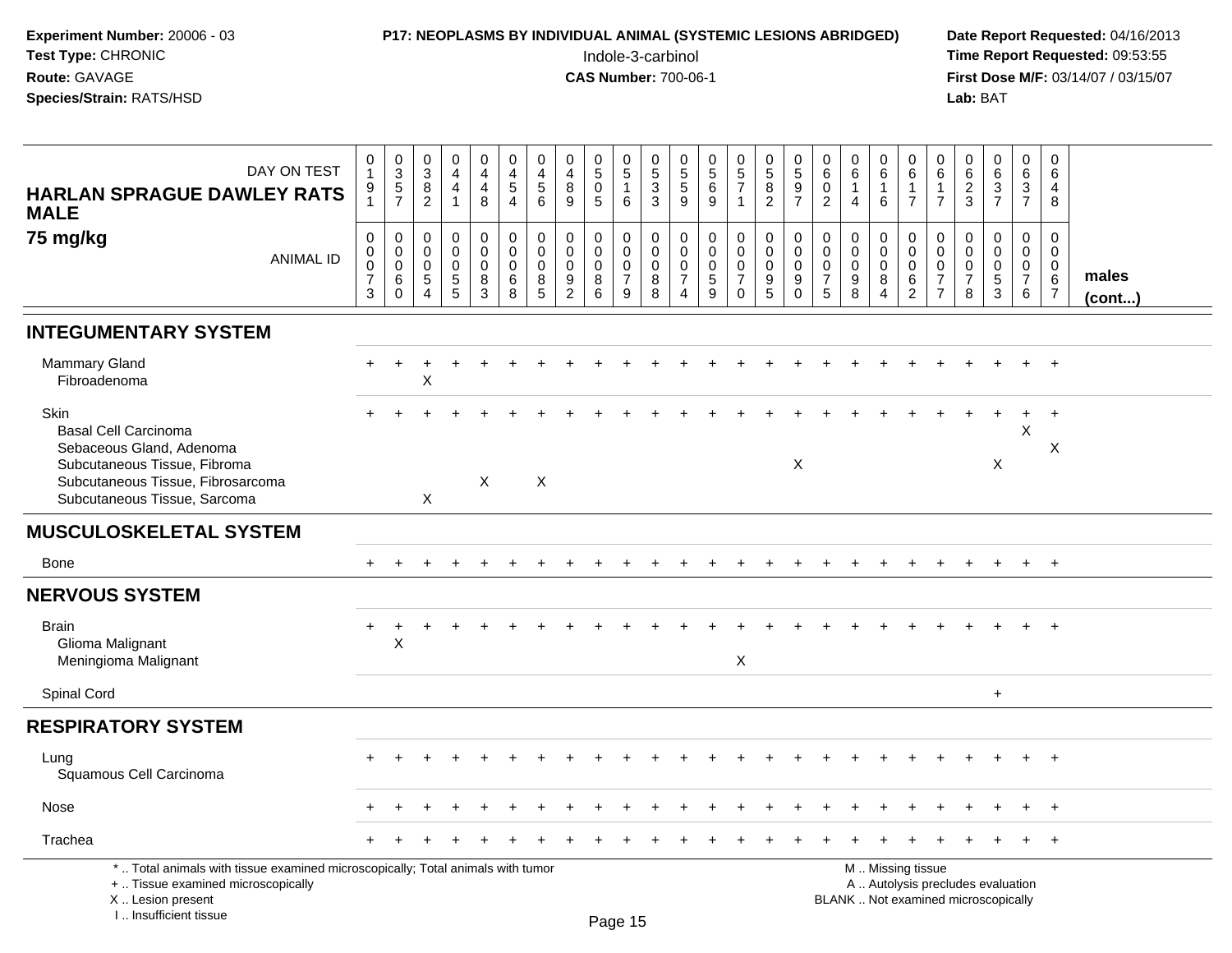| Experiment Number: $20006 - 03$ | <b>P17: NEOPLASMS BY INDIVIDUAL ANIMAL (SYSTEMIC LESIONS ABRIDGED)</b> | Date Rep         |
|---------------------------------|------------------------------------------------------------------------|------------------|
| <b>Test Type: CHRONIC</b>       | Indole-3-carbinol                                                      | <b>Time Rep</b>  |
| <b>Route: GAVAGE</b>            | <b>CAS Number: 700-06-1</b>                                            | <b>First Dos</b> |
| <b>Species/Strain: RATS/HSD</b> |                                                                        | Lab: BAT         |

# **P17: NEOPLASMS BY INDIVIDUAL ANIMAL (SYSTEMIC LESIONS ABRIDGED)** Date Report Requested: 04/16/2013<br>Indole-3-carbinol **Time Report Requested:** 09:53:55

 Indole-3-carbinol **Time Report Requested:** 09:53:55 **First Dose M/F:** 03/14/07 / 03/15/07<br>**Lab:** BAT

| <b>HARLAN SPRAGUE DAWLEY RATS</b><br><b>MALE</b> | DAY ON TEST | 0<br>$\overline{4}$<br>9           | $\begin{array}{c} 0 \\ 3 \\ 5 \\ 7 \end{array}$                  | $\begin{smallmatrix}0\3\8\end{smallmatrix}$<br>$\overline{2}$                                        | $\begin{smallmatrix}0\0\4\end{smallmatrix}$<br>$\overline{4}$                | $\begin{array}{c} 0 \\ 4 \\ 4 \\ 8 \end{array}$                                     | 0<br>$\overline{\mathbf{4}}$<br>5<br>$\overline{4}$ | $\begin{smallmatrix}0\\4\end{smallmatrix}$<br>$\sqrt{5}$<br>6 | $\begin{array}{c} 0 \\ 4 \\ 8 \end{array}$<br>9                   | $\begin{array}{c} 0 \\ 5 \end{array}$<br>$\pmb{0}$<br>$\overline{5}$ | $\begin{array}{c} 0 \\ 5 \end{array}$<br>$\overline{1}$<br>6                   | $\begin{array}{c} 0 \\ 5 \end{array}$<br>$\mathbf{3}$<br>3              | $\begin{array}{c} 0 \\ 5 \end{array}$<br>5<br>9                                  | $\begin{matrix}0\5\6\end{matrix}$<br>9  | $\begin{array}{c} 0 \\ 5 \end{array}$<br>$\overline{7}$                                          | $\begin{array}{c} 0 \\ 5 \end{array}$<br>$\, 8$<br>$\overline{2}$ | $\begin{array}{c} 0 \\ 5 \end{array}$<br>$\boldsymbol{9}$<br>$\overline{7}$ | $\begin{array}{c} 0 \\ 6 \end{array}$<br>$\mathbf 0$<br>$\overline{c}$ | $_6^0$<br>4           | $_{6}^{\rm 0}$<br>$\mathbf{1}$<br>6                      | $\begin{array}{c} 0 \\ 6 \end{array}$<br>$\overline{7}$      | $\begin{matrix} 0 \\ 6 \\ 1 \end{matrix}$<br>$\overline{7}$                                   | $062$<br>3                                      | $_6^0$<br>$\mathbf{3}$<br>$\overline{7}$ | $_{6}^{\rm 0}$<br>$\frac{3}{7}$                                        | $\boldsymbol{0}$<br>$\,6\,$<br>4<br>8                   |                       |
|--------------------------------------------------|-------------|------------------------------------|------------------------------------------------------------------|------------------------------------------------------------------------------------------------------|------------------------------------------------------------------------------|-------------------------------------------------------------------------------------|-----------------------------------------------------|---------------------------------------------------------------|-------------------------------------------------------------------|----------------------------------------------------------------------|--------------------------------------------------------------------------------|-------------------------------------------------------------------------|----------------------------------------------------------------------------------|-----------------------------------------|--------------------------------------------------------------------------------------------------|-------------------------------------------------------------------|-----------------------------------------------------------------------------|------------------------------------------------------------------------|-----------------------|----------------------------------------------------------|--------------------------------------------------------------|-----------------------------------------------------------------------------------------------|-------------------------------------------------|------------------------------------------|------------------------------------------------------------------------|---------------------------------------------------------|-----------------------|
| 75 mg/kg                                         | ANIMAL ID   | 0<br>0<br>0<br>$\overline{7}$<br>3 | $\begin{matrix} 0 \\ 0 \\ 0 \end{matrix}$<br>$\,6\,$<br>$\Omega$ | $\begin{smallmatrix} 0\\0 \end{smallmatrix}$<br>$\mathsf{O}\xspace$<br>$\,$ 5 $\,$<br>$\overline{4}$ | $\begin{smallmatrix} 0\\0 \end{smallmatrix}$<br>$\pmb{0}$<br>$\sqrt{5}$<br>5 | $\begin{smallmatrix} 0\\0 \end{smallmatrix}$<br>$\pmb{0}$<br>$\, 8$<br>$\mathbf{3}$ | 0<br>$\pmb{0}$<br>$\mathbf 0$<br>$\,6$<br>8         | $\mathbf 0$<br>0<br>8<br>5                                    | 0<br>$\pmb{0}$<br>$\pmb{0}$<br>$\boldsymbol{9}$<br>$\mathfrak{p}$ | 0<br>$\mathsf{O}\xspace$<br>$\mathbf 0$<br>8<br>6                    | $\begin{smallmatrix} 0\\0 \end{smallmatrix}$<br>$\,0\,$<br>$\overline{7}$<br>9 | $\begin{smallmatrix}0\\0\end{smallmatrix}$<br>$\pmb{0}$<br>$\bf 8$<br>8 | $\pmb{0}$<br>$\pmb{0}$<br>$\pmb{0}$<br>$\overline{7}$<br>$\overline{\mathbf{A}}$ | $_0^0$<br>$\mathsf{O}\xspace$<br>5<br>9 | $\begin{smallmatrix}0\0\0\end{smallmatrix}$<br>$\mathsf{O}\xspace$<br>$\overline{7}$<br>$\Omega$ | $_{\rm 0}^{\rm 0}$<br>$\pmb{0}$<br>$\boldsymbol{9}$<br>5          | 0<br>$\pmb{0}$<br>$\pmb{0}$<br>$\boldsymbol{9}$<br>$\Omega$                 | 0<br>$\pmb{0}$<br>$\pmb{0}$<br>$\overline{7}$<br>5                     | 0<br>0<br>0<br>9<br>8 | $_{\rm 0}^{\rm 0}$<br>$\mathsf 0$<br>8<br>$\overline{4}$ | 0<br>$\mathbf 0$<br>$\mathbf 0$<br>$\,6\,$<br>$\overline{2}$ | $\begin{smallmatrix} 0\\0 \end{smallmatrix}$<br>$\pmb{0}$<br>$\overline{7}$<br>$\overline{7}$ | $\,0\,$<br>$\overline{0}$<br>$\frac{0}{7}$<br>8 | $_0^0$<br>$\pmb{0}$<br>5<br>3            | 0<br>$\ddot{\mathbf{0}}$<br>$\mathsf{O}\xspace$<br>$\overline{7}$<br>6 | 0<br>0<br>$\boldsymbol{0}$<br>$\,6\,$<br>$\overline{7}$ | males<br>$($ cont $)$ |
| <b>SPECIAL SENSES SYSTEM</b>                     |             |                                    |                                                                  |                                                                                                      |                                                                              |                                                                                     |                                                     |                                                               |                                                                   |                                                                      |                                                                                |                                                                         |                                                                                  |                                         |                                                                                                  |                                                                   |                                                                             |                                                                        |                       |                                                          |                                                              |                                                                                               |                                                 |                                          |                                                                        |                                                         |                       |
| Eye                                              |             |                                    |                                                                  |                                                                                                      |                                                                              |                                                                                     |                                                     |                                                               |                                                                   |                                                                      |                                                                                |                                                                         |                                                                                  |                                         |                                                                                                  |                                                                   |                                                                             |                                                                        |                       |                                                          |                                                              |                                                                                               |                                                 |                                          | $+$                                                                    | $+$                                                     |                       |
| Harderian Gland                                  |             |                                    |                                                                  |                                                                                                      |                                                                              |                                                                                     |                                                     |                                                               |                                                                   |                                                                      |                                                                                |                                                                         |                                                                                  |                                         |                                                                                                  |                                                                   |                                                                             |                                                                        |                       |                                                          |                                                              |                                                                                               |                                                 |                                          |                                                                        | $+$                                                     |                       |
| <b>Lacrimal Gland</b>                            |             |                                    |                                                                  |                                                                                                      |                                                                              |                                                                                     |                                                     |                                                               |                                                                   | $\ddot{}$                                                            |                                                                                |                                                                         |                                                                                  |                                         |                                                                                                  |                                                                   |                                                                             |                                                                        |                       |                                                          |                                                              |                                                                                               |                                                 |                                          |                                                                        |                                                         |                       |
| <b>URINARY SYSTEM</b>                            |             |                                    |                                                                  |                                                                                                      |                                                                              |                                                                                     |                                                     |                                                               |                                                                   |                                                                      |                                                                                |                                                                         |                                                                                  |                                         |                                                                                                  |                                                                   |                                                                             |                                                                        |                       |                                                          |                                                              |                                                                                               |                                                 |                                          |                                                                        |                                                         |                       |
| Kidney                                           |             |                                    |                                                                  |                                                                                                      |                                                                              |                                                                                     |                                                     |                                                               |                                                                   |                                                                      |                                                                                |                                                                         |                                                                                  |                                         |                                                                                                  |                                                                   |                                                                             |                                                                        |                       |                                                          |                                                              |                                                                                               |                                                 |                                          |                                                                        | $+$                                                     |                       |
| <b>Urinary Bladder</b>                           |             |                                    |                                                                  |                                                                                                      |                                                                              |                                                                                     |                                                     |                                                               |                                                                   |                                                                      |                                                                                |                                                                         |                                                                                  |                                         |                                                                                                  |                                                                   |                                                                             |                                                                        |                       |                                                          |                                                              |                                                                                               |                                                 |                                          | $+$                                                                    | $+$                                                     |                       |
| <b>SYSTEMIC LESIONS</b>                          |             |                                    |                                                                  |                                                                                                      |                                                                              |                                                                                     |                                                     |                                                               |                                                                   |                                                                      |                                                                                |                                                                         |                                                                                  |                                         |                                                                                                  |                                                                   |                                                                             |                                                                        |                       |                                                          |                                                              |                                                                                               |                                                 |                                          |                                                                        |                                                         |                       |
| Multiple Organ<br>Mesothelioma Malignant         |             |                                    |                                                                  |                                                                                                      | Χ                                                                            |                                                                                     |                                                     |                                                               |                                                                   |                                                                      |                                                                                |                                                                         |                                                                                  |                                         |                                                                                                  |                                                                   |                                                                             |                                                                        |                       |                                                          |                                                              |                                                                                               |                                                 | $\div$                                   | $+$                                                                    | $+$                                                     |                       |

\* .. Total animals with tissue examined microscopically; Total animals with tumor

+ .. Tissue examined microscopically

X .. Lesion present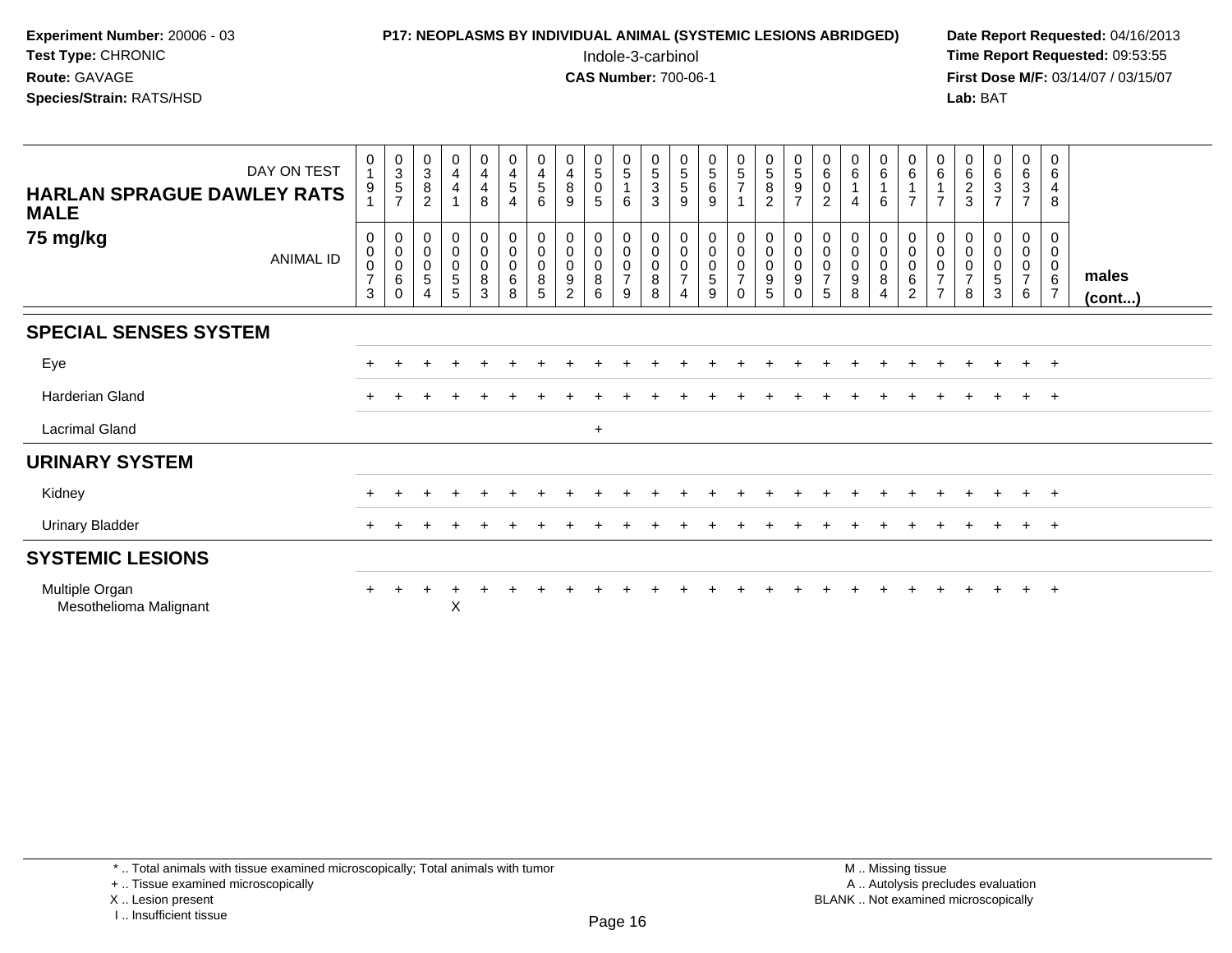## **P17: NEOPLASMS BY INDIVIDUAL ANIMAL (SYSTEMIC LESIONS ABRIDGED)** Date Report Requested: 04/16/2013<br>Indole-3-carbinol **Time Report Requested:** 09:53:55

 Indole-3-carbinol **Time Report Requested:** 09:53:55 **First Dose M/F:** 03/14/07 / 03/15/07<br>Lab: BAT **Lab:** BAT

| DAY ON TEST<br><b>HARLAN SPRAGUE DAWLEY RATS</b><br><b>MALE</b> | $\begin{array}{c} 0 \\ 6 \end{array}$<br>$\overline{5}$<br>0      | $0$<br>$6$<br>$5$<br>$\mathbf{1}$                                                        | 0<br>6<br>5<br>5                                                                 | $\begin{array}{c} 0 \\ 6 \end{array}$<br>$6\phantom{a}$<br>$\overline{1}$         | $\begin{array}{c} 0 \\ 6 \\ 7 \end{array}$<br>$\overline{1}$ | $\begin{array}{c} 0 \\ 6 \\ 7 \end{array}$<br>9                                      | 0<br>6<br>8<br>$\Omega$                              | $_{6}^{\rm 0}$<br>$\overline{8}$<br>$\overline{5}$                 | $_{6}^{\rm 0}$<br>$\overline{8}$<br>$\overline{9}$          | $\begin{array}{c} 0 \\ 6 \end{array}$<br>$\frac{9}{2}$ | 0<br>0<br>0<br>5                                                        | $\frac{0}{7}$<br>$\boldsymbol{0}$<br>$\overline{3}$                   | $\begin{array}{c} 0 \\ 7 \end{array}$<br>$\frac{2}{7}$     | $\frac{0}{7}$<br>$rac{2}{7}$                                                           | $\begin{smallmatrix}0\\7\end{smallmatrix}$<br>$\frac{2}{7}$                 | $\frac{0}{7}$<br>$\frac{2}{7}$                                        | $\frac{0}{7}$<br>$\frac{2}{8}$                                   | $\frac{0}{7}$<br>$\frac{2}{8}$                                       | $\frac{0}{7}$<br>$\frac{2}{8}$          | $\frac{0}{7}$<br>$\frac{2}{8}$                                         | $\begin{smallmatrix}0\\7\end{smallmatrix}$<br>$\overline{c}$<br>8                         | $\begin{smallmatrix}0\\7\end{smallmatrix}$<br>$\frac{2}{8}$ | $\begin{array}{c} 0 \\ 7 \end{array}$<br>$\frac{2}{9}$                | $\frac{0}{7}$<br>$\frac{2}{9}$                             | $\begin{smallmatrix}0\\7\end{smallmatrix}$<br>$\overline{2}$<br>9        |                         |
|-----------------------------------------------------------------|-------------------------------------------------------------------|------------------------------------------------------------------------------------------|----------------------------------------------------------------------------------|-----------------------------------------------------------------------------------|--------------------------------------------------------------|--------------------------------------------------------------------------------------|------------------------------------------------------|--------------------------------------------------------------------|-------------------------------------------------------------|--------------------------------------------------------|-------------------------------------------------------------------------|-----------------------------------------------------------------------|------------------------------------------------------------|----------------------------------------------------------------------------------------|-----------------------------------------------------------------------------|-----------------------------------------------------------------------|------------------------------------------------------------------|----------------------------------------------------------------------|-----------------------------------------|------------------------------------------------------------------------|-------------------------------------------------------------------------------------------|-------------------------------------------------------------|-----------------------------------------------------------------------|------------------------------------------------------------|--------------------------------------------------------------------------|-------------------------|
| 75 mg/kg<br><b>ANIMAL ID</b>                                    | 0<br>$\pmb{0}$<br>$\mathbf 0$<br>$\overline{7}$<br>$\overline{2}$ | $\mathbf 0$<br>$\ddot{\mathbf{0}}$<br>$\mathsf{O}\xspace$<br>$\bf 8$<br>$\boldsymbol{9}$ | 0<br>$\mathbf 0$<br>$\mathsf{O}\xspace$<br>$\begin{array}{c} 8 \\ 7 \end{array}$ | $\pmb{0}$<br>$\ddot{\mathbf{0}}$<br>$\pmb{0}$<br>$\boldsymbol{9}$<br>$\mathbf{3}$ | $\mathbf 0$<br>$\overline{0}$<br>$\mathbf 0$<br>6<br>6       | $\begin{smallmatrix}0\\0\end{smallmatrix}$<br>$\mathbf 0$<br>$9\,$<br>$\overline{4}$ | $\mathbf 0$<br>$\overline{0}$<br>$\pmb{0}$<br>5<br>8 | $\mathbf 0$<br>$\mathbf 0$<br>$\mathbf 0$<br>$\boldsymbol{9}$<br>6 | 0<br>$\pmb{0}$<br>$\pmb{0}$<br>$\sqrt{5}$<br>$\overline{7}$ | 0<br>$\mathbf 0$<br>$\mathbf 0$<br>$\sqrt{5}$          | $\mathbf 0$<br>$\overline{0}$<br>$\pmb{0}$<br>$\,6\,$<br>$\overline{1}$ | $\mathbf 0$<br>$\,0\,$<br>$\pmb{0}$<br>$\overline{7}$<br>$\mathbf{1}$ | $\pmb{0}$<br>$\mathbf 0$<br>$\mathbf 0$<br>$\sqrt{5}$<br>6 | $\mathbf 0$<br>$\mathsf{O}\xspace$<br>$\mathsf{O}\xspace$<br>$\,6\,$<br>$\overline{4}$ | $\mathbf 0$<br>$\ddot{\mathbf{0}}$<br>$\mathbf 0$<br>$\bf 8$<br>$\mathbf 0$ | $_{\rm 0}^{\rm 0}$<br>$\pmb{0}$<br>$\boldsymbol{9}$<br>$\overline{7}$ | $\boldsymbol{0}$<br>$\ddot{\mathbf{0}}$<br>$\mathbf 0$<br>6<br>3 | $\pmb{0}$<br>$\mathbf 0$<br>$\mathbf 0$<br>$\,6\,$<br>$5\phantom{1}$ | 0<br>$\mathsf 0$<br>$\pmb{0}$<br>6<br>9 | $\pmb{0}$<br>$\ddot{\mathbf{0}}$<br>$\mathbf 0$<br>8<br>$\overline{2}$ | $\,0\,$<br>$\ddot{\mathbf{0}}$<br>$\mathsf{O}\xspace$<br>$\boldsymbol{9}$<br>$\mathbf{1}$ | 0<br>0<br>$\mathbf 0$<br>$\boldsymbol{9}$<br>9              | $\mathbf 0$<br>$\pmb{0}$<br>$\pmb{0}$<br>$\sqrt{5}$<br>$\overline{2}$ | 0<br>$\mathbf 0$<br>$\mathbf 0$<br>$\bf 8$<br>$\mathbf{1}$ | $\mathbf 0$<br>$\mathbf 0$<br>$\mathbf{1}$<br>$\mathbf 0$<br>$\mathbf 0$ | * TOTALS                |
| <b>ALIMENTARY SYSTEM</b>                                        |                                                                   |                                                                                          |                                                                                  |                                                                                   |                                                              |                                                                                      |                                                      |                                                                    |                                                             |                                                        |                                                                         |                                                                       |                                                            |                                                                                        |                                                                             |                                                                       |                                                                  |                                                                      |                                         |                                                                        |                                                                                           |                                                             |                                                                       |                                                            |                                                                          |                         |
| Esophagus                                                       |                                                                   |                                                                                          |                                                                                  |                                                                                   |                                                              |                                                                                      |                                                      |                                                                    |                                                             |                                                        |                                                                         |                                                                       |                                                            |                                                                                        |                                                                             |                                                                       |                                                                  |                                                                      |                                         |                                                                        |                                                                                           |                                                             |                                                                       |                                                            |                                                                          | 50                      |
| Intestine Large, Cecum<br>Lipoma                                |                                                                   |                                                                                          |                                                                                  |                                                                                   |                                                              |                                                                                      |                                                      |                                                                    |                                                             |                                                        |                                                                         |                                                                       |                                                            |                                                                                        |                                                                             |                                                                       |                                                                  |                                                                      |                                         |                                                                        | X                                                                                         |                                                             |                                                                       | $\ddot{}$                                                  | $+$                                                                      | 50<br>$\mathbf{1}$      |
| Intestine Large, Colon                                          |                                                                   |                                                                                          |                                                                                  |                                                                                   |                                                              |                                                                                      |                                                      |                                                                    |                                                             |                                                        |                                                                         |                                                                       |                                                            |                                                                                        |                                                                             |                                                                       |                                                                  |                                                                      |                                         |                                                                        |                                                                                           |                                                             |                                                                       |                                                            |                                                                          | 50                      |
| Intestine Large, Rectum                                         |                                                                   |                                                                                          |                                                                                  |                                                                                   |                                                              |                                                                                      |                                                      |                                                                    |                                                             |                                                        |                                                                         |                                                                       |                                                            |                                                                                        |                                                                             |                                                                       |                                                                  |                                                                      |                                         |                                                                        |                                                                                           |                                                             |                                                                       |                                                            |                                                                          | 50                      |
| Intestine Small, Duodenum<br>Carcinoma                          |                                                                   |                                                                                          |                                                                                  |                                                                                   |                                                              |                                                                                      |                                                      |                                                                    |                                                             |                                                        |                                                                         |                                                                       |                                                            |                                                                                        |                                                                             |                                                                       |                                                                  |                                                                      |                                         |                                                                        |                                                                                           |                                                             |                                                                       |                                                            | $\overline{+}$                                                           | 48<br>1                 |
| Intestine Small, Ileum                                          |                                                                   |                                                                                          |                                                                                  |                                                                                   |                                                              |                                                                                      |                                                      |                                                                    |                                                             |                                                        |                                                                         |                                                                       |                                                            |                                                                                        |                                                                             |                                                                       |                                                                  |                                                                      |                                         |                                                                        |                                                                                           |                                                             |                                                                       |                                                            | $\overline{1}$                                                           | 43                      |
| Intestine Small, Jejunum                                        | $\ddot{}$                                                         | A                                                                                        | A                                                                                | $\overline{1}$                                                                    | A                                                            | A                                                                                    |                                                      |                                                                    |                                                             |                                                        |                                                                         |                                                                       |                                                            |                                                                                        |                                                                             |                                                                       |                                                                  |                                                                      |                                         |                                                                        |                                                                                           |                                                             |                                                                       |                                                            |                                                                          | 39                      |
| Liver                                                           |                                                                   |                                                                                          |                                                                                  |                                                                                   |                                                              |                                                                                      |                                                      |                                                                    |                                                             |                                                        |                                                                         |                                                                       |                                                            |                                                                                        |                                                                             |                                                                       |                                                                  |                                                                      |                                         |                                                                        |                                                                                           |                                                             |                                                                       |                                                            |                                                                          | 50                      |
| Mesentery                                                       |                                                                   |                                                                                          |                                                                                  |                                                                                   |                                                              |                                                                                      |                                                      |                                                                    |                                                             |                                                        |                                                                         |                                                                       |                                                            |                                                                                        |                                                                             |                                                                       |                                                                  |                                                                      |                                         |                                                                        |                                                                                           |                                                             |                                                                       |                                                            |                                                                          | $\mathbf{2}$            |
| Oral Mucosa                                                     |                                                                   |                                                                                          |                                                                                  |                                                                                   |                                                              |                                                                                      |                                                      |                                                                    |                                                             |                                                        |                                                                         |                                                                       |                                                            |                                                                                        |                                                                             |                                                                       |                                                                  |                                                                      |                                         |                                                                        |                                                                                           |                                                             |                                                                       |                                                            |                                                                          | 50                      |
| Pancreas<br>Acinus, Adenoma<br>Acinus, Adenoma, Multiple        |                                                                   |                                                                                          |                                                                                  |                                                                                   | X                                                            |                                                                                      |                                                      |                                                                    |                                                             |                                                        |                                                                         |                                                                       |                                                            |                                                                                        |                                                                             |                                                                       |                                                                  | $\ddot{}$                                                            | $\ddot{}$<br>X                          | $\ddot{}$                                                              |                                                                                           |                                                             |                                                                       | X                                                          |                                                                          | 50<br>$\mathbf{1}$<br>3 |
| Salivary Glands                                                 |                                                                   |                                                                                          |                                                                                  |                                                                                   |                                                              |                                                                                      |                                                      |                                                                    |                                                             |                                                        |                                                                         |                                                                       |                                                            |                                                                                        |                                                                             |                                                                       |                                                                  |                                                                      |                                         |                                                                        |                                                                                           |                                                             |                                                                       | $+$                                                        | $+$                                                                      | 50                      |
| Stomach, Forestomach                                            |                                                                   |                                                                                          |                                                                                  |                                                                                   |                                                              |                                                                                      |                                                      |                                                                    |                                                             |                                                        |                                                                         |                                                                       |                                                            |                                                                                        |                                                                             |                                                                       |                                                                  |                                                                      |                                         |                                                                        |                                                                                           |                                                             |                                                                       |                                                            |                                                                          | 50                      |

\* .. Total animals with tissue examined microscopically; Total animals with tumor

+ .. Tissue examined microscopically

X .. Lesion present

I .. Insufficient tissue

M .. Missing tissue

y the contract of the contract of the contract of the contract of the contract of  $\mathsf A$  . Autolysis precludes evaluation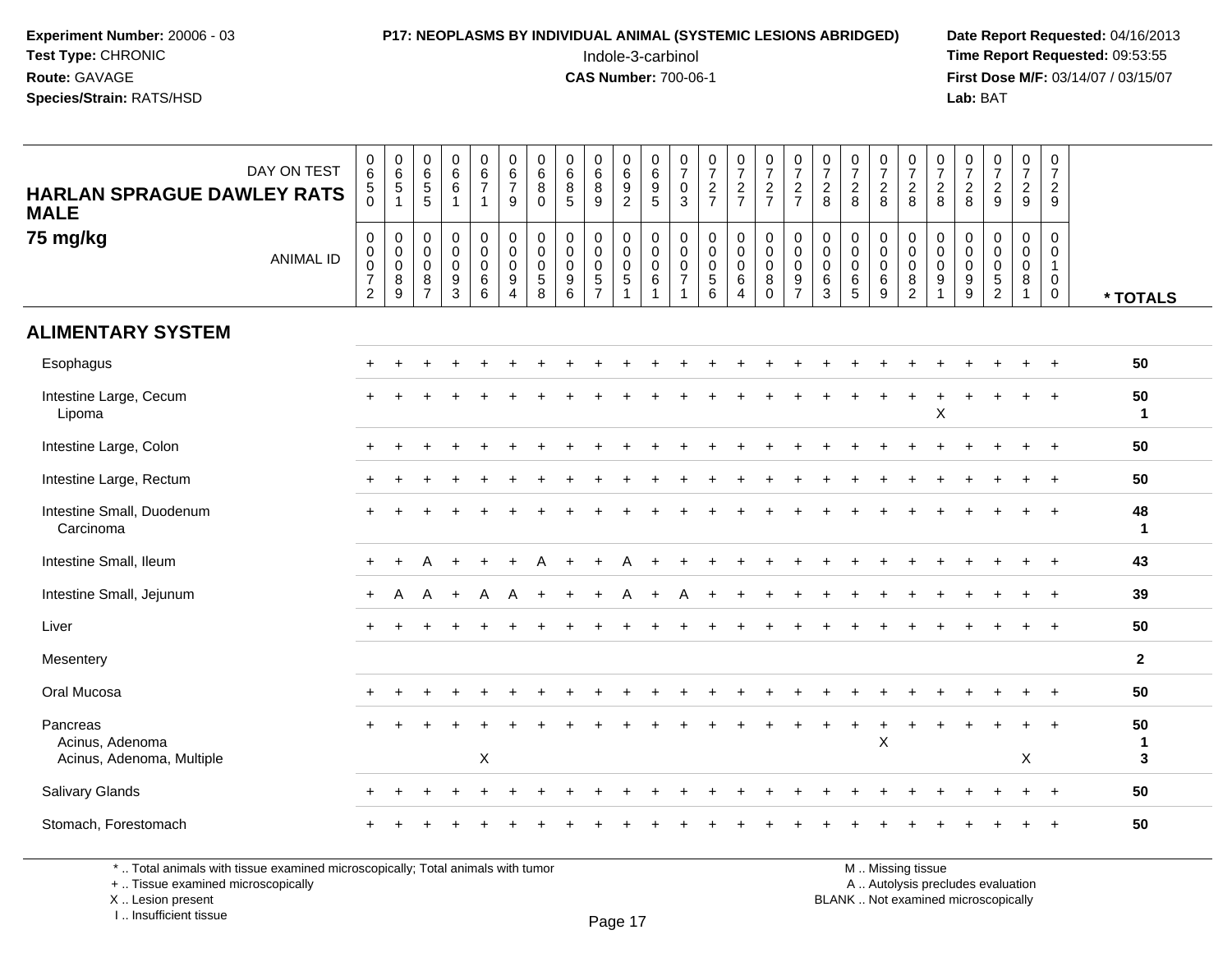#### **P17: NEOPLASMS BY INDIVIDUAL ANIMAL (SYSTEMIC LESIONS ABRIDGED)** Date Report Requested: 04/16/2013<br>Indole-3-carbinol **Time Report Requested:** 09:53:55

 Indole-3-carbinol **Time Report Requested:** 09:53:55 **First Dose M/F:** 03/14/07 / 03/15/07<br>**Lab:** BAT **Lab:** BAT

| <b>HARLAN SPRAGUE DAWLEY RATS</b><br><b>MALE</b>                                                                                          | DAY ON TEST      | $\,0\,$<br>6<br>$5\phantom{.0}$<br>$\bar{0}$                                                | $\begin{array}{c} 0 \\ 6 \\ 5 \end{array}$<br>$\mathbf{1}$ | $\pmb{0}$<br>$\,6\,$<br>$\overline{5}$<br>5                      | $\pmb{0}$<br>$6\phantom{a}$<br>$\,6\,$<br>$\overline{1}$                         | $\pmb{0}$<br>$\frac{6}{7}$<br>$\mathbf{1}$                  | $\pmb{0}$<br>$\,6\,$<br>$\overline{7}$<br>9 | $\mathbf 0$<br>6<br>$\bf 8$<br>$\mathbf 0$                  | $\pmb{0}$<br>$\frac{6}{8}$<br>5                      | $\begin{array}{c} 0 \\ 6 \end{array}$<br>$\,8\,$<br>9                   | 0<br>$\,6\,$<br>$\boldsymbol{9}$<br>$\overline{2}$    | $\pmb{0}$<br>$\,6\,$<br>$\boldsymbol{9}$<br>$\overline{5}$                     | 0<br>$\overline{7}$<br>$\mathbf 0$<br>3                          | $\frac{0}{7}$<br>$\frac{2}{7}$                                       | $\frac{0}{7}$<br>$\frac{2}{7}$                                     | $\begin{array}{c} 0 \\ 7 \end{array}$<br>$\frac{2}{7}$           | $\frac{0}{7}$<br>$\frac{2}{7}$                                                  | $\frac{0}{7}$<br>$\overline{c}$<br>8                | $\begin{array}{c} 0 \\ 7 \end{array}$<br>$\overline{2}$<br>8 | $\frac{0}{7}$<br>$\frac{2}{8}$            | $\begin{array}{c} 0 \\ 7 \end{array}$<br>$\frac{2}{8}$ | $\frac{0}{7}$<br>$\frac{2}{8}$                                   | 0<br>$\overline{7}$<br>$\overline{c}$<br>8               | $\begin{array}{c} 0 \\ 7 \\ 2 \end{array}$<br>9                           | $\frac{0}{7}$<br>$\overline{c}$<br>9                                    | $\pmb{0}$<br>$\overline{7}$<br>$\overline{c}$<br>9   |                         |
|-------------------------------------------------------------------------------------------------------------------------------------------|------------------|---------------------------------------------------------------------------------------------|------------------------------------------------------------|------------------------------------------------------------------|----------------------------------------------------------------------------------|-------------------------------------------------------------|---------------------------------------------|-------------------------------------------------------------|------------------------------------------------------|-------------------------------------------------------------------------|-------------------------------------------------------|--------------------------------------------------------------------------------|------------------------------------------------------------------|----------------------------------------------------------------------|--------------------------------------------------------------------|------------------------------------------------------------------|---------------------------------------------------------------------------------|-----------------------------------------------------|--------------------------------------------------------------|-------------------------------------------|--------------------------------------------------------|------------------------------------------------------------------|----------------------------------------------------------|---------------------------------------------------------------------------|-------------------------------------------------------------------------|------------------------------------------------------|-------------------------|
| 75 mg/kg                                                                                                                                  | <b>ANIMAL ID</b> | $\mathsf{O}\xspace$<br>$\pmb{0}$<br>$\pmb{0}$<br>$\overline{\mathcal{I}}$<br>$\overline{2}$ | $\mathbf 0$<br>$\mathbf 0$<br>$\mathbf 0$<br>8<br>9        | $\mathbf 0$<br>$\mathbf 0$<br>$\mathbf 0$<br>8<br>$\overline{7}$ | $\mathbf 0$<br>$\mathsf{O}\xspace$<br>$\mathsf{O}\xspace$<br>9<br>$\overline{3}$ | 0<br>$\mathbf 0$<br>$\mathbf 0$<br>$\,6$<br>$6\phantom{1}6$ | $\mathsf 0$<br>0<br>$\mathbf 0$<br>9<br>4   | $\mathbf 0$<br>$\mathbf 0$<br>$\mathsf{O}\xspace$<br>5<br>8 | 0<br>0<br>$\mathsf{O}\xspace$<br>9<br>$6\phantom{1}$ | $\mathbf 0$<br>$\mathbf 0$<br>$\pmb{0}$<br>$\sqrt{5}$<br>$\overline{7}$ | 0<br>0<br>$\mathsf 0$<br>$\sqrt{5}$<br>$\overline{1}$ | $\mathbf 0$<br>$\mathbf 0$<br>$\mathbf 0$<br>$6\phantom{1}6$<br>$\overline{1}$ | $\mathbf 0$<br>$\mathbf 0$<br>$\mathbf 0$<br>$\overline{7}$<br>1 | 0<br>$\mathbf 0$<br>$\mathbf 0$<br>$5\phantom{.0}$<br>$6\phantom{a}$ | 0<br>$\mathbf 0$<br>$\pmb{0}$<br>$\,6\,$<br>$\boldsymbol{\Lambda}$ | $\mathbf 0$<br>$\mathbf 0$<br>$\pmb{0}$<br>$\bf8$<br>$\mathbf 0$ | $\mathbf 0$<br>$\mathbf 0$<br>$\mathbf 0$<br>$\boldsymbol{9}$<br>$\overline{7}$ | $\mathbf 0$<br>$\mathbf 0$<br>$\mathbf 0$<br>6<br>3 | 0<br>$\mathbf 0$<br>$\mathbf 0$<br>$\,6\,$<br>5              | 0<br>$\mathbf 0$<br>$\mathbf 0$<br>6<br>9 | 0<br>0<br>$\mathbf 0$<br>8<br>2                        | $\mathbf 0$<br>$\mathbf 0$<br>$\mathbf 0$<br>9<br>$\overline{1}$ | 0<br>$\mathbf 0$<br>$\mathbf 0$<br>$\boldsymbol{9}$<br>9 | $\mathbf 0$<br>$\mathbf 0$<br>$\mathbf 0$<br>$\sqrt{5}$<br>$\overline{2}$ | $\mathbf 0$<br>$\mathsf{O}$<br>$\mathsf{O}\xspace$<br>8<br>$\mathbf{1}$ | 0<br>$\mathbf 0$<br>$\mathbf{1}$<br>0<br>$\mathbf 0$ | * TOTALS                |
| Stomach, Glandular                                                                                                                        |                  |                                                                                             |                                                            |                                                                  |                                                                                  |                                                             |                                             |                                                             |                                                      |                                                                         |                                                       |                                                                                |                                                                  |                                                                      |                                                                    |                                                                  |                                                                                 |                                                     |                                                              |                                           |                                                        |                                                                  |                                                          |                                                                           | $\ddot{}$                                                               | $+$                                                  | 50                      |
| <b>CARDIOVASCULAR SYSTEM</b>                                                                                                              |                  |                                                                                             |                                                            |                                                                  |                                                                                  |                                                             |                                             |                                                             |                                                      |                                                                         |                                                       |                                                                                |                                                                  |                                                                      |                                                                    |                                                                  |                                                                                 |                                                     |                                                              |                                           |                                                        |                                                                  |                                                          |                                                                           |                                                                         |                                                      |                         |
| <b>Blood Vessel</b>                                                                                                                       |                  |                                                                                             |                                                            |                                                                  |                                                                                  |                                                             |                                             |                                                             |                                                      |                                                                         |                                                       |                                                                                |                                                                  |                                                                      |                                                                    |                                                                  |                                                                                 |                                                     |                                                              |                                           |                                                        |                                                                  |                                                          |                                                                           |                                                                         |                                                      | 50                      |
| Heart<br>Schwannoma Malignant                                                                                                             |                  |                                                                                             |                                                            |                                                                  |                                                                                  |                                                             |                                             |                                                             |                                                      |                                                                         | $\mathsf X$                                           |                                                                                |                                                                  |                                                                      |                                                                    |                                                                  |                                                                                 |                                                     |                                                              |                                           |                                                        |                                                                  |                                                          |                                                                           |                                                                         |                                                      | 50<br>$\mathbf{1}$      |
| <b>ENDOCRINE SYSTEM</b>                                                                                                                   |                  |                                                                                             |                                                            |                                                                  |                                                                                  |                                                             |                                             |                                                             |                                                      |                                                                         |                                                       |                                                                                |                                                                  |                                                                      |                                                                    |                                                                  |                                                                                 |                                                     |                                                              |                                           |                                                        |                                                                  |                                                          |                                                                           |                                                                         |                                                      |                         |
| <b>Adrenal Cortex</b><br>Adenoma<br>Carcinoma                                                                                             |                  | $\boldsymbol{\mathsf{X}}$                                                                   |                                                            |                                                                  |                                                                                  |                                                             |                                             |                                                             |                                                      |                                                                         |                                                       |                                                                                |                                                                  |                                                                      |                                                                    |                                                                  |                                                                                 |                                                     |                                                              |                                           |                                                        |                                                                  |                                                          |                                                                           |                                                                         |                                                      | 49<br>$\mathbf{1}$<br>1 |
| Adrenal Medulla<br>Pheochromocytoma Benign<br>Pheochromocytoma Malignant                                                                  |                  | $+$                                                                                         |                                                            | X                                                                |                                                                                  |                                                             |                                             |                                                             |                                                      |                                                                         |                                                       |                                                                                |                                                                  |                                                                      |                                                                    |                                                                  |                                                                                 |                                                     | X                                                            | $\mathsf{X}$                              |                                                        |                                                                  |                                                          |                                                                           |                                                                         |                                                      | 49<br>5<br>$\mathbf{1}$ |
| Islets, Pancreatic<br>Adenoma                                                                                                             |                  |                                                                                             |                                                            |                                                                  |                                                                                  |                                                             |                                             |                                                             |                                                      |                                                                         |                                                       |                                                                                |                                                                  |                                                                      |                                                                    |                                                                  |                                                                                 |                                                     |                                                              |                                           |                                                        |                                                                  |                                                          |                                                                           |                                                                         |                                                      | 50<br>$\mathbf{1}$      |
| Parathyroid Gland<br>Carcinoma                                                                                                            |                  |                                                                                             |                                                            |                                                                  |                                                                                  |                                                             |                                             |                                                             |                                                      |                                                                         |                                                       |                                                                                |                                                                  |                                                                      |                                                                    |                                                                  |                                                                                 |                                                     |                                                              |                                           |                                                        |                                                                  |                                                          |                                                                           |                                                                         |                                                      | 46<br>$\mathbf{1}$      |
| <b>Pituitary Gland</b><br>Pars Distalis, Adenoma<br>Pars Distalis, Carcinoma                                                              |                  |                                                                                             |                                                            |                                                                  | X                                                                                |                                                             | X                                           |                                                             |                                                      | X                                                                       |                                                       | X                                                                              |                                                                  |                                                                      |                                                                    |                                                                  |                                                                                 |                                                     |                                                              | $\times$                                  |                                                        | $\times$                                                         |                                                          |                                                                           | $\pmb{\times}$                                                          | $\ddot{}$                                            | 49<br>8<br>$\mathbf{1}$ |
| <b>Thyroid Gland</b><br>C-cell, Adenoma<br>C-cell, Carcinoma                                                                              |                  |                                                                                             |                                                            |                                                                  |                                                                                  |                                                             |                                             |                                                             |                                                      |                                                                         |                                                       | $+$                                                                            | X                                                                |                                                                      |                                                                    | $\mathsf{X}$                                                     | $\times$                                                                        |                                                     |                                                              | $\pmb{\times}$                            |                                                        |                                                                  |                                                          |                                                                           | $\ddot{}$<br>X                                                          | $\ddot{}$                                            | 46<br>9<br>1            |
| *  Total animals with tissue examined microscopically; Total animals with tumor<br>+  Tissue examined microscopically<br>X Lesion present |                  |                                                                                             |                                                            |                                                                  |                                                                                  |                                                             |                                             |                                                             |                                                      |                                                                         |                                                       |                                                                                |                                                                  |                                                                      |                                                                    |                                                                  |                                                                                 |                                                     |                                                              |                                           | M  Missing tissue                                      |                                                                  |                                                          | A  Autolysis precludes evaluation<br>BLANK  Not examined microscopically  |                                                                         |                                                      |                         |

X .. Lesion present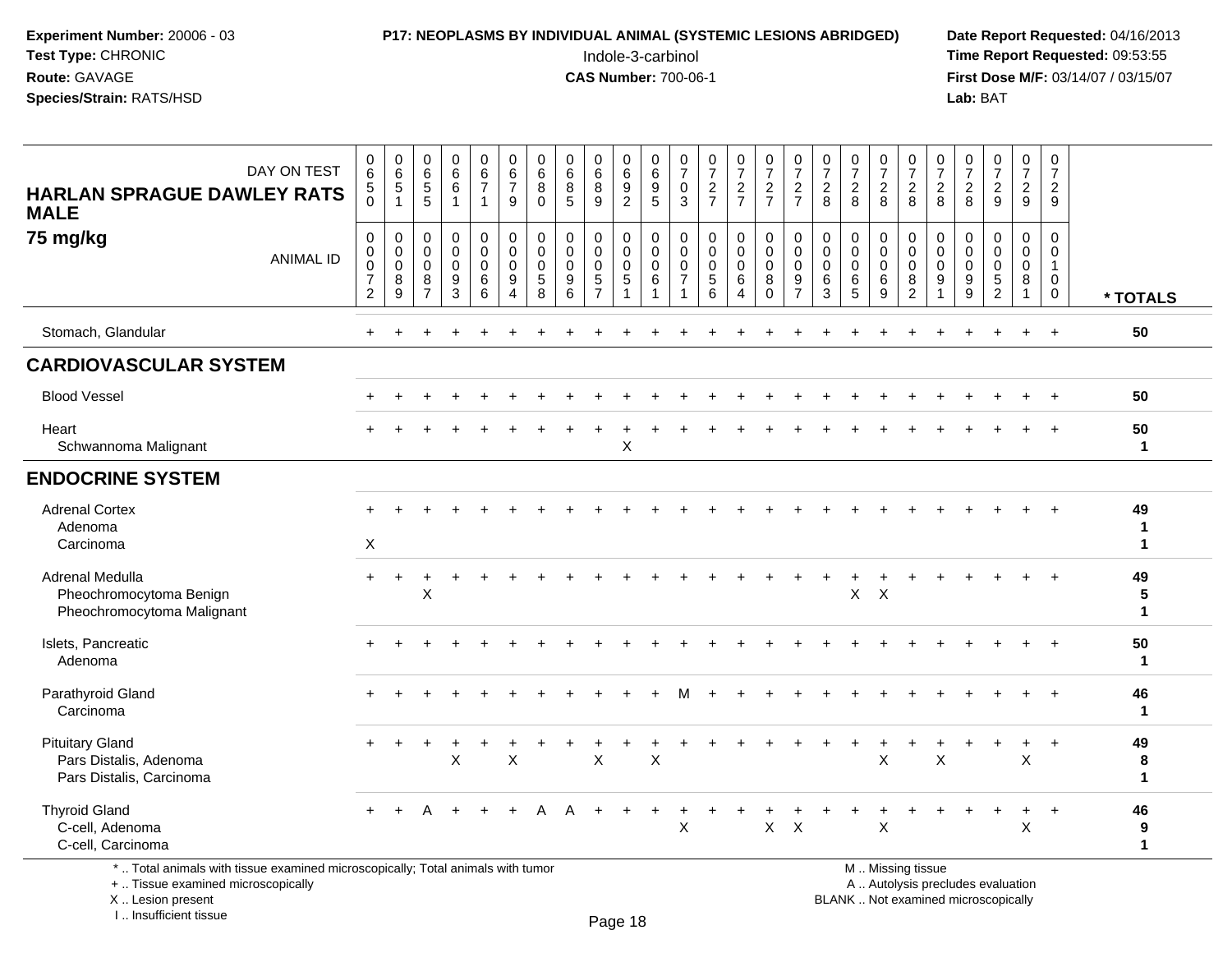| Experiment Number: 20006 - 03<br>Test Type: CHRONIC<br>Route: GAVAGE<br>Species/Strain: RATS/HSD                      |                  |                                                        |                                                     |                                                                  |                                                           |                                           |                              |                                   |                                                                                    |                                     | <b>P17: NEOPLASMS BY INDIVIDUAL ANIMAL (SYSTEMIC LESIONS ABRIDGED)</b><br>Indole-3-carbinol<br><b>CAS Number: 700-06-1</b> |                            |                                         |                                      |                                 |                                                          |                                                                  |                                         |                                |                                       |                                        |                                                                          | Lab: BAT                                     |                                |                                                  |                                            | Date Report Requested: 04/16/2013<br>Time Report Requested: 09:53:55<br>First Dose M/F: 03/14/07 / 03/15/07 |
|-----------------------------------------------------------------------------------------------------------------------|------------------|--------------------------------------------------------|-----------------------------------------------------|------------------------------------------------------------------|-----------------------------------------------------------|-------------------------------------------|------------------------------|-----------------------------------|------------------------------------------------------------------------------------|-------------------------------------|----------------------------------------------------------------------------------------------------------------------------|----------------------------|-----------------------------------------|--------------------------------------|---------------------------------|----------------------------------------------------------|------------------------------------------------------------------|-----------------------------------------|--------------------------------|---------------------------------------|----------------------------------------|--------------------------------------------------------------------------|----------------------------------------------|--------------------------------|--------------------------------------------------|--------------------------------------------|-------------------------------------------------------------------------------------------------------------|
| <b>HARLAN SPRAGUE DAWLEY RATS</b>                                                                                     | DAY ON TEST      | $\begin{array}{c} 0 \\ 6 \end{array}$<br>5<br>$\Omega$ | $\begin{array}{c} 0 \\ 6 \end{array}$<br>$\sqrt{5}$ | $\begin{matrix} 0 \\ 6 \end{matrix}$<br>$\sqrt{5}$<br>5          | $\begin{matrix} 0 \\ 6 \\ 6 \end{matrix}$<br>$\mathbf{1}$ | 0<br>6<br>$\overline{7}$<br>$\mathbf{1}$  | 0<br>$\frac{6}{7}$<br>9      | 0<br>$\,6$<br>$\bf 8$<br>$\Omega$ | 0<br>$6\phantom{a}$<br>$\frac{8}{5}$                                               | 0<br>$6\phantom{a}$<br>$\bf 8$<br>9 | 0<br>$\,6\,$<br>$\boldsymbol{9}$<br>$\overline{2}$                                                                         | 0<br>6<br>$\frac{9}{5}$    | 0<br>$\frac{5}{7}$<br>0<br>$\mathbf{3}$ | $\frac{0}{7}$<br>$\frac{2}{7}$       | $\frac{0}{7}$<br>$\frac{2}{7}$  | $\frac{0}{7}$<br>$\frac{2}{7}$                           | $\mathbf 0$<br>$\overline{7}$<br>$\frac{2}{7}$                   | 0<br>$\overline{\mathcal{I}}$<br>$^2_8$ | $\frac{0}{7}$<br>$\frac{2}{8}$ | $\frac{0}{7}$<br>$\frac{2}{8}$        | $\frac{0}{7}$<br>$\frac{2}{8}$         | $\frac{0}{7}$<br>$\frac{2}{8}$                                           | $\frac{0}{7}$<br>$_{8}^2$                    | $\frac{0}{7}$<br>$\frac{2}{9}$ | $\frac{0}{7}$<br>$\frac{2}{9}$                   | 0<br>$\overline{7}$<br>$\overline{a}$<br>9 |                                                                                                             |
| <b>MALE</b><br>75 mg/kg                                                                                               | <b>ANIMAL ID</b> | 0<br>$\pmb{0}$<br>$\pmb{0}$<br>7<br>$\overline{2}$     | 0<br>0<br>$\mathbf 0$<br>8<br>9                     | $\mathbf 0$<br>$\mathbf 0$<br>$\mathbf 0$<br>8<br>$\overline{7}$ | 0<br>$\mathbf 0$<br>$\mathbf 0$<br>$\frac{9}{3}$          | 0<br>$\mathbf 0$<br>$\mathbf 0$<br>6<br>6 | 0<br>0<br>$\Omega$<br>9<br>4 | 0<br>0<br>0<br>$\,$ 5 $\,$<br>8   | $\mathbf 0$<br>$\mathbf 0$<br>$\mathbf 0$<br>$\begin{array}{c} 9 \\ 6 \end{array}$ | 0<br>0<br>0<br>$\frac{5}{7}$        | 0<br>$\mathbf 0$<br>$\mathbf 0$<br>$\sqrt{5}$<br>$\overline{1}$                                                            | 0<br>0<br>$\mathbf 0$<br>6 | 0<br>$\mathbf 0$<br>0                   | 0<br>0<br>$\pmb{0}$<br>$\frac{5}{6}$ | 0<br>$\mathbf 0$<br>0<br>6<br>4 | 0<br>$\mathsf{O}\xspace$<br>$\mathbf 0$<br>8<br>$\Omega$ | $\mathbf 0$<br>$\mathbf 0$<br>$\mathbf 0$<br>9<br>$\overline{7}$ | 0<br>0<br>$\mathbf 0$<br>6<br>3         | 0<br>0<br>0<br>6<br>5          | 0<br>$\pmb{0}$<br>$\pmb{0}$<br>$^6_9$ | $\Omega$<br>$\mathbf 0$<br>0<br>$^8_2$ | 0<br>$\mathbf 0$<br>$\mathbf 0$<br>$\begin{array}{c} 9 \\ 1 \end{array}$ | 0<br>0<br>$\mathbf 0$<br>9<br>$\overline{9}$ | 0<br>0<br>0<br>$\frac{5}{2}$   | 0<br>$\pmb{0}$<br>$\pmb{0}$<br>8<br>$\mathbf{1}$ | 0<br>0<br>1<br>0<br>$\mathbf 0$            | * TOTALS                                                                                                    |
| Follicular Cell, Adenoma                                                                                              |                  |                                                        |                                                     |                                                                  |                                                           |                                           |                              |                                   |                                                                                    |                                     |                                                                                                                            |                            |                                         |                                      |                                 |                                                          |                                                                  |                                         |                                |                                       |                                        |                                                                          |                                              |                                |                                                  |                                            | 1                                                                                                           |
| <b>GENERAL BODY SYSTEM</b><br><b>NONE</b>                                                                             |                  |                                                        |                                                     |                                                                  |                                                           |                                           |                              |                                   |                                                                                    |                                     |                                                                                                                            |                            |                                         |                                      |                                 |                                                          |                                                                  |                                         |                                |                                       |                                        |                                                                          |                                              |                                |                                                  |                                            |                                                                                                             |
| <b>GENITAL SYSTEM</b>                                                                                                 |                  |                                                        |                                                     |                                                                  |                                                           |                                           |                              |                                   |                                                                                    |                                     |                                                                                                                            |                            |                                         |                                      |                                 |                                                          |                                                                  |                                         |                                |                                       |                                        |                                                                          |                                              |                                |                                                  |                                            |                                                                                                             |
| Epididymis                                                                                                            |                  |                                                        |                                                     |                                                                  |                                                           |                                           |                              |                                   |                                                                                    |                                     |                                                                                                                            |                            |                                         |                                      |                                 |                                                          |                                                                  |                                         |                                |                                       |                                        |                                                                          |                                              |                                |                                                  |                                            | 50                                                                                                          |
| <b>Preputial Gland</b>                                                                                                |                  |                                                        |                                                     |                                                                  |                                                           |                                           |                              |                                   |                                                                                    |                                     |                                                                                                                            |                            |                                         |                                      |                                 |                                                          |                                                                  |                                         |                                |                                       |                                        |                                                                          |                                              |                                |                                                  | $+$                                        | 50                                                                                                          |
| Prostate                                                                                                              |                  |                                                        |                                                     |                                                                  |                                                           |                                           |                              |                                   |                                                                                    |                                     |                                                                                                                            |                            |                                         |                                      |                                 |                                                          |                                                                  |                                         |                                |                                       |                                        |                                                                          |                                              |                                |                                                  | $+$                                        | 50                                                                                                          |
| Seminal Vesicle                                                                                                       |                  |                                                        |                                                     |                                                                  |                                                           |                                           |                              |                                   |                                                                                    |                                     |                                                                                                                            |                            |                                         |                                      |                                 |                                                          |                                                                  |                                         |                                |                                       |                                        |                                                                          |                                              |                                |                                                  | $\overline{+}$                             | 50                                                                                                          |
| <b>Testes</b><br>Interstitial Cell, Adenoma                                                                           |                  |                                                        |                                                     |                                                                  | $\ddot{}$                                                 | X                                         |                              |                                   |                                                                                    |                                     |                                                                                                                            |                            |                                         |                                      |                                 |                                                          |                                                                  |                                         |                                |                                       | $\ddot{}$                              | X                                                                        |                                              |                                |                                                  | $^{+}$                                     | 50<br>$\overline{2}$                                                                                        |
| <b>HEMATOPOIETIC SYSTEM</b>                                                                                           |                  |                                                        |                                                     |                                                                  |                                                           |                                           |                              |                                   |                                                                                    |                                     |                                                                                                                            |                            |                                         |                                      |                                 |                                                          |                                                                  |                                         |                                |                                       |                                        |                                                                          |                                              |                                |                                                  |                                            |                                                                                                             |
| <b>Bone Marrow</b>                                                                                                    |                  |                                                        |                                                     |                                                                  |                                                           |                                           |                              |                                   |                                                                                    |                                     |                                                                                                                            |                            |                                         |                                      |                                 |                                                          |                                                                  |                                         |                                |                                       |                                        |                                                                          |                                              |                                |                                                  | $\overline{ }$                             | 50                                                                                                          |
| Lymph Node                                                                                                            |                  |                                                        |                                                     |                                                                  |                                                           | $+$ $+$                                   |                              |                                   |                                                                                    |                                     |                                                                                                                            | $\ddot{}$                  |                                         |                                      |                                 | $\ddot{}$                                                |                                                                  |                                         |                                |                                       |                                        |                                                                          |                                              |                                |                                                  |                                            | 8                                                                                                           |
| Lymph Node, Mandibular                                                                                                |                  |                                                        |                                                     |                                                                  |                                                           |                                           |                              |                                   |                                                                                    |                                     |                                                                                                                            |                            |                                         |                                      |                                 |                                                          |                                                                  |                                         |                                |                                       |                                        |                                                                          |                                              |                                |                                                  |                                            | 50                                                                                                          |
| Lymph Node, Mesenteric                                                                                                |                  |                                                        |                                                     |                                                                  |                                                           |                                           |                              |                                   |                                                                                    |                                     |                                                                                                                            |                            |                                         |                                      |                                 |                                                          |                                                                  |                                         |                                |                                       |                                        |                                                                          |                                              |                                |                                                  |                                            | 50                                                                                                          |
| Spleen                                                                                                                |                  |                                                        |                                                     |                                                                  |                                                           |                                           |                              |                                   |                                                                                    |                                     |                                                                                                                            |                            |                                         |                                      |                                 |                                                          |                                                                  |                                         |                                |                                       |                                        |                                                                          |                                              |                                |                                                  | $+$                                        | 50                                                                                                          |
| Thymus<br>Thymoma Benign                                                                                              |                  |                                                        |                                                     |                                                                  |                                                           |                                           |                              |                                   |                                                                                    |                                     |                                                                                                                            | X                          |                                         |                                      |                                 |                                                          |                                                                  |                                         |                                |                                       |                                        |                                                                          |                                              |                                |                                                  | $+$                                        | 49<br>$\mathbf{1}$                                                                                          |
| *  Total animals with tissue examined microscopically; Total animals with tumor<br>+  Tissue examined microscopically |                  |                                                        |                                                     |                                                                  |                                                           |                                           |                              |                                   |                                                                                    |                                     |                                                                                                                            |                            |                                         |                                      |                                 |                                                          |                                                                  |                                         |                                |                                       | M  Missing tissue                      |                                                                          | A  Autolysis precludes evaluation            |                                |                                                  |                                            |                                                                                                             |

 Lesion present BLANK .. Not examined microscopicallyX ..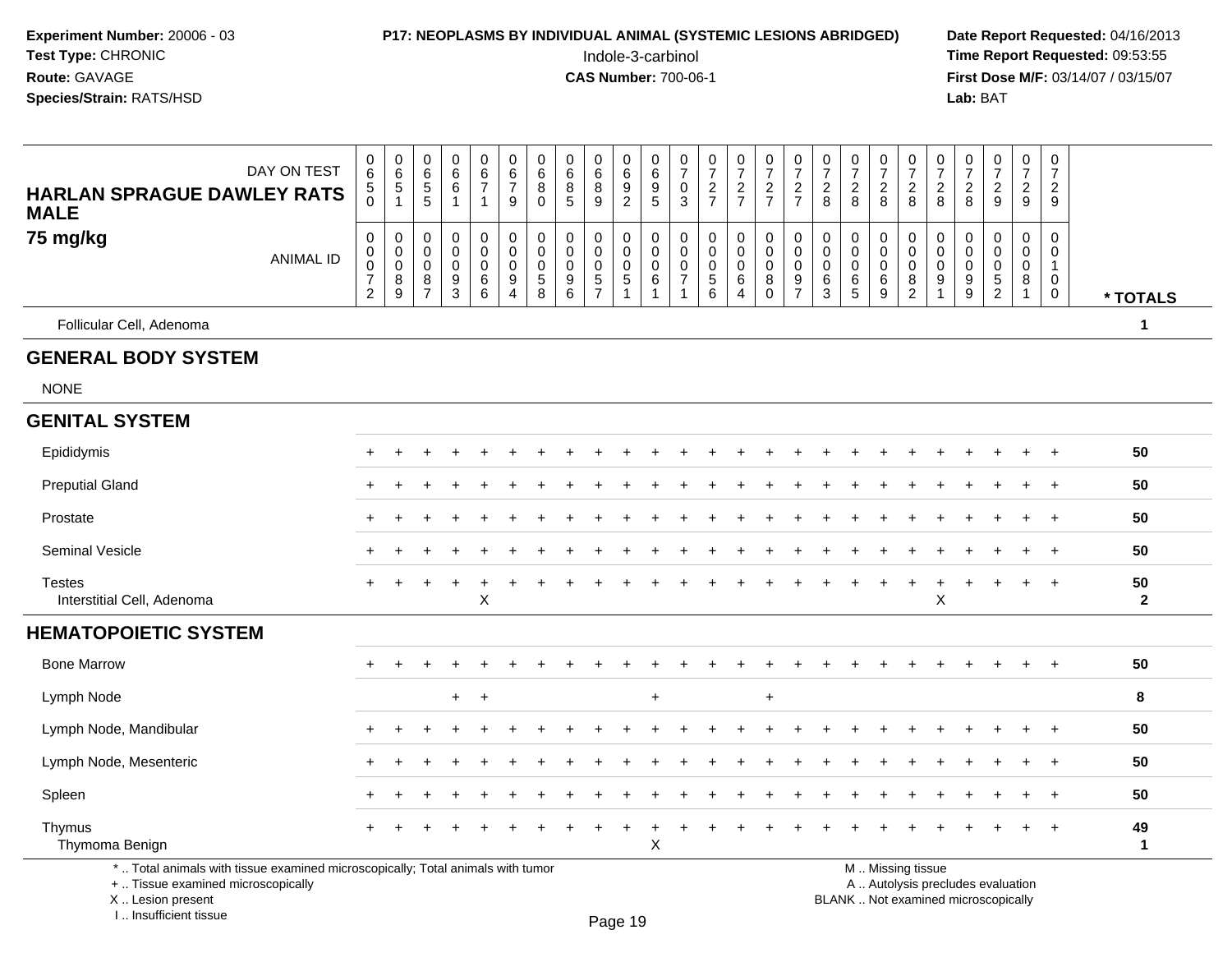| Experiment Number: 20006 - 03<br>Test Type: CHRONIC<br>Route: GAVAGE<br>Species/Strain: RATS/HSD                                                                     |                                                                     |                                               |                                                               | P17: NEOPLASMS BY INDIVIDUAL ANIMAL (SYSTEMIC LESIONS ABRIDGED)   |                                                              |                                                                               |                                           |                                                                    |                                              |                                                      | Indole-3-carbinol<br><b>CAS Number: 700-06-1</b>    |                                               |                                                                            |                                                             |                                                     |                                                        |                                           |                                     |                                                              |                                                     |                                                   | Lab: BAT                               |                                        |                                                                |                                                    | Date Report Requested: 04/16/2013<br>Time Report Requested: 09:53:55<br>First Dose M/F: 03/14/07 / 03/15/07 |
|----------------------------------------------------------------------------------------------------------------------------------------------------------------------|---------------------------------------------------------------------|-----------------------------------------------|---------------------------------------------------------------|-------------------------------------------------------------------|--------------------------------------------------------------|-------------------------------------------------------------------------------|-------------------------------------------|--------------------------------------------------------------------|----------------------------------------------|------------------------------------------------------|-----------------------------------------------------|-----------------------------------------------|----------------------------------------------------------------------------|-------------------------------------------------------------|-----------------------------------------------------|--------------------------------------------------------|-------------------------------------------|-------------------------------------|--------------------------------------------------------------|-----------------------------------------------------|---------------------------------------------------|----------------------------------------|----------------------------------------|----------------------------------------------------------------|----------------------------------------------------|-------------------------------------------------------------------------------------------------------------|
| DAY ON TEST<br><b>HARLAN SPRAGUE DAWLEY RATS</b><br><b>MALE</b>                                                                                                      | $\pmb{0}$<br>6<br>$\frac{5}{0}$                                     | $_{6}^{\rm 0}$<br>$\,$ 5 $\,$<br>$\mathbf{1}$ | $\pmb{0}$<br>$\,6\,$<br>$\begin{array}{c} 5 \\ 5 \end{array}$ | $\begin{array}{c} 0 \\ 6 \end{array}$<br>$\,6$<br>1               | $\begin{array}{c} 0 \\ 6 \\ 7 \end{array}$<br>$\overline{1}$ | $\begin{array}{c} 0 \\ 6 \end{array}$<br>$\boldsymbol{7}$<br>$\boldsymbol{9}$ | 0<br>6<br>8<br>$\mathbf 0$                | 0<br>$\,6\,$<br>8<br>5                                             | 0<br>6<br>8<br>$9\,$                         | $_6^0$<br>$\frac{9}{2}$                              | 0<br>$\,6$<br>$\begin{array}{c} 9 \\ 5 \end{array}$ | $\frac{0}{7}$<br>$\pmb{0}$<br>3               | $\frac{0}{7}$<br>$\frac{2}{7}$                                             | $\begin{smallmatrix}0\\7\end{smallmatrix}$<br>$\frac{2}{7}$ | $\frac{0}{7}$<br>$\frac{2}{7}$                      | $\frac{0}{7}$<br>$\frac{2}{7}$                         | $\frac{0}{7}$<br>$_{\rm 8}^2$             | $\frac{0}{7}$<br>$\sqrt{2}$<br>8    | $\begin{smallmatrix}0\\7\end{smallmatrix}$<br>$^{\,2}_{\,8}$ | $\frac{0}{7}$<br>$\boldsymbol{2}$<br>8              | $\frac{0}{7}$<br>$\overline{c}$<br>8              | $\frac{0}{7}$<br>$\boldsymbol{2}$<br>8 | $\frac{0}{7}$<br>$\frac{2}{9}$         | $\frac{0}{7}$<br>$\frac{2}{9}$                                 | $\pmb{0}$<br>$\overline{7}$<br>$\overline{a}$<br>9 |                                                                                                             |
| 75 mg/kg<br><b>ANIMAL ID</b>                                                                                                                                         | $\pmb{0}$<br>$\mathbf 0$<br>0<br>$\boldsymbol{7}$<br>$\overline{2}$ | 0<br>0<br>$\pmb{0}$<br>8<br>9                 | $\mathbf 0$<br>$\mathbf 0$<br>0<br>8<br>$\overline{7}$        | 0<br>$\pmb{0}$<br>$\pmb{0}$<br>$\boldsymbol{9}$<br>$\overline{3}$ | 0<br>$\mathbf 0$<br>$\mathbf 0$<br>$\,6\,$<br>6              | 0<br>$\mathbf 0$<br>$\mathbf 0$<br>9<br>4                                     | 0<br>$\mathbf 0$<br>0<br>$\,$ 5 $\,$<br>8 | $\mathbf 0$<br>$\mathbf 0$<br>$\mathbf 0$<br>$\boldsymbol{9}$<br>6 | 0<br>0<br>$\mathbf 0$<br>5<br>$\overline{7}$ | 0<br>$\mathbf 0$<br>0<br>$\,$ 5 $\,$<br>$\mathbf{1}$ | 0<br>$\pmb{0}$<br>$\mathbf 0$<br>6<br>-1            | 0<br>$\mathbf 0$<br>0<br>$\overline{7}$<br>-1 | $\mathbf 0$<br>$\mathbf 0$<br>$\mathbf 0$<br>$\sqrt{5}$<br>$6\phantom{1}6$ | 0<br>$\pmb{0}$<br>$\pmb{0}$<br>$\,6$<br>$\overline{4}$      | 0<br>$\mathbf 0$<br>$\mathbf 0$<br>8<br>$\mathbf 0$ | 0<br>$\mathbf 0$<br>$\mathbf 0$<br>9<br>$\overline{7}$ | 0<br>$\mathbf 0$<br>$\mathbf 0$<br>6<br>3 | 0<br>0<br>$\mathbf 0$<br>$\,6$<br>5 | 0<br>$\mathbf 0$<br>$\mathbf 0$<br>$\,6\,$<br>9              | 0<br>$\Omega$<br>$\mathbf 0$<br>8<br>$\overline{c}$ | 0<br>$\Omega$<br>$\mathbf 0$<br>9<br>$\mathbf{1}$ | 0<br>$\Omega$<br>0<br>9<br>$\mathsf g$ | 0<br>$\mathbf 0$<br>0<br>$\frac{5}{2}$ | $\mathbf 0$<br>$\mathbf 0$<br>$\mathbf 0$<br>8<br>$\mathbf{1}$ | 0<br>0<br>$\mathbf{1}$<br>0<br>$\mathbf 0$         | * TOTALS                                                                                                    |
| <b>INTEGUMENTARY SYSTEM</b>                                                                                                                                          |                                                                     |                                               |                                                               |                                                                   |                                                              |                                                                               |                                           |                                                                    |                                              |                                                      |                                                     |                                               |                                                                            |                                                             |                                                     |                                                        |                                           |                                     |                                                              |                                                     |                                                   |                                        |                                        |                                                                |                                                    |                                                                                                             |
| Mammary Gland<br>Fibroadenoma                                                                                                                                        |                                                                     |                                               |                                                               |                                                                   |                                                              |                                                                               |                                           |                                                                    |                                              |                                                      |                                                     |                                               |                                                                            |                                                             |                                                     |                                                        |                                           |                                     |                                                              |                                                     |                                                   |                                        |                                        |                                                                | $\overline{+}$                                     | 50<br>1                                                                                                     |
| Skin<br><b>Basal Cell Carcinoma</b><br>Sebaceous Gland, Adenoma<br>Subcutaneous Tissue, Fibroma<br>Subcutaneous Tissue, Fibrosarcoma<br>Subcutaneous Tissue, Sarcoma |                                                                     |                                               |                                                               |                                                                   |                                                              |                                                                               |                                           |                                                                    |                                              |                                                      |                                                     |                                               |                                                                            |                                                             |                                                     |                                                        |                                           |                                     |                                                              |                                                     | $\boldsymbol{\mathsf{X}}$                         |                                        |                                        |                                                                |                                                    | 50<br>-1<br>-1<br>$\mathbf{2}$<br>$\boldsymbol{2}$<br>$\mathbf{2}$                                          |
| <b>MUSCULOSKELETAL SYSTEM</b>                                                                                                                                        |                                                                     |                                               |                                                               |                                                                   |                                                              |                                                                               |                                           |                                                                    |                                              |                                                      |                                                     |                                               |                                                                            |                                                             |                                                     |                                                        |                                           |                                     |                                                              |                                                     |                                                   |                                        |                                        |                                                                |                                                    |                                                                                                             |
| <b>Bone</b>                                                                                                                                                          |                                                                     |                                               |                                                               |                                                                   |                                                              |                                                                               |                                           |                                                                    |                                              |                                                      |                                                     |                                               |                                                                            |                                                             |                                                     |                                                        |                                           |                                     |                                                              |                                                     |                                                   |                                        |                                        | $+$                                                            | $\overline{+}$                                     | 50                                                                                                          |
| <b>NERVOUS SYSTEM</b>                                                                                                                                                |                                                                     |                                               |                                                               |                                                                   |                                                              |                                                                               |                                           |                                                                    |                                              |                                                      |                                                     |                                               |                                                                            |                                                             |                                                     |                                                        |                                           |                                     |                                                              |                                                     |                                                   |                                        |                                        |                                                                |                                                    |                                                                                                             |
| <b>Brain</b><br>Glioma Malignant<br>Meningioma Malignant                                                                                                             |                                                                     |                                               |                                                               |                                                                   |                                                              |                                                                               |                                           |                                                                    |                                              |                                                      |                                                     |                                               |                                                                            |                                                             |                                                     |                                                        |                                           |                                     |                                                              |                                                     |                                                   |                                        |                                        |                                                                | $\overline{+}$                                     | 50<br>-1<br>$\mathbf 1$                                                                                     |
| Spinal Cord                                                                                                                                                          |                                                                     |                                               |                                                               |                                                                   | $+$                                                          |                                                                               |                                           |                                                                    |                                              |                                                      |                                                     |                                               |                                                                            |                                                             |                                                     |                                                        |                                           |                                     |                                                              |                                                     |                                                   |                                        |                                        |                                                                |                                                    | $\mathbf{2}$                                                                                                |
| <b>RESPIRATORY SYSTEM</b>                                                                                                                                            |                                                                     |                                               |                                                               |                                                                   |                                                              |                                                                               |                                           |                                                                    |                                              |                                                      |                                                     |                                               |                                                                            |                                                             |                                                     |                                                        |                                           |                                     |                                                              |                                                     |                                                   |                                        |                                        |                                                                |                                                    |                                                                                                             |
| Lung<br>Squamous Cell Carcinoma                                                                                                                                      |                                                                     |                                               |                                                               |                                                                   |                                                              |                                                                               |                                           |                                                                    |                                              |                                                      |                                                     |                                               |                                                                            |                                                             |                                                     |                                                        |                                           |                                     |                                                              |                                                     |                                                   |                                        | Χ                                      |                                                                |                                                    | 50<br>$\mathbf{1}$                                                                                          |
| Nose                                                                                                                                                                 |                                                                     |                                               |                                                               |                                                                   |                                                              |                                                                               |                                           |                                                                    |                                              |                                                      |                                                     |                                               |                                                                            |                                                             |                                                     |                                                        |                                           |                                     |                                                              |                                                     |                                                   |                                        |                                        |                                                                |                                                    | 50                                                                                                          |
| Trachea                                                                                                                                                              |                                                                     |                                               |                                                               |                                                                   |                                                              |                                                                               |                                           |                                                                    |                                              |                                                      |                                                     |                                               |                                                                            |                                                             |                                                     |                                                        |                                           |                                     |                                                              |                                                     |                                                   |                                        |                                        |                                                                |                                                    | 50                                                                                                          |

\* .. Total animals with tissue examined microscopically; Total animals with tumorM .. Missing tissue A .. Autolysis precludes evaluation

+ .. Tissue examined microscopically

 Lesion present BLANK .. Not examined microscopicallyX .. Lesion present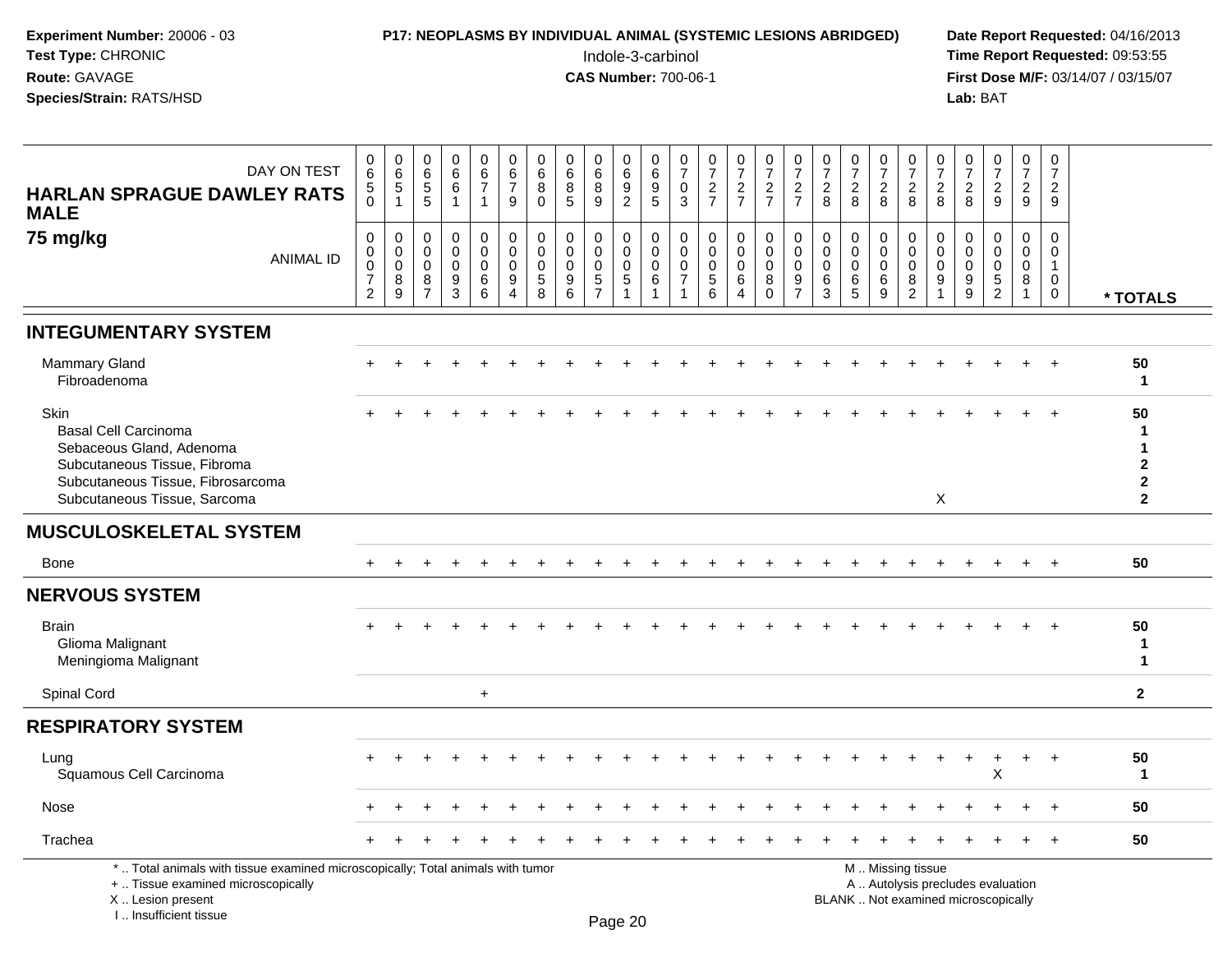| <b>Experiment Number: 20006 - 03</b> | <b>P17: NEOPLASMS BY INDIVIDUAL ANIMAL (SYSTEMIC LESIONS ABRIDGED)</b> | Date Rep         |
|--------------------------------------|------------------------------------------------------------------------|------------------|
| Test Type: CHRONIC                   | Indole-3-carbinol                                                      | Time Rep         |
| <b>Route:</b> GAVAGE                 | <b>CAS Number: 700-06-1</b>                                            | <b>First Dos</b> |
| <b>Species/Strain:</b> RATS/HSD_     |                                                                        | Lab: BAT         |
|                                      |                                                                        |                  |

## **P17: NEOPLASMS BY INDIVIDUAL ANIMAL (SYSTEMIC LESIONS ABRIDGED)** Date Report Requested: 04/16/2013<br>Indole-3-carbinol **Time Report Requested:** 09:53:55

 Indole-3-carbinol **Time Report Requested:** 09:53:55 **First Dose M/F:** 03/14/07 / 03/15/07<br>**Lab:** BAT

| DAY ON TEST<br><b>HARLAN SPRAGUE DAWLEY RATS</b><br><b>MALE</b> | $_{6}^{\rm 0}$<br>5<br>$\Omega$                                 | $\begin{array}{c} 0 \\ 6 \\ 5 \end{array}$                         | $\begin{matrix} 0 \\ 6 \\ 5 \end{matrix}$<br>5                       | $_{6}^{\rm 0}$<br>6                               | $_{6}^{\rm 0}$<br>$\overline{7}$<br>1       | $\begin{array}{c} 0 \\ 6 \end{array}$<br>$\overline{7}$<br>9                                    | $\begin{array}{c} 0 \\ 6 \\ 8 \end{array}$<br>$\mathbf{0}$ | $\begin{matrix}0\\6\\8\end{matrix}$<br>5      | $\begin{array}{c} 0 \\ 6 \end{array}$<br>$\bf 8$<br>9       | $_{6}^{\rm 0}$<br>$\boldsymbol{9}$<br>$\overline{c}$                        | $_{6}^{\rm 0}$<br>$\boldsymbol{9}$<br>$\sqrt{5}$                                       | $\begin{smallmatrix}0\\7\end{smallmatrix}$<br>$\pmb{0}$<br>3    | $\frac{0}{7}$<br>$\frac{2}{7}$                     | $\frac{0}{7}$<br>$\frac{2}{7}$                                          | $\frac{0}{7}$<br>$\frac{2}{7}$                   | $\begin{array}{c} 0 \\ 7 \end{array}$<br>$\frac{2}{7}$ | $\begin{smallmatrix}0\\7\end{smallmatrix}$<br>$\frac{2}{8}$ | $\frac{0}{7}$<br>8                            | $\frac{0}{7}$<br>$\frac{2}{8}$        | $\begin{array}{c} 0 \\ 7 \end{array}$<br>$\frac{2}{8}$    | $\begin{array}{c} 0 \\ 7 \end{array}$<br>$_{8}^2$                           | $\begin{smallmatrix}0\\7\end{smallmatrix}$<br>$\frac{2}{8}$ | $\frac{0}{7}$<br>9                                                   | $\frac{0}{7}$<br>$\frac{2}{9}$         | $\frac{0}{7}$<br>$\frac{2}{9}$                             |                |
|-----------------------------------------------------------------|-----------------------------------------------------------------|--------------------------------------------------------------------|----------------------------------------------------------------------|---------------------------------------------------|---------------------------------------------|-------------------------------------------------------------------------------------------------|------------------------------------------------------------|-----------------------------------------------|-------------------------------------------------------------|-----------------------------------------------------------------------------|----------------------------------------------------------------------------------------|-----------------------------------------------------------------|----------------------------------------------------|-------------------------------------------------------------------------|--------------------------------------------------|--------------------------------------------------------|-------------------------------------------------------------|-----------------------------------------------|---------------------------------------|-----------------------------------------------------------|-----------------------------------------------------------------------------|-------------------------------------------------------------|----------------------------------------------------------------------|----------------------------------------|------------------------------------------------------------|----------------|
| 75 mg/kg<br>ANIMAL ID                                           | 0<br>$\pmb{0}$<br>$\pmb{0}$<br>$\overline{7}$<br>$\overline{c}$ | $\,0\,$<br>$\mathbf 0$<br>$\pmb{0}$<br>$\,8\,$<br>$\boldsymbol{9}$ | $\pmb{0}$<br>$\mathsf 0$<br>$\mathsf 0$<br>$\bf 8$<br>$\overline{ }$ | 0<br>$\mathsf{O}\xspace$<br>$\mathbf 0$<br>9<br>3 | 0<br>$\pmb{0}$<br>$\pmb{0}$<br>$\,6\,$<br>6 | $\begin{smallmatrix} 0\\0 \end{smallmatrix}$<br>$\pmb{0}$<br>$\boldsymbol{9}$<br>$\overline{A}$ | $\pmb{0}$<br>$\pmb{0}$<br>$\pmb{0}$<br>$\sqrt{5}$<br>8     | $\pmb{0}$<br>$\pmb{0}$<br>$\pmb{0}$<br>9<br>6 | 0<br>$\pmb{0}$<br>$\pmb{0}$<br>$\sqrt{5}$<br>$\overline{ }$ | $\begin{smallmatrix}0\\0\end{smallmatrix}$<br>$\mathbf 0$<br>$\overline{5}$ | $\begin{smallmatrix}0\\0\end{smallmatrix}$<br>$\mathbf 0$<br>$\,6\,$<br>$\overline{A}$ | $\pmb{0}$<br>$\mathsf{O}\xspace$<br>$\pmb{0}$<br>$\overline{ }$ | $_{\rm 0}^{\rm 0}$<br>$\pmb{0}$<br>$\sqrt{5}$<br>6 | $\begin{smallmatrix}0\0\0\end{smallmatrix}$<br>0<br>6<br>$\overline{4}$ | $_{\rm 0}^{\rm 0}$<br>$\pmb{0}$<br>8<br>$\Omega$ | $_{\rm 0}^{\rm 0}$<br>$\pmb{0}$<br>9<br>$\overline{ }$ | 0<br>$\pmb{0}$<br>0<br>$\,6\,$<br>3                         | $\pmb{0}$<br>$\pmb{0}$<br>$\pmb{0}$<br>6<br>5 | 0<br>$\pmb{0}$<br>$\pmb{0}$<br>6<br>9 | 0<br>$\mathbf 0$<br>$\pmb{0}$<br>$\bf8$<br>$\overline{c}$ | $\pmb{0}$<br>$\mathbf 0$<br>$\pmb{0}$<br>$\boldsymbol{9}$<br>$\overline{A}$ | 0<br>0<br>0<br>9<br>9                                       | $\pmb{0}$<br>$\pmb{0}$<br>$\pmb{0}$<br>$\mathbf 5$<br>$\overline{2}$ | 0<br>0<br>0<br>$\bf 8$<br>$\mathbf{1}$ | 0<br>$\pmb{0}$<br>$\mathbf{1}$<br>$\pmb{0}$<br>$\mathbf 0$ | * TOTALS       |
| <b>SPECIAL SENSES SYSTEM</b>                                    |                                                                 |                                                                    |                                                                      |                                                   |                                             |                                                                                                 |                                                            |                                               |                                                             |                                                                             |                                                                                        |                                                                 |                                                    |                                                                         |                                                  |                                                        |                                                             |                                               |                                       |                                                           |                                                                             |                                                             |                                                                      |                                        |                                                            |                |
| Eye                                                             |                                                                 |                                                                    |                                                                      |                                                   |                                             |                                                                                                 |                                                            |                                               |                                                             |                                                                             |                                                                                        |                                                                 |                                                    |                                                                         |                                                  |                                                        |                                                             |                                               |                                       |                                                           |                                                                             |                                                             |                                                                      | $\ddot{}$                              | $+$                                                        | 50             |
| Harderian Gland                                                 |                                                                 |                                                                    |                                                                      |                                                   |                                             |                                                                                                 |                                                            |                                               |                                                             |                                                                             |                                                                                        |                                                                 |                                                    |                                                                         |                                                  |                                                        |                                                             |                                               |                                       |                                                           |                                                                             |                                                             |                                                                      |                                        |                                                            | 50             |
| <b>Lacrimal Gland</b>                                           |                                                                 |                                                                    |                                                                      |                                                   |                                             |                                                                                                 |                                                            |                                               |                                                             |                                                                             |                                                                                        |                                                                 |                                                    |                                                                         |                                                  |                                                        |                                                             |                                               |                                       |                                                           |                                                                             |                                                             |                                                                      |                                        | $+$                                                        | $\overline{2}$ |
| <b>URINARY SYSTEM</b>                                           |                                                                 |                                                                    |                                                                      |                                                   |                                             |                                                                                                 |                                                            |                                               |                                                             |                                                                             |                                                                                        |                                                                 |                                                    |                                                                         |                                                  |                                                        |                                                             |                                               |                                       |                                                           |                                                                             |                                                             |                                                                      |                                        |                                                            |                |
| Kidney                                                          | $\pm$                                                           |                                                                    |                                                                      |                                                   |                                             |                                                                                                 |                                                            |                                               |                                                             |                                                                             |                                                                                        |                                                                 |                                                    |                                                                         |                                                  |                                                        |                                                             |                                               |                                       |                                                           |                                                                             |                                                             |                                                                      |                                        |                                                            | 50             |
| <b>Urinary Bladder</b>                                          |                                                                 |                                                                    |                                                                      |                                                   |                                             |                                                                                                 |                                                            |                                               |                                                             |                                                                             |                                                                                        |                                                                 |                                                    |                                                                         |                                                  |                                                        |                                                             |                                               |                                       |                                                           |                                                                             |                                                             |                                                                      |                                        |                                                            | 50             |
| <b>SYSTEMIC LESIONS</b>                                         |                                                                 |                                                                    |                                                                      |                                                   |                                             |                                                                                                 |                                                            |                                               |                                                             |                                                                             |                                                                                        |                                                                 |                                                    |                                                                         |                                                  |                                                        |                                                             |                                               |                                       |                                                           |                                                                             |                                                             |                                                                      |                                        |                                                            |                |
| Multiple Organ<br>Mesothelioma Malignant                        |                                                                 |                                                                    |                                                                      |                                                   |                                             |                                                                                                 |                                                            |                                               |                                                             |                                                                             |                                                                                        |                                                                 |                                                    |                                                                         |                                                  |                                                        |                                                             |                                               |                                       |                                                           |                                                                             |                                                             |                                                                      | $\ddot{}$                              | $\pm$                                                      | 50             |

\* .. Total animals with tissue examined microscopically; Total animals with tumor

+ .. Tissue examined microscopically

X .. Lesion present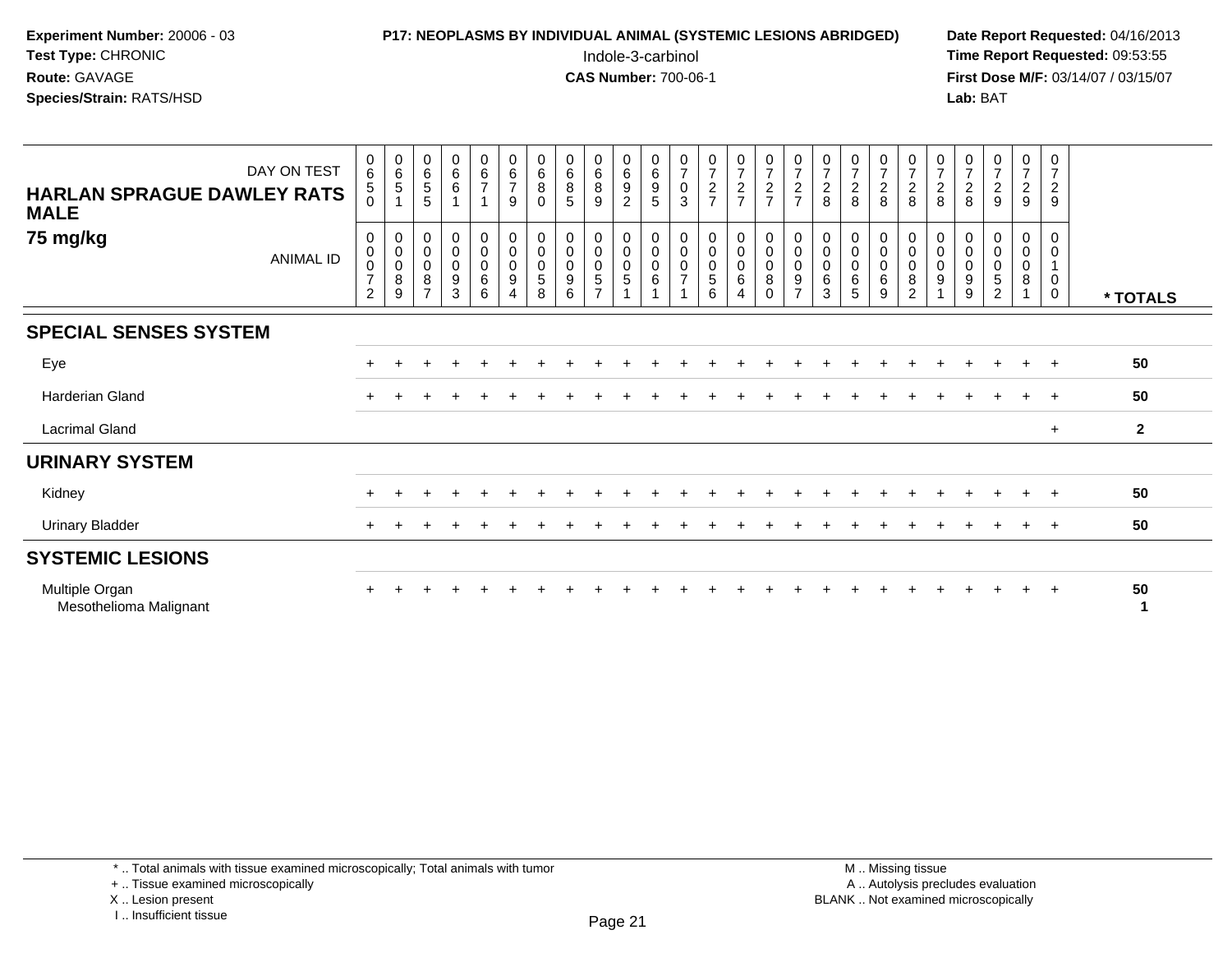## **P17: NEOPLASMS BY INDIVIDUAL ANIMAL (SYSTEMIC LESIONS ABRIDGED)** Date Report Requested: 04/16/2013<br>Indole-3-carbinol **Time Report Requested:** 09:53:55

 Indole-3-carbinol **Time Report Requested:** 09:53:55 **First Dose M/F:** 03/14/07 / 03/15/07<br>Lab: BAT **Lab:** BAT

| <b>HARLAN SPRAGUE DAWLEY RATS</b><br><b>MALE</b>                                                                                                                    | DAY ON TEST      | $\mathbf 0$<br>$\overline{3}$<br>6<br>$\overline{7}$       | $\mathbf 0$<br>$\overline{4}$<br>$\sqrt{2}$<br>$\mathbf{3}$                | $\boldsymbol{0}$<br>$\overline{4}$<br>6<br>8                    | 0<br>$\overline{4}$<br>8<br>$\overline{2}$       | $\mathbf 0$<br>$\overline{4}$<br>8<br>$\,6\,$                                 | $\pmb{0}$<br>$\overline{4}$<br>9<br>9                                        | 0<br>$\overline{5}$<br>$\mathbf 0$<br>$\Omega$       | $\begin{array}{c} 0 \\ 5 \end{array}$<br>$\mathbf 0$<br>$\sqrt{3}$ | $\begin{array}{c} 0 \\ 5 \end{array}$<br>3<br>$\overline{1}$ | $\mathbf 0$<br>$\overline{5}$<br>$\overline{4}$<br>$\,6\,$ | 0<br>$\overline{5}$<br>4<br>9 | $\begin{array}{c} 0 \\ 5 \\ 5 \end{array}$<br>8                            | $\begin{array}{c} 0 \\ 5 \end{array}$<br>$\overline{7}$<br>$\Omega$  | $\begin{array}{c} 0 \\ 5 \end{array}$<br>8<br>3           | $\begin{array}{c} 0 \\ 5 \\ 8 \end{array}$<br>$\overline{7}$                  | 0<br>$\overline{5}$<br>9<br>3                      | 0<br>$\overline{5}$<br>9<br>$\overline{4}$                     | 0<br>$6\overline{6}$<br>$\mathbf{1}$<br>1    | $\mathbf 0$<br>$\overline{6}$<br>$\mathbf{1}$<br>6               | 0<br>$6\overline{6}$<br>$\overline{2}$<br>3          | 0<br>$\,6\,$<br>2<br>$\overline{4}$             | $\mathsf{O}\xspace$<br>$\overline{6}$<br>5<br>$\overline{7}$                | $\pmb{0}$<br>$\overline{6}$<br>$\,6\,$<br>$\overline{4}$    | $\pmb{0}$<br>$6^{\circ}$<br>$6\phantom{1}6$<br>$\,6\,$                    | $\mathbf 0$<br>6<br>9<br>$\Omega$                     |                 |
|---------------------------------------------------------------------------------------------------------------------------------------------------------------------|------------------|------------------------------------------------------------|----------------------------------------------------------------------------|-----------------------------------------------------------------|--------------------------------------------------|-------------------------------------------------------------------------------|------------------------------------------------------------------------------|------------------------------------------------------|--------------------------------------------------------------------|--------------------------------------------------------------|------------------------------------------------------------|-------------------------------|----------------------------------------------------------------------------|----------------------------------------------------------------------|-----------------------------------------------------------|-------------------------------------------------------------------------------|----------------------------------------------------|----------------------------------------------------------------|----------------------------------------------|------------------------------------------------------------------|------------------------------------------------------|-------------------------------------------------|-----------------------------------------------------------------------------|-------------------------------------------------------------|---------------------------------------------------------------------------|-------------------------------------------------------|-----------------|
| 150 mg/kg                                                                                                                                                           | <b>ANIMAL ID</b> | $\mathbf 0$<br>$\mathbf 0$<br>$\mathbf 1$<br>$\frac{2}{3}$ | $\mathbf 0$<br>$\mathbf 0$<br>$\mathbf{1}$<br>$\sqrt{2}$<br>$\overline{1}$ | $\mathbf 0$<br>$\mathbf 0$<br>$\mathbf{1}$<br>$\mathbf{3}$<br>8 | 0<br>$\mathbf 0$<br>$\mathbf{1}$<br>$_{\rm 8}^2$ | $\pmb{0}$<br>$\overline{0}$<br>$\mathbf{1}$<br>$\mathbf{1}$<br>$\overline{4}$ | $\mathbf 0$<br>$\mathbf 0$<br>$\mathbf{1}$<br>$\mathbf{3}$<br>$\overline{4}$ | 0<br>$\mathbf 0$<br>$\mathbf{1}$<br>$\mathbf 0$<br>6 | $\mathbf 0$<br>$\mathbf 0$<br>$\mathbf{1}$<br>$\mathbf 0$<br>9     | 0<br>$\mathbf 0$<br>$\mathbf{1}$<br>4<br>5                   | $\pmb{0}$<br>$\mathbf 0$<br>$\mathbf{1}$<br>$\frac{3}{9}$  | 0<br>$\mathbf 0$<br>1<br>4    | $\mathbf 0$<br>$\mathbf 0$<br>$\mathbf{1}$<br>$\mathbf{3}$<br>$\mathbf{1}$ | 0<br>$\mathbf 0$<br>$\mathbf{1}$<br>$\overline{a}$<br>$\overline{4}$ | $\pmb{0}$<br>$\mathbf 0$<br>$\mathbf{1}$<br>$\frac{3}{2}$ | $\mathbf 0$<br>$\mathbf 0$<br>$\overline{1}$<br>$\mathbf 0$<br>$\overline{3}$ | 0<br>$\Omega$<br>$\overline{1}$<br>$\sqrt{2}$<br>9 | $\mathbf 0$<br>$\mathbf 0$<br>$\mathbf{1}$<br>$\mathbf 0$<br>8 | 0<br>$\mathbf 0$<br>1<br>$\overline{4}$<br>8 | $\pmb{0}$<br>$\overline{0}$<br>$\mathbf{1}$<br>$\mathbf{1}$<br>9 | 0<br>$\mathbf 0$<br>$\mathbf 1$<br>$\mathbf{3}$<br>3 | 0<br>$\Omega$<br>-1<br>$\mathbf{1}$<br>$\Omega$ | $\mathbf 0$<br>$\mathbf 0$<br>$\mathbf{1}$<br>$\mathbf 0$<br>$\overline{7}$ | $\mathbf 0$<br>$\mathbf 0$<br>$\mathbf{1}$<br>$\frac{3}{7}$ | $\mathbf 0$<br>$\mathbf 0$<br>$\overline{1}$<br>$\overline{4}$<br>$\,6\,$ | 0<br>$\mathbf 0$<br>$\mathbf{1}$<br>$\mathbf{3}$<br>6 | males<br>(cont) |
| <b>ALIMENTARY SYSTEM</b>                                                                                                                                            |                  |                                                            |                                                                            |                                                                 |                                                  |                                                                               |                                                                              |                                                      |                                                                    |                                                              |                                                            |                               |                                                                            |                                                                      |                                                           |                                                                               |                                                    |                                                                |                                              |                                                                  |                                                      |                                                 |                                                                             |                                                             |                                                                           |                                                       |                 |
| Esophagus                                                                                                                                                           |                  |                                                            |                                                                            |                                                                 |                                                  |                                                                               |                                                                              |                                                      |                                                                    |                                                              |                                                            |                               |                                                                            |                                                                      |                                                           |                                                                               |                                                    |                                                                |                                              |                                                                  |                                                      |                                                 |                                                                             |                                                             |                                                                           |                                                       |                 |
| Intestine Large, Cecum                                                                                                                                              |                  |                                                            |                                                                            |                                                                 |                                                  |                                                                               |                                                                              |                                                      |                                                                    |                                                              |                                                            |                               |                                                                            |                                                                      |                                                           |                                                                               |                                                    |                                                                |                                              |                                                                  |                                                      |                                                 |                                                                             |                                                             |                                                                           |                                                       |                 |
| Intestine Large, Colon                                                                                                                                              |                  |                                                            |                                                                            |                                                                 |                                                  |                                                                               |                                                                              |                                                      |                                                                    |                                                              |                                                            |                               |                                                                            |                                                                      |                                                           |                                                                               |                                                    |                                                                |                                              |                                                                  |                                                      |                                                 |                                                                             |                                                             |                                                                           | $^{+}$                                                |                 |
| Intestine Large, Rectum                                                                                                                                             |                  |                                                            |                                                                            |                                                                 |                                                  |                                                                               |                                                                              |                                                      |                                                                    |                                                              |                                                            |                               |                                                                            |                                                                      |                                                           |                                                                               |                                                    |                                                                |                                              |                                                                  |                                                      |                                                 |                                                                             |                                                             |                                                                           | $+$                                                   |                 |
| Intestine Small, Duodenum                                                                                                                                           |                  |                                                            |                                                                            |                                                                 |                                                  |                                                                               |                                                                              |                                                      |                                                                    |                                                              |                                                            |                               |                                                                            |                                                                      |                                                           |                                                                               |                                                    |                                                                |                                              |                                                                  |                                                      |                                                 |                                                                             |                                                             |                                                                           | $^{+}$                                                |                 |
| Intestine Small, Ileum                                                                                                                                              |                  |                                                            |                                                                            |                                                                 |                                                  |                                                                               |                                                                              |                                                      |                                                                    |                                                              |                                                            |                               |                                                                            | $\ddot{}$                                                            | $\div$                                                    |                                                                               | $\div$                                             | A                                                              | $\ddot{}$                                    | $\ddot{}$                                                        | A                                                    | A                                               | $\overline{+}$                                                              | A                                                           | $+$                                                                       | A                                                     |                 |
| Intestine Small, Jejunum                                                                                                                                            |                  |                                                            |                                                                            |                                                                 |                                                  |                                                                               |                                                                              |                                                      |                                                                    |                                                              |                                                            |                               |                                                                            |                                                                      |                                                           |                                                                               |                                                    |                                                                |                                              |                                                                  |                                                      |                                                 |                                                                             |                                                             |                                                                           | A                                                     |                 |
| Liver                                                                                                                                                               |                  |                                                            |                                                                            |                                                                 |                                                  |                                                                               |                                                                              |                                                      |                                                                    |                                                              |                                                            |                               |                                                                            |                                                                      |                                                           |                                                                               |                                                    |                                                                |                                              |                                                                  |                                                      |                                                 |                                                                             |                                                             |                                                                           | $\ddot{}$                                             |                 |
| Mesentery<br>Fat, Sarcoma                                                                                                                                           |                  |                                                            |                                                                            |                                                                 |                                                  |                                                                               |                                                                              |                                                      |                                                                    |                                                              |                                                            |                               |                                                                            |                                                                      |                                                           |                                                                               |                                                    |                                                                |                                              |                                                                  |                                                      |                                                 |                                                                             |                                                             |                                                                           |                                                       |                 |
| Oral Mucosa<br>Squamous Cell Carcinoma                                                                                                                              |                  |                                                            |                                                                            |                                                                 |                                                  |                                                                               |                                                                              |                                                      |                                                                    |                                                              |                                                            |                               |                                                                            | $\ddot{}$<br>X                                                       | $\div$                                                    |                                                                               |                                                    |                                                                |                                              |                                                                  |                                                      |                                                 |                                                                             |                                                             |                                                                           |                                                       |                 |
| Pancreas<br><b>Mixed Tumor Malignant</b><br>Acinus, Adenoma                                                                                                         |                  |                                                            |                                                                            |                                                                 |                                                  |                                                                               |                                                                              |                                                      |                                                                    |                                                              |                                                            |                               |                                                                            |                                                                      |                                                           |                                                                               |                                                    |                                                                |                                              |                                                                  |                                                      | X                                               |                                                                             |                                                             |                                                                           |                                                       |                 |
| <b>Salivary Glands</b>                                                                                                                                              |                  |                                                            |                                                                            |                                                                 |                                                  |                                                                               |                                                                              |                                                      |                                                                    |                                                              |                                                            |                               |                                                                            |                                                                      |                                                           |                                                                               |                                                    |                                                                |                                              |                                                                  |                                                      |                                                 |                                                                             |                                                             |                                                                           |                                                       |                 |
| Stomach, Forestomach<br>Squamous Cell Carcinoma                                                                                                                     |                  |                                                            |                                                                            |                                                                 |                                                  |                                                                               |                                                                              |                                                      |                                                                    |                                                              |                                                            |                               |                                                                            |                                                                      |                                                           |                                                                               |                                                    |                                                                |                                              |                                                                  |                                                      | X                                               |                                                                             |                                                             |                                                                           | $\ddot{}$                                             |                 |
| *  Total animals with tissue examined microscopically; Total animals with tumor<br>+  Tissue examined microscopically<br>X  Lesion present<br>I Insufficient tissue |                  |                                                            |                                                                            |                                                                 |                                                  |                                                                               |                                                                              |                                                      |                                                                    |                                                              | $D_{200}$ 22                                               |                               |                                                                            |                                                                      |                                                           |                                                                               |                                                    |                                                                |                                              |                                                                  | M  Missing tissue                                    |                                                 | A  Autolysis precludes evaluation<br>BLANK  Not examined microscopically    |                                                             |                                                                           |                                                       |                 |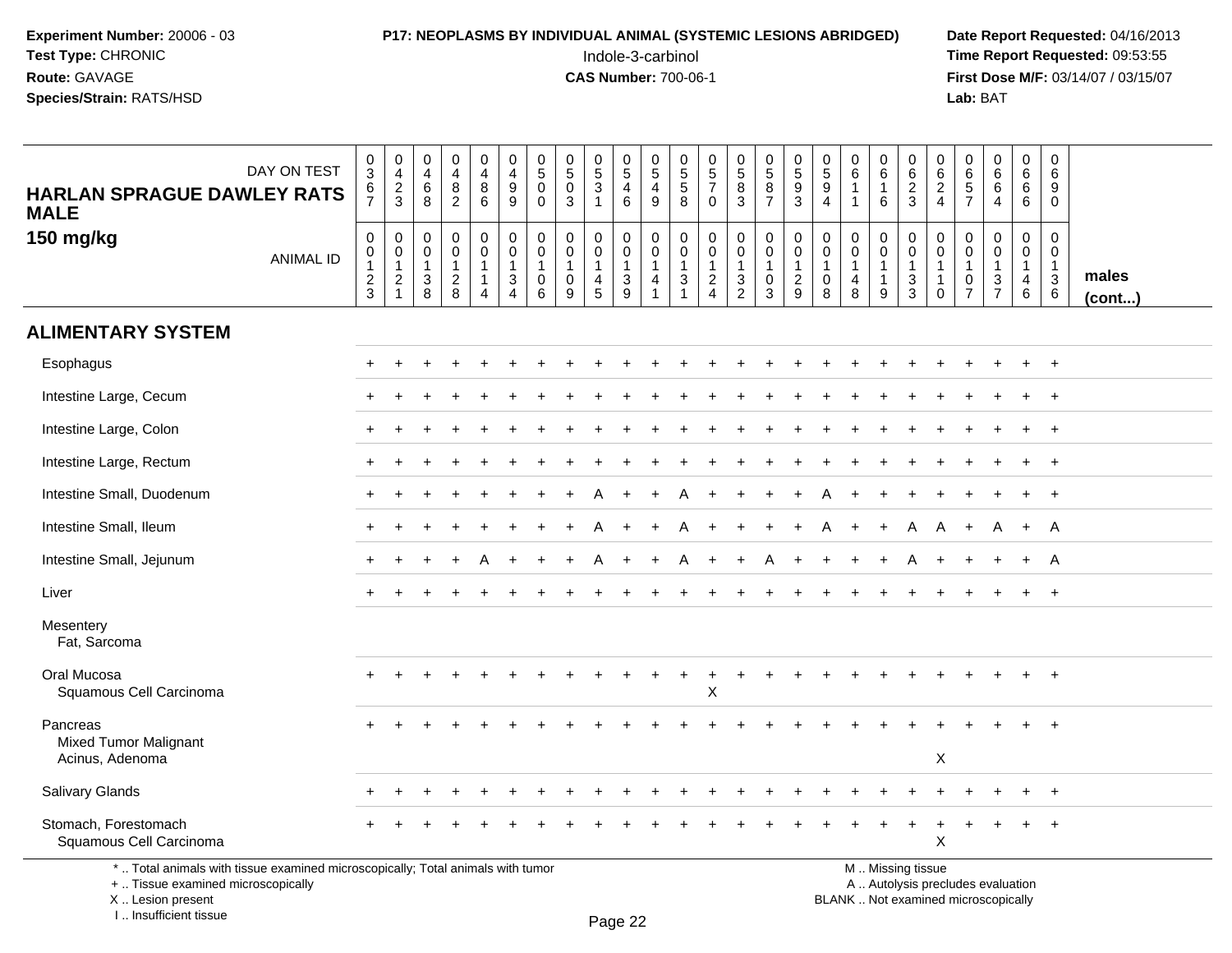## **P17: NEOPLASMS BY INDIVIDUAL ANIMAL (SYSTEMIC LESIONS ABRIDGED)** Date Report Requested: 04/16/2013<br>Indole-3-carbinol **Time Report Requested:** 09:53:55

 Indole-3-carbinol **Time Report Requested:** 09:53:55 **First Dose M/F:** 03/14/07 / 03/15/07<br>**Lab:** BAT **Lab:** BAT

| DAY ON TEST<br><b>HARLAN SPRAGUE DAWLEY RATS</b><br><b>MALE</b>                                                       | 0<br>$\overline{3}$<br>6<br>$\overline{7}$        | $\pmb{0}$<br>$\overline{4}$<br>$\frac{2}{3}$                                   | $\begin{smallmatrix}0\\4\end{smallmatrix}$<br>$\,6\,$<br>8 | $\begin{smallmatrix}0\0\4\end{smallmatrix}$<br>8<br>$\overline{2}$  | 0<br>$\overline{4}$<br>8<br>$6\overline{6}$                       | $\pmb{0}$<br>$\overline{4}$<br>$\boldsymbol{9}$<br>9      | 0<br>$\sqrt{5}$<br>$\mathbf 0$<br>$\mathbf 0$                    | $\pmb{0}$<br>$\overline{5}$<br>$\mathbf 0$<br>3                | $\begin{array}{c} 0 \\ 5 \\ 3 \end{array}$<br>$\mathbf{1}$ | $\begin{array}{c} 0 \\ 5 \end{array}$<br>$\overline{4}$<br>6      | $\pmb{0}$<br>$\overline{5}$<br>$\overline{4}$<br>$\boldsymbol{9}$ | 0<br>$\frac{5}{5}$<br>8                                            | $\begin{array}{c} 0 \\ 5 \end{array}$<br>$\overline{7}$<br>$\mathbf 0$ | $\begin{array}{c} 0 \\ 5 \end{array}$<br>8<br>3   | $\begin{array}{c} 0 \\ 5 \end{array}$<br>$\bf 8$<br>$\overline{7}$ | $\begin{array}{c} 0 \\ 5 \\ 9 \end{array}$<br>$\mathbf{3}$  | 0<br>$\overline{5}$<br>$9\,$<br>$\overline{4}$ | $\begin{array}{c} 0 \\ 6 \end{array}$<br>$\mathbf{1}$<br>$\mathbf{1}$ | $\pmb{0}$<br>$\overline{6}$<br>$\mathbf{1}$<br>6      | $\mathbf 0$<br>$\,6$<br>$\sqrt{2}$<br>3                                  | 0<br>$\,6$<br>$\overline{c}$<br>$\overline{4}$       | 0<br>$^6$ 5<br>$\overline{7}$             | $\begin{matrix}0\6\6\end{matrix}$<br>$\overline{4}$ | $\begin{array}{c} 0 \\ 6 \end{array}$<br>$\,6\,$<br>$6\phantom{1}$      | $\mathbf 0$<br>$6\phantom{1}6$<br>9<br>$\mathbf 0$                |                 |
|-----------------------------------------------------------------------------------------------------------------------|---------------------------------------------------|--------------------------------------------------------------------------------|------------------------------------------------------------|---------------------------------------------------------------------|-------------------------------------------------------------------|-----------------------------------------------------------|------------------------------------------------------------------|----------------------------------------------------------------|------------------------------------------------------------|-------------------------------------------------------------------|-------------------------------------------------------------------|--------------------------------------------------------------------|------------------------------------------------------------------------|---------------------------------------------------|--------------------------------------------------------------------|-------------------------------------------------------------|------------------------------------------------|-----------------------------------------------------------------------|-------------------------------------------------------|--------------------------------------------------------------------------|------------------------------------------------------|-------------------------------------------|-----------------------------------------------------|-------------------------------------------------------------------------|-------------------------------------------------------------------|-----------------|
| 150 mg/kg<br><b>ANIMAL ID</b>                                                                                         | $\mathbf 0$<br>0<br>$\mathbf{1}$<br>$\frac{2}{3}$ | $\mathbf 0$<br>$\mathbf 0$<br>$\mathbf{1}$<br>$\boldsymbol{2}$<br>$\mathbf{1}$ | $\mathbf 0$<br>$\mathbf 0$<br>$\mathbf{1}$<br>$_8^3$       | $\mathbf 0$<br>$\mathsf{O}\xspace$<br>$\mathbf{1}$<br>$\frac{2}{8}$ | $\mathbf 0$<br>$\mathbf 0$<br>1<br>$\mathbf{1}$<br>$\overline{4}$ | $\mathbf 0$<br>$\pmb{0}$<br>$\mathbf{1}$<br>$\frac{3}{4}$ | $\mathbf 0$<br>$\mathbf 0$<br>$\overline{1}$<br>$\mathbf 0$<br>6 | $\mathbf 0$<br>$\mathbf 0$<br>$\mathbf{1}$<br>$\mathbf 0$<br>9 | 0<br>0<br>$\mathbf 1$<br>$\overline{4}$<br>5               | $\pmb{0}$<br>$\mathsf{O}\xspace$<br>$\mathbf{1}$<br>$\frac{3}{9}$ | $\mathbf 0$<br>$\mathbf 0$<br>$\mathbf{1}$<br>$\overline{4}$      | $\boldsymbol{0}$<br>$\mathbf 0$<br>$\overline{1}$<br>$\frac{3}{1}$ | $\mathbf 0$<br>0<br>$\mathbf{1}$<br>$\frac{2}{4}$                      | 0<br>$\mathbf 0$<br>$\mathbf{1}$<br>$\frac{3}{2}$ | $\pmb{0}$<br>$\mathbf 0$<br>$\overline{1}$<br>$_{3}^{\rm 0}$       | $\mathbf 0$<br>$\mathbf 0$<br>$\mathbf{1}$<br>$\frac{2}{9}$ | 0<br>0<br>$\mathbf{1}$<br>$\mathbf 0$<br>8     | $\mathbf 0$<br>$\mathbf 0$<br>$\mathbf{1}$<br>$\overline{4}$<br>8     | 0<br>$\mathbf 0$<br>$\mathbf{1}$<br>$\mathbf{1}$<br>9 | $\pmb{0}$<br>$\mathbf 0$<br>$\mathbf{1}$<br>$\sqrt{3}$<br>$\overline{3}$ | 0<br>$\mathbf 0$<br>1<br>$\mathbf{1}$<br>$\mathbf 0$ | 0<br>0<br>$\overline{1}$<br>$\frac{0}{7}$ | 0<br>$\mathbf 0$<br>$\mathbf{1}$<br>$\frac{3}{7}$   | $\mathbf 0$<br>$\mathbf 0$<br>$\mathbf{1}$<br>$\overline{4}$<br>$\,6\,$ | $\mathbf 0$<br>$\mathbf 0$<br>$\overline{1}$<br>$\mathbf{3}$<br>6 | males<br>(cont) |
| Squamous Cell Papilloma                                                                                               |                                                   |                                                                                |                                                            |                                                                     |                                                                   |                                                           |                                                                  |                                                                |                                                            |                                                                   |                                                                   |                                                                    |                                                                        |                                                   |                                                                    |                                                             |                                                |                                                                       |                                                       |                                                                          |                                                      |                                           |                                                     |                                                                         |                                                                   |                 |
| Stomach, Glandular                                                                                                    |                                                   |                                                                                |                                                            |                                                                     |                                                                   |                                                           |                                                                  |                                                                |                                                            |                                                                   |                                                                   |                                                                    |                                                                        |                                                   |                                                                    |                                                             |                                                |                                                                       |                                                       |                                                                          |                                                      |                                           |                                                     |                                                                         | $+$                                                               |                 |
| Tooth                                                                                                                 | $+$                                               |                                                                                |                                                            |                                                                     |                                                                   |                                                           |                                                                  |                                                                |                                                            |                                                                   |                                                                   |                                                                    |                                                                        |                                                   |                                                                    |                                                             |                                                |                                                                       |                                                       |                                                                          |                                                      |                                           |                                                     |                                                                         |                                                                   |                 |
| <b>CARDIOVASCULAR SYSTEM</b>                                                                                          |                                                   |                                                                                |                                                            |                                                                     |                                                                   |                                                           |                                                                  |                                                                |                                                            |                                                                   |                                                                   |                                                                    |                                                                        |                                                   |                                                                    |                                                             |                                                |                                                                       |                                                       |                                                                          |                                                      |                                           |                                                     |                                                                         |                                                                   |                 |
| <b>Blood Vessel</b>                                                                                                   |                                                   |                                                                                |                                                            |                                                                     |                                                                   |                                                           |                                                                  |                                                                |                                                            |                                                                   |                                                                   |                                                                    |                                                                        |                                                   |                                                                    |                                                             |                                                |                                                                       |                                                       |                                                                          |                                                      |                                           |                                                     |                                                                         | $+$                                                               |                 |
| Heart                                                                                                                 |                                                   |                                                                                |                                                            |                                                                     |                                                                   |                                                           |                                                                  |                                                                |                                                            |                                                                   |                                                                   |                                                                    |                                                                        |                                                   |                                                                    |                                                             |                                                |                                                                       |                                                       |                                                                          |                                                      |                                           |                                                     |                                                                         | $\ddot{}$                                                         |                 |
| <b>ENDOCRINE SYSTEM</b>                                                                                               |                                                   |                                                                                |                                                            |                                                                     |                                                                   |                                                           |                                                                  |                                                                |                                                            |                                                                   |                                                                   |                                                                    |                                                                        |                                                   |                                                                    |                                                             |                                                |                                                                       |                                                       |                                                                          |                                                      |                                           |                                                     |                                                                         |                                                                   |                 |
| <b>Adrenal Cortex</b>                                                                                                 |                                                   |                                                                                |                                                            |                                                                     |                                                                   |                                                           |                                                                  |                                                                |                                                            |                                                                   |                                                                   |                                                                    |                                                                        |                                                   |                                                                    |                                                             |                                                |                                                                       |                                                       |                                                                          |                                                      |                                           |                                                     |                                                                         | $+$                                                               |                 |
| Adrenal Medulla<br>Pheochromocytoma Benign<br>Pheochromocytoma Malignant<br>Bilateral, Pheochromocytoma Benign        |                                                   |                                                                                |                                                            |                                                                     |                                                                   |                                                           |                                                                  |                                                                |                                                            |                                                                   |                                                                   |                                                                    |                                                                        |                                                   |                                                                    | X                                                           |                                                |                                                                       |                                                       |                                                                          |                                                      | $\pmb{\times}$                            |                                                     |                                                                         |                                                                   |                 |
| Islets, Pancreatic<br>Adenoma                                                                                         |                                                   |                                                                                |                                                            |                                                                     |                                                                   |                                                           |                                                                  |                                                                |                                                            |                                                                   |                                                                   |                                                                    |                                                                        |                                                   |                                                                    |                                                             |                                                |                                                                       |                                                       |                                                                          |                                                      |                                           |                                                     |                                                                         | $\ddot{}$                                                         |                 |
| Parathyroid Gland                                                                                                     |                                                   |                                                                                |                                                            |                                                                     |                                                                   |                                                           |                                                                  |                                                                |                                                            |                                                                   |                                                                   |                                                                    |                                                                        |                                                   |                                                                    |                                                             |                                                |                                                                       |                                                       |                                                                          |                                                      |                                           |                                                     |                                                                         | $\overline{+}$                                                    |                 |
| <b>Pituitary Gland</b><br>Pars Distalis, Adenoma                                                                      |                                                   |                                                                                |                                                            |                                                                     |                                                                   |                                                           |                                                                  | $\pmb{\times}$                                                 |                                                            |                                                                   |                                                                   |                                                                    |                                                                        | $\boldsymbol{\mathsf{X}}$                         |                                                                    |                                                             |                                                |                                                                       |                                                       | $\boldsymbol{\mathsf{X}}$                                                |                                                      | X                                         |                                                     |                                                                         | $\overline{+}$                                                    |                 |
| <b>Thyroid Gland</b><br>Bilateral, C-cell, Adenoma<br>C-cell, Adenoma                                                 |                                                   |                                                                                |                                                            |                                                                     |                                                                   |                                                           |                                                                  | $\sf X$                                                        |                                                            |                                                                   |                                                                   |                                                                    | $\pmb{\times}$                                                         |                                                   |                                                                    |                                                             |                                                |                                                                       | X                                                     |                                                                          |                                                      | $\pmb{\times}$                            |                                                     |                                                                         | A                                                                 |                 |
| *  Total animals with tissue examined microscopically; Total animals with tumor<br>+  Tissue examined microscopically |                                                   |                                                                                |                                                            |                                                                     |                                                                   |                                                           |                                                                  |                                                                |                                                            |                                                                   |                                                                   |                                                                    |                                                                        |                                                   |                                                                    |                                                             |                                                |                                                                       |                                                       | M  Missing tissue                                                        |                                                      |                                           | A  Autolysis precludes evaluation                   |                                                                         |                                                                   |                 |

 Lesion present BLANK .. Not examined microscopicallyX .. Lesion present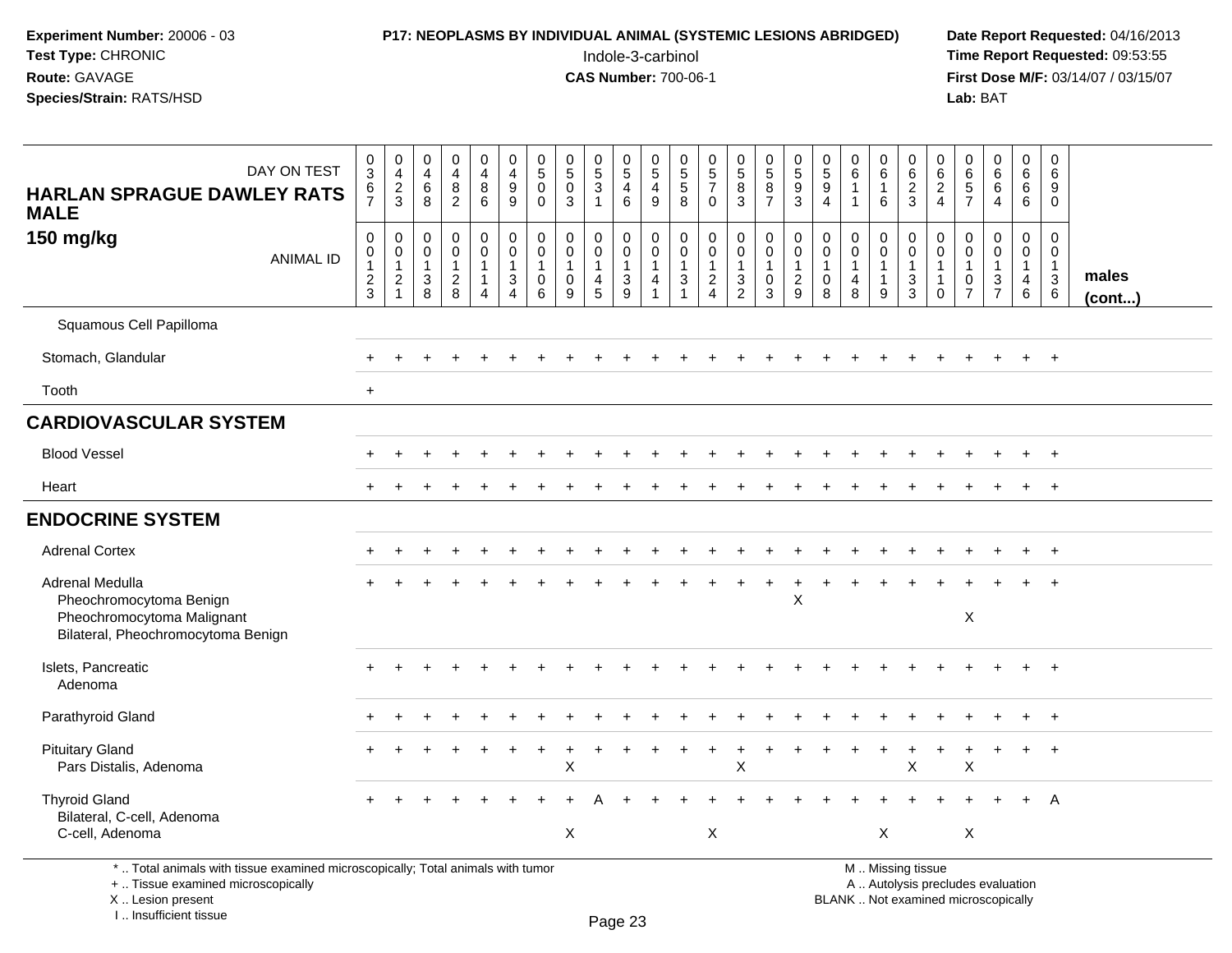| <b>Experiment Number: 20006 - 03</b><br>Test Type: CHRONIC<br>Route: GAVAGE<br>Species/Strain: RATS/HSD |                                      |                                                              | <b>P17: NEOPLASMS BY INDIVIDUAL ANIMAL (SYSTEMIC LESIONS ABRIDGED)</b> |                                                                      |                                                                                      |                                              |                                                |                                                |                                            | Indole-3-carbinol<br><b>CAS Number: 700-06-1</b>                    |                                        |                                                               |                                                        |                                                                  |                                               |                                            |                                                              |                                                                           |                                          |                                                 |                                   | Lab: BAT                                                            |                                             |                                                        |                                  | Date Report Requested: 04/16/2013<br>Time Report Requested: 09:53:55<br>First Dose M/F: 03/14/07 / 03/15/07 |
|---------------------------------------------------------------------------------------------------------|--------------------------------------|--------------------------------------------------------------|------------------------------------------------------------------------|----------------------------------------------------------------------|--------------------------------------------------------------------------------------|----------------------------------------------|------------------------------------------------|------------------------------------------------|--------------------------------------------|---------------------------------------------------------------------|----------------------------------------|---------------------------------------------------------------|--------------------------------------------------------|------------------------------------------------------------------|-----------------------------------------------|--------------------------------------------|--------------------------------------------------------------|---------------------------------------------------------------------------|------------------------------------------|-------------------------------------------------|-----------------------------------|---------------------------------------------------------------------|---------------------------------------------|--------------------------------------------------------|----------------------------------|-------------------------------------------------------------------------------------------------------------|
| DAY ON TEST<br><b>HARLAN SPRAGUE DAWLEY RATS</b><br><b>MALE</b>                                         | $\frac{0}{3}$<br>6<br>$\overline{7}$ | $\begin{smallmatrix}0\0\4\end{smallmatrix}$<br>$\frac{2}{3}$ | $_4^{\rm 0}$<br>$^6_8$                                                 | $\begin{smallmatrix}0\0\4\end{smallmatrix}$<br>$\bf 8$<br>$\sqrt{2}$ | $\begin{array}{c} 0 \\ 4 \\ 8 \end{array}$<br>6                                      | 0<br>$\overline{4}$<br>$\boldsymbol{9}$<br>9 | 0<br>$\overline{5}$<br>$\mathbf 0$<br>$\Omega$ | $\begin{matrix} 0 \\ 5 \\ 0 \end{matrix}$<br>3 | $\begin{array}{c} 0 \\ 5 \\ 3 \end{array}$ | 0<br>$\frac{5}{4}$<br>$6\phantom{1}6$                               | 0<br>$\sqrt{5}$<br>$\overline{4}$<br>9 | 0<br>$\overline{5}$<br>$\sqrt{5}$<br>8                        | $\begin{array}{c} 0 \\ 5 \\ 7 \end{array}$<br>$\Omega$ | $\begin{array}{c} 0 \\ 5 \end{array}$<br>8<br>$\mathbf{3}$       | 0587                                          | $\begin{array}{c} 0 \\ 5 \\ 3 \end{array}$ | $\begin{array}{c} 0 \\ 5 \\ 9 \end{array}$<br>$\overline{4}$ | $_{6}^{\rm 0}$<br>$\mathbf{1}$<br>$\mathbf 1$                             | 0<br>$\,6\,$<br>$\mathbf{1}$<br>6        | 0<br>$\begin{array}{c} 6 \\ 2 \\ 3 \end{array}$ | 0<br>$\frac{6}{2}$                | 0657                                                                | $_{6}^{\rm 0}$<br>$\,6\,$<br>$\overline{4}$ | 0<br>$\,6\,$<br>6<br>6                                 | 0<br>6<br>9<br>0                 |                                                                                                             |
| 150 mg/kg<br><b>ANIMAL ID</b>                                                                           | 0<br>0<br>$\frac{2}{3}$              | $\pmb{0}$<br>$\pmb{0}$<br>$\mathbf{1}$<br>$\frac{2}{1}$      | 0<br>$\pmb{0}$<br>$\mathbf{1}$<br>$_8^3$                               | 0<br>$\mathbf 0$<br>$\overline{1}$<br>$\frac{2}{8}$                  | $\mathbf 0$<br>$\mathsf{O}\xspace$<br>$\mathbf{1}$<br>$\mathbf{1}$<br>$\overline{4}$ | 0<br>0<br>3<br>4                             | 0<br>$\mathbf 0$<br>$\mathbf{1}$<br>0<br>6     | 0<br>$\mathbf 0$<br>$\mathbf 1$<br>0<br>9      | 0<br>0<br>$\frac{4}{5}$                    | $\mathbf 0$<br>$\mathsf{O}\xspace$<br>$\mathbf{1}$<br>$\frac{3}{9}$ | $\Omega$<br>0<br>$\mathbf{1}$<br>4     | 0<br>$\mathbf 0$<br>$\mathbf{1}$<br>$\ensuremath{\mathsf{3}}$ | 0<br>$\mathbf 0$<br>1<br>$\frac{2}{4}$                 | $\pmb{0}$<br>$\mathsf{O}\xspace$<br>$\mathbf 1$<br>$\frac{3}{2}$ | 0<br>$\pmb{0}$<br>$\pmb{0}$<br>$\overline{3}$ | 0<br>0<br>$\mathbf{1}$<br>$\frac{2}{9}$    | $\mathbf 0$<br>0<br>$\mathbf{1}$<br>0<br>8                   | 0<br>$\mathbf 0$<br>$\mathbf{1}$<br>$\begin{array}{c} 4 \\ 8 \end{array}$ | 0<br>$\pmb{0}$<br>$\mathbf{1}$<br>1<br>9 | $\Omega$<br>0<br>$\mathbf{1}$<br>3<br>3         | 0<br>0<br>$\mathbf 1$<br>$\Omega$ | $\mathbf 0$<br>$\mathsf{O}\xspace$<br>$\mathbf{1}$<br>$\frac{0}{7}$ | 0<br>$\overline{0}$<br>-1<br>$\frac{3}{7}$  | $\mathbf 0$<br>$\mathbf 0$<br>$\overline{1}$<br>4<br>6 | 0<br>0<br>$\mathbf{1}$<br>3<br>6 | males<br>(cont)                                                                                             |
| C-cell, Carcinoma                                                                                       |                                      |                                                              |                                                                        |                                                                      |                                                                                      |                                              |                                                |                                                |                                            |                                                                     |                                        |                                                               |                                                        |                                                                  |                                               |                                            | X                                                            |                                                                           |                                          |                                                 |                                   |                                                                     |                                             |                                                        |                                  |                                                                                                             |
| <b>GENERAL BODY SYSTEM</b>                                                                              |                                      |                                                              |                                                                        |                                                                      |                                                                                      |                                              |                                                |                                                |                                            |                                                                     |                                        |                                                               |                                                        |                                                                  |                                               |                                            |                                                              |                                                                           |                                          |                                                 |                                   |                                                                     |                                             |                                                        |                                  |                                                                                                             |
| <b>NONE</b>                                                                                             |                                      |                                                              |                                                                        |                                                                      |                                                                                      |                                              |                                                |                                                |                                            |                                                                     |                                        |                                                               |                                                        |                                                                  |                                               |                                            |                                                              |                                                                           |                                          |                                                 |                                   |                                                                     |                                             |                                                        |                                  |                                                                                                             |
| <b>GENITAL SYSTEM</b>                                                                                   |                                      |                                                              |                                                                        |                                                                      |                                                                                      |                                              |                                                |                                                |                                            |                                                                     |                                        |                                                               |                                                        |                                                                  |                                               |                                            |                                                              |                                                                           |                                          |                                                 |                                   |                                                                     |                                             |                                                        |                                  |                                                                                                             |
| Epididymis                                                                                              |                                      |                                                              |                                                                        |                                                                      |                                                                                      |                                              |                                                |                                                |                                            |                                                                     |                                        |                                                               |                                                        |                                                                  |                                               |                                            |                                                              |                                                                           |                                          |                                                 |                                   |                                                                     |                                             |                                                        | $\ddot{}$                        |                                                                                                             |
| <b>Preputial Gland</b>                                                                                  |                                      |                                                              |                                                                        |                                                                      |                                                                                      |                                              |                                                |                                                |                                            |                                                                     |                                        |                                                               |                                                        |                                                                  |                                               |                                            |                                                              |                                                                           |                                          |                                                 |                                   |                                                                     |                                             |                                                        | $^{+}$                           |                                                                                                             |
| Prostate                                                                                                | ٠                                    |                                                              |                                                                        |                                                                      |                                                                                      |                                              |                                                |                                                |                                            |                                                                     |                                        |                                                               |                                                        |                                                                  |                                               |                                            |                                                              |                                                                           |                                          |                                                 |                                   |                                                                     |                                             |                                                        | $^{+}$                           |                                                                                                             |
| Seminal Vesicle                                                                                         |                                      |                                                              |                                                                        |                                                                      |                                                                                      |                                              |                                                |                                                |                                            |                                                                     |                                        |                                                               |                                                        |                                                                  |                                               |                                            |                                                              |                                                                           |                                          |                                                 |                                   |                                                                     |                                             |                                                        | $^{+}$                           |                                                                                                             |
| <b>Testes</b><br>Interstitial Cell, Adenoma                                                             |                                      |                                                              |                                                                        |                                                                      |                                                                                      |                                              |                                                |                                                |                                            |                                                                     |                                        |                                                               | $\ddot{}$<br>X                                         | +                                                                |                                               |                                            |                                                              |                                                                           |                                          | $\ddot{}$                                       | +<br>X                            | $\ddot{}$                                                           | $\ddot{}$                                   | $+$                                                    | $+$                              |                                                                                                             |
| <b>HEMATOPOIETIC SYSTEM</b>                                                                             |                                      |                                                              |                                                                        |                                                                      |                                                                                      |                                              |                                                |                                                |                                            |                                                                     |                                        |                                                               |                                                        |                                                                  |                                               |                                            |                                                              |                                                                           |                                          |                                                 |                                   |                                                                     |                                             |                                                        |                                  |                                                                                                             |
| <b>Bone Marrow</b>                                                                                      |                                      |                                                              |                                                                        |                                                                      |                                                                                      |                                              |                                                |                                                |                                            |                                                                     |                                        |                                                               |                                                        |                                                                  |                                               |                                            |                                                              |                                                                           |                                          |                                                 |                                   |                                                                     |                                             |                                                        | $+$                              |                                                                                                             |
| Lymph Node                                                                                              |                                      |                                                              |                                                                        |                                                                      | $+$                                                                                  | $+$                                          |                                                |                                                | $\ddot{}$                                  |                                                                     |                                        |                                                               |                                                        |                                                                  |                                               |                                            |                                                              |                                                                           |                                          | $\ddot{}$                                       |                                   |                                                                     |                                             |                                                        |                                  |                                                                                                             |
| Lymph Node, Mandibular                                                                                  |                                      |                                                              |                                                                        |                                                                      |                                                                                      |                                              |                                                |                                                |                                            |                                                                     |                                        |                                                               |                                                        |                                                                  |                                               |                                            |                                                              |                                                                           |                                          |                                                 |                                   |                                                                     |                                             |                                                        |                                  |                                                                                                             |
| Lymph Node, Mesenteric                                                                                  |                                      |                                                              |                                                                        |                                                                      |                                                                                      |                                              |                                                |                                                |                                            |                                                                     |                                        |                                                               |                                                        |                                                                  |                                               |                                            |                                                              |                                                                           |                                          |                                                 |                                   |                                                                     |                                             |                                                        |                                  |                                                                                                             |
| Spleen                                                                                                  |                                      |                                                              |                                                                        |                                                                      |                                                                                      |                                              |                                                |                                                |                                            |                                                                     |                                        |                                                               |                                                        |                                                                  |                                               |                                            |                                                              |                                                                           |                                          |                                                 |                                   |                                                                     |                                             |                                                        | $+$                              |                                                                                                             |
| Thymus                                                                                                  |                                      |                                                              |                                                                        |                                                                      |                                                                                      |                                              |                                                |                                                |                                            |                                                                     |                                        |                                                               |                                                        |                                                                  |                                               |                                            |                                                              |                                                                           |                                          |                                                 |                                   |                                                                     |                                             |                                                        | $^{+}$                           |                                                                                                             |

\* .. Total animals with tissue examined microscopically; Total animals with tumor<br>+ .. Tissue examined microscopically a .. Autolysis precludes evaluation examined microscopically A .. Autolysis precludes evaluation

X .. Lesion present

I .. Insufficient tissue

**M** . Missing tissue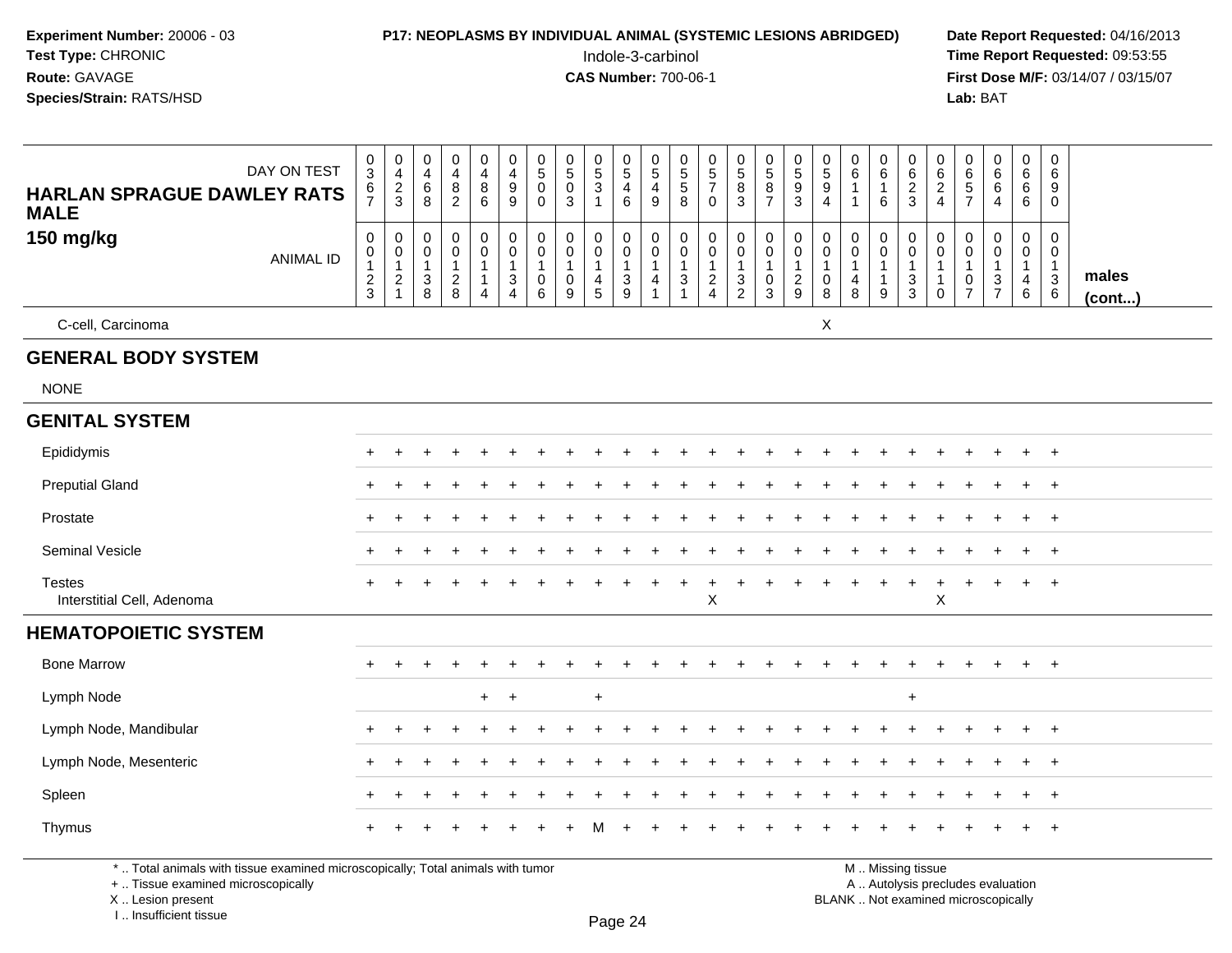| Experiment Number: 20006 - 03<br>Test Type: CHRONIC<br>Route: GAVAGE<br>Species/Strain: RATS/HSD                                                                             |                                                   |                                                |                                                                    |                                                   |                                                                    |                                                                                |                                                                   | P17: NEOPLASMS BY INDIVIDUAL ANIMAL (SYSTEMIC LESIONS ABRIDGED) |                                                                                      |                                                                        | Indole-3-carbinol<br><b>CAS Number: 700-06-1</b> |                                                                                 |                                                           |                                                 |                                                  |                                         |                                                  |                                                                       |                                                        |                                  |                                                                        | Lab: BAT                               |                                                           |                                  |                                                                         | Date Report Requested: 04/16/2013<br>Time Report Requested: 09:53:55<br>First Dose M/F: 03/14/07 / 03/15/07 |
|------------------------------------------------------------------------------------------------------------------------------------------------------------------------------|---------------------------------------------------|------------------------------------------------|--------------------------------------------------------------------|---------------------------------------------------|--------------------------------------------------------------------|--------------------------------------------------------------------------------|-------------------------------------------------------------------|-----------------------------------------------------------------|--------------------------------------------------------------------------------------|------------------------------------------------------------------------|--------------------------------------------------|---------------------------------------------------------------------------------|-----------------------------------------------------------|-------------------------------------------------|--------------------------------------------------|-----------------------------------------|--------------------------------------------------|-----------------------------------------------------------------------|--------------------------------------------------------|----------------------------------|------------------------------------------------------------------------|----------------------------------------|-----------------------------------------------------------|----------------------------------|-------------------------------------------------------------------------|-------------------------------------------------------------------------------------------------------------|
| DAY ON TEST<br><b>HARLAN SPRAGUE DAWLEY RATS</b><br><b>MALE</b>                                                                                                              | $\frac{0}{3}$<br>$\frac{6}{7}$                    | 0<br>$\overline{4}$<br>$\frac{2}{3}$           | 0<br>$\overline{4}$<br>6<br>8                                      | 0<br>$\overline{4}$<br>8<br>$\overline{2}$        | $_4^{\rm O}$<br>$^8_6$                                             | $\mathbf 0$<br>$\overline{\mathbf{4}}$<br>$\boldsymbol{9}$<br>$\boldsymbol{9}$ | $\begin{array}{c} 0 \\ 5 \end{array}$<br>$\pmb{0}$<br>$\mathbf 0$ | $\begin{array}{c} 0 \\ 5 \end{array}$<br>$\pmb{0}$<br>3         | $\begin{array}{c} 0 \\ 5 \end{array}$<br>$\ensuremath{\mathsf{3}}$<br>$\overline{1}$ | $\frac{0}{5}$<br>$\overline{4}$<br>$\,6\,$                             | 0<br>$\sqrt{5}$<br>4<br>9                        | $\begin{array}{c} 0 \\ 5 \end{array}$<br>$\mathbf 5$<br>8                       | $\begin{array}{c} 0 \\ 5 \\ 7 \end{array}$<br>$\mathbf 0$ | $\begin{array}{c} 0 \\ 5 \end{array}$<br>8<br>3 | $^{\rm 0}_{\rm 5}$<br>$\bf 8$<br>$\overline{7}$  | 0<br>$\frac{5}{3}$                      | $\begin{array}{c} 0 \\ 5 \\ 9 \\ 4 \end{array}$  | $\begin{array}{c} 0 \\ 6 \end{array}$<br>$\mathbf{1}$<br>$\mathbf{1}$ | 0<br>$\,6\,$<br>-1<br>6                                | 0<br>6<br>$\boldsymbol{2}$<br>3  | $\begin{array}{c} 0 \\ 6 \end{array}$<br>$\sqrt{2}$<br>$\overline{4}$  | 0<br>6<br>5<br>7                       | $0\over 6$<br>6<br>$\overline{4}$                         | 0<br>6<br>6<br>6                 | 0<br>6<br>9<br>$\Omega$                                                 |                                                                                                             |
| 150 mg/kg<br><b>ANIMAL ID</b>                                                                                                                                                | 0<br>$\mathbf 0$<br>$\mathbf{1}$<br>$\frac{2}{3}$ | 0<br>$\mathbf 0$<br>1<br>$\boldsymbol{2}$<br>1 | 0<br>$\mathbf 0$<br>$\mathbf{1}$<br>$\ensuremath{\mathsf{3}}$<br>8 | 0<br>$\mathsf 0$<br>$\mathbf{1}$<br>$\frac{2}{8}$ | 0<br>$\mathbf 0$<br>$\mathbf{1}$<br>$\mathbf{1}$<br>$\overline{4}$ | 0<br>$\pmb{0}$<br>$\mathbf{1}$<br>$\ensuremath{\mathsf{3}}$<br>$\overline{4}$  | 0<br>$\mathbf 0$<br>$\mathbf{1}$<br>0<br>6                        | 0<br>$\mathbf 0$<br>$\mathbf{1}$<br>0<br>9                      | 0<br>$\mathbf 0$<br>$\mathbf{1}$<br>4<br>5                                           | 0<br>$\mathbf 0$<br>$\mathbf{1}$<br>$\ensuremath{\mathsf{3}}$<br>$9\,$ | 0<br>$\mathbf 0$<br>1<br>4                       | 0<br>$\mathbf 0$<br>$\mathbf{1}$<br>$\ensuremath{\mathsf{3}}$<br>$\overline{1}$ | 0<br>$\mathsf 0$<br>1<br>$\frac{2}{4}$                    | 0<br>$\pmb{0}$<br>$\mathbf{1}$<br>$\frac{3}{2}$ | 0<br>$\pmb{0}$<br>$\mathbf{1}$<br>$\pmb{0}$<br>3 | 0<br>0<br>$\mathbf{1}$<br>$\frac{2}{9}$ | 0<br>$\pmb{0}$<br>$\mathbf{1}$<br>$\pmb{0}$<br>8 | 0<br>$\mathbf 0$<br>$\mathbf{1}$<br>$\overline{4}$<br>8               | 0<br>$\mathbf 0$<br>$\overline{1}$<br>$\mathbf 1$<br>9 | 0<br>0<br>$\mathbf{1}$<br>3<br>3 | $\mathbf 0$<br>$\mathbf 0$<br>$\mathbf{1}$<br>$\mathbf{1}$<br>$\Omega$ | 0<br>$\mathsf 0$<br>1<br>$\frac{0}{7}$ | $\mathbf 0$<br>$\pmb{0}$<br>$\mathbf{1}$<br>$\frac{3}{7}$ | 0<br>0<br>$\mathbf{1}$<br>4<br>6 | $\mathbf 0$<br>$\mathbf 0$<br>$\overline{1}$<br>$\mathbf{3}$<br>$\,6\,$ | males<br>(cont)                                                                                             |
| <b>INTEGUMENTARY SYSTEM</b>                                                                                                                                                  |                                                   |                                                |                                                                    |                                                   |                                                                    |                                                                                |                                                                   |                                                                 |                                                                                      |                                                                        |                                                  |                                                                                 |                                                           |                                                 |                                                  |                                         |                                                  |                                                                       |                                                        |                                  |                                                                        |                                        |                                                           |                                  |                                                                         |                                                                                                             |
| <b>Mammary Gland</b><br>Fibroadenoma                                                                                                                                         |                                                   |                                                |                                                                    | Χ                                                 |                                                                    |                                                                                |                                                                   |                                                                 |                                                                                      |                                                                        |                                                  |                                                                                 |                                                           |                                                 |                                                  |                                         |                                                  |                                                                       |                                                        |                                  |                                                                        |                                        |                                                           |                                  |                                                                         |                                                                                                             |
| Skin<br>Squamous Cell Carcinoma<br>Squamous Cell Papilloma<br>Subcutaneous Tissue, Fibroma<br>Subcutaneous Tissue, Fibrosarcoma<br>Subcutaneous Tissue, Schwannoma Malignant |                                                   | X                                              |                                                                    |                                                   |                                                                    |                                                                                | X                                                                 |                                                                 |                                                                                      |                                                                        |                                                  |                                                                                 |                                                           |                                                 |                                                  |                                         |                                                  |                                                                       | Χ                                                      |                                  | X                                                                      |                                        |                                                           |                                  |                                                                         |                                                                                                             |
| <b>MUSCULOSKELETAL SYSTEM</b>                                                                                                                                                |                                                   |                                                |                                                                    |                                                   |                                                                    |                                                                                |                                                                   |                                                                 |                                                                                      |                                                                        |                                                  |                                                                                 |                                                           |                                                 |                                                  |                                         |                                                  |                                                                       |                                                        |                                  |                                                                        |                                        |                                                           |                                  |                                                                         |                                                                                                             |
| Bone                                                                                                                                                                         |                                                   |                                                |                                                                    |                                                   |                                                                    |                                                                                |                                                                   |                                                                 |                                                                                      |                                                                        |                                                  |                                                                                 |                                                           |                                                 |                                                  |                                         |                                                  |                                                                       |                                                        |                                  |                                                                        |                                        |                                                           |                                  | $\ddot{}$                                                               |                                                                                                             |
| <b>NERVOUS SYSTEM</b>                                                                                                                                                        |                                                   |                                                |                                                                    |                                                   |                                                                    |                                                                                |                                                                   |                                                                 |                                                                                      |                                                                        |                                                  |                                                                                 |                                                           |                                                 |                                                  |                                         |                                                  |                                                                       |                                                        |                                  |                                                                        |                                        |                                                           |                                  |                                                                         |                                                                                                             |
| <b>Brain</b><br>Medulloblastoma Mal                                                                                                                                          |                                                   |                                                |                                                                    |                                                   |                                                                    |                                                                                |                                                                   |                                                                 |                                                                                      |                                                                        | X                                                |                                                                                 |                                                           |                                                 |                                                  |                                         |                                                  |                                                                       |                                                        |                                  |                                                                        |                                        |                                                           |                                  | $\ddot{}$                                                               |                                                                                                             |
| Spinal Cord                                                                                                                                                                  |                                                   |                                                |                                                                    |                                                   |                                                                    |                                                                                |                                                                   |                                                                 |                                                                                      |                                                                        |                                                  |                                                                                 |                                                           |                                                 |                                                  |                                         |                                                  |                                                                       |                                                        |                                  |                                                                        |                                        |                                                           |                                  |                                                                         |                                                                                                             |
| <b>RESPIRATORY SYSTEM</b>                                                                                                                                                    |                                                   |                                                |                                                                    |                                                   |                                                                    |                                                                                |                                                                   |                                                                 |                                                                                      |                                                                        |                                                  |                                                                                 |                                                           |                                                 |                                                  |                                         |                                                  |                                                                       |                                                        |                                  |                                                                        |                                        |                                                           |                                  |                                                                         |                                                                                                             |
| Lung<br>Alveolar/Bronchiolar Adenoma                                                                                                                                         |                                                   |                                                |                                                                    |                                                   |                                                                    |                                                                                |                                                                   |                                                                 |                                                                                      |                                                                        |                                                  |                                                                                 |                                                           |                                                 |                                                  |                                         |                                                  |                                                                       |                                                        |                                  |                                                                        |                                        |                                                           |                                  |                                                                         |                                                                                                             |
| Nose                                                                                                                                                                         |                                                   |                                                |                                                                    |                                                   |                                                                    |                                                                                |                                                                   |                                                                 |                                                                                      |                                                                        |                                                  |                                                                                 |                                                           |                                                 |                                                  |                                         |                                                  |                                                                       |                                                        |                                  |                                                                        |                                        |                                                           |                                  |                                                                         |                                                                                                             |
| Trachea                                                                                                                                                                      |                                                   |                                                |                                                                    |                                                   |                                                                    |                                                                                |                                                                   |                                                                 |                                                                                      |                                                                        |                                                  |                                                                                 |                                                           |                                                 |                                                  |                                         |                                                  |                                                                       |                                                        |                                  |                                                                        |                                        |                                                           |                                  | $\ddot{}$                                                               |                                                                                                             |
| *  Total animals with tissue examined microscopically; Total animals with tumor<br>+  Tissue examined microscopically                                                        |                                                   |                                                |                                                                    |                                                   |                                                                    |                                                                                |                                                                   |                                                                 |                                                                                      |                                                                        |                                                  |                                                                                 |                                                           |                                                 |                                                  |                                         |                                                  |                                                                       | M  Missing tissue                                      |                                  |                                                                        |                                        | A  Autolysis precludes evaluation                         |                                  |                                                                         |                                                                                                             |

 Lesion present BLANK .. Not examined microscopicallyX ..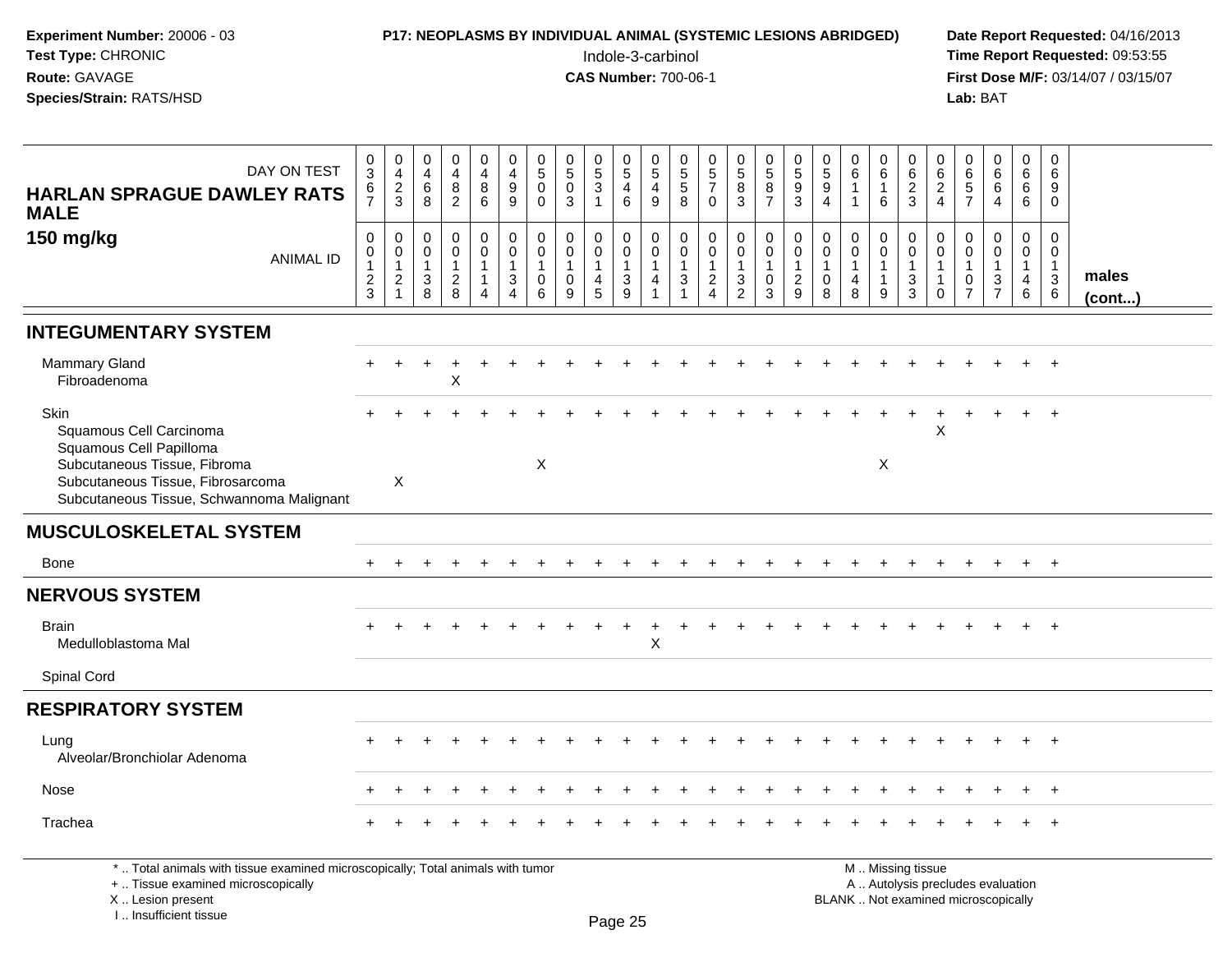| <b>P17: NEOPLASMS BY INDIVIDUAL ANIMAL (SYSTEMIC LESIONS ABRIDGED)</b> | Date Rep         |
|------------------------------------------------------------------------|------------------|
| Indole-3-carbinol                                                      | <b>Time Rep</b>  |
| <b>CAS Number: 700-06-1</b>                                            | <b>First Dos</b> |
|                                                                        | Lab: BAT         |
|                                                                        |                  |

## **P17: NEOPLASMS BY INDIVIDUAL ANIMAL (SYSTEMIC LESIONS ABRIDGED)** Date Report Requested: 04/16/2013<br>Indole-3-carbinol **Time Report Requested:** 09:53:55

 Indole-3-carbinol **Time Report Requested:** 09:53:55 **First Dose M/F:** 03/14/07 / 03/15/07<br>**Lab:** BAT

| <b>HARLAN SPRAGUE DAWLEY RATS</b><br><b>MALE</b> | DAY ON TEST      | 0<br>$\ensuremath{\mathsf{3}}$<br>$\frac{6}{7}$ | $\begin{smallmatrix}0\\4\end{smallmatrix}$<br>$\frac{2}{3}$              | $\begin{smallmatrix}0\\4\end{smallmatrix}$<br>$^6_8$ | $\mathbf 0$<br>$\overline{\mathbf{4}}$<br>$\begin{smallmatrix} 8 \\ 2 \end{smallmatrix}$ | $\begin{smallmatrix}0\\4\end{smallmatrix}$<br>$\,8\,$<br>$6^{\circ}$          | $\mathbf 0$<br>$\overline{4}$<br>$\boldsymbol{9}$<br>9 | $\begin{array}{c} 0 \\ 5 \end{array}$<br>$\pmb{0}$<br>$\Omega$                   | $\begin{array}{c} 0 \\ 5 \end{array}$<br>$\pmb{0}$<br>3 | $\begin{array}{c} 0 \\ 5 \end{array}$<br>$\mathbf{3}$<br>$\overline{ }$ | $\begin{array}{c} 0 \\ 5 \end{array}$<br>$\overline{4}$<br>6 | $\begin{array}{c} 0 \\ 5 \end{array}$<br>$\overline{4}$<br>9 | 0<br>$\,$ 5 $\,$<br>$5\,$<br>8                                           | $\begin{matrix}0\\5\end{matrix}$<br>$\overline{7}$<br>$\mathbf 0$         | $\begin{array}{c} 0 \\ 5 \end{array}$<br>$\frac{8}{3}$ | $\begin{array}{c} 0 \\ 5 \end{array}$<br>$\frac{8}{7}$                         | $\begin{array}{c} 0 \\ 5 \end{array}$<br>$\boldsymbol{9}$<br>3 | $\begin{smallmatrix}0\0\0\end{smallmatrix}$<br>$\boldsymbol{9}$<br>$\overline{4}$ | $_6^0$                   | $\begin{array}{c} 0 \\ 6 \end{array}$<br>$\mathbf{1}$<br>6         | $\begin{array}{c} 0 \\ 6 \end{array}$<br>$\frac{2}{3}$                                       | $\mathbf 0$<br>$\,6\,$<br>$\frac{2}{4}$ | $\begin{array}{c} 0 \\ 6 \end{array}$<br>$\frac{5}{7}$                 | $\begin{array}{c} 0 \\ 6 \end{array}$<br>$\,6\,$<br>$\overline{4}$ | $\begin{array}{c} 0 \\ 6 \end{array}$<br>$6\phantom{.}6$<br>6 | $\mathbf 0$<br>6<br>9<br>$\Omega$           |                 |
|--------------------------------------------------|------------------|-------------------------------------------------|--------------------------------------------------------------------------|------------------------------------------------------|------------------------------------------------------------------------------------------|-------------------------------------------------------------------------------|--------------------------------------------------------|----------------------------------------------------------------------------------|---------------------------------------------------------|-------------------------------------------------------------------------|--------------------------------------------------------------|--------------------------------------------------------------|--------------------------------------------------------------------------|---------------------------------------------------------------------------|--------------------------------------------------------|--------------------------------------------------------------------------------|----------------------------------------------------------------|-----------------------------------------------------------------------------------|--------------------------|--------------------------------------------------------------------|----------------------------------------------------------------------------------------------|-----------------------------------------|------------------------------------------------------------------------|--------------------------------------------------------------------|---------------------------------------------------------------|---------------------------------------------|-----------------|
| 150 mg/kg                                        | <b>ANIMAL ID</b> | 0<br>0<br>$\frac{2}{3}$                         | $\pmb{0}$<br>$\begin{smallmatrix}0\\1\end{smallmatrix}$<br>$\frac{2}{1}$ | $\begin{matrix} 0 \\ 0 \\ 1 \end{matrix}$<br>$_8^3$  | $_{\rm 0}^{\rm 0}$<br>$\overline{1}$<br>$\frac{2}{8}$                                    | $\begin{matrix} 0 \\ 0 \\ 1 \end{matrix}$<br>$\overline{1}$<br>$\overline{4}$ | 0<br>$\pmb{0}$<br>$\ensuremath{\mathsf{3}}$<br>4       | $\begin{smallmatrix}0\\0\end{smallmatrix}$<br>$\overline{1}$<br>$\mathbf 0$<br>6 | 0<br>$\pmb{0}$<br>1<br>$\pmb{0}$<br>9                   | 0<br>$\mathsf 0$<br>$\overline{1}$<br>$\overline{4}$<br>$\overline{5}$  | $\begin{matrix} 0 \\ 0 \\ 1 \end{matrix}$<br>$\frac{3}{9}$   | $_{\rm 0}^{\rm 0}$<br>$\mathbf{1}$<br>4                      | $\begin{smallmatrix}0\\0\end{smallmatrix}$<br>$\mathbf{1}$<br>$\sqrt{3}$ | $\begin{matrix} 0 \\ 0 \\ 1 \end{matrix}$<br>$\overline{\mathbf{c}}$<br>4 | $_{\rm 0}^{\rm 0}$<br>$\mathbf{1}$<br>$\frac{3}{2}$    | $\begin{smallmatrix} 0\\0 \end{smallmatrix}$<br>$\mathbf{1}$<br>$_{3}^{\rm 0}$ | 0<br>$\pmb{0}$<br>$\overline{1}$<br>$\frac{2}{9}$              | $\pmb{0}$<br>$\pmb{0}$<br>$\mathbf{1}$<br>$\pmb{0}$<br>8                          | 0<br>$\pmb{0}$<br>4<br>8 | $\begin{smallmatrix}0\0\0\end{smallmatrix}$<br>$\overline{1}$<br>9 | $\begin{smallmatrix}0\\0\end{smallmatrix}$<br>$\mathbf{1}$<br>$\ensuremath{\mathsf{3}}$<br>3 | 0<br>$\mathbf 0$<br>$\Omega$            | 0<br>$\pmb{0}$<br>$\mathbf 1$<br>$\mathsf{O}\xspace$<br>$\overline{7}$ | $\pmb{0}$<br>$\pmb{0}$<br>1<br>$\sqrt{3}$<br>$\overline{7}$        | $\pmb{0}$<br>$\pmb{0}$<br>$\mathbf{1}$<br>4<br>$6\phantom{1}$ | 0<br>0<br>$\mathbf{1}$<br>$\mathbf{3}$<br>6 | males<br>(cont) |
| <b>SPECIAL SENSES SYSTEM</b>                     |                  |                                                 |                                                                          |                                                      |                                                                                          |                                                                               |                                                        |                                                                                  |                                                         |                                                                         |                                                              |                                                              |                                                                          |                                                                           |                                                        |                                                                                |                                                                |                                                                                   |                          |                                                                    |                                                                                              |                                         |                                                                        |                                                                    |                                                               |                                             |                 |
| Ear                                              |                  |                                                 |                                                                          |                                                      |                                                                                          |                                                                               |                                                        |                                                                                  |                                                         |                                                                         |                                                              |                                                              |                                                                          |                                                                           |                                                        |                                                                                |                                                                |                                                                                   |                          |                                                                    |                                                                                              |                                         |                                                                        |                                                                    |                                                               |                                             |                 |
| Eye                                              |                  | $\ddot{}$                                       |                                                                          |                                                      |                                                                                          |                                                                               |                                                        |                                                                                  |                                                         |                                                                         |                                                              |                                                              |                                                                          |                                                                           |                                                        |                                                                                |                                                                | м                                                                                 | $\div$                   |                                                                    |                                                                                              |                                         |                                                                        |                                                                    | $+$                                                           | $+$                                         |                 |
| Harderian Gland                                  |                  |                                                 |                                                                          |                                                      |                                                                                          |                                                                               |                                                        |                                                                                  |                                                         |                                                                         |                                                              |                                                              |                                                                          |                                                                           |                                                        |                                                                                |                                                                | м                                                                                 |                          |                                                                    |                                                                                              |                                         |                                                                        |                                                                    |                                                               | $+$                                         |                 |
| <b>Lacrimal Gland</b>                            |                  |                                                 |                                                                          |                                                      |                                                                                          |                                                                               |                                                        |                                                                                  |                                                         |                                                                         |                                                              |                                                              |                                                                          |                                                                           |                                                        | $+$                                                                            | $+$                                                            |                                                                                   |                          |                                                                    |                                                                                              |                                         |                                                                        |                                                                    |                                                               |                                             |                 |
| <b>URINARY SYSTEM</b>                            |                  |                                                 |                                                                          |                                                      |                                                                                          |                                                                               |                                                        |                                                                                  |                                                         |                                                                         |                                                              |                                                              |                                                                          |                                                                           |                                                        |                                                                                |                                                                |                                                                                   |                          |                                                                    |                                                                                              |                                         |                                                                        |                                                                    |                                                               |                                             |                 |
| Kidney                                           |                  |                                                 |                                                                          |                                                      |                                                                                          |                                                                               |                                                        |                                                                                  |                                                         |                                                                         |                                                              |                                                              |                                                                          |                                                                           |                                                        |                                                                                |                                                                |                                                                                   |                          |                                                                    |                                                                                              |                                         |                                                                        |                                                                    |                                                               | $+$                                         |                 |
| <b>Urinary Bladder</b>                           |                  |                                                 |                                                                          |                                                      |                                                                                          |                                                                               |                                                        |                                                                                  |                                                         |                                                                         |                                                              |                                                              |                                                                          |                                                                           |                                                        |                                                                                |                                                                |                                                                                   |                          |                                                                    |                                                                                              |                                         |                                                                        |                                                                    |                                                               | $+$                                         |                 |
| <b>SYSTEMIC LESIONS</b>                          |                  |                                                 |                                                                          |                                                      |                                                                                          |                                                                               |                                                        |                                                                                  |                                                         |                                                                         |                                                              |                                                              |                                                                          |                                                                           |                                                        |                                                                                |                                                                |                                                                                   |                          |                                                                    |                                                                                              |                                         |                                                                        |                                                                    |                                                               |                                             |                 |
| Multiple Organ<br>Lymphoma Malignant             |                  |                                                 |                                                                          |                                                      |                                                                                          |                                                                               |                                                        |                                                                                  |                                                         |                                                                         |                                                              |                                                              |                                                                          |                                                                           |                                                        |                                                                                |                                                                |                                                                                   |                          |                                                                    |                                                                                              |                                         |                                                                        |                                                                    | $+$                                                           | $+$                                         |                 |

\* .. Total animals with tissue examined microscopically; Total animals with tumor

+ .. Tissue examined microscopically

X .. Lesion present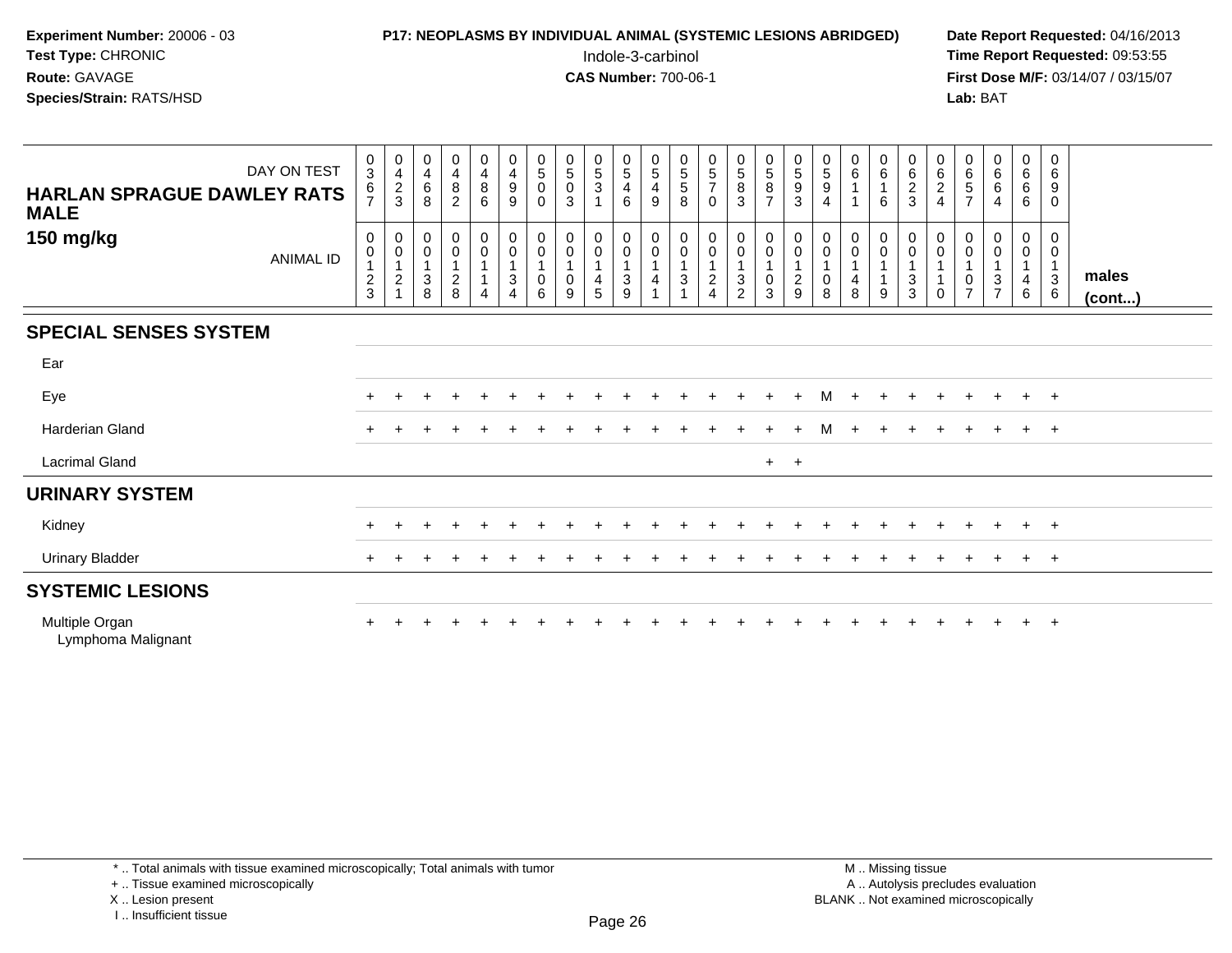## **P17: NEOPLASMS BY INDIVIDUAL ANIMAL (SYSTEMIC LESIONS ABRIDGED)** Date Report Requested: 04/16/2013<br>Indole-3-carbinol **Time Report Requested:** 09:53:55

 Indole-3-carbinol **Time Report Requested:** 09:53:55 **First Dose M/F:** 03/14/07 / 03/15/07<br>**Lab:** BAT **Lab:** BAT

| DAY ON TEST<br><b>HARLAN SPRAGUE DAWLEY RATS</b><br><b>MALE</b>                 | $\begin{array}{c} 0 \\ 6 \end{array}$<br>$\frac{9}{3}$              | $_{6}^{\rm 0}$<br>$\frac{9}{7}$                                 | $\begin{smallmatrix}0\\7\end{smallmatrix}$<br>$\mathbf 0$<br>6 | $\begin{smallmatrix}0\\7\end{smallmatrix}$<br>$\pmb{0}$<br>9 | $\frac{0}{7}$<br>$\pmb{0}$<br>9                                      | $\begin{array}{c} 0 \\ 7 \end{array}$<br>$\overline{1}$<br>$\overline{1}$    | 0<br>$\overline{7}$<br>1<br>$\overline{2}$   | $\frac{0}{7}$<br>$\mathbf{1}$<br>3                                 | $\frac{0}{7}$<br>$\frac{2}{7}$ | $\begin{array}{c} 0 \\ 7 \end{array}$<br>$rac{2}{7}$               | $\frac{0}{7}$<br>$\frac{2}{7}$                                       | $\begin{array}{c} 0 \\ 7 \end{array}$<br>$\frac{2}{7}$ | $\begin{smallmatrix}0\\7\end{smallmatrix}$<br>$\frac{2}{7}$     | $\frac{0}{7}$<br>$rac{2}{7}$                                | $\begin{smallmatrix}0\\7\end{smallmatrix}$<br>$rac{2}{7}$ | $\frac{0}{7}$<br>$\frac{2}{7}$                                                         | $\frac{0}{7}$<br>$\frac{2}{7}$                                      | $\frac{0}{7}$<br>$rac{2}{7}$                                       | $\frac{0}{7}$<br>$_{8}^2$                               | $\frac{0}{7}$<br>$\frac{2}{8}$                                                | $\begin{array}{c} 0 \\ 7 \end{array}$<br>$\frac{2}{9}$                     | 0<br>$\overline{7}$<br>$\overline{c}$<br>9             | $\begin{array}{c} 0 \\ 7 \end{array}$<br>$\sqrt{2}$<br>9        | $\frac{0}{7}$<br>$\frac{2}{9}$                            | $\begin{array}{c} 0 \\ 7 \end{array}$<br>$\sqrt{2}$<br>9                         |                              |
|---------------------------------------------------------------------------------|---------------------------------------------------------------------|-----------------------------------------------------------------|----------------------------------------------------------------|--------------------------------------------------------------|----------------------------------------------------------------------|------------------------------------------------------------------------------|----------------------------------------------|--------------------------------------------------------------------|--------------------------------|--------------------------------------------------------------------|----------------------------------------------------------------------|--------------------------------------------------------|-----------------------------------------------------------------|-------------------------------------------------------------|-----------------------------------------------------------|----------------------------------------------------------------------------------------|---------------------------------------------------------------------|--------------------------------------------------------------------|---------------------------------------------------------|-------------------------------------------------------------------------------|----------------------------------------------------------------------------|--------------------------------------------------------|-----------------------------------------------------------------|-----------------------------------------------------------|----------------------------------------------------------------------------------|------------------------------|
| 150 mg/kg<br><b>ANIMAL ID</b>                                                   | $\boldsymbol{0}$<br>0<br>$\overline{1}$<br>$\pmb{0}$<br>$\mathbf 1$ | $\mathbf 0$<br>$\mathsf{O}$<br>$\mathbf{1}$<br>4<br>$\mathbf 0$ | 0<br>$\mathbf 0$<br>$\mathbf{1}$<br>$\frac{2}{5}$              | $\mathsf 0$<br>$\pmb{0}$<br>1<br>0<br>$\boldsymbol{\Lambda}$ | 0<br>$\mathbf 0$<br>$\mathbf{1}$<br>$\overline{1}$<br>$\overline{7}$ | $\pmb{0}$<br>$\mathbf 0$<br>$\overline{1}$<br>$\overline{4}$<br>$\mathbf{3}$ | 0<br>$\mathbf 0$<br>1<br>4<br>$\overline{7}$ | $\mathbf 0$<br>$\mathbf 0$<br>$\overline{1}$<br>$\mathbf{1}$<br>-1 | 0<br>0<br>0<br>5               | 0<br>$\mathbf 0$<br>$\mathbf{1}$<br>$\mathbf{1}$<br>$\overline{2}$ | 0<br>$\mathbf 0$<br>$\overline{1}$<br>$\overline{1}$<br>$\mathbf{3}$ | $\mathbf 0$<br>$\mathbf 0$<br>1<br>1<br>6              | $\mathbf 0$<br>$\mathbf 0$<br>$\mathbf{1}$<br>$\mathbf{1}$<br>8 | $\mathbf 0$<br>$\mathbf 0$<br>$\mathbf{1}$<br>$\frac{2}{2}$ | $\mathbf 0$<br>$\mathbf 0$<br>1<br>4<br>$\overline{2}$    | $\mathbf 0$<br>$\mathsf{O}\xspace$<br>$\mathbf{1}$<br>$\overline{4}$<br>$\overline{4}$ | $\mathbf 0$<br>$\mathbf 0$<br>$\overline{1}$<br>$\overline{4}$<br>9 | $\pmb{0}$<br>$\mathbf 0$<br>$\mathbf{1}$<br>$\sqrt{5}$<br>$\Omega$ | 0<br>$\mathbf 0$<br>$\mathbf{1}$<br>0<br>$\overline{2}$ | $\pmb{0}$<br>$\mathbf 0$<br>$\mathbf{1}$<br>$\sqrt{3}$<br>$\mathsf{O}\xspace$ | $\mathbf 0$<br>$\mathbf 0$<br>$\overline{1}$<br>$\mathbf{1}$<br>$\sqrt{5}$ | 0<br>0<br>$\overline{1}$<br>$\overline{c}$<br>$\Omega$ | $\mathbf 0$<br>$\mathbf 0$<br>$\mathbf{1}$<br>$\sqrt{2}$<br>6   | 0<br>$\mathbf 0$<br>1<br>$\overline{a}$<br>$\overline{7}$ | $\mathbf 0$<br>0<br>$\mathbf{1}$<br>$\ensuremath{\mathsf{3}}$<br>$5\phantom{.0}$ | * TOTALS                     |
| <b>ALIMENTARY SYSTEM</b>                                                        |                                                                     |                                                                 |                                                                |                                                              |                                                                      |                                                                              |                                              |                                                                    |                                |                                                                    |                                                                      |                                                        |                                                                 |                                                             |                                                           |                                                                                        |                                                                     |                                                                    |                                                         |                                                                               |                                                                            |                                                        |                                                                 |                                                           |                                                                                  |                              |
| Esophagus                                                                       |                                                                     |                                                                 |                                                                |                                                              |                                                                      |                                                                              |                                              |                                                                    |                                |                                                                    |                                                                      |                                                        |                                                                 |                                                             |                                                           |                                                                                        |                                                                     |                                                                    |                                                         |                                                                               |                                                                            |                                                        |                                                                 |                                                           | $\overline{ }$                                                                   | 50                           |
| Intestine Large, Cecum                                                          |                                                                     |                                                                 |                                                                |                                                              |                                                                      |                                                                              |                                              |                                                                    |                                |                                                                    |                                                                      |                                                        |                                                                 |                                                             |                                                           |                                                                                        |                                                                     |                                                                    |                                                         |                                                                               |                                                                            |                                                        |                                                                 |                                                           |                                                                                  | 50                           |
| Intestine Large, Colon                                                          |                                                                     |                                                                 |                                                                |                                                              |                                                                      |                                                                              |                                              |                                                                    |                                |                                                                    |                                                                      |                                                        |                                                                 |                                                             |                                                           |                                                                                        |                                                                     |                                                                    |                                                         |                                                                               |                                                                            |                                                        |                                                                 |                                                           |                                                                                  | 50                           |
| Intestine Large, Rectum                                                         |                                                                     |                                                                 |                                                                |                                                              |                                                                      |                                                                              |                                              |                                                                    |                                |                                                                    |                                                                      |                                                        |                                                                 |                                                             |                                                           |                                                                                        |                                                                     |                                                                    |                                                         |                                                                               |                                                                            |                                                        |                                                                 |                                                           | $\ddot{}$                                                                        | 50                           |
| Intestine Small, Duodenum                                                       |                                                                     |                                                                 |                                                                |                                                              |                                                                      |                                                                              |                                              |                                                                    |                                |                                                                    |                                                                      |                                                        |                                                                 |                                                             |                                                           |                                                                                        |                                                                     |                                                                    |                                                         |                                                                               |                                                                            |                                                        |                                                                 |                                                           | $\div$                                                                           | 47                           |
| Intestine Small, Ileum                                                          |                                                                     |                                                                 |                                                                |                                                              |                                                                      |                                                                              |                                              |                                                                    |                                |                                                                    |                                                                      |                                                        |                                                                 |                                                             |                                                           |                                                                                        |                                                                     |                                                                    |                                                         |                                                                               |                                                                            |                                                        |                                                                 |                                                           | $\overline{ }$                                                                   | 42                           |
| Intestine Small, Jejunum                                                        | ÷                                                                   | Α                                                               | A                                                              | A                                                            | $\ddot{}$                                                            |                                                                              |                                              |                                                                    |                                |                                                                    |                                                                      |                                                        |                                                                 |                                                             |                                                           |                                                                                        |                                                                     |                                                                    |                                                         |                                                                               |                                                                            |                                                        |                                                                 |                                                           |                                                                                  | 40                           |
| Liver                                                                           |                                                                     |                                                                 |                                                                |                                                              |                                                                      |                                                                              |                                              |                                                                    |                                |                                                                    |                                                                      |                                                        |                                                                 |                                                             |                                                           |                                                                                        |                                                                     |                                                                    |                                                         |                                                                               |                                                                            |                                                        |                                                                 |                                                           |                                                                                  | 50                           |
| Mesentery<br>Fat, Sarcoma                                                       | $\ddot{}$<br>X                                                      |                                                                 |                                                                |                                                              |                                                                      |                                                                              |                                              |                                                                    |                                |                                                                    |                                                                      |                                                        |                                                                 |                                                             |                                                           |                                                                                        |                                                                     |                                                                    |                                                         |                                                                               |                                                                            |                                                        |                                                                 |                                                           |                                                                                  | $\mathbf{1}$<br>$\mathbf{1}$ |
| Oral Mucosa<br>Squamous Cell Carcinoma                                          |                                                                     |                                                                 |                                                                |                                                              |                                                                      |                                                                              |                                              |                                                                    |                                |                                                                    |                                                                      |                                                        |                                                                 |                                                             |                                                           |                                                                                        |                                                                     |                                                                    |                                                         |                                                                               |                                                                            |                                                        |                                                                 |                                                           |                                                                                  | 50<br>$\mathbf 1$            |
| Pancreas<br><b>Mixed Tumor Malignant</b><br>Acinus, Adenoma                     |                                                                     |                                                                 | $\boldsymbol{\mathsf{X}}$                                      |                                                              |                                                                      |                                                                              |                                              |                                                                    |                                |                                                                    | $\times$                                                             |                                                        |                                                                 |                                                             |                                                           |                                                                                        |                                                                     |                                                                    |                                                         |                                                                               |                                                                            |                                                        | X                                                               |                                                           | X                                                                                | 50<br>-1<br>4                |
| <b>Salivary Glands</b>                                                          |                                                                     | м                                                               |                                                                |                                                              |                                                                      |                                                                              |                                              |                                                                    |                                |                                                                    |                                                                      |                                                        |                                                                 |                                                             |                                                           |                                                                                        |                                                                     |                                                                    |                                                         |                                                                               |                                                                            |                                                        |                                                                 |                                                           | $\ddot{}$                                                                        | 49                           |
| Stomach, Forestomach<br>Squamous Cell Carcinoma                                 |                                                                     |                                                                 |                                                                |                                                              |                                                                      |                                                                              |                                              |                                                                    |                                |                                                                    |                                                                      |                                                        |                                                                 |                                                             |                                                           |                                                                                        |                                                                     |                                                                    |                                                         |                                                                               |                                                                            |                                                        |                                                                 |                                                           |                                                                                  | 50<br>$\mathbf 1$            |
| *  Total animals with tissue examined microscopically; Total animals with tumor |                                                                     |                                                                 |                                                                |                                                              |                                                                      |                                                                              |                                              |                                                                    |                                |                                                                    |                                                                      |                                                        |                                                                 |                                                             |                                                           |                                                                                        |                                                                     |                                                                    |                                                         | M  Missing tissue                                                             |                                                                            |                                                        | $\mathbf{r}$ and $\mathbf{r}$ and $\mathbf{r}$ and $\mathbf{r}$ |                                                           |                                                                                  |                              |

+ .. Tissue examined microscopically

X .. Lesion present

I .. Insufficient tissue

y the contract of the contract of the contract of the contract of the contract of  $\mathsf A$  . Autolysis precludes evaluation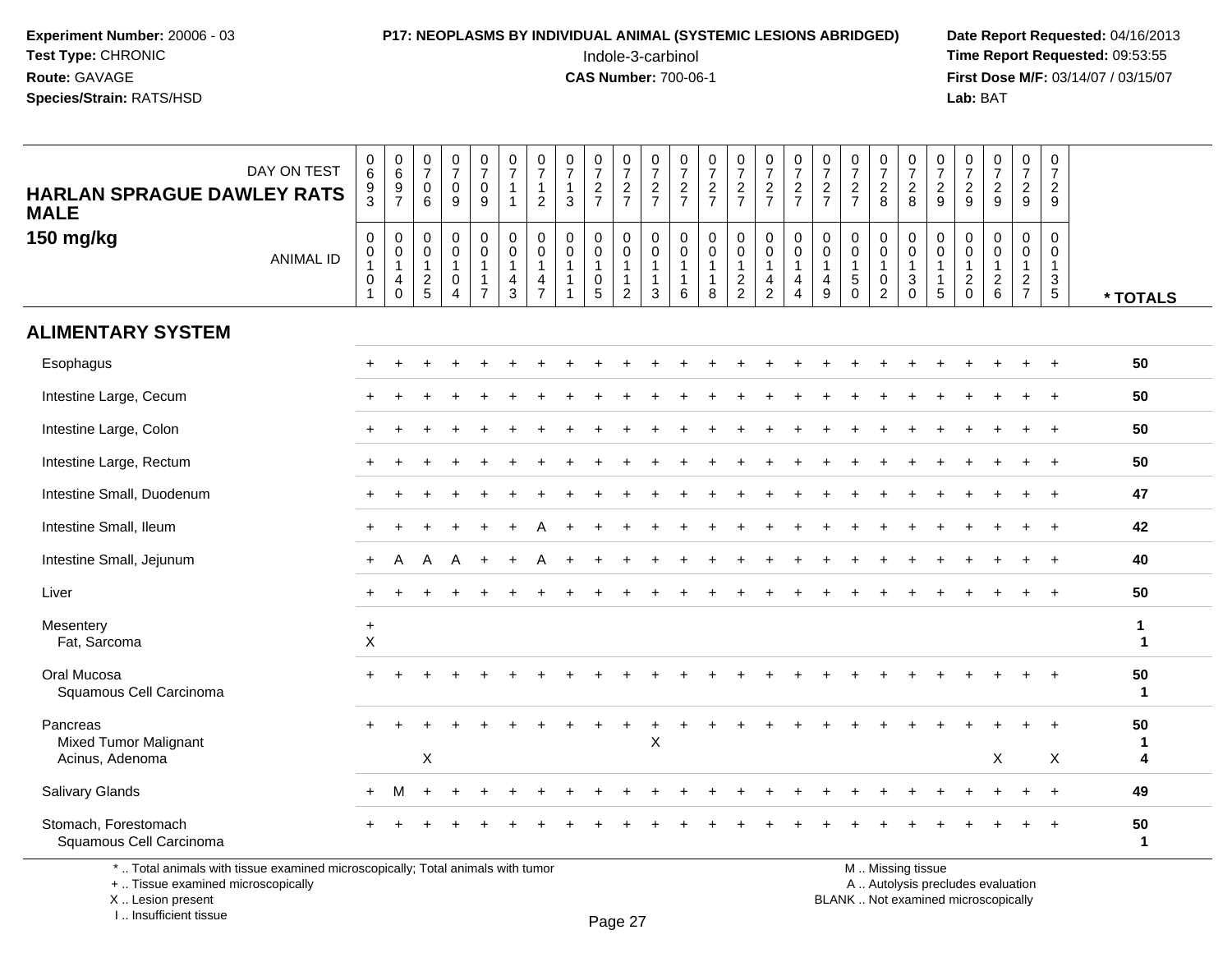## **P17: NEOPLASMS BY INDIVIDUAL ANIMAL (SYSTEMIC LESIONS ABRIDGED)** Date Report Requested: 04/16/2013<br>Indole-3-carbinol **Time Report Requested: 09:53:55**

 Indole-3-carbinol **Time Report Requested:** 09:53:55 **First Dose M/F:** 03/14/07 / 03/15/07<br>Lab: BAT **Lab:** BAT

| DAY ON TEST<br><b>HARLAN SPRAGUE DAWLEY RATS</b><br><b>MALE</b><br>150 mg/kg<br><b>ANIMAL ID</b>               | $\begin{array}{c} 0 \\ 6 \end{array}$<br>$\frac{9}{3}$<br>$\pmb{0}$<br>$\pmb{0}$<br>$\mathbf{1}$<br>$\mathbf 0$ | $\begin{array}{c} 0 \\ 6 \end{array}$<br>$\frac{9}{7}$<br>$\,0\,$<br>$\overline{0}$<br>1<br>$\overline{4}$ | $\begin{array}{c} 0 \\ 7 \end{array}$<br>$\mathbf 0$<br>6<br>$\mathsf{O}\xspace$<br>$\mathsf{O}\xspace$<br>$\overline{1}$ | $\frac{0}{7}$<br>$\mathbf 0$<br>9<br>0<br>$\mathbf 0$<br>$\mathbf{1}$<br>$\mathbf 0$ | $\begin{smallmatrix}0\\7\end{smallmatrix}$<br>$\mathbf 0$<br>9<br>$\pmb{0}$<br>$\ddot{\mathbf{0}}$<br>$\overline{1}$<br>$\mathbf{1}$ | $\frac{0}{7}$<br>$\mathbf{1}$<br>$\mathbf{1}$<br>$\pmb{0}$<br>$\overline{0}$<br>$\mathbf{1}$<br>$\overline{\mathbf{4}}$ | $\frac{0}{7}$<br>$\mathbf{1}$<br>$\overline{2}$<br>$\mathbf 0$<br>$\mathbf 0$<br>$\mathbf{1}$<br>$\overline{4}$ | $\frac{0}{7}$<br>$\mathbf{1}$<br>$\mathbf{3}$<br>$\mathbf 0$<br>$\mathbf 0$<br>$\overline{1}$<br>-1 | $\frac{0}{7}$<br>$\frac{2}{7}$<br>$\pmb{0}$<br>$\pmb{0}$<br>$\mathbf{1}$<br>$\pmb{0}$ | $\frac{0}{7}$<br>$\frac{2}{7}$<br>$\pmb{0}$<br>$\boldsymbol{0}$<br>$\mathbf{1}$<br>$\mathbf{1}$ | $\frac{0}{7}$<br>$\frac{2}{7}$<br>$\mathsf{O}$<br>$\mathsf{O}\xspace$<br>$\mathbf{1}$<br>$\mathbf{1}$ | $\frac{0}{7}$<br>$\frac{2}{7}$<br>$\pmb{0}$<br>0<br>$\mathbf{1}$<br>$\mathbf{1}$ | $\frac{0}{7}$<br>$\frac{2}{7}$<br>$\pmb{0}$<br>$\ddot{\mathbf{0}}$<br>$\mathbf{1}$<br>1 | $\begin{array}{c} 0 \\ 7 \end{array}$<br>$\frac{2}{7}$<br>$\mathbf 0$<br>$\pmb{0}$<br>$\mathbf{1}$ | $\begin{array}{c} 0 \\ 7 \end{array}$<br>$\frac{2}{7}$<br>$\begin{smallmatrix}0\\0\end{smallmatrix}$<br>$\overline{1}$<br>$\overline{4}$ | $\frac{0}{7}$<br>$\frac{2}{7}$<br>0<br>$\mathbf 0$<br>$\mathbf{1}$<br>$\overline{4}$ | $\frac{0}{7}$<br>$\frac{2}{7}$<br>$\pmb{0}$<br>$\mathbf 0$<br>$\mathbf{1}$<br>4 | $\frac{0}{7}$<br>$\frac{2}{7}$<br>$\pmb{0}$<br>$\pmb{0}$<br>$\mathbf{1}$<br>$\sqrt{5}$ | $\begin{smallmatrix}0\\7\end{smallmatrix}$<br>$\frac{2}{8}$<br>$\mathbf 0$<br>$\mathbf 0$<br>$\mathbf{1}$<br>$\mathbf 0$ | $\frac{0}{7}$<br>$\frac{2}{8}$<br>$\pmb{0}$<br>$\mathbf 0$<br>$\overline{1}$<br>$\sqrt{3}$ | $\frac{0}{7}$<br>$\frac{2}{9}$<br>$\mathbf 0$<br>$\mathbf 0$<br>$\mathbf{1}$<br>$\mathbf{1}$ | $\frac{0}{7}$<br>$\frac{2}{9}$<br>0<br>$\mathbf 0$<br>$\mathbf{1}$<br>$\sqrt{2}$ | $\frac{0}{7}$<br>$\frac{2}{9}$<br>0<br>$\mathsf{O}$<br>$\mathbf{1}$ | $\frac{0}{7}$<br>$\frac{2}{9}$<br>$\pmb{0}$<br>$\pmb{0}$<br>$\mathbf{1}$ | $\boldsymbol{0}$<br>$\overline{7}$<br>$\overline{a}$<br>9<br>0<br>0<br>$\mathbf{1}$<br>$\ensuremath{\mathsf{3}}$ |                   |
|----------------------------------------------------------------------------------------------------------------|-----------------------------------------------------------------------------------------------------------------|------------------------------------------------------------------------------------------------------------|---------------------------------------------------------------------------------------------------------------------------|--------------------------------------------------------------------------------------|--------------------------------------------------------------------------------------------------------------------------------------|-------------------------------------------------------------------------------------------------------------------------|-----------------------------------------------------------------------------------------------------------------|-----------------------------------------------------------------------------------------------------|---------------------------------------------------------------------------------------|-------------------------------------------------------------------------------------------------|-------------------------------------------------------------------------------------------------------|----------------------------------------------------------------------------------|-----------------------------------------------------------------------------------------|----------------------------------------------------------------------------------------------------|------------------------------------------------------------------------------------------------------------------------------------------|--------------------------------------------------------------------------------------|---------------------------------------------------------------------------------|----------------------------------------------------------------------------------------|--------------------------------------------------------------------------------------------------------------------------|--------------------------------------------------------------------------------------------|----------------------------------------------------------------------------------------------|----------------------------------------------------------------------------------|---------------------------------------------------------------------|--------------------------------------------------------------------------|------------------------------------------------------------------------------------------------------------------|-------------------|
|                                                                                                                | $\mathbf{1}$                                                                                                    | $\mathbf 0$                                                                                                | $rac{2}{5}$                                                                                                               | $\overline{4}$                                                                       | $\overline{7}$                                                                                                                       | 3                                                                                                                       | $\overline{7}$                                                                                                  |                                                                                                     | 5                                                                                     | $\overline{2}$                                                                                  | 3                                                                                                     | 6                                                                                | 8                                                                                       | $\frac{2}{2}$                                                                                      | $\overline{2}$                                                                                                                           | 4                                                                                    | 9                                                                               | $\Omega$                                                                               | $\overline{2}$                                                                                                           | $\Omega$                                                                                   | 5                                                                                            | $\mathbf 0$                                                                      | $\frac{2}{6}$                                                       | $\frac{2}{7}$                                                            | $5\phantom{.0}$                                                                                                  | * TOTALS          |
| Squamous Cell Papilloma                                                                                        |                                                                                                                 |                                                                                                            |                                                                                                                           |                                                                                      |                                                                                                                                      |                                                                                                                         |                                                                                                                 |                                                                                                     |                                                                                       |                                                                                                 |                                                                                                       |                                                                                  |                                                                                         |                                                                                                    |                                                                                                                                          |                                                                                      |                                                                                 |                                                                                        |                                                                                                                          |                                                                                            |                                                                                              |                                                                                  |                                                                     |                                                                          | X                                                                                                                | 1                 |
| Stomach, Glandular                                                                                             |                                                                                                                 |                                                                                                            |                                                                                                                           |                                                                                      |                                                                                                                                      |                                                                                                                         |                                                                                                                 |                                                                                                     |                                                                                       |                                                                                                 |                                                                                                       |                                                                                  |                                                                                         |                                                                                                    |                                                                                                                                          |                                                                                      |                                                                                 |                                                                                        |                                                                                                                          |                                                                                            |                                                                                              |                                                                                  |                                                                     | $+$                                                                      | $+$                                                                                                              | 50                |
| Tooth                                                                                                          |                                                                                                                 |                                                                                                            |                                                                                                                           |                                                                                      |                                                                                                                                      |                                                                                                                         |                                                                                                                 |                                                                                                     |                                                                                       |                                                                                                 |                                                                                                       |                                                                                  |                                                                                         |                                                                                                    |                                                                                                                                          |                                                                                      |                                                                                 |                                                                                        |                                                                                                                          |                                                                                            |                                                                                              |                                                                                  |                                                                     |                                                                          |                                                                                                                  | $\mathbf{1}$      |
| <b>CARDIOVASCULAR SYSTEM</b>                                                                                   |                                                                                                                 |                                                                                                            |                                                                                                                           |                                                                                      |                                                                                                                                      |                                                                                                                         |                                                                                                                 |                                                                                                     |                                                                                       |                                                                                                 |                                                                                                       |                                                                                  |                                                                                         |                                                                                                    |                                                                                                                                          |                                                                                      |                                                                                 |                                                                                        |                                                                                                                          |                                                                                            |                                                                                              |                                                                                  |                                                                     |                                                                          |                                                                                                                  |                   |
| <b>Blood Vessel</b>                                                                                            |                                                                                                                 |                                                                                                            |                                                                                                                           |                                                                                      |                                                                                                                                      |                                                                                                                         |                                                                                                                 |                                                                                                     |                                                                                       |                                                                                                 |                                                                                                       |                                                                                  |                                                                                         |                                                                                                    |                                                                                                                                          |                                                                                      |                                                                                 |                                                                                        |                                                                                                                          |                                                                                            |                                                                                              |                                                                                  |                                                                     |                                                                          |                                                                                                                  | 50                |
| Heart                                                                                                          |                                                                                                                 |                                                                                                            |                                                                                                                           |                                                                                      |                                                                                                                                      |                                                                                                                         |                                                                                                                 |                                                                                                     |                                                                                       |                                                                                                 |                                                                                                       |                                                                                  |                                                                                         |                                                                                                    |                                                                                                                                          |                                                                                      |                                                                                 |                                                                                        |                                                                                                                          |                                                                                            |                                                                                              |                                                                                  |                                                                     |                                                                          |                                                                                                                  | 50                |
| <b>ENDOCRINE SYSTEM</b>                                                                                        |                                                                                                                 |                                                                                                            |                                                                                                                           |                                                                                      |                                                                                                                                      |                                                                                                                         |                                                                                                                 |                                                                                                     |                                                                                       |                                                                                                 |                                                                                                       |                                                                                  |                                                                                         |                                                                                                    |                                                                                                                                          |                                                                                      |                                                                                 |                                                                                        |                                                                                                                          |                                                                                            |                                                                                              |                                                                                  |                                                                     |                                                                          |                                                                                                                  |                   |
| <b>Adrenal Cortex</b>                                                                                          |                                                                                                                 |                                                                                                            |                                                                                                                           |                                                                                      |                                                                                                                                      |                                                                                                                         |                                                                                                                 |                                                                                                     |                                                                                       |                                                                                                 |                                                                                                       |                                                                                  |                                                                                         |                                                                                                    |                                                                                                                                          |                                                                                      |                                                                                 |                                                                                        |                                                                                                                          |                                                                                            |                                                                                              |                                                                                  |                                                                     |                                                                          |                                                                                                                  | 50                |
| Adrenal Medulla<br>Pheochromocytoma Benign<br>Pheochromocytoma Malignant<br>Bilateral, Pheochromocytoma Benign |                                                                                                                 |                                                                                                            |                                                                                                                           | X                                                                                    |                                                                                                                                      |                                                                                                                         |                                                                                                                 | $\pmb{\times}$                                                                                      |                                                                                       |                                                                                                 |                                                                                                       |                                                                                  |                                                                                         |                                                                                                    |                                                                                                                                          |                                                                                      | X                                                                               |                                                                                        |                                                                                                                          |                                                                                            |                                                                                              |                                                                                  |                                                                     | $\sf X$                                                                  | $\overline{+}$                                                                                                   | 50<br>4<br>1<br>1 |
| Islets, Pancreatic<br>Adenoma                                                                                  |                                                                                                                 |                                                                                                            |                                                                                                                           |                                                                                      |                                                                                                                                      |                                                                                                                         |                                                                                                                 |                                                                                                     |                                                                                       |                                                                                                 |                                                                                                       |                                                                                  |                                                                                         |                                                                                                    | $\times$                                                                                                                                 |                                                                                      |                                                                                 |                                                                                        |                                                                                                                          |                                                                                            |                                                                                              |                                                                                  |                                                                     |                                                                          |                                                                                                                  | 50<br>1           |
| Parathyroid Gland                                                                                              |                                                                                                                 |                                                                                                            |                                                                                                                           |                                                                                      |                                                                                                                                      |                                                                                                                         |                                                                                                                 |                                                                                                     |                                                                                       |                                                                                                 |                                                                                                       |                                                                                  |                                                                                         |                                                                                                    |                                                                                                                                          |                                                                                      |                                                                                 |                                                                                        |                                                                                                                          |                                                                                            |                                                                                              |                                                                                  |                                                                     |                                                                          | $+$                                                                                                              | 50                |
| <b>Pituitary Gland</b><br>Pars Distalis, Adenoma                                                               | $\pm$                                                                                                           | $\ddot{}$                                                                                                  | X                                                                                                                         | +<br>$\sf X$                                                                         |                                                                                                                                      | $\mathsf X$                                                                                                             | $\sf X$                                                                                                         |                                                                                                     |                                                                                       |                                                                                                 |                                                                                                       |                                                                                  |                                                                                         |                                                                                                    |                                                                                                                                          |                                                                                      |                                                                                 | $\ddot{}$                                                                              | $\ddot{}$<br>X                                                                                                           |                                                                                            |                                                                                              |                                                                                  |                                                                     |                                                                          | $\overline{1}$                                                                                                   | 50<br>9           |
| <b>Thyroid Gland</b><br>Bilateral, C-cell, Adenoma<br>C-cell, Adenoma                                          |                                                                                                                 |                                                                                                            |                                                                                                                           |                                                                                      | $\boldsymbol{\mathsf{X}}$                                                                                                            | X                                                                                                                       |                                                                                                                 |                                                                                                     |                                                                                       | X                                                                                               |                                                                                                       |                                                                                  | X                                                                                       |                                                                                                    |                                                                                                                                          | X                                                                                    |                                                                                 |                                                                                        |                                                                                                                          |                                                                                            |                                                                                              |                                                                                  |                                                                     |                                                                          | $+$                                                                                                              | 48<br>1<br>8      |

\* .. Total animals with tissue examined microscopically; Total animals with tumor

+ .. Tissue examined microscopically

X .. Lesion present

I .. Insufficient tissue

M .. Missing tissue

y the contract of the contract of the contract of the contract of the contract of  $\mathsf A$  . Autolysis precludes evaluation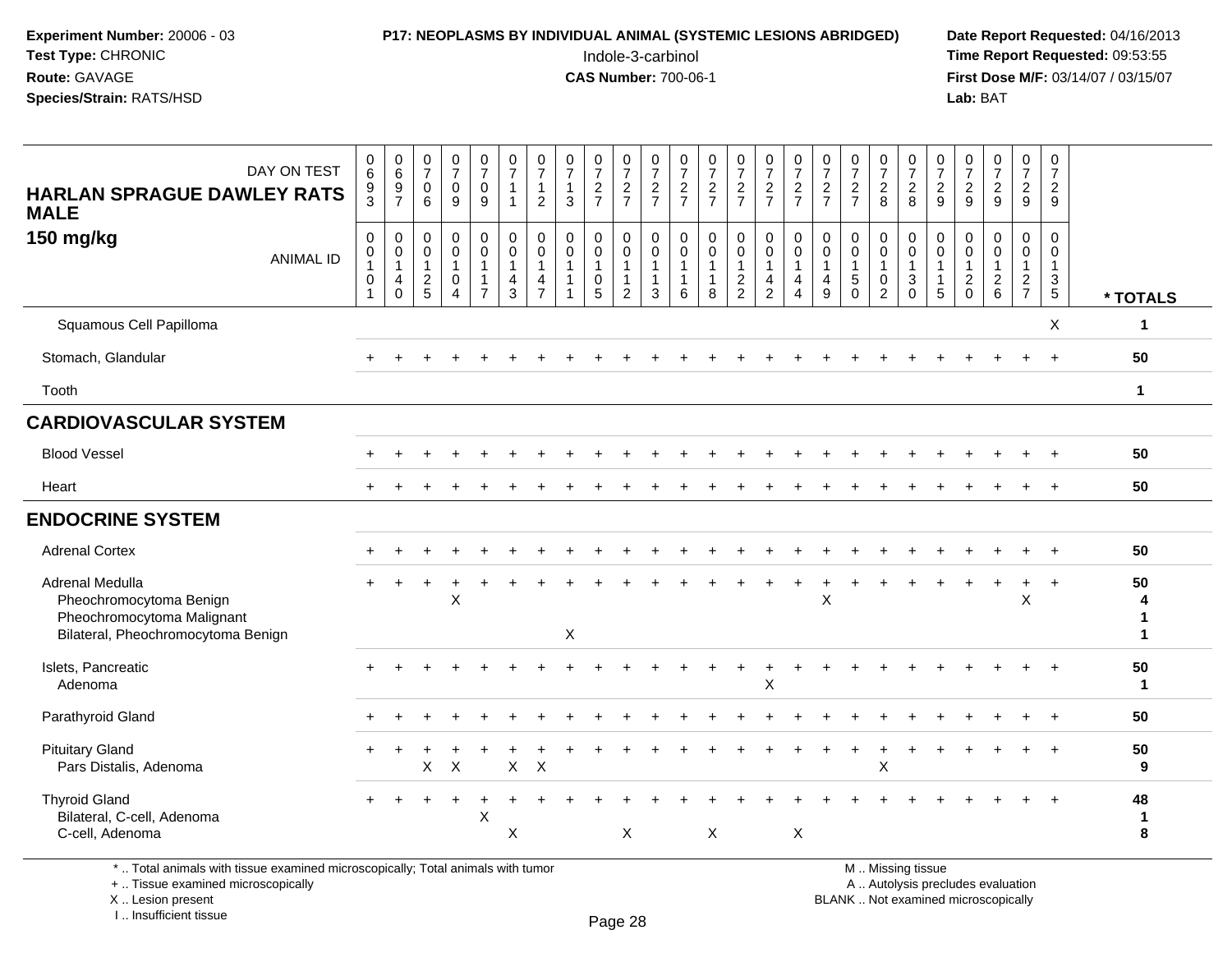| Experiment Number: 20006 - 03<br>Test Type: CHRONIC<br>Route: GAVAGE<br>Species/Strain: RATS/HSD |                                                       |                                                        |                                                                 |                                                         |                                                         |                                             |                                                         | <b>P17: NEOPLASMS BY INDIVIDUAL ANIMAL (SYSTEMIC LESIONS ABRIDGED)</b> |                                                           | Indole-3-carbinol<br><b>CAS Number: 700-06-1</b>         |                                         |                                                                              |                                       |                                |                                                                   |                                         |                                                      |                                |                                                         |                                                                     |                                                                 | Lab: BAT                               |                                                   |                                                   |                                               | Date Report Requested: 04/16/2013<br>Time Report Requested: 09:53:55<br>First Dose M/F: 03/14/07 / 03/15/07 |
|--------------------------------------------------------------------------------------------------|-------------------------------------------------------|--------------------------------------------------------|-----------------------------------------------------------------|---------------------------------------------------------|---------------------------------------------------------|---------------------------------------------|---------------------------------------------------------|------------------------------------------------------------------------|-----------------------------------------------------------|----------------------------------------------------------|-----------------------------------------|------------------------------------------------------------------------------|---------------------------------------|--------------------------------|-------------------------------------------------------------------|-----------------------------------------|------------------------------------------------------|--------------------------------|---------------------------------------------------------|---------------------------------------------------------------------|-----------------------------------------------------------------|----------------------------------------|---------------------------------------------------|---------------------------------------------------|-----------------------------------------------|-------------------------------------------------------------------------------------------------------------|
| DAY ON TEST<br><b>HARLAN SPRAGUE DAWLEY RATS</b><br><b>MALE</b>                                  | $\begin{matrix} 0 \\ 6 \end{matrix}$<br>$\frac{9}{3}$ | $\begin{array}{c} 0 \\ 6 \end{array}$<br>$\frac{9}{7}$ | $\frac{0}{7}$<br>$\boldsymbol{0}$<br>6                          | $\frac{0}{7}$<br>$\pmb{0}$<br>9                         | $\frac{0}{7}$<br>$\mathbf 0$<br>9                       | $\frac{0}{7}$<br>$\mathbf{1}$<br>1          | 0<br>$\boldsymbol{7}$<br>$\mathbf{1}$<br>$\overline{2}$ | $\frac{0}{7}$<br>$\mathbf{1}$<br>$\mathbf{3}$                          | $\frac{0}{7}$<br>$\frac{2}{7}$                            | $\frac{0}{7}$<br>$\frac{2}{7}$                           | 0<br>$\overline{7}$<br>$\frac{2}{7}$    | $\frac{0}{7}$<br>$\frac{2}{7}$                                               | $\frac{0}{7}$<br>$rac{2}{7}$          | $\frac{0}{7}$<br>$\frac{2}{7}$ | $\frac{0}{7}$<br>$\frac{2}{7}$                                    | $\frac{0}{7}$<br>$\frac{2}{7}$          | 0<br>$\overline{\mathcal{I}}$<br>$\frac{2}{7}$       | $\frac{0}{7}$<br>$\frac{2}{7}$ | $\frac{0}{7}$<br>$\frac{2}{8}$                          | $\frac{0}{7}$<br>$\frac{2}{8}$                                      | $\frac{0}{7}$<br>$\frac{2}{9}$                                  | $\frac{0}{7}$<br>$\frac{2}{9}$         | $\frac{0}{7}$<br>$\frac{2}{9}$                    | $\frac{0}{7}$<br>$\frac{2}{9}$                    | 0<br>$\overline{7}$<br>$\overline{a}$<br>9    |                                                                                                             |
| 150 mg/kg<br><b>ANIMAL ID</b>                                                                    | 0<br>0<br>$\mathbf{1}$<br>0                           | 0<br>0<br>4<br>$\mathbf 0$                             | $\mathbf 0$<br>$\boldsymbol{0}$<br>$\mathbf 1$<br>$\frac{2}{5}$ | 0<br>$\mathbf 0$<br>$\mathbf{1}$<br>0<br>$\overline{4}$ | 0<br>$\mathbf 0$<br>$\mathbf{1}$<br>1<br>$\overline{7}$ | 0<br>0<br>$\mathbf{1}$<br>4<br>$\mathbf{3}$ | $\mathbf 0$<br>0<br>$\mathbf{1}$<br>4<br>$\overline{7}$ | $\Omega$<br>0                                                          | 0<br>$\mathbf 0$<br>$\overline{1}$<br>0<br>$\overline{5}$ | 0<br>0<br>$\mathbf{1}$<br>$\mathbf{1}$<br>$\overline{2}$ | $\Omega$<br>0<br>$\mathbf{1}$<br>1<br>3 | $\mathbf 0$<br>$\mathbf 0$<br>$\mathbf 1$<br>$\mathbf{1}$<br>$6\phantom{1}6$ | 0<br>$\mathsf{O}$<br>$\mathbf 1$<br>8 | 0<br>0<br>$\frac{2}{2}$        | $\mathbf 0$<br>$\mathbf 0$<br>$\mathbf{1}$<br>4<br>$\overline{2}$ | $\Omega$<br>0<br>$\mathbf{1}$<br>4<br>4 | $\mathbf 0$<br>$\mathbf 0$<br>$\mathbf{1}$<br>4<br>9 | 0<br>0<br>5<br>$\Omega$        | 0<br>$\mathbf 0$<br>$\mathbf{1}$<br>0<br>$\overline{2}$ | $\Omega$<br>$\mathbf 0$<br>$\ensuremath{\mathsf{3}}$<br>$\mathbf 0$ | $\Omega$<br>$\mathbf 0$<br>-1<br>$\mathbf{1}$<br>$\overline{5}$ | 0<br>0<br>$\mathbf{1}$<br>$^2_{\rm 0}$ | 0<br>$\mathbf 0$<br>$\mathbf{1}$<br>$\frac{2}{6}$ | 0<br>$\mathbf 0$<br>$\mathbf{1}$<br>$\frac{2}{7}$ | 0<br>0<br>$\mathbf{1}$<br>3<br>$\overline{5}$ | * TOTALS                                                                                                    |
| C-cell, Carcinoma                                                                                |                                                       |                                                        |                                                                 |                                                         |                                                         |                                             |                                                         |                                                                        |                                                           |                                                          |                                         |                                                                              |                                       |                                |                                                                   |                                         |                                                      |                                |                                                         |                                                                     |                                                                 |                                        |                                                   |                                                   |                                               | 1                                                                                                           |
| <b>GENERAL BODY SYSTEM</b>                                                                       |                                                       |                                                        |                                                                 |                                                         |                                                         |                                             |                                                         |                                                                        |                                                           |                                                          |                                         |                                                                              |                                       |                                |                                                                   |                                         |                                                      |                                |                                                         |                                                                     |                                                                 |                                        |                                                   |                                                   |                                               |                                                                                                             |
| <b>NONE</b>                                                                                      |                                                       |                                                        |                                                                 |                                                         |                                                         |                                             |                                                         |                                                                        |                                                           |                                                          |                                         |                                                                              |                                       |                                |                                                                   |                                         |                                                      |                                |                                                         |                                                                     |                                                                 |                                        |                                                   |                                                   |                                               |                                                                                                             |
| <b>GENITAL SYSTEM</b>                                                                            |                                                       |                                                        |                                                                 |                                                         |                                                         |                                             |                                                         |                                                                        |                                                           |                                                          |                                         |                                                                              |                                       |                                |                                                                   |                                         |                                                      |                                |                                                         |                                                                     |                                                                 |                                        |                                                   |                                                   |                                               |                                                                                                             |
| Epididymis                                                                                       |                                                       |                                                        |                                                                 |                                                         |                                                         |                                             |                                                         |                                                                        |                                                           |                                                          |                                         |                                                                              |                                       |                                |                                                                   |                                         |                                                      |                                |                                                         |                                                                     |                                                                 |                                        |                                                   |                                                   |                                               | 50                                                                                                          |
| <b>Preputial Gland</b>                                                                           | +                                                     |                                                        |                                                                 |                                                         |                                                         |                                             |                                                         |                                                                        |                                                           |                                                          |                                         | м                                                                            | $\ddot{}$                             |                                |                                                                   |                                         |                                                      |                                |                                                         |                                                                     |                                                                 |                                        |                                                   |                                                   | $+$                                           | 49                                                                                                          |
| Prostate                                                                                         | +                                                     |                                                        |                                                                 |                                                         |                                                         |                                             |                                                         |                                                                        |                                                           |                                                          |                                         |                                                                              |                                       |                                |                                                                   |                                         |                                                      |                                |                                                         |                                                                     |                                                                 |                                        |                                                   |                                                   | $+$                                           | 50                                                                                                          |
| Seminal Vesicle                                                                                  |                                                       |                                                        |                                                                 |                                                         |                                                         |                                             |                                                         |                                                                        |                                                           |                                                          |                                         |                                                                              |                                       |                                |                                                                   |                                         |                                                      |                                |                                                         |                                                                     |                                                                 |                                        |                                                   |                                                   | $\ddot{}$                                     | 50                                                                                                          |
| <b>Testes</b><br>Interstitial Cell, Adenoma                                                      |                                                       |                                                        |                                                                 |                                                         |                                                         |                                             |                                                         |                                                                        |                                                           |                                                          |                                         |                                                                              |                                       |                                |                                                                   |                                         |                                                      |                                |                                                         |                                                                     |                                                                 |                                        |                                                   |                                                   | $\ddot{}$                                     | 50<br>$\overline{2}$                                                                                        |
| <b>HEMATOPOIETIC SYSTEM</b>                                                                      |                                                       |                                                        |                                                                 |                                                         |                                                         |                                             |                                                         |                                                                        |                                                           |                                                          |                                         |                                                                              |                                       |                                |                                                                   |                                         |                                                      |                                |                                                         |                                                                     |                                                                 |                                        |                                                   |                                                   |                                               |                                                                                                             |
| <b>Bone Marrow</b>                                                                               |                                                       |                                                        |                                                                 |                                                         |                                                         |                                             |                                                         |                                                                        |                                                           |                                                          |                                         |                                                                              |                                       |                                |                                                                   |                                         |                                                      |                                |                                                         |                                                                     |                                                                 |                                        |                                                   |                                                   | $+$                                           | 50                                                                                                          |
| Lymph Node                                                                                       |                                                       |                                                        | $\ddot{}$                                                       |                                                         | $\ddot{}$                                               |                                             |                                                         | $+$ $+$                                                                |                                                           |                                                          |                                         |                                                                              |                                       |                                |                                                                   |                                         |                                                      |                                |                                                         |                                                                     |                                                                 |                                        |                                                   |                                                   |                                               | 8                                                                                                           |
| Lymph Node, Mandibular                                                                           |                                                       |                                                        |                                                                 |                                                         |                                                         |                                             |                                                         |                                                                        |                                                           |                                                          |                                         |                                                                              |                                       |                                |                                                                   |                                         |                                                      |                                |                                                         |                                                                     |                                                                 |                                        |                                                   |                                                   |                                               | 49                                                                                                          |
| Lymph Node, Mesenteric                                                                           | $+$                                                   |                                                        |                                                                 |                                                         |                                                         |                                             |                                                         |                                                                        |                                                           |                                                          |                                         |                                                                              |                                       |                                |                                                                   |                                         |                                                      |                                |                                                         |                                                                     |                                                                 |                                        |                                                   |                                                   |                                               | 50                                                                                                          |
| Spleen                                                                                           |                                                       |                                                        |                                                                 |                                                         |                                                         |                                             |                                                         |                                                                        |                                                           |                                                          |                                         |                                                                              |                                       |                                |                                                                   |                                         |                                                      |                                |                                                         |                                                                     |                                                                 |                                        |                                                   |                                                   | $+$                                           | 50                                                                                                          |
| Thymus                                                                                           |                                                       |                                                        |                                                                 |                                                         |                                                         |                                             |                                                         |                                                                        |                                                           |                                                          |                                         |                                                                              |                                       |                                |                                                                   |                                         |                                                      |                                |                                                         |                                                                     |                                                                 |                                        |                                                   |                                                   | $+$                                           | 49                                                                                                          |

\* .. Total animals with tissue examined microscopically; Total animals with tumor<br>+ .. Tissue examined microscopically a .. Autolysis precludes evaluation examined microscopically A .. Autolysis precludes evaluation

X ..

I .. Insufficient tissue

Page 29

**M** . Missing tissue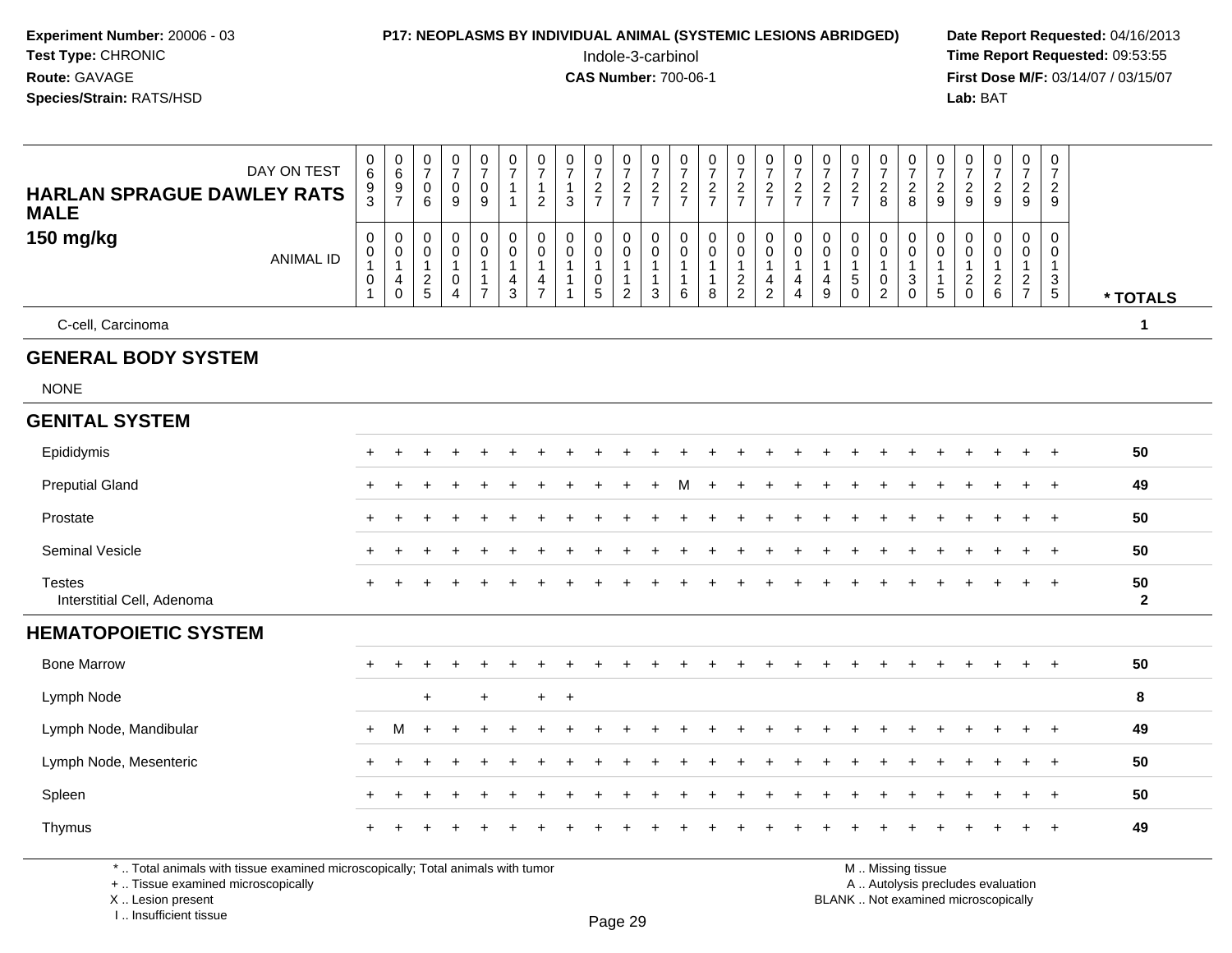| Experiment Number: 20006 - 03<br>Test Type: CHRONIC<br>Route: GAVAGE<br>Species/Strain: RATS/HSD                                                                             |                                                                     | P17: NEOPLASMS BY INDIVIDUAL ANIMAL (SYSTEMIC LESIONS ABRIDGED) |                                                   |                                                                 |                                                                    |                                          |                                            |                                               |                                |                                    | Indole-3-carbinol<br><b>CAS Number: 700-06-1</b> |                                               |                                                                 |                                                           |                                                         |                                 |                                      |                                   |                                                          |                                                              |                                            |                                                 | Lab: BAT                          |                                                   |                                                | Date Report Requested: 04/16/2013<br>Time Report Requested: 09:53:55<br>First Dose M/F: 03/14/07 / 03/15/07 |
|------------------------------------------------------------------------------------------------------------------------------------------------------------------------------|---------------------------------------------------------------------|-----------------------------------------------------------------|---------------------------------------------------|-----------------------------------------------------------------|--------------------------------------------------------------------|------------------------------------------|--------------------------------------------|-----------------------------------------------|--------------------------------|------------------------------------|--------------------------------------------------|-----------------------------------------------|-----------------------------------------------------------------|-----------------------------------------------------------|---------------------------------------------------------|---------------------------------|--------------------------------------|-----------------------------------|----------------------------------------------------------|--------------------------------------------------------------|--------------------------------------------|-------------------------------------------------|-----------------------------------|---------------------------------------------------|------------------------------------------------|-------------------------------------------------------------------------------------------------------------|
| DAY ON TEST<br><b>HARLAN SPRAGUE DAWLEY RATS</b><br><b>MALE</b>                                                                                                              | 0<br>$6\overline{6}$<br>$\frac{9}{3}$                               | $\begin{array}{c} 0 \\ 6 \end{array}$<br>$\frac{9}{7}$          | 0<br>$\overline{7}$<br>0<br>6                     | $\frac{0}{7}$<br>0<br>9                                         | $\frac{0}{7}$<br>$\pmb{0}$<br>9                                    | 0<br>$\overline{7}$<br>1<br>$\mathbf{1}$ | 0<br>$\overline{7}$<br>1<br>$\overline{c}$ | $\frac{0}{7}$<br>$\mathbf{1}$<br>$\mathbf{3}$ | $\frac{0}{7}$<br>$\frac{2}{7}$ | $\frac{0}{7}$<br>$\frac{2}{7}$     | $\frac{0}{7}$<br>$\frac{2}{7}$                   | $\frac{0}{7}$<br>$\frac{2}{7}$                | $\frac{0}{7}$<br>$\frac{2}{7}$                                  | $\frac{0}{7}$<br>$\frac{2}{7}$                            | $\frac{0}{7}$<br>$\frac{2}{7}$                          | $\frac{0}{7}$<br>$\frac{2}{7}$  | 0<br>$\overline{7}$<br>$\frac{2}{7}$ | $\frac{0}{7}$<br>$\frac{2}{7}$    | $\frac{0}{7}$<br>$_{\rm 8}^2$                            | $\frac{0}{7}$<br>8                                           | 0<br>$\overline{7}$<br>$\overline{2}$<br>9 | $\frac{0}{7}$<br>$\frac{2}{9}$                  | $\frac{0}{7}$<br>$\frac{2}{9}$    | 0<br>$\overline{7}$<br>$\frac{2}{9}$              | 0<br>$\overline{7}$<br>$\overline{2}$<br>9     |                                                                                                             |
| 150 mg/kg<br><b>ANIMAL ID</b>                                                                                                                                                | $\pmb{0}$<br>$\pmb{0}$<br>$\mathbf{1}$<br>$\pmb{0}$<br>$\mathbf{1}$ | 0<br>0<br>$\mathbf{1}$<br>$\overline{4}$<br>$\mathbf 0$         | 0<br>$\mathbf 0$<br>$\mathbf{1}$<br>$\frac{2}{5}$ | 0<br>$\mathbf 0$<br>$\mathbf{1}$<br>0<br>$\boldsymbol{\Lambda}$ | 0<br>$\mathbf 0$<br>$\mathbf{1}$<br>$\mathbf{1}$<br>$\overline{7}$ | 0<br>$\mathbf 0$<br>1<br>4<br>3          | 0<br>0<br>4                                | $\mathbf 0$<br>$\Omega$                       | 0<br>0<br>0<br>5               | 0<br>0<br>1<br>1<br>$\overline{2}$ | $\mathbf 0$<br>$\Omega$<br>$\mathbf{1}$<br>3     | 0<br>$\mathbf 0$<br>-1<br>$\overline{1}$<br>6 | $\mathbf 0$<br>$\mathbf 0$<br>$\mathbf{1}$<br>$\mathbf{1}$<br>8 | $\mathbf 0$<br>$\pmb{0}$<br>$\mathbf{1}$<br>$\frac{2}{2}$ | 0<br>$\mathbf 0$<br>$\mathbf{1}$<br>4<br>$\overline{2}$ | 0<br>0<br>$\mathbf 1$<br>4<br>4 | 0<br>0<br>$\mathbf 1$<br>4<br>9      | 0<br>0<br>$\,$ 5 $\,$<br>$\Omega$ | 0<br>$\Omega$<br>0<br>$\overline{2}$                     | 0<br>$\mathbf 0$<br>$\overline{1}$<br>$\sqrt{3}$<br>$\Omega$ | 0<br>5                                     | 0<br>$\mathbf 0$<br>$\mathbf 1$<br>$^2_{\rm 0}$ | 0<br>$\mathbf 0$<br>$\frac{2}{6}$ | 0<br>$\mathsf 0$<br>$\mathbf{1}$<br>$\frac{2}{7}$ | 0<br>0<br>$\mathbf{1}$<br>3<br>$5\overline{)}$ | * TOTALS                                                                                                    |
| <b>INTEGUMENTARY SYSTEM</b>                                                                                                                                                  |                                                                     |                                                                 |                                                   |                                                                 |                                                                    |                                          |                                            |                                               |                                |                                    |                                                  |                                               |                                                                 |                                                           |                                                         |                                 |                                      |                                   |                                                          |                                                              |                                            |                                                 |                                   |                                                   |                                                |                                                                                                             |
| <b>Mammary Gland</b><br>Fibroadenoma                                                                                                                                         |                                                                     |                                                                 |                                                   |                                                                 |                                                                    |                                          |                                            |                                               |                                |                                    |                                                  |                                               |                                                                 |                                                           |                                                         |                                 |                                      |                                   |                                                          |                                                              |                                            |                                                 |                                   |                                                   |                                                | 50<br>$\mathbf{1}$                                                                                          |
| Skin<br>Squamous Cell Carcinoma<br>Squamous Cell Papilloma<br>Subcutaneous Tissue, Fibroma<br>Subcutaneous Tissue, Fibrosarcoma<br>Subcutaneous Tissue, Schwannoma Malignant |                                                                     |                                                                 |                                                   |                                                                 | X                                                                  |                                          |                                            |                                               |                                | $X$ $X$                            |                                                  |                                               |                                                                 |                                                           |                                                         |                                 |                                      |                                   | X                                                        |                                                              |                                            |                                                 | X                                 |                                                   |                                                | 50                                                                                                          |
| <b>MUSCULOSKELETAL SYSTEM</b>                                                                                                                                                |                                                                     |                                                                 |                                                   |                                                                 |                                                                    |                                          |                                            |                                               |                                |                                    |                                                  |                                               |                                                                 |                                                           |                                                         |                                 |                                      |                                   |                                                          |                                                              |                                            |                                                 |                                   |                                                   |                                                |                                                                                                             |
| Bone                                                                                                                                                                         |                                                                     |                                                                 |                                                   |                                                                 |                                                                    |                                          |                                            |                                               |                                |                                    |                                                  |                                               |                                                                 |                                                           |                                                         |                                 |                                      |                                   |                                                          |                                                              |                                            |                                                 |                                   |                                                   |                                                | 50                                                                                                          |
| <b>NERVOUS SYSTEM</b>                                                                                                                                                        |                                                                     |                                                                 |                                                   |                                                                 |                                                                    |                                          |                                            |                                               |                                |                                    |                                                  |                                               |                                                                 |                                                           |                                                         |                                 |                                      |                                   |                                                          |                                                              |                                            |                                                 |                                   |                                                   |                                                |                                                                                                             |
| <b>Brain</b><br>Medulloblastoma Mal                                                                                                                                          |                                                                     |                                                                 |                                                   |                                                                 |                                                                    |                                          |                                            |                                               |                                |                                    |                                                  |                                               |                                                                 |                                                           |                                                         |                                 |                                      |                                   |                                                          |                                                              |                                            |                                                 |                                   |                                                   |                                                | 50<br>$\mathbf{1}$                                                                                          |
| Spinal Cord                                                                                                                                                                  |                                                                     |                                                                 |                                                   |                                                                 |                                                                    | $\ddot{}$                                |                                            |                                               |                                |                                    |                                                  |                                               |                                                                 |                                                           |                                                         |                                 |                                      |                                   |                                                          |                                                              |                                            |                                                 |                                   |                                                   |                                                | 1                                                                                                           |
| <b>RESPIRATORY SYSTEM</b>                                                                                                                                                    |                                                                     |                                                                 |                                                   |                                                                 |                                                                    |                                          |                                            |                                               |                                |                                    |                                                  |                                               |                                                                 |                                                           |                                                         |                                 |                                      |                                   |                                                          |                                                              |                                            |                                                 |                                   |                                                   |                                                |                                                                                                             |
| Lung<br>Alveolar/Bronchiolar Adenoma                                                                                                                                         |                                                                     |                                                                 |                                                   |                                                                 |                                                                    |                                          |                                            |                                               |                                |                                    |                                                  |                                               | Х                                                               |                                                           |                                                         |                                 |                                      |                                   |                                                          |                                                              |                                            |                                                 |                                   |                                                   |                                                | 50<br>$\mathbf 1$                                                                                           |
| Nose                                                                                                                                                                         |                                                                     |                                                                 |                                                   |                                                                 |                                                                    |                                          |                                            |                                               |                                |                                    |                                                  |                                               |                                                                 |                                                           |                                                         |                                 |                                      |                                   |                                                          |                                                              |                                            |                                                 |                                   |                                                   |                                                | 50                                                                                                          |
| Trachea                                                                                                                                                                      |                                                                     |                                                                 |                                                   |                                                                 |                                                                    |                                          |                                            |                                               |                                |                                    |                                                  |                                               |                                                                 |                                                           |                                                         |                                 |                                      |                                   |                                                          |                                                              |                                            |                                                 |                                   |                                                   | $\div$                                         | 50                                                                                                          |
| *  Total animals with tissue examined microscopically; Total animals with tumor<br>+  Tissue examined microscopically<br>X  Lesion present                                   |                                                                     |                                                                 |                                                   |                                                                 |                                                                    |                                          |                                            |                                               |                                |                                    |                                                  |                                               |                                                                 |                                                           |                                                         |                                 |                                      |                                   | M  Missing tissue<br>BLANK  Not examined microscopically |                                                              |                                            |                                                 |                                   | A  Autolysis precludes evaluation                 |                                                |                                                                                                             |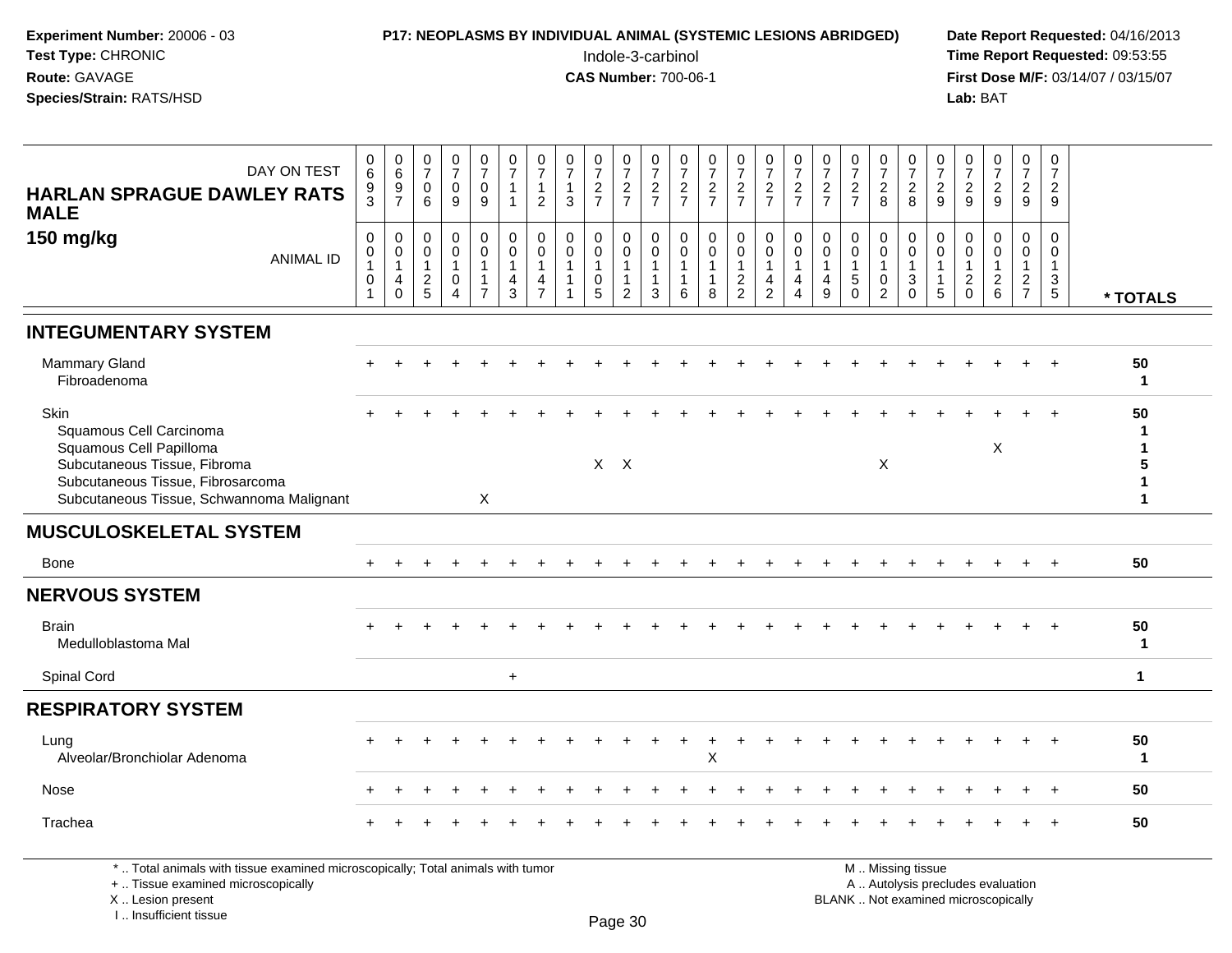| <b>P17: NEOPLASMS BY INDIVIDUAL ANIMAL (SYSTEMIC LESIONS ABRIDGED)</b> | Date Rep         |
|------------------------------------------------------------------------|------------------|
| Indole-3-carbinol                                                      | Time Rer         |
| <b>CAS Number: 700-06-1</b>                                            | <b>First Dos</b> |
|                                                                        | Lab: BAT         |
|                                                                        |                  |

## **P17: NEOPLASMS BY INDIVIDUAL ANIMAL (SYSTEMIC LESIONS ABRIDGED)** Date Report Requested: 04/16/2013<br>Indole-3-carbinol **Time Report Requested:** 09:53:55

 Indole-3-carbinol **Time Report Requested:** 09:53:55 **First Dose M/F:** 03/14/07 / 03/15/07<br>**Lab:** BAT

| DAY ON TEST<br><b>HARLAN SPRAGUE DAWLEY RATS</b><br><b>MALE</b> | $\begin{array}{c} 0 \\ 6 \end{array}$<br>$\frac{9}{3}$ | 0697                                                                  | $\frac{0}{7}$<br>$\mathbf 0$<br>6                               | $\frac{0}{7}$<br>$\pmb{0}$<br>9 | $\frac{0}{7}$<br>$\mathbf 0$<br>9                                          | $\frac{0}{7}$                                                                | $\frac{0}{7}$<br>$\overline{1}$<br>$\overline{2}$                                     | $\begin{array}{c} 0 \\ 7 \\ 1 \end{array}$<br>3 | $\frac{0}{7}$<br>$\frac{2}{7}$ | $\begin{array}{c} 0 \\ 7 \end{array}$<br>$\frac{2}{7}$               | $\frac{0}{7}$<br>$\frac{2}{7}$                    | $\frac{0}{7}$<br>$\frac{2}{7}$ | $\frac{0}{7}$<br>$\frac{2}{7}$                                                 | $\frac{0}{7}$<br>$\frac{2}{7}$                             | $\frac{0}{7}$<br>$\frac{2}{7}$                                                                           | $\frac{0}{7}$<br>$\frac{2}{7}$            | $\frac{0}{7}$<br>$\frac{2}{7}$ | $\frac{0}{7}$<br>$\frac{2}{7}$               | $\frac{0}{7}$<br>$\frac{2}{8}$ | $\frac{0}{7}$<br>8                                    | $\frac{0}{7}$<br>$\frac{2}{9}$                  | $\frac{0}{7}$<br>$\frac{2}{9}$                       | $\begin{array}{c} 0 \\ 7 \end{array}$<br>$\sqrt{2}$<br>9 | $\frac{0}{7}$<br>$\frac{2}{9}$ | $\frac{0}{7}$<br>$\frac{2}{9}$          |          |
|-----------------------------------------------------------------|--------------------------------------------------------|-----------------------------------------------------------------------|-----------------------------------------------------------------|---------------------------------|----------------------------------------------------------------------------|------------------------------------------------------------------------------|---------------------------------------------------------------------------------------|-------------------------------------------------|--------------------------------|----------------------------------------------------------------------|---------------------------------------------------|--------------------------------|--------------------------------------------------------------------------------|------------------------------------------------------------|----------------------------------------------------------------------------------------------------------|-------------------------------------------|--------------------------------|----------------------------------------------|--------------------------------|-------------------------------------------------------|-------------------------------------------------|------------------------------------------------------|----------------------------------------------------------|--------------------------------|-----------------------------------------|----------|
| 150 mg/kg<br><b>ANIMAL ID</b>                                   | 0<br>0<br>0                                            | $_{\rm 0}^{\rm 0}$<br>$\overline{1}$<br>$\overline{4}$<br>$\mathbf 0$ | $\pmb{0}$<br>$\pmb{0}$<br>$\mathbf{1}$<br>$\boldsymbol{2}$<br>5 | 0<br>$\pmb{0}$<br>0             | $\pmb{0}$<br>$\pmb{0}$<br>$\overline{1}$<br>$\mathbf{1}$<br>$\overline{7}$ | $\begin{smallmatrix} 0\\0 \end{smallmatrix}$<br>$\overline{\mathbf{4}}$<br>3 | $\begin{smallmatrix} 0\\0 \end{smallmatrix}$<br>$\overline{1}$<br>4<br>$\overline{z}$ | $\begin{smallmatrix}0\\0\end{smallmatrix}$<br>1 | 0<br>0<br>0<br>5               | $_{\rm 0}^{\rm 0}$<br>$\mathbf{1}$<br>$\mathbf{1}$<br>$\overline{2}$ | $\begin{smallmatrix} 0\\0 \end{smallmatrix}$<br>3 | $_{\rm 0}^{\rm 0}$<br>6        | $\begin{smallmatrix}0\\0\end{smallmatrix}$<br>$\mathbf 1$<br>$\mathbf{1}$<br>8 | $\begin{smallmatrix}0\0\end{smallmatrix}$<br>$\frac{2}{2}$ | $\begin{smallmatrix}0\0\0\end{smallmatrix}$<br>$\mathbf{1}$<br>$\overline{\mathbf{4}}$<br>$\overline{2}$ | $_{\rm 0}^{\rm 0}$<br>$\overline{4}$<br>4 | 0<br>$\pmb{0}$<br>4<br>9       | $\pmb{0}$<br>$\pmb{0}$<br>1<br>5<br>$\Omega$ | $_0^0$<br>0<br>$\overline{2}$  | $_{\rm 0}^{\rm 0}$<br>$\mathbf{1}$<br>$\sqrt{3}$<br>0 | $_{\rm 0}^{\rm 0}$<br>$\mathbf 1$<br>$\sqrt{5}$ | 0<br>0<br>$\mathbf{1}$<br>$\overline{2}$<br>$\Omega$ | 0<br>$\mathbf 0$<br>$\boldsymbol{2}$<br>6                | 0<br>0<br>$\frac{2}{7}$        | 0<br>0<br>$\mathbf{1}$<br>$\frac{3}{5}$ | * TOTALS |
| <b>SPECIAL SENSES SYSTEM</b>                                    |                                                        |                                                                       |                                                                 |                                 |                                                                            |                                                                              |                                                                                       |                                                 |                                |                                                                      |                                                   |                                |                                                                                |                                                            |                                                                                                          |                                           |                                |                                              |                                |                                                       |                                                 |                                                      |                                                          |                                |                                         |          |
| Ear                                                             |                                                        |                                                                       |                                                                 |                                 |                                                                            |                                                                              |                                                                                       |                                                 | $\ddot{}$                      |                                                                      |                                                   |                                |                                                                                |                                                            |                                                                                                          |                                           |                                |                                              |                                |                                                       |                                                 |                                                      |                                                          |                                |                                         | 1        |
| Eye                                                             | $\pm$                                                  |                                                                       |                                                                 |                                 |                                                                            |                                                                              |                                                                                       |                                                 |                                |                                                                      |                                                   |                                |                                                                                |                                                            |                                                                                                          |                                           |                                |                                              |                                |                                                       |                                                 |                                                      |                                                          |                                | $+$                                     | 49       |
| <b>Harderian Gland</b>                                          | $+$                                                    |                                                                       |                                                                 |                                 |                                                                            |                                                                              |                                                                                       |                                                 |                                |                                                                      |                                                   |                                |                                                                                |                                                            |                                                                                                          |                                           |                                |                                              |                                |                                                       |                                                 |                                                      |                                                          |                                | $\pm$                                   | 49       |
| <b>Lacrimal Gland</b>                                           |                                                        |                                                                       |                                                                 | $\ddot{}$                       |                                                                            |                                                                              |                                                                                       |                                                 |                                |                                                                      |                                                   |                                |                                                                                |                                                            |                                                                                                          |                                           |                                |                                              |                                |                                                       |                                                 |                                                      |                                                          | $\ddot{}$                      |                                         | 4        |
| <b>URINARY SYSTEM</b>                                           |                                                        |                                                                       |                                                                 |                                 |                                                                            |                                                                              |                                                                                       |                                                 |                                |                                                                      |                                                   |                                |                                                                                |                                                            |                                                                                                          |                                           |                                |                                              |                                |                                                       |                                                 |                                                      |                                                          |                                |                                         |          |
| Kidney                                                          |                                                        |                                                                       |                                                                 |                                 |                                                                            |                                                                              |                                                                                       |                                                 |                                |                                                                      |                                                   |                                |                                                                                |                                                            |                                                                                                          |                                           |                                |                                              |                                |                                                       |                                                 |                                                      |                                                          |                                |                                         | 50       |
| <b>Urinary Bladder</b>                                          |                                                        |                                                                       |                                                                 |                                 |                                                                            |                                                                              |                                                                                       |                                                 |                                |                                                                      |                                                   |                                |                                                                                |                                                            |                                                                                                          |                                           |                                |                                              |                                |                                                       |                                                 |                                                      |                                                          |                                | $\pm$                                   | 50       |
| <b>SYSTEMIC LESIONS</b>                                         |                                                        |                                                                       |                                                                 |                                 |                                                                            |                                                                              |                                                                                       |                                                 |                                |                                                                      |                                                   |                                |                                                                                |                                                            |                                                                                                          |                                           |                                |                                              |                                |                                                       |                                                 |                                                      |                                                          |                                |                                         |          |
| Multiple Organ<br>Lymphoma Malignant                            |                                                        |                                                                       |                                                                 |                                 |                                                                            |                                                                              | $\pmb{\times}$                                                                        |                                                 |                                |                                                                      |                                                   |                                |                                                                                |                                                            |                                                                                                          |                                           |                                |                                              |                                |                                                       |                                                 |                                                      |                                                          |                                | $+$                                     | 50<br>1  |

\* .. Total animals with tissue examined microscopically; Total animals with tumor

+ .. Tissue examined microscopically

X .. Lesion present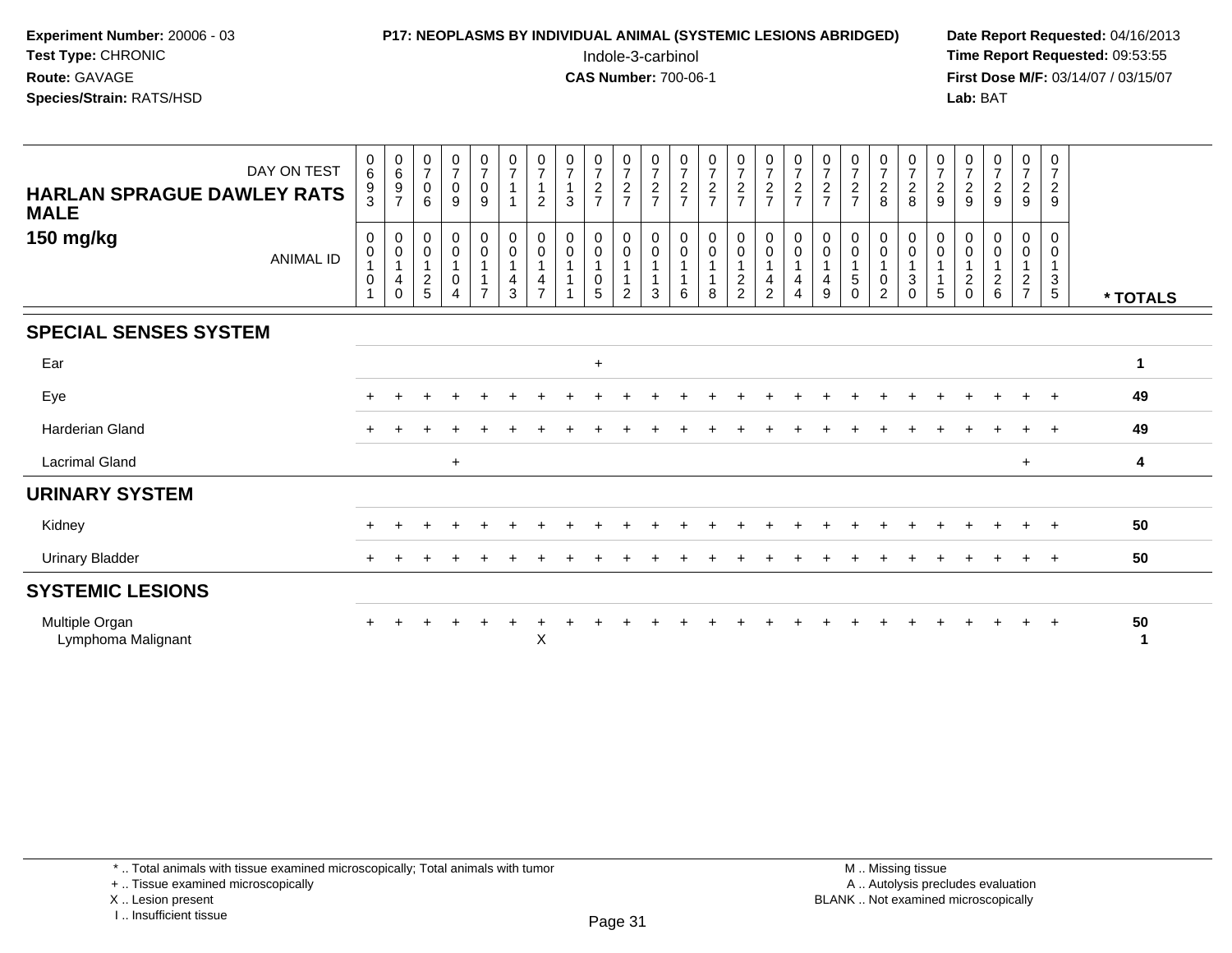#### **P17: NEOPLASMS BY INDIVIDUAL ANIMAL (SYSTEMIC LESIONS ABRIDGED)** Date Report Requested: 04/16/2013<br>Indole-3-carbinol **Time Report Requested:** 09:53:55

 Indole-3-carbinol **Time Report Requested:** 09:53:55 **First Dose M/F:** 03/14/07 / 03/15/07<br>Lab: BAT **Lab:** BAT

| DAY ON TEST<br><b>HARLAN SPRAGUE DAWLEY RATS</b><br><b>MALE</b>                                                       | $\begin{smallmatrix}0\\1\end{smallmatrix}$<br>$_{\rm 0}^{\rm 9}$                      | $\begin{array}{c} 0 \\ 2 \\ 5 \end{array}$<br>8 | $\begin{smallmatrix}0\\3\\0\end{smallmatrix}$<br>6   | $\begin{smallmatrix}0\0\4\end{smallmatrix}$<br>$\mathbf 0$<br>$\mathbf{1}$ | $\begin{smallmatrix}0\0\4\end{smallmatrix}$<br>$\mathbf{1}$<br>$\overline{2}$ | $\pmb{0}$<br>$\overline{4}$<br>$\,6\,$<br>$\overline{2}$                  | 0<br>$\overline{4}$<br>$\overline{7}$<br>$\overline{7}$                      | $\pmb{0}$<br>$\overline{4}$<br>9<br>6                               | $\pmb{0}$<br>$\overline{4}$<br>$\boldsymbol{9}$<br>8 | $\begin{array}{c} 0 \\ 5 \\ 1 \end{array}$<br>$\boldsymbol{9}$                             | $\begin{array}{c} 0 \\ 5 \\ 3 \end{array}$<br>$\mathbf{1}$                           | $\begin{array}{c} 0 \\ 5 \\ 3 \end{array}$<br>$\overline{2}$ | $\begin{array}{c} 0 \\ 5 \\ 3 \end{array}$<br>$\overline{4}$   | $\begin{array}{c} 0 \\ 5 \\ 7 \end{array}$<br>$5\phantom{.0}$                                 | $\begin{array}{c} 0 \\ 5 \end{array}$<br>8<br>9                                     | 0<br>$\overline{5}$<br>$\boldsymbol{9}$<br>$\overline{7}$ | $\begin{array}{c} 0 \\ 6 \end{array}$<br>$\mathbf{1}$<br>$\mathbf{1}$ | $\begin{array}{c} 0 \\ 6 \end{array}$<br>$\mathbf{1}$<br>$\overline{2}$ | $_{6}^{\rm 0}$<br>$\mathbf{1}$<br>$5\phantom{.0}$                         | 0<br>$\overline{6}$<br>$\mathbf{1}$<br>$\overline{7}$               | $\begin{matrix} 0 \\ 6 \\ 2 \end{matrix}$<br>$\mathbf{1}$ | $\begin{array}{c} 0 \\ 6 \end{array}$<br>$\sqrt{2}$<br>9      | $_{6}^{\rm 0}$<br>$\overline{4}$<br>$\overline{0}$ | $\begin{array}{c} 0 \\ 6 \end{array}$<br>$\frac{4}{5}$                              | 0<br>6<br>5<br>$\mathbf{1}$                                          |                 |
|-----------------------------------------------------------------------------------------------------------------------|---------------------------------------------------------------------------------------|-------------------------------------------------|------------------------------------------------------|----------------------------------------------------------------------------|-------------------------------------------------------------------------------|---------------------------------------------------------------------------|------------------------------------------------------------------------------|---------------------------------------------------------------------|------------------------------------------------------|--------------------------------------------------------------------------------------------|--------------------------------------------------------------------------------------|--------------------------------------------------------------|----------------------------------------------------------------|-----------------------------------------------------------------------------------------------|-------------------------------------------------------------------------------------|-----------------------------------------------------------|-----------------------------------------------------------------------|-------------------------------------------------------------------------|---------------------------------------------------------------------------|---------------------------------------------------------------------|-----------------------------------------------------------|---------------------------------------------------------------|----------------------------------------------------|-------------------------------------------------------------------------------------|----------------------------------------------------------------------|-----------------|
| 300 mg/kg<br><b>ANIMAL ID</b>                                                                                         | $\boldsymbol{0}$<br>$\begin{smallmatrix}0\\1\end{smallmatrix}$<br>$\bf 8$<br>$\Omega$ | 0<br>$\mathbf 0$<br>$\mathbf{1}$<br>8           | $\pmb{0}$<br>$\mathbf 0$<br>$\overline{1}$<br>$^6_8$ | $\mathsf{O}$<br>$\mathsf{O}\xspace$<br>$\mathbf{1}$<br>$\overline{7}$<br>3 | $\mathbf 0$<br>$\mathbf 0$<br>$\mathbf{1}$<br>$^6_6$                          | $\mathbf 0$<br>$\mathsf{O}\xspace$<br>$\mathbf{1}$<br>$\overline{7}$<br>6 | $\mathbf 0$<br>$\mathbf 0$<br>$\overline{1}$<br>$\sqrt{5}$<br>$\overline{A}$ | $\mathbf 0$<br>$\mathbf 0$<br>$\mathbf{1}$<br>$\boldsymbol{9}$<br>3 | 0<br>$\mathbf 0$<br>1<br>5<br>6                      | $\begin{smallmatrix}0\0\0\end{smallmatrix}$<br>$\overline{1}$<br>$\bf 8$<br>$\overline{8}$ | $\mathbf 0$<br>$\ddot{\mathbf{0}}$<br>$\overline{2}$<br>$\boldsymbol{0}$<br>$\Omega$ | 0<br>0<br>$\mathbf{1}$<br>$\frac{9}{7}$                      | $\mathbf 0$<br>$\overline{0}$<br>$\mathbf{1}$<br>$\frac{9}{4}$ | $\mathsf{O}\xspace$<br>$\mathbf 0$<br>$\overline{1}$<br>$\begin{array}{c} 5 \\ 5 \end{array}$ | $\mathbf 0$<br>$\ddot{\mathbf{0}}$<br>$\overline{1}$<br>$6\phantom{1}6$<br>$\Omega$ | 0<br>$\mathbf 0$<br>$\mathbf{1}$<br>5<br>$\overline{7}$   | $_{\rm 0}^{\rm 0}$<br>$\mathbf{1}$<br>$\bf 8$<br>$\overline{2}$       | 0<br>$\mathsf{O}$<br>$\mathbf{1}$<br>9<br>$\overline{6}$                | 0<br>$\mathbf 0$<br>$\mathbf{1}$<br>$\begin{array}{c} 5 \\ 8 \end{array}$ | $\mathbf 0$<br>$\ddot{\mathbf{0}}$<br>$\mathbf{1}$<br>$\frac{5}{9}$ | $\mathbf 0$<br>$\mathbf 0$<br>$\overline{1}$<br>$_{9}^9$  | $\mathbf 0$<br>$\mathbf 0$<br>$\overline{1}$<br>$\frac{5}{3}$ | 0<br>$\mathbf{0}$<br>1<br>6<br>5                   | $\mathsf 0$<br>$\mathbf 0$<br>$\mathbf{1}$<br>$\begin{array}{c} 8 \\ 7 \end{array}$ | $\mathbf 0$<br>0<br>$\mathbf{1}$<br>$\overline{7}$<br>$\overline{4}$ | males<br>(cont) |
| <b>ALIMENTARY SYSTEM</b>                                                                                              |                                                                                       |                                                 |                                                      |                                                                            |                                                                               |                                                                           |                                                                              |                                                                     |                                                      |                                                                                            |                                                                                      |                                                              |                                                                |                                                                                               |                                                                                     |                                                           |                                                                       |                                                                         |                                                                           |                                                                     |                                                           |                                                               |                                                    |                                                                                     |                                                                      |                 |
| Esophagus                                                                                                             |                                                                                       |                                                 |                                                      |                                                                            |                                                                               |                                                                           |                                                                              |                                                                     |                                                      |                                                                                            |                                                                                      |                                                              |                                                                |                                                                                               |                                                                                     |                                                           |                                                                       |                                                                         |                                                                           |                                                                     |                                                           |                                                               |                                                    |                                                                                     | $+$                                                                  |                 |
| Intestine Large, Cecum                                                                                                |                                                                                       |                                                 |                                                      |                                                                            |                                                                               |                                                                           |                                                                              |                                                                     |                                                      |                                                                                            |                                                                                      |                                                              |                                                                |                                                                                               |                                                                                     |                                                           |                                                                       |                                                                         |                                                                           |                                                                     |                                                           |                                                               |                                                    |                                                                                     | $\overline{1}$                                                       |                 |
| Intestine Large, Colon                                                                                                |                                                                                       |                                                 |                                                      |                                                                            |                                                                               |                                                                           |                                                                              |                                                                     |                                                      |                                                                                            |                                                                                      |                                                              |                                                                |                                                                                               |                                                                                     |                                                           |                                                                       |                                                                         |                                                                           |                                                                     |                                                           |                                                               |                                                    |                                                                                     | $+$                                                                  |                 |
| Intestine Large, Rectum                                                                                               |                                                                                       |                                                 |                                                      |                                                                            |                                                                               |                                                                           |                                                                              |                                                                     |                                                      |                                                                                            |                                                                                      |                                                              |                                                                |                                                                                               |                                                                                     |                                                           |                                                                       |                                                                         |                                                                           |                                                                     |                                                           |                                                               |                                                    |                                                                                     | $^{+}$                                                               |                 |
| Intestine Small, Duodenum                                                                                             |                                                                                       |                                                 |                                                      |                                                                            |                                                                               |                                                                           |                                                                              |                                                                     |                                                      |                                                                                            |                                                                                      |                                                              |                                                                |                                                                                               |                                                                                     |                                                           |                                                                       |                                                                         |                                                                           |                                                                     |                                                           |                                                               |                                                    |                                                                                     | $+$                                                                  |                 |
| Intestine Small, Ileum                                                                                                |                                                                                       | A                                               |                                                      |                                                                            |                                                                               |                                                                           |                                                                              |                                                                     |                                                      |                                                                                            |                                                                                      |                                                              |                                                                |                                                                                               |                                                                                     |                                                           |                                                                       |                                                                         |                                                                           |                                                                     |                                                           |                                                               | A                                                  | $+$                                                                                 | A                                                                    |                 |
| Intestine Small, Jejunum<br>Carcinoma                                                                                 |                                                                                       |                                                 |                                                      |                                                                            |                                                                               |                                                                           |                                                                              |                                                                     |                                                      |                                                                                            |                                                                                      |                                                              |                                                                |                                                                                               |                                                                                     |                                                           |                                                                       |                                                                         |                                                                           |                                                                     |                                                           |                                                               |                                                    | $+$                                                                                 | A                                                                    |                 |
| Liver<br>Carcinoma, Metastatic, Pancreas<br>Hepatocellular Carcinoma                                                  |                                                                                       |                                                 |                                                      |                                                                            |                                                                               |                                                                           |                                                                              |                                                                     |                                                      |                                                                                            |                                                                                      |                                                              |                                                                |                                                                                               | $\times$                                                                            |                                                           |                                                                       |                                                                         |                                                                           |                                                                     |                                                           |                                                               |                                                    |                                                                                     | $+$                                                                  |                 |
| Oral Mucosa<br>Squamous Cell Carcinoma                                                                                |                                                                                       |                                                 |                                                      |                                                                            |                                                                               |                                                                           |                                                                              |                                                                     | $\ddot{}$<br>X                                       |                                                                                            | ÷.                                                                                   |                                                              |                                                                |                                                                                               |                                                                                     |                                                           |                                                                       |                                                                         |                                                                           |                                                                     |                                                           |                                                               |                                                    |                                                                                     | $+$                                                                  |                 |
| Pancreas<br>Carcinoma<br>Acinus, Adenoma<br>Acinus, Adenoma, Multiple                                                 | $+$                                                                                   |                                                 |                                                      |                                                                            |                                                                               |                                                                           |                                                                              |                                                                     |                                                      |                                                                                            |                                                                                      |                                                              |                                                                |                                                                                               | $\boldsymbol{\mathsf{X}}$                                                           |                                                           |                                                                       |                                                                         |                                                                           |                                                                     |                                                           |                                                               |                                                    |                                                                                     |                                                                      |                 |
| Salivary Glands<br>Schwannoma Malignant                                                                               |                                                                                       |                                                 |                                                      |                                                                            |                                                                               |                                                                           |                                                                              |                                                                     |                                                      |                                                                                            |                                                                                      |                                                              |                                                                |                                                                                               |                                                                                     |                                                           |                                                                       |                                                                         |                                                                           |                                                                     |                                                           |                                                               |                                                    | $+$                                                                                 | $+$                                                                  |                 |
| *  Total animals with tissue examined microscopically; Total animals with tumor<br>+  Tissue examined microscopically |                                                                                       |                                                 |                                                      |                                                                            |                                                                               |                                                                           |                                                                              |                                                                     |                                                      |                                                                                            |                                                                                      |                                                              |                                                                |                                                                                               |                                                                                     |                                                           |                                                                       |                                                                         |                                                                           | M  Missing tissue<br>A  Autolysis precludes evaluation              |                                                           |                                                               |                                                    |                                                                                     |                                                                      |                 |

X .. Lesion present

I .. Insufficient tissue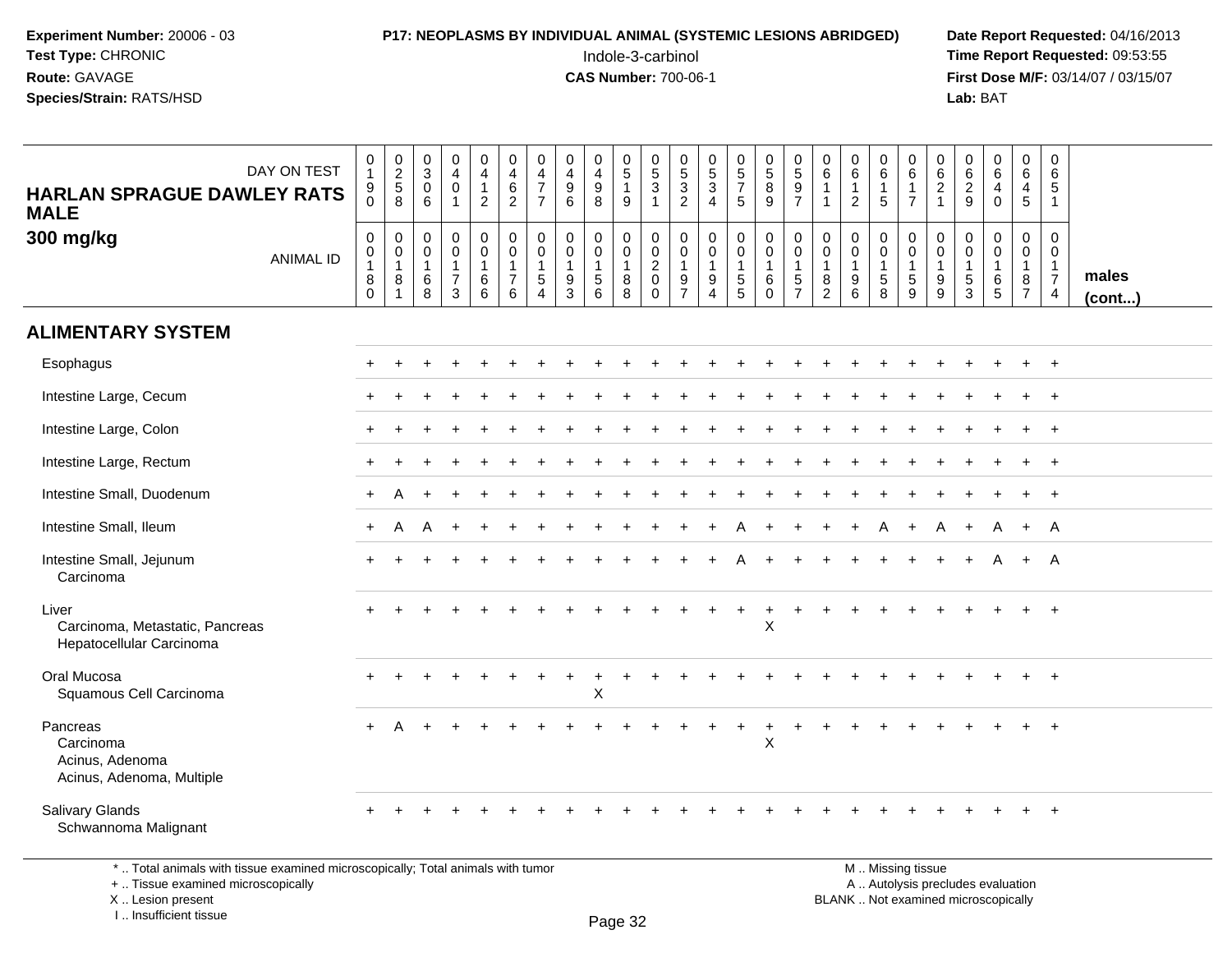#### **P17: NEOPLASMS BY INDIVIDUAL ANIMAL (SYSTEMIC LESIONS ABRIDGED)** Date Report Requested: 04/16/2013<br>Indole-3-carbinol **Time Report Requested:** 09:53:55

 Indole-3-carbinol **Time Report Requested:** 09:53:55 **First Dose M/F:** 03/14/07 / 03/15/07<br>**Lab:** BAT **Lab:** BAT

| DAY ON TEST<br><b>HARLAN SPRAGUE DAWLEY RATS</b><br><b>MALE</b>                                                       | $\begin{smallmatrix}0\1\end{smallmatrix}$<br>9<br>$\Omega$           | $\begin{array}{c} 0 \\ 2 \\ 5 \end{array}$<br>8 | $\frac{0}{3}$<br>$\mathbf 0$<br>6 | $\pmb{0}$<br>$\overline{\mathbf{4}}$<br>$\pmb{0}$<br>$\overline{1}$          | $\mathbf 0$<br>$\overline{4}$<br>$\mathbf{1}$<br>$\overline{2}$  | 0<br>$\overline{4}$<br>$\,6\,$<br>$\overline{2}$                         | 0<br>$\overline{4}$<br>$\overline{7}$<br>$\overline{7}$ | $\boldsymbol{0}$<br>$\overline{4}$<br>$\boldsymbol{9}$<br>6 | 0<br>$\overline{4}$<br>$\boldsymbol{9}$<br>8 | $\begin{matrix} 0 \\ 5 \end{matrix}$<br>$\mathbf{1}$<br>9 | $\begin{array}{c} 0 \\ 5 \\ 3 \end{array}$<br>$\blacktriangleleft$               | $\begin{array}{c} 0 \\ 5 \\ 3 \end{array}$<br>2                   | $\begin{array}{c} 0 \\ 5 \\ 3 \end{array}$<br>$\overline{4}$                     | $\begin{array}{c} 0 \\ 5 \\ 7 \end{array}$<br>5                        | $\begin{array}{c} 0 \\ 5 \end{array}$<br>8<br>9                            | $\frac{0}{5}$<br>$\boldsymbol{9}$<br>$\overline{7}$     | 0<br>$\,6\,$<br>$\mathbf{1}$<br>$\mathbf{1}$  | $_6^0$<br>$\mathbf{1}$<br>$\overline{2}$   | $\begin{array}{c} 0 \\ 6 \end{array}$<br>$\mathbf{1}$<br>$\sqrt{5}$ | 0<br>$\overline{6}$<br>$\mathbf{1}$<br>$\overline{7}$   | $\begin{matrix} 0 \\ 6 \end{matrix}$<br>$\overline{2}$<br>$\overline{1}$ | $\begin{matrix} 0 \\ 6 \\ 2 \end{matrix}$<br>9                    | $\begin{matrix} 0 \\ 6 \end{matrix}$<br>4<br>$\mathbf 0$ | 0<br>6<br>$\overline{4}$<br>$5\phantom{.0}$                       | 0<br>$\,6\,$<br>5<br>-1                                              |                 |
|-----------------------------------------------------------------------------------------------------------------------|----------------------------------------------------------------------|-------------------------------------------------|-----------------------------------|------------------------------------------------------------------------------|------------------------------------------------------------------|--------------------------------------------------------------------------|---------------------------------------------------------|-------------------------------------------------------------|----------------------------------------------|-----------------------------------------------------------|----------------------------------------------------------------------------------|-------------------------------------------------------------------|----------------------------------------------------------------------------------|------------------------------------------------------------------------|----------------------------------------------------------------------------|---------------------------------------------------------|-----------------------------------------------|--------------------------------------------|---------------------------------------------------------------------|---------------------------------------------------------|--------------------------------------------------------------------------|-------------------------------------------------------------------|----------------------------------------------------------|-------------------------------------------------------------------|----------------------------------------------------------------------|-----------------|
| 300 mg/kg<br><b>ANIMAL ID</b>                                                                                         | $\pmb{0}$<br>$\mathbf 0$<br>$\overline{1}$<br>$\bf 8$<br>$\mathbf 0$ | $\mathbf 0$<br>0<br>$\mathbf{1}$<br>8<br>1      | 0<br>0<br>$\mathbf{1}$<br>6<br>8  | $\mathbf 0$<br>$\mathbf 0$<br>$\mathbf{1}$<br>$\overline{7}$<br>$\mathbf{3}$ | $\mathbf 0$<br>$\mathbf 0$<br>$\mathbf{1}$<br>$\,6\,$<br>$\,6\,$ | $\mathsf{O}$<br>$\mathbf 0$<br>$\mathbf{1}$<br>$\overline{7}$<br>$\,6\,$ | $\mathbf 0$<br>$\mathbf 0$<br>$\mathbf{1}$<br>5<br>4    | $\mathbf 0$<br>$\mathbf 0$<br>$\mathbf{1}$<br>9<br>3        | 0<br>$\mathbf 0$<br>$\mathbf{1}$<br>5<br>6   | 0<br>$\mathbf 0$<br>$\mathbf{1}$<br>8<br>8                | $\mathbf 0$<br>$\mathsf{O}\xspace$<br>$\overline{c}$<br>$\pmb{0}$<br>$\mathbf 0$ | $\mathbf 0$<br>$\mathbf 0$<br>$\mathbf{1}$<br>9<br>$\overline{7}$ | $\mathbf 0$<br>$\mathbf 0$<br>$\mathbf{1}$<br>$\boldsymbol{9}$<br>$\overline{4}$ | $\mathbf 0$<br>$\mathbf 0$<br>$\mathbf{1}$<br>$\sqrt{5}$<br>$\sqrt{5}$ | $\pmb{0}$<br>$\mathbf 0$<br>$\mathbf{1}$<br>$6\phantom{1}6$<br>$\mathbf 0$ | 0<br>$\mathbf 0$<br>$\mathbf{1}$<br>5<br>$\overline{7}$ | 0<br>0<br>$\mathbf{1}$<br>8<br>$\overline{2}$ | 0<br>$\mathbf 0$<br>$\mathbf{1}$<br>9<br>6 | 0<br>0<br>$\mathbf{1}$<br>$\sqrt{5}$<br>8                           | 0<br>$\mathbf 0$<br>$\mathbf{1}$<br>$\sqrt{5}$<br>$9\,$ | 0<br>$\mathbf 0$<br>$\overline{1}$<br>9<br>$9\,$                         | $\mathbf 0$<br>$\mathbf 0$<br>$\mathbf{1}$<br>$\overline{5}$<br>3 | 0<br>$\mathbf 0$<br>$\mathbf{1}$<br>$\,6\,$<br>5         | $\mathbf 0$<br>$\mathbf 0$<br>$\mathbf{1}$<br>8<br>$\overline{7}$ | 0<br>$\mathbf 0$<br>$\mathbf{1}$<br>$\overline{7}$<br>$\overline{4}$ | males<br>(cont) |
| Stomach, Forestomach                                                                                                  |                                                                      |                                                 |                                   |                                                                              |                                                                  |                                                                          |                                                         |                                                             |                                              |                                                           |                                                                                  |                                                                   |                                                                                  |                                                                        |                                                                            |                                                         |                                               |                                            |                                                                     |                                                         |                                                                          |                                                                   |                                                          |                                                                   | $\ddot{}$                                                            |                 |
| Stomach, Glandular                                                                                                    |                                                                      |                                                 |                                   |                                                                              |                                                                  |                                                                          |                                                         |                                                             |                                              |                                                           |                                                                                  |                                                                   |                                                                                  |                                                                        |                                                                            |                                                         |                                               |                                            |                                                                     |                                                         |                                                                          |                                                                   |                                                          |                                                                   | $+$                                                                  |                 |
| Tongue<br>Squamous Cell Papilloma                                                                                     |                                                                      |                                                 |                                   |                                                                              |                                                                  |                                                                          |                                                         |                                                             |                                              |                                                           |                                                                                  |                                                                   |                                                                                  |                                                                        |                                                                            |                                                         |                                               |                                            |                                                                     |                                                         |                                                                          |                                                                   |                                                          |                                                                   |                                                                      |                 |
| <b>CARDIOVASCULAR SYSTEM</b>                                                                                          |                                                                      |                                                 |                                   |                                                                              |                                                                  |                                                                          |                                                         |                                                             |                                              |                                                           |                                                                                  |                                                                   |                                                                                  |                                                                        |                                                                            |                                                         |                                               |                                            |                                                                     |                                                         |                                                                          |                                                                   |                                                          |                                                                   |                                                                      |                 |
| <b>Blood Vessel</b><br>Aorta, Fibrous Histiocytoma, Metastatic, Skin                                                  |                                                                      | $\ddot{}$<br>X                                  |                                   |                                                                              |                                                                  |                                                                          |                                                         |                                                             |                                              |                                                           |                                                                                  |                                                                   |                                                                                  |                                                                        |                                                                            |                                                         |                                               |                                            |                                                                     |                                                         |                                                                          |                                                                   |                                                          |                                                                   | $\ddot{}$                                                            |                 |
| Heart                                                                                                                 | $+$                                                                  | $\ddot{}$                                       |                                   |                                                                              |                                                                  |                                                                          |                                                         |                                                             |                                              |                                                           |                                                                                  |                                                                   |                                                                                  |                                                                        |                                                                            |                                                         |                                               |                                            |                                                                     |                                                         |                                                                          |                                                                   | $\ddot{}$                                                |                                                                   | $+$                                                                  |                 |
| <b>ENDOCRINE SYSTEM</b>                                                                                               |                                                                      |                                                 |                                   |                                                                              |                                                                  |                                                                          |                                                         |                                                             |                                              |                                                           |                                                                                  |                                                                   |                                                                                  |                                                                        |                                                                            |                                                         |                                               |                                            |                                                                     |                                                         |                                                                          |                                                                   |                                                          |                                                                   |                                                                      |                 |
| <b>Adrenal Cortex</b><br>Carcinoma                                                                                    |                                                                      |                                                 |                                   |                                                                              |                                                                  |                                                                          | X                                                       |                                                             |                                              |                                                           |                                                                                  |                                                                   |                                                                                  |                                                                        |                                                                            |                                                         |                                               |                                            |                                                                     |                                                         |                                                                          |                                                                   |                                                          |                                                                   |                                                                      |                 |
| Adrenal Medulla<br>Pheochromocytoma Benign<br>Bilateral, Pheochromocytoma Benign                                      |                                                                      |                                                 |                                   |                                                                              |                                                                  |                                                                          |                                                         |                                                             |                                              |                                                           |                                                                                  |                                                                   |                                                                                  |                                                                        |                                                                            |                                                         |                                               |                                            |                                                                     |                                                         | $\mathsf X$                                                              |                                                                   |                                                          |                                                                   |                                                                      |                 |
| Islets, Pancreatic                                                                                                    |                                                                      |                                                 |                                   |                                                                              |                                                                  |                                                                          |                                                         |                                                             |                                              |                                                           |                                                                                  |                                                                   |                                                                                  |                                                                        |                                                                            |                                                         |                                               |                                            |                                                                     |                                                         |                                                                          |                                                                   |                                                          |                                                                   | $\div$                                                               |                 |
| Parathyroid Gland                                                                                                     |                                                                      | м                                               |                                   |                                                                              |                                                                  |                                                                          |                                                         |                                                             |                                              |                                                           |                                                                                  |                                                                   |                                                                                  |                                                                        |                                                                            |                                                         |                                               |                                            |                                                                     | м                                                       | м                                                                        |                                                                   |                                                          |                                                                   | $\ddot{}$                                                            |                 |
| <b>Pituitary Gland</b><br>Pars Distalis, Adenoma                                                                      |                                                                      |                                                 |                                   |                                                                              |                                                                  |                                                                          |                                                         |                                                             |                                              |                                                           | м                                                                                |                                                                   |                                                                                  | $\ddot{}$                                                              | $\ddot{}$<br>X                                                             | $\times$                                                |                                               | X                                          |                                                                     |                                                         |                                                                          | X                                                                 |                                                          | $\ddot{}$                                                         | $\ddot{}$<br>X                                                       |                 |
| <b>Thyroid Gland</b><br>C-cell, Adenoma                                                                               |                                                                      |                                                 |                                   |                                                                              |                                                                  |                                                                          |                                                         |                                                             |                                              | X                                                         |                                                                                  |                                                                   |                                                                                  |                                                                        |                                                                            |                                                         |                                               |                                            |                                                                     |                                                         |                                                                          |                                                                   |                                                          |                                                                   |                                                                      |                 |
| *  Total animals with tissue examined microscopically; Total animals with tumor<br>+  Tissue examined microscopically |                                                                      |                                                 |                                   |                                                                              |                                                                  |                                                                          |                                                         |                                                             |                                              |                                                           |                                                                                  |                                                                   |                                                                                  |                                                                        |                                                                            |                                                         |                                               |                                            |                                                                     | M  Missing tissue<br>A  Autolysis precludes evaluation  |                                                                          |                                                                   |                                                          |                                                                   |                                                                      |                 |

X .. Lesion present

I .. Insufficient tissue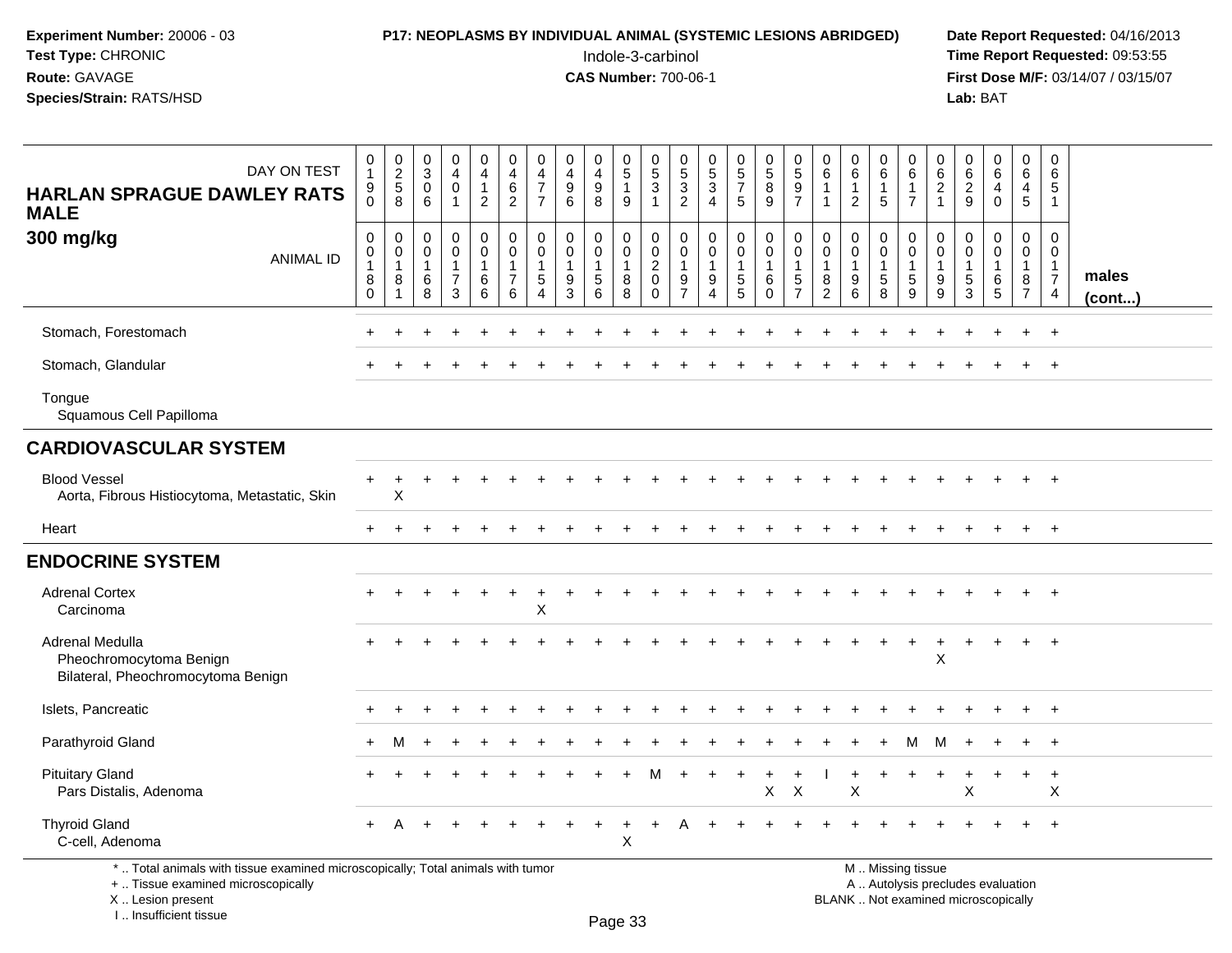#### **P17: NEOPLASMS BY INDIVIDUAL ANIMAL (SYSTEMIC LESIONS ABRIDGED)** Date Report Requested: 04/16/2013<br>Indole-3-carbinol **Time Report Requested:** 09:53:55

 Indole-3-carbinol **Time Report Requested:** 09:53:55 **First Dose M/F:** 03/14/07 / 03/15/07<br>**Lab: BAT Lab:** BAT

| DAY ON TEST<br><b>HARLAN SPRAGUE DAWLEY RATS</b><br><b>MALE</b> | 0<br>9<br>υ | 0<br><u>_</u><br><sub>5</sub><br>8 | U<br>ີ<br>P<br>U<br>6 | 0<br>0 | ▃ | J<br>6<br>ے | 0           | 4<br>◡<br>6   | 0<br>9<br>8  | J.<br>3     | υ<br>'5<br>ູບ<br>_ | <sub>5</sub><br>ົ<br>◡ | 0<br>.5<br>G     | $\circ$ | -                 | U<br>6                  | 0<br>6<br>っ<br><u>_</u> | 0<br>6<br>5       |   | 6 | U<br>6<br>9         | 0<br>6<br>4<br>0            | 0<br>6<br>5      | ັ |                       |
|-----------------------------------------------------------------|-------------|------------------------------------|-----------------------|--------|---|-------------|-------------|---------------|--------------|-------------|--------------------|------------------------|------------------|---------|-------------------|-------------------------|-------------------------|-------------------|---|---|---------------------|-----------------------------|------------------|---|-----------------------|
| 300 mg/kg<br><b>ANIMAL ID</b>                                   | 0<br>0<br>8 | 0<br>0<br>8                        | U<br>6<br>8           | 0<br>3 | 6 | υ<br>6      | 0<br>ა<br>4 | 9<br>ົ<br>- J | 0<br>.5<br>6 | $\sim$<br>▵ | υ<br>9             | 9<br>4                 | 0<br>0<br>G<br>G |         | U<br><sub>5</sub> | U<br>U<br>8<br><u>.</u> | 0<br>0<br>9<br>6        | 0<br>0<br>.5<br>8 | G |   | U<br>৾৾<br><b>ت</b> | 0<br>0<br>6<br>$\mathbf{p}$ | 0<br>0<br>8<br>- | 4 | males<br>$($ cont $)$ |

#### **GENERAL BODY SYSTEM**

NONE

| <b>GENITAL SYSTEM</b>                       |           |       |           |       |     |     |       |     |     |          |     |     |     |           |     |        |     |     |     |     |         |     |  |
|---------------------------------------------|-----------|-------|-----------|-------|-----|-----|-------|-----|-----|----------|-----|-----|-----|-----------|-----|--------|-----|-----|-----|-----|---------|-----|--|
| Epididymis                                  | $+$       |       | $\ddot{}$ | $\pm$ |     |     |       |     |     |          |     |     |     |           |     |        |     |     |     |     | $+$     | $+$ |  |
| <b>Preputial Gland</b>                      | $+$       |       |           | $+$   |     |     |       |     |     |          | $+$ | $+$ | $+$ |           |     | $\div$ | $+$ | $+$ | $+$ | $+$ | $+$ $+$ |     |  |
| Prostate                                    | $+$       | $\pm$ | $\pm$     |       |     |     |       |     |     |          |     |     |     |           |     |        |     |     |     |     | $+$ $+$ |     |  |
| Seminal Vesicle                             | $\ddot{}$ |       |           |       |     |     |       |     |     |          |     |     |     |           |     |        |     |     |     |     | $+$ $+$ |     |  |
| <b>Testes</b><br>Interstitial Cell, Adenoma | $+$       |       |           |       |     |     | $\pm$ | $+$ | $+$ | $+$<br>X | $+$ | $+$ | $+$ | $\ddot{}$ | $+$ | $\div$ | $+$ |     |     |     | $+$     | $+$ |  |
| <b>HEMATOPOIETIC SYSTEM</b>                 |           |       |           |       |     |     |       |     |     |          |     |     |     |           |     |        |     |     |     |     |         |     |  |
| <b>Bone Marrow</b>                          | $\ddot{}$ |       | $\div$    | $\pm$ |     |     |       |     |     |          |     |     |     |           |     |        |     |     |     |     | $+$     | $+$ |  |
|                                             |           |       |           |       |     |     |       |     |     |          |     |     |     |           |     |        |     |     |     |     |         |     |  |
| Lymph Node                                  |           |       |           |       | $+$ | $+$ |       |     |     |          |     | $+$ |     |           |     |        | $+$ |     |     |     | $+$     |     |  |
| Lymph Node, Mandibular                      | $\ddot{}$ |       |           |       |     |     |       |     |     |          |     |     |     |           |     |        |     |     |     |     | $+$     | $+$ |  |
| Lymph Node, Mesenteric<br>Hemangiosarcoma   | $+$       |       |           |       |     |     |       |     |     |          |     |     |     |           |     |        |     |     |     |     | $+$ $+$ |     |  |
| Spleen                                      | $\ddot{}$ |       |           |       |     |     |       |     |     |          |     |     |     |           |     |        |     |     |     |     | $+$ $+$ |     |  |

\* .. Total animals with tissue examined microscopically; Total animals with tumor

+ .. Tissue examined microscopically

X .. Lesion present

I .. Insufficient tissue

M .. Missing tissue

y the contract of the contract of the contract of the contract of the contract of  $\mathsf A$  . Autolysis precludes evaluation Lesion present BLANK .. Not examined microscopically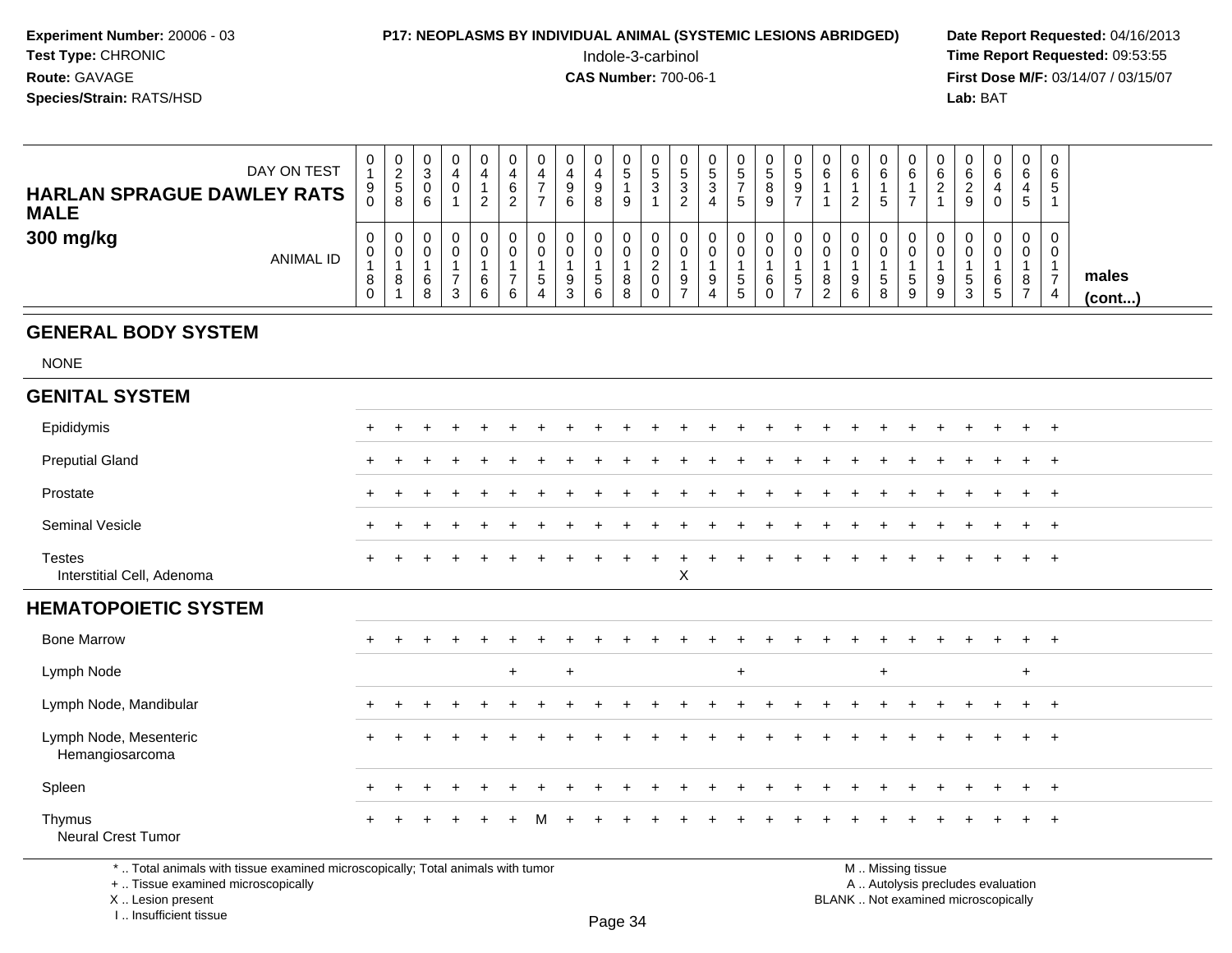| Experiment Number: 20006 - 03<br>Test Type: CHRONIC<br>Route: GAVAGE<br>Species/Strain: RATS/HSD                                                  |                                                            |                                                                 |                                                      |                                                     |                                                       |                                                                    |                                                                              |                                                       |                                                      | Indole-3-carbinol<br><b>CAS Number: 700-06-1</b> |                                                     |                                                             |                                              |                                                              | P17: NEOPLASMS BY INDIVIDUAL ANIMAL (SYSTEMIC LESIONS ABRIDGED) |                                                              |                                                                     |                                                       |                                                   |                                                        |                                                            | Lab: BAT                                                               |                                                      |                                                           |                                                          | Date Report Requested: 04/16/2013<br>Time Report Requested: 09:53:55<br>First Dose M/F: 03/14/07 / 03/15/07 |
|---------------------------------------------------------------------------------------------------------------------------------------------------|------------------------------------------------------------|-----------------------------------------------------------------|------------------------------------------------------|-----------------------------------------------------|-------------------------------------------------------|--------------------------------------------------------------------|------------------------------------------------------------------------------|-------------------------------------------------------|------------------------------------------------------|--------------------------------------------------|-----------------------------------------------------|-------------------------------------------------------------|----------------------------------------------|--------------------------------------------------------------|-----------------------------------------------------------------|--------------------------------------------------------------|---------------------------------------------------------------------|-------------------------------------------------------|---------------------------------------------------|--------------------------------------------------------|------------------------------------------------------------|------------------------------------------------------------------------|------------------------------------------------------|-----------------------------------------------------------|----------------------------------------------------------|-------------------------------------------------------------------------------------------------------------|
| DAY ON TEST<br><b>HARLAN SPRAGUE DAWLEY RATS</b><br><b>MALE</b>                                                                                   | 0<br>$\mathbf{1}$<br>$_{0}^{9}$                            | $0$<br>$2$<br>$5$<br>$8$                                        | 0<br>$\overline{3}$<br>$\mathbf 0$<br>6              | 0<br>$\overline{4}$<br>$\Omega$<br>1                | 0<br>$\overline{4}$<br>$\mathbf{1}$<br>$\overline{2}$ | $\begin{smallmatrix}0\0\4\end{smallmatrix}$<br>6<br>$\overline{2}$ | 0<br>$\overline{4}$<br>$\overline{7}$<br>$\overline{7}$                      | 0<br>$\overline{4}$<br>$\boldsymbol{9}$<br>6          | 0<br>$\overline{4}$<br>$\boldsymbol{9}$<br>8         | 0<br>$\overline{5}$<br>$\mathbf{1}$<br>9         | $\begin{array}{c} 0 \\ 5 \\ 3 \\ 1 \end{array}$     | $053$<br>2                                                  | 0<br>$\overline{5}$<br>$\mathbf{3}$<br>4     | $\begin{array}{c} 0 \\ 5 \end{array}$<br>$\overline{7}$<br>5 | 0<br>5<br>8<br>9                                                | $\begin{smallmatrix}0\0\5\end{smallmatrix}$<br>$\frac{9}{7}$ | 0<br>6<br>$\overline{1}$<br>$\overline{1}$                          | 0<br>$\,6\,$<br>$\mathbf{1}$<br>2                     | 0<br>6<br>$\mathbf{1}$<br>5                       | 0<br>$6\overline{6}$<br>$\mathbf{1}$<br>$\overline{7}$ | 0<br>$\overline{6}$<br>$\frac{2}{1}$                       | 0<br>$\begin{array}{c} 6 \\ 2 \\ 9 \end{array}$                        | $\mathbf 0$<br>$\,6\,$<br>$\overline{4}$<br>$\Omega$ | $\mathbf 0$<br>6<br>4<br>5                                | 0<br>$\,6\,$<br>5<br>$\mathbf{1}$                        |                                                                                                             |
| 300 mg/kg<br><b>ANIMAL ID</b>                                                                                                                     | 0<br>$\mathbf 0$<br>$\mathbf{1}$<br>$\bf 8$<br>$\mathbf 0$ | $\mathbf 0$<br>$\overline{0}$<br>1<br>$\,8\,$<br>$\overline{1}$ | $\mathbf 0$<br>$\mathbf 0$<br>$\mathbf{1}$<br>6<br>8 | $\mathbf 0$<br>$\Omega$<br>1<br>$\overline{7}$<br>3 | 0<br>$\overline{0}$<br>$\mathbf{1}$<br>6<br>6         | $\mathbf 0$<br>$\mathbf 0$<br>$\mathbf{1}$<br>$\overline{7}$<br>6  | $\mathbf 0$<br>$\mathbf 0$<br>$\overline{1}$<br>$\sqrt{5}$<br>$\overline{4}$ | $\mathbf 0$<br>$\mathbf{0}$<br>$\mathbf{1}$<br>9<br>3 | $\mathbf 0$<br>$\mathbf 0$<br>$\mathbf{1}$<br>5<br>6 | 0<br>0<br>$\mathbf{1}$<br>8<br>8                 | 0<br>$\overline{0}$<br>$\frac{2}{0}$<br>$\mathbf 0$ | $\mathbf 0$<br>$\mathbf 0$<br>$\mathbf{1}$<br>$\frac{9}{7}$ | 0<br>$\mathbf 0$<br>$\overline{1}$<br>9<br>4 | $\mathbf 0$<br>$\mathbf 0$<br>1<br>5<br>5                    | 0<br>$\overline{0}$<br>$\mathbf{1}$<br>6<br>$\mathbf 0$         | 0<br>$\boldsymbol{0}$<br>$\mathbf{1}$<br>$\frac{5}{7}$       | $\mathbf 0$<br>$\mathbf 0$<br>$\overline{1}$<br>8<br>$\overline{2}$ | $\mathbf 0$<br>$\mathbf{0}$<br>$\mathbf{1}$<br>9<br>6 | $\mathbf 0$<br>$\Omega$<br>$\mathbf{1}$<br>5<br>8 | 0<br>0<br>$\mathbf 1$<br>5<br>9                        | 0<br>$\overline{0}$<br>$\mathbf{1}$<br>$_{9}^{\mathrm{9}}$ | $\mathbf 0$<br>$\Omega$<br>$\mathbf{1}$<br>$\,$ 5 $\,$<br>$\mathbf{3}$ | $\Omega$<br>$\Omega$<br>6<br>5                       | $\mathbf 0$<br>$\Omega$<br>1<br>$\bf 8$<br>$\overline{7}$ | 0<br>$\Omega$<br>1<br>$\boldsymbol{7}$<br>$\overline{4}$ | males<br>(cont)                                                                                             |
| <b>INTEGUMENTARY SYSTEM</b>                                                                                                                       |                                                            |                                                                 |                                                      |                                                     |                                                       |                                                                    |                                                                              |                                                       |                                                      |                                                  |                                                     |                                                             |                                              |                                                              |                                                                 |                                                              |                                                                     |                                                       |                                                   |                                                        |                                                            |                                                                        |                                                      |                                                           |                                                          |                                                                                                             |
| Mammary Gland                                                                                                                                     |                                                            |                                                                 |                                                      |                                                     |                                                       |                                                                    |                                                                              |                                                       |                                                      |                                                  |                                                     |                                                             |                                              |                                                              |                                                                 |                                                              |                                                                     |                                                       |                                                   |                                                        |                                                            |                                                                        |                                                      |                                                           | $\ddot{}$                                                |                                                                                                             |
| Skin<br>Squamous Cell Papilloma<br>Subcutaneous Tissue, Fibroma<br>Subcutaneous Tissue, Fibrosarcoma<br>Subcutaneous Tissue, Fibrous Histiocytoma |                                                            | $\sf X$                                                         |                                                      | $\sf X$                                             |                                                       |                                                                    |                                                                              |                                                       |                                                      |                                                  |                                                     |                                                             |                                              |                                                              |                                                                 |                                                              |                                                                     |                                                       | $\mathsf{X}$                                      |                                                        |                                                            | X                                                                      |                                                      |                                                           |                                                          |                                                                                                             |
| <b>MUSCULOSKELETAL SYSTEM</b>                                                                                                                     |                                                            |                                                                 |                                                      |                                                     |                                                       |                                                                    |                                                                              |                                                       |                                                      |                                                  |                                                     |                                                             |                                              |                                                              |                                                                 |                                                              |                                                                     |                                                       |                                                   |                                                        |                                                            |                                                                        |                                                      |                                                           |                                                          |                                                                                                             |
| <b>Bone</b><br>Vertebra, Osteoma                                                                                                                  |                                                            | X                                                               |                                                      |                                                     |                                                       |                                                                    |                                                                              |                                                       |                                                      |                                                  |                                                     |                                                             |                                              |                                                              |                                                                 |                                                              |                                                                     |                                                       |                                                   |                                                        |                                                            |                                                                        |                                                      |                                                           |                                                          |                                                                                                             |
| <b>NERVOUS SYSTEM</b>                                                                                                                             |                                                            |                                                                 |                                                      |                                                     |                                                       |                                                                    |                                                                              |                                                       |                                                      |                                                  |                                                     |                                                             |                                              |                                                              |                                                                 |                                                              |                                                                     |                                                       |                                                   |                                                        |                                                            |                                                                        |                                                      |                                                           |                                                          |                                                                                                             |
| <b>Brain</b><br>Cerebellum, Glioma Malignant                                                                                                      |                                                            |                                                                 |                                                      |                                                     |                                                       |                                                                    |                                                                              |                                                       |                                                      |                                                  |                                                     |                                                             |                                              |                                                              |                                                                 |                                                              |                                                                     |                                                       |                                                   |                                                        |                                                            |                                                                        |                                                      | X                                                         |                                                          |                                                                                                             |
| <b>RESPIRATORY SYSTEM</b>                                                                                                                         |                                                            |                                                                 |                                                      |                                                     |                                                       |                                                                    |                                                                              |                                                       |                                                      |                                                  |                                                     |                                                             |                                              |                                                              |                                                                 |                                                              |                                                                     |                                                       |                                                   |                                                        |                                                            |                                                                        |                                                      |                                                           |                                                          |                                                                                                             |
| Lung<br>Carcinoma, Metastatic, Adrenal Cortex<br>Fibrous Histiocytoma, Metastatic, Skin                                                           |                                                            | X                                                               |                                                      |                                                     |                                                       |                                                                    | $\mathsf X$                                                                  |                                                       |                                                      |                                                  |                                                     |                                                             |                                              |                                                              |                                                                 |                                                              |                                                                     |                                                       |                                                   |                                                        |                                                            |                                                                        |                                                      |                                                           |                                                          |                                                                                                             |
| Nose                                                                                                                                              | $+$                                                        |                                                                 |                                                      |                                                     |                                                       |                                                                    |                                                                              |                                                       |                                                      |                                                  |                                                     |                                                             |                                              |                                                              |                                                                 |                                                              |                                                                     |                                                       |                                                   |                                                        |                                                            |                                                                        |                                                      |                                                           | $\ddot{}$                                                |                                                                                                             |

#### **SPECIAL SENSES SYSTEM**

Trachea

\* .. Total animals with tissue examined microscopically; Total animals with tumor

+ .. Tissue examined microscopically

a  $+$ 

X .. Lesion present

I .. Insufficient tissue

 M .. Missing tissuey the contract of the contract of the contract of the contract of the contract of  $\mathsf A$  . Autolysis precludes evaluation Lesion present BLANK .. Not examined microscopically

<sup>+</sup> <sup>+</sup> <sup>+</sup> <sup>+</sup> <sup>+</sup> <sup>+</sup> <sup>+</sup> <sup>+</sup> <sup>+</sup> <sup>+</sup> <sup>+</sup> <sup>+</sup> <sup>+</sup> <sup>+</sup> <sup>+</sup> <sup>+</sup> <sup>+</sup> <sup>+</sup> <sup>+</sup> <sup>+</sup> <sup>+</sup> <sup>+</sup> <sup>+</sup> <sup>+</sup>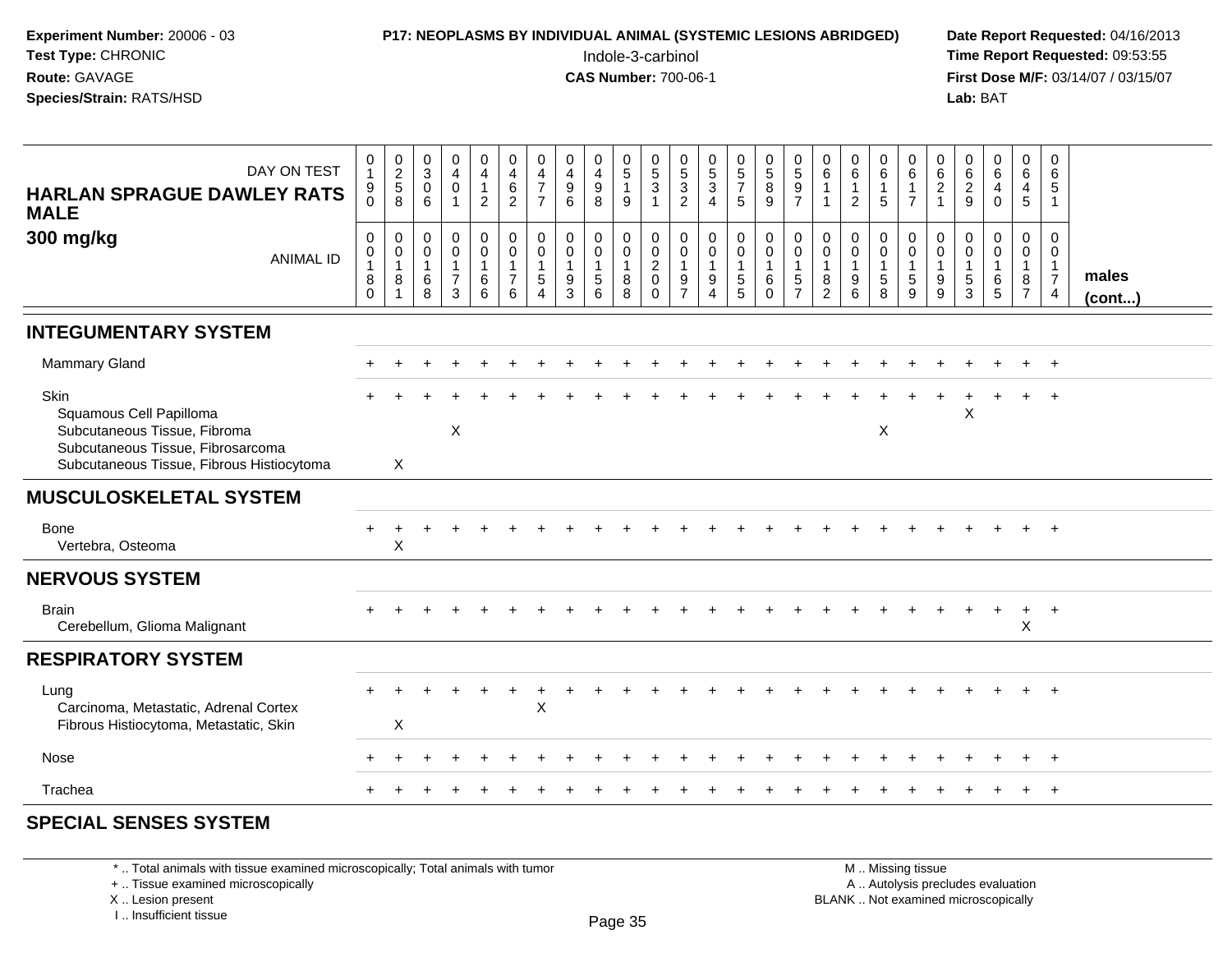### **P17: NEOPLASMS BY INDIVIDUAL ANIMAL (SYSTEMIC LESIONS ABRIDGED)** Date Report Requested: 04/16/2013<br>Indole-3-carbinol **Time Report Requested:** 09:53:55

 Indole-3-carbinol **Time Report Requested:** 09:53:55 **First Dose M/F:** 03/14/07 / 03/15/07<br>Lab: BAT **Lab:** BAT

| <b>HARLAN SPRAGUE DAWLEY RATS</b><br><b>MALE</b>              | DAY ON TEST | 0<br>9<br>$\Omega$                          | 0<br>2<br>5<br>8        | $_{3}^{\rm 0}$<br>$\pmb{0}$<br>6 | $\begin{smallmatrix}0\0\4\end{smallmatrix}$<br>$\mathbf 0$<br>$\overline{1}$ | $\begin{smallmatrix}0\0\4\end{smallmatrix}$<br>$\mathbf{1}$<br>$\overline{2}$ | 0<br>4<br>6<br>$\overline{2}$         | $\begin{array}{c} 0 \\ 4 \\ 7 \end{array}$<br>$\overline{7}$ | $\begin{smallmatrix}0\0\4\end{smallmatrix}$<br>9<br>6 | $\begin{smallmatrix}0\0\4\end{smallmatrix}$<br>$\boldsymbol{9}$<br>8 | $\begin{array}{c} 0 \\ 5 \end{array}$<br>$\overline{1}$<br>$\boldsymbol{9}$ | $\frac{0}{5}$<br>$\mathbf{3}$<br>1                                                               | $\begin{array}{c} 0 \\ 5 \\ 3 \end{array}$<br>$\overline{c}$                     | $\begin{matrix}0\\5\\3\end{matrix}$<br>$\overline{4}$ | $\begin{array}{c} 0 \\ 5 \end{array}$<br>$\begin{array}{c} 7 \\ 5 \end{array}$ | $\begin{array}{c} 0 \\ 5 \end{array}$<br>$\, 8$<br>$\boldsymbol{9}$                   | $\begin{array}{c} 0 \\ 5 \end{array}$<br>$\boldsymbol{9}$<br>$\overline{7}$ | $\begin{array}{c} 0 \\ 6 \end{array}$ | $_6^0$<br>$\overline{2}$ | $_{6}^{\rm 0}$<br>$\sqrt{5}$                           | $\begin{smallmatrix}0\0\0\end{smallmatrix}$<br>$\overline{7}$ | $\begin{matrix} 0 \\ 6 \end{matrix}$<br>$\frac{2}{1}$ | 0<br>$6\phantom{1}6$<br>$\boldsymbol{2}$<br>$\boldsymbol{9}$ | 0<br>6<br>$\overline{\mathbf{4}}$<br>$\mathbf 0$ | $_{6}^{\rm 0}$<br>$\overline{\mathbf{4}}$<br>$\sqrt{5}$           | 0<br>$\,6\,$<br>$\sqrt{5}$                           |                       |
|---------------------------------------------------------------|-------------|---------------------------------------------|-------------------------|----------------------------------|------------------------------------------------------------------------------|-------------------------------------------------------------------------------|---------------------------------------|--------------------------------------------------------------|-------------------------------------------------------|----------------------------------------------------------------------|-----------------------------------------------------------------------------|--------------------------------------------------------------------------------------------------|----------------------------------------------------------------------------------|-------------------------------------------------------|--------------------------------------------------------------------------------|---------------------------------------------------------------------------------------|-----------------------------------------------------------------------------|---------------------------------------|--------------------------|--------------------------------------------------------|---------------------------------------------------------------|-------------------------------------------------------|--------------------------------------------------------------|--------------------------------------------------|-------------------------------------------------------------------|------------------------------------------------------|-----------------------|
| 300 mg/kg                                                     | ANIMAL ID   | $\mathbf 0$<br>$\mathbf 0$<br>8<br>$\Omega$ | 0<br>$\frac{0}{1}$<br>8 | 0<br>$\mathbf 0$<br>$\,6$<br>8   | $\mathbf 0$<br>$\mathsf{O}\xspace$<br>$\overline{1}$<br>$\overline{7}$<br>3  | $\begin{smallmatrix} 0\\0 \end{smallmatrix}$<br>$\mathbf{1}$<br>$\,6\,$<br>6  | 0<br>$\pmb{0}$<br>$\overline{7}$<br>6 | 0<br>$\pmb{0}$<br>5                                          | 0<br>$\mathsf 0$<br>9<br>3                            | 0<br>$\mathbf 0$<br>$\sqrt{5}$<br>6                                  | $\mathbf 0$<br>$\,0\,$<br>$\overline{1}$<br>$\, 8$<br>8                     | $\begin{smallmatrix} 0\\0 \end{smallmatrix}$<br>$\boldsymbol{2}$<br>$\boldsymbol{0}$<br>$\Omega$ | $\mathbf 0$<br>$\mathbf 0$<br>$\mathbf{1}$<br>$\boldsymbol{9}$<br>$\overline{7}$ | $_0^0$<br>$\overline{A}$<br>9<br>4                    | $_0^0$<br>5<br>5                                                               | $\begin{smallmatrix} 0\\0 \end{smallmatrix}$<br>$\overline{1}$<br>$\,6\,$<br>$\Omega$ | $_{\rm 0}^{\rm 0}$<br>1<br>5<br>$\overline{7}$                              | 0<br>$\pmb{0}$<br>1<br>8<br>2         | 0<br>0<br>9<br>6         | $_{\rm 0}^{\rm 0}$<br>$\mathbf{1}$<br>$\mathbf 5$<br>8 | 0<br>$\mathbf 0$<br>$\sqrt{5}$<br>9                           | 0<br>$\mathsf 0$<br>9<br>9                            | 0<br>$\pmb{0}$<br>$\overline{1}$<br>5<br>3                   | $\mathbf 0$<br>$\mathbf 0$<br>6<br>5             | 0<br>$\mathsf{O}\xspace$<br>$\overline{1}$<br>8<br>$\overline{7}$ | 0<br>$\mathbf 0$<br>$\overline{7}$<br>$\overline{4}$ | males<br>$($ cont $)$ |
| Eye                                                           |             |                                             |                         |                                  |                                                                              |                                                                               |                                       |                                                              |                                                       |                                                                      |                                                                             |                                                                                                  |                                                                                  |                                                       |                                                                                |                                                                                       |                                                                             |                                       |                          |                                                        |                                                               |                                                       |                                                              |                                                  | $+$                                                               | $+$                                                  |                       |
| Harderian Gland                                               |             | ٠                                           |                         |                                  |                                                                              |                                                                               |                                       |                                                              |                                                       |                                                                      |                                                                             |                                                                                                  |                                                                                  |                                                       |                                                                                |                                                                                       |                                                                             |                                       |                          |                                                        |                                                               |                                                       |                                                              |                                                  | $+$                                                               | $+$                                                  |                       |
| <b>URINARY SYSTEM</b>                                         |             |                                             |                         |                                  |                                                                              |                                                                               |                                       |                                                              |                                                       |                                                                      |                                                                             |                                                                                                  |                                                                                  |                                                       |                                                                                |                                                                                       |                                                                             |                                       |                          |                                                        |                                                               |                                                       |                                                              |                                                  |                                                                   |                                                      |                       |
| Kidney<br>Renal Tubule, Adenoma                               |             |                                             |                         |                                  |                                                                              |                                                                               |                                       |                                                              |                                                       |                                                                      |                                                                             |                                                                                                  |                                                                                  |                                                       |                                                                                |                                                                                       |                                                                             |                                       |                          |                                                        |                                                               |                                                       |                                                              |                                                  | $+$                                                               | $+$                                                  |                       |
| <b>Urinary Bladder</b>                                        |             | $\div$                                      |                         |                                  |                                                                              |                                                                               |                                       |                                                              |                                                       |                                                                      |                                                                             |                                                                                                  |                                                                                  |                                                       |                                                                                |                                                                                       |                                                                             |                                       |                          |                                                        |                                                               |                                                       |                                                              | $\div$                                           | $+$                                                               | $+$                                                  |                       |
| <b>SYSTEMIC LESIONS</b>                                       |             |                                             |                         |                                  |                                                                              |                                                                               |                                       |                                                              |                                                       |                                                                      |                                                                             |                                                                                                  |                                                                                  |                                                       |                                                                                |                                                                                       |                                                                             |                                       |                          |                                                        |                                                               |                                                       |                                                              |                                                  |                                                                   |                                                      |                       |
| Multiple Organ<br>Leukemia Granulocytic<br>Lymphoma Malignant |             | $\ddot{}$                                   |                         |                                  |                                                                              | X                                                                             |                                       |                                                              |                                                       |                                                                      |                                                                             |                                                                                                  | X                                                                                |                                                       |                                                                                |                                                                                       |                                                                             |                                       |                          |                                                        |                                                               |                                                       |                                                              |                                                  | $+$                                                               | $+$                                                  |                       |

+ .. Tissue examined microscopically

X .. Lesion present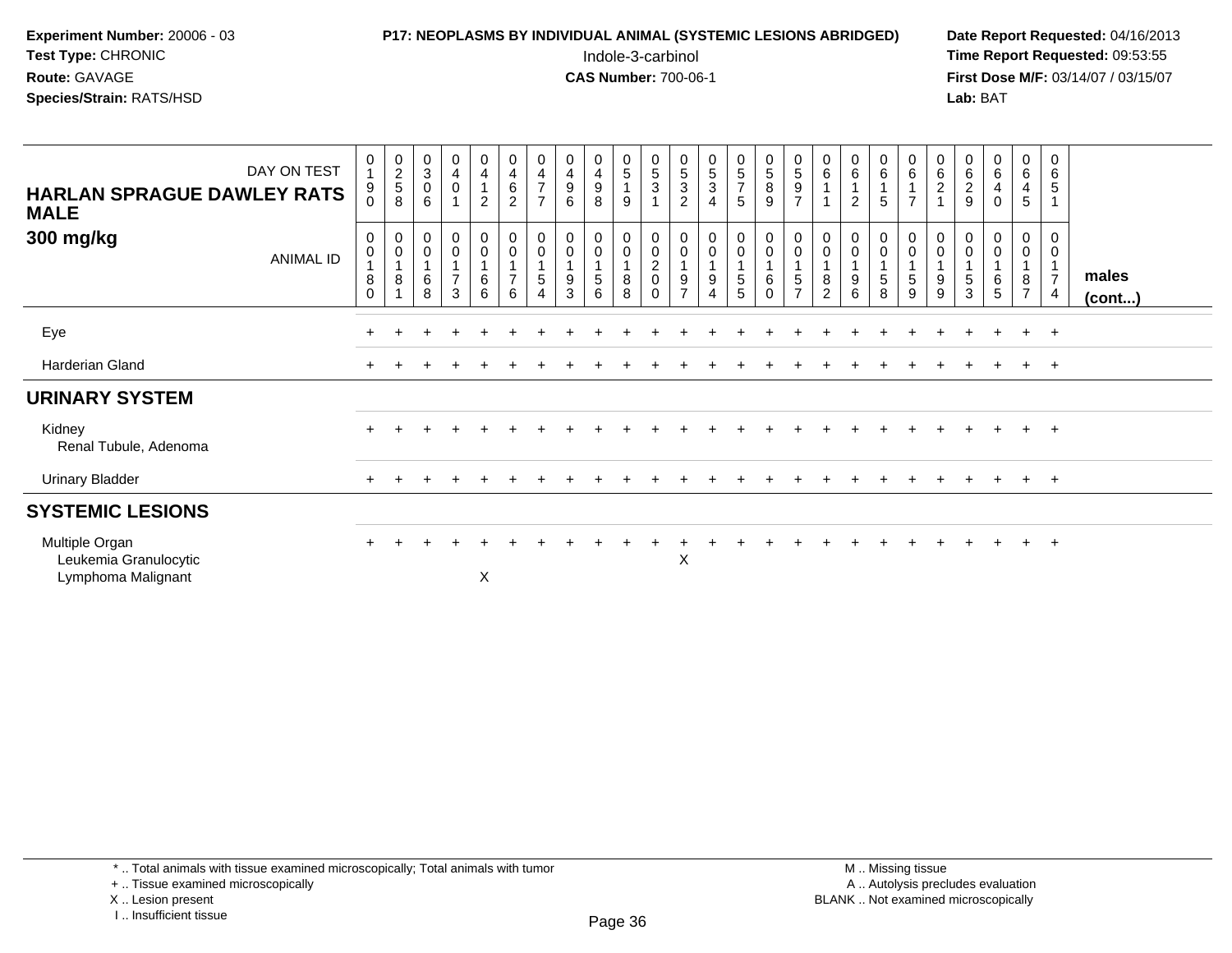## **P17: NEOPLASMS BY INDIVIDUAL ANIMAL (SYSTEMIC LESIONS ABRIDGED)** Date Report Requested: 04/16/2013<br>Indole-3-carbinol **Time Report Requested:** 09:53:55

 Indole-3-carbinol **Time Report Requested:** 09:53:55 **First Dose M/F:** 03/14/07 / 03/15/07<br>**Lab:** BAT **Lab:** BAT

| DAY ON TEST<br><b>HARLAN SPRAGUE DAWLEY RATS</b><br><b>MALE</b>       | $\pmb{0}$<br>$\,6\,$<br>$\sqrt{5}$<br>8                                      | $\begin{array}{c} 0 \\ 6 \end{array}$<br>$\sqrt{5}$<br>8                     | 0<br>$\,6\,$<br>$\sqrt{5}$<br>9                                          | $\begin{array}{c} 0 \\ 6 \end{array}$<br>$\,6$       | $\begin{array}{c} 0 \\ 6 \end{array}$<br>$\overline{7}$<br>3                 | $\begin{array}{c} 0 \\ 6 \end{array}$<br>$\bf 8$<br>3      | $\frac{0}{7}$<br>$\mathbf 0$<br>$\mathbf{1}$ | $\frac{0}{7}$<br>$\mathbf 0$<br>6                            | $\frac{0}{7}$<br>$\mathbf{1}$<br>$\Omega$                          | 0<br>$\overline{7}$<br>$\mathbf{1}$<br>2               | $\mathbf 0$<br>$\overline{7}$<br>$\mathbf{1}$<br>9                       | $\frac{0}{7}$<br>$\boldsymbol{2}$<br>$\Omega$        | $\frac{0}{7}$<br>$\sqrt{2}$<br>$\overline{2}$             | $\frac{0}{7}$<br>$\frac{2}{7}$                                                 | $\frac{0}{7}$<br>$rac{2}{7}$                                    | $\frac{0}{7}$<br>$\frac{2}{7}$                                      | $\frac{0}{7}$<br>$\frac{2}{7}$                                    | $\frac{0}{7}$<br>$rac{2}{7}$                                                     | $\frac{0}{7}$<br>$\frac{2}{7}$                                    | $\frac{0}{7}$<br>$rac{2}{7}$                                                  | $\frac{0}{7}$<br>$\boldsymbol{2}$<br>$\overline{7}$                         | 0<br>$\overline{7}$<br>$\sqrt{2}$<br>8               | $\frac{0}{7}$<br>$\frac{2}{9}$                             | $\pmb{0}$<br>$\overline{7}$<br>$\overline{2}$<br>9      | $\mathbf 0$<br>$\overline{7}$<br>$\overline{a}$<br>9           |                                        |
|-----------------------------------------------------------------------|------------------------------------------------------------------------------|------------------------------------------------------------------------------|--------------------------------------------------------------------------|------------------------------------------------------|------------------------------------------------------------------------------|------------------------------------------------------------|----------------------------------------------|--------------------------------------------------------------|--------------------------------------------------------------------|--------------------------------------------------------|--------------------------------------------------------------------------|------------------------------------------------------|-----------------------------------------------------------|--------------------------------------------------------------------------------|-----------------------------------------------------------------|---------------------------------------------------------------------|-------------------------------------------------------------------|----------------------------------------------------------------------------------|-------------------------------------------------------------------|-------------------------------------------------------------------------------|-----------------------------------------------------------------------------|------------------------------------------------------|------------------------------------------------------------|---------------------------------------------------------|----------------------------------------------------------------|----------------------------------------|
| 300 mg/kg<br><b>ANIMAL ID</b>                                         | $\boldsymbol{0}$<br>$\pmb{0}$<br>$\overline{1}$<br>$\,6\,$<br>$\overline{7}$ | $\mathbf 0$<br>$\pmb{0}$<br>$\mathbf{1}$<br>$\overline{7}$<br>$\overline{c}$ | $\mathbf 0$<br>$\mathbf 0$<br>$\mathbf{1}$<br>$\overline{7}$<br>$\Omega$ | $\pmb{0}$<br>$\pmb{0}$<br>1<br>$\boldsymbol{9}$<br>2 | $\mathbf 0$<br>$\mathbf 0$<br>$\overline{1}$<br>$\sqrt{5}$<br>$\overline{1}$ | $\mathbf 0$<br>$\mathbf 0$<br>$\mathbf{1}$<br>$\,6\,$<br>9 | 0<br>$\mathbf 0$<br>1<br>9<br>1              | $\pmb{0}$<br>$\mathbf 0$<br>$\mathbf{1}$<br>$\bf 8$<br>$9\,$ | $\mathsf{O}$<br>$\mathbf 0$<br>$\mathbf{1}$<br>$\overline{7}$<br>8 | 0<br>$\mathbf 0$<br>$\mathbf 1$<br>$\overline{7}$<br>5 | $\boldsymbol{0}$<br>$\pmb{0}$<br>$\mathbf{1}$<br>$9\,$<br>$\overline{5}$ | $\mathbf 0$<br>$\mathbf 0$<br>$\mathbf{1}$<br>8<br>4 | $\mathbf 0$<br>$\mathbf 0$<br>$\mathbf{1}$<br>$\, 8$<br>3 | $\mathbf 0$<br>$\mathbf 0$<br>$\mathbf{1}$<br>$\overline{5}$<br>$\overline{2}$ | $\mathbf 0$<br>$\mathbf 0$<br>$\mathbf{1}$<br>6<br>$\mathbf{1}$ | $\pmb{0}$<br>$\pmb{0}$<br>$\mathbf{1}$<br>$\,6\,$<br>$\overline{2}$ | $\mathbf 0$<br>$\mathbf 0$<br>$\overline{1}$<br>6<br>$\mathbf{3}$ | $\mathbf 0$<br>$\mathbf 0$<br>$\overline{1}$<br>$\overline{7}$<br>$\overline{1}$ | 0<br>$\Omega$<br>$\mathbf{1}$<br>$\overline{7}$<br>$\overline{7}$ | $\pmb{0}$<br>$\ddot{\mathbf{0}}$<br>$\overline{1}$<br>$\overline{7}$<br>$9\,$ | $\mathsf{O}\xspace$<br>$\mathbf 0$<br>$\mathbf{1}$<br>$\boldsymbol{9}$<br>8 | 0<br>$\Omega$<br>$\mathbf{1}$<br>6<br>$\overline{4}$ | $\mathbf 0$<br>$\mathbf 0$<br>$\mathbf{1}$<br>$\,8\,$<br>5 | 0<br>$\mathbf 0$<br>$\mathbf{1}$<br>8<br>$6\phantom{1}$ | $\mathbf 0$<br>$\mathbf 0$<br>$\mathbf{1}$<br>9<br>$\mathbf 0$ | * TOTALS                               |
| <b>ALIMENTARY SYSTEM</b>                                              |                                                                              |                                                                              |                                                                          |                                                      |                                                                              |                                                            |                                              |                                                              |                                                                    |                                                        |                                                                          |                                                      |                                                           |                                                                                |                                                                 |                                                                     |                                                                   |                                                                                  |                                                                   |                                                                               |                                                                             |                                                      |                                                            |                                                         |                                                                |                                        |
| Esophagus                                                             |                                                                              |                                                                              |                                                                          |                                                      |                                                                              |                                                            |                                              |                                                              |                                                                    |                                                        |                                                                          |                                                      |                                                           |                                                                                |                                                                 |                                                                     |                                                                   |                                                                                  |                                                                   |                                                                               |                                                                             |                                                      |                                                            |                                                         |                                                                | 50                                     |
| Intestine Large, Cecum                                                |                                                                              |                                                                              |                                                                          |                                                      |                                                                              |                                                            |                                              |                                                              |                                                                    |                                                        |                                                                          |                                                      |                                                           |                                                                                |                                                                 |                                                                     |                                                                   |                                                                                  |                                                                   |                                                                               |                                                                             |                                                      |                                                            |                                                         |                                                                | 50                                     |
| Intestine Large, Colon                                                |                                                                              |                                                                              |                                                                          |                                                      |                                                                              |                                                            |                                              |                                                              |                                                                    |                                                        |                                                                          |                                                      |                                                           |                                                                                |                                                                 |                                                                     |                                                                   |                                                                                  |                                                                   |                                                                               |                                                                             |                                                      |                                                            |                                                         |                                                                | 50                                     |
| Intestine Large, Rectum                                               |                                                                              |                                                                              |                                                                          |                                                      |                                                                              |                                                            |                                              |                                                              |                                                                    |                                                        |                                                                          |                                                      |                                                           |                                                                                |                                                                 |                                                                     |                                                                   |                                                                                  |                                                                   |                                                                               |                                                                             |                                                      |                                                            |                                                         |                                                                | 50                                     |
| Intestine Small, Duodenum                                             |                                                                              |                                                                              |                                                                          |                                                      |                                                                              |                                                            |                                              |                                                              |                                                                    |                                                        |                                                                          |                                                      |                                                           |                                                                                |                                                                 |                                                                     |                                                                   |                                                                                  |                                                                   |                                                                               |                                                                             |                                                      |                                                            |                                                         | $\div$                                                         | 48                                     |
| Intestine Small, Ileum                                                |                                                                              |                                                                              |                                                                          |                                                      |                                                                              |                                                            |                                              |                                                              | A                                                                  | $\ddot{}$                                              | A                                                                        |                                                      |                                                           |                                                                                |                                                                 |                                                                     |                                                                   |                                                                                  |                                                                   |                                                                               |                                                                             |                                                      |                                                            |                                                         | $\ddot{}$                                                      | 38                                     |
| Intestine Small, Jejunum<br>Carcinoma                                 | A                                                                            | $\ddot{}$                                                                    | A                                                                        | $\ddot{+}$                                           | A                                                                            | A                                                          |                                              |                                                              |                                                                    |                                                        |                                                                          |                                                      |                                                           |                                                                                |                                                                 |                                                                     |                                                                   |                                                                                  | $\ddot{}$                                                         | X                                                                             |                                                                             |                                                      |                                                            |                                                         |                                                                | 42<br>$\mathbf{1}$                     |
| Liver<br>Carcinoma, Metastatic, Pancreas<br>Hepatocellular Carcinoma  |                                                                              |                                                                              |                                                                          |                                                      | X                                                                            |                                                            |                                              |                                                              |                                                                    |                                                        |                                                                          |                                                      |                                                           |                                                                                |                                                                 |                                                                     |                                                                   |                                                                                  |                                                                   |                                                                               |                                                                             |                                                      |                                                            |                                                         |                                                                | 50<br>1<br>$\mathbf 1$                 |
| Oral Mucosa<br>Squamous Cell Carcinoma                                |                                                                              |                                                                              |                                                                          |                                                      |                                                                              |                                                            |                                              |                                                              |                                                                    |                                                        |                                                                          |                                                      |                                                           |                                                                                |                                                                 |                                                                     |                                                                   |                                                                                  |                                                                   |                                                                               |                                                                             |                                                      |                                                            |                                                         |                                                                | 50<br>$\mathbf{1}$                     |
| Pancreas<br>Carcinoma<br>Acinus, Adenoma<br>Acinus, Adenoma, Multiple |                                                                              |                                                                              |                                                                          |                                                      |                                                                              |                                                            |                                              |                                                              | X                                                                  |                                                        |                                                                          |                                                      | X                                                         |                                                                                |                                                                 |                                                                     |                                                                   |                                                                                  |                                                                   | $X$ $X$                                                                       |                                                                             |                                                      | X                                                          |                                                         |                                                                | 49<br>$\mathbf{1}$<br>4<br>$\mathbf 1$ |
| <b>Salivary Glands</b><br>Schwannoma Malignant                        |                                                                              |                                                                              |                                                                          |                                                      |                                                                              |                                                            |                                              |                                                              |                                                                    |                                                        |                                                                          |                                                      |                                                           | Χ                                                                              |                                                                 |                                                                     |                                                                   |                                                                                  |                                                                   |                                                                               |                                                                             |                                                      |                                                            |                                                         |                                                                | 50<br>1                                |

\* .. Total animals with tissue examined microscopically; Total animals with tumor

+ .. Tissue examined microscopically

 Lesion present BLANK .. Not examined microscopicallyX .. Lesion present

I .. Insufficient tissue

M .. Missing tissue

y the contract of the contract of the contract of the contract of the contract of  $\mathsf A$  . Autolysis precludes evaluation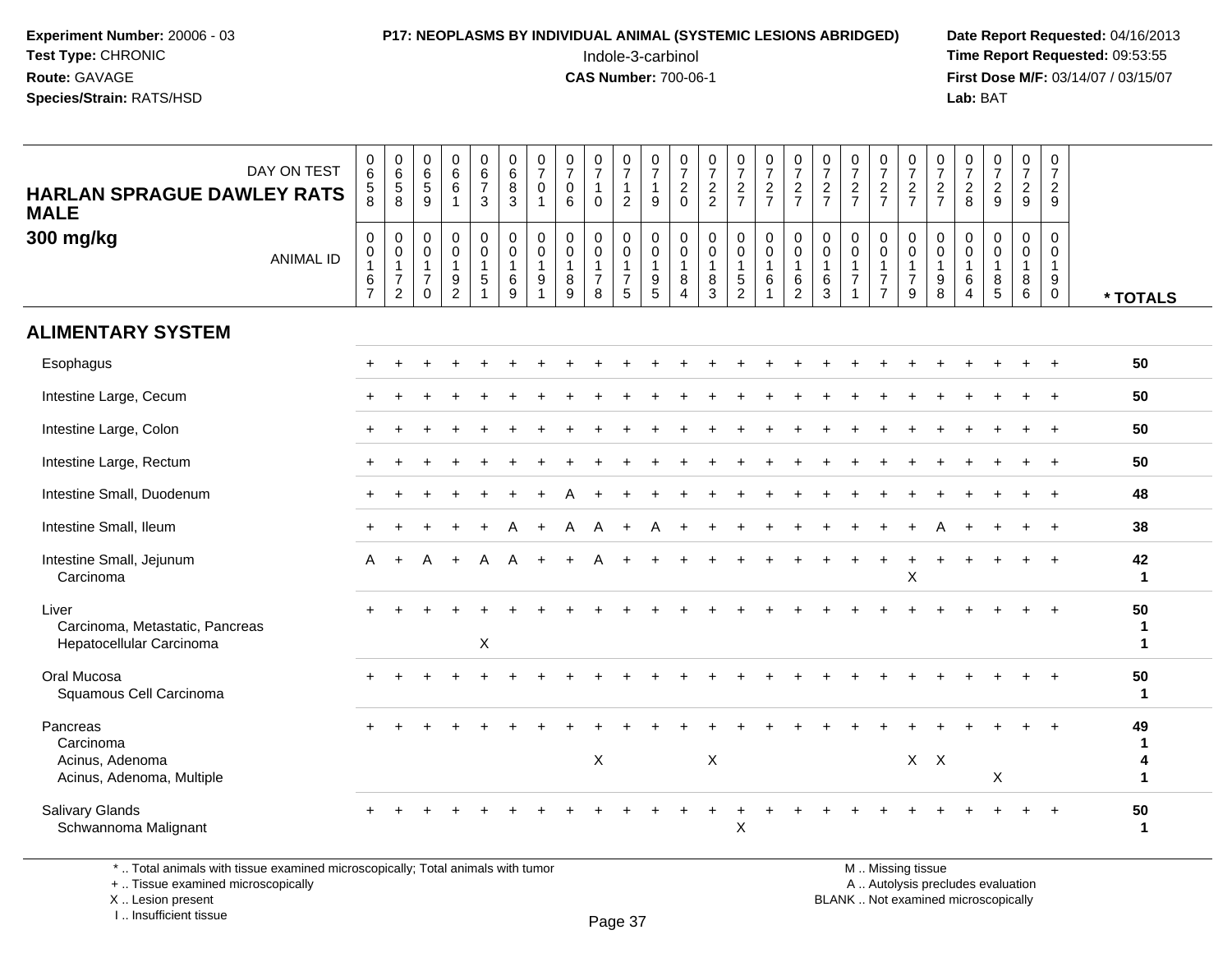#### **P17: NEOPLASMS BY INDIVIDUAL ANIMAL (SYSTEMIC LESIONS ABRIDGED)** Date Report Requested: 04/16/2013<br>Indole-3-carbinol **Time Report Requested:** 09:53:55

 Indole-3-carbinol **Time Report Requested:** 09:53:55 **First Dose M/F:** 03/14/07 / 03/15/07<br>**Lab:** BAT **Lab:** BAT

| DAY ON TEST<br><b>HARLAN SPRAGUE DAWLEY RATS</b><br><b>MALE</b>                                                       | $\begin{array}{c} 0 \\ 6 \end{array}$<br>$\,$ 5 $\,$<br>8 | $\begin{array}{c} 0 \\ 6 \end{array}$<br>$\,$ 5 $\,$<br>8 | $\mathbf 0$<br>$\,6\,$<br>$\sqrt{5}$<br>9                                | $_{6}^{\rm 0}$<br>6<br>$\mathbf{1}$                         | $\pmb{0}$<br>6<br>$\overline{7}$<br>3                             | $\begin{array}{c} 0 \\ 6 \end{array}$<br>$\bf 8$<br>3 | $\frac{0}{7}$<br>$\pmb{0}$<br>$\overline{1}$                | $\frac{0}{7}$<br>$\pmb{0}$<br>6                          | $\frac{0}{7}$<br>1<br>$\Omega$          | $\frac{0}{7}$<br>$\mathbf{1}$<br>$\overline{2}$                             | $\frac{0}{7}$<br>$\mathbf{1}$<br>9                                     | $\begin{smallmatrix}0\\7\end{smallmatrix}$<br>$\overline{c}$<br>$\Omega$ | $\frac{0}{7}$<br>$\frac{2}{2}$                       | $\frac{0}{7}$<br>$\frac{2}{7}$                                             | $\frac{0}{7}$<br>$\frac{2}{7}$                                | $\frac{0}{7}$<br>$\overline{c}$<br>$\overline{7}$ | $\pmb{0}$<br>$\overline{7}$<br>$\sqrt{2}$<br>$\overline{7}$ | $\frac{0}{7}$<br>$\frac{2}{7}$                    | $\frac{0}{7}$<br>$\frac{2}{7}$                                         | $\frac{0}{7}$<br>$\frac{2}{7}$                                      | $\frac{0}{7}$<br>$\overline{c}$<br>$\overline{7}$ | $\frac{0}{7}$<br>$\sqrt{2}$<br>8                                         | $\frac{0}{7}$<br>$\overline{2}$<br>9     | $\begin{array}{c} 0 \\ 7 \end{array}$<br>$\sqrt{2}$<br>9 | $\begin{array}{c} 0 \\ 7 \end{array}$<br>$\sqrt{2}$<br>9        |                        |
|-----------------------------------------------------------------------------------------------------------------------|-----------------------------------------------------------|-----------------------------------------------------------|--------------------------------------------------------------------------|-------------------------------------------------------------|-------------------------------------------------------------------|-------------------------------------------------------|-------------------------------------------------------------|----------------------------------------------------------|-----------------------------------------|-----------------------------------------------------------------------------|------------------------------------------------------------------------|--------------------------------------------------------------------------|------------------------------------------------------|----------------------------------------------------------------------------|---------------------------------------------------------------|---------------------------------------------------|-------------------------------------------------------------|---------------------------------------------------|------------------------------------------------------------------------|---------------------------------------------------------------------|---------------------------------------------------|--------------------------------------------------------------------------|------------------------------------------|----------------------------------------------------------|-----------------------------------------------------------------|------------------------|
| 300 mg/kg<br><b>ANIMAL ID</b>                                                                                         | $\mathbf 0$<br>$\pmb{0}$<br>$\mathbf{1}$<br>$\frac{6}{7}$ | 0<br>0<br>$\overline{1}$<br>$\overline{7}$<br>2           | $\mathbf 0$<br>$\mathbf 0$<br>$\mathbf{1}$<br>$\overline{7}$<br>$\Omega$ | 0<br>$\mathbf 0$<br>1<br>$\boldsymbol{9}$<br>$\overline{2}$ | $\mathsf 0$<br>0<br>$\mathbf{1}$<br>$\,$ 5 $\,$<br>$\overline{1}$ | $\pmb{0}$<br>0<br>$\mathbf{1}$<br>$\,6\,$<br>9        | $\mathbf 0$<br>0<br>$\mathbf{1}$<br>$9\,$<br>$\overline{1}$ | $\pmb{0}$<br>$\mathbf 0$<br>$\mathbf{1}$<br>$\bf 8$<br>9 | 0<br>$\mathbf 0$<br>$\overline{7}$<br>8 | $\mathbf 0$<br>$\mathsf{O}\xspace$<br>$\mathbf{1}$<br>$\boldsymbol{7}$<br>5 | 0<br>$\mathbf 0$<br>$\mathbf{1}$<br>$\boldsymbol{9}$<br>$\overline{5}$ | 0<br>$\mathbf 0$<br>1<br>8<br>$\boldsymbol{\Lambda}$                     | $\mathbf 0$<br>$\mathbf 0$<br>$\mathbf{1}$<br>8<br>3 | $\mathbf 0$<br>$\mathbf 0$<br>$\mathbf{1}$<br>$\sqrt{5}$<br>$\overline{2}$ | $\pmb{0}$<br>$\mathbf 0$<br>$\mathbf{1}$<br>6<br>$\mathbf{1}$ | 0<br>0<br>$\mathbf{1}$<br>6<br>$\overline{2}$     | $\mathbf 0$<br>0<br>$\mathbf{1}$<br>6<br>3                  | $\mathbf 0$<br>$\mathbf 0$<br>1<br>$\overline{7}$ | 0<br>$\mathbf 0$<br>$\overline{1}$<br>$\overline{7}$<br>$\overline{7}$ | $\mathbf 0$<br>$\mathbf 0$<br>$\mathbf{1}$<br>$\boldsymbol{7}$<br>9 | 0<br>0<br>1<br>9<br>8                             | $\mathbf 0$<br>$\mathbf 0$<br>$\mathbf 1$<br>6<br>$\boldsymbol{\Lambda}$ | 0<br>0<br>1<br>$\bf 8$<br>$\overline{5}$ | 0<br>$\mathbf 0$<br>$\mathbf{1}$<br>8<br>$6\overline{6}$ | $\mathbf 0$<br>$\mathbf 0$<br>$\mathbf{1}$<br>9<br>$\mathbf{0}$ | * TOTALS               |
| Stomach, Forestomach                                                                                                  |                                                           |                                                           |                                                                          |                                                             |                                                                   |                                                       |                                                             |                                                          |                                         |                                                                             |                                                                        |                                                                          |                                                      |                                                                            |                                                               |                                                   |                                                             |                                                   |                                                                        |                                                                     |                                                   |                                                                          |                                          |                                                          |                                                                 | 50                     |
| Stomach, Glandular                                                                                                    |                                                           |                                                           |                                                                          |                                                             |                                                                   |                                                       |                                                             |                                                          |                                         |                                                                             |                                                                        |                                                                          |                                                      |                                                                            |                                                               |                                                   |                                                             |                                                   |                                                                        |                                                                     |                                                   |                                                                          |                                          |                                                          |                                                                 | 50                     |
| Tongue<br>Squamous Cell Papilloma                                                                                     |                                                           |                                                           |                                                                          |                                                             |                                                                   |                                                       |                                                             |                                                          |                                         |                                                                             |                                                                        |                                                                          |                                                      |                                                                            |                                                               | $\ddot{}$<br>$\mathsf X$                          |                                                             |                                                   |                                                                        |                                                                     |                                                   |                                                                          |                                          |                                                          |                                                                 | 1<br>$\mathbf 1$       |
| <b>CARDIOVASCULAR SYSTEM</b>                                                                                          |                                                           |                                                           |                                                                          |                                                             |                                                                   |                                                       |                                                             |                                                          |                                         |                                                                             |                                                                        |                                                                          |                                                      |                                                                            |                                                               |                                                   |                                                             |                                                   |                                                                        |                                                                     |                                                   |                                                                          |                                          |                                                          |                                                                 |                        |
| <b>Blood Vessel</b><br>Aorta, Fibrous Histiocytoma, Metastatic, Skin                                                  |                                                           |                                                           |                                                                          |                                                             |                                                                   |                                                       |                                                             |                                                          |                                         |                                                                             |                                                                        |                                                                          |                                                      |                                                                            |                                                               |                                                   |                                                             |                                                   |                                                                        |                                                                     |                                                   |                                                                          |                                          |                                                          |                                                                 | 50<br>$\mathbf 1$      |
| Heart                                                                                                                 |                                                           |                                                           |                                                                          |                                                             |                                                                   |                                                       |                                                             |                                                          |                                         |                                                                             |                                                                        |                                                                          |                                                      |                                                                            |                                                               |                                                   |                                                             |                                                   |                                                                        |                                                                     |                                                   |                                                                          |                                          | $+$                                                      | $+$                                                             | 50                     |
| <b>ENDOCRINE SYSTEM</b>                                                                                               |                                                           |                                                           |                                                                          |                                                             |                                                                   |                                                       |                                                             |                                                          |                                         |                                                                             |                                                                        |                                                                          |                                                      |                                                                            |                                                               |                                                   |                                                             |                                                   |                                                                        |                                                                     |                                                   |                                                                          |                                          |                                                          |                                                                 |                        |
| <b>Adrenal Cortex</b><br>Carcinoma                                                                                    |                                                           |                                                           |                                                                          |                                                             |                                                                   |                                                       |                                                             |                                                          |                                         |                                                                             |                                                                        |                                                                          |                                                      |                                                                            |                                                               |                                                   |                                                             |                                                   |                                                                        |                                                                     |                                                   |                                                                          |                                          |                                                          |                                                                 | 50<br>$\mathbf 1$      |
| Adrenal Medulla<br>Pheochromocytoma Benign<br>Bilateral, Pheochromocytoma Benign                                      |                                                           |                                                           |                                                                          |                                                             |                                                                   |                                                       |                                                             |                                                          |                                         |                                                                             |                                                                        |                                                                          |                                                      |                                                                            |                                                               |                                                   |                                                             |                                                   |                                                                        |                                                                     |                                                   | X                                                                        |                                          | $\mathsf{X}$                                             | $\ddot{}$<br>$\mathsf{X}$                                       | 50<br>3<br>$\mathbf 1$ |
| Islets, Pancreatic                                                                                                    |                                                           |                                                           |                                                                          |                                                             |                                                                   |                                                       |                                                             |                                                          |                                         |                                                                             |                                                                        |                                                                          |                                                      |                                                                            |                                                               |                                                   |                                                             |                                                   |                                                                        |                                                                     |                                                   |                                                                          |                                          |                                                          | $\overline{+}$                                                  | 50                     |
| Parathyroid Gland                                                                                                     |                                                           |                                                           |                                                                          |                                                             |                                                                   |                                                       |                                                             |                                                          |                                         |                                                                             |                                                                        |                                                                          |                                                      |                                                                            |                                                               |                                                   |                                                             |                                                   |                                                                        |                                                                     |                                                   |                                                                          |                                          |                                                          | $\overline{1}$                                                  | 47                     |
| <b>Pituitary Gland</b><br>Pars Distalis, Adenoma                                                                      | м                                                         | $\ddot{}$<br>Χ                                            |                                                                          |                                                             |                                                                   |                                                       |                                                             |                                                          |                                         |                                                                             | $\pmb{\times}$                                                         |                                                                          |                                                      |                                                                            |                                                               |                                                   |                                                             | X                                                 |                                                                        |                                                                     |                                                   |                                                                          |                                          |                                                          | $\overline{1}$                                                  | 47<br>8                |
| <b>Thyroid Gland</b><br>C-cell, Adenoma                                                                               |                                                           |                                                           |                                                                          |                                                             | X                                                                 |                                                       |                                                             |                                                          |                                         |                                                                             |                                                                        |                                                                          |                                                      |                                                                            |                                                               | X                                                 |                                                             | Χ                                                 |                                                                        |                                                                     |                                                   |                                                                          |                                          |                                                          |                                                                 | 47<br>4                |
| *  Total animals with tissue examined microscopically; Total animals with tumor<br>+  Tissue examined microscopically |                                                           |                                                           |                                                                          |                                                             |                                                                   |                                                       |                                                             |                                                          |                                         |                                                                             |                                                                        |                                                                          |                                                      |                                                                            |                                                               |                                                   |                                                             |                                                   |                                                                        | M  Missing tissue<br>A  Autolysis precludes evaluation              |                                                   |                                                                          |                                          |                                                          |                                                                 |                        |

X .. Lesion present

I .. Insufficient tissue

Page 38

Lesion present BLANK .. Not examined microscopically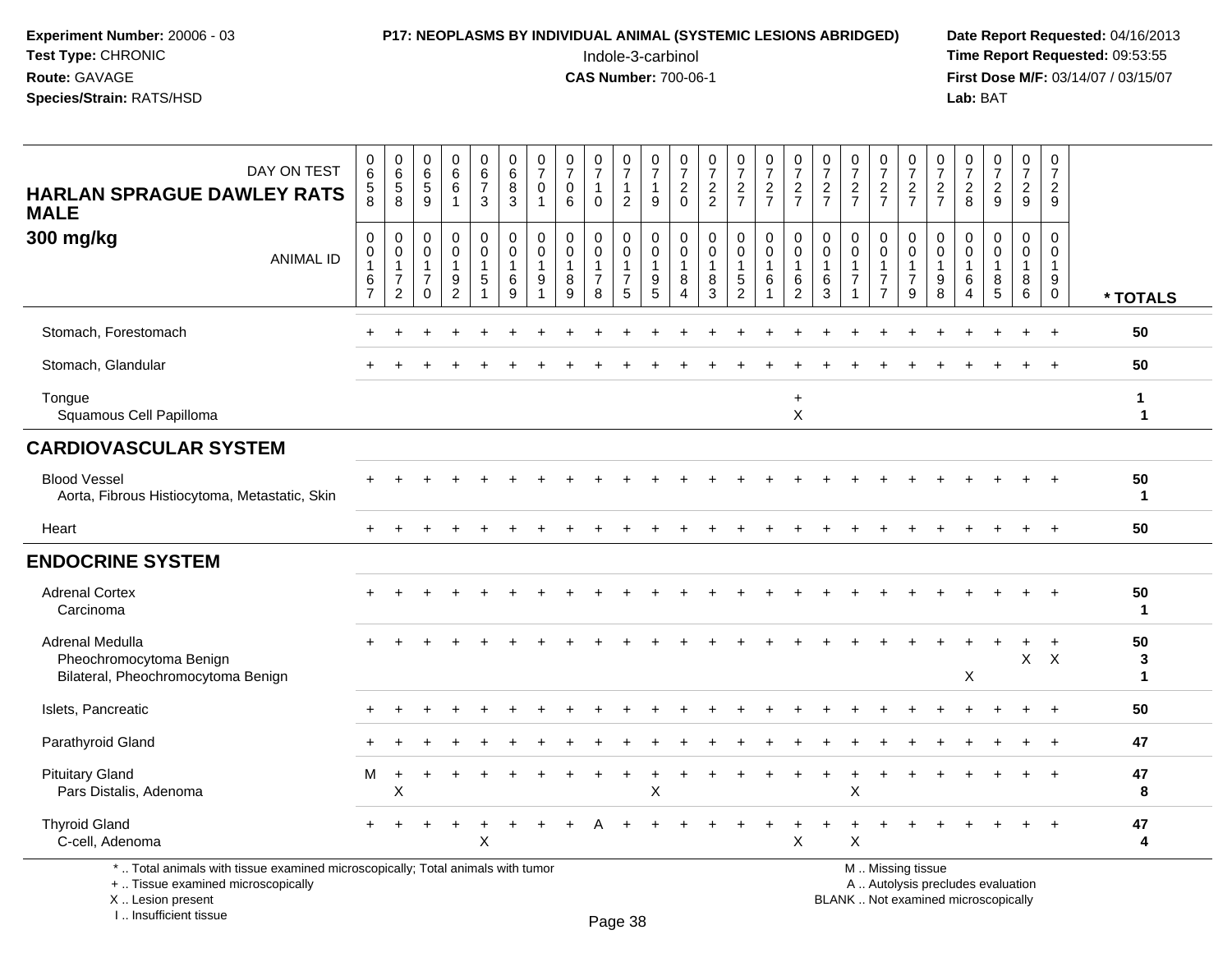#### **P17: NEOPLASMS BY INDIVIDUAL ANIMAL (SYSTEMIC LESIONS ABRIDGED)** Date Report Requested: 04/16/2013<br>Indole-3-carbinol **Time Report Requested:** 09:53:55

 Indole-3-carbinol **Time Report Requested:** 09:53:55 **First Dose M/F:** 03/14/07 / 03/15/07<br>**Lab:** BAT **Lab:** BAT

| DAY ON TEST<br><b>HARLAN SPRAGUE DAWLEY RATS</b><br><b>MALE</b> | U<br>6<br>ີວ<br>ö | 0<br>6<br>.5<br>8 | C | ี | v<br>6 | v<br>6<br>$\circ$<br>3 | U | U<br>v<br>6 |  | υ<br>9      | v            | U<br>ົ<br>- | 0                            | U                     | ν | - | U      | ◡      | 8 | 0<br>9      | 0<br>ົ<br><u>_</u><br>9 | 0<br>ົາ<br><u>_</u><br>9 |          |
|-----------------------------------------------------------------|-------------------|-------------------|---|---|--------|------------------------|---|-------------|--|-------------|--------------|-------------|------------------------------|-----------------------|---|---|--------|--------|---|-------------|-------------------------|--------------------------|----------|
| 300 mg/kg<br>ANIMAL ID                                          | 0<br>0<br>6       | 0<br>0<br>ົ       |   |   | ა      | 0<br>6<br>9            | 9 | v<br>8<br>9 |  | υ<br>9<br>ు | $\circ$<br>4 | 8<br>3      | 0<br>0<br>C.<br><sup>o</sup> | U<br>υ<br>⌒<br>6<br>◠ | 6 |   | υ<br>υ | ◡<br>9 |   | 0<br>8<br>5 | 0<br>0<br>8<br>6        | 0<br>0<br>9<br>0         | * TOTALS |

#### **GENERAL BODY SYSTEM**

NONE

| <b>GENITAL SYSTEM</b>                     |                                        |                |                |  |  |  |  |  |  |  |           |     |     |           |          |           |     |           |                    |
|-------------------------------------------|----------------------------------------|----------------|----------------|--|--|--|--|--|--|--|-----------|-----|-----|-----------|----------|-----------|-----|-----------|--------------------|
| Epididymis                                | $\ddot{}$                              |                | $\ddot{}$      |  |  |  |  |  |  |  |           |     |     |           |          |           |     | $\div$    | 50                 |
| <b>Preputial Gland</b>                    | $\ddot{}$                              |                |                |  |  |  |  |  |  |  |           |     |     |           |          |           |     | $+$       | 50                 |
| Prostate                                  | $+$                                    |                | $\ddot{}$      |  |  |  |  |  |  |  |           |     |     |           |          |           | $+$ | $+$       | 50                 |
| Seminal Vesicle                           | $\ddot{}$                              |                |                |  |  |  |  |  |  |  |           |     |     |           |          |           | $+$ | $+$       | 50                 |
| Testes<br>Interstitial Cell, Adenoma      | $\ddot{}$                              |                |                |  |  |  |  |  |  |  |           | $+$ | $+$ | $\ddot{}$ | $+$<br>X | $\ddot{}$ | $+$ | $+$       | 50<br>$\mathbf{2}$ |
| <b>HEMATOPOIETIC SYSTEM</b>               |                                        |                |                |  |  |  |  |  |  |  |           |     |     |           |          |           |     |           |                    |
| <b>Bone Marrow</b>                        | $\ddot{}$                              |                |                |  |  |  |  |  |  |  |           |     |     |           |          |           |     | $\ddot{}$ | 50                 |
| Lymph Node                                |                                        |                |                |  |  |  |  |  |  |  | $\ddot{}$ |     |     |           |          |           |     |           | 6                  |
| Lymph Node, Mandibular                    | $+$                                    | $\overline{+}$ | $\overline{1}$ |  |  |  |  |  |  |  |           |     |     |           |          |           | $+$ | $+$       | 50                 |
|                                           |                                        |                |                |  |  |  |  |  |  |  |           |     |     |           |          |           |     |           |                    |
| Lymph Node, Mesenteric<br>Hemangiosarcoma | $\ddot{}$<br>$\boldsymbol{\mathsf{X}}$ |                |                |  |  |  |  |  |  |  |           |     |     |           |          |           |     | $+$       | 50<br>1            |
| Spleen                                    | $\ddot{}$                              |                |                |  |  |  |  |  |  |  |           |     |     |           |          |           | $+$ | $+$       | 50                 |

\* .. Total animals with tissue examined microscopically; Total animals with tumor

+ .. Tissue examined microscopically

 Lesion present BLANK .. Not examined microscopicallyX .. Lesion present

I .. Insufficient tissue

M .. Missing tissue

y the contract of the contract of the contract of the contract of the contract of  $\mathsf A$  . Autolysis precludes evaluation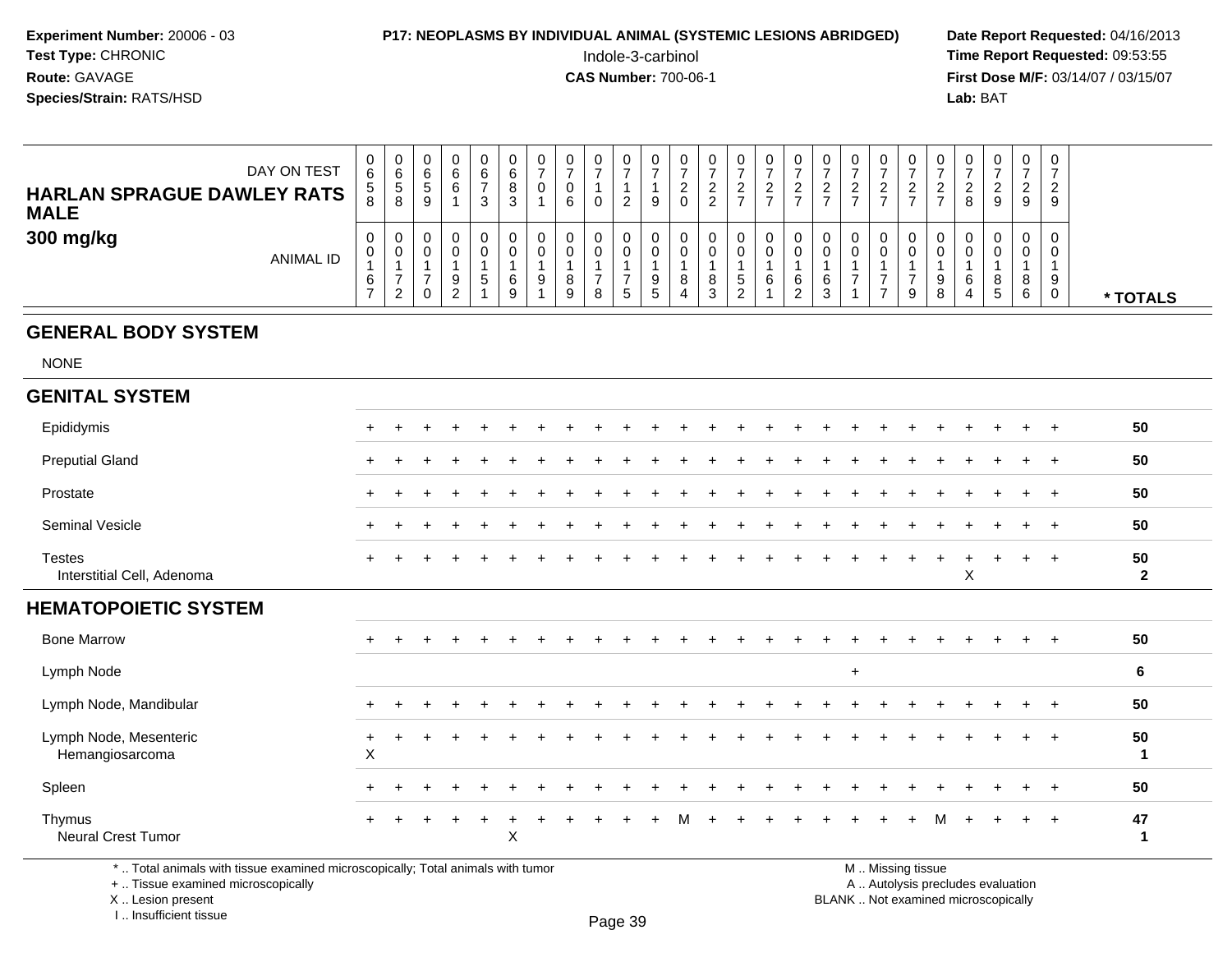| Experiment Number: 20006 - 03<br>Test Type: CHRONIC<br>Route: GAVAGE<br>Species/Strain: RATS/HSD                                                         |                                                  |                                                         |                                                                       |                                                         |                                                 |                                                                 |                                                   |                                                       |                                               |                                                              | P17: NEOPLASMS BY INDIVIDUAL ANIMAL (SYSTEMIC LESIONS ABRIDGED)<br>Indole-3-carbinol<br><b>CAS Number: 700-06-1</b> |                                                              |                                                             |                                                 |                                                                 |                                                        |                                                            |                                                            |                                                                      |                                                                    |                                                           | Lab: BAT                                          |                                                      |                                                                    |                                            | Date Report Requested: 04/16/2013<br>Time Report Requested: 09:53:55<br>First Dose M/F: 03/14/07 / 03/15/07 |
|----------------------------------------------------------------------------------------------------------------------------------------------------------|--------------------------------------------------|---------------------------------------------------------|-----------------------------------------------------------------------|---------------------------------------------------------|-------------------------------------------------|-----------------------------------------------------------------|---------------------------------------------------|-------------------------------------------------------|-----------------------------------------------|--------------------------------------------------------------|---------------------------------------------------------------------------------------------------------------------|--------------------------------------------------------------|-------------------------------------------------------------|-------------------------------------------------|-----------------------------------------------------------------|--------------------------------------------------------|------------------------------------------------------------|------------------------------------------------------------|----------------------------------------------------------------------|--------------------------------------------------------------------|-----------------------------------------------------------|---------------------------------------------------|------------------------------------------------------|--------------------------------------------------------------------|--------------------------------------------|-------------------------------------------------------------------------------------------------------------|
| DAY ON TEST<br><b>HARLAN SPRAGUE DAWLEY RATS</b><br><b>MALE</b>                                                                                          | 0<br>$6\overline{6}$<br>$\,$ 5 $\,$<br>8         | 0<br>$6\overline{6}$<br>$\overline{5}$<br>8             | $\begin{array}{c} 0 \\ 6 \end{array}$<br>$\overline{5}$<br>9          | $_{6}^{\rm 0}$<br>6<br>$\mathbf{1}$                     | $\begin{array}{c} 0 \\ 6 \\ 7 \end{array}$<br>3 | $\begin{array}{c} 0 \\ 6 \end{array}$<br>$\, 8$<br>$\mathbf{3}$ | 0<br>$\overline{7}$<br>$\Omega$<br>$\overline{1}$ | $\frac{0}{7}$<br>$\mathbf{0}$<br>6                    | $\frac{0}{7}$<br>$\mathbf{0}$                 | $\begin{array}{c} 0 \\ 7 \\ 1 \end{array}$<br>$\overline{2}$ | $\frac{0}{7}$<br>$\mathbf{1}$<br>9                                                                                  | $\frac{0}{7}$<br>$\frac{2}{0}$                               | $\begin{smallmatrix}0\\7\end{smallmatrix}$<br>$\frac{2}{2}$ | $\frac{0}{7}$<br>$\frac{2}{7}$                  | $\frac{0}{7}$<br>$\frac{2}{7}$                                  | $\frac{0}{7}$<br>$\frac{2}{7}$                         | $\begin{array}{c} 0 \\ 7 \end{array}$<br>$\frac{2}{7}$     | $\frac{0}{7}$<br>$\frac{2}{7}$                             | $\frac{0}{7}$<br>$\frac{2}{7}$                                       | $\frac{0}{7}$<br>$\frac{2}{7}$                                     | $\begin{array}{c} 0 \\ 7 \\ 2 \\ 7 \end{array}$           | $\frac{0}{7}$<br>$\sqrt{2}$<br>8                  | $\frac{0}{7}$<br>$rac{2}{9}$                         | $\frac{0}{7}$<br>$\overline{2}$<br>9                               | 0<br>$\overline{7}$<br>$\overline{2}$<br>9 |                                                                                                             |
| 300 mg/kg<br><b>ANIMAL ID</b>                                                                                                                            | $\mathbf 0$<br>0<br>$\mathbf{1}$<br>$\,6\,$<br>7 | $\mathbf 0$<br>0<br>$\mathbf{1}$<br>$\overline{7}$<br>2 | $\Omega$<br>$\mathbf 0$<br>$\mathbf{1}$<br>$\overline{7}$<br>$\Omega$ | $\mathbf 0$<br>0<br>$\mathbf{1}$<br>9<br>$\overline{2}$ | 0<br>0<br>$\mathbf{1}$<br>$\sqrt{5}$            | $\mathbf 0$<br>$\mathbf 0$<br>$\overline{1}$<br>6<br>9          | $\Omega$<br>$\Omega$<br>$\overline{1}$<br>9       | $\mathbf 0$<br>$\mathbf{0}$<br>$\mathbf{1}$<br>8<br>9 | 0<br>0<br>$\mathbf{1}$<br>$\overline{7}$<br>8 | 0<br>$\mathbf 0$<br>$\mathbf{1}$<br>$\boldsymbol{7}$<br>5    | $\Omega$<br>0<br>$\mathbf{1}$<br>9<br>5                                                                             | $\Omega$<br>0<br>$\mathbf{1}$<br>8<br>$\boldsymbol{\Lambda}$ | $\mathbf 0$<br>$\pmb{0}$<br>$\mathbf{1}$<br>$\bf 8$<br>3    | 0<br>$\pmb{0}$<br>$\mathbf{1}$<br>$\frac{5}{2}$ | $\mathbf 0$<br>$\mathbf 0$<br>$\mathbf{1}$<br>6<br>$\mathbf{1}$ | $\mathbf 0$<br>$\mathbf 0$<br>1<br>6<br>$\overline{2}$ | $\mathbf 0$<br>$\mathbf 0$<br>$\mathbf{1}$<br>$\,6\,$<br>3 | $\mathbf{0}$<br>$\Omega$<br>$\mathbf{1}$<br>$\overline{7}$ | 0<br>$\mathbf 0$<br>$\mathbf{1}$<br>$\overline{7}$<br>$\overline{7}$ | $\mathbf{0}$<br>$\mathbf 0$<br>$\mathbf{1}$<br>$\overline{7}$<br>9 | 0<br>$\mathbf 0$<br>$\mathbf{1}$<br>$\boldsymbol{9}$<br>8 | $\Omega$<br>$\mathbf 0$<br>$\mathbf{1}$<br>6<br>4 | 0<br>0<br>$\mathbf{1}$<br>$\,8\,$<br>$5\phantom{.0}$ | $\mathbf 0$<br>$\mathbf 0$<br>$\mathbf{1}$<br>$8\phantom{.0}$<br>6 | 0<br>$\mathbf 0$<br>$\mathbf{1}$<br>9<br>0 | * TOTALS                                                                                                    |
| <b>INTEGUMENTARY SYSTEM</b>                                                                                                                              |                                                  |                                                         |                                                                       |                                                         |                                                 |                                                                 |                                                   |                                                       |                                               |                                                              |                                                                                                                     |                                                              |                                                             |                                                 |                                                                 |                                                        |                                                            |                                                            |                                                                      |                                                                    |                                                           |                                                   |                                                      |                                                                    |                                            |                                                                                                             |
| Mammary Gland                                                                                                                                            |                                                  |                                                         |                                                                       |                                                         |                                                 |                                                                 |                                                   |                                                       |                                               |                                                              |                                                                                                                     |                                                              |                                                             |                                                 |                                                                 |                                                        |                                                            |                                                            |                                                                      |                                                                    |                                                           |                                                   |                                                      |                                                                    |                                            | 50                                                                                                          |
| <b>Skin</b><br>Squamous Cell Papilloma<br>Subcutaneous Tissue, Fibroma<br>Subcutaneous Tissue, Fibrosarcoma<br>Subcutaneous Tissue, Fibrous Histiocytoma |                                                  |                                                         |                                                                       | X                                                       |                                                 |                                                                 |                                                   |                                                       |                                               |                                                              |                                                                                                                     |                                                              |                                                             |                                                 |                                                                 |                                                        |                                                            |                                                            |                                                                      |                                                                    |                                                           |                                                   |                                                      |                                                                    |                                            | 50<br>-1<br>$\mathbf{2}$<br>$\mathbf 1$<br>$\mathbf{1}$                                                     |
| <b>MUSCULOSKELETAL SYSTEM</b>                                                                                                                            |                                                  |                                                         |                                                                       |                                                         |                                                 |                                                                 |                                                   |                                                       |                                               |                                                              |                                                                                                                     |                                                              |                                                             |                                                 |                                                                 |                                                        |                                                            |                                                            |                                                                      |                                                                    |                                                           |                                                   |                                                      |                                                                    |                                            |                                                                                                             |
| Bone<br>Vertebra, Osteoma                                                                                                                                |                                                  |                                                         |                                                                       |                                                         |                                                 |                                                                 |                                                   |                                                       |                                               |                                                              |                                                                                                                     |                                                              |                                                             |                                                 |                                                                 |                                                        |                                                            |                                                            |                                                                      |                                                                    |                                                           |                                                   |                                                      |                                                                    |                                            | 50<br>$\mathbf{1}$                                                                                          |
| <b>NERVOUS SYSTEM</b>                                                                                                                                    |                                                  |                                                         |                                                                       |                                                         |                                                 |                                                                 |                                                   |                                                       |                                               |                                                              |                                                                                                                     |                                                              |                                                             |                                                 |                                                                 |                                                        |                                                            |                                                            |                                                                      |                                                                    |                                                           |                                                   |                                                      |                                                                    |                                            |                                                                                                             |
| <b>Brain</b><br>Cerebellum, Glioma Malignant                                                                                                             |                                                  |                                                         |                                                                       |                                                         |                                                 |                                                                 |                                                   |                                                       |                                               |                                                              |                                                                                                                     |                                                              |                                                             |                                                 |                                                                 |                                                        |                                                            |                                                            |                                                                      |                                                                    |                                                           |                                                   |                                                      |                                                                    |                                            | 50<br>$\mathbf{1}$                                                                                          |
| <b>RESPIRATORY SYSTEM</b>                                                                                                                                |                                                  |                                                         |                                                                       |                                                         |                                                 |                                                                 |                                                   |                                                       |                                               |                                                              |                                                                                                                     |                                                              |                                                             |                                                 |                                                                 |                                                        |                                                            |                                                            |                                                                      |                                                                    |                                                           |                                                   |                                                      |                                                                    |                                            |                                                                                                             |
| Lung<br>Carcinoma, Metastatic, Adrenal Cortex<br>Fibrous Histiocytoma, Metastatic, Skin                                                                  |                                                  |                                                         |                                                                       |                                                         |                                                 |                                                                 |                                                   |                                                       |                                               |                                                              |                                                                                                                     |                                                              |                                                             |                                                 |                                                                 |                                                        |                                                            |                                                            |                                                                      |                                                                    |                                                           |                                                   |                                                      |                                                                    |                                            | 50<br>$\mathbf{1}$<br>$\mathbf{1}$                                                                          |
| Nose                                                                                                                                                     |                                                  |                                                         |                                                                       |                                                         |                                                 |                                                                 |                                                   |                                                       |                                               |                                                              |                                                                                                                     |                                                              |                                                             |                                                 |                                                                 |                                                        |                                                            |                                                            |                                                                      |                                                                    |                                                           |                                                   |                                                      |                                                                    |                                            | 50                                                                                                          |
| Trachea                                                                                                                                                  |                                                  |                                                         |                                                                       |                                                         |                                                 |                                                                 |                                                   |                                                       |                                               |                                                              |                                                                                                                     |                                                              |                                                             |                                                 |                                                                 |                                                        |                                                            |                                                            |                                                                      |                                                                    |                                                           |                                                   |                                                      |                                                                    | $\ddot{}$                                  | 50                                                                                                          |

#### **SPECIAL SENSES SYSTEM**

\* .. Total animals with tissue examined microscopically; Total animals with tumor

+ .. Tissue examined microscopically

 Lesion present BLANK .. Not examined microscopicallyX .. Lesion present

I .. Insufficient tissue

M .. Missing tissue A .. Autolysis precludes evaluation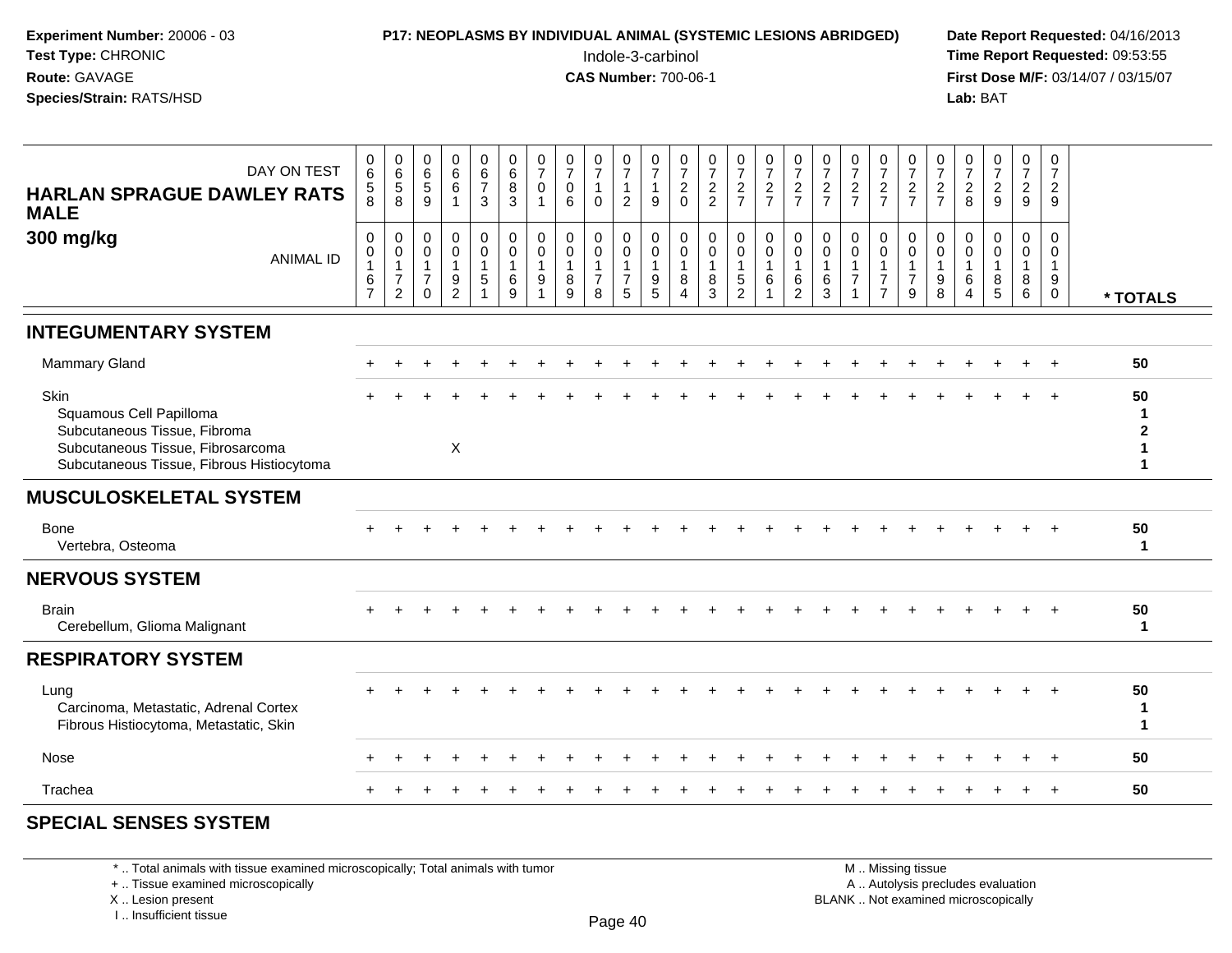## **P17: NEOPLASMS BY INDIVIDUAL ANIMAL (SYSTEMIC LESIONS ABRIDGED)** Date Report Requested: 04/16/2013<br>Indole-3-carbinol **Time Report Requested:** 09:53:55

 Indole-3-carbinol **Time Report Requested:** 09:53:55 **First Dose M/F:** 03/14/07 / 03/15/07<br>**Lab:** BAT **Lab:** BAT

| <b>HARLAN SPRAGUE DAWLEY RATS</b><br><b>MALE</b>              | DAY ON TEST | 0<br>6<br>5<br>8              | 0<br>6<br>5<br>8                                                | $\begin{array}{c} 0 \\ 6 \end{array}$<br>$\sqrt{5}$<br>$9\,$ | $\begin{matrix} 0 \\ 6 \\ 6 \end{matrix}$<br>$\overline{1}$ | $\begin{array}{c} 0 \\ 6 \end{array}$<br>$\boldsymbol{7}$<br>3 | $_6^0$<br>$\bf 8$<br>3 | $\frac{0}{7}$<br>$\pmb{0}$<br>$\overline{A}$ | $\frac{0}{7}$<br>$\pmb{0}$<br>$\,6\,$ | $\frac{0}{7}$<br>1<br>0       | $\boldsymbol{0}$<br>$\overline{7}$<br>1<br>$\overline{c}$ | $\frac{0}{7}$<br>9              | $\frac{0}{7}$<br>$\frac{2}{0}$          | $\begin{smallmatrix}0\\7\end{smallmatrix}$<br>$\frac{2}{2}$ | $\frac{0}{7}$<br>$\frac{2}{7}$ | $\mathbf 0$<br>$\boldsymbol{7}$<br>$\frac{2}{7}$                    | $\frac{0}{7}$<br>$\frac{2}{7}$                        | $\frac{0}{7}$<br>$\frac{2}{7}$ | $\frac{0}{7}$<br>$\frac{2}{7}$             | $\frac{0}{7}$<br>$\frac{2}{7}$                                    | 0<br>$\overline{7}$<br>$\frac{2}{7}$                              | $\frac{0}{7}$<br>$\frac{2}{7}$             | $\frac{0}{7}$<br>$\frac{2}{8}$ | $\frac{0}{7}$<br>$\frac{2}{9}$ | $\frac{0}{7}$<br>$\frac{2}{9}$ | 0<br>$\overline{7}$<br>$\boldsymbol{2}$<br>9 |          |
|---------------------------------------------------------------|-------------|-------------------------------|-----------------------------------------------------------------|--------------------------------------------------------------|-------------------------------------------------------------|----------------------------------------------------------------|------------------------|----------------------------------------------|---------------------------------------|-------------------------------|-----------------------------------------------------------|---------------------------------|-----------------------------------------|-------------------------------------------------------------|--------------------------------|---------------------------------------------------------------------|-------------------------------------------------------|--------------------------------|--------------------------------------------|-------------------------------------------------------------------|-------------------------------------------------------------------|--------------------------------------------|--------------------------------|--------------------------------|--------------------------------|----------------------------------------------|----------|
| 300 mg/kg                                                     | ANIMAL ID   | 0<br>0<br>6<br>$\overline{ }$ | $\pmb{0}$<br>$\mathbf 0$<br>$\mathbf{1}$<br>$\overline{7}$<br>2 | 0<br>$\pmb{0}$<br>1<br>$\overline{7}$<br>$\Omega$            | 0<br>0<br>9<br>$\overline{2}$                               | $\mathbf 0$<br>$\pmb{0}$<br>$\mathbf 1$<br>5                   | $_0^0$<br>6<br>9       | 0<br>$\mathsf 0$<br>9                        | $\mathbf 0$<br>$\pmb{0}$<br>8<br>9    | 0<br>0<br>$\overline{7}$<br>8 | $\pmb{0}$<br>$\pmb{0}$<br>1<br>$\overline{7}$<br>5        | 0<br>$\boldsymbol{0}$<br>9<br>5 | 0<br>$\mathbf 0$<br>8<br>$\overline{A}$ | $\mathbf 0$<br>$\pmb{0}$<br>8<br>3                          | 0<br>0<br>1<br>5<br>2          | $\pmb{0}$<br>$\mathbf 0$<br>$\mathbf{1}$<br>$\,6$<br>$\overline{A}$ | 0<br>$\pmb{0}$<br>$\mathbf{1}$<br>6<br>$\overline{2}$ | 0<br>0<br>6<br>3               | $\mathbf 0$<br>$\pmb{0}$<br>$\overline{7}$ | $\mathbf 0$<br>$\pmb{0}$<br>1<br>$\overline{7}$<br>$\overline{7}$ | $\mathbf 0$<br>$\mathbf 0$<br>$\mathbf{1}$<br>$\overline{7}$<br>9 | 0<br>$\mathsf 0$<br>$\mathbf{1}$<br>9<br>8 | 0<br>0<br>6<br>$\overline{4}$  | 0<br>$\pmb{0}$<br>8<br>5       | 0<br>$\pmb{0}$<br>1<br>8<br>6  | 0<br>$\mathbf 0$<br>1<br>9<br>$\mathbf 0$    | * TOTALS |
| Eye                                                           |             |                               |                                                                 |                                                              |                                                             |                                                                |                        |                                              |                                       | м                             |                                                           |                                 |                                         |                                                             |                                |                                                                     |                                                       |                                |                                            |                                                                   |                                                                   |                                            |                                |                                |                                |                                              | 49       |
| Harderian Gland                                               |             | $\ddot{}$                     |                                                                 |                                                              |                                                             |                                                                |                        |                                              |                                       |                               |                                                           |                                 |                                         |                                                             |                                |                                                                     |                                                       |                                |                                            |                                                                   |                                                                   |                                            |                                |                                | $\ddot{}$                      | $+$                                          | 50       |
| <b>URINARY SYSTEM</b>                                         |             |                               |                                                                 |                                                              |                                                             |                                                                |                        |                                              |                                       |                               |                                                           |                                 |                                         |                                                             |                                |                                                                     |                                                       |                                |                                            |                                                                   |                                                                   |                                            |                                |                                |                                |                                              |          |
| Kidney<br>Renal Tubule, Adenoma                               |             |                               |                                                                 |                                                              |                                                             |                                                                |                        |                                              |                                       |                               | X                                                         |                                 |                                         |                                                             |                                |                                                                     |                                                       |                                |                                            |                                                                   |                                                                   |                                            |                                |                                |                                |                                              | 50       |
| <b>Urinary Bladder</b>                                        |             |                               |                                                                 |                                                              |                                                             |                                                                |                        |                                              |                                       |                               |                                                           |                                 |                                         |                                                             |                                |                                                                     |                                                       |                                |                                            |                                                                   |                                                                   |                                            |                                |                                | $\ddot{}$                      | $+$                                          | 50       |
| <b>SYSTEMIC LESIONS</b>                                       |             |                               |                                                                 |                                                              |                                                             |                                                                |                        |                                              |                                       |                               |                                                           |                                 |                                         |                                                             |                                |                                                                     |                                                       |                                |                                            |                                                                   |                                                                   |                                            |                                |                                |                                |                                              |          |
| Multiple Organ<br>Leukemia Granulocytic<br>Lymphoma Malignant |             |                               |                                                                 |                                                              |                                                             |                                                                |                        |                                              |                                       |                               |                                                           |                                 |                                         |                                                             |                                |                                                                     |                                                       |                                |                                            |                                                                   |                                                                   |                                            |                                |                                |                                |                                              | 50       |

\*\*\* END OF MALE DATA \*\*\*

\* .. Total animals with tissue examined microscopically; Total animals with tumor

+ .. Tissue examined microscopically

X .. Lesion present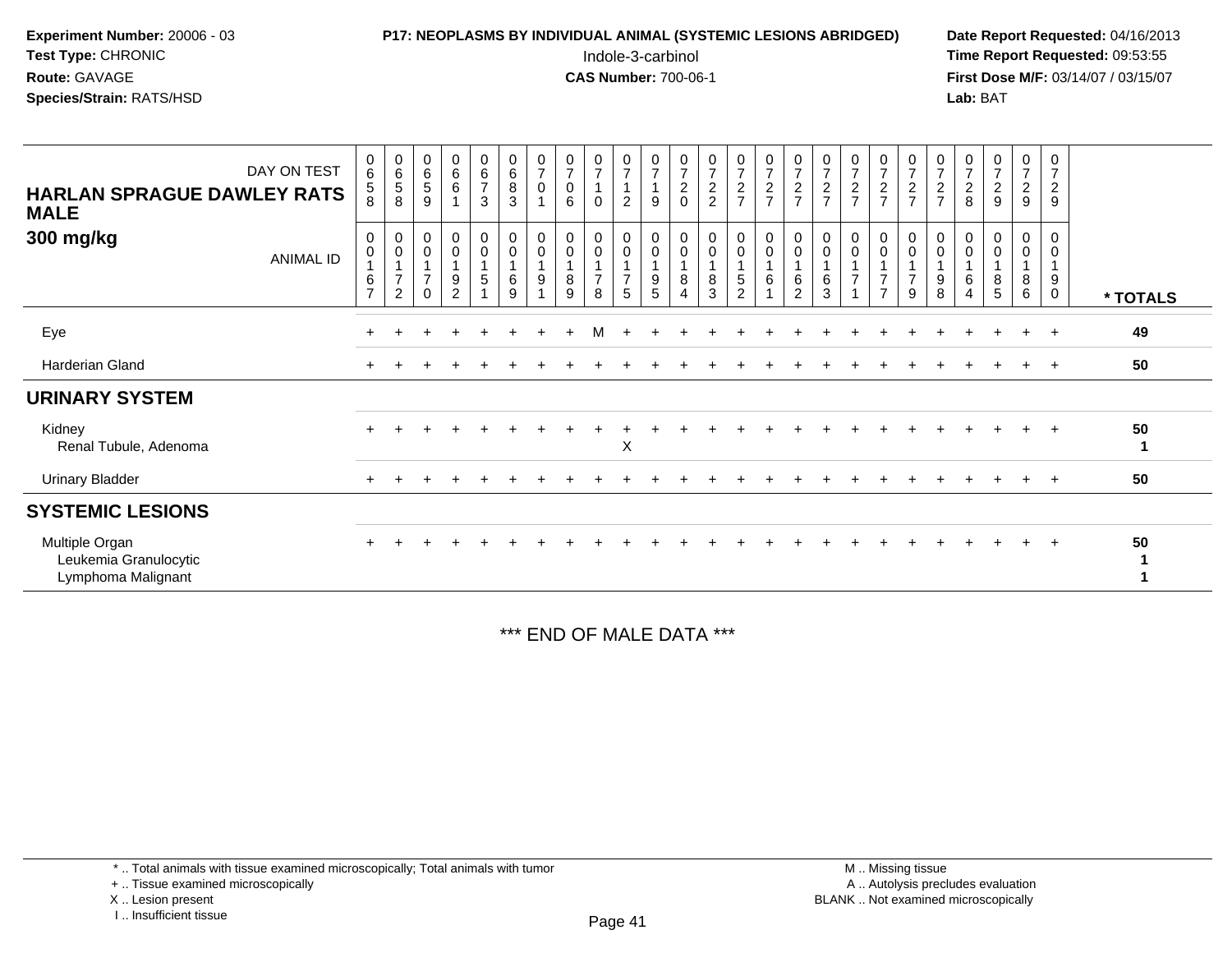#### **P17: NEOPLASMS BY INDIVIDUAL ANIMAL (SYSTEMIC LESIONS ABRIDGED)** Date Report Requested: 04/16/2013<br>Indole-3-carbinol **Time Report Requested:** 09:53:55

 Indole-3-carbinol **Time Report Requested:** 09:53:55 **First Dose M/F:** 03/14/07 / 03/15/07<br>**Lab:** BAT **Lab:** BAT

| DAY ON TEST<br><b>HARLAN SPRAGUE DAWLEY RATS</b><br><b>FEMALE</b>                      | $\begin{array}{c} 0 \\ 2 \\ 8 \end{array}$<br>$\overline{8}$ | $\begin{array}{c} 0 \\ 3 \\ 7 \end{array}$<br>$\mathbf{3}$ | $\begin{smallmatrix}0\0\3\end{smallmatrix}$<br>8<br>9                          | $\begin{array}{c} 0 \\ 4 \\ 2 \\ 2 \end{array}$ | $\begin{array}{c} 0 \\ 4 \\ 2 \\ 5 \end{array}$               | 0<br>$\overline{4}$<br>4<br>6                          | 0<br>$\overline{4}$<br>$\bf 8$<br>8    | $\begin{smallmatrix}0\5\0\end{smallmatrix}$<br>$\overline{2}$                 | $\begin{array}{c} 0 \\ 5 \end{array}$<br>$\mathbf 0$<br>9 | $\begin{array}{c} 0 \\ 5 \\ 1 \end{array}$<br>$\mathbf{3}$ | $\begin{smallmatrix}0\0\0\end{smallmatrix}$<br>$\overline{3}$<br>8 | 0<br>5<br>5<br>2                                    | 0<br>5<br>5<br>8                            | $0\over 6$<br>$\overline{0}$<br>$\overline{7}$ | $\begin{array}{c} 0 \\ 6 \end{array}$<br>$\mathbf{1}$<br>$\overline{1}$ | 0<br>6<br>$\mathbf{1}$<br>$\overline{4}$                         | $\pmb{0}$<br>$\,6\,$<br>$\mathbf{1}$<br>$\overline{7}$      | $\begin{array}{c} 0 \\ 6 \\ 3 \\ 2 \end{array}$                 | $\begin{array}{c} 0 \\ 6 \end{array}$<br>$\frac{4}{2}$ | $\begin{array}{c} 0 \\ 6 \end{array}$<br>$\overline{4}$<br>$\sqrt{2}$                    | $\begin{array}{c} 0 \\ 6 \end{array}$<br>$\overline{4}$<br>$\overline{5}$ | $\begin{array}{c} 0 \\ 6 \end{array}$<br>$\overline{a}$<br>5 | $\begin{array}{c} 0 \\ 6 \end{array}$<br>$\overline{5}$<br>6           | $\begin{array}{c} 0 \\ 6 \end{array}$<br>$\bf8$<br>$\mathbf{1}$  | 0<br>6<br>8<br>8                                                            |                   |
|----------------------------------------------------------------------------------------|--------------------------------------------------------------|------------------------------------------------------------|--------------------------------------------------------------------------------|-------------------------------------------------|---------------------------------------------------------------|--------------------------------------------------------|----------------------------------------|-------------------------------------------------------------------------------|-----------------------------------------------------------|------------------------------------------------------------|--------------------------------------------------------------------|-----------------------------------------------------|---------------------------------------------|------------------------------------------------|-------------------------------------------------------------------------|------------------------------------------------------------------|-------------------------------------------------------------|-----------------------------------------------------------------|--------------------------------------------------------|------------------------------------------------------------------------------------------|---------------------------------------------------------------------------|--------------------------------------------------------------|------------------------------------------------------------------------|------------------------------------------------------------------|-----------------------------------------------------------------------------|-------------------|
| 0 mg/kg<br><b>ANIMAL ID</b>                                                            | $\pmb{0}$<br>$\begin{array}{c} 0 \\ 2 \\ 3 \\ 7 \end{array}$ | $\pmb{0}$<br>$\pmb{0}$<br>$\frac{2}{1}$<br>8               | $\mathbf 0$<br>$\mathbf 0$<br>$\boldsymbol{2}$<br>$\sqrt{3}$<br>$\overline{5}$ | 0<br>$\pmb{0}$<br>$\frac{2}{2}$                 | $\mathbf 0$<br>$\mathbf 0$<br>$\frac{2}{3}$<br>$\overline{4}$ | $\mathbf 0$<br>$\mathbf 0$<br>$\overline{a}$<br>3<br>9 | 0<br>$\mathbf 0$<br>$\frac{2}{2}$<br>8 | $\mathbf 0$<br>$\mathsf{O}\xspace$<br>$\frac{2}{4}$<br>$\boldsymbol{\Lambda}$ | 0<br>$\pmb{0}$<br>$\sqrt{2}$<br>$\mathbf 0$               | $\pmb{0}$<br>$\frac{0}{2}$<br>$\Omega$                     | 0<br>$\mathbf 0$<br>$\frac{2}{2}$<br>4                             | $\mathbf 0$<br>$\mathsf{O}\xspace$<br>$\frac{2}{3}$ | 0<br>$\pmb{0}$<br>$\frac{2}{3}$<br>$\Omega$ | 0<br>$\mathsf{O}\xspace$<br>$\frac{2}{3}$<br>6 | 000227                                                                  | $\mathbf 0$<br>$\mathbf 0$<br>$\overline{2}$<br>$\mathbf 0$<br>5 | $\boldsymbol{0}$<br>$\mathbf 0$<br>$\overline{c}$<br>3<br>3 | 0<br>$\mathsf{O}\xspace$<br>$\overline{c}$<br>$\mathbf{1}$<br>6 | 0<br>$\pmb{0}$<br>$\frac{2}{0}$<br>$\,8\,$             | $\pmb{0}$<br>$\overline{0}$<br>$\overline{\mathbf{c}}$<br>$\mathbf{1}$<br>$\overline{7}$ | $\begin{matrix} 0 \\ 0 \\ 2 \\ 0 \end{matrix}$<br>$\overline{7}$          | $\mathbf 0$<br>$\mathbf 0$<br>$_4^2$<br>$\Omega$             | 0<br>$\mathbf 0$<br>$\overline{2}$<br>$\overline{4}$<br>$\overline{9}$ | 0<br>$\mathbf 0$<br>$\sqrt{2}$<br>$\overline{1}$<br>$\mathbf{1}$ | $\mathbf 0$<br>$\overline{0}$<br>$\begin{array}{c} 2 \\ 2 \\ 6 \end{array}$ | females<br>(cont) |
| <b>ALIMENTARY SYSTEM</b>                                                               |                                                              |                                                            |                                                                                |                                                 |                                                               |                                                        |                                        |                                                                               |                                                           |                                                            |                                                                    |                                                     |                                             |                                                |                                                                         |                                                                  |                                                             |                                                                 |                                                        |                                                                                          |                                                                           |                                                              |                                                                        |                                                                  |                                                                             |                   |
| Esophagus                                                                              |                                                              |                                                            |                                                                                |                                                 |                                                               |                                                        |                                        |                                                                               |                                                           |                                                            |                                                                    |                                                     |                                             |                                                |                                                                         |                                                                  |                                                             |                                                                 |                                                        |                                                                                          |                                                                           |                                                              |                                                                        |                                                                  |                                                                             |                   |
| Intestine Large, Cecum                                                                 |                                                              |                                                            |                                                                                |                                                 |                                                               |                                                        |                                        |                                                                               |                                                           |                                                            |                                                                    |                                                     |                                             |                                                |                                                                         |                                                                  |                                                             |                                                                 |                                                        |                                                                                          |                                                                           |                                                              |                                                                        |                                                                  | $^{+}$                                                                      |                   |
| Intestine Large, Colon                                                                 |                                                              |                                                            |                                                                                |                                                 |                                                               |                                                        |                                        |                                                                               |                                                           |                                                            |                                                                    |                                                     |                                             |                                                |                                                                         |                                                                  |                                                             |                                                                 |                                                        |                                                                                          |                                                                           |                                                              |                                                                        |                                                                  | $+$                                                                         |                   |
| Intestine Large, Rectum                                                                |                                                              |                                                            |                                                                                |                                                 |                                                               |                                                        |                                        |                                                                               |                                                           |                                                            |                                                                    |                                                     |                                             |                                                |                                                                         |                                                                  |                                                             |                                                                 |                                                        |                                                                                          |                                                                           |                                                              |                                                                        |                                                                  | $\overline{+}$                                                              |                   |
| Intestine Small, Duodenum                                                              |                                                              |                                                            |                                                                                |                                                 |                                                               |                                                        |                                        |                                                                               |                                                           |                                                            |                                                                    |                                                     |                                             |                                                |                                                                         |                                                                  |                                                             |                                                                 |                                                        |                                                                                          |                                                                           |                                                              |                                                                        |                                                                  | $\overline{+}$                                                              |                   |
| Intestine Small, Ileum                                                                 |                                                              |                                                            |                                                                                |                                                 |                                                               |                                                        |                                        |                                                                               |                                                           |                                                            |                                                                    |                                                     |                                             |                                                |                                                                         |                                                                  |                                                             |                                                                 |                                                        |                                                                                          |                                                                           |                                                              |                                                                        |                                                                  | $\overline{+}$                                                              |                   |
| Intestine Small, Jejunum                                                               | $\pm$                                                        | $\ddot{}$                                                  |                                                                                |                                                 |                                                               |                                                        |                                        |                                                                               |                                                           |                                                            |                                                                    |                                                     |                                             |                                                |                                                                         |                                                                  |                                                             |                                                                 |                                                        |                                                                                          |                                                                           |                                                              |                                                                        |                                                                  | $+$                                                                         |                   |
| Liver<br>Hepatocellular Adenoma                                                        | ÷                                                            |                                                            |                                                                                |                                                 |                                                               |                                                        |                                        |                                                                               |                                                           |                                                            |                                                                    |                                                     |                                             |                                                |                                                                         |                                                                  |                                                             |                                                                 |                                                        |                                                                                          |                                                                           |                                                              |                                                                        |                                                                  | $^{+}$                                                                      |                   |
| Oral Mucosa                                                                            |                                                              |                                                            |                                                                                |                                                 |                                                               |                                                        |                                        |                                                                               |                                                           |                                                            |                                                                    |                                                     |                                             |                                                |                                                                         |                                                                  |                                                             |                                                                 |                                                        |                                                                                          |                                                                           |                                                              |                                                                        |                                                                  | $\overline{1}$                                                              |                   |
| Pancreas<br>Sarcoma Stromal, Metastatic, Uterus                                        |                                                              |                                                            |                                                                                |                                                 |                                                               |                                                        |                                        |                                                                               |                                                           |                                                            |                                                                    |                                                     |                                             |                                                |                                                                         | $\ddot{}$<br>X                                                   |                                                             |                                                                 |                                                        |                                                                                          |                                                                           |                                                              |                                                                        |                                                                  | $^+$                                                                        |                   |
| Salivary Glands                                                                        |                                                              |                                                            |                                                                                |                                                 |                                                               |                                                        |                                        |                                                                               |                                                           |                                                            |                                                                    |                                                     |                                             |                                                |                                                                         |                                                                  |                                                             |                                                                 |                                                        |                                                                                          |                                                                           |                                                              |                                                                        |                                                                  | $\overline{+}$                                                              |                   |
| Stomach, Forestomach<br>Sarcoma Stromal, Metastatic, Uterus<br>Squamous Cell Carcinoma |                                                              |                                                            |                                                                                |                                                 |                                                               |                                                        |                                        |                                                                               |                                                           |                                                            |                                                                    |                                                     |                                             |                                                |                                                                         | $\boldsymbol{\mathsf{X}}$                                        |                                                             |                                                                 |                                                        |                                                                                          |                                                                           |                                                              |                                                                        |                                                                  |                                                                             |                   |
| Stomach, Glandular                                                                     |                                                              |                                                            |                                                                                |                                                 |                                                               |                                                        |                                        |                                                                               |                                                           |                                                            |                                                                    |                                                     |                                             |                                                |                                                                         |                                                                  |                                                             |                                                                 |                                                        |                                                                                          |                                                                           |                                                              |                                                                        |                                                                  | $\overline{+}$                                                              |                   |

\* .. Total animals with tissue examined microscopically; Total animals with tumor

+ .. Tissue examined microscopically

X .. Lesion present

I .. Insufficient tissue

 M .. Missing tissuey the contract of the contract of the contract of the contract of the contract of  $\mathsf A$  . Autolysis precludes evaluation Lesion present BLANK .. Not examined microscopically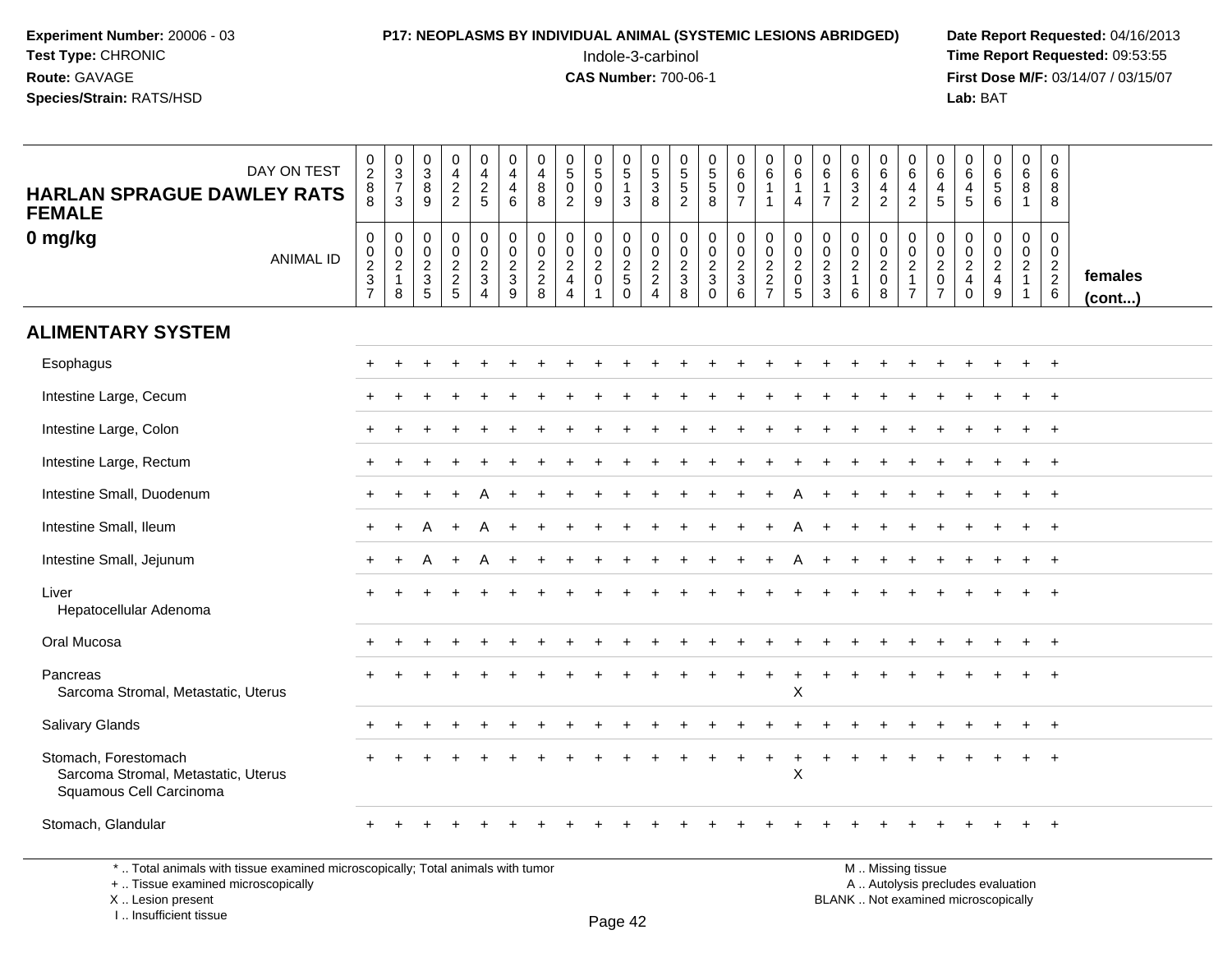| <b>P17: NEOPLASMS BY INDIVIDUAL ANIMAL (SYSTEMIC LESIONS ABRIDGED)</b> | Date Rep         |
|------------------------------------------------------------------------|------------------|
| Indole-3-carbinol                                                      | <b>Time Rep</b>  |
| <b>CAS Number: 700-06-1</b>                                            | <b>First Dos</b> |
|                                                                        | Lab: BAT         |
|                                                                        |                  |

# **P17: NEOPLASMS BY INDIVIDUAL ANIMAL (SYSTEMIC LESIONS ABRIDGED)** Date Report Requested: 04/16/2013<br>Indole-3-carbinol **Time Report Requested:** 09:53:55

 Indole-3-carbinol **Time Report Requested:** 09:53:55 **First Dose M/F:** 03/14/07 / 03/15/07<br>**Lab:** BAT

| DAY ON TEST<br><b>HARLAN SPRAGUE DAWLEY RATS</b><br><b>FEMALE</b>                                                                                                     | $_2^0$<br>$\overline{8}$<br>8                                | $\begin{array}{c} 0 \\ 3 \\ 7 \end{array}$<br>3                                   | 0<br>$\sqrt{3}$<br>$\,8\,$<br>9       | $\mathbf 0$<br>$\overline{4}$<br>$\frac{2}{2}$      | 0<br>$\overline{4}$<br>$\frac{2}{5}$              | $\pmb{0}$<br>$\overline{4}$<br>$\overline{4}$<br>6 | 0<br>$\overline{4}$<br>8<br>8                                 | 0<br>$\overline{5}$<br>$\overline{0}$<br>$\overline{2}$     | $\begin{array}{c} 0 \\ 5 \end{array}$<br>$\mathbf 0$<br>9 | $\begin{matrix} 0 \\ 5 \end{matrix}$<br>$\mathbf{1}$<br>3     | $\begin{array}{c} 0 \\ 5 \\ 3 \end{array}$<br>8 | 0<br>$\frac{5}{5}$<br>2                                      | $\pmb{0}$<br>$\overline{5}$<br>$\sqrt{5}$<br>8          | 0<br>$\,6\,$<br>$\mathbf 0$<br>$\overline{7}$                 | $\pmb{0}$<br>$6\overline{6}$<br>$\mathbf{1}$<br>$\mathbf{1}$ | $\pmb{0}$<br>$\,6\,$<br>$\mathbf{1}$<br>$\overline{4}$                                | 0<br>$\,6\,$<br>$\mathbf{1}$<br>$\overline{7}$ | $\begin{array}{c} 0 \\ 6 \end{array}$<br>$\frac{3}{2}$   | 0<br>$\,6$<br>4<br>$\overline{2}$                      | $\pmb{0}$<br>$\,6\,$<br>$\overline{4}$<br>$\overline{2}$                                      | 0<br>$\,6\,$<br>4<br>5                                              | 0<br>$\,6\,$<br>$\overline{4}$<br>5              | $_{6}^{\rm 0}$<br>$\overline{5}$<br>6  | $\pmb{0}$<br>$\,6\,$<br>8<br>$\mathbf{1}$           | $\mathbf 0$<br>$\,6\,$<br>8<br>8                                         |                   |
|-----------------------------------------------------------------------------------------------------------------------------------------------------------------------|--------------------------------------------------------------|-----------------------------------------------------------------------------------|---------------------------------------|-----------------------------------------------------|---------------------------------------------------|----------------------------------------------------|---------------------------------------------------------------|-------------------------------------------------------------|-----------------------------------------------------------|---------------------------------------------------------------|-------------------------------------------------|--------------------------------------------------------------|---------------------------------------------------------|---------------------------------------------------------------|--------------------------------------------------------------|---------------------------------------------------------------------------------------|------------------------------------------------|----------------------------------------------------------|--------------------------------------------------------|-----------------------------------------------------------------------------------------------|---------------------------------------------------------------------|--------------------------------------------------|----------------------------------------|-----------------------------------------------------|--------------------------------------------------------------------------|-------------------|
| 0 mg/kg<br><b>ANIMAL ID</b>                                                                                                                                           | $\pmb{0}$<br>$\begin{array}{c} 0 \\ 2 \\ 3 \\ 7 \end{array}$ | $\mathsf{O}\xspace$<br>$\ddot{\mathbf{0}}$<br>$\overline{c}$<br>$\mathbf{1}$<br>8 | 0<br>0<br>$\sqrt{2}$<br>$\frac{1}{3}$ | $\mathsf{O}\xspace$<br>$\pmb{0}$<br>$\frac{2}{2}$ 5 | 0<br>$\pmb{0}$<br>$\frac{2}{3}$<br>$\overline{4}$ | $\pmb{0}$<br>$\overline{0}$<br>$\frac{2}{3}$       | $\mathbf 0$<br>$\mathbf 0$<br>$\overline{2}$<br>$\frac{2}{8}$ | $\pmb{0}$<br>$\mathbf 0$<br>$\frac{2}{4}$<br>$\overline{4}$ | 0<br>0<br>$\overline{a}$<br>$\mathsf{O}\xspace$           | $\pmb{0}$<br>$\mathsf{O}\xspace$<br>$\frac{2}{5}$<br>$\Omega$ | $\mathbf 0$<br>$\overline{0}$<br>$\frac{2}{2}$  | 0<br>$\pmb{0}$<br>$\begin{array}{c} 2 \\ 3 \\ 8 \end{array}$ | $\mathbf 0$<br>$\mathbf 0$<br>$\frac{2}{3}$<br>$\Omega$ | 0<br>$\mathsf 0$<br>$\overline{2}$<br>$\mathfrak{Z}$<br>$\,6$ | $\pmb{0}$<br>$\overline{0}$<br>$\frac{2}{7}$                 | $\mathsf{O}\xspace$<br>$\mathbf 0$<br>$\overline{c}$<br>$\mathsf 0$<br>$\overline{5}$ | 0<br>0<br>$\overline{a}$<br>$\sqrt{3}$<br>3    | $\mathsf{O}\xspace$<br>$\mathbf 0$<br>$\frac{2}{1}$<br>6 | 0<br>$\mathbf 0$<br>$\sqrt{2}$<br>$\pmb{0}$<br>$\,8\,$ | $\mathbf 0$<br>$\overline{0}$<br>$\frac{2}{1}$<br>$\overline{7}$                              | 0<br>$\mathbf 0$<br>$\overline{2}$<br>$\mathbf 0$<br>$\overline{7}$ | 0<br>$\mathbf 0$<br>$\frac{2}{4}$<br>$\mathbf 0$ | 0<br>$\mathbf 0$<br>$\frac{2}{4}$<br>9 | $\mathbf 0$<br>$\mathsf{O}\xspace$<br>$\frac{2}{1}$ | $\mathbf 0$<br>$\mathbf 0$<br>$\begin{array}{c} 2 \\ 2 \\ 6 \end{array}$ | females<br>(cont) |
| Tongue                                                                                                                                                                |                                                              |                                                                                   |                                       |                                                     | $\ddot{}$                                         |                                                    |                                                               |                                                             |                                                           |                                                               |                                                 |                                                              |                                                         |                                                               |                                                              |                                                                                       |                                                |                                                          |                                                        |                                                                                               |                                                                     |                                                  |                                        |                                                     |                                                                          |                   |
| <b>CARDIOVASCULAR SYSTEM</b>                                                                                                                                          |                                                              |                                                                                   |                                       |                                                     |                                                   |                                                    |                                                               |                                                             |                                                           |                                                               |                                                 |                                                              |                                                         |                                                               |                                                              |                                                                                       |                                                |                                                          |                                                        |                                                                                               |                                                                     |                                                  |                                        |                                                     |                                                                          |                   |
| <b>Blood Vessel</b>                                                                                                                                                   |                                                              |                                                                                   |                                       |                                                     |                                                   |                                                    |                                                               |                                                             |                                                           |                                                               |                                                 |                                                              |                                                         |                                                               |                                                              |                                                                                       |                                                |                                                          |                                                        |                                                                                               |                                                                     |                                                  |                                        |                                                     | $\overline{ }$                                                           |                   |
| Heart                                                                                                                                                                 |                                                              |                                                                                   |                                       |                                                     |                                                   |                                                    |                                                               |                                                             |                                                           |                                                               |                                                 |                                                              |                                                         |                                                               |                                                              |                                                                                       |                                                |                                                          |                                                        |                                                                                               |                                                                     |                                                  |                                        |                                                     |                                                                          |                   |
| <b>ENDOCRINE SYSTEM</b>                                                                                                                                               |                                                              |                                                                                   |                                       |                                                     |                                                   |                                                    |                                                               |                                                             |                                                           |                                                               |                                                 |                                                              |                                                         |                                                               |                                                              |                                                                                       |                                                |                                                          |                                                        |                                                                                               |                                                                     |                                                  |                                        |                                                     |                                                                          |                   |
| <b>Adrenal Cortex</b><br>Sarcoma Stromal, Metastatic, Uterus                                                                                                          |                                                              |                                                                                   |                                       |                                                     |                                                   |                                                    |                                                               |                                                             |                                                           |                                                               |                                                 |                                                              |                                                         |                                                               |                                                              | $\ddot{}$<br>$\sf X$                                                                  | $\ddot{}$                                      |                                                          |                                                        |                                                                                               |                                                                     |                                                  |                                        | $\ddot{}$                                           | $^{+}$                                                                   |                   |
| <b>Adrenal Medulla</b>                                                                                                                                                |                                                              |                                                                                   |                                       |                                                     |                                                   |                                                    |                                                               |                                                             |                                                           |                                                               |                                                 |                                                              |                                                         |                                                               |                                                              |                                                                                       |                                                |                                                          |                                                        |                                                                                               |                                                                     |                                                  |                                        |                                                     | $\overline{ }$                                                           |                   |
| Islets, Pancreatic                                                                                                                                                    |                                                              |                                                                                   |                                       |                                                     |                                                   |                                                    |                                                               |                                                             |                                                           |                                                               |                                                 |                                                              |                                                         |                                                               |                                                              |                                                                                       |                                                |                                                          |                                                        |                                                                                               |                                                                     |                                                  |                                        |                                                     | $\overline{1}$                                                           |                   |
| Parathyroid Gland                                                                                                                                                     |                                                              |                                                                                   |                                       |                                                     |                                                   |                                                    |                                                               |                                                             |                                                           |                                                               |                                                 |                                                              |                                                         |                                                               |                                                              | м                                                                                     |                                                |                                                          |                                                        |                                                                                               |                                                                     |                                                  |                                        |                                                     | $^{+}$                                                                   |                   |
| <b>Pituitary Gland</b><br>Pars Distalis, Adenoma                                                                                                                      |                                                              |                                                                                   |                                       |                                                     |                                                   |                                                    |                                                               |                                                             |                                                           |                                                               | <b>+</b>                                        | X                                                            |                                                         | X                                                             | $\boldsymbol{\mathsf{X}}$                                    | ÷                                                                                     |                                                | $\pmb{\times}$                                           | +<br>X                                                 | $\div$                                                                                        | X                                                                   |                                                  | $\ddot{}$<br>X                         | $\ddot{}$<br>$\mathsf{X}$                           | $\ddot{}$<br>$\mathsf{X}$                                                |                   |
| <b>Thyroid Gland</b><br>C-cell, Adenoma                                                                                                                               |                                                              |                                                                                   |                                       |                                                     |                                                   |                                                    |                                                               |                                                             |                                                           |                                                               |                                                 |                                                              | X                                                       |                                                               |                                                              |                                                                                       |                                                |                                                          |                                                        |                                                                                               |                                                                     |                                                  |                                        |                                                     |                                                                          |                   |
| <b>GENERAL BODY SYSTEM</b>                                                                                                                                            |                                                              |                                                                                   |                                       |                                                     |                                                   |                                                    |                                                               |                                                             |                                                           |                                                               |                                                 |                                                              |                                                         |                                                               |                                                              |                                                                                       |                                                |                                                          |                                                        |                                                                                               |                                                                     |                                                  |                                        |                                                     |                                                                          |                   |
| <b>NONE</b>                                                                                                                                                           |                                                              |                                                                                   |                                       |                                                     |                                                   |                                                    |                                                               |                                                             |                                                           |                                                               |                                                 |                                                              |                                                         |                                                               |                                                              |                                                                                       |                                                |                                                          |                                                        |                                                                                               |                                                                     |                                                  |                                        |                                                     |                                                                          |                   |
| <b>GENITAL SYSTEM</b>                                                                                                                                                 |                                                              |                                                                                   |                                       |                                                     |                                                   |                                                    |                                                               |                                                             |                                                           |                                                               |                                                 |                                                              |                                                         |                                                               |                                                              |                                                                                       |                                                |                                                          |                                                        |                                                                                               |                                                                     |                                                  |                                        |                                                     |                                                                          |                   |
| <b>Clitoral Gland</b>                                                                                                                                                 |                                                              |                                                                                   |                                       |                                                     |                                                   |                                                    |                                                               |                                                             |                                                           |                                                               |                                                 |                                                              |                                                         |                                                               |                                                              |                                                                                       |                                                |                                                          |                                                        |                                                                                               |                                                                     |                                                  |                                        | $+$                                                 | $+$                                                                      |                   |
| *  Total animals with tissue examined microscopically; Total animals with tumor<br>+  Tissue examined microscopically<br>X  Lesion present<br>I., Insufficient tissue |                                                              |                                                                                   |                                       |                                                     |                                                   |                                                    |                                                               |                                                             |                                                           | Page 43                                                       |                                                 |                                                              |                                                         |                                                               |                                                              |                                                                                       |                                                |                                                          |                                                        | M  Missing tissue<br>A  Autolysis precludes evaluation<br>BLANK  Not examined microscopically |                                                                     |                                                  |                                        |                                                     |                                                                          |                   |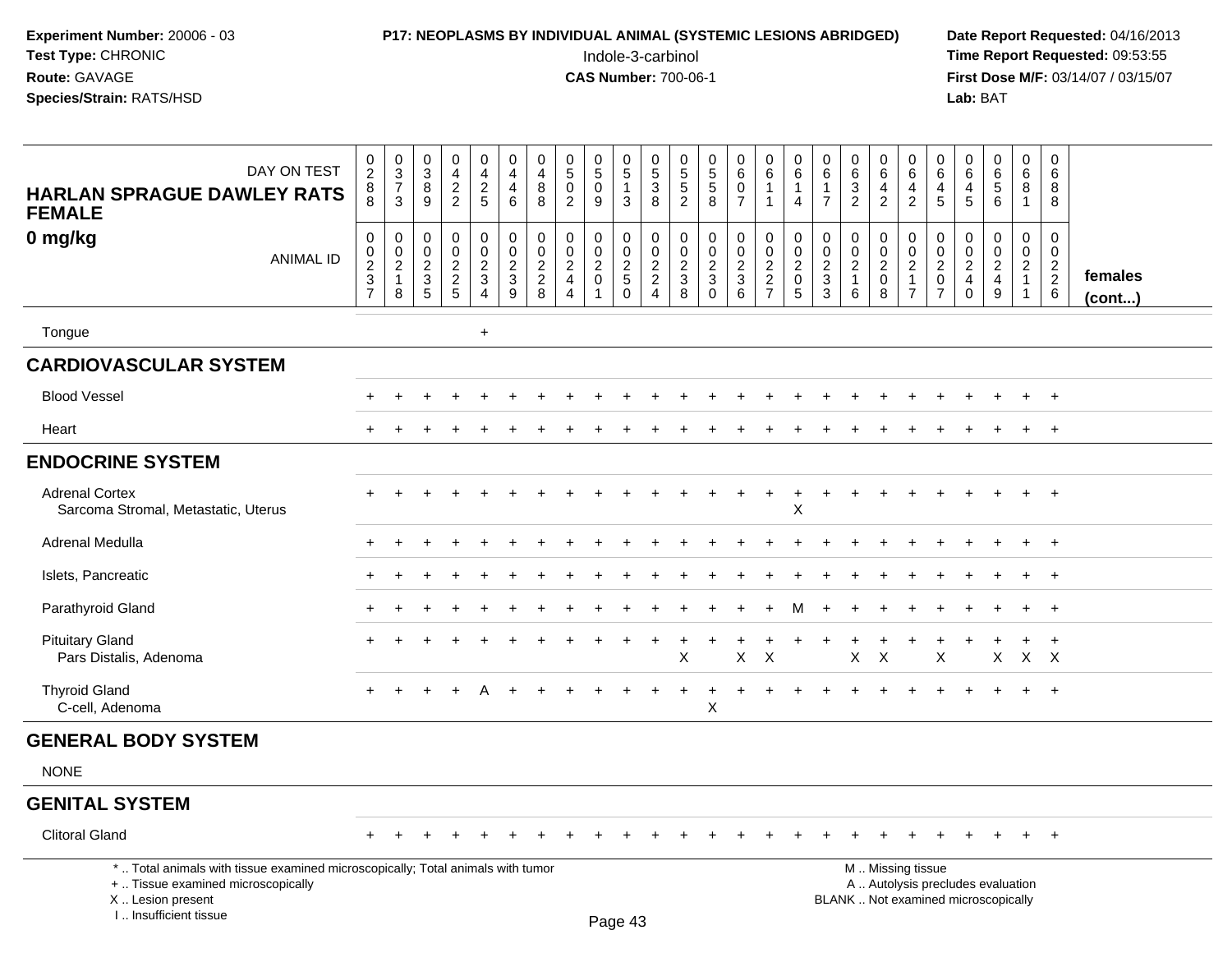#### **P17: NEOPLASMS BY INDIVIDUAL ANIMAL (SYSTEMIC LESIONS ABRIDGED)** Date Report Requested: 04/16/2013<br>Indole-3-carbinol **Time Report Requested:** 09:53:55

 Indole-3-carbinol **Time Report Requested:** 09:53:55 **First Dose M/F:** 03/14/07 / 03/15/07<br>**Lab:** BAT

| DAY ON TEST<br><b>HARLAN SPRAGUE DAWLEY RATS</b><br><b>FEMALE</b>              | $_2^0$<br>8<br>8                                                         | $\begin{array}{c} 0 \\ 3 \\ 7 \end{array}$<br>3             | $_{3}^{\rm 0}$<br>$\bf 8$<br>9                                                  | 0<br>$\frac{4}{2}$                            | 0<br>$\frac{4}{2}$<br>5                                          | $_4^{\rm 0}$<br>4<br>6                                                        | 0<br>$\frac{4}{8}$<br>8                          | $\begin{smallmatrix}0\5\0\end{smallmatrix}$<br>2                                   | $\begin{smallmatrix} 0\\5 \end{smallmatrix}$<br>$\mathbf 0$<br>9       | $\begin{array}{c} 0 \\ 5 \\ 1 \end{array}$<br>$\mathbf{3}$ | $\begin{array}{c} 0 \\ 5 \\ 3 \end{array}$<br>8           | $\begin{array}{c} 0 \\ 5 \\ 5 \end{array}$<br>2 | 0<br>5<br>5<br>8                                                     | $\begin{array}{c} 0 \\ 6 \end{array}$<br>$\mathbf 0$<br>$\overline{7}$   | 0<br>$\overline{6}$<br>$\mathbf{1}$<br>$\overline{1}$ | 0<br>$\,6\,$<br>$\mathbf{1}$<br>4                      | $\begin{array}{c} 0 \\ 6 \end{array}$<br>$\mathbf{1}$<br>$\overline{7}$ | 0<br>6<br>3<br>2                                                | $\begin{matrix} 0 \\ 6 \end{matrix}$<br>$\overline{4}$<br>$\overline{2}$ | 0<br>$\overline{6}$<br>$\overline{a}$<br>$\overline{2}$ | 0<br>$\,6$<br>4<br>5                                              | 0<br>$\,6\,$<br>4<br>5                                           | 0<br>6<br>5<br>6                                                   | $_{6}^{\rm 0}$<br>8<br>$\mathbf{1}$                                                | 0<br>6<br>8<br>8                             |                   |
|--------------------------------------------------------------------------------|--------------------------------------------------------------------------|-------------------------------------------------------------|---------------------------------------------------------------------------------|-----------------------------------------------|------------------------------------------------------------------|-------------------------------------------------------------------------------|--------------------------------------------------|------------------------------------------------------------------------------------|------------------------------------------------------------------------|------------------------------------------------------------|-----------------------------------------------------------|-------------------------------------------------|----------------------------------------------------------------------|--------------------------------------------------------------------------|-------------------------------------------------------|--------------------------------------------------------|-------------------------------------------------------------------------|-----------------------------------------------------------------|--------------------------------------------------------------------------|---------------------------------------------------------|-------------------------------------------------------------------|------------------------------------------------------------------|--------------------------------------------------------------------|------------------------------------------------------------------------------------|----------------------------------------------|-------------------|
| 0 mg/kg<br><b>ANIMAL ID</b>                                                    | $\boldsymbol{0}$<br>$\mathbf 0$<br>$\overline{c}$<br>3<br>$\overline{7}$ | $\pmb{0}$<br>$\mathbf 0$<br>$\sqrt{2}$<br>$\mathbf{1}$<br>8 | $\boldsymbol{0}$<br>$\pmb{0}$<br>$\overline{c}$<br>$\sqrt{3}$<br>$\overline{5}$ | 0<br>$\pmb{0}$<br>$\sqrt{2}$<br>$\frac{2}{5}$ | $\pmb{0}$<br>$\mathbf 0$<br>$\boldsymbol{2}$<br>$\mathsf 3$<br>4 | $\mathbf 0$<br>$\pmb{0}$<br>$\boldsymbol{2}$<br>$\mathsf 3$<br>$\overline{9}$ | $\mathbf 0$<br>$\mathbf 0$<br>$\frac{2}{2}$<br>8 | 0<br>$\mathsf{O}\xspace$<br>$\sqrt{2}$<br>$\overline{4}$<br>$\boldsymbol{\Lambda}$ | 0<br>$\mathsf 0$<br>$\sqrt{2}$<br>$\pmb{0}$<br>$\overline{\mathbf{1}}$ | 0<br>$\mathbf 0$<br>$\frac{2}{5}$<br>$\Omega$              | 0<br>$\mathbf 0$<br>$\overline{c}$<br>$\overline{2}$<br>4 | 0<br>$\mathbf 0$<br>$\frac{2}{3}$<br>8          | $\pmb{0}$<br>$\pmb{0}$<br>$\overline{c}$<br>$\mathbf{3}$<br>$\Omega$ | $\mathbf 0$<br>$\mathsf{O}\xspace$<br>$\overline{2}$<br>$\mathbf 3$<br>6 | $\pmb{0}$<br>$\mathbf 0$<br>$\frac{2}{2}$             | 0<br>$\mathbf 0$<br>$\overline{c}$<br>$\mathbf 0$<br>5 | $\pmb{0}$<br>$\mathbf 0$<br>$\sqrt{2}$<br>$\sqrt{3}$<br>$\overline{3}$  | 0<br>$\mathsf{O}\xspace$<br>$\overline{c}$<br>$\mathbf{1}$<br>6 | 0<br>$\mathbf 0$<br>$\overline{2}$<br>$\pmb{0}$<br>8                     | 0<br>$\frac{0}{2}$<br>$\overline{1}$<br>$\overline{7}$  | 0<br>$\mathbf 0$<br>$\overline{2}$<br>$\pmb{0}$<br>$\overline{7}$ | 0<br>$\mathbf 0$<br>$\overline{c}$<br>$\overline{4}$<br>$\Omega$ | 0<br>$\mathbf 0$<br>$\overline{a}$<br>$\overline{\mathbf{4}}$<br>9 | $\pmb{0}$<br>$\mathsf{O}\xspace$<br>$\overline{2}$<br>$\mathbf{1}$<br>$\mathbf{1}$ | 0<br>$\mathbf 0$<br>$\frac{2}{2}$<br>$\,6\,$ | females<br>(cont) |
| Ovary<br>Granulosa-Theca Tumor Benign<br><b>Tubulostromal Carcinoma</b>        | $\ddot{}$                                                                |                                                             |                                                                                 |                                               |                                                                  |                                                                               |                                                  |                                                                                    |                                                                        |                                                            |                                                           |                                                 |                                                                      |                                                                          |                                                       |                                                        |                                                                         |                                                                 |                                                                          |                                                         |                                                                   |                                                                  |                                                                    | $+$                                                                                | $\ddot{\phantom{1}}$                         |                   |
| <b>Uterus</b><br>Polyp Stromal<br>Sarcoma Stromal<br>Sarcoma Stromal, Multiple |                                                                          |                                                             |                                                                                 | $\sf X$                                       |                                                                  |                                                                               |                                                  |                                                                                    |                                                                        |                                                            |                                                           |                                                 |                                                                      |                                                                          |                                                       | X                                                      |                                                                         | X                                                               |                                                                          |                                                         |                                                                   |                                                                  | X                                                                  |                                                                                    | $+$                                          |                   |
| Vagina<br>Polyp<br>Schwannoma Malignant                                        |                                                                          |                                                             |                                                                                 |                                               |                                                                  |                                                                               |                                                  | $\ddot{}$<br>X                                                                     |                                                                        |                                                            |                                                           |                                                 |                                                                      |                                                                          |                                                       |                                                        |                                                                         |                                                                 |                                                                          |                                                         |                                                                   |                                                                  |                                                                    |                                                                                    |                                              |                   |
| <b>HEMATOPOIETIC SYSTEM</b>                                                    |                                                                          |                                                             |                                                                                 |                                               |                                                                  |                                                                               |                                                  |                                                                                    |                                                                        |                                                            |                                                           |                                                 |                                                                      |                                                                          |                                                       |                                                        |                                                                         |                                                                 |                                                                          |                                                         |                                                                   |                                                                  |                                                                    |                                                                                    |                                              |                   |
| <b>Bone Marrow</b>                                                             |                                                                          |                                                             |                                                                                 |                                               |                                                                  |                                                                               |                                                  |                                                                                    |                                                                        |                                                            |                                                           |                                                 |                                                                      |                                                                          |                                                       |                                                        |                                                                         |                                                                 |                                                                          |                                                         |                                                                   |                                                                  |                                                                    |                                                                                    | $+$                                          |                   |
| Lymph Node<br>Pancreatic, Sarcoma Stromal, Metastatic,<br><b>Uterus</b>        |                                                                          |                                                             | $\ddot{}$                                                                       |                                               |                                                                  |                                                                               |                                                  | $\ddot{}$                                                                          |                                                                        |                                                            |                                                           |                                                 |                                                                      |                                                                          |                                                       | $\ddot{}$<br>$\mathsf X$                               |                                                                         | $+$                                                             | $+$                                                                      |                                                         |                                                                   |                                                                  |                                                                    |                                                                                    |                                              |                   |
| Lymph Node, Mandibular                                                         |                                                                          |                                                             |                                                                                 |                                               |                                                                  |                                                                               |                                                  |                                                                                    |                                                                        |                                                            |                                                           |                                                 |                                                                      |                                                                          |                                                       |                                                        |                                                                         |                                                                 |                                                                          |                                                         |                                                                   |                                                                  |                                                                    |                                                                                    | $\overline{1}$                               |                   |
| Lymph Node, Mesenteric<br>Sarcoma Stromal, Metastatic, Uterus                  |                                                                          |                                                             |                                                                                 |                                               |                                                                  |                                                                               |                                                  |                                                                                    |                                                                        |                                                            |                                                           |                                                 |                                                                      |                                                                          |                                                       | Χ                                                      |                                                                         |                                                                 |                                                                          |                                                         |                                                                   |                                                                  |                                                                    |                                                                                    | $\overline{1}$                               |                   |
| Spleen                                                                         |                                                                          |                                                             |                                                                                 |                                               |                                                                  |                                                                               |                                                  |                                                                                    |                                                                        |                                                            |                                                           |                                                 |                                                                      |                                                                          |                                                       |                                                        |                                                                         |                                                                 |                                                                          |                                                         |                                                                   |                                                                  |                                                                    |                                                                                    |                                              |                   |
| Thymus                                                                         |                                                                          |                                                             |                                                                                 |                                               | м                                                                |                                                                               |                                                  |                                                                                    |                                                                        |                                                            |                                                           |                                                 |                                                                      |                                                                          |                                                       |                                                        |                                                                         |                                                                 |                                                                          |                                                         |                                                                   |                                                                  |                                                                    | $\ddot{}$                                                                          | $^{+}$                                       |                   |
| <b>INTEGUMENTARY SYSTEM</b>                                                    |                                                                          |                                                             |                                                                                 |                                               |                                                                  |                                                                               |                                                  |                                                                                    |                                                                        |                                                            |                                                           |                                                 |                                                                      |                                                                          |                                                       |                                                        |                                                                         |                                                                 |                                                                          |                                                         |                                                                   |                                                                  |                                                                    |                                                                                    |                                              |                   |

\* .. Total animals with tissue examined microscopically; Total animals with tumor

+ .. Tissue examined microscopically

X .. Lesion present

I .. Insufficient tissue

 M .. Missing tissuey the contract of the contract of the contract of the contract of the contract of  $\mathsf A$  . Autolysis precludes evaluation Lesion present BLANK .. Not examined microscopically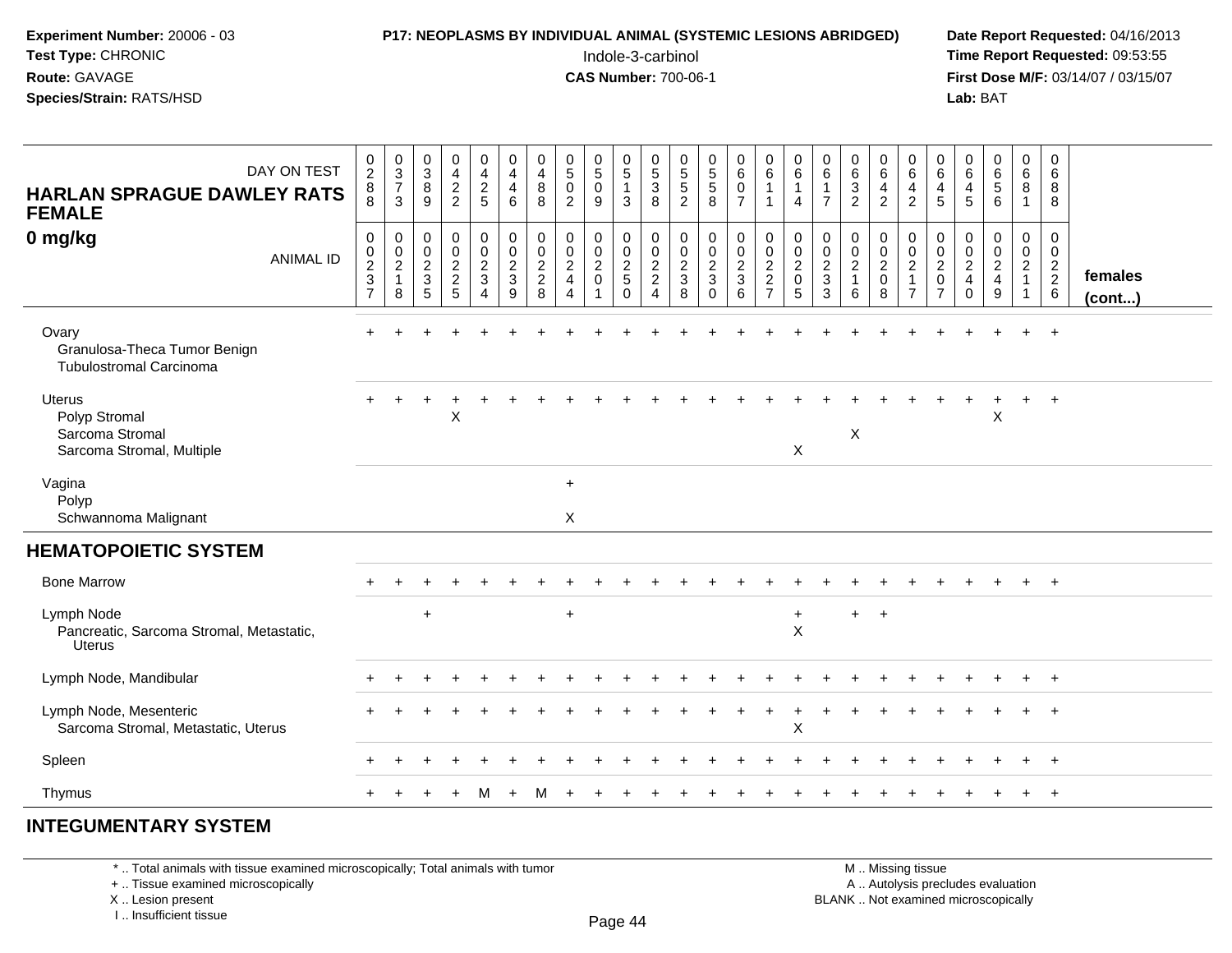### **P17: NEOPLASMS BY INDIVIDUAL ANIMAL (SYSTEMIC LESIONS ABRIDGED)** Date Report Requested: 04/16/2013<br>Indole-3-carbinol **Time Report Requested:** 09:53:55

 Indole-3-carbinol **Time Report Requested:** 09:53:55 **First Dose M/F:** 03/14/07 / 03/15/07<br>Lab: BAT **Lab:** BAT

| DAY ON TEST<br><b>HARLAN SPRAGUE DAWLEY RATS</b><br><b>FEMALE</b>                                                                                                     | $\begin{smallmatrix} 0\\2 \end{smallmatrix}$<br>$\,8\,$<br>8  | $\pmb{0}$<br>$\overline{3}$<br>$\overline{7}$<br>3            | $\pmb{0}$<br>$\overline{3}$<br>8<br>9                             | 0<br>$\overline{4}$<br>$\frac{2}{2}$              | $\pmb{0}$<br>$\overline{4}$<br>$\frac{2}{5}$                                 | $\pmb{0}$<br>$\overline{4}$<br>$\overline{4}$<br>6            | $\mathbf 0$<br>$\overline{4}$<br>8<br>8                       | $\pmb{0}$<br>$\overline{5}$<br>$\mathbf 0$<br>$\overline{2}$               | 0<br>$\overline{5}$<br>$\mathbf 0$<br>9                | 0<br>$\overline{5}$<br>$\mathbf{1}$<br>3                      | 0<br>$\frac{5}{3}$<br>8                                                | 0<br>$\frac{5}{5}$<br>2                                            | $\begin{array}{c} 0 \\ 5 \\ 5 \end{array}$<br>8                                  | $\pmb{0}$<br>$6\phantom{a}$<br>$\mathbf 0$<br>$\overline{7}$ | $\pmb{0}$<br>$\,6\,$<br>$\mathbf{1}$<br>$\overline{1}$         | 0<br>$\,6$<br>$\mathbf{1}$<br>$\overline{4}$                                   | $\pmb{0}$<br>$\,6\,$<br>$\mathbf{1}$<br>$\overline{7}$                    | $\pmb{0}$<br>$\,6\,$<br>$\overline{3}$<br>$\overline{2}$        | $\mathbf 0$<br>$\,6\,$<br>$\overline{4}$<br>$\overline{2}$       | $\pmb{0}$<br>$\,6\,$<br>$\overline{4}$<br>$\overline{2}$                                      | 0<br>6<br>$\overline{4}$<br>5                                 | 0<br>$\,6\,$<br>4<br>5                                       | 0<br>$\overline{6}$<br>$\overline{6}$                                  | $\pmb{0}$<br>$6\phantom{.}6$<br>8<br>$\mathbf{1}$                                    | $\mathbf 0$<br>$\,6\,$<br>8<br>8                                      |                   |
|-----------------------------------------------------------------------------------------------------------------------------------------------------------------------|---------------------------------------------------------------|---------------------------------------------------------------|-------------------------------------------------------------------|---------------------------------------------------|------------------------------------------------------------------------------|---------------------------------------------------------------|---------------------------------------------------------------|----------------------------------------------------------------------------|--------------------------------------------------------|---------------------------------------------------------------|------------------------------------------------------------------------|--------------------------------------------------------------------|----------------------------------------------------------------------------------|--------------------------------------------------------------|----------------------------------------------------------------|--------------------------------------------------------------------------------|---------------------------------------------------------------------------|-----------------------------------------------------------------|------------------------------------------------------------------|-----------------------------------------------------------------------------------------------|---------------------------------------------------------------|--------------------------------------------------------------|------------------------------------------------------------------------|--------------------------------------------------------------------------------------|-----------------------------------------------------------------------|-------------------|
| 0 mg/kg<br><b>ANIMAL ID</b>                                                                                                                                           | $\boldsymbol{0}$<br>$^{\rm 0}_{\rm 2}$<br>$\overline{3}$<br>7 | $\mathbf 0$<br>$\mathbf 0$<br>$\sqrt{2}$<br>$\mathbf{1}$<br>8 | $\mathbf 0$<br>$\mathbf 0$<br>$\overline{2}$<br>$\mathbf{3}$<br>5 | 0<br>$\pmb{0}$<br>$\overline{a}$<br>$\frac{2}{5}$ | $\pmb{0}$<br>$\mathbf 0$<br>$\overline{2}$<br>$\mathbf{3}$<br>$\overline{4}$ | $\pmb{0}$<br>$\pmb{0}$<br>$\boldsymbol{2}$<br>$\sqrt{3}$<br>9 | $\mathbf 0$<br>$\mathbf 0$<br>$\overline{2}$<br>$\frac{2}{8}$ | $\pmb{0}$<br>$\mathbf 0$<br>$\sqrt{2}$<br>$\overline{4}$<br>$\overline{4}$ | 0<br>$\mathbf 0$<br>$\overline{2}$<br>$\boldsymbol{0}$ | $\mathbf 0$<br>$\overline{0}$<br>$\frac{2}{5}$<br>$\mathsf 0$ | 0<br>$\mathbf 0$<br>$\overline{2}$<br>$\overline{2}$<br>$\overline{4}$ | $\pmb{0}$<br>0<br>$\overline{c}$<br>$\ensuremath{\mathsf{3}}$<br>8 | $\pmb{0}$<br>$\ddot{\mathbf{0}}$<br>$\overline{2}$<br>$\mathfrak{Z}$<br>$\Omega$ | 0<br>$\,0\,$<br>$\boldsymbol{2}$<br>$\overline{3}$<br>6      | $\pmb{0}$<br>$\overline{0}$<br>$\overline{2}$<br>$\frac{2}{7}$ | $\mathbf 0$<br>$\mathbf 0$<br>$\overline{c}$<br>$\mathbf 0$<br>$5\phantom{.0}$ | $\mathbf 0$<br>$\mathsf{O}\xspace$<br>$\overline{2}$<br>$\mathbf{3}$<br>3 | $\mathbf 0$<br>$\pmb{0}$<br>$\overline{2}$<br>$\mathbf{1}$<br>6 | $\mathbf 0$<br>$\mathbf 0$<br>$\overline{2}$<br>$\mathbf 0$<br>8 | $\boldsymbol{0}$<br>$\frac{0}{2}$<br>$\mathbf{1}$<br>$\overline{7}$                           | 0<br>$\mathbf 0$<br>$\sqrt{2}$<br>$\pmb{0}$<br>$\overline{7}$ | 0<br>$\mathbf 0$<br>$\sqrt{2}$<br>$\overline{4}$<br>$\Omega$ | 0<br>$\pmb{0}$<br>$\overline{a}$<br>$\overline{4}$<br>$\boldsymbol{9}$ | $\mathsf{O}\xspace$<br>$\mathbf 0$<br>$\overline{2}$<br>$\mathbf{1}$<br>$\mathbf{1}$ | $\mathbf 0$<br>$\mathbf 0$<br>$\overline{c}$<br>$\boldsymbol{2}$<br>6 | females<br>(cont) |
| <b>Mammary Gland</b><br>Adenoma<br>Carcinoma<br>Fibroadenoma<br>Fibroadenoma, Multiple<br>Myoepithelioma                                                              | X                                                             |                                                               |                                                                   | X                                                 |                                                                              | $X$ $X$                                                       | $\mathsf{X}$                                                  |                                                                            | $\mathsf{X}$                                           | X                                                             | $\times$                                                               |                                                                    | X                                                                                | $\mathsf{X}$                                                 | $\mathsf{X}$                                                   |                                                                                | X                                                                         |                                                                 |                                                                  | $X$ $X$                                                                                       | $\times$                                                      |                                                              | X                                                                      | +<br>X                                                                               | $+$<br>X                                                              |                   |
| Skin<br>Hemangiosarcoma<br>Schwannoma Malignant<br>Subcutaneous Tissue, Fibroma<br>Subcutaneous Tissue, Fibrosarcoma                                                  |                                                               |                                                               |                                                                   |                                                   |                                                                              |                                                               |                                                               |                                                                            |                                                        |                                                               |                                                                        |                                                                    |                                                                                  |                                                              |                                                                |                                                                                |                                                                           |                                                                 |                                                                  |                                                                                               |                                                               | $\mathsf X$                                                  |                                                                        |                                                                                      | $^{+}$                                                                |                   |
| <b>MUSCULOSKELETAL SYSTEM</b>                                                                                                                                         |                                                               |                                                               |                                                                   |                                                   |                                                                              |                                                               |                                                               |                                                                            |                                                        |                                                               |                                                                        |                                                                    |                                                                                  |                                                              |                                                                |                                                                                |                                                                           |                                                                 |                                                                  |                                                                                               |                                                               |                                                              |                                                                        |                                                                                      |                                                                       |                   |
| Bone                                                                                                                                                                  |                                                               |                                                               |                                                                   |                                                   |                                                                              |                                                               |                                                               |                                                                            |                                                        |                                                               |                                                                        |                                                                    |                                                                                  |                                                              |                                                                |                                                                                |                                                                           |                                                                 |                                                                  |                                                                                               |                                                               |                                                              |                                                                        | $\ddot{}$                                                                            | $+$                                                                   |                   |
| <b>Skeletal Muscle</b><br>Sarcoma                                                                                                                                     |                                                               |                                                               |                                                                   |                                                   |                                                                              |                                                               |                                                               |                                                                            |                                                        |                                                               |                                                                        |                                                                    |                                                                                  |                                                              |                                                                |                                                                                | $+$<br>$\pmb{\times}$                                                     |                                                                 |                                                                  |                                                                                               |                                                               |                                                              |                                                                        |                                                                                      |                                                                       |                   |
| <b>NERVOUS SYSTEM</b>                                                                                                                                                 |                                                               |                                                               |                                                                   |                                                   |                                                                              |                                                               |                                                               |                                                                            |                                                        |                                                               |                                                                        |                                                                    |                                                                                  |                                                              |                                                                |                                                                                |                                                                           |                                                                 |                                                                  |                                                                                               |                                                               |                                                              |                                                                        |                                                                                      |                                                                       |                   |
| <b>Brain</b><br>Granular Cell Tumor Benign                                                                                                                            |                                                               |                                                               |                                                                   |                                                   |                                                                              |                                                               |                                                               |                                                                            |                                                        |                                                               |                                                                        |                                                                    |                                                                                  |                                                              |                                                                |                                                                                |                                                                           |                                                                 |                                                                  |                                                                                               |                                                               |                                                              |                                                                        |                                                                                      | $+$                                                                   |                   |
| <b>RESPIRATORY SYSTEM</b>                                                                                                                                             |                                                               |                                                               |                                                                   |                                                   |                                                                              |                                                               |                                                               |                                                                            |                                                        |                                                               |                                                                        |                                                                    |                                                                                  |                                                              |                                                                |                                                                                |                                                                           |                                                                 |                                                                  |                                                                                               |                                                               |                                                              |                                                                        |                                                                                      |                                                                       |                   |
| Lung<br>Alveolar/Bronchiolar Adenoma<br>Mediastinum, Sarcoma                                                                                                          |                                                               |                                                               |                                                                   |                                                   | X                                                                            |                                                               | $\mathsf X$                                                   |                                                                            |                                                        |                                                               |                                                                        |                                                                    |                                                                                  |                                                              |                                                                |                                                                                |                                                                           |                                                                 |                                                                  |                                                                                               |                                                               |                                                              |                                                                        | $+$                                                                                  | $+$                                                                   |                   |
| Nose                                                                                                                                                                  |                                                               |                                                               |                                                                   |                                                   |                                                                              |                                                               |                                                               |                                                                            |                                                        |                                                               |                                                                        |                                                                    |                                                                                  |                                                              |                                                                |                                                                                |                                                                           |                                                                 | $\pm$                                                            |                                                                                               |                                                               |                                                              | $\ddot{}$                                                              | $+$                                                                                  | $+$                                                                   |                   |
| *  Total animals with tissue examined microscopically; Total animals with tumor<br>+  Tissue examined microscopically<br>X  Lesion present<br>I., Insufficient tissue |                                                               |                                                               |                                                                   |                                                   |                                                                              |                                                               |                                                               |                                                                            |                                                        | Page 45                                                       |                                                                        |                                                                    |                                                                                  |                                                              |                                                                |                                                                                |                                                                           |                                                                 |                                                                  | M  Missing tissue<br>A  Autolysis precludes evaluation<br>BLANK  Not examined microscopically |                                                               |                                                              |                                                                        |                                                                                      |                                                                       |                   |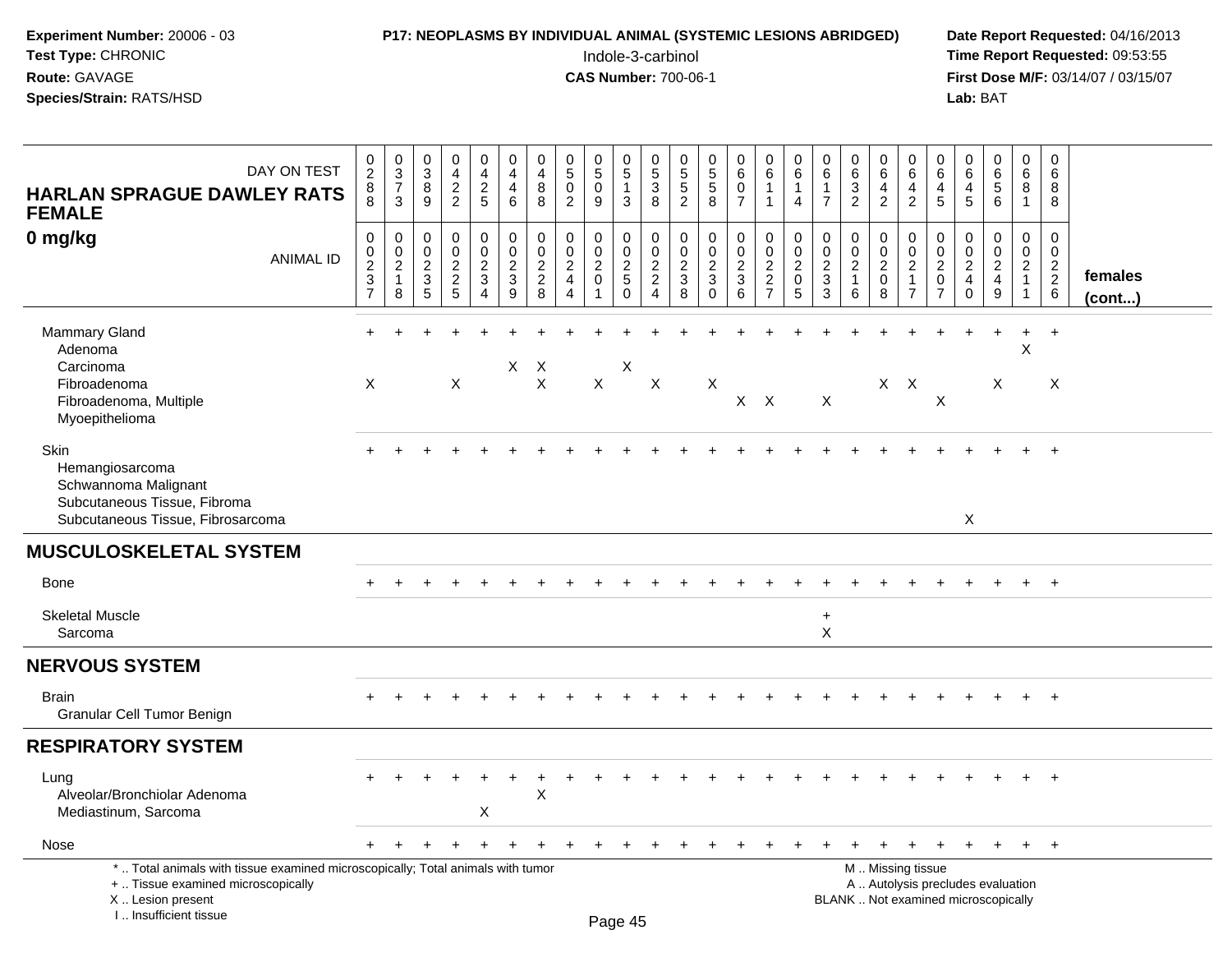## **P17: NEOPLASMS BY INDIVIDUAL ANIMAL (SYSTEMIC LESIONS ABRIDGED)** Date Report Requested: 04/16/2013<br>Indole-3-carbinol **Time Report Requested:** 09:53:55

 Indole-3-carbinol **Time Report Requested:** 09:53:55 **First Dose M/F:** 03/14/07 / 03/15/07<br>Lab: BAT **Lab:** BAT

| DAY ON TEST<br><b>HARLAN SPRAGUE DAWLEY RATS</b><br><b>FEMALE</b> | $\frac{0}{2}$<br>8<br>8                   | $\begin{array}{c} 0 \\ 3 \\ 7 \end{array}$<br>3 | $\begin{smallmatrix}0\3\8\end{smallmatrix}$<br>9     | $\frac{0}{4}$<br>2<br>2                              | $\begin{array}{c} 0 \\ 4 \\ 2 \end{array}$<br>5      | $\begin{smallmatrix}0\0\4\end{smallmatrix}$<br>$\overline{4}$<br>6 | $\begin{smallmatrix}0\4\8\end{smallmatrix}$<br>8     | $\begin{smallmatrix}0\5\0\end{smallmatrix}$<br>$\overline{2}$ | $\begin{smallmatrix}0\5\0\end{smallmatrix}$<br>9 | $\begin{array}{c} 0 \\ 5 \\ 1 \end{array}$<br>3                | $\begin{array}{c} 0 \\ 5 \end{array}$<br>$\ensuremath{\mathsf{3}}$<br>8 | $\begin{array}{c} 0 \\ 5 \\ 5 \end{array}$<br>$\overline{2}$ | $\begin{matrix}0\\5\\5\end{matrix}$<br>8 | $\begin{array}{c} 0 \\ 6 \end{array}$<br>$\pmb{0}$<br>$\overline{7}$ | $\begin{array}{c} 0 \\ 6 \end{array}$<br>$\mathbf{1}$<br>$\mathbf{1}$ | $\begin{array}{c} 0 \\ 6 \end{array}$<br>4          | $\begin{array}{c} 0 \\ 6 \\ 1 \end{array}$<br>$\overline{7}$ | 0632                                 | $\begin{array}{c} 0 \\ 6 \end{array}$<br>$\overline{4}$<br>$\overline{2}$ | $\begin{array}{c} 0 \\ 6 \end{array}$<br>$\frac{4}{2}$ | $\begin{array}{c} 0 \\ 6 \end{array}$<br>$\overline{4}$<br>5 | $_{6}^{\rm 0}$<br>$\overline{\mathbf{4}}$<br>5             | $\begin{matrix} 0 \\ 6 \\ 5 \end{matrix}$<br>6 | $\begin{matrix}0\6\8\end{matrix}$<br>$\overline{A}$ | $\boldsymbol{0}$<br>$\,6\,$<br>$\bf 8$<br>8 |                         |
|-------------------------------------------------------------------|-------------------------------------------|-------------------------------------------------|------------------------------------------------------|------------------------------------------------------|------------------------------------------------------|--------------------------------------------------------------------|------------------------------------------------------|---------------------------------------------------------------|--------------------------------------------------|----------------------------------------------------------------|-------------------------------------------------------------------------|--------------------------------------------------------------|------------------------------------------|----------------------------------------------------------------------|-----------------------------------------------------------------------|-----------------------------------------------------|--------------------------------------------------------------|--------------------------------------|---------------------------------------------------------------------------|--------------------------------------------------------|--------------------------------------------------------------|------------------------------------------------------------|------------------------------------------------|-----------------------------------------------------|---------------------------------------------|-------------------------|
| 0 mg/kg<br><b>ANIMAL ID</b>                                       | 0<br>0<br>$\frac{2}{3}$<br>$\overline{7}$ | 0<br>$\frac{0}{2}$<br>8                         | $\begin{array}{c} 0 \\ 0 \\ 2 \\ 3 \end{array}$<br>5 | $\begin{array}{c} 0 \\ 0 \\ 2 \\ 2 \\ 5 \end{array}$ | $\begin{array}{c} 0 \\ 0 \\ 2 \\ 3 \end{array}$<br>4 | 0<br>$\frac{0}{2}$<br>9                                            | 0<br>$\begin{array}{c} 0 \\ 2 \\ 2 \\ 8 \end{array}$ | $\pmb{0}$<br>$\pmb{0}$<br>$\frac{2}{4}$<br>4                  | $\begin{matrix} 0 \\ 0 \\ 2 \\ 0 \end{matrix}$   | $\begin{array}{c} 0 \\ 0 \\ 2 \\ 5 \end{array}$<br>$\mathbf 0$ | 0<br>$\frac{0}{2}$<br>$\overline{4}$                                    | $\begin{array}{c} 0 \\ 0 \\ 2 \\ 3 \end{array}$<br>8         | $\pmb{0}$<br>$\frac{0}{2}$<br>$\Omega$   | $\begin{array}{c} 0 \\ 0 \\ 2 \\ 3 \end{array}$<br>6                 | $0002$<br>$27$                                                        | 0<br>$\begin{matrix} 0 \\ 2 \\ 0 \end{matrix}$<br>5 | $\pmb{0}$<br>$\frac{0}{2}$<br>3                              | 0<br>$\pmb{0}$<br>$\frac{2}{1}$<br>6 | 0<br>$\pmb{0}$<br>$\frac{2}{0}$<br>8                                      | 0002<br>$\overline{7}$                                 | 00020<br>$\overline{7}$                                      | $\boldsymbol{0}$<br>${\bf 0}$<br>$\frac{2}{4}$<br>$\Omega$ | $_0^0$<br>$\frac{2}{4}$<br>9                   | $_0^0$<br>$\frac{2}{1}$                             | 0<br>$\mathbf 0$<br>$\frac{2}{2}$ 6         | females<br>$($ cont $)$ |
| Trachea                                                           | $\ddot{}$                                 |                                                 |                                                      |                                                      |                                                      |                                                                    |                                                      |                                                               |                                                  |                                                                |                                                                         |                                                              |                                          |                                                                      |                                                                       |                                                     |                                                              |                                      |                                                                           |                                                        |                                                              |                                                            |                                                | $+$                                                 | $+$                                         |                         |
| <b>SPECIAL SENSES SYSTEM</b>                                      |                                           |                                                 |                                                      |                                                      |                                                      |                                                                    |                                                      |                                                               |                                                  |                                                                |                                                                         |                                                              |                                          |                                                                      |                                                                       |                                                     |                                                              |                                      |                                                                           |                                                        |                                                              |                                                            |                                                |                                                     |                                             |                         |
| Eye                                                               |                                           |                                                 |                                                      |                                                      |                                                      |                                                                    |                                                      |                                                               |                                                  |                                                                |                                                                         |                                                              |                                          |                                                                      |                                                                       |                                                     |                                                              |                                      |                                                                           |                                                        |                                                              |                                                            |                                                | $+$                                                 | $+$                                         |                         |
| Harderian Gland                                                   |                                           |                                                 |                                                      |                                                      |                                                      |                                                                    |                                                      |                                                               |                                                  |                                                                |                                                                         |                                                              |                                          |                                                                      |                                                                       |                                                     |                                                              |                                      |                                                                           |                                                        |                                                              |                                                            |                                                | $\pm$                                               | $+$                                         |                         |
| <b>URINARY SYSTEM</b>                                             |                                           |                                                 |                                                      |                                                      |                                                      |                                                                    |                                                      |                                                               |                                                  |                                                                |                                                                         |                                                              |                                          |                                                                      |                                                                       |                                                     |                                                              |                                      |                                                                           |                                                        |                                                              |                                                            |                                                |                                                     |                                             |                         |
| Kidney                                                            | $\ddot{}$                                 |                                                 |                                                      |                                                      |                                                      |                                                                    |                                                      |                                                               |                                                  |                                                                |                                                                         |                                                              |                                          |                                                                      |                                                                       |                                                     |                                                              |                                      |                                                                           |                                                        |                                                              |                                                            |                                                | $+$                                                 | $+$                                         |                         |
| <b>Urinary Bladder</b>                                            | $+$                                       |                                                 |                                                      |                                                      |                                                      |                                                                    |                                                      | М                                                             |                                                  |                                                                |                                                                         |                                                              |                                          |                                                                      |                                                                       |                                                     |                                                              |                                      |                                                                           |                                                        |                                                              |                                                            |                                                | $+$                                                 | $+$                                         |                         |
| <b>SYSTEMIC LESIONS</b>                                           |                                           |                                                 |                                                      |                                                      |                                                      |                                                                    |                                                      |                                                               |                                                  |                                                                |                                                                         |                                                              |                                          |                                                                      |                                                                       |                                                     |                                                              |                                      |                                                                           |                                                        |                                                              |                                                            |                                                |                                                     |                                             |                         |
| Multiple Organ<br>Histiocytic Sarcoma                             |                                           |                                                 |                                                      |                                                      |                                                      |                                                                    |                                                      |                                                               |                                                  |                                                                |                                                                         |                                                              |                                          |                                                                      |                                                                       |                                                     |                                                              |                                      | $\ddot{}$<br>X                                                            |                                                        |                                                              |                                                            | $+$                                            | $+$ $+$                                             |                                             |                         |

\* .. Total animals with tissue examined microscopically; Total animals with tumor

+ .. Tissue examined microscopically

X .. Lesion present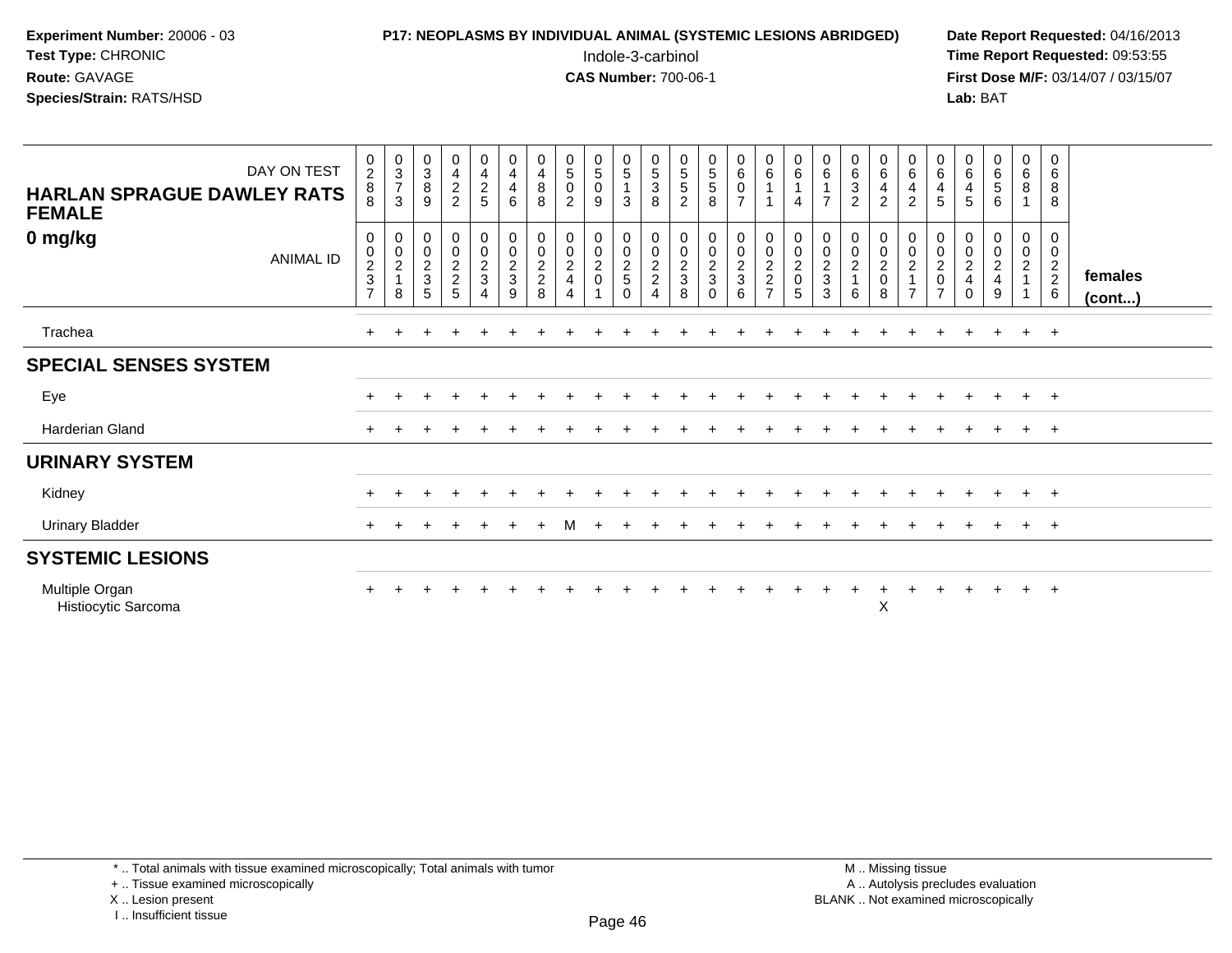#### **P17: NEOPLASMS BY INDIVIDUAL ANIMAL (SYSTEMIC LESIONS ABRIDGED)** Date Report Requested: 04/16/2013<br>Indole-3-carbinol **Time Report Requested:** 09:53:55

 Indole-3-carbinol **Time Report Requested:** 09:53:55 **First Dose M/F:** 03/14/07 / 03/15/07<br>**Lab:** BAT **Lab:** BAT

| DAY ON TEST<br><b>HARLAN SPRAGUE DAWLEY RATS</b><br><b>FEMALE</b>                      | 0<br>$\,6\,$<br>$\begin{array}{c} 9 \\ 5 \end{array}$ | $\frac{0}{7}$<br>$\mathbf{1}$<br>9                             | $\frac{0}{7}$<br>$\overline{1}$<br>9                               | $\frac{0}{7}$<br>$\mathbf{1}$<br>9    | $\frac{0}{7}$<br>$\frac{2}{9}$                       | $\begin{smallmatrix}0\\7\end{smallmatrix}$<br>$\sqrt{2}$<br>9      | $\begin{array}{c} 0 \\ 7 \end{array}$<br>$\frac{2}{9}$ | $\frac{0}{7}$<br>$\frac{2}{9}$                                | $\begin{array}{c} 0 \\ 7 \end{array}$<br>$\frac{2}{9}$      | $\frac{0}{7}$<br>$\frac{2}{9}$  | $\frac{0}{7}$<br>$\frac{2}{9}$               | $\frac{0}{7}$<br>$\frac{2}{9}$                      | $\begin{smallmatrix}0\\7\end{smallmatrix}$<br>$\frac{2}{9}$  | $\begin{smallmatrix}0\\7\end{smallmatrix}$<br>$\frac{2}{9}$ | $\begin{smallmatrix}0\\7\end{smallmatrix}$<br>$\mathbf{3}$<br>$\Omega$ | $\frac{0}{7}$<br>$\mathbf{3}$<br>$\Omega$                         | $\frac{0}{7}$<br>3<br>$\Omega$                             | $\frac{0}{7}$<br>$\ensuremath{\mathsf{3}}$<br>$\Omega$                                                | $\frac{0}{7}$<br>$\ensuremath{\mathsf{3}}$<br>$\Omega$ | $\begin{smallmatrix}0\\7\end{smallmatrix}$<br>$\mathbf{3}$<br>$\Omega$ | $\begin{smallmatrix}0\\7\end{smallmatrix}$<br>$\frac{3}{0}$ | $\frac{0}{7}$<br>$\mathbf{3}$<br>$\Omega$                                      | $\frac{0}{7}$<br>3<br>$\Omega$                     | $\frac{0}{7}$<br>$\mathbf{3}$<br>$\Omega$ | $\pmb{0}$<br>$\overline{7}$<br>$\mathbf{3}$<br>$\Omega$                  |                         |
|----------------------------------------------------------------------------------------|-------------------------------------------------------|----------------------------------------------------------------|--------------------------------------------------------------------|---------------------------------------|------------------------------------------------------|--------------------------------------------------------------------|--------------------------------------------------------|---------------------------------------------------------------|-------------------------------------------------------------|---------------------------------|----------------------------------------------|-----------------------------------------------------|--------------------------------------------------------------|-------------------------------------------------------------|------------------------------------------------------------------------|-------------------------------------------------------------------|------------------------------------------------------------|-------------------------------------------------------------------------------------------------------|--------------------------------------------------------|------------------------------------------------------------------------|-------------------------------------------------------------|--------------------------------------------------------------------------------|----------------------------------------------------|-------------------------------------------|--------------------------------------------------------------------------|-------------------------|
| 0 mg/kg<br><b>ANIMAL ID</b>                                                            | $\pmb{0}$<br>$\frac{0}{2}$<br>$\frac{4}{7}$           | $\begin{array}{c} 0 \\ 0 \\ 2 \\ 1 \end{array}$<br>$\mathbf 0$ | 0<br>$\pmb{0}$<br>$\sqrt{2}$<br>$\boldsymbol{2}$<br>$\overline{ }$ | $\pmb{0}$<br>$\,0\,$<br>$\frac{2}{3}$ | 0<br>$\pmb{0}$<br>$\overline{2}$<br>$\mathbf 0$<br>3 | $\pmb{0}$<br>$\frac{0}{2}$<br>$\mathbf 0$<br>$\boldsymbol{\Delta}$ | $\pmb{0}$<br>$\pmb{0}$<br>$\sqrt{2}$<br>$\pmb{0}$<br>6 | $\mathbf 0$<br>$\mathbf 0$<br>$\sqrt{2}$<br>$\mathbf{1}$<br>3 | $\pmb{0}$<br>$\pmb{0}$<br>$\sqrt{2}$<br>$\overline{1}$<br>5 | $\pmb{0}$<br>$\frac{0}{2}$<br>0 | $\pmb{0}$<br>$\frac{0}{2}$<br>$\overline{1}$ | 0<br>$\mathbf 0$<br>$\frac{2}{3}$<br>$\overline{2}$ | $\pmb{0}$<br>$\begin{array}{c} 0 \\ 2 \\ 4 \\ 2 \end{array}$ | 000245                                                      | $\pmb{0}$<br>$\frac{0}{2}$<br>$\frac{0}{2}$                            | $\begin{smallmatrix}0\\0\\2\end{smallmatrix}$<br>$\mathbf 0$<br>9 | $\pmb{0}$<br>$\pmb{0}$<br>$\overline{2}$<br>$\overline{2}$ | $\pmb{0}$<br>$\begin{smallmatrix} 0\\2 \end{smallmatrix}$<br>$\overline{1}$<br>$\boldsymbol{\Lambda}$ | $\pmb{0}$<br>$_{2}^{\rm 0}$<br>$\mathbf{1}$<br>9       | $\mathbf 0$<br>$\frac{0}{2}$<br>2<br>2                                 | $0002$<br>$29$                                              | $\mathbf 0$<br>$\mathbf 0$<br>$\overline{c}$<br>$\overline{4}$<br>$\mathbf{1}$ | $\pmb{0}$<br>$\mathbf 0$<br>$\mathbf{2}$<br>4<br>3 | 0<br>$\pmb{0}$<br>$\frac{2}{4}$           | 0<br>$\mathbf 0$<br>$\overline{2}$<br>$\overline{\mathbf{4}}$<br>$\bf 8$ | * TOTALS                |
| <b>ALIMENTARY SYSTEM</b>                                                               |                                                       |                                                                |                                                                    |                                       |                                                      |                                                                    |                                                        |                                                               |                                                             |                                 |                                              |                                                     |                                                              |                                                             |                                                                        |                                                                   |                                                            |                                                                                                       |                                                        |                                                                        |                                                             |                                                                                |                                                    |                                           |                                                                          |                         |
| Esophagus                                                                              | $+$                                                   |                                                                |                                                                    |                                       |                                                      |                                                                    |                                                        |                                                               |                                                             |                                 |                                              |                                                     |                                                              |                                                             |                                                                        |                                                                   |                                                            |                                                                                                       |                                                        |                                                                        |                                                             |                                                                                |                                                    |                                           |                                                                          | 50                      |
| Intestine Large, Cecum                                                                 |                                                       |                                                                |                                                                    |                                       |                                                      |                                                                    |                                                        |                                                               |                                                             |                                 |                                              |                                                     |                                                              |                                                             |                                                                        |                                                                   |                                                            |                                                                                                       |                                                        |                                                                        |                                                             |                                                                                |                                                    |                                           |                                                                          | 50                      |
| Intestine Large, Colon                                                                 | $\pm$                                                 |                                                                |                                                                    |                                       |                                                      |                                                                    |                                                        |                                                               |                                                             |                                 |                                              |                                                     |                                                              |                                                             |                                                                        |                                                                   |                                                            |                                                                                                       |                                                        |                                                                        |                                                             |                                                                                |                                                    |                                           | $\overline{+}$                                                           | 50                      |
| Intestine Large, Rectum                                                                |                                                       |                                                                |                                                                    |                                       |                                                      |                                                                    |                                                        |                                                               |                                                             |                                 |                                              |                                                     |                                                              |                                                             |                                                                        |                                                                   |                                                            |                                                                                                       |                                                        |                                                                        |                                                             |                                                                                |                                                    |                                           |                                                                          | 50                      |
| Intestine Small, Duodenum                                                              | $\pm$                                                 |                                                                |                                                                    |                                       |                                                      |                                                                    |                                                        |                                                               |                                                             |                                 |                                              |                                                     |                                                              |                                                             |                                                                        |                                                                   |                                                            |                                                                                                       |                                                        |                                                                        |                                                             |                                                                                |                                                    |                                           |                                                                          | 48                      |
| Intestine Small, Ileum                                                                 |                                                       |                                                                |                                                                    |                                       |                                                      |                                                                    |                                                        |                                                               |                                                             |                                 |                                              |                                                     |                                                              |                                                             |                                                                        |                                                                   |                                                            |                                                                                                       |                                                        |                                                                        |                                                             |                                                                                |                                                    |                                           |                                                                          | 47                      |
| Intestine Small, Jejunum                                                               |                                                       |                                                                |                                                                    |                                       |                                                      |                                                                    |                                                        |                                                               |                                                             |                                 |                                              |                                                     |                                                              |                                                             |                                                                        |                                                                   |                                                            |                                                                                                       |                                                        |                                                                        |                                                             |                                                                                |                                                    |                                           | $\overline{+}$                                                           | 47                      |
| Liver<br>Hepatocellular Adenoma                                                        |                                                       |                                                                |                                                                    |                                       |                                                      |                                                                    |                                                        |                                                               |                                                             | X                               |                                              |                                                     |                                                              |                                                             |                                                                        |                                                                   |                                                            |                                                                                                       |                                                        |                                                                        |                                                             |                                                                                | X                                                  |                                           | $+$                                                                      | 50<br>$\overline{2}$    |
| Oral Mucosa                                                                            |                                                       |                                                                |                                                                    |                                       |                                                      |                                                                    |                                                        |                                                               |                                                             |                                 |                                              |                                                     |                                                              |                                                             |                                                                        |                                                                   |                                                            |                                                                                                       |                                                        |                                                                        |                                                             |                                                                                |                                                    |                                           |                                                                          | 50                      |
| Pancreas<br>Sarcoma Stromal, Metastatic, Uterus                                        |                                                       |                                                                |                                                                    |                                       |                                                      |                                                                    |                                                        |                                                               |                                                             |                                 |                                              |                                                     |                                                              |                                                             |                                                                        |                                                                   |                                                            |                                                                                                       |                                                        |                                                                        |                                                             |                                                                                |                                                    |                                           |                                                                          | 50<br>$\mathbf{1}$      |
| Salivary Glands                                                                        |                                                       |                                                                |                                                                    |                                       |                                                      |                                                                    |                                                        |                                                               |                                                             |                                 |                                              |                                                     |                                                              |                                                             |                                                                        |                                                                   |                                                            |                                                                                                       |                                                        |                                                                        |                                                             |                                                                                |                                                    |                                           |                                                                          | 50                      |
| Stomach, Forestomach<br>Sarcoma Stromal, Metastatic, Uterus<br>Squamous Cell Carcinoma |                                                       |                                                                |                                                                    |                                       |                                                      |                                                                    |                                                        |                                                               |                                                             |                                 |                                              |                                                     |                                                              |                                                             |                                                                        | X                                                                 |                                                            |                                                                                                       |                                                        |                                                                        |                                                             |                                                                                |                                                    |                                           |                                                                          | 50<br>$\mathbf{1}$<br>1 |
| Stomach, Glandular                                                                     |                                                       |                                                                |                                                                    |                                       |                                                      |                                                                    |                                                        |                                                               |                                                             |                                 |                                              |                                                     |                                                              |                                                             |                                                                        |                                                                   |                                                            |                                                                                                       |                                                        |                                                                        |                                                             |                                                                                |                                                    |                                           |                                                                          | 50                      |

\* .. Total animals with tissue examined microscopically; Total animals with tumor

+ .. Tissue examined microscopically

X .. Lesion present

I .. Insufficient tissue

M .. Missing tissue y the contract of the contract of the contract of the contract of the contract of  $\mathsf A$  . Autolysis precludes evaluation

Lesion present BLANK .. Not examined microscopically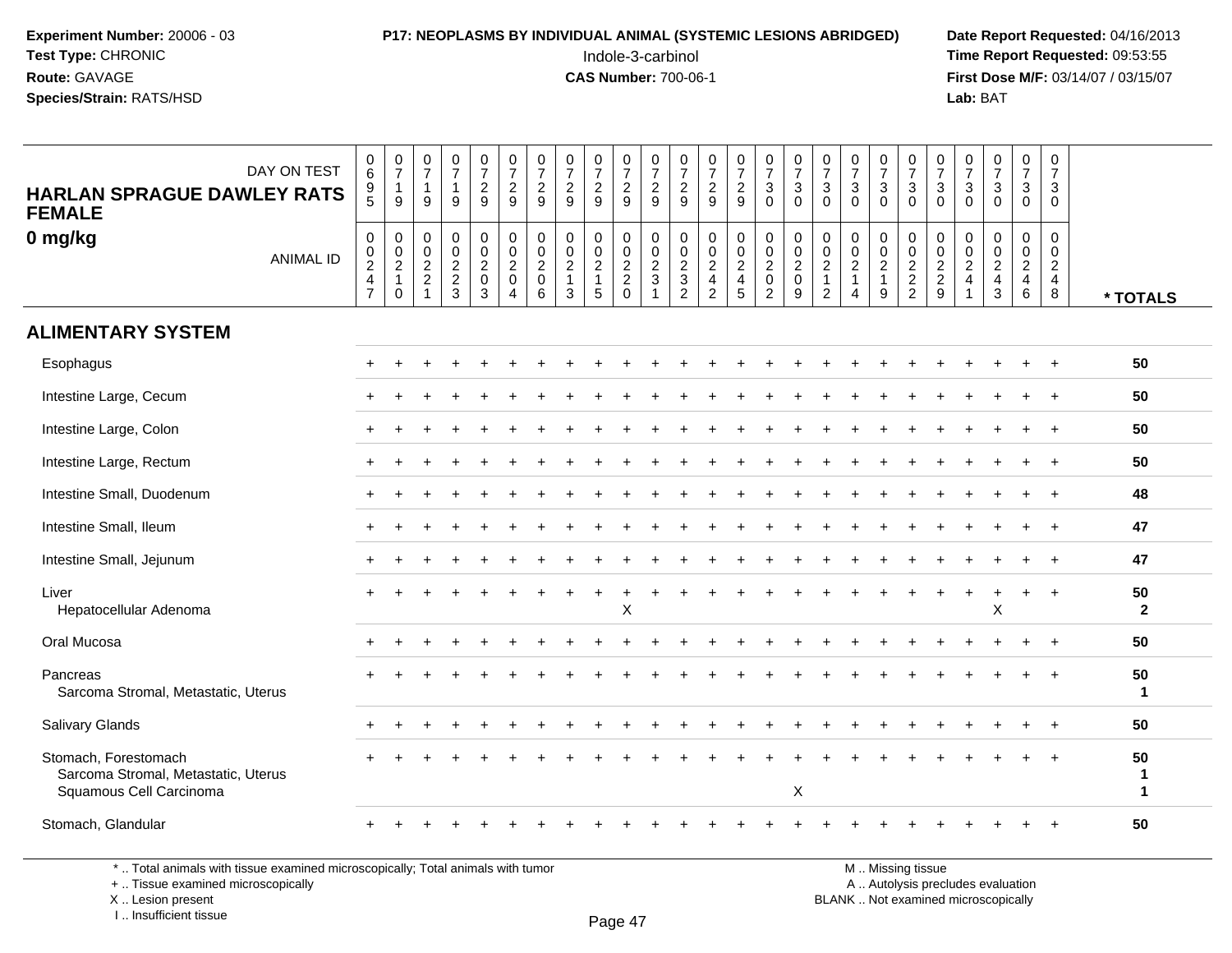| Experiment Number: 20006 - 03<br>Test Type: CHRONIC<br>Route: GAVAGE<br>Species/Strain: RATS/HSD |                                                                          |                                                     | P17: NEOPLASMS BY INDIVIDUAL ANIMAL (SYSTEMIC LESIONS ABRIDGED)          |                                        |                                               |                                                                   |                                                    |                                                                   |                                                            |                                                               | Indole-3-carbinol<br><b>CAS Number: 700-06-1</b> |                                                     |                                                                           |                                                 |                                                                       |                                                        |                                                                            |                                                         |                                                         |                                                               |                                                           | Lab: BAT                                            |                                        |                                                           |                                                                     | Date Report Requested: 04/16/2013<br>Time Report Requested: 09:53:55<br>First Dose M/F: 03/14/07 / 03/15/07 |
|--------------------------------------------------------------------------------------------------|--------------------------------------------------------------------------|-----------------------------------------------------|--------------------------------------------------------------------------|----------------------------------------|-----------------------------------------------|-------------------------------------------------------------------|----------------------------------------------------|-------------------------------------------------------------------|------------------------------------------------------------|---------------------------------------------------------------|--------------------------------------------------|-----------------------------------------------------|---------------------------------------------------------------------------|-------------------------------------------------|-----------------------------------------------------------------------|--------------------------------------------------------|----------------------------------------------------------------------------|---------------------------------------------------------|---------------------------------------------------------|---------------------------------------------------------------|-----------------------------------------------------------|-----------------------------------------------------|----------------------------------------|-----------------------------------------------------------|---------------------------------------------------------------------|-------------------------------------------------------------------------------------------------------------|
| DAY ON TEST<br><b>HARLAN SPRAGUE DAWLEY RATS</b><br><b>FEMALE</b>                                | 0<br>6<br>9<br>$\overline{5}$                                            | $\frac{0}{7}$<br>$\overline{1}$<br>9                | $\frac{0}{7}$<br>$\mathbf{1}$<br>9                                       | $\frac{0}{7}$<br>9                     | $\frac{0}{7}$<br>$\overline{\mathbf{c}}$<br>9 | $\frac{0}{7}$<br>$\overline{\mathbf{c}}$<br>$\boldsymbol{9}$      | $\frac{0}{7}$<br>$\sqrt{2}$<br>9                   | $\frac{0}{7}$<br>$\sqrt{2}$<br>9                                  | $\frac{0}{7}$<br>$\frac{2}{9}$                             | $\frac{0}{7}$<br>$\boldsymbol{2}$<br>$\boldsymbol{9}$         | $\frac{0}{7}$<br>$\overline{c}$<br>9             | $\frac{0}{7}$<br>$\sqrt{2}$<br>9                    | $\frac{0}{7}$<br>$\frac{2}{9}$                                            | $\frac{0}{7}$<br>$\frac{2}{9}$                  | $\begin{array}{c} 0 \\ 7 \\ 3 \end{array}$<br>$\mathbf 0$             | $\frac{0}{7}$<br>3<br>$\mathbf 0$                      | $\begin{matrix} 0 \\ 7 \\ 3 \end{matrix}$<br>$\mathbf 0$                   | $\frac{0}{7}$<br>3<br>$\mathbf 0$                       | $\begin{array}{c} 0 \\ 7 \\ 3 \\ 0 \end{array}$         | $\frac{0}{7}$<br>$\ensuremath{\mathsf{3}}$<br>$\mathbf 0$     | $\frac{0}{7}$<br>$\ensuremath{\mathsf{3}}$<br>$\mathbf 0$ | $\frac{0}{7}$<br>$\sqrt{3}$<br>$\mathbf 0$          | $\frac{0}{7}$<br>3<br>$\mathbf 0$      | $\frac{0}{7}$<br>$_0^3$                                   | 0<br>$\overline{7}$<br>3<br>0                                       |                                                                                                             |
| 0 mg/kg<br><b>ANIMAL ID</b>                                                                      | $\pmb{0}$<br>$\pmb{0}$<br>$\sqrt{2}$<br>$\overline{4}$<br>$\overline{7}$ | 0<br>$\mathbf 0$<br>$\sqrt{2}$<br>$\mathbf{1}$<br>0 | $\mathbf 0$<br>$\mathbf 0$<br>$\sqrt{2}$<br>$\sqrt{2}$<br>$\overline{1}$ | 0<br>$\mathbf 0$<br>$\frac{2}{2}$<br>3 | 0<br>0<br>$\overline{a}$<br>$\mathbf 0$<br>3  | 0<br>$\pmb{0}$<br>$\boldsymbol{2}$<br>$\pmb{0}$<br>$\overline{4}$ | 0<br>$\mathbf 0$<br>$\sqrt{2}$<br>$\mathbf 0$<br>6 | $\mathbf 0$<br>$\mathbf 0$<br>$\overline{2}$<br>$\mathbf{1}$<br>3 | 0<br>$\pmb{0}$<br>$\sqrt{2}$<br>$\mathbf{1}$<br>$\sqrt{5}$ | 0<br>$\pmb{0}$<br>$\sqrt{2}$<br>$\overline{c}$<br>$\mathbf 0$ | 0<br>0<br>$\overline{c}$<br>3                    | 0<br>$\mathbf 0$<br>$\frac{2}{3}$<br>$\overline{2}$ | 0<br>$\pmb{0}$<br>$\sqrt{2}$<br>$\overline{\mathbf{4}}$<br>$\overline{2}$ | 0<br>$\mathbf 0$<br>$\frac{2}{4}$<br>$\sqrt{5}$ | $\pmb{0}$<br>$\mathbf 0$<br>$\sqrt{2}$<br>$\pmb{0}$<br>$\overline{c}$ | 0<br>$\mathbf 0$<br>$\overline{c}$<br>$\mathbf 0$<br>9 | $\mathbf 0$<br>$\mathbf 0$<br>$\sqrt{2}$<br>$\mathbf{1}$<br>$\overline{2}$ | 0<br>$\mathbf 0$<br>$\overline{c}$<br>$\mathbf{1}$<br>4 | 0<br>$\mathbf 0$<br>$\overline{c}$<br>$\mathbf{1}$<br>9 | $\mathbf 0$<br>$\mathbf 0$<br>$\frac{2}{2}$<br>$\overline{2}$ | 0<br>0<br>$\begin{array}{c} 2 \\ 2 \\ 9 \end{array}$      | 0<br>$\mathbf 0$<br>$\frac{2}{4}$<br>$\overline{1}$ | 0<br>$\mathbf 0$<br>$\frac{2}{4}$<br>3 | 0<br>$\mathbf 0$<br>$\overline{c}$<br>$\overline{4}$<br>6 | $\mathbf 0$<br>$\mathbf 0$<br>$\overline{c}$<br>$\overline{4}$<br>8 | * TOTALS                                                                                                    |
| Tongue                                                                                           |                                                                          |                                                     |                                                                          |                                        |                                               |                                                                   |                                                    |                                                                   |                                                            |                                                               |                                                  |                                                     |                                                                           |                                                 |                                                                       |                                                        |                                                                            |                                                         |                                                         |                                                               |                                                           |                                                     |                                        |                                                           |                                                                     | 1                                                                                                           |
| <b>CARDIOVASCULAR SYSTEM</b>                                                                     |                                                                          |                                                     |                                                                          |                                        |                                               |                                                                   |                                                    |                                                                   |                                                            |                                                               |                                                  |                                                     |                                                                           |                                                 |                                                                       |                                                        |                                                                            |                                                         |                                                         |                                                               |                                                           |                                                     |                                        |                                                           |                                                                     |                                                                                                             |
| <b>Blood Vessel</b>                                                                              |                                                                          |                                                     |                                                                          |                                        |                                               |                                                                   |                                                    |                                                                   |                                                            |                                                               |                                                  |                                                     |                                                                           |                                                 |                                                                       |                                                        |                                                                            |                                                         |                                                         |                                                               |                                                           |                                                     |                                        |                                                           |                                                                     | 50                                                                                                          |
| Heart                                                                                            |                                                                          |                                                     |                                                                          |                                        |                                               |                                                                   |                                                    |                                                                   |                                                            |                                                               |                                                  |                                                     |                                                                           |                                                 |                                                                       |                                                        |                                                                            |                                                         |                                                         |                                                               |                                                           |                                                     |                                        |                                                           |                                                                     | 50                                                                                                          |
| <b>ENDOCRINE SYSTEM</b>                                                                          |                                                                          |                                                     |                                                                          |                                        |                                               |                                                                   |                                                    |                                                                   |                                                            |                                                               |                                                  |                                                     |                                                                           |                                                 |                                                                       |                                                        |                                                                            |                                                         |                                                         |                                                               |                                                           |                                                     |                                        |                                                           |                                                                     |                                                                                                             |
| <b>Adrenal Cortex</b><br>Sarcoma Stromal, Metastatic, Uterus                                     |                                                                          |                                                     |                                                                          |                                        |                                               |                                                                   |                                                    |                                                                   |                                                            |                                                               |                                                  |                                                     |                                                                           |                                                 |                                                                       |                                                        |                                                                            |                                                         |                                                         |                                                               |                                                           |                                                     |                                        |                                                           |                                                                     | 50<br>$\mathbf{1}$                                                                                          |
| Adrenal Medulla                                                                                  |                                                                          |                                                     |                                                                          |                                        |                                               |                                                                   |                                                    |                                                                   |                                                            |                                                               |                                                  |                                                     |                                                                           |                                                 |                                                                       |                                                        |                                                                            |                                                         |                                                         |                                                               |                                                           |                                                     |                                        |                                                           |                                                                     | 50                                                                                                          |
| Islets, Pancreatic                                                                               |                                                                          |                                                     |                                                                          |                                        |                                               |                                                                   |                                                    |                                                                   |                                                            |                                                               |                                                  |                                                     |                                                                           |                                                 |                                                                       |                                                        |                                                                            |                                                         |                                                         |                                                               |                                                           |                                                     |                                        |                                                           |                                                                     | 50                                                                                                          |
| Parathyroid Gland                                                                                |                                                                          |                                                     |                                                                          |                                        |                                               |                                                                   |                                                    |                                                                   |                                                            |                                                               |                                                  |                                                     |                                                                           |                                                 | м                                                                     |                                                        |                                                                            |                                                         |                                                         |                                                               |                                                           |                                                     |                                        |                                                           | $+$                                                                 | 47                                                                                                          |
| <b>Pituitary Gland</b><br>Pars Distalis, Adenoma                                                 |                                                                          |                                                     | X                                                                        |                                        |                                               |                                                                   | X                                                  |                                                                   |                                                            |                                                               |                                                  |                                                     | X                                                                         | $\boldsymbol{\mathsf{X}}$                       |                                                                       | X                                                      | $\mathsf{X}$                                                               |                                                         |                                                         |                                                               |                                                           |                                                     | X                                      |                                                           | $\ddot{}$<br>$X$ $X$                                                | 50<br>18                                                                                                    |
| <b>Thyroid Gland</b><br>C-cell, Adenoma                                                          | $\pm$                                                                    | +<br>$\mathsf X$                                    |                                                                          | X                                      |                                               |                                                                   |                                                    | X                                                                 |                                                            | X                                                             | $\boldsymbol{\mathsf{X}}$                        |                                                     |                                                                           | X                                               |                                                                       |                                                        |                                                                            | $\mathsf X$                                             | $\mathsf{X}$                                            |                                                               |                                                           | $X -$                                               | $\boldsymbol{\mathsf{X}}$              |                                                           | $+$                                                                 | 49<br>11                                                                                                    |
| <b>GENERAL BODY SYSTEM</b>                                                                       |                                                                          |                                                     |                                                                          |                                        |                                               |                                                                   |                                                    |                                                                   |                                                            |                                                               |                                                  |                                                     |                                                                           |                                                 |                                                                       |                                                        |                                                                            |                                                         |                                                         |                                                               |                                                           |                                                     |                                        |                                                           |                                                                     |                                                                                                             |
| <b>NONE</b>                                                                                      |                                                                          |                                                     |                                                                          |                                        |                                               |                                                                   |                                                    |                                                                   |                                                            |                                                               |                                                  |                                                     |                                                                           |                                                 |                                                                       |                                                        |                                                                            |                                                         |                                                         |                                                               |                                                           |                                                     |                                        |                                                           |                                                                     |                                                                                                             |
| <b>GENITAL SYSTEM</b>                                                                            |                                                                          |                                                     |                                                                          |                                        |                                               |                                                                   |                                                    |                                                                   |                                                            |                                                               |                                                  |                                                     |                                                                           |                                                 |                                                                       |                                                        |                                                                            |                                                         |                                                         |                                                               |                                                           |                                                     |                                        |                                                           |                                                                     |                                                                                                             |
| <b>Clitoral Gland</b>                                                                            |                                                                          |                                                     |                                                                          |                                        |                                               |                                                                   |                                                    |                                                                   |                                                            |                                                               |                                                  |                                                     |                                                                           |                                                 |                                                                       |                                                        |                                                                            |                                                         |                                                         |                                                               |                                                           |                                                     |                                        |                                                           |                                                                     | 50                                                                                                          |

\* .. Total animals with tissue examined microscopically; Total animals with tumor

+ .. Tissue examined microscopically

X .. Lesion present

I .. Insufficient tissue

M .. Missing tissue

y the contract of the contract of the contract of the contract of the contract of  $\mathsf A$  . Autolysis precludes evaluation Lesion present BLANK .. Not examined microscopically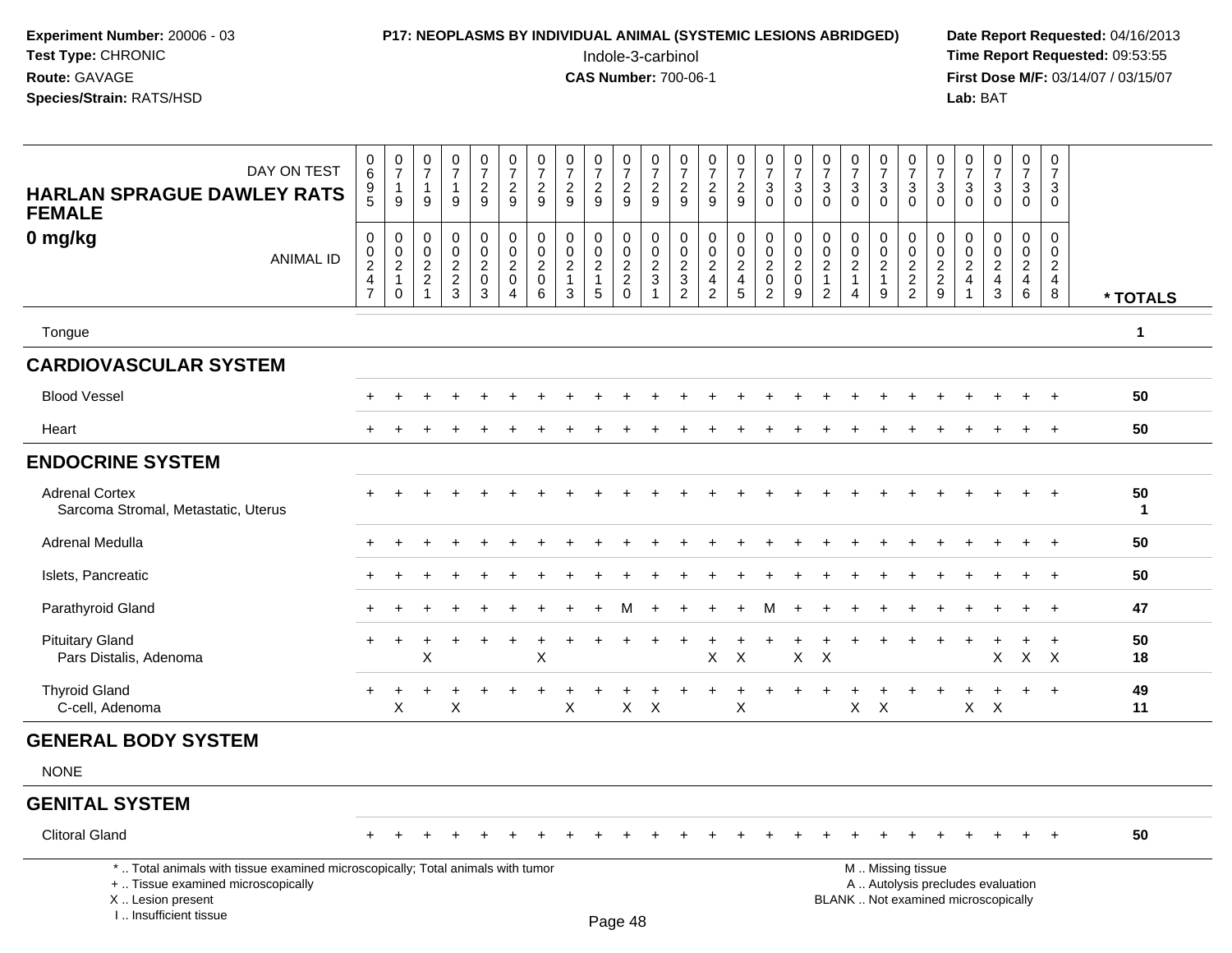#### **P17: NEOPLASMS BY INDIVIDUAL ANIMAL (SYSTEMIC LESIONS ABRIDGED)** Date Report Requested: 04/16/2013<br>Indole-3-carbinol **Time Report Requested:** 09:53:55

 Indole-3-carbinol **Time Report Requested:** 09:53:55 **First Dose M/F:** 03/14/07 / 03/15/07<br>**Lab:** BAT **Lab:** BAT

| DAY ON TEST<br><b>HARLAN SPRAGUE DAWLEY RATS</b><br><b>FEMALE</b>       |                  | $\pmb{0}$<br>$\,6\,$<br>$\begin{array}{c} 9 \\ 5 \end{array}$ | $\begin{smallmatrix}0\\7\end{smallmatrix}$<br>$\overline{1}$<br>$9\,$ | $\frac{0}{7}$<br>$\mathbf{1}$<br>9                                                 | $\frac{0}{7}$<br>$\mathbf{1}$<br>$\overline{9}$ | $\frac{0}{7}$<br>$\overline{2}$<br>$\overline{9}$                        | $\frac{0}{7}$<br>$\sqrt{2}$<br>9                                                       | $\begin{array}{c} 0 \\ 7 \end{array}$<br>$\overline{2}$<br>9 | $\frac{0}{7}$<br>$\sqrt{2}$<br>9                              | $\frac{0}{7}$<br>$\overline{2}$<br>9         | $\begin{array}{c} 0 \\ 7 \end{array}$<br>$\boldsymbol{2}$<br>$\overline{9}$ | $\frac{0}{7}$<br>$\overline{2}$<br>9           | $\frac{0}{7}$<br>$\sqrt{2}$<br>$\overline{9}$       | $\frac{0}{7}$<br>$\overline{c}$<br>9                        | $\frac{0}{7}$<br>$\overline{2}$<br>$9\,$ | $\frac{0}{7}$<br>$\mathbf{3}$<br>$\ddot{\mathbf{0}}$                           | $\frac{0}{7}$<br>$\sqrt{3}$<br>$\mathbf 0$                        | $\frac{0}{7}$<br>$\mathbf 3$<br>$\mathbf{0}$                     | $\frac{0}{7}$<br>$\sqrt{3}$<br>$\Omega$             | $\frac{0}{7}$<br>$\mathbf{3}$<br>$\Omega$               | $\begin{array}{c} 0 \\ 7 \end{array}$<br>$\sqrt{3}$<br>$\bar{0}$ | $\frac{0}{7}$<br>$\sqrt{3}$<br>$\mathbf 0$ | $\frac{0}{7}$<br>$\mathsf 3$<br>$\mathbf 0$ | $\frac{0}{7}$<br>$\mathbf{3}$<br>$\Omega$ | $\frac{0}{7}$<br>3<br>$\mathbf 0$                   | 0<br>$\boldsymbol{7}$<br>$\mathbf{3}$<br>$\mathbf 0$ |                                   |
|-------------------------------------------------------------------------|------------------|---------------------------------------------------------------|-----------------------------------------------------------------------|------------------------------------------------------------------------------------|-------------------------------------------------|--------------------------------------------------------------------------|----------------------------------------------------------------------------------------|--------------------------------------------------------------|---------------------------------------------------------------|----------------------------------------------|-----------------------------------------------------------------------------|------------------------------------------------|-----------------------------------------------------|-------------------------------------------------------------|------------------------------------------|--------------------------------------------------------------------------------|-------------------------------------------------------------------|------------------------------------------------------------------|-----------------------------------------------------|---------------------------------------------------------|------------------------------------------------------------------|--------------------------------------------|---------------------------------------------|-------------------------------------------|-----------------------------------------------------|------------------------------------------------------|-----------------------------------|
| 0 mg/kg                                                                 | <b>ANIMAL ID</b> | 0<br>$\frac{0}{2}$<br>$\overline{4}$<br>$\overline{7}$        | 0<br>$\frac{0}{2}$<br>$\mathbf 0$                                     | 0<br>$\mathsf{O}\xspace$<br>$\sqrt{2}$<br>$\boldsymbol{2}$<br>$\blacktriangleleft$ | 0<br>$\mathbf 0$<br>$\frac{2}{2}$<br>3          | $\mathbf 0$<br>$\ddot{\mathbf{0}}$<br>$\overline{2}$<br>$\mathbf 0$<br>3 | $\pmb{0}$<br>$\overline{0}$<br>$\overline{c}$<br>$\mathbf 0$<br>$\boldsymbol{\Lambda}$ | $\pmb{0}$<br>$\mathbf 0$<br>$\sqrt{2}$<br>$\mathbf 0$<br>6   | $\pmb{0}$<br>$\mathbf 0$<br>$\sqrt{2}$<br>$\overline{1}$<br>3 | 0<br>$\mathbf 0$<br>$\overline{c}$<br>1<br>5 | 0<br>$\frac{0}{2}$<br>$\Omega$                                              | 0<br>$\mathsf{O}\xspace$<br>$\frac{2}{3}$<br>1 | 0<br>$\mathsf 0$<br>$\frac{2}{3}$<br>$\overline{2}$ | $\pmb{0}$<br>$\mathbf 0$<br>$\frac{2}{4}$<br>$\overline{2}$ | 0<br>$\mathbf 0$<br>$\frac{2}{4}$<br>5   | $\begin{smallmatrix} 0\\0\\2 \end{smallmatrix}$<br>$\pmb{0}$<br>$\overline{2}$ | $\pmb{0}$<br>$\overline{0}$<br>$\boldsymbol{2}$<br>$\pmb{0}$<br>9 | 0<br>$\mathbf 0$<br>$\sqrt{2}$<br>$\mathbf{1}$<br>$\overline{2}$ | 0<br>$\mathbf 0$<br>$\sqrt{2}$<br>$\mathbf{1}$<br>4 | 0<br>$\mathbf 0$<br>$\overline{c}$<br>$\mathbf{1}$<br>9 | 0<br>$\frac{0}{2}$<br>$\overline{2}$                             | 0<br>$\mathbf 0$<br>$_2^2$<br>9            | 0<br>$\mathbf 0$<br>$\frac{2}{4}$           | 0<br>$\mathbf 0$<br>$\frac{2}{4}$<br>3    | 0<br>$\mathbf 0$<br>$\frac{2}{4}$<br>$6\phantom{1}$ | 0<br>$\mathbf 0$<br>$\frac{2}{4}$<br>8               | * TOTALS                          |
| Ovary<br>Granulosa-Theca Tumor Benign<br><b>Tubulostromal Carcinoma</b> |                  | X                                                             |                                                                       |                                                                                    |                                                 |                                                                          |                                                                                        |                                                              |                                                               |                                              |                                                                             |                                                |                                                     |                                                             |                                          |                                                                                |                                                                   |                                                                  |                                                     |                                                         |                                                                  |                                            |                                             |                                           | $\ddot{}$                                           | $\ddot{}$<br>$\boldsymbol{\mathsf{X}}$               | 50<br>$\mathbf 1$<br>$\mathbf{1}$ |
| Uterus<br>Polyp Stromal<br>Sarcoma Stromal<br>Sarcoma Stromal, Multiple |                  | $\ddot{}$                                                     | X                                                                     |                                                                                    |                                                 |                                                                          |                                                                                        | X                                                            | $\times$                                                      |                                              | $\times$                                                                    | $\boldsymbol{\mathsf{X}}$                      |                                                     |                                                             | X                                        |                                                                                | X                                                                 |                                                                  |                                                     |                                                         | X                                                                |                                            |                                             |                                           |                                                     | $\ddot{}$                                            | 50<br>10<br>1                     |
| Vagina<br>Polyp<br>Schwannoma Malignant                                 |                  |                                                               |                                                                       |                                                                                    |                                                 |                                                                          |                                                                                        | $\ddot{}$<br>$\mathsf X$                                     |                                                               |                                              |                                                                             |                                                |                                                     |                                                             |                                          |                                                                                |                                                                   |                                                                  |                                                     |                                                         |                                                                  |                                            |                                             |                                           |                                                     |                                                      | $\mathbf{2}$                      |
| <b>HEMATOPOIETIC SYSTEM</b>                                             |                  |                                                               |                                                                       |                                                                                    |                                                 |                                                                          |                                                                                        |                                                              |                                                               |                                              |                                                                             |                                                |                                                     |                                                             |                                          |                                                                                |                                                                   |                                                                  |                                                     |                                                         |                                                                  |                                            |                                             |                                           |                                                     |                                                      |                                   |
| <b>Bone Marrow</b>                                                      |                  |                                                               |                                                                       |                                                                                    |                                                 |                                                                          |                                                                                        |                                                              |                                                               |                                              |                                                                             |                                                |                                                     |                                                             |                                          |                                                                                |                                                                   |                                                                  |                                                     |                                                         |                                                                  |                                            |                                             |                                           |                                                     |                                                      | 50                                |
| Lymph Node<br>Pancreatic, Sarcoma Stromal, Metastatic,<br><b>Uterus</b> |                  |                                                               |                                                                       | $\ddot{}$                                                                          |                                                 |                                                                          |                                                                                        |                                                              |                                                               |                                              |                                                                             | $\ddot{}$                                      |                                                     |                                                             |                                          |                                                                                |                                                                   |                                                                  |                                                     |                                                         |                                                                  |                                            |                                             |                                           |                                                     |                                                      | $\overline{7}$                    |
| Lymph Node, Mandibular                                                  |                  |                                                               |                                                                       |                                                                                    |                                                 |                                                                          |                                                                                        |                                                              |                                                               |                                              |                                                                             |                                                |                                                     |                                                             |                                          |                                                                                |                                                                   |                                                                  |                                                     |                                                         |                                                                  |                                            |                                             |                                           |                                                     |                                                      | 50                                |
| Lymph Node, Mesenteric<br>Sarcoma Stromal, Metastatic, Uterus           |                  |                                                               |                                                                       |                                                                                    |                                                 |                                                                          |                                                                                        |                                                              |                                                               |                                              |                                                                             |                                                |                                                     |                                                             |                                          |                                                                                |                                                                   |                                                                  |                                                     |                                                         |                                                                  |                                            |                                             |                                           |                                                     |                                                      | 50<br>$\mathbf 1$                 |
| Spleen                                                                  |                  |                                                               |                                                                       |                                                                                    |                                                 |                                                                          |                                                                                        |                                                              |                                                               |                                              |                                                                             |                                                |                                                     |                                                             |                                          |                                                                                |                                                                   |                                                                  |                                                     |                                                         |                                                                  |                                            |                                             |                                           |                                                     |                                                      | 50                                |
| Thymus                                                                  |                  |                                                               |                                                                       |                                                                                    |                                                 |                                                                          |                                                                                        |                                                              |                                                               |                                              |                                                                             |                                                |                                                     |                                                             |                                          |                                                                                |                                                                   |                                                                  |                                                     |                                                         |                                                                  |                                            |                                             |                                           | $\ddot{}$                                           | $+$                                                  | 47                                |
|                                                                         |                  |                                                               |                                                                       |                                                                                    |                                                 |                                                                          |                                                                                        |                                                              |                                                               |                                              |                                                                             |                                                |                                                     |                                                             |                                          |                                                                                |                                                                   |                                                                  |                                                     |                                                         |                                                                  |                                            |                                             |                                           |                                                     |                                                      |                                   |

#### **INTEGUMENTARY SYSTEM**

\* .. Total animals with tissue examined microscopically; Total animals with tumor

+ .. Tissue examined microscopically

X .. Lesion present

I .. Insufficient tissue

 M .. Missing tissuey the contract of the contract of the contract of the contract of the contract of  $\mathsf A$  . Autolysis precludes evaluation

Lesion present BLANK .. Not examined microscopically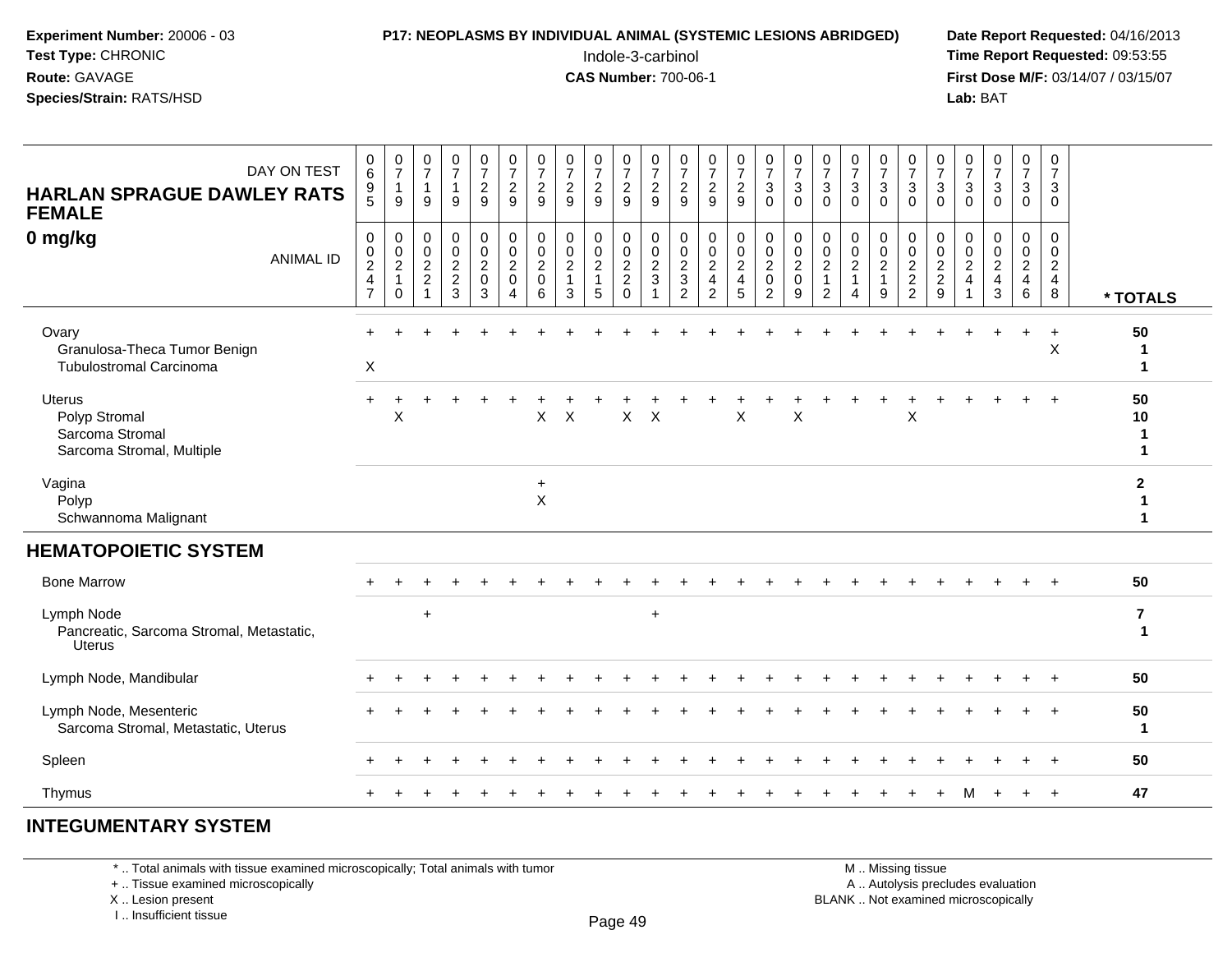# **P17: NEOPLASMS BY INDIVIDUAL ANIMAL (SYSTEMIC LESIONS ABRIDGED)** Date Report Requested: 04/16/2013<br>Indole-3-carbinol **Time Report Requested:** 09:53:55

 Indole-3-carbinol **Time Report Requested:** 09:53:55 **First Dose M/F:** 03/14/07 / 03/15/07<br>Lab: BAT **Lab:** BAT

| DAY ON TEST<br><b>HARLAN SPRAGUE DAWLEY RATS</b><br><b>FEMALE</b>                                                                                                     | 0<br>$6\phantom{1}6$<br>$\begin{array}{c} 9 \\ 5 \end{array}$                                | $\frac{0}{7}$<br>$\mathbf{1}$<br>9                                               | $\frac{0}{7}$<br>$\mathbf{1}$<br>9                        | $\frac{0}{7}$<br>$\mathbf{1}$<br>9      | $\begin{smallmatrix}0\\7\end{smallmatrix}$<br>$\frac{2}{9}$              | $\begin{smallmatrix}0\\7\end{smallmatrix}$<br>$\boldsymbol{2}$<br>9         | $\frac{0}{7}$<br>$\overline{c}$<br>9                             | $\frac{0}{7}$<br>$\frac{2}{9}$                                               | $\frac{0}{7}$<br>$\overline{a}$<br>9                    | $\frac{0}{7}$<br>$\frac{2}{9}$            | $\frac{0}{7}$<br>$\frac{2}{9}$                              | $\frac{0}{7}$<br>$\frac{2}{9}$                                | $\begin{array}{c} 0 \\ 7 \end{array}$<br>$\frac{2}{9}$                         | $\frac{0}{7}$<br>$\frac{2}{9}$                                    | $\frac{0}{7}$<br>$\mathbf{3}$<br>$\overline{0}$                             | $\frac{0}{7}$<br>$\mathbf{3}$<br>$\mathbf 0$                           | $\begin{array}{c} 0 \\ 7 \end{array}$<br>$\mathbf{3}$<br>$\Omega$      | $\frac{0}{7}$<br>$\mathbf 3$<br>$\Omega$                                               | $\frac{0}{7}$<br>3<br>$\mathbf{0}$                      | $\frac{0}{7}$<br>$\sqrt{3}$<br>$\mathbf 0$                                                    | $\frac{0}{7}$<br>$\mathbf{3}$<br>$\Omega$                   | $\frac{0}{7}$<br>$\sqrt{3}$<br>$\Omega$              | $\begin{array}{c} 0 \\ 7 \end{array}$<br>$\sqrt{3}$<br>$\overline{0}$        | $\begin{smallmatrix}0\\7\end{smallmatrix}$<br>$\ensuremath{\mathsf{3}}$<br>$\overline{0}$ | $\pmb{0}$<br>$\frac{5}{7}$<br>3<br>$\Omega$                           |                                         |
|-----------------------------------------------------------------------------------------------------------------------------------------------------------------------|----------------------------------------------------------------------------------------------|----------------------------------------------------------------------------------|-----------------------------------------------------------|-----------------------------------------|--------------------------------------------------------------------------|-----------------------------------------------------------------------------|------------------------------------------------------------------|------------------------------------------------------------------------------|---------------------------------------------------------|-------------------------------------------|-------------------------------------------------------------|---------------------------------------------------------------|--------------------------------------------------------------------------------|-------------------------------------------------------------------|-----------------------------------------------------------------------------|------------------------------------------------------------------------|------------------------------------------------------------------------|----------------------------------------------------------------------------------------|---------------------------------------------------------|-----------------------------------------------------------------------------------------------|-------------------------------------------------------------|------------------------------------------------------|------------------------------------------------------------------------------|-------------------------------------------------------------------------------------------|-----------------------------------------------------------------------|-----------------------------------------|
| 0 mg/kg<br><b>ANIMAL ID</b>                                                                                                                                           | $\pmb{0}$<br>$\boldsymbol{0}$<br>$\overline{2}$<br>$\overline{\mathbf{4}}$<br>$\overline{7}$ | $\boldsymbol{0}$<br>$\mathbf 0$<br>$\overline{2}$<br>$\mathbf{1}$<br>$\mathbf 0$ | 0<br>$\mathbf 0$<br>$\overline{2}$<br>$\overline{c}$<br>1 | $\pmb{0}$<br>$\pmb{0}$<br>$\frac{2}{3}$ | $\mathbf 0$<br>$\mathsf{O}\xspace$<br>$\overline{2}$<br>$\mathbf 0$<br>3 | $\pmb{0}$<br>$\mathbf 0$<br>$\boldsymbol{2}$<br>$\pmb{0}$<br>$\overline{4}$ | $\mathbf 0$<br>$\mathbf 0$<br>$\overline{c}$<br>$\mathsf 0$<br>6 | $\mathbf 0$<br>$\mathbf 0$<br>$\overline{2}$<br>$\mathbf{1}$<br>$\mathbf{3}$ | 0<br>$\mathbf 0$<br>$\overline{2}$<br>$\mathbf{1}$<br>5 | $\pmb{0}$<br>$\frac{0}{2}$<br>$\mathbf 0$ | $\pmb{0}$<br>$\mathbf 0$<br>$\frac{2}{3}$<br>$\overline{1}$ | $\mathbf 0$<br>$\mathbf 0$<br>$\frac{2}{3}$<br>$\overline{2}$ | $\pmb{0}$<br>$\mathbf 0$<br>$\overline{2}$<br>$\overline{4}$<br>$\overline{2}$ | $\pmb{0}$<br>$\mathbf 0$<br>$\overline{2}$<br>$\overline{4}$<br>5 | $\pmb{0}$<br>$\mathbf 0$<br>$\overline{2}$<br>$\mathbf 0$<br>$\overline{2}$ | $\pmb{0}$<br>$\mathsf{O}\xspace$<br>$\overline{2}$<br>$\mathbf 0$<br>9 | 0<br>$\mathbf 0$<br>$\overline{c}$<br>$\mathbf{1}$<br>$\boldsymbol{2}$ | $\mathbf 0$<br>$\mathbf 0$<br>$\overline{2}$<br>$\mathbf{1}$<br>$\boldsymbol{\Lambda}$ | 0<br>$\mathbf 0$<br>$\overline{2}$<br>$\mathbf{1}$<br>9 | $\mathbf 0$<br>$\mathbf 0$<br>$\overline{2}$<br>$\frac{2}{2}$                                 | 0<br>$\mathbf 0$<br>$\boldsymbol{2}$<br>$\overline{a}$<br>9 | 0<br>$\mathbf 0$<br>$\overline{c}$<br>$\overline{4}$ | $\mathbf 0$<br>$\pmb{0}$<br>$\overline{2}$<br>$\overline{4}$<br>$\mathbf{3}$ | $\mathbf 0$<br>$\mathbf 0$<br>$\frac{2}{4}$<br>$\,6\,$                                    | $\Omega$<br>$\mathbf 0$<br>$\overline{2}$<br>$\overline{4}$<br>$\bf8$ | * TOTALS                                |
| Mammary Gland<br>Adenoma<br>Carcinoma<br>Fibroadenoma<br>Fibroadenoma, Multiple<br>Myoepithelioma                                                                     | $\ddot{}$<br>$\mathsf{X}$                                                                    | X<br>$\boldsymbol{\mathsf{X}}$                                                   | $\boldsymbol{\mathsf{X}}$                                 | Χ                                       | $\mathsf X$                                                              |                                                                             | X                                                                | X                                                                            |                                                         |                                           | X                                                           | $\boldsymbol{\mathsf{X}}$                                     | X                                                                              |                                                                   | $\sf X$<br>$\mathsf{X}$                                                     | X                                                                      |                                                                        | $X$ $X$                                                                                |                                                         |                                                                                               | X                                                           |                                                      | X                                                                            |                                                                                           | $\ddot{}$                                                             | 50<br>3<br>3<br>18<br>11<br>$\mathbf 1$ |
| Skin<br>Hemangiosarcoma<br>Schwannoma Malignant<br>Subcutaneous Tissue, Fibroma<br>Subcutaneous Tissue, Fibrosarcoma                                                  |                                                                                              |                                                                                  |                                                           |                                         |                                                                          |                                                                             | $\boldsymbol{\mathsf{X}}$                                        |                                                                              |                                                         |                                           | $\ddot{}$                                                   | +<br>X                                                        |                                                                                |                                                                   |                                                                             |                                                                        |                                                                        |                                                                                        |                                                         |                                                                                               |                                                             |                                                      |                                                                              | X                                                                                         | $\overline{+}$                                                        | 50<br>1<br>1<br>1<br>1                  |
| <b>MUSCULOSKELETAL SYSTEM</b>                                                                                                                                         |                                                                                              |                                                                                  |                                                           |                                         |                                                                          |                                                                             |                                                                  |                                                                              |                                                         |                                           |                                                             |                                                               |                                                                                |                                                                   |                                                                             |                                                                        |                                                                        |                                                                                        |                                                         |                                                                                               |                                                             |                                                      |                                                                              |                                                                                           |                                                                       |                                         |
| Bone                                                                                                                                                                  |                                                                                              |                                                                                  |                                                           |                                         |                                                                          |                                                                             |                                                                  |                                                                              |                                                         |                                           |                                                             |                                                               |                                                                                |                                                                   |                                                                             |                                                                        |                                                                        |                                                                                        |                                                         |                                                                                               |                                                             |                                                      |                                                                              |                                                                                           |                                                                       | 50                                      |
| <b>Skeletal Muscle</b><br>Sarcoma                                                                                                                                     |                                                                                              |                                                                                  |                                                           |                                         |                                                                          |                                                                             |                                                                  |                                                                              |                                                         |                                           |                                                             |                                                               |                                                                                |                                                                   |                                                                             |                                                                        |                                                                        |                                                                                        |                                                         |                                                                                               |                                                             |                                                      |                                                                              |                                                                                           |                                                                       | $\mathbf{1}$<br>$\mathbf{1}$            |
| <b>NERVOUS SYSTEM</b>                                                                                                                                                 |                                                                                              |                                                                                  |                                                           |                                         |                                                                          |                                                                             |                                                                  |                                                                              |                                                         |                                           |                                                             |                                                               |                                                                                |                                                                   |                                                                             |                                                                        |                                                                        |                                                                                        |                                                         |                                                                                               |                                                             |                                                      |                                                                              |                                                                                           |                                                                       |                                         |
| <b>Brain</b><br>Granular Cell Tumor Benign                                                                                                                            |                                                                                              |                                                                                  |                                                           |                                         |                                                                          |                                                                             |                                                                  |                                                                              |                                                         |                                           |                                                             |                                                               |                                                                                |                                                                   |                                                                             |                                                                        |                                                                        |                                                                                        |                                                         |                                                                                               |                                                             |                                                      | X                                                                            | $\ddot{}$                                                                                 | $+$                                                                   | 50<br>$\blacktriangleleft$              |
| <b>RESPIRATORY SYSTEM</b>                                                                                                                                             |                                                                                              |                                                                                  |                                                           |                                         |                                                                          |                                                                             |                                                                  |                                                                              |                                                         |                                           |                                                             |                                                               |                                                                                |                                                                   |                                                                             |                                                                        |                                                                        |                                                                                        |                                                         |                                                                                               |                                                             |                                                      |                                                                              |                                                                                           |                                                                       |                                         |
| Lung<br>Alveolar/Bronchiolar Adenoma<br>Mediastinum, Sarcoma                                                                                                          |                                                                                              |                                                                                  |                                                           |                                         |                                                                          |                                                                             |                                                                  |                                                                              |                                                         |                                           |                                                             |                                                               |                                                                                |                                                                   |                                                                             |                                                                        |                                                                        |                                                                                        |                                                         |                                                                                               |                                                             |                                                      |                                                                              | $\div$                                                                                    | $+$                                                                   | 50<br>$\mathbf 1$<br>$\mathbf{1}$       |
| Nose                                                                                                                                                                  |                                                                                              |                                                                                  |                                                           |                                         |                                                                          |                                                                             |                                                                  |                                                                              |                                                         |                                           |                                                             |                                                               |                                                                                |                                                                   |                                                                             |                                                                        |                                                                        | $\ddot{}$                                                                              |                                                         |                                                                                               |                                                             |                                                      | $\ddot{}$                                                                    | $+$                                                                                       | $+$                                                                   | 49                                      |
| *  Total animals with tissue examined microscopically; Total animals with tumor<br>+  Tissue examined microscopically<br>X  Lesion present<br>L., Insufficient tissue |                                                                                              |                                                                                  |                                                           |                                         |                                                                          |                                                                             |                                                                  |                                                                              |                                                         | Page 50                                   |                                                             |                                                               |                                                                                |                                                                   |                                                                             |                                                                        |                                                                        |                                                                                        |                                                         | M  Missing tissue<br>A  Autolysis precludes evaluation<br>BLANK  Not examined microscopically |                                                             |                                                      |                                                                              |                                                                                           |                                                                       |                                         |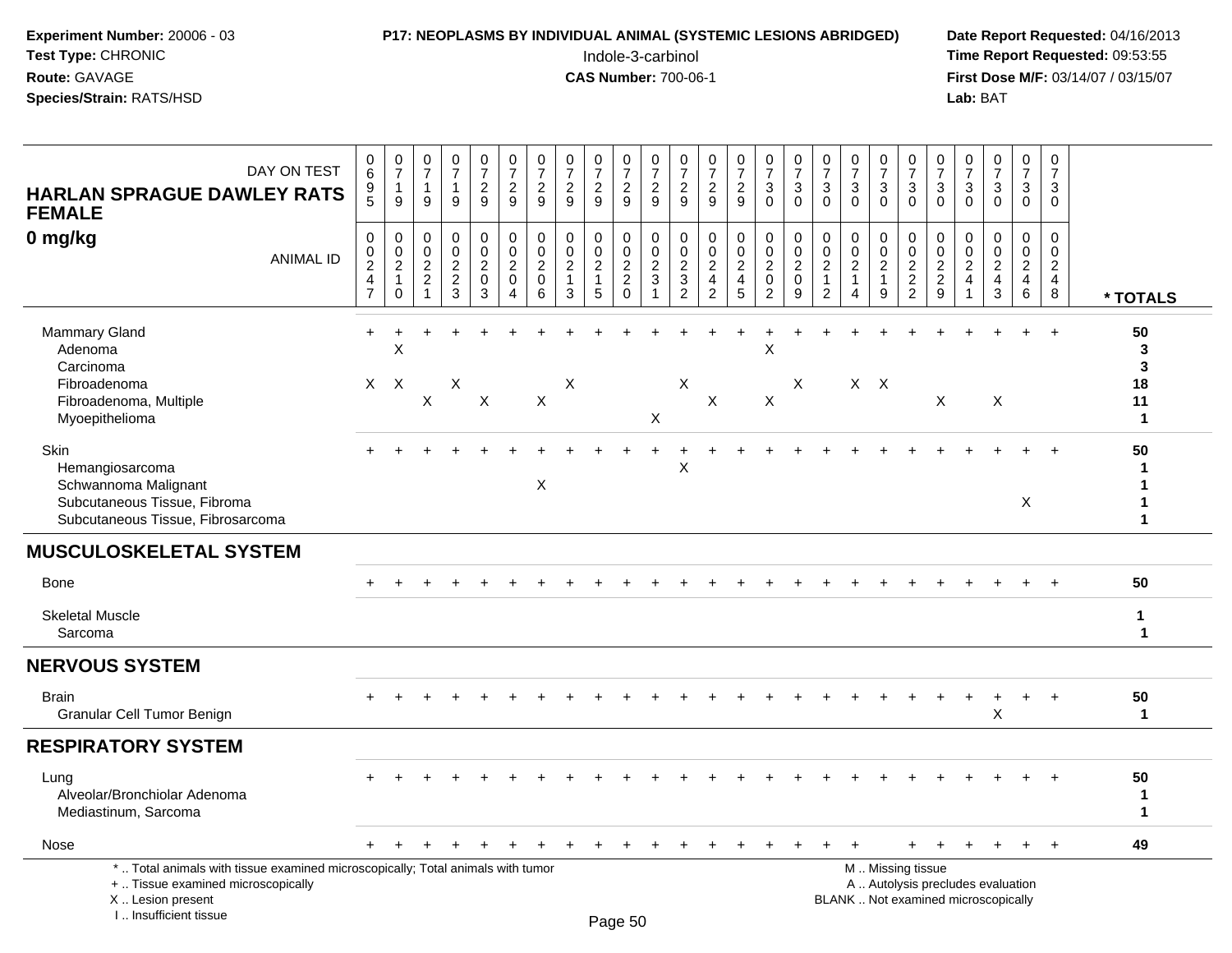# **P17: NEOPLASMS BY INDIVIDUAL ANIMAL (SYSTEMIC LESIONS ABRIDGED)** Date Report Requested: 04/16/2013<br>Indole-3-carbinol **Time Report Requested:** 09:53:55

 Indole-3-carbinol **Time Report Requested:** 09:53:55 **First Dose M/F:** 03/14/07 / 03/15/07<br>Lab: BAT **Lab:** BAT

| DAY ON TEST<br><b>HARLAN SPRAGUE DAWLEY RATS</b><br><b>FEMALE</b> | 0<br>$\,6\,$<br>9<br>5                     | $\begin{array}{c} 0 \\ 7 \end{array}$<br>$\overline{1}$<br>9 | $\frac{0}{7}$<br>9 | $\frac{0}{7}$<br>$\overline{1}$<br>9 | $\frac{0}{7}$<br>$\sqrt{2}$<br>9                    | $\frac{0}{7}$<br>$\boldsymbol{2}$<br>9 | $\begin{array}{c} 0 \\ 7 \end{array}$<br>$\sqrt{2}$<br>9 | $\frac{0}{7}$<br>$\frac{2}{9}$       | $\frac{0}{7}$<br>$\sqrt{2}$<br>9       | $\frac{0}{7}$<br>$\frac{2}{9}$                                        | $\frac{0}{7}$<br>$\sqrt{2}$<br>9               | $\begin{array}{c} 0 \\ 7 \\ 2 \end{array}$<br>9 | 0729                                                              | 0729                                                | $\frac{0}{7}$<br>$\sqrt{3}$<br>$\mathbf 0$          | $\frac{0}{7}$<br>$\ensuremath{\mathsf{3}}$<br>$\Omega$ | $\frac{0}{7}$<br>$\ensuremath{\mathsf{3}}$<br>$\Omega$               | $\frac{0}{7}$<br>3<br>0 | $\begin{array}{c} 0 \\ 7 \\ 3 \end{array}$<br>$\mathbf 0$ | $\frac{0}{7}$<br>$\ensuremath{\mathsf{3}}$<br>$\mathbf 0$ | $\begin{array}{c} 0 \\ 7 \end{array}$<br>$\ensuremath{\mathsf{3}}$<br>$\Omega$ | $\frac{0}{7}$<br>$\ensuremath{\mathsf{3}}$<br>$\Omega$ | $\frac{0}{7}$<br>$\mathbf{3}$<br>$\Omega$ | $\begin{array}{c} 0 \\ 7 \end{array}$<br>$\ensuremath{\mathsf{3}}$<br>$\mathbf 0$ | 0<br>$\overline{7}$<br>$\mathbf{3}$<br>$\Omega$     |          |
|-------------------------------------------------------------------|--------------------------------------------|--------------------------------------------------------------|--------------------|--------------------------------------|-----------------------------------------------------|----------------------------------------|----------------------------------------------------------|--------------------------------------|----------------------------------------|-----------------------------------------------------------------------|------------------------------------------------|-------------------------------------------------|-------------------------------------------------------------------|-----------------------------------------------------|-----------------------------------------------------|--------------------------------------------------------|----------------------------------------------------------------------|-------------------------|-----------------------------------------------------------|-----------------------------------------------------------|--------------------------------------------------------------------------------|--------------------------------------------------------|-------------------------------------------|-----------------------------------------------------------------------------------|-----------------------------------------------------|----------|
| 0 mg/kg<br><b>ANIMAL ID</b>                                       | 0<br>$\pmb{0}$<br>$_4^2$<br>$\overline{7}$ | 0<br>$\begin{array}{c} 0 \\ 2 \\ 1 \end{array}$<br>$\Omega$  | 0<br>$\frac{0}{2}$ | $0002$<br>$223$                      | $\begin{matrix} 0 \\ 0 \\ 2 \\ 0 \end{matrix}$<br>3 | 0<br>$\pmb{0}$<br>$\frac{2}{0}$<br>4   | $\frac{0}{2}$<br>6                                       | 0<br>$\pmb{0}$<br>$\frac{2}{1}$<br>3 | 0<br>$\mathsf 0$<br>$\frac{2}{1}$<br>5 | $\pmb{0}$<br>$\begin{matrix} 0 \\ 2 \\ 2 \end{matrix}$<br>$\mathbf 0$ | $\begin{matrix} 0 \\ 0 \\ 2 \\ 3 \end{matrix}$ | $\boldsymbol{0}$<br>$\frac{0}{2}$<br>2          | $\begin{array}{c} 0 \\ 0 \\ 2 \\ 4 \end{array}$<br>$\overline{2}$ | $\begin{matrix} 0 \\ 0 \\ 2 \\ 4 \end{matrix}$<br>5 | $\boldsymbol{0}$<br>$\frac{0}{2}$<br>$\overline{2}$ | 0<br>$\pmb{0}$<br>$\frac{2}{0}$<br>9                   | 0<br>$\pmb{0}$<br>$\boldsymbol{2}$<br>$\mathbf{1}$<br>$\overline{2}$ | 0<br>0<br>$\frac{2}{1}$ | 00021<br>9                                                | 0<br>$\frac{0}{2}$<br>2                                   | 0<br>$\begin{matrix} 0 \\ 2 \\ 2 \end{matrix}$<br>9                            | 0<br>$\pmb{0}$<br>$_4^2$                               | 0<br>$\mathbf 0$<br>$\frac{2}{4}$<br>3    | $\pmb{0}$<br>$\mathsf{O}\xspace$<br>$\frac{2}{4}$<br>6                            | 0<br>$\pmb{0}$<br>$\sqrt{2}$<br>$\overline{4}$<br>8 | * TOTALS |
| Trachea                                                           | $\ddot{}$                                  |                                                              |                    |                                      |                                                     |                                        |                                                          |                                      |                                        |                                                                       |                                                |                                                 |                                                                   |                                                     |                                                     |                                                        |                                                                      |                         |                                                           |                                                           |                                                                                |                                                        |                                           |                                                                                   | $^+$                                                | 50       |
| <b>SPECIAL SENSES SYSTEM</b>                                      |                                            |                                                              |                    |                                      |                                                     |                                        |                                                          |                                      |                                        |                                                                       |                                                |                                                 |                                                                   |                                                     |                                                     |                                                        |                                                                      |                         |                                                           |                                                           |                                                                                |                                                        |                                           |                                                                                   |                                                     |          |
| Eye                                                               |                                            |                                                              |                    |                                      |                                                     |                                        |                                                          |                                      |                                        |                                                                       |                                                |                                                 |                                                                   |                                                     |                                                     |                                                        |                                                                      |                         |                                                           |                                                           |                                                                                |                                                        |                                           |                                                                                   |                                                     | 50       |
| Harderian Gland                                                   |                                            |                                                              |                    |                                      |                                                     |                                        |                                                          |                                      |                                        |                                                                       |                                                |                                                 |                                                                   |                                                     |                                                     |                                                        |                                                                      |                         |                                                           |                                                           |                                                                                |                                                        |                                           |                                                                                   | $\overline{ }$                                      | 50       |
| <b>URINARY SYSTEM</b>                                             |                                            |                                                              |                    |                                      |                                                     |                                        |                                                          |                                      |                                        |                                                                       |                                                |                                                 |                                                                   |                                                     |                                                     |                                                        |                                                                      |                         |                                                           |                                                           |                                                                                |                                                        |                                           |                                                                                   |                                                     |          |
| Kidney                                                            |                                            |                                                              |                    |                                      |                                                     |                                        |                                                          |                                      |                                        |                                                                       |                                                |                                                 |                                                                   |                                                     |                                                     |                                                        |                                                                      |                         |                                                           |                                                           |                                                                                |                                                        |                                           | $+$                                                                               | $+$                                                 | 50       |
| <b>Urinary Bladder</b>                                            | $\ddot{}$                                  |                                                              |                    |                                      |                                                     |                                        |                                                          |                                      |                                        |                                                                       |                                                |                                                 |                                                                   |                                                     |                                                     |                                                        |                                                                      |                         |                                                           |                                                           |                                                                                |                                                        |                                           | $+$                                                                               | $+$                                                 | 49       |
| <b>SYSTEMIC LESIONS</b>                                           |                                            |                                                              |                    |                                      |                                                     |                                        |                                                          |                                      |                                        |                                                                       |                                                |                                                 |                                                                   |                                                     |                                                     |                                                        |                                                                      |                         |                                                           |                                                           |                                                                                |                                                        |                                           |                                                                                   |                                                     |          |
| Multiple Organ<br>Histiocytic Sarcoma                             |                                            |                                                              |                    |                                      |                                                     |                                        |                                                          |                                      |                                        |                                                                       |                                                |                                                 |                                                                   |                                                     |                                                     |                                                        |                                                                      |                         |                                                           |                                                           |                                                                                |                                                        |                                           | $+$                                                                               | $+$                                                 | 50       |

\* .. Total animals with tissue examined microscopically; Total animals with tumor

+ .. Tissue examined microscopically

X .. Lesion present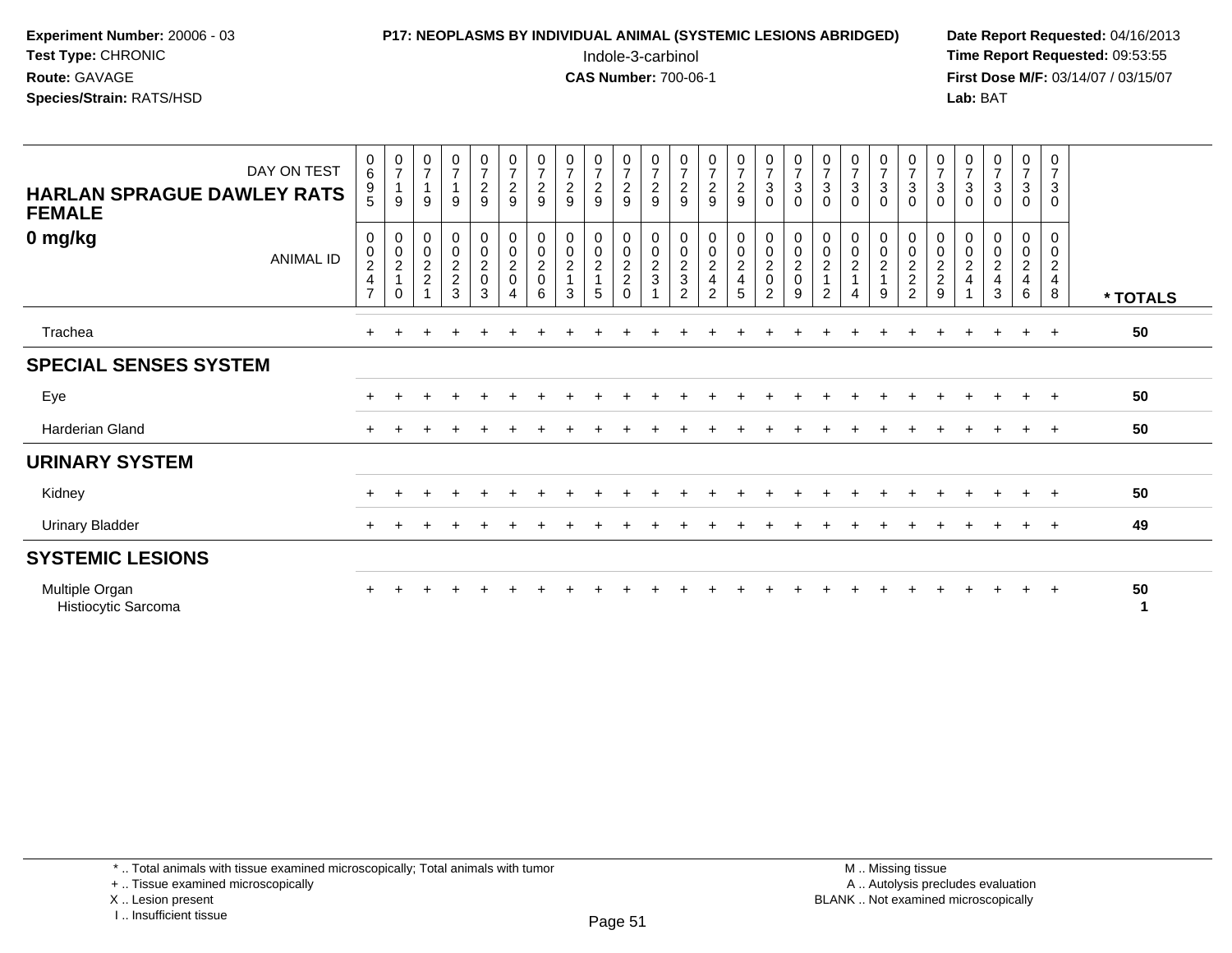I .. Insufficient tissue

### **P17: NEOPLASMS BY INDIVIDUAL ANIMAL (SYSTEMIC LESIONS ABRIDGED)** Date Report Requested: 04/16/2013<br>Indole-3-carbinol **Time Report Requested:** 09:53:55

 Indole-3-carbinol **Time Report Requested:** 09:53:55 **First Dose M/F:** 03/14/07 / 03/15/07<br>Lab: BAT **Lab:** BAT

| <b>HARLAN SPRAGUE DAWLEY RATS</b><br><b>FEMALE</b>                                                                                         | DAY ON TEST      | $\pmb{0}$<br>$\mathbf{1}$<br>$\begin{array}{c} 8 \\ 7 \end{array}$ | $\mathbf 0$<br>$\mathbf{3}$<br>$\mathbf{1}$<br>3    | 0<br>$\ensuremath{\mathsf{3}}$<br>3<br>$\overline{5}$ | $\pmb{0}$<br>$\ensuremath{\mathsf{3}}$<br>$\overline{7}$<br>9 | $\pmb{0}$<br>$\ensuremath{\mathsf{3}}$<br>8<br>8     | $\mathbf 0$<br>4<br>$\overline{2}$<br>$\mathbf 0$ | $\mathbf 0$<br>4<br>6<br>3                                                          | 0<br>4<br>8<br>1                                        | 0<br>$\begin{array}{c} 4 \\ 9 \end{array}$<br>$\overline{2}$ | 0<br>$5\phantom{.0}$<br>0<br>9                        | 0<br>$\,$ 5 $\,$<br>3<br>$\mathbf 1$                     | $\mathbf 0$<br>6<br>$\mathbf{1}$<br>$\mathbf 1$ | 0<br>$\,6\,$<br>$\mathbf{1}$<br>6                          | 0<br>$\,6\,$<br>$\overline{2}$<br>$\mathbf{1}$           | $\mathbf 0$<br>6<br>$\overline{2}$<br>$\overline{2}$                     | 0<br>6<br>$\overline{2}$<br>$\overline{2}$ | 0<br>6<br>3<br>3                                 | 0<br>$\,6$<br>$\overline{4}$<br>5                        | 0<br>$6\phantom{1}$<br>4<br>5            | $\mathbf 0$<br>$\,6\,$<br>6<br>$\overline{4}$                                                 | $\Omega$<br>6<br>6<br>5              | 0<br>6<br>6<br>-5                                  | 0<br>6<br>6<br>9        | $\mathbf 0$<br>6<br>$\overline{7}$<br>$\mathbf 0$         | 0<br>$\overline{7}$<br>$\mathbf 0$<br>5                   |                   |
|--------------------------------------------------------------------------------------------------------------------------------------------|------------------|--------------------------------------------------------------------|-----------------------------------------------------|-------------------------------------------------------|---------------------------------------------------------------|------------------------------------------------------|---------------------------------------------------|-------------------------------------------------------------------------------------|---------------------------------------------------------|--------------------------------------------------------------|-------------------------------------------------------|----------------------------------------------------------|-------------------------------------------------|------------------------------------------------------------|----------------------------------------------------------|--------------------------------------------------------------------------|--------------------------------------------|--------------------------------------------------|----------------------------------------------------------|------------------------------------------|-----------------------------------------------------------------------------------------------|--------------------------------------|----------------------------------------------------|-------------------------|-----------------------------------------------------------|-----------------------------------------------------------|-------------------|
| 75 mg/kg                                                                                                                                   | <b>ANIMAL ID</b> | $\pmb{0}$<br>$\mathsf{O}\xspace$<br>$\frac{2}{9}$<br>8             | 0<br>$\mathbf 0$<br>$\frac{2}{7}$<br>$\overline{2}$ | 0<br>0<br>$\sqrt{2}$<br>9<br>6                        | 0<br>$\pmb{0}$<br>$\sqrt{2}$<br>$\,6\,$<br>$\overline{2}$     | 0<br>$\mathbf 0$<br>$\frac{2}{8}$<br>$6\phantom{1}6$ | 0<br>$\mathbf 0$<br>$\overline{c}$<br>8<br>9      | $\mathbf 0$<br>$\mathbf{0}$<br>$\overline{c}$<br>$\boldsymbol{9}$<br>$\overline{2}$ | $\mathbf 0$<br>$\mathbf 0$<br>$\sqrt{2}$<br>$\bf8$<br>8 | 0<br>0<br>$\sqrt{2}$<br>8<br>4                               | 0<br>$\mathbf 0$<br>$\sqrt{2}$<br>$\overline{7}$<br>5 | 0<br>$\boldsymbol{0}$<br>$\frac{2}{5}$<br>$\overline{7}$ | 0<br>$\mathbf 0$<br>$\sqrt{2}$<br>$\bf 8$<br>5  | 0<br>$\mathbf 0$<br>$\boldsymbol{2}$<br>$\bf8$<br>$\Omega$ | 0<br>$\mathbf 0$<br>$\sqrt{2}$<br>$\,$ 5 $\,$<br>$\,6\,$ | $\mathbf 0$<br>$\mathbf 0$<br>$\sqrt{2}$<br>$\sqrt{5}$<br>$\overline{5}$ | 0<br>0<br>$\frac{2}{5}$<br>8               | $\mathbf 0$<br>$\mathbf 0$<br>$\frac{2}{5}$<br>9 | 0<br>0<br>$\sqrt{2}$<br>$\overline{7}$<br>$\overline{ }$ | 0<br>$\mathbf 0$<br>$\sqrt{2}$<br>8<br>3 | $\mathbf 0$<br>$\mathbf 0$<br>$rac{2}{9}$                                                     | 0<br>$\Omega$<br>$\overline{2}$<br>6 | 0<br>$\mathbf 0$<br>$\overline{c}$<br>$\,6\,$<br>3 | 0<br>0<br>$\frac{2}{9}$ | 0<br>$\mathbf 0$<br>$\overline{2}$<br>8<br>$\overline{1}$ | $\mathbf 0$<br>$\mathbf 0$<br>$rac{2}{7}$<br>$\mathbf{1}$ | females<br>(cont) |
| <b>ALIMENTARY SYSTEM</b>                                                                                                                   |                  |                                                                    |                                                     |                                                       |                                                               |                                                      |                                                   |                                                                                     |                                                         |                                                              |                                                       |                                                          |                                                 |                                                            |                                                          |                                                                          |                                            |                                                  |                                                          |                                          |                                                                                               |                                      |                                                    |                         |                                                           |                                                           |                   |
| Esophagus                                                                                                                                  |                  |                                                                    |                                                     |                                                       |                                                               |                                                      |                                                   |                                                                                     |                                                         |                                                              |                                                       |                                                          |                                                 |                                                            |                                                          |                                                                          |                                            |                                                  |                                                          |                                          |                                                                                               |                                      |                                                    |                         |                                                           | $+$                                                       |                   |
| Intestine Large, Cecum                                                                                                                     |                  |                                                                    |                                                     |                                                       |                                                               |                                                      |                                                   |                                                                                     |                                                         |                                                              |                                                       |                                                          |                                                 |                                                            |                                                          |                                                                          |                                            |                                                  |                                                          |                                          |                                                                                               |                                      |                                                    |                         |                                                           | $^{+}$                                                    |                   |
| Intestine Large, Colon                                                                                                                     |                  |                                                                    |                                                     |                                                       |                                                               |                                                      |                                                   |                                                                                     |                                                         |                                                              |                                                       |                                                          |                                                 |                                                            |                                                          |                                                                          |                                            |                                                  |                                                          |                                          |                                                                                               |                                      |                                                    |                         |                                                           | $\overline{ }$                                            |                   |
| Intestine Large, Rectum                                                                                                                    |                  |                                                                    |                                                     |                                                       |                                                               |                                                      |                                                   |                                                                                     |                                                         |                                                              |                                                       |                                                          |                                                 |                                                            |                                                          |                                                                          |                                            |                                                  |                                                          |                                          |                                                                                               |                                      |                                                    |                         |                                                           | $\overline{+}$                                            |                   |
| Intestine Small, Duodenum                                                                                                                  |                  |                                                                    | А                                                   |                                                       |                                                               |                                                      |                                                   |                                                                                     |                                                         |                                                              |                                                       |                                                          |                                                 |                                                            | A                                                        |                                                                          |                                            |                                                  |                                                          |                                          |                                                                                               |                                      |                                                    |                         |                                                           | $\overline{+}$                                            |                   |
| Intestine Small, Ileum                                                                                                                     |                  |                                                                    | Α                                                   |                                                       |                                                               |                                                      |                                                   |                                                                                     |                                                         |                                                              |                                                       |                                                          |                                                 |                                                            |                                                          |                                                                          |                                            |                                                  |                                                          |                                          |                                                                                               |                                      |                                                    |                         |                                                           | $\overline{+}$                                            |                   |
| Intestine Small, Jejunum                                                                                                                   |                  |                                                                    | Α                                                   |                                                       |                                                               |                                                      |                                                   |                                                                                     |                                                         |                                                              |                                                       |                                                          |                                                 |                                                            | A                                                        |                                                                          |                                            |                                                  |                                                          |                                          |                                                                                               |                                      |                                                    |                         | $+$                                                       | A                                                         |                   |
| Liver<br>Hepatocellular Adenoma<br>Hepatocellular Carcinoma                                                                                |                  |                                                                    |                                                     |                                                       |                                                               |                                                      |                                                   |                                                                                     |                                                         |                                                              |                                                       |                                                          |                                                 | X                                                          |                                                          |                                                                          |                                            |                                                  |                                                          |                                          |                                                                                               |                                      |                                                    |                         |                                                           |                                                           |                   |
| Mesentery<br>Fat, Adenocarcinoma, Metastatic, Uterus                                                                                       |                  |                                                                    |                                                     |                                                       |                                                               |                                                      |                                                   |                                                                                     |                                                         |                                                              |                                                       |                                                          |                                                 |                                                            |                                                          |                                                                          |                                            |                                                  |                                                          | $\ddot{}$<br>X                           |                                                                                               |                                      |                                                    |                         |                                                           |                                                           |                   |
| Oral Mucosa                                                                                                                                |                  |                                                                    |                                                     |                                                       |                                                               |                                                      |                                                   |                                                                                     |                                                         |                                                              |                                                       |                                                          |                                                 |                                                            |                                                          |                                                                          |                                            |                                                  |                                                          |                                          |                                                                                               |                                      |                                                    |                         |                                                           | $\overline{+}$                                            |                   |
| Pancreas<br>Adenocarcinoma, Metastatic, Uterus<br>Acinus, Adenoma                                                                          |                  |                                                                    |                                                     |                                                       |                                                               |                                                      |                                                   |                                                                                     |                                                         |                                                              |                                                       |                                                          |                                                 |                                                            |                                                          |                                                                          |                                            |                                                  | $\ddot{}$                                                | $\ddot{}$<br>$\pmb{\times}$              |                                                                                               |                                      |                                                    |                         |                                                           | $^{+}$                                                    |                   |
| Salivary Glands                                                                                                                            |                  |                                                                    | м                                                   |                                                       |                                                               |                                                      |                                                   |                                                                                     |                                                         |                                                              |                                                       |                                                          |                                                 |                                                            |                                                          |                                                                          |                                            |                                                  |                                                          |                                          |                                                                                               |                                      |                                                    |                         |                                                           |                                                           |                   |
| Stomach, Forestomach                                                                                                                       |                  |                                                                    |                                                     |                                                       |                                                               |                                                      |                                                   |                                                                                     |                                                         |                                                              |                                                       |                                                          |                                                 |                                                            |                                                          |                                                                          |                                            |                                                  |                                                          |                                          |                                                                                               |                                      |                                                    |                         |                                                           | $+$                                                       |                   |
| *  Total animals with tissue examined microscopically; Total animals with tumor<br>+  Tissue examined microscopically<br>X  Lesion present |                  |                                                                    |                                                     |                                                       |                                                               |                                                      |                                                   |                                                                                     |                                                         |                                                              |                                                       |                                                          |                                                 |                                                            |                                                          |                                                                          |                                            |                                                  |                                                          |                                          | M  Missing tissue<br>A  Autolysis precludes evaluation<br>BLANK  Not examined microscopically |                                      |                                                    |                         |                                                           |                                                           |                   |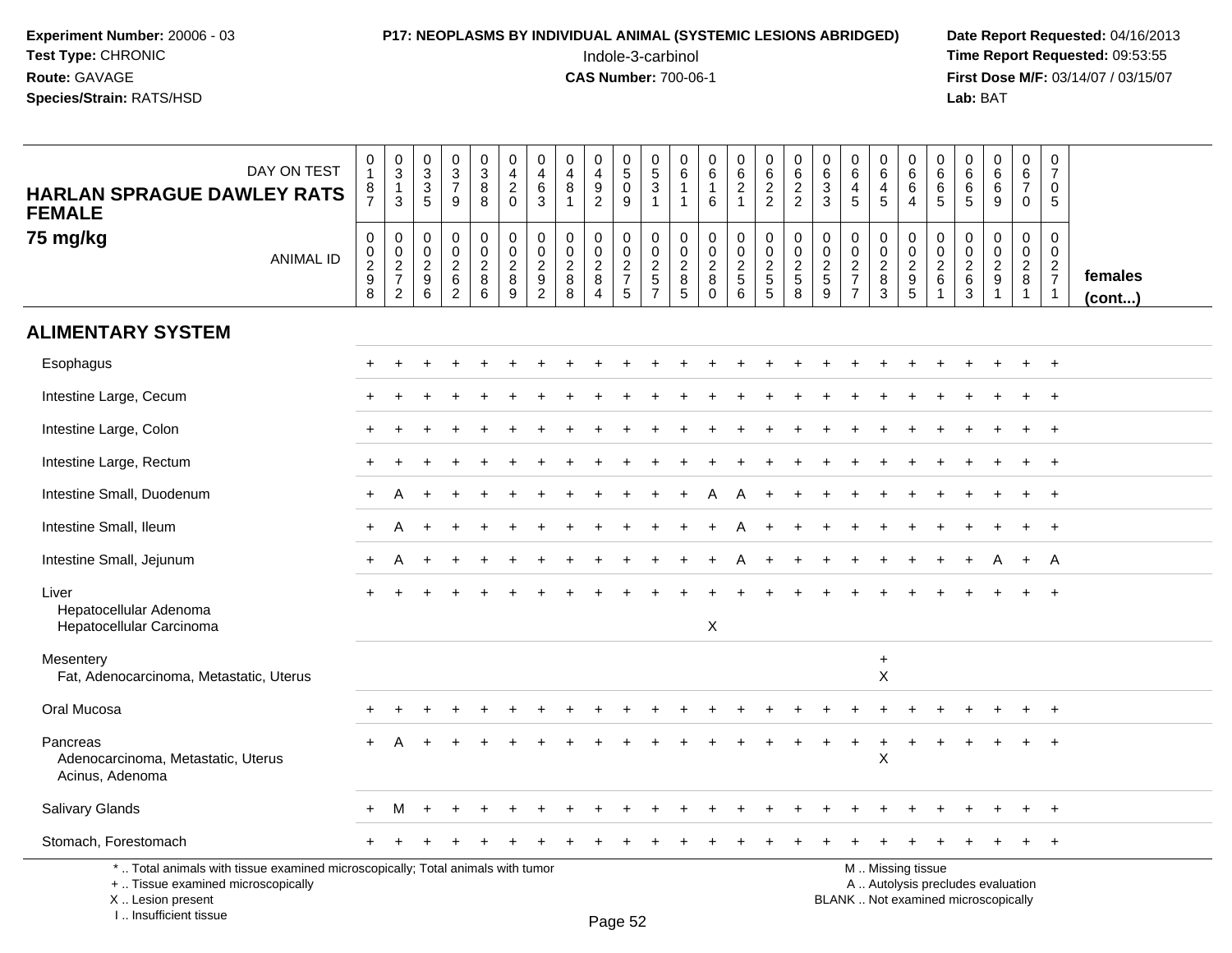#### **P17: NEOPLASMS BY INDIVIDUAL ANIMAL (SYSTEMIC LESIONS ABRIDGED)** Date Report Requested: 04/16/2013<br>Indole-3-carbinol **Time Report Requested:** 09:53:55

 Indole-3-carbinol **Time Report Requested:** 09:53:55 **First Dose M/F:** 03/14/07 / 03/15/07<br>**Lab:** BAT **Lab:** BAT

| DAY ON TEST<br><b>HARLAN SPRAGUE DAWLEY RATS</b><br><b>FEMALE</b>                 | 0<br>$\overline{1}$<br>$\frac{8}{7}$                                     | $_{3}^{\rm 0}$<br>$\mathbf{1}$<br>3              | $\mathbf 0$<br>$\mathbf{3}$<br>$\mathbf{3}$<br>5 | $_{3}^{\rm 0}$<br>$\overline{7}$<br>9                     | 0<br>$\mathsf 3$<br>8<br>8                   | $\mathbf 0$<br>$\overline{\mathbf{4}}$<br>$\boldsymbol{2}$<br>$\Omega$   | $\mathbf 0$<br>$\overline{\mathbf{4}}$<br>$\,6\,$<br>3                               | 0<br>$\overline{4}$<br>8<br>$\overline{1}$             | 0<br>$\overline{4}$<br>9<br>$\overline{2}$         | 0<br>$\,$ 5 $\,$<br>$\mathbf 0$<br>$9\,$ | $\begin{array}{c} 0 \\ 5 \end{array}$<br>$\sqrt{3}$<br>$\mathbf{1}$          | 0<br>6<br>$\overline{1}$                 | $\boldsymbol{0}$<br>$\,6\,$<br>$\mathbf 1$<br>6                   | $\pmb{0}$<br>$\,6\,$<br>$\overline{2}$<br>$\mathbf{1}$ | 0<br>$\,6\,$<br>$\frac{2}{2}$                       | 0<br>$\,6\,$<br>$\frac{2}{2}$                              | 0<br>$\,6\,$<br>$\mathbf{3}$<br>3 | $\begin{array}{c} 0 \\ 6 \end{array}$<br>$\overline{a}$<br>5 | $\mathbf 0$<br>$\,6\,$<br>$\overline{4}$<br>$\overline{5}$ | 0<br>6<br>6<br>$\overline{4}$                                         | 0<br>$\,6\,$<br>6<br>5                            | 0<br>6<br>$^6$ 5             | $\begin{array}{c} 0 \\ 6 \end{array}$<br>$\,6$<br>9         | 0<br>$\,6\,$<br>$\overline{7}$<br>$\overline{0}$  | $\mathbf 0$<br>$\overline{7}$<br>$\mathbf 0$<br>$5\phantom{.0}$ |                   |
|-----------------------------------------------------------------------------------|--------------------------------------------------------------------------|--------------------------------------------------|--------------------------------------------------|-----------------------------------------------------------|----------------------------------------------|--------------------------------------------------------------------------|--------------------------------------------------------------------------------------|--------------------------------------------------------|----------------------------------------------------|------------------------------------------|------------------------------------------------------------------------------|------------------------------------------|-------------------------------------------------------------------|--------------------------------------------------------|-----------------------------------------------------|------------------------------------------------------------|-----------------------------------|--------------------------------------------------------------|------------------------------------------------------------|-----------------------------------------------------------------------|---------------------------------------------------|------------------------------|-------------------------------------------------------------|---------------------------------------------------|-----------------------------------------------------------------|-------------------|
| 75 mg/kg<br><b>ANIMAL ID</b>                                                      | $\boldsymbol{0}$<br>$\begin{smallmatrix} 0\\2\\9 \end{smallmatrix}$<br>8 | $\mathbf 0$<br>$\mathbf 0$<br>$\frac{2}{7}$<br>2 | $\mathbf 0$<br>0<br>$\overline{2}$<br>9<br>6     | 0<br>$\mathbf 0$<br>$\overline{a}$<br>6<br>$\overline{2}$ | 0<br>$\mathbf 0$<br>$\overline{c}$<br>8<br>6 | $\begin{smallmatrix} 0\\0 \end{smallmatrix}$<br>$\overline{c}$<br>8<br>9 | $\mathbf 0$<br>$\mathbf 0$<br>$\boldsymbol{2}$<br>$\boldsymbol{9}$<br>$\overline{2}$ | $\mathbf 0$<br>$\mathbf 0$<br>$\overline{c}$<br>8<br>8 | 0<br>$\mathbf 0$<br>$\overline{c}$<br>$\,8\,$<br>4 | 0<br>$\mathsf{O}$<br>$\frac{2}{7}$<br>5  | $\mathbf 0$<br>$\mathbf 0$<br>$\overline{c}$<br>$\sqrt{5}$<br>$\overline{7}$ | 0<br>0<br>$\overline{2}$<br>$\bf 8$<br>5 | $\mathbf 0$<br>$\pmb{0}$<br>$\overline{2}$<br>$\,8\,$<br>$\Omega$ | 0<br>$\overline{0}$<br>$\frac{2}{5}$<br>6              | 0<br>$\overline{0}$<br>$\overline{c}$<br>$5\,$<br>5 | 0<br>$\mathbf 0$<br>$\overline{a}$<br>$5\phantom{.0}$<br>8 | 0<br>0<br>$\frac{2}{5}$<br>9      | $\mathbf 0$<br>$\mathbf 0$<br>$\frac{2}{7}$                  | 0<br>$\mathbf 0$<br>$\sqrt{2}$<br>$\bf 8$<br>$\mathbf{3}$  | $\mathbf 0$<br>$\mathbf 0$<br>$\overline{2}$<br>$\boldsymbol{9}$<br>5 | $\mathbf 0$<br>$\mathbf 0$<br>$\overline{c}$<br>6 | 0<br>0<br>$\frac{2}{6}$<br>3 | 0<br>$\boldsymbol{0}$<br>$\overline{c}$<br>$\boldsymbol{9}$ | 0<br>$\mathbf 0$<br>$\frac{2}{8}$<br>$\mathbf{1}$ | $\mathbf 0$<br>$\mathbf 0$<br>$\frac{2}{7}$<br>$\overline{1}$   | females<br>(cont) |
| Stomach, Glandular<br>Carcinoma                                                   | $\ddot{}$                                                                | A                                                |                                                  |                                                           |                                              |                                                                          |                                                                                      |                                                        |                                                    |                                          |                                                                              |                                          |                                                                   |                                                        |                                                     |                                                            |                                   |                                                              |                                                            |                                                                       |                                                   |                              |                                                             |                                                   | $+$                                                             |                   |
| Tongue                                                                            |                                                                          |                                                  |                                                  |                                                           |                                              |                                                                          |                                                                                      |                                                        |                                                    |                                          |                                                                              |                                          |                                                                   |                                                        |                                                     |                                                            |                                   |                                                              |                                                            |                                                                       |                                                   |                              |                                                             |                                                   |                                                                 |                   |
| Tooth                                                                             |                                                                          |                                                  |                                                  |                                                           |                                              |                                                                          |                                                                                      |                                                        |                                                    |                                          |                                                                              |                                          |                                                                   |                                                        |                                                     |                                                            |                                   |                                                              |                                                            |                                                                       |                                                   |                              |                                                             |                                                   |                                                                 |                   |
| <b>CARDIOVASCULAR SYSTEM</b>                                                      |                                                                          |                                                  |                                                  |                                                           |                                              |                                                                          |                                                                                      |                                                        |                                                    |                                          |                                                                              |                                          |                                                                   |                                                        |                                                     |                                                            |                                   |                                                              |                                                            |                                                                       |                                                   |                              |                                                             |                                                   |                                                                 |                   |
| <b>Blood Vessel</b>                                                               |                                                                          |                                                  |                                                  |                                                           |                                              |                                                                          |                                                                                      |                                                        |                                                    |                                          |                                                                              |                                          |                                                                   |                                                        |                                                     |                                                            |                                   |                                                              |                                                            |                                                                       |                                                   |                              |                                                             |                                                   | $\overline{ }$                                                  |                   |
| Heart<br>Schwannoma Malignant                                                     |                                                                          |                                                  |                                                  |                                                           |                                              |                                                                          |                                                                                      |                                                        |                                                    |                                          |                                                                              |                                          |                                                                   |                                                        |                                                     |                                                            |                                   |                                                              |                                                            |                                                                       |                                                   |                              |                                                             | $\ddot{}$                                         | $\ddot{}$<br>$\boldsymbol{\mathsf{X}}$                          |                   |
| <b>ENDOCRINE SYSTEM</b>                                                           |                                                                          |                                                  |                                                  |                                                           |                                              |                                                                          |                                                                                      |                                                        |                                                    |                                          |                                                                              |                                          |                                                                   |                                                        |                                                     |                                                            |                                   |                                                              |                                                            |                                                                       |                                                   |                              |                                                             |                                                   |                                                                 |                   |
| <b>Adrenal Cortex</b><br>Adenoma                                                  |                                                                          |                                                  |                                                  |                                                           |                                              |                                                                          |                                                                                      |                                                        |                                                    |                                          |                                                                              |                                          |                                                                   |                                                        |                                                     |                                                            |                                   |                                                              |                                                            |                                                                       |                                                   |                              |                                                             | $\div$                                            | $\ddot{}$<br>X                                                  |                   |
| Adrenal Medulla<br>Pheochromocytoma Benign                                        |                                                                          |                                                  |                                                  |                                                           |                                              |                                                                          |                                                                                      |                                                        |                                                    |                                          |                                                                              |                                          |                                                                   |                                                        |                                                     |                                                            |                                   |                                                              |                                                            |                                                                       |                                                   |                              |                                                             | $\ddot{}$                                         | $\ddot{}$<br>X                                                  |                   |
| Islets, Pancreatic<br>Adenoma                                                     |                                                                          |                                                  |                                                  |                                                           |                                              |                                                                          |                                                                                      |                                                        |                                                    |                                          |                                                                              |                                          |                                                                   |                                                        |                                                     |                                                            |                                   |                                                              |                                                            |                                                                       |                                                   |                              |                                                             |                                                   | $\ddot{}$                                                       |                   |
| Parathyroid Gland                                                                 |                                                                          |                                                  |                                                  |                                                           |                                              |                                                                          |                                                                                      |                                                        |                                                    |                                          |                                                                              |                                          |                                                                   |                                                        |                                                     |                                                            |                                   |                                                              |                                                            |                                                                       |                                                   |                              |                                                             |                                                   | $+$                                                             |                   |
| <b>Pituitary Gland</b><br>Schwannoma Malignant, Metastatic, Peripheral X<br>Nerve |                                                                          |                                                  |                                                  |                                                           |                                              |                                                                          |                                                                                      |                                                        |                                                    |                                          |                                                                              |                                          |                                                                   |                                                        |                                                     |                                                            |                                   |                                                              |                                                            |                                                                       |                                                   |                              |                                                             |                                                   |                                                                 |                   |
| Pars Distalis, Adenoma                                                            |                                                                          |                                                  |                                                  |                                                           |                                              |                                                                          | $X$ $X$                                                                              |                                                        |                                                    |                                          | $\boldsymbol{\mathsf{X}}$                                                    |                                          |                                                                   |                                                        |                                                     | $\boldsymbol{\mathsf{X}}$                                  |                                   | X                                                            |                                                            | $\sf X$                                                               |                                                   |                              |                                                             |                                                   |                                                                 |                   |
| *  Total animals with tissue examined microscopically; Total animals with tumor   |                                                                          |                                                  |                                                  |                                                           |                                              |                                                                          |                                                                                      |                                                        |                                                    |                                          |                                                                              |                                          |                                                                   |                                                        |                                                     |                                                            |                                   |                                                              |                                                            | M  Missing tissue                                                     |                                                   |                              |                                                             |                                                   |                                                                 |                   |

+ .. Tissue examined microscopically

X .. Lesion present

I .. Insufficient tissue

y the contract of the contract of the contract of the contract of the contract of  $\mathsf A$  . Autolysis precludes evaluation Lesion present BLANK .. Not examined microscopically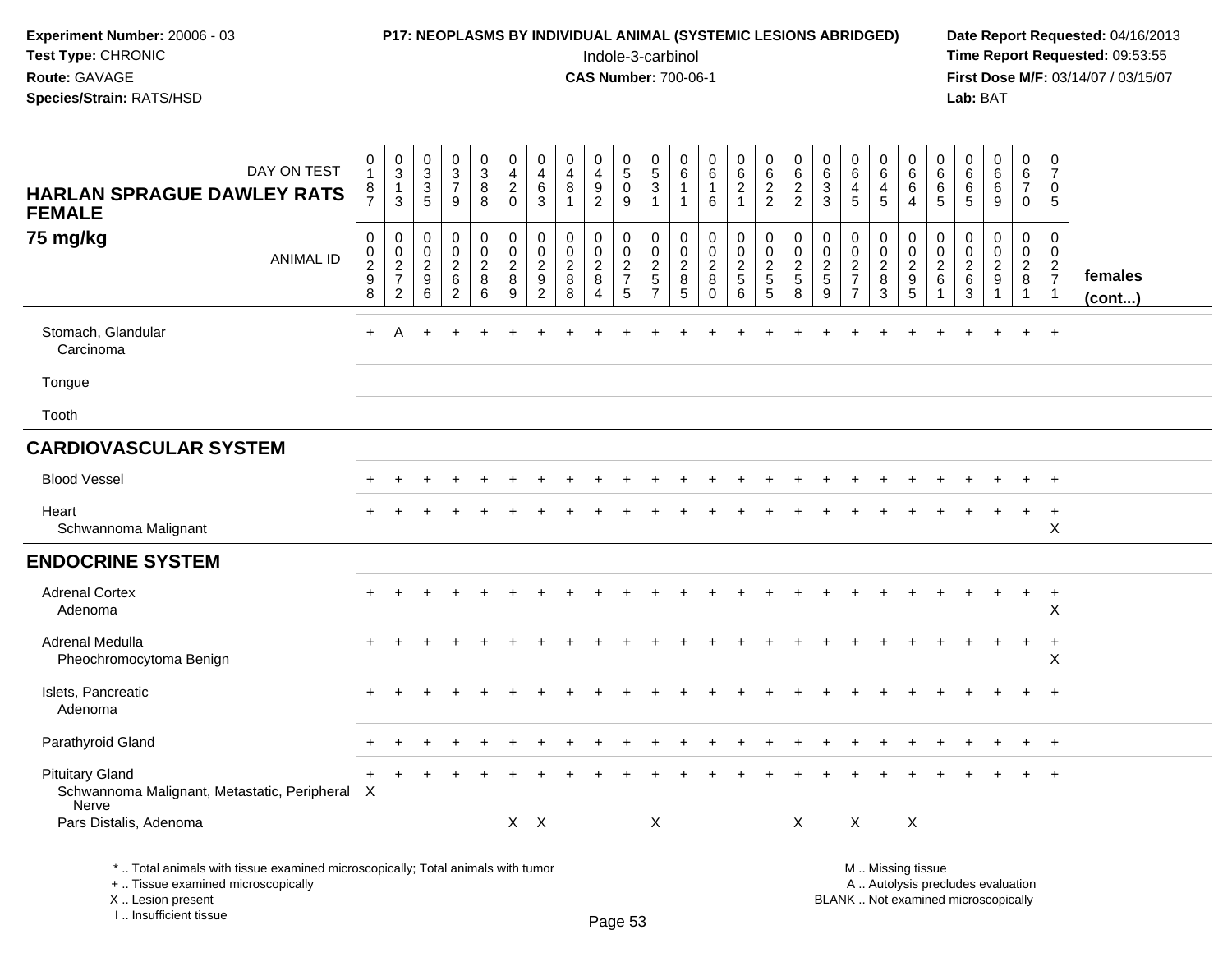### **P17: NEOPLASMS BY INDIVIDUAL ANIMAL (SYSTEMIC LESIONS ABRIDGED)** Date Report Requested: 04/16/2013<br>Indole-3-carbinol **Time Report Requested:** 09:53:55

 Indole-3-carbinol **Time Report Requested:** 09:53:55 **First Dose M/F:** 03/14/07 / 03/15/07<br>Lab: BAT **Lab:** BAT

| DAY ON TEST<br><b>HARLAN SPRAGUE DAWLEY RATS</b><br><b>FEMALE</b>                                                                                                   | 0<br>$\mathbf{1}$<br>8<br>$\overline{7}$     | $_{3}^{\rm 0}$<br>$\mathbf{1}$<br>$\mathfrak{S}$                           | $\begin{smallmatrix}0\\3\\3\end{smallmatrix}$<br>5           | 0<br>$\overline{3}$<br>$\overline{7}$<br>9                | $\pmb{0}$<br>$\overline{3}$<br>8<br>8                      | 0<br>$\overline{4}$<br>$\overline{c}$<br>$\mathbf 0$ | $\pmb{0}$<br>$\overline{\mathbf{4}}$<br>6<br>$\mathbf{3}$                        | 0<br>4<br>8<br>$\mathbf{1}$                           | $\mathbf 0$<br>$\overline{4}$<br>9<br>$\overline{2}$  | $\pmb{0}$<br>$\overline{5}$<br>$\pmb{0}$<br>9                  | $\mathbf 0$<br>$\overline{5}$<br>3<br>$\overline{1}$                   | 0<br>$\,6\,$<br>1<br>$\mathbf{1}$    | $_{6}^{\rm 0}$<br>$\mathbf{1}$<br>6                    | $\begin{matrix} 0 \\ 6 \\ 2 \end{matrix}$<br>$\mathbf{1}$                   | $\pmb{0}$<br>$6\phantom{a}$<br>$\frac{2}{2}$                                              | 0<br>$\,6$<br>$\boldsymbol{2}$<br>$\overline{2}$      | 0<br>$\,6\,$<br>$\sqrt{3}$<br>3                              | 0<br>6<br>$\overline{4}$<br>5                                       | 0<br>$\overline{6}$<br>$\overline{4}$<br>5                | $\pmb{0}$<br>$6\phantom{a}$<br>6<br>$\overline{4}$                                            | 0<br>6<br>6<br>5                              | $\mathbf 0$<br>$\,6\,$<br>6<br>5                          | 0<br>$\,6\,$<br>6<br>9                      | 0<br>$6\phantom{a}$<br>$\overline{7}$<br>$\mathbf 0$     | $\pmb{0}$<br>$\overline{7}$<br>$\mathbf 0$<br>5 |                         |
|---------------------------------------------------------------------------------------------------------------------------------------------------------------------|----------------------------------------------|----------------------------------------------------------------------------|--------------------------------------------------------------|-----------------------------------------------------------|------------------------------------------------------------|------------------------------------------------------|----------------------------------------------------------------------------------|-------------------------------------------------------|-------------------------------------------------------|----------------------------------------------------------------|------------------------------------------------------------------------|--------------------------------------|--------------------------------------------------------|-----------------------------------------------------------------------------|-------------------------------------------------------------------------------------------|-------------------------------------------------------|--------------------------------------------------------------|---------------------------------------------------------------------|-----------------------------------------------------------|-----------------------------------------------------------------------------------------------|-----------------------------------------------|-----------------------------------------------------------|---------------------------------------------|----------------------------------------------------------|-------------------------------------------------|-------------------------|
| 75 mg/kg<br><b>ANIMAL ID</b>                                                                                                                                        | 0<br>$\mathbf 0$<br>$\overline{c}$<br>9<br>8 | 0<br>$\mathsf{O}\xspace$<br>$\sqrt{2}$<br>$\overline{7}$<br>$\overline{2}$ | $\mathbf 0$<br>$\mathbf 0$<br>$\overline{2}$<br>9<br>$\,6\,$ | 0<br>$\pmb{0}$<br>$\boldsymbol{2}$<br>6<br>$\overline{2}$ | $\pmb{0}$<br>$\mathbf 0$<br>$\overline{c}$<br>8<br>$\,6\,$ | 0<br>$\mathbf 0$<br>$\overline{c}$<br>8<br>9         | $\pmb{0}$<br>$\mathbf 0$<br>$\overline{c}$<br>$\boldsymbol{9}$<br>$\overline{2}$ | 0<br>$\mathsf{O}\xspace$<br>$\sqrt{2}$<br>$\bf8$<br>8 | 0<br>$\mathbf 0$<br>$\sqrt{2}$<br>8<br>$\overline{4}$ | 0<br>$\mathbf 0$<br>$\sqrt{2}$<br>$\overline{7}$<br>$\sqrt{5}$ | 0<br>$\mathbf 0$<br>$\overline{c}$<br>$\overline{5}$<br>$\overline{7}$ | 0<br>0<br>$\boldsymbol{2}$<br>8<br>5 | 0<br>$\mathbf 0$<br>$\overline{a}$<br>8<br>$\mathbf 0$ | 0<br>$\mathbf 0$<br>$\overline{2}$<br>$\begin{array}{c} 5 \\ 6 \end{array}$ | $\mathsf 0$<br>$\mathsf{O}\xspace$<br>$\sqrt{2}$<br>$\begin{array}{c} 5 \\ 5 \end{array}$ | 0<br>$\mathbf 0$<br>$\overline{2}$<br>$\sqrt{5}$<br>8 | 0<br>$\pmb{0}$<br>$\sqrt{2}$<br>$\sqrt{5}$<br>$\overline{9}$ | 0<br>$\mathbf 0$<br>$\mathbf 2$<br>$\overline{7}$<br>$\overline{7}$ | 0<br>$\mathbf 0$<br>$\overline{2}$<br>8<br>$\overline{3}$ | 0<br>$\mathsf{O}\xspace$<br>$\boldsymbol{2}$<br>$\begin{array}{c} 9 \\ 5 \end{array}$         | 0<br>$\mathbf 0$<br>$\overline{2}$<br>$\,6\,$ | 0<br>$\mathbf 0$<br>$\sqrt{2}$<br>$\,6\,$<br>$\mathbf{3}$ | 0<br>$\mathbf 0$<br>$\sqrt{2}$<br>9<br>1    | $\Omega$<br>$\mathbf 0$<br>$\overline{c}$<br>$\bf8$<br>1 | 0<br>0<br>$\frac{2}{7}$<br>$\mathbf{1}$         | females<br>$($ cont $)$ |
| <b>Thyroid Gland</b><br>C-cell, Adenoma<br>C-cell, Carcinoma                                                                                                        | $\ddot{}$                                    | +<br>X                                                                     |                                                              |                                                           |                                                            |                                                      |                                                                                  | $\ddot{}$                                             | $\sf X$                                               |                                                                |                                                                        |                                      |                                                        |                                                                             |                                                                                           |                                                       |                                                              |                                                                     |                                                           |                                                                                               |                                               | $\ddot{}$                                                 | $\begin{array}{c} + \end{array}$<br>$\sf X$ | $+$                                                      | A                                               |                         |
| <b>GENERAL BODY SYSTEM</b>                                                                                                                                          |                                              |                                                                            |                                                              |                                                           |                                                            |                                                      |                                                                                  |                                                       |                                                       |                                                                |                                                                        |                                      |                                                        |                                                                             |                                                                                           |                                                       |                                                              |                                                                     |                                                           |                                                                                               |                                               |                                                           |                                             |                                                          |                                                 |                         |
| <b>NONE</b>                                                                                                                                                         |                                              |                                                                            |                                                              |                                                           |                                                            |                                                      |                                                                                  |                                                       |                                                       |                                                                |                                                                        |                                      |                                                        |                                                                             |                                                                                           |                                                       |                                                              |                                                                     |                                                           |                                                                                               |                                               |                                                           |                                             |                                                          |                                                 |                         |
| <b>GENITAL SYSTEM</b>                                                                                                                                               |                                              |                                                                            |                                                              |                                                           |                                                            |                                                      |                                                                                  |                                                       |                                                       |                                                                |                                                                        |                                      |                                                        |                                                                             |                                                                                           |                                                       |                                                              |                                                                     |                                                           |                                                                                               |                                               |                                                           |                                             |                                                          |                                                 |                         |
| <b>Clitoral Gland</b>                                                                                                                                               |                                              |                                                                            |                                                              |                                                           |                                                            |                                                      |                                                                                  |                                                       |                                                       |                                                                |                                                                        |                                      |                                                        |                                                                             |                                                                                           |                                                       |                                                              |                                                                     |                                                           |                                                                                               |                                               |                                                           |                                             |                                                          | $\pm$                                           |                         |
| Ovary                                                                                                                                                               |                                              |                                                                            |                                                              |                                                           |                                                            |                                                      |                                                                                  |                                                       |                                                       |                                                                |                                                                        |                                      |                                                        |                                                                             |                                                                                           |                                                       |                                                              |                                                                     |                                                           |                                                                                               |                                               |                                                           |                                             |                                                          |                                                 |                         |
| Uterus<br>Adenocarcinoma<br>Polyp Stromal                                                                                                                           |                                              |                                                                            |                                                              |                                                           |                                                            | $\boldsymbol{\mathsf{X}}$                            |                                                                                  |                                                       |                                                       |                                                                |                                                                        | X                                    |                                                        |                                                                             |                                                                                           |                                                       |                                                              |                                                                     | $\boldsymbol{\mathsf{X}}$                                 |                                                                                               |                                               |                                                           |                                             |                                                          | $\ddot{}$<br>X                                  |                         |
| Vagina<br>Schwannoma Malignant                                                                                                                                      |                                              |                                                                            |                                                              |                                                           |                                                            |                                                      |                                                                                  |                                                       |                                                       |                                                                |                                                                        |                                      |                                                        |                                                                             |                                                                                           |                                                       |                                                              |                                                                     |                                                           |                                                                                               |                                               |                                                           |                                             |                                                          |                                                 |                         |
| <b>HEMATOPOIETIC SYSTEM</b>                                                                                                                                         |                                              |                                                                            |                                                              |                                                           |                                                            |                                                      |                                                                                  |                                                       |                                                       |                                                                |                                                                        |                                      |                                                        |                                                                             |                                                                                           |                                                       |                                                              |                                                                     |                                                           |                                                                                               |                                               |                                                           |                                             |                                                          |                                                 |                         |
| <b>Bone Marrow</b>                                                                                                                                                  |                                              |                                                                            |                                                              |                                                           |                                                            |                                                      |                                                                                  |                                                       |                                                       |                                                                |                                                                        |                                      |                                                        |                                                                             |                                                                                           |                                                       |                                                              |                                                                     |                                                           |                                                                                               |                                               |                                                           |                                             |                                                          |                                                 |                         |
| Lymph Node                                                                                                                                                          |                                              |                                                                            |                                                              |                                                           |                                                            |                                                      |                                                                                  |                                                       |                                                       |                                                                |                                                                        |                                      |                                                        |                                                                             |                                                                                           |                                                       | $\ddot{}$                                                    |                                                                     |                                                           | $\ddot{}$                                                                                     |                                               |                                                           | $\ddot{}$                                   |                                                          | $\ddot{}$                                       |                         |
| Lymph Node, Mandibular                                                                                                                                              | $+$                                          | M                                                                          |                                                              |                                                           |                                                            |                                                      |                                                                                  |                                                       |                                                       |                                                                |                                                                        |                                      |                                                        |                                                                             |                                                                                           |                                                       |                                                              |                                                                     |                                                           |                                                                                               |                                               |                                                           |                                             |                                                          | $\div$                                          |                         |
| Lymph Node, Mesenteric                                                                                                                                              |                                              |                                                                            |                                                              |                                                           |                                                            |                                                      |                                                                                  |                                                       |                                                       |                                                                |                                                                        |                                      |                                                        |                                                                             |                                                                                           |                                                       |                                                              |                                                                     |                                                           |                                                                                               |                                               |                                                           |                                             |                                                          | $\ddot{}$                                       |                         |
| Spleen                                                                                                                                                              |                                              |                                                                            |                                                              |                                                           |                                                            |                                                      |                                                                                  |                                                       |                                                       |                                                                |                                                                        |                                      |                                                        |                                                                             |                                                                                           |                                                       |                                                              |                                                                     |                                                           |                                                                                               |                                               |                                                           |                                             |                                                          | $\overline{+}$                                  |                         |
| *  Total animals with tissue examined microscopically; Total animals with tumor<br>+  Tissue examined microscopically<br>X  Lesion present<br>I Insufficient tissue |                                              |                                                                            |                                                              |                                                           |                                                            |                                                      |                                                                                  |                                                       |                                                       | $D_{200}E_4$                                                   |                                                                        |                                      |                                                        |                                                                             |                                                                                           |                                                       |                                                              |                                                                     |                                                           | M  Missing tissue<br>A  Autolysis precludes evaluation<br>BLANK  Not examined microscopically |                                               |                                                           |                                             |                                                          |                                                 |                         |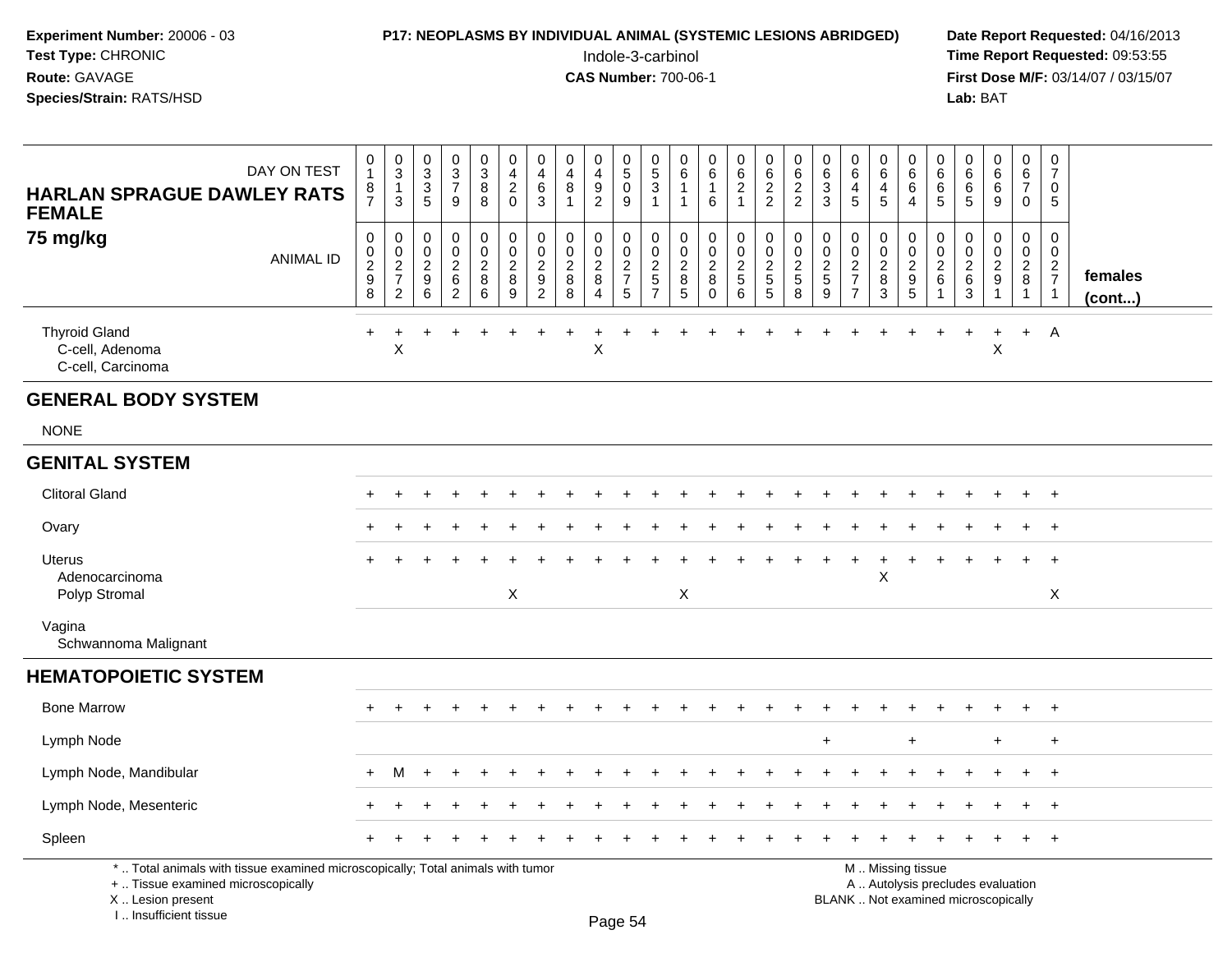| <b>Experiment Number: 20006 - 03</b> | <b>P17: NEOPLASMS BY INDIVIDUAL ANIMAL (SYSTEMIC LESIONS ABRIDGED)</b> | Date Rep         |
|--------------------------------------|------------------------------------------------------------------------|------------------|
| Test Type: CHRONIC                   | Indole-3-carbinol                                                      | Time Rep         |
| <b>Route:</b> GAVAGE                 | <b>CAS Number: 700-06-1</b>                                            | <b>First Dos</b> |
| <b>Species/Strain:</b> RATS/HSD      |                                                                        | Lab: BAT         |
|                                      |                                                                        |                  |

### **P17: NEOPLASMS BY INDIVIDUAL ANIMAL (SYSTEMIC LESIONS ABRIDGED) Date Report Requested:** 04/16/2013

 Indole-3-carbinol **Time Report Requested:** 09:53:55 **First Dose M/F:** 03/14/07 / 03/15/07<br>Lab: BAT

| DAY ON TEST<br><b>HARLAN SPRAGUE DAWLEY RATS</b><br><b>FEMALE</b>                                                                                                  | 0<br>$\mathbf{1}$<br>8<br>$\overline{7}$             | $_{3}^{\rm 0}$<br>$\mathbf{1}$<br>$\mathbf{3}$     | $\pmb{0}$<br>$\overline{3}$<br>$\sqrt{3}$<br>$\overline{5}$ | $\begin{array}{c} 0 \\ 3 \\ 7 \end{array}$<br>9                 | $\mathbf 0$<br>$\sqrt{3}$<br>8<br>8                       | $\mathbf 0$<br>$\overline{4}$<br>$\sqrt{2}$<br>$\mathbf 0$          | 0<br>$\overline{a}$<br>6<br>3                                        | $\pmb{0}$<br>$\overline{4}$<br>8<br>$\overline{1}$   | 0<br>$\overline{\mathbf{4}}$<br>$\boldsymbol{9}$<br>$\overline{c}$ | $\pmb{0}$<br>$\overline{5}$<br>$\mathsf 0$<br>$\boldsymbol{9}$ | 0<br>$\overline{5}$<br>3<br>$\mathbf{1}$   | 0<br>$\,6\,$<br>$\mathbf{1}$<br>$\mathbf{1}$                          | $\begin{array}{c} 0 \\ 6 \end{array}$<br>$\mathbf{1}$<br>6         | 0<br>$\,6\,$<br>$\overline{2}$<br>$\overline{1}$                                 | $\mathbf 0$<br>$\frac{6}{2}$                                     | 0<br>$\,6\,$<br>$\overline{2}$<br>$\overline{2}$  | $\mathbf 0$<br>$\,6\,$<br>$\mathbf{3}$<br>3                 | 0<br>$\,6\,$<br>$\overline{4}$<br>5                                | $\pmb{0}$<br>$\overline{6}$<br>$\overline{4}$<br>$\overline{5}$ | 0<br>$\,6\,$<br>6<br>4              | $\pmb{0}$<br>$\,6\,$<br>6<br>$\sqrt{5}$                                   | $\mathsf 0$<br>$6\phantom{a}$<br>$\,6\,$<br>5                            | $\mathbf 0$<br>$\,6\,$<br>$6\phantom{1}6$<br>9                        | $\mathbf 0$<br>$\,6$<br>$\overline{7}$<br>$\mathbf 0$           | $\mathbf 0$<br>7<br>$\mathbf 0$<br>-5                                         |                   |
|--------------------------------------------------------------------------------------------------------------------------------------------------------------------|------------------------------------------------------|----------------------------------------------------|-------------------------------------------------------------|-----------------------------------------------------------------|-----------------------------------------------------------|---------------------------------------------------------------------|----------------------------------------------------------------------|------------------------------------------------------|--------------------------------------------------------------------|----------------------------------------------------------------|--------------------------------------------|-----------------------------------------------------------------------|--------------------------------------------------------------------|----------------------------------------------------------------------------------|------------------------------------------------------------------|---------------------------------------------------|-------------------------------------------------------------|--------------------------------------------------------------------|-----------------------------------------------------------------|-------------------------------------|---------------------------------------------------------------------------|--------------------------------------------------------------------------|-----------------------------------------------------------------------|-----------------------------------------------------------------|-------------------------------------------------------------------------------|-------------------|
| 75 mg/kg<br><b>ANIMAL ID</b>                                                                                                                                       | $\mathbf 0$<br>$_{2}^{\rm 0}$<br>9<br>$\overline{8}$ | 0<br>$\frac{0}{2}$<br>$\overline{7}$<br>$\sqrt{2}$ | $\pmb{0}$<br>$\mathbf 0$<br>$\overline{2}$<br>9<br>$\,6\,$  | $\pmb{0}$<br>$\pmb{0}$<br>$\overline{2}$<br>6<br>$\overline{2}$ | 0<br>$\mathbf 0$<br>$\overline{2}$<br>8<br>$6\phantom{1}$ | $_{\rm 0}^{\rm 0}$<br>$\overline{2}$<br>$\bf 8$<br>$\boldsymbol{9}$ | 0<br>$\mathbf 0$<br>$\sqrt{2}$<br>$\boldsymbol{9}$<br>$\overline{c}$ | $\pmb{0}$<br>$\mathbf 0$<br>$\overline{2}$<br>8<br>8 | 0<br>$\mathbf 0$<br>$\overline{2}$<br>8<br>4                       | $\pmb{0}$<br>$\frac{0}{2}$<br>5                                | 0<br>$_{2}^{\rm 0}$<br>5<br>$\overline{7}$ | $\pmb{0}$<br>$\mathsf{O}\xspace$<br>$\sqrt{2}$<br>8<br>$\overline{5}$ | $\pmb{0}$<br>$\pmb{0}$<br>$\overline{2}$<br>$\bf 8$<br>$\mathbf 0$ | $\mathbf 0$<br>$\mathsf{O}\xspace$<br>$\overline{2}$<br>$5\,$<br>$6\overline{6}$ | $\begin{smallmatrix} 0\\0\\2 \end{smallmatrix}$<br>$\frac{5}{5}$ | 0<br>$\mathbf 0$<br>$\sqrt{2}$<br>$\sqrt{5}$<br>8 | $\mathbf 0$<br>$\mathbf 0$<br>$\sqrt{2}$<br>$\sqrt{5}$<br>9 | 0<br>$\mathbf 0$<br>$\sqrt{2}$<br>$\overline{7}$<br>$\overline{7}$ | $\pmb{0}$<br>$\frac{0}{2}$<br>8<br>$\overline{3}$               | 0<br>$\frac{0}{2}$<br>$\frac{9}{5}$ | $\pmb{0}$<br>$\mathsf{O}\xspace$<br>$\overline{2}$<br>6<br>$\overline{1}$ | 0<br>$\mathbf 0$<br>$\overline{2}$<br>$\,6\,$<br>$\overline{3}$          | $\mathbf 0$<br>$\mathsf{O}\xspace$<br>$\frac{2}{9}$<br>$\overline{1}$ | $\pmb{0}$<br>$\mathbf 0$<br>$\overline{2}$<br>8<br>$\mathbf{1}$ | $\Omega$<br>$\mathbf 0$<br>$\overline{2}$<br>$\overline{7}$<br>$\overline{1}$ | females<br>(cont) |
| Thymus                                                                                                                                                             |                                                      |                                                    |                                                             |                                                                 |                                                           |                                                                     |                                                                      |                                                      |                                                                    |                                                                |                                            |                                                                       |                                                                    |                                                                                  |                                                                  |                                                   |                                                             |                                                                    |                                                                 |                                     |                                                                           |                                                                          |                                                                       | $\ddot{}$                                                       | $+$                                                                           |                   |
| <b>INTEGUMENTARY SYSTEM</b>                                                                                                                                        |                                                      |                                                    |                                                             |                                                                 |                                                           |                                                                     |                                                                      |                                                      |                                                                    |                                                                |                                            |                                                                       |                                                                    |                                                                                  |                                                                  |                                                   |                                                             |                                                                    |                                                                 |                                     |                                                                           |                                                                          |                                                                       |                                                                 |                                                                               |                   |
| <b>Mammary Gland</b><br>Adenoma                                                                                                                                    |                                                      |                                                    |                                                             |                                                                 |                                                           |                                                                     |                                                                      |                                                      |                                                                    |                                                                |                                            |                                                                       |                                                                    |                                                                                  |                                                                  |                                                   |                                                             | $\overline{ }$<br>X                                                |                                                                 |                                     |                                                                           |                                                                          |                                                                       |                                                                 |                                                                               |                   |
| Carcinoma<br>Fibroadenoma<br>Fibroadenoma, Multiple                                                                                                                |                                                      |                                                    |                                                             |                                                                 |                                                           | X                                                                   |                                                                      |                                                      | $X$ $X$                                                            | X                                                              |                                            | $X$ $X$                                                               |                                                                    |                                                                                  | X                                                                |                                                   | X X X                                                       |                                                                    |                                                                 |                                     |                                                                           | $X$ $X$ $X$ $X$                                                          |                                                                       |                                                                 | Χ<br>$\times$                                                                 |                   |
| Skin                                                                                                                                                               | $+$                                                  | $\pm$                                              |                                                             |                                                                 | $\div$                                                    |                                                                     |                                                                      |                                                      |                                                                    |                                                                |                                            |                                                                       |                                                                    | $\ddot{}$                                                                        | $\ddot{}$                                                        |                                                   |                                                             | $\ddot{}$                                                          | $\ddot{}$                                                       |                                     |                                                                           | $\div$                                                                   | $\ddot{}$                                                             | $+$                                                             | $+$                                                                           |                   |
| <b>MUSCULOSKELETAL SYSTEM</b>                                                                                                                                      |                                                      |                                                    |                                                             |                                                                 |                                                           |                                                                     |                                                                      |                                                      |                                                                    |                                                                |                                            |                                                                       |                                                                    |                                                                                  |                                                                  |                                                   |                                                             |                                                                    |                                                                 |                                     |                                                                           |                                                                          |                                                                       |                                                                 |                                                                               |                   |
| <b>Bone</b>                                                                                                                                                        |                                                      | $\ddot{}$                                          | $\ddot{}$                                                   | $\ddot{}$                                                       | $\ddot{}$                                                 | $\div$                                                              |                                                                      |                                                      |                                                                    |                                                                |                                            | $\ddot{}$                                                             | $\ddot{}$                                                          | $\ddot{}$                                                                        | $\ddot{}$                                                        | +                                                 | $\div$                                                      | $\ddot{}$                                                          |                                                                 | $\ddot{}$                           | $\ddot{}$                                                                 | $\ddot{}$                                                                | $\ddot{}$                                                             | $\ddot{}$                                                       | $+$                                                                           |                   |
| <b>NERVOUS SYSTEM</b>                                                                                                                                              |                                                      |                                                    |                                                             |                                                                 |                                                           |                                                                     |                                                                      |                                                      |                                                                    |                                                                |                                            |                                                                       |                                                                    |                                                                                  |                                                                  |                                                   |                                                             |                                                                    |                                                                 |                                     |                                                                           |                                                                          |                                                                       |                                                                 |                                                                               |                   |
| <b>Brain</b>                                                                                                                                                       |                                                      |                                                    |                                                             |                                                                 |                                                           |                                                                     |                                                                      |                                                      |                                                                    |                                                                |                                            |                                                                       |                                                                    |                                                                                  |                                                                  |                                                   |                                                             |                                                                    |                                                                 |                                     |                                                                           |                                                                          |                                                                       |                                                                 | $+$                                                                           |                   |
| Peripheral Nerve<br>Trigeminal, Schwannoma Malignant                                                                                                               | $\ddot{}$<br>$\times$                                |                                                    |                                                             |                                                                 |                                                           |                                                                     |                                                                      |                                                      |                                                                    |                                                                |                                            |                                                                       |                                                                    |                                                                                  |                                                                  |                                                   | $+$                                                         |                                                                    |                                                                 |                                     |                                                                           |                                                                          |                                                                       |                                                                 |                                                                               |                   |
| Spinal Cord                                                                                                                                                        |                                                      |                                                    |                                                             |                                                                 |                                                           |                                                                     |                                                                      |                                                      |                                                                    |                                                                |                                            |                                                                       |                                                                    |                                                                                  |                                                                  |                                                   | $\ddot{}$                                                   |                                                                    |                                                                 |                                     |                                                                           |                                                                          |                                                                       |                                                                 |                                                                               |                   |
| <b>RESPIRATORY SYSTEM</b>                                                                                                                                          |                                                      |                                                    |                                                             |                                                                 |                                                           |                                                                     |                                                                      |                                                      |                                                                    |                                                                |                                            |                                                                       |                                                                    |                                                                                  |                                                                  |                                                   |                                                             |                                                                    |                                                                 |                                     |                                                                           |                                                                          |                                                                       |                                                                 |                                                                               |                   |
| Lung<br>Adenocarcinoma, Metastatic, Uterus<br><b>Cystic Keratinizing Epithelioma</b>                                                                               |                                                      |                                                    |                                                             |                                                                 |                                                           |                                                                     |                                                                      |                                                      |                                                                    |                                                                |                                            |                                                                       |                                                                    |                                                                                  |                                                                  |                                                   |                                                             | $\ddot{}$                                                          | $\times$                                                        |                                     |                                                                           |                                                                          |                                                                       |                                                                 | $\overline{+}$                                                                |                   |
| Nose                                                                                                                                                               |                                                      |                                                    |                                                             |                                                                 |                                                           |                                                                     |                                                                      |                                                      |                                                                    |                                                                |                                            |                                                                       |                                                                    |                                                                                  |                                                                  |                                                   |                                                             |                                                                    |                                                                 |                                     |                                                                           |                                                                          |                                                                       |                                                                 | $\overline{+}$                                                                |                   |
| *  Total animals with tissue examined microscopically; Total animals with tumor<br>+  Tissue examined microscopically<br>X Lesion present<br>I Insufficient tissue |                                                      |                                                    |                                                             |                                                                 |                                                           |                                                                     |                                                                      |                                                      |                                                                    | Page 55                                                        |                                            |                                                                       |                                                                    |                                                                                  |                                                                  |                                                   |                                                             |                                                                    |                                                                 | M  Missing tissue                   |                                                                           | A  Autolysis precludes evaluation<br>BLANK  Not examined microscopically |                                                                       |                                                                 |                                                                               |                   |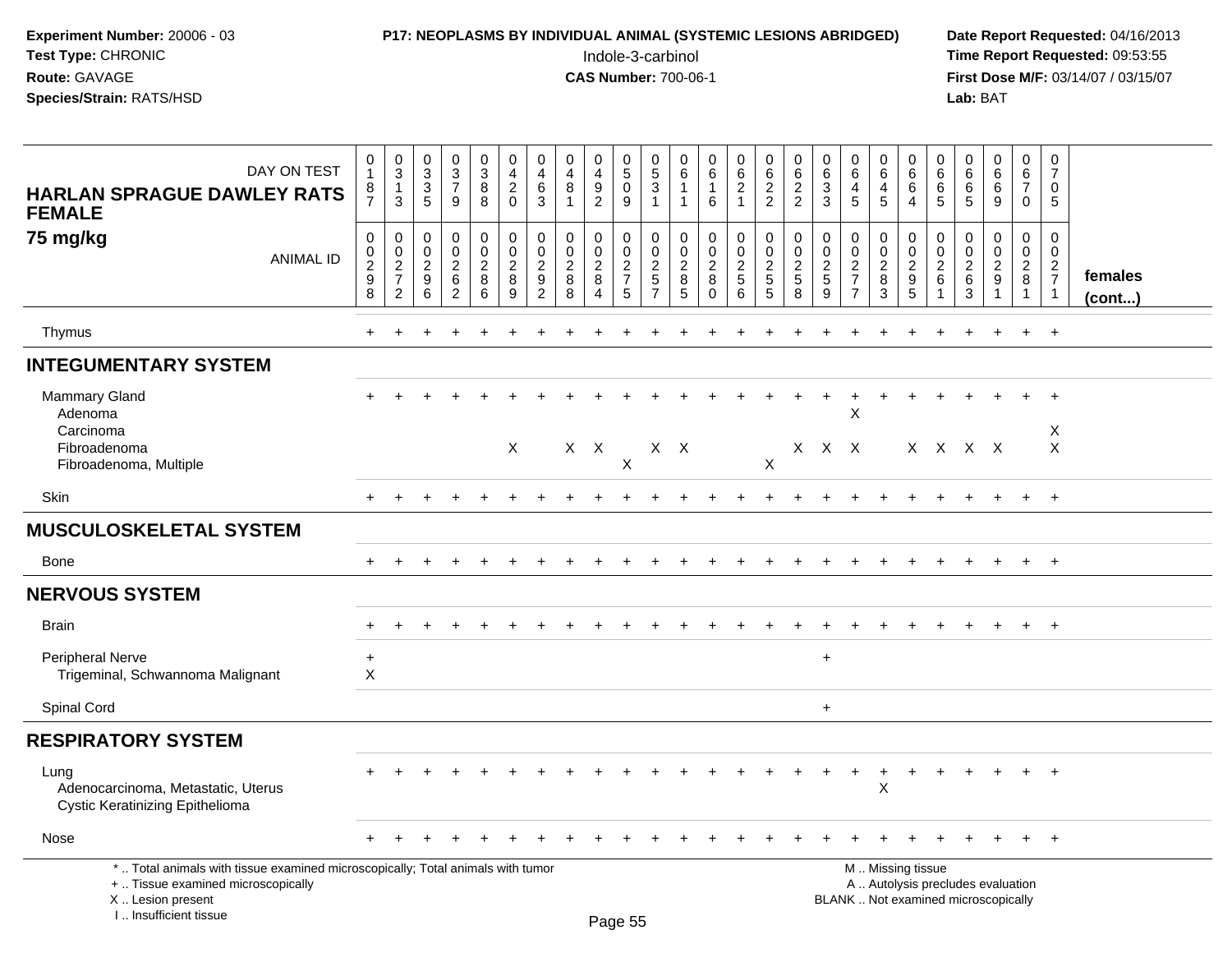| <b>Experiment Number: 20006 - 03</b><br>Test Type: CHRONIC<br>Route: GAVAGE<br>Species/Strain: RATS/HSD |                                              |                                                               | <b>P17: NEOPLASMS BY INDIVIDUAL ANIMAL (SYSTEMIC LESIONS ABRIDGED)</b> |                                                           |                                                              |                                                     |                                                        |                                    |                                                                                   |                                                         | Indole-3-carbinol<br><b>CAS Number: 700-06-1</b>             |                                                           |                                                             |                                                           |                                                             |                                                     |                                                     |                                                              |                                              |                                    |                                                              | Lab: BAT                                               |                                                      |                                                                        |                                             | Date Report Requested: 04/16/2013<br>Time Report Requested: 09:53:55<br>First Dose M/F: 03/14/07 / 03/15/07 |
|---------------------------------------------------------------------------------------------------------|----------------------------------------------|---------------------------------------------------------------|------------------------------------------------------------------------|-----------------------------------------------------------|--------------------------------------------------------------|-----------------------------------------------------|--------------------------------------------------------|------------------------------------|-----------------------------------------------------------------------------------|---------------------------------------------------------|--------------------------------------------------------------|-----------------------------------------------------------|-------------------------------------------------------------|-----------------------------------------------------------|-------------------------------------------------------------|-----------------------------------------------------|-----------------------------------------------------|--------------------------------------------------------------|----------------------------------------------|------------------------------------|--------------------------------------------------------------|--------------------------------------------------------|------------------------------------------------------|------------------------------------------------------------------------|---------------------------------------------|-------------------------------------------------------------------------------------------------------------|
| DAY ON TEST<br><b>HARLAN SPRAGUE DAWLEY RATS</b><br><b>FEMALE</b>                                       | 0<br>8<br>$\overline{7}$                     | $\begin{array}{c} 0 \\ 3 \\ 1 \end{array}$<br>$\mathbf{3}$    | 0<br>3<br>3<br>5                                                       | $\begin{array}{c} 0 \\ 3 \\ 7 \end{array}$<br>9           | $\begin{smallmatrix}0\3\8\end{smallmatrix}$<br>8             | 0<br>$\overline{4}$<br>$\boldsymbol{2}$<br>$\Omega$ | 0<br>$\overline{4}$<br>$\,6\,$<br>3                    | 0<br>$\overline{4}$<br>8           | $\begin{smallmatrix}0\0\4\end{smallmatrix}$<br>$\boldsymbol{9}$<br>$\overline{2}$ | $\begin{matrix} 0 \\ 5 \\ 0 \end{matrix}$<br>9          | $\begin{array}{c} 0 \\ 5 \\ 3 \end{array}$<br>$\overline{1}$ | $\begin{matrix} 0 \\ 6 \\ 1 \end{matrix}$<br>$\mathbf{1}$ | $\begin{matrix} 0 \\ 6 \end{matrix}$<br>$\overline{1}$<br>6 | $\begin{matrix} 0 \\ 6 \\ 2 \end{matrix}$<br>$\mathbf{1}$ | $\begin{matrix} 0 \\ 6 \\ 2 \end{matrix}$<br>$\overline{2}$ | 0<br>$\frac{6}{2}$<br>$\overline{2}$                | 063                                                 | 0<br>$\overline{6}$<br>$\overline{4}$<br>5                   | 0<br>$\overline{6}$<br>$\overline{4}$<br>5   | 0<br>$\,6\,$<br>$\,6\,$<br>4       | $\begin{array}{c} 0 \\ 6 \end{array}$<br>$6\phantom{a}$<br>5 | $\begin{matrix}0\6\6\end{matrix}$<br>5                 | $\begin{matrix}0\0\0\0\end{matrix}$<br>9             | $\begin{array}{c} 0 \\ 6 \end{array}$<br>$\overline{7}$<br>$\mathbf 0$ | $\mathbf{0}$<br>7<br>$\mathbf 0$<br>5       |                                                                                                             |
| 75 mg/kg<br><b>ANIMAL ID</b>                                                                            | 0<br>$\mathbf 0$<br>$\overline{2}$<br>9<br>8 | $\boldsymbol{0}$<br>$^{\rm 0}_{\rm 2}$<br>$\overline{7}$<br>2 | 0<br>$\frac{0}{2}$<br>9<br>6                                           | 0<br>$\mathbf 0$<br>$\overline{a}$<br>6<br>$\overline{2}$ | $\mathbf 0$<br>$\mathbf 0$<br>$\overline{2}$<br>$\,8\,$<br>6 | 0<br>$\mathbf 0$<br>$\overline{2}$<br>8<br>9        | $\mathbf 0$<br>$\mathbf 0$<br>$\overline{2}$<br>9<br>2 | 0<br>0<br>$\overline{2}$<br>8<br>8 | 0<br>$\mathbf 0$<br>$\overline{2}$<br>$\bf8$<br>$\overline{4}$                    | 0<br>$\pmb{0}$<br>$\overline{c}$<br>$\overline{7}$<br>5 | 0<br>$^{\rm 0}_{\rm 2}$<br>5                                 | 0<br>0<br>$\overline{2}$<br>8<br>5                        | 0<br>$\mathbf 0$<br>$\overline{2}$<br>8<br>$\Omega$         | 0<br>$\frac{0}{2}$<br>6                                   | 0<br>$\mathsf{O}\xspace$<br>$\overline{2}$<br>5<br>5        | $\Omega$<br>$\mathbf 0$<br>$\overline{c}$<br>5<br>8 | 0<br>$\pmb{0}$<br>$\overline{2}$<br>$\sqrt{5}$<br>9 | 0<br>0<br>$\overline{2}$<br>$\overline{7}$<br>$\overline{7}$ | 0<br>$\mathbf 0$<br>$\overline{2}$<br>8<br>3 | 0<br>0<br>$\overline{2}$<br>9<br>5 | 0<br>0<br>$\overline{c}$<br>6                                | $\mathbf 0$<br>$\mathbf 0$<br>$\sqrt{2}$<br>$\,6$<br>3 | $\mathbf 0$<br>$\overline{0}$<br>$\overline{c}$<br>9 | $\mathbf 0$<br>$\mathbf 0$<br>$\overline{2}$<br>8<br>$\mathbf{1}$      | $\Omega$<br>$\overline{0}$<br>$\frac{2}{7}$ | females<br>(cont)                                                                                           |
| Trachea                                                                                                 |                                              |                                                               |                                                                        |                                                           |                                                              |                                                     |                                                        |                                    |                                                                                   |                                                         |                                                              |                                                           |                                                             |                                                           |                                                             |                                                     |                                                     |                                                              |                                              |                                    |                                                              |                                                        |                                                      |                                                                        | $+$                                         |                                                                                                             |
| <b>SPECIAL SENSES SYSTEM</b>                                                                            |                                              |                                                               |                                                                        |                                                           |                                                              |                                                     |                                                        |                                    |                                                                                   |                                                         |                                                              |                                                           |                                                             |                                                           |                                                             |                                                     |                                                     |                                                              |                                              |                                    |                                                              |                                                        |                                                      |                                                                        |                                             |                                                                                                             |
| Eye                                                                                                     |                                              |                                                               |                                                                        |                                                           |                                                              |                                                     |                                                        |                                    |                                                                                   |                                                         |                                                              |                                                           |                                                             |                                                           |                                                             |                                                     |                                                     |                                                              |                                              |                                    |                                                              |                                                        |                                                      |                                                                        | $+$                                         |                                                                                                             |
| <b>Harderian Gland</b><br>Schwannoma Malignant, Metastatic, Peripheral X<br>Nerve                       |                                              |                                                               |                                                                        |                                                           |                                                              |                                                     |                                                        |                                    |                                                                                   |                                                         |                                                              |                                                           |                                                             |                                                           |                                                             |                                                     |                                                     |                                                              |                                              |                                    |                                                              |                                                        |                                                      |                                                                        |                                             |                                                                                                             |
| <b>URINARY SYSTEM</b>                                                                                   |                                              |                                                               |                                                                        |                                                           |                                                              |                                                     |                                                        |                                    |                                                                                   |                                                         |                                                              |                                                           |                                                             |                                                           |                                                             |                                                     |                                                     |                                                              |                                              |                                    |                                                              |                                                        |                                                      |                                                                        |                                             |                                                                                                             |
| Kidney                                                                                                  |                                              |                                                               |                                                                        |                                                           |                                                              |                                                     |                                                        |                                    |                                                                                   |                                                         |                                                              |                                                           |                                                             |                                                           |                                                             |                                                     |                                                     |                                                              |                                              |                                    |                                                              |                                                        |                                                      |                                                                        | $+$                                         |                                                                                                             |
| <b>Urinary Bladder</b>                                                                                  | ÷                                            |                                                               |                                                                        |                                                           |                                                              |                                                     |                                                        |                                    |                                                                                   |                                                         |                                                              |                                                           |                                                             |                                                           |                                                             |                                                     |                                                     |                                                              |                                              |                                    |                                                              |                                                        |                                                      |                                                                        | $+$                                         |                                                                                                             |
| <b>SYSTEMIC LESIONS</b>                                                                                 |                                              |                                                               |                                                                        |                                                           |                                                              |                                                     |                                                        |                                    |                                                                                   |                                                         |                                                              |                                                           |                                                             |                                                           |                                                             |                                                     |                                                     |                                                              |                                              |                                    |                                                              |                                                        |                                                      |                                                                        |                                             |                                                                                                             |
| Multiple Organ<br>Leukemia Mononuclear                                                                  |                                              |                                                               | $\ddot{}$                                                              | $+$                                                       | $\cdot$<br>X                                                 |                                                     |                                                        |                                    |                                                                                   |                                                         |                                                              |                                                           |                                                             |                                                           |                                                             | $^+$                                                | $\div$<br>X                                         | $\ddot{}$                                                    |                                              |                                    |                                                              |                                                        |                                                      |                                                                        | $\overline{ }$                              |                                                                                                             |

X ..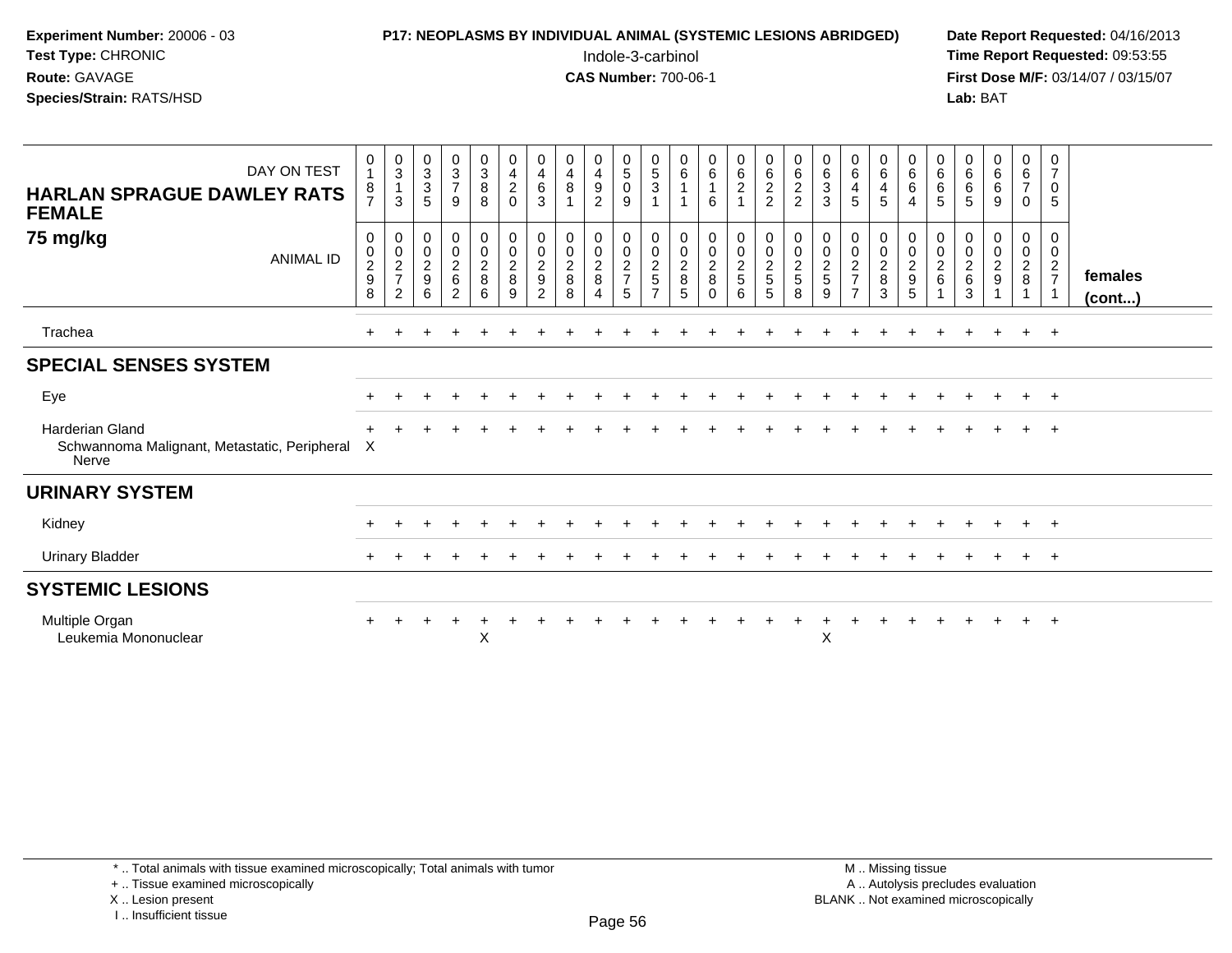## **P17: NEOPLASMS BY INDIVIDUAL ANIMAL (SYSTEMIC LESIONS ABRIDGED)** Date Report Requested: 04/16/2013<br>Indole-3-carbinol **Time Report Requested:** 09:53:55

 Indole-3-carbinol **Time Report Requested:** 09:53:55 **First Dose M/F:** 03/14/07 / 03/15/07<br>**Lab:** BAT **Lab:** BAT

| DAY ON TEST<br><b>HARLAN SPRAGUE DAWLEY RATS</b><br><b>FEMALE</b>                                                     | $\frac{0}{7}$<br>$\mathbf 0$<br>$\overline{6}$ | $\frac{0}{7}$<br>$\mathbf{1}$<br>$\mathbf 0$ | $\pmb{0}$<br>$\overline{7}$<br>$\overline{1}$<br>3                  | $\begin{array}{c} 0 \\ 7 \end{array}$<br>1<br>9                               | $\frac{0}{7}$<br>1<br>9                 | $\begin{smallmatrix}0\\7\end{smallmatrix}$<br>$\mathbf{1}$<br>9 | $\frac{0}{7}$<br>$\overline{2}$<br>9              | 0729                                               | $\begin{array}{c} 0 \\ 7 \\ 2 \end{array}$<br>9         | $\frac{0}{7}$<br>$\frac{2}{9}$                    | $\frac{0}{7}$<br>$\frac{2}{9}$ | $\begin{smallmatrix}0\\7\end{smallmatrix}$<br>$\overline{c}$<br>$\overline{9}$ | $\frac{0}{7}$<br>$\sqrt{3}$<br>$\mathbf 0$        | $\begin{smallmatrix}0\\7\end{smallmatrix}$<br>$\ensuremath{\mathsf{3}}$<br>$\overline{0}$ | $\frac{0}{7}$<br>$\sqrt{3}$<br>$\mathbf 0$       | $\begin{array}{c} 0 \\ 7 \\ 3 \end{array}$<br>$\mathbf 0$ | 0<br>$\overline{7}$<br>$\ensuremath{\mathsf{3}}$<br>$\mathbf 0$ | $\frac{0}{7}$<br>$\mathbf{3}$<br>$\Omega$                           | $\frac{0}{7}$<br>$\sqrt{3}$<br>$\overline{0}$ | $\begin{smallmatrix}0\\7\end{smallmatrix}$<br>$\ensuremath{\mathsf{3}}$<br>$\overline{0}$ | $\frac{0}{7}$<br>$\frac{3}{0}$                                  | $\mathbf 0$<br>$\overline{7}$<br>3<br>$\mathbf 0$                                  | $\frac{0}{7}$<br>$\mathbf{3}$<br>$\Omega$                     | $\frac{0}{7}$<br>3<br>$\mathbf 0$                                   | $\begin{array}{c} 0 \\ 7 \end{array}$<br>3<br>$\mathbf 0$ |                            |
|-----------------------------------------------------------------------------------------------------------------------|------------------------------------------------|----------------------------------------------|---------------------------------------------------------------------|-------------------------------------------------------------------------------|-----------------------------------------|-----------------------------------------------------------------|---------------------------------------------------|----------------------------------------------------|---------------------------------------------------------|---------------------------------------------------|--------------------------------|--------------------------------------------------------------------------------|---------------------------------------------------|-------------------------------------------------------------------------------------------|--------------------------------------------------|-----------------------------------------------------------|-----------------------------------------------------------------|---------------------------------------------------------------------|-----------------------------------------------|-------------------------------------------------------------------------------------------|-----------------------------------------------------------------|------------------------------------------------------------------------------------|---------------------------------------------------------------|---------------------------------------------------------------------|-----------------------------------------------------------|----------------------------|
| 75 mg/kg<br><b>ANIMAL ID</b>                                                                                          | 0<br>$\mathbf 0$<br>$\frac{2}{9}$              | 0<br>$\frac{0}{2}$ 6<br>$\overline{7}$       | $\mathbf 0$<br>$\mathbf 0$<br>$\overline{2}$<br>$\,6\,$<br>$\Omega$ | $\mathbf 0$<br>$\mathbf 0$<br>$\overline{2}$<br>$\mathbf 5$<br>$\overline{1}$ | 0<br>$\mathsf{O}\xspace$<br>$rac{2}{3}$ | 0<br>$\mathbf 0$<br>$\frac{2}{7}$<br>$\mathbf{3}$               | 0<br>$\pmb{0}$<br>$\frac{2}{5}$<br>$\overline{c}$ | 0<br>$\pmb{0}$<br>$^{\,2}_{\,6}$<br>$\overline{5}$ | $\mathbf 0$<br>$\mathbf 0$<br>$\frac{2}{7}$<br>$\Omega$ | 0<br>$\pmb{0}$<br>$\frac{2}{7}$<br>$\overline{4}$ | 0<br>$\frac{0}{2}$<br>6        | 0<br>$\mathsf 0$<br>$\overline{c}$<br>8<br>$\overline{7}$                      | 0<br>$\pmb{0}$<br>$\frac{2}{5}$<br>$\overline{4}$ | 0<br>$\frac{0}{2}$ 6<br>$\overline{A}$                                                    | 0<br>$\pmb{0}$<br>$\overline{2}$<br>$\,6\,$<br>6 | $\mathbf 0$<br>$\frac{0}{2}$<br>$\,6\,$<br>$\, 8$         | 0<br>$\mathbf 0$<br>$\overline{2}$<br>$\,6$<br>9                | $\mathbf 0$<br>$\pmb{0}$<br>$\sqrt{2}$<br>$\overline{7}$<br>$\,8\,$ | 0<br>$\pmb{0}$<br>$\frac{2}{7}$<br>9          | 0<br>$\mathbf 0$<br>$\sqrt{2}$<br>$\bf 8$<br>$\overline{2}$                               | $\mathbf 0$<br>$\mathbf 0$<br>$\frac{2}{9}$<br>$\boldsymbol{0}$ | $\mathbf 0$<br>$\mathbf 0$<br>$\overline{2}$<br>$\boldsymbol{9}$<br>$\overline{4}$ | $\mathbf 0$<br>$\mathbf 0$<br>$\overline{2}$<br>$\frac{1}{7}$ | $\mathbf 0$<br>$\mathbf 0$<br>$\overline{a}$<br>$\overline{9}$<br>9 | 0<br>$\mathbf 0$<br>3<br>$\overline{0}$<br>$\mathbf 0$    | * TOTALS                   |
| <b>ALIMENTARY SYSTEM</b>                                                                                              |                                                |                                              |                                                                     |                                                                               |                                         |                                                                 |                                                   |                                                    |                                                         |                                                   |                                |                                                                                |                                                   |                                                                                           |                                                  |                                                           |                                                                 |                                                                     |                                               |                                                                                           |                                                                 |                                                                                    |                                                               |                                                                     |                                                           |                            |
| Esophagus                                                                                                             |                                                |                                              |                                                                     |                                                                               |                                         |                                                                 |                                                   |                                                    |                                                         |                                                   |                                |                                                                                |                                                   |                                                                                           |                                                  |                                                           |                                                                 |                                                                     |                                               |                                                                                           |                                                                 |                                                                                    |                                                               |                                                                     |                                                           | 50                         |
| Intestine Large, Cecum                                                                                                |                                                |                                              |                                                                     |                                                                               |                                         |                                                                 |                                                   |                                                    |                                                         |                                                   |                                |                                                                                |                                                   |                                                                                           |                                                  |                                                           |                                                                 |                                                                     |                                               |                                                                                           |                                                                 |                                                                                    |                                                               |                                                                     |                                                           | 50                         |
| Intestine Large, Colon                                                                                                |                                                |                                              |                                                                     |                                                                               |                                         |                                                                 |                                                   |                                                    |                                                         |                                                   |                                |                                                                                |                                                   |                                                                                           |                                                  |                                                           |                                                                 |                                                                     |                                               |                                                                                           |                                                                 |                                                                                    |                                                               |                                                                     | $\ddot{}$                                                 | 50                         |
| Intestine Large, Rectum                                                                                               |                                                |                                              |                                                                     |                                                                               |                                         |                                                                 |                                                   |                                                    |                                                         |                                                   |                                |                                                                                |                                                   |                                                                                           |                                                  |                                                           |                                                                 |                                                                     |                                               |                                                                                           |                                                                 |                                                                                    |                                                               |                                                                     |                                                           | 50                         |
| Intestine Small, Duodenum                                                                                             |                                                |                                              |                                                                     |                                                                               |                                         |                                                                 |                                                   |                                                    |                                                         |                                                   |                                |                                                                                |                                                   |                                                                                           |                                                  |                                                           |                                                                 |                                                                     |                                               |                                                                                           |                                                                 |                                                                                    |                                                               |                                                                     |                                                           | 47                         |
| Intestine Small, Ileum                                                                                                | A                                              |                                              |                                                                     |                                                                               |                                         |                                                                 |                                                   |                                                    |                                                         |                                                   |                                |                                                                                |                                                   |                                                                                           |                                                  |                                                           |                                                                 |                                                                     |                                               |                                                                                           |                                                                 |                                                                                    |                                                               |                                                                     |                                                           | 47                         |
| Intestine Small, Jejunum                                                                                              |                                                |                                              |                                                                     |                                                                               |                                         |                                                                 |                                                   |                                                    |                                                         |                                                   |                                |                                                                                |                                                   |                                                                                           |                                                  |                                                           |                                                                 |                                                                     |                                               |                                                                                           |                                                                 |                                                                                    |                                                               |                                                                     |                                                           | 46                         |
| Liver<br>Hepatocellular Adenoma<br>Hepatocellular Carcinoma                                                           |                                                |                                              |                                                                     |                                                                               |                                         |                                                                 |                                                   |                                                    |                                                         |                                                   |                                |                                                                                |                                                   | X                                                                                         |                                                  |                                                           |                                                                 |                                                                     |                                               |                                                                                           |                                                                 |                                                                                    |                                                               |                                                                     |                                                           | 50<br>-1<br>$\mathbf 1$    |
| Mesentery<br>Fat, Adenocarcinoma, Metastatic, Uterus                                                                  |                                                |                                              |                                                                     |                                                                               |                                         |                                                                 |                                                   |                                                    |                                                         |                                                   | $\ddot{}$                      |                                                                                |                                                   |                                                                                           |                                                  |                                                           |                                                                 |                                                                     |                                               |                                                                                           |                                                                 |                                                                                    |                                                               |                                                                     |                                                           | $\mathbf 2$<br>$\mathbf 1$ |
| Oral Mucosa                                                                                                           |                                                |                                              |                                                                     |                                                                               |                                         |                                                                 |                                                   |                                                    |                                                         |                                                   |                                |                                                                                |                                                   |                                                                                           |                                                  |                                                           |                                                                 |                                                                     |                                               |                                                                                           |                                                                 |                                                                                    |                                                               |                                                                     | $\ddot{}$                                                 | 50                         |
| Pancreas<br>Adenocarcinoma, Metastatic, Uterus<br>Acinus, Adenoma                                                     |                                                |                                              |                                                                     |                                                                               |                                         |                                                                 |                                                   |                                                    |                                                         | X                                                 |                                |                                                                                |                                                   |                                                                                           |                                                  |                                                           |                                                                 |                                                                     |                                               |                                                                                           |                                                                 |                                                                                    |                                                               |                                                                     |                                                           | 49<br>-1<br>$\mathbf{1}$   |
| Salivary Glands                                                                                                       |                                                |                                              |                                                                     |                                                                               |                                         |                                                                 |                                                   |                                                    |                                                         |                                                   |                                |                                                                                |                                                   |                                                                                           |                                                  |                                                           |                                                                 |                                                                     |                                               |                                                                                           |                                                                 |                                                                                    |                                                               |                                                                     | $\overline{+}$                                            | 49                         |
| Stomach, Forestomach                                                                                                  |                                                |                                              |                                                                     |                                                                               |                                         |                                                                 |                                                   |                                                    |                                                         |                                                   |                                |                                                                                |                                                   |                                                                                           |                                                  |                                                           |                                                                 |                                                                     |                                               |                                                                                           |                                                                 |                                                                                    |                                                               |                                                                     | $\ddot{}$                                                 | 50                         |
| *  Total animals with tissue examined microscopically; Total animals with tumor<br>+  Tissue examined microscopically |                                                |                                              |                                                                     |                                                                               |                                         |                                                                 |                                                   |                                                    |                                                         |                                                   |                                |                                                                                |                                                   |                                                                                           |                                                  |                                                           |                                                                 |                                                                     |                                               | M  Missing tissue                                                                         |                                                                 |                                                                                    | A  Autolysis precludes evaluation                             |                                                                     |                                                           |                            |

 Lesion present BLANK .. Not examined microscopicallyX .. Lesion present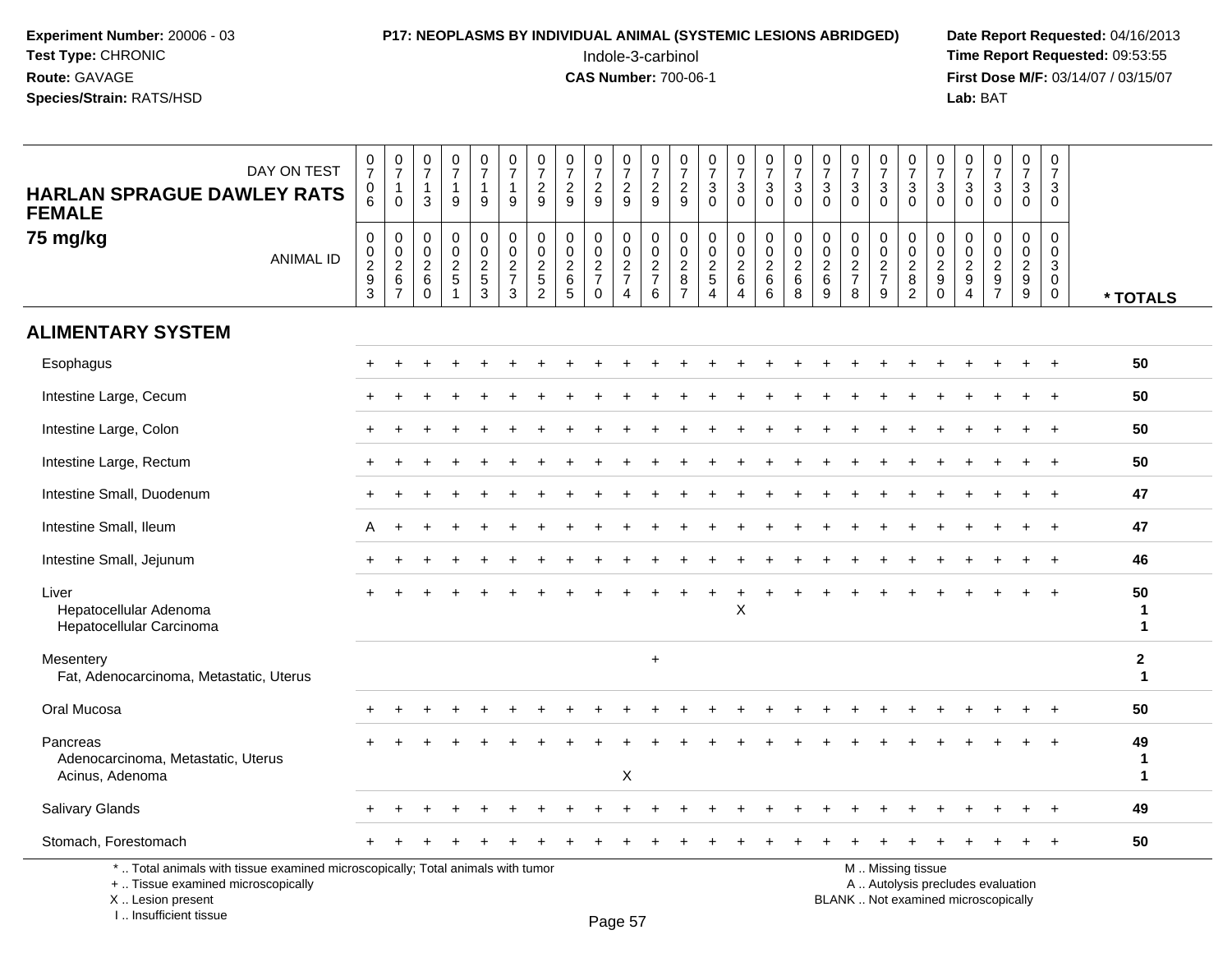#### **P17: NEOPLASMS BY INDIVIDUAL ANIMAL (SYSTEMIC LESIONS ABRIDGED)** Date Report Requested: 04/16/2013<br>Indole-3-carbinol **Time Report Requested:** 09:53:55

 Indole-3-carbinol **Time Report Requested:** 09:53:55 **First Dose M/F:** 03/14/07 / 03/15/07<br>Lab: BAT **Lab:** BAT

| DAY ON TEST<br><b>HARLAN SPRAGUE DAWLEY RATS</b><br><b>FEMALE</b><br>75 mg/kg<br><b>ANIMAL ID</b> | $\frac{0}{7}$<br>0<br>6<br>$\pmb{0}$<br>$\pmb{0}$<br>$\boldsymbol{2}$<br>$\boldsymbol{9}$<br>3 | $\frac{0}{7}$<br>$\mathbf{1}$<br>$\Omega$<br>$\pmb{0}$<br>$_{2}^{\rm 0}$<br>$\,6$<br>$\overline{7}$ | $\begin{smallmatrix}0\\7\end{smallmatrix}$<br>$\overline{1}$<br>3<br>$\pmb{0}$<br>$\mathbf 0$<br>$\sqrt{2}$<br>6<br>$\mathbf 0$ | $\begin{smallmatrix}0\\7\end{smallmatrix}$<br>$\mathbf{1}$<br>9<br>$\pmb{0}$<br>$\pmb{0}$<br>$\sqrt{2}$<br>$\,$ 5 $\,$<br>$\overline{1}$ | $\frac{0}{7}$<br>$\overline{1}$<br>9<br>$\mathbf 0$<br>$\mathbf 0$<br>$\sqrt{2}$<br>$\sqrt{5}$<br>$\mathbf{3}$ | $\frac{0}{7}$<br>$\mathbf{1}$<br>9<br>$\pmb{0}$<br>$\boldsymbol{0}$<br>$\overline{c}$<br>$\overline{7}$<br>$\mathbf{3}$ | $\begin{array}{c} 0 \\ 7 \end{array}$<br>$\overline{\mathbf{c}}$<br>9<br>$\pmb{0}$<br>$\boldsymbol{0}$<br>$\boldsymbol{2}$<br>5<br>$\overline{2}$ | $\frac{0}{7}$<br>$\overline{c}$<br>9<br>$\mathbf 0$<br>$\mathbf 0$<br>$\overline{c}$<br>$\,6$<br>5 | $\frac{0}{7}$<br>$\sqrt{2}$<br>9<br>$\mathbf 0$<br>$\pmb{0}$<br>$\sqrt{2}$<br>$\overline{7}$<br>$\Omega$ | $\boldsymbol{0}$<br>$\boldsymbol{7}$<br>$\frac{2}{9}$<br>$\mathbf 0$<br>$\pmb{0}$<br>$\sqrt{2}$<br>$\overline{7}$<br>$\overline{4}$ | $\frac{0}{7}$<br>$\overline{2}$<br>9<br>$\pmb{0}$<br>$\pmb{0}$<br>$\sqrt{2}$<br>$\overline{7}$<br>6 | $\frac{0}{7}$<br>$\boldsymbol{2}$<br>9<br>$\mathbf 0$<br>0<br>$\sqrt{2}$<br>8<br>$\overline{7}$ | $\frac{0}{7}$<br>$\ensuremath{\mathsf{3}}$<br>$\Omega$<br>$\mathbf 0$<br>$\pmb{0}$<br>$\overline{2}$<br>$\,$ 5 $\,$<br>$\overline{4}$ | $\frac{0}{7}$<br>3<br>$\Omega$<br>$\mathsf{O}$<br>$\mathbf 0$<br>$\overline{2}$<br>$6\phantom{1}6$<br>$\overline{4}$ | $\frac{0}{7}$<br>3<br>$\Omega$<br>0<br>$\mathsf{O}\xspace$<br>$\overline{2}$<br>6<br>6 | $\frac{0}{7}$<br>$\sqrt{3}$<br>$\Omega$<br>$\begin{smallmatrix} 0\\0\\2 \end{smallmatrix}$<br>$\,6\,$<br>8 | $\frac{0}{7}$<br>$\mathbf{3}$<br>$\Omega$<br>$\pmb{0}$<br>$\pmb{0}$<br>$\overline{2}$<br>$\,6\,$<br>9 | $\frac{0}{7}$<br>$\mathbf{3}$<br>$\Omega$<br>$\pmb{0}$<br>$\pmb{0}$<br>$\sqrt{2}$<br>$\overline{7}$<br>8 | $\frac{0}{7}$<br>3<br>$\Omega$<br>$\mathbf 0$<br>$\mathbf 0$<br>$\overline{c}$<br>$\overline{7}$<br>9 | $\frac{0}{7}$<br>$\mathbf{3}$<br>$\mathbf{0}$<br>$\pmb{0}$<br>$\frac{0}{2}$<br>8<br>2 | $\begin{array}{c} 0 \\ 7 \end{array}$<br>$\ensuremath{\mathsf{3}}$<br>$\Omega$<br>$\pmb{0}$<br>$\pmb{0}$<br>$\sqrt{2}$<br>$\boldsymbol{9}$<br>$\mathbf 0$ | $\frac{0}{7}$<br>$\mathbf{3}$<br>$\Omega$<br>$\mathbf 0$<br>0<br>$\overline{2}$<br>$\boldsymbol{9}$<br>$\overline{4}$ | $\frac{0}{7}$<br>$\mathbf{3}$<br>$\Omega$<br>$\mathbf 0$<br>$\mathbf 0$<br>$\overline{2}$<br>$9\,$<br>$\overline{7}$ | $\frac{0}{7}$<br>3<br>$\Omega$<br>$\Omega$<br>$\boldsymbol{0}$<br>$\overline{c}$<br>$\boldsymbol{9}$<br>9 | 0<br>$\overline{7}$<br>3<br>$\Omega$<br>$\Omega$<br>0<br>$\ensuremath{\mathsf{3}}$<br>$\mathbf 0$<br>$\mathbf 0$ | * TOTALS             |
|---------------------------------------------------------------------------------------------------|------------------------------------------------------------------------------------------------|-----------------------------------------------------------------------------------------------------|---------------------------------------------------------------------------------------------------------------------------------|------------------------------------------------------------------------------------------------------------------------------------------|----------------------------------------------------------------------------------------------------------------|-------------------------------------------------------------------------------------------------------------------------|---------------------------------------------------------------------------------------------------------------------------------------------------|----------------------------------------------------------------------------------------------------|----------------------------------------------------------------------------------------------------------|-------------------------------------------------------------------------------------------------------------------------------------|-----------------------------------------------------------------------------------------------------|-------------------------------------------------------------------------------------------------|---------------------------------------------------------------------------------------------------------------------------------------|----------------------------------------------------------------------------------------------------------------------|----------------------------------------------------------------------------------------|------------------------------------------------------------------------------------------------------------|-------------------------------------------------------------------------------------------------------|----------------------------------------------------------------------------------------------------------|-------------------------------------------------------------------------------------------------------|---------------------------------------------------------------------------------------|-----------------------------------------------------------------------------------------------------------------------------------------------------------|-----------------------------------------------------------------------------------------------------------------------|----------------------------------------------------------------------------------------------------------------------|-----------------------------------------------------------------------------------------------------------|------------------------------------------------------------------------------------------------------------------|----------------------|
| Stomach, Glandular<br>Carcinoma                                                                   |                                                                                                |                                                                                                     |                                                                                                                                 |                                                                                                                                          |                                                                                                                |                                                                                                                         |                                                                                                                                                   |                                                                                                    |                                                                                                          |                                                                                                                                     |                                                                                                     |                                                                                                 |                                                                                                                                       |                                                                                                                      |                                                                                        |                                                                                                            | $\sf X$                                                                                               |                                                                                                          |                                                                                                       |                                                                                       |                                                                                                                                                           |                                                                                                                       |                                                                                                                      |                                                                                                           |                                                                                                                  | 49<br>$\mathbf{1}$   |
| Tongue                                                                                            |                                                                                                |                                                                                                     |                                                                                                                                 |                                                                                                                                          |                                                                                                                |                                                                                                                         |                                                                                                                                                   |                                                                                                    |                                                                                                          |                                                                                                                                     | $\ddot{}$                                                                                           |                                                                                                 |                                                                                                                                       |                                                                                                                      |                                                                                        |                                                                                                            |                                                                                                       |                                                                                                          |                                                                                                       |                                                                                       |                                                                                                                                                           |                                                                                                                       |                                                                                                                      |                                                                                                           |                                                                                                                  | $\mathbf{1}$         |
| Tooth                                                                                             |                                                                                                |                                                                                                     |                                                                                                                                 |                                                                                                                                          |                                                                                                                |                                                                                                                         |                                                                                                                                                   | $+$                                                                                                |                                                                                                          |                                                                                                                                     |                                                                                                     |                                                                                                 |                                                                                                                                       |                                                                                                                      |                                                                                        |                                                                                                            |                                                                                                       |                                                                                                          |                                                                                                       |                                                                                       |                                                                                                                                                           |                                                                                                                       |                                                                                                                      |                                                                                                           |                                                                                                                  | $\mathbf{1}$         |
| <b>CARDIOVASCULAR SYSTEM</b>                                                                      |                                                                                                |                                                                                                     |                                                                                                                                 |                                                                                                                                          |                                                                                                                |                                                                                                                         |                                                                                                                                                   |                                                                                                    |                                                                                                          |                                                                                                                                     |                                                                                                     |                                                                                                 |                                                                                                                                       |                                                                                                                      |                                                                                        |                                                                                                            |                                                                                                       |                                                                                                          |                                                                                                       |                                                                                       |                                                                                                                                                           |                                                                                                                       |                                                                                                                      |                                                                                                           |                                                                                                                  |                      |
| <b>Blood Vessel</b>                                                                               |                                                                                                |                                                                                                     |                                                                                                                                 |                                                                                                                                          |                                                                                                                |                                                                                                                         |                                                                                                                                                   |                                                                                                    |                                                                                                          |                                                                                                                                     |                                                                                                     |                                                                                                 |                                                                                                                                       |                                                                                                                      |                                                                                        |                                                                                                            |                                                                                                       |                                                                                                          |                                                                                                       |                                                                                       |                                                                                                                                                           |                                                                                                                       |                                                                                                                      |                                                                                                           |                                                                                                                  | 50                   |
| Heart<br>Schwannoma Malignant                                                                     |                                                                                                |                                                                                                     |                                                                                                                                 |                                                                                                                                          |                                                                                                                |                                                                                                                         |                                                                                                                                                   |                                                                                                    |                                                                                                          |                                                                                                                                     |                                                                                                     |                                                                                                 |                                                                                                                                       |                                                                                                                      |                                                                                        |                                                                                                            |                                                                                                       | X                                                                                                        |                                                                                                       |                                                                                       |                                                                                                                                                           |                                                                                                                       |                                                                                                                      |                                                                                                           |                                                                                                                  | 50<br>$\overline{2}$ |
| <b>ENDOCRINE SYSTEM</b>                                                                           |                                                                                                |                                                                                                     |                                                                                                                                 |                                                                                                                                          |                                                                                                                |                                                                                                                         |                                                                                                                                                   |                                                                                                    |                                                                                                          |                                                                                                                                     |                                                                                                     |                                                                                                 |                                                                                                                                       |                                                                                                                      |                                                                                        |                                                                                                            |                                                                                                       |                                                                                                          |                                                                                                       |                                                                                       |                                                                                                                                                           |                                                                                                                       |                                                                                                                      |                                                                                                           |                                                                                                                  |                      |
| <b>Adrenal Cortex</b><br>Adenoma                                                                  |                                                                                                |                                                                                                     |                                                                                                                                 |                                                                                                                                          |                                                                                                                |                                                                                                                         |                                                                                                                                                   |                                                                                                    |                                                                                                          |                                                                                                                                     |                                                                                                     |                                                                                                 |                                                                                                                                       |                                                                                                                      |                                                                                        |                                                                                                            |                                                                                                       |                                                                                                          |                                                                                                       |                                                                                       |                                                                                                                                                           |                                                                                                                       |                                                                                                                      |                                                                                                           |                                                                                                                  | 50<br>$\mathbf{1}$   |
| Adrenal Medulla<br>Pheochromocytoma Benign                                                        |                                                                                                |                                                                                                     |                                                                                                                                 |                                                                                                                                          |                                                                                                                |                                                                                                                         |                                                                                                                                                   |                                                                                                    | X                                                                                                        |                                                                                                                                     |                                                                                                     |                                                                                                 |                                                                                                                                       |                                                                                                                      |                                                                                        |                                                                                                            |                                                                                                       |                                                                                                          |                                                                                                       |                                                                                       |                                                                                                                                                           |                                                                                                                       |                                                                                                                      |                                                                                                           | $\ddot{}$                                                                                                        | 50<br>$\overline{2}$ |
| Islets, Pancreatic<br>Adenoma                                                                     |                                                                                                |                                                                                                     |                                                                                                                                 |                                                                                                                                          |                                                                                                                |                                                                                                                         |                                                                                                                                                   |                                                                                                    |                                                                                                          |                                                                                                                                     |                                                                                                     |                                                                                                 |                                                                                                                                       |                                                                                                                      |                                                                                        |                                                                                                            |                                                                                                       |                                                                                                          |                                                                                                       |                                                                                       |                                                                                                                                                           |                                                                                                                       | X                                                                                                                    |                                                                                                           |                                                                                                                  | 50<br>$\mathbf{1}$   |
| Parathyroid Gland                                                                                 |                                                                                                |                                                                                                     |                                                                                                                                 |                                                                                                                                          |                                                                                                                |                                                                                                                         |                                                                                                                                                   |                                                                                                    |                                                                                                          |                                                                                                                                     |                                                                                                     |                                                                                                 |                                                                                                                                       |                                                                                                                      |                                                                                        |                                                                                                            |                                                                                                       |                                                                                                          |                                                                                                       |                                                                                       |                                                                                                                                                           |                                                                                                                       | м                                                                                                                    | $\ddot{}$                                                                                                 | $+$                                                                                                              | 49                   |
| <b>Pituitary Gland</b><br>Schwannoma Malignant, Metastatic, Peripheral<br>Nerve                   |                                                                                                |                                                                                                     |                                                                                                                                 |                                                                                                                                          |                                                                                                                |                                                                                                                         |                                                                                                                                                   |                                                                                                    |                                                                                                          |                                                                                                                                     |                                                                                                     |                                                                                                 |                                                                                                                                       |                                                                                                                      |                                                                                        |                                                                                                            |                                                                                                       |                                                                                                          |                                                                                                       |                                                                                       |                                                                                                                                                           |                                                                                                                       |                                                                                                                      |                                                                                                           |                                                                                                                  | 50<br>$\mathbf 1$    |
| Pars Distalis, Adenoma                                                                            |                                                                                                |                                                                                                     | X                                                                                                                               |                                                                                                                                          |                                                                                                                | $\boldsymbol{\mathsf{X}}$                                                                                               |                                                                                                                                                   |                                                                                                    |                                                                                                          |                                                                                                                                     | X X X X                                                                                             |                                                                                                 |                                                                                                                                       |                                                                                                                      |                                                                                        | $\mathsf{X}$                                                                                               |                                                                                                       |                                                                                                          | X X X                                                                                                 |                                                                                       |                                                                                                                                                           | $\sf X$                                                                                                               |                                                                                                                      | X                                                                                                         |                                                                                                                  | 18                   |

\* .. Total animals with tissue examined microscopically; Total animals with tumor

+ .. Tissue examined microscopically

X .. Lesion present

I .. Insufficient tissue

M .. Missing tissue

y the contract of the contract of the contract of the contract of the contract of  $\mathsf A$  . Autolysis precludes evaluation

Lesion present BLANK .. Not examined microscopically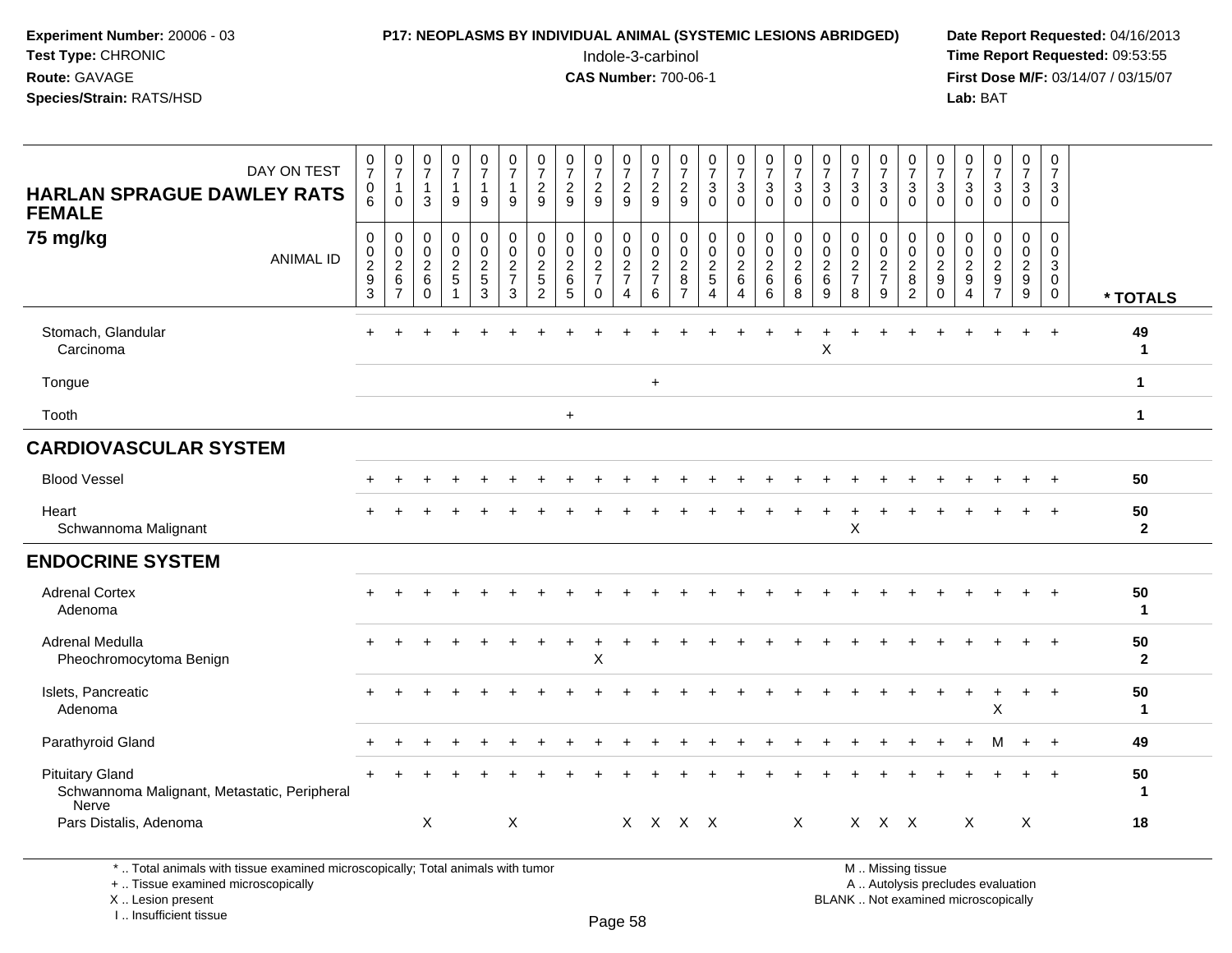#### **P17: NEOPLASMS BY INDIVIDUAL ANIMAL (SYSTEMIC LESIONS ABRIDGED)** Date Report Requested: 04/16/2013<br>Indole-3-carbinol **Time Report Requested:** 09:53:55

 Indole-3-carbinol **Time Report Requested:** 09:53:55 **First Dose M/F:** 03/14/07 / 03/15/07<br>**Lab:** BAT **Lab:** BAT

| DAY ON TEST<br><b>HARLAN SPRAGUE DAWLEY RATS</b><br><b>FEMALE</b>                                                     | $\frac{0}{7}$<br>0<br>6        | $\begin{smallmatrix}0\\7\end{smallmatrix}$<br>$\mathbf{1}$<br>$\Omega$    | $\begin{smallmatrix}0\\7\end{smallmatrix}$<br>$\mathbf{1}$<br>$\mathbf{3}$ | $\begin{array}{c} 0 \\ 7 \end{array}$<br>1<br>9 | $\begin{smallmatrix} 0\\7 \end{smallmatrix}$<br>$\mathbf{1}$<br>9 | $\frac{0}{7}$<br>$\mathbf{1}$<br>9           | $\frac{0}{7}$<br>$\overline{c}$<br>9                      | $\frac{0}{7}$<br>$\frac{2}{9}$                            | $\frac{0}{7}$<br>$\frac{2}{9}$                      | $\begin{array}{c} 0 \\ 7 \end{array}$<br>$\frac{2}{9}$ | $\frac{0}{7}$<br>$\frac{2}{9}$                            | $\begin{array}{c} 0 \\ 7 \end{array}$<br>$\overline{c}$<br>$\boldsymbol{9}$ | $\frac{0}{7}$<br>$\frac{3}{0}$ | $\frac{0}{7}$<br>$\frac{3}{0}$               | $\begin{smallmatrix}0\\7\end{smallmatrix}$<br>$\frac{3}{0}$ | $\frac{0}{7}$<br>$\sqrt{3}$<br>$\mathbf 0$                 | $\frac{0}{7}$<br>3<br>$\mathbf{0}$                        | $\frac{0}{7}$<br>$\frac{3}{0}$                               | $\frac{0}{7}$<br>$\frac{3}{0}$  | $\frac{0}{7}$<br>$\frac{3}{0}$       | $\frac{0}{7}$<br>$\frac{3}{0}$                           | $\frac{0}{7}$<br>$\ensuremath{\mathsf{3}}$<br>$\overline{0}$                       | $\begin{array}{c} 0 \\ 7 \end{array}$<br>$\overline{3}$<br>$\mathbf 0$ | $\frac{0}{7}$<br>$\mathbf{3}$<br>$\mathbf 0$ | $\mathbf 0$<br>$\overline{7}$<br>$\mathbf{3}$<br>$\mathbf 0$ |                         |
|-----------------------------------------------------------------------------------------------------------------------|--------------------------------|---------------------------------------------------------------------------|----------------------------------------------------------------------------|-------------------------------------------------|-------------------------------------------------------------------|----------------------------------------------|-----------------------------------------------------------|-----------------------------------------------------------|-----------------------------------------------------|--------------------------------------------------------|-----------------------------------------------------------|-----------------------------------------------------------------------------|--------------------------------|----------------------------------------------|-------------------------------------------------------------|------------------------------------------------------------|-----------------------------------------------------------|--------------------------------------------------------------|---------------------------------|--------------------------------------|----------------------------------------------------------|------------------------------------------------------------------------------------|------------------------------------------------------------------------|----------------------------------------------|--------------------------------------------------------------|-------------------------|
| 75 mg/kg<br><b>ANIMAL ID</b>                                                                                          | $\pmb{0}$<br>$0$<br>$9$<br>$3$ | $\pmb{0}$<br>$\begin{array}{c} 0 \\ 2 \\ 6 \end{array}$<br>$\overline{7}$ | $\pmb{0}$<br>$\pmb{0}$<br>$\overline{2}$<br>$\,6\,$<br>$\mathbf 0$         | $\pmb{0}$<br>$\frac{0}{2}$                      | $\pmb{0}$<br>$0$<br>$2$<br>$5$<br>$3$                             | $\pmb{0}$<br>$\frac{0}{2}$<br>$\overline{3}$ | $\pmb{0}$<br>$\pmb{0}$<br>$\frac{2}{5}$<br>$\overline{c}$ | $\pmb{0}$<br>$\pmb{0}$<br>$\frac{2}{6}$<br>$\overline{5}$ | $\pmb{0}$<br>$\pmb{0}$<br>$\frac{2}{7}$<br>$\Omega$ | $\pmb{0}$<br>$\frac{0}{2}$<br>$\boldsymbol{\Lambda}$   | $\pmb{0}$<br>$\pmb{0}$<br>$\frac{2}{7}$<br>$6\phantom{1}$ | 0<br>$\boldsymbol{0}$<br>$\boldsymbol{2}$<br>8<br>$\overline{7}$            | $\pmb{0}$<br>$\frac{0}{2}$ 5 4 | $\pmb{0}$<br>$\frac{0}{2}$<br>$\overline{A}$ | $\pmb{0}$<br>$\frac{0}{2}$<br>$\,6\,$                       | $\pmb{0}$<br>$\mathbf 0$<br>$\overline{2}$<br>$\,6\,$<br>8 | $\pmb{0}$<br>$\boldsymbol{0}$<br>$\sqrt{2}$<br>$\,6$<br>9 | $\pmb{0}$<br>$\begin{array}{c} 0 \\ 2 \\ 7 \end{array}$<br>8 | $\pmb{0}$<br>$\frac{0}{2}$<br>9 | 0<br>$\frac{0}{2}$<br>$\overline{c}$ | $\mathbf 0$<br>$\pmb{0}$<br>$\frac{2}{9}$<br>$\mathbf 0$ | $\mathbf 0$<br>$\pmb{0}$<br>$\boldsymbol{2}$<br>$\boldsymbol{9}$<br>$\overline{4}$ | $\pmb{0}$<br>$\mathbf 0$<br>$\overline{2}$<br>$\frac{9}{7}$            | $\pmb{0}$<br>$\mathbf 0$<br>$\frac{2}{9}$    | $\mathbf 0$<br>$\mathsf{O}\xspace$<br>3<br>0<br>$\mathbf 0$  | * TOTALS                |
| <b>Thyroid Gland</b><br>C-cell, Adenoma<br>C-cell, Carcinoma                                                          |                                |                                                                           |                                                                            |                                                 |                                                                   |                                              | $\pmb{\times}$                                            |                                                           | X                                                   |                                                        |                                                           | X                                                                           |                                |                                              |                                                             |                                                            |                                                           |                                                              |                                 |                                      |                                                          | X                                                                                  |                                                                        | $\ddot{}$<br>$X$ $X$ $X$                     | $+$                                                          | 49<br>9<br>$\mathbf{1}$ |
| <b>GENERAL BODY SYSTEM</b>                                                                                            |                                |                                                                           |                                                                            |                                                 |                                                                   |                                              |                                                           |                                                           |                                                     |                                                        |                                                           |                                                                             |                                |                                              |                                                             |                                                            |                                                           |                                                              |                                 |                                      |                                                          |                                                                                    |                                                                        |                                              |                                                              |                         |
| <b>NONE</b>                                                                                                           |                                |                                                                           |                                                                            |                                                 |                                                                   |                                              |                                                           |                                                           |                                                     |                                                        |                                                           |                                                                             |                                |                                              |                                                             |                                                            |                                                           |                                                              |                                 |                                      |                                                          |                                                                                    |                                                                        |                                              |                                                              |                         |
| <b>GENITAL SYSTEM</b>                                                                                                 |                                |                                                                           |                                                                            |                                                 |                                                                   |                                              |                                                           |                                                           |                                                     |                                                        |                                                           |                                                                             |                                |                                              |                                                             |                                                            |                                                           |                                                              |                                 |                                      |                                                          |                                                                                    |                                                                        |                                              |                                                              |                         |
| <b>Clitoral Gland</b>                                                                                                 |                                |                                                                           |                                                                            |                                                 |                                                                   |                                              |                                                           |                                                           |                                                     |                                                        |                                                           |                                                                             |                                |                                              |                                                             |                                                            |                                                           |                                                              |                                 |                                      |                                                          |                                                                                    |                                                                        |                                              |                                                              | 50                      |
| Ovary                                                                                                                 |                                |                                                                           |                                                                            |                                                 |                                                                   |                                              |                                                           |                                                           |                                                     |                                                        |                                                           |                                                                             |                                |                                              |                                                             |                                                            |                                                           |                                                              |                                 |                                      |                                                          |                                                                                    |                                                                        | $\div$                                       | $\ddot{}$                                                    | 50                      |
| <b>Uterus</b><br>Adenocarcinoma<br>Polyp Stromal                                                                      |                                |                                                                           |                                                                            | $X$ $X$                                         |                                                                   |                                              |                                                           |                                                           |                                                     | X                                                      |                                                           |                                                                             |                                |                                              |                                                             |                                                            |                                                           | $X$ $X$                                                      |                                 |                                      |                                                          |                                                                                    | X                                                                      |                                              | $\ddot{}$<br>Χ                                               | 50<br>-1<br>10          |
| Vagina<br>Schwannoma Malignant                                                                                        |                                | $\ddot{}$<br>$\mathsf X$                                                  |                                                                            |                                                 |                                                                   |                                              |                                                           |                                                           |                                                     |                                                        |                                                           |                                                                             |                                |                                              |                                                             |                                                            |                                                           |                                                              |                                 |                                      |                                                          |                                                                                    |                                                                        |                                              |                                                              | 1<br>1                  |
| <b>HEMATOPOIETIC SYSTEM</b>                                                                                           |                                |                                                                           |                                                                            |                                                 |                                                                   |                                              |                                                           |                                                           |                                                     |                                                        |                                                           |                                                                             |                                |                                              |                                                             |                                                            |                                                           |                                                              |                                 |                                      |                                                          |                                                                                    |                                                                        |                                              |                                                              |                         |
| <b>Bone Marrow</b>                                                                                                    |                                |                                                                           |                                                                            |                                                 |                                                                   |                                              |                                                           |                                                           |                                                     |                                                        |                                                           |                                                                             |                                |                                              |                                                             |                                                            |                                                           |                                                              |                                 |                                      |                                                          |                                                                                    |                                                                        |                                              | $\ddot{}$                                                    | 50                      |
| Lymph Node                                                                                                            |                                |                                                                           |                                                                            |                                                 | $\ddot{}$                                                         |                                              |                                                           |                                                           |                                                     |                                                        | $\ddot{}$                                                 |                                                                             |                                |                                              |                                                             |                                                            |                                                           |                                                              |                                 |                                      |                                                          |                                                                                    |                                                                        |                                              |                                                              | 6                       |
| Lymph Node, Mandibular                                                                                                |                                |                                                                           |                                                                            |                                                 |                                                                   |                                              |                                                           |                                                           |                                                     |                                                        |                                                           |                                                                             |                                |                                              |                                                             |                                                            |                                                           |                                                              |                                 |                                      |                                                          |                                                                                    |                                                                        |                                              | $\div$                                                       | 49                      |
| Lymph Node, Mesenteric                                                                                                |                                |                                                                           |                                                                            |                                                 |                                                                   |                                              |                                                           |                                                           |                                                     |                                                        |                                                           |                                                                             |                                |                                              |                                                             |                                                            |                                                           |                                                              |                                 |                                      |                                                          |                                                                                    |                                                                        |                                              |                                                              | 50                      |
| Spleen                                                                                                                |                                |                                                                           |                                                                            |                                                 |                                                                   |                                              |                                                           |                                                           |                                                     |                                                        |                                                           |                                                                             |                                |                                              |                                                             |                                                            |                                                           |                                                              |                                 |                                      |                                                          |                                                                                    |                                                                        |                                              | $\ddot{}$                                                    | 50                      |
| *  Total animals with tissue examined microscopically; Total animals with tumor<br>+  Tissue examined microscopically |                                |                                                                           |                                                                            |                                                 |                                                                   |                                              |                                                           |                                                           |                                                     |                                                        |                                                           |                                                                             |                                |                                              |                                                             |                                                            |                                                           |                                                              |                                 | M  Missing tissue                    |                                                          |                                                                                    | A  Autolysis precludes evaluation                                      |                                              |                                                              |                         |

 Lesion present BLANK .. Not examined microscopicallyX .. Lesion present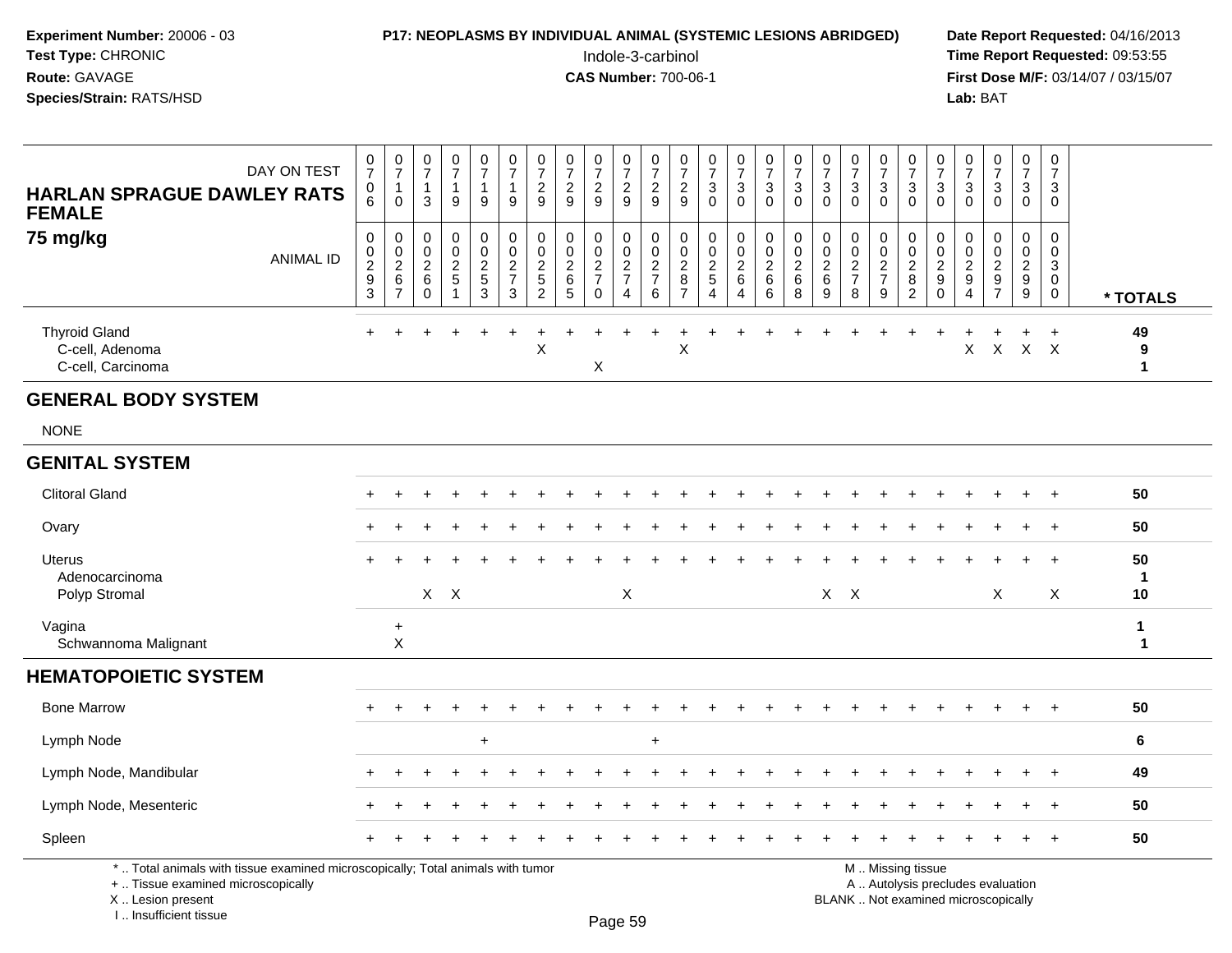| <b>P17: NEOPLASMS BY INDIVIDUAL ANIMAL (SYSTEMIC LESIONS ABRIDGED)</b><br>Date Rep |
|------------------------------------------------------------------------------------|
| Time Rep                                                                           |
| <b>First Dos</b>                                                                   |
| Lab: BAT                                                                           |
|                                                                                    |

# **P17: NEOPLASMS BY INDIVIDUAL ANIMAL (SYSTEMIC LESIONS ABRIDGED)** Date Report Requested: 04/16/2013<br>Indole-3-carbinol **Time Report Requested:** 09:53:55

 Indole-3-carbinol **Time Report Requested:** 09:53:55 **First Dose M/F:** 03/14/07 / 03/15/07<br>Lab: BAT

| DAY ON TEST<br><b>HARLAN SPRAGUE DAWLEY RATS</b><br><b>FEMALE</b>                                                                                                   | $\frac{0}{7}$<br>0<br>$6\phantom{1}$                                       | $\frac{0}{7}$<br>1<br>$\mathbf 0$                               | $\frac{0}{7}$<br>$\mathbf{1}$<br>$\mathbf{3}$           | $\frac{0}{7}$<br>$\mathbf 1$<br>9                         | $\frac{0}{7}$<br>$\mathbf{1}$<br>9                            | $\frac{0}{7}$<br>$\mathbf{1}$<br>9                                             | $\frac{0}{7}$<br>$\frac{2}{9}$                                               | $\begin{array}{c} 0 \\ 7 \end{array}$<br>$\frac{2}{9}$       | $\frac{0}{7}$<br>$\overline{2}$<br>9                            | $\frac{0}{7}$<br>$\overline{c}$<br>9                                                 | 0<br>$\overline{7}$<br>$\overline{2}$<br>9                  | $\frac{0}{7}$<br>$\frac{2}{9}$                            | $\frac{0}{7}$<br>$\ensuremath{\mathsf{3}}$<br>$\mathbf 0$                  | $\frac{0}{7}$<br>$\frac{3}{0}$                                  | $\begin{array}{c} 0 \\ 7 \end{array}$<br>$_{0}^{3}$                               | $\frac{0}{7}$<br>$\frac{3}{0}$                                       | $\frac{0}{7}$<br>$\sqrt{3}$<br>$\mathbf 0$             | $\frac{0}{7}$<br>$\mathbf{3}$<br>$\mathbf{0}$                 | 0<br>$\overline{7}$<br>$\ensuremath{\mathsf{3}}$<br>$\mathbf 0$ | 0<br>$\overline{7}$<br>3<br>$\Omega$                                                          | $\frac{0}{7}$<br>3<br>$\mathbf 0$                                       | $\frac{0}{7}$<br>$\mathbf{3}$<br>$\mathbf 0$            | $\frac{0}{7}$<br>$\frac{3}{0}$                      | $\begin{array}{c} 0 \\ 7 \end{array}$<br>$\sqrt{3}$<br>$\mathbf 0$ | $\pmb{0}$<br>$\overline{7}$<br>3<br>$\Omega$                  |                              |
|---------------------------------------------------------------------------------------------------------------------------------------------------------------------|----------------------------------------------------------------------------|-----------------------------------------------------------------|---------------------------------------------------------|-----------------------------------------------------------|---------------------------------------------------------------|--------------------------------------------------------------------------------|------------------------------------------------------------------------------|--------------------------------------------------------------|-----------------------------------------------------------------|--------------------------------------------------------------------------------------|-------------------------------------------------------------|-----------------------------------------------------------|----------------------------------------------------------------------------|-----------------------------------------------------------------|-----------------------------------------------------------------------------------|----------------------------------------------------------------------|--------------------------------------------------------|---------------------------------------------------------------|-----------------------------------------------------------------|-----------------------------------------------------------------------------------------------|-------------------------------------------------------------------------|---------------------------------------------------------|-----------------------------------------------------|--------------------------------------------------------------------|---------------------------------------------------------------|------------------------------|
| 75 mg/kg<br><b>ANIMAL ID</b>                                                                                                                                        | $\boldsymbol{0}$<br>$\mathbf 0$<br>$\overline{2}$<br>$\boldsymbol{9}$<br>3 | 0<br>$\mathbf 0$<br>$\overline{2}$<br>$\,6\,$<br>$\overline{7}$ | 0<br>$\mathbf 0$<br>$\overline{c}$<br>$\,6$<br>$\Omega$ | 0<br>$\mathbf 0$<br>$\overline{a}$<br>5<br>$\overline{1}$ | 0<br>$\mathsf{O}$<br>$\sqrt{2}$<br>$\sqrt{5}$<br>$\mathbf{3}$ | $\mathbf 0$<br>$\pmb{0}$<br>$\overline{2}$<br>$\boldsymbol{7}$<br>$\mathbf{3}$ | $\mathbf 0$<br>$\mathbf 0$<br>$\overline{2}$<br>$\sqrt{5}$<br>$\overline{2}$ | $\mathbf 0$<br>$\mathbf 0$<br>$\overline{2}$<br>$\,6\,$<br>5 | 0<br>$\mathbf 0$<br>$\sqrt{2}$<br>$\overline{7}$<br>$\mathbf 0$ | $\mathbf 0$<br>$\mathbf 0$<br>$\boldsymbol{2}$<br>$\boldsymbol{7}$<br>$\overline{4}$ | 0<br>$\mathbf 0$<br>$\boldsymbol{2}$<br>$\overline{7}$<br>6 | 0<br>$\mathbf 0$<br>$\overline{c}$<br>8<br>$\overline{7}$ | 0<br>$\mathsf{O}\xspace$<br>$\overline{2}$<br>$\sqrt{5}$<br>$\overline{4}$ | 0<br>$\mathbf 0$<br>$\overline{2}$<br>$\,6\,$<br>$\overline{4}$ | $\mathbf 0$<br>$\mathsf{O}\xspace$<br>$\overline{2}$<br>$\,6\,$<br>$6\phantom{1}$ | $\mathbf 0$<br>$\mathsf{O}\xspace$<br>$\overline{2}$<br>$\,6\,$<br>8 | $\mathbf 0$<br>$\mathbf 0$<br>$\overline{2}$<br>6<br>9 | 0<br>$\mathsf{O}\xspace$<br>$\sqrt{2}$<br>$\overline{7}$<br>8 | $\mathbf 0$<br>$\mathbf 0$<br>$\sqrt{2}$<br>$\overline{7}$<br>9 | 0<br>$\mathbf 0$<br>$\overline{c}$<br>$\bf 8$<br>$\overline{2}$                               | 0<br>$\mathbf 0$<br>$\boldsymbol{2}$<br>$\boldsymbol{9}$<br>$\mathbf 0$ | 0<br>$\pmb{0}$<br>$\overline{c}$<br>9<br>$\overline{4}$ | 0<br>$\mathbf 0$<br>$\overline{2}$<br>$\frac{9}{7}$ | $\mathbf 0$<br>$\mathbf 0$<br>$\overline{2}$<br>$_{9}^9$           | $\mathbf 0$<br>$\mathbf 0$<br>3<br>$\mathbf 0$<br>$\mathbf 0$ | * TOTALS                     |
| Thymus                                                                                                                                                              | $+$                                                                        |                                                                 |                                                         |                                                           | $\ddot{}$                                                     |                                                                                |                                                                              |                                                              | $\ddot{}$                                                       |                                                                                      |                                                             |                                                           | $\overline{1}$                                                             | $\ddot{}$                                                       | ÷.                                                                                |                                                                      |                                                        | $\ddotmark$                                                   |                                                                 |                                                                                               |                                                                         | $\ddot{}$                                               | $+$                                                 | $+$                                                                | $+$                                                           | 50                           |
| <b>INTEGUMENTARY SYSTEM</b>                                                                                                                                         |                                                                            |                                                                 |                                                         |                                                           |                                                               |                                                                                |                                                                              |                                                              |                                                                 |                                                                                      |                                                             |                                                           |                                                                            |                                                                 |                                                                                   |                                                                      |                                                        |                                                               |                                                                 |                                                                                               |                                                                         |                                                         |                                                     |                                                                    |                                                               |                              |
| <b>Mammary Gland</b><br>Adenoma                                                                                                                                     |                                                                            |                                                                 |                                                         |                                                           |                                                               |                                                                                |                                                                              |                                                              |                                                                 |                                                                                      |                                                             |                                                           |                                                                            |                                                                 |                                                                                   |                                                                      |                                                        |                                                               |                                                                 |                                                                                               |                                                                         |                                                         |                                                     |                                                                    | $+$                                                           | 50<br>$\mathbf{1}$           |
| Carcinoma<br>Fibroadenoma<br>Fibroadenoma, Multiple                                                                                                                 |                                                                            |                                                                 | $X$ $X$ $X$                                             |                                                           | X                                                             | X                                                                              |                                                                              |                                                              |                                                                 | $\times$<br>$\sf X$                                                                  | $\times$                                                    |                                                           |                                                                            | $\mathsf{X}$                                                    |                                                                                   | $X$ $X$                                                              | X                                                      | Χ                                                             |                                                                 | X                                                                                             | X                                                                       | X                                                       | X                                                   |                                                                    |                                                               | $\mathbf 2$<br>23<br>8       |
| Skin                                                                                                                                                                |                                                                            |                                                                 |                                                         |                                                           |                                                               |                                                                                |                                                                              |                                                              |                                                                 |                                                                                      |                                                             |                                                           |                                                                            |                                                                 |                                                                                   |                                                                      |                                                        |                                                               |                                                                 |                                                                                               |                                                                         |                                                         |                                                     |                                                                    | $+$                                                           | 50                           |
| <b>MUSCULOSKELETAL SYSTEM</b>                                                                                                                                       |                                                                            |                                                                 |                                                         |                                                           |                                                               |                                                                                |                                                                              |                                                              |                                                                 |                                                                                      |                                                             |                                                           |                                                                            |                                                                 |                                                                                   |                                                                      |                                                        |                                                               |                                                                 |                                                                                               |                                                                         |                                                         |                                                     |                                                                    |                                                               |                              |
| <b>Bone</b>                                                                                                                                                         | $+$                                                                        |                                                                 |                                                         |                                                           |                                                               |                                                                                |                                                                              |                                                              |                                                                 |                                                                                      |                                                             |                                                           |                                                                            |                                                                 |                                                                                   |                                                                      |                                                        |                                                               |                                                                 |                                                                                               |                                                                         |                                                         | $\pm$                                               | $+$                                                                | $+$                                                           | 50                           |
| <b>NERVOUS SYSTEM</b>                                                                                                                                               |                                                                            |                                                                 |                                                         |                                                           |                                                               |                                                                                |                                                                              |                                                              |                                                                 |                                                                                      |                                                             |                                                           |                                                                            |                                                                 |                                                                                   |                                                                      |                                                        |                                                               |                                                                 |                                                                                               |                                                                         |                                                         |                                                     |                                                                    |                                                               |                              |
| <b>Brain</b>                                                                                                                                                        |                                                                            |                                                                 |                                                         |                                                           |                                                               |                                                                                |                                                                              |                                                              |                                                                 |                                                                                      |                                                             |                                                           |                                                                            |                                                                 |                                                                                   |                                                                      |                                                        |                                                               |                                                                 |                                                                                               |                                                                         |                                                         |                                                     |                                                                    | $\ddot{+}$                                                    | 50                           |
| Peripheral Nerve<br>Trigeminal, Schwannoma Malignant                                                                                                                |                                                                            |                                                                 |                                                         |                                                           |                                                               |                                                                                |                                                                              |                                                              |                                                                 |                                                                                      |                                                             |                                                           |                                                                            |                                                                 |                                                                                   |                                                                      |                                                        |                                                               |                                                                 |                                                                                               |                                                                         |                                                         |                                                     |                                                                    |                                                               | $\mathbf{2}$<br>$\mathbf{1}$ |
| Spinal Cord                                                                                                                                                         |                                                                            |                                                                 |                                                         |                                                           |                                                               |                                                                                |                                                                              |                                                              |                                                                 |                                                                                      |                                                             |                                                           |                                                                            |                                                                 |                                                                                   |                                                                      |                                                        |                                                               |                                                                 |                                                                                               |                                                                         |                                                         |                                                     |                                                                    |                                                               | $\mathbf 1$                  |
| <b>RESPIRATORY SYSTEM</b>                                                                                                                                           |                                                                            |                                                                 |                                                         |                                                           |                                                               |                                                                                |                                                                              |                                                              |                                                                 |                                                                                      |                                                             |                                                           |                                                                            |                                                                 |                                                                                   |                                                                      |                                                        |                                                               |                                                                 |                                                                                               |                                                                         |                                                         |                                                     |                                                                    |                                                               |                              |
| Lung<br>Adenocarcinoma, Metastatic, Uterus<br><b>Cystic Keratinizing Epithelioma</b>                                                                                |                                                                            |                                                                 |                                                         |                                                           |                                                               |                                                                                | X                                                                            |                                                              |                                                                 |                                                                                      |                                                             |                                                           |                                                                            |                                                                 |                                                                                   |                                                                      |                                                        |                                                               |                                                                 |                                                                                               |                                                                         |                                                         |                                                     |                                                                    |                                                               | 50<br>1<br>1                 |
| Nose                                                                                                                                                                |                                                                            |                                                                 |                                                         |                                                           |                                                               |                                                                                |                                                                              |                                                              |                                                                 |                                                                                      |                                                             |                                                           |                                                                            |                                                                 |                                                                                   |                                                                      |                                                        |                                                               |                                                                 |                                                                                               |                                                                         |                                                         |                                                     |                                                                    | $\ddot{+}$                                                    | 50                           |
| *  Total animals with tissue examined microscopically; Total animals with tumor<br>+  Tissue examined microscopically<br>X  Lesion present<br>I Insufficient tissue |                                                                            |                                                                 |                                                         |                                                           |                                                               |                                                                                |                                                                              |                                                              |                                                                 | $D_{200}$ $60$                                                                       |                                                             |                                                           |                                                                            |                                                                 |                                                                                   |                                                                      |                                                        |                                                               |                                                                 | M  Missing tissue<br>A  Autolysis precludes evaluation<br>BLANK  Not examined microscopically |                                                                         |                                                         |                                                     |                                                                    |                                                               |                              |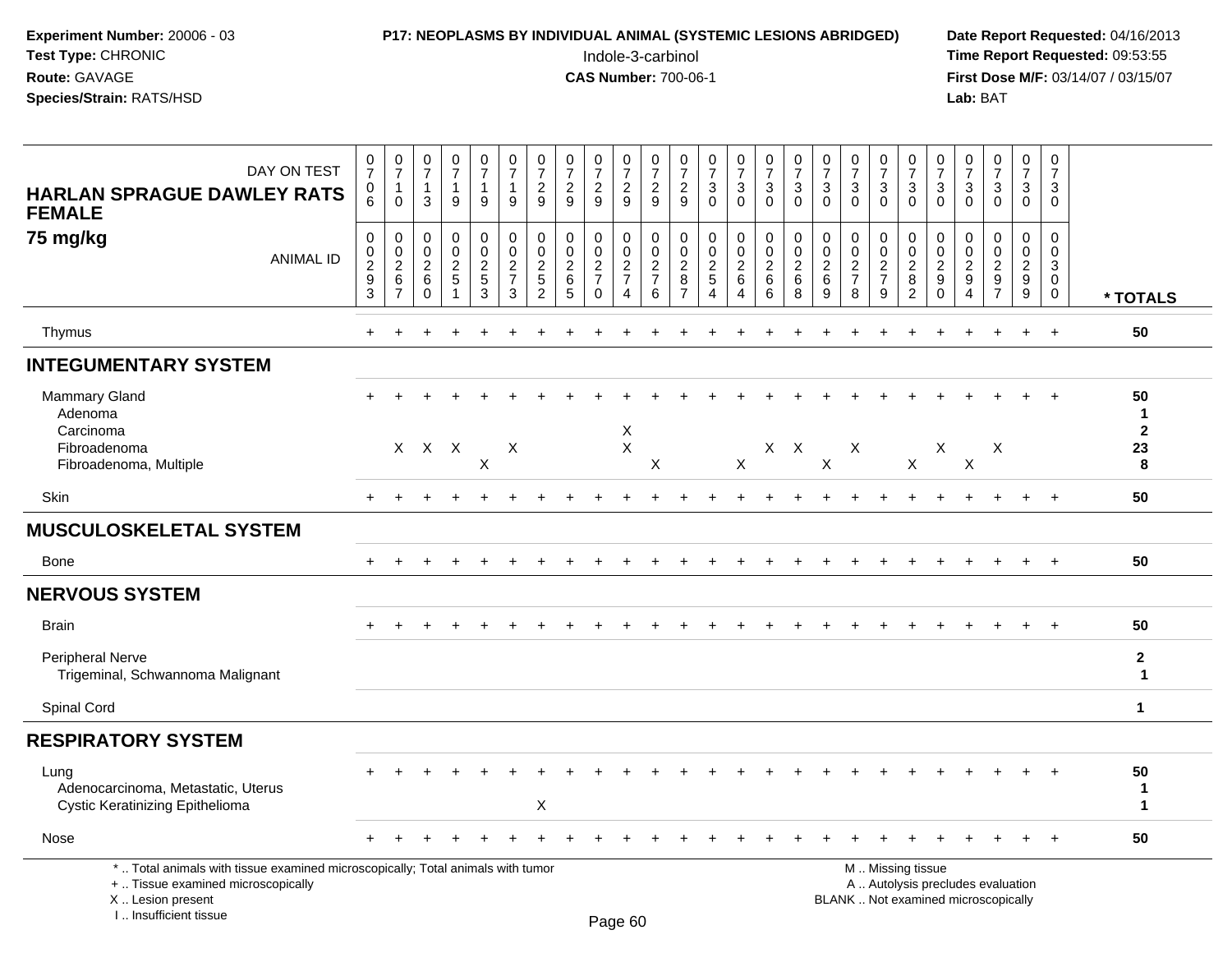| Experiment Number: 20006 - 03<br>Test Type: CHRONIC<br>Route: GAVAGE<br>Species/Strain: RATS/HSD |                                    |                                                                   |                                                                   |                                                |                                                          |                            |                                                                  | P17: NEOPLASMS BY INDIVIDUAL ANIMAL (SYSTEMIC LESIONS ABRIDGED) |                                                              |                                               | Indole-3-carbinol<br><b>CAS Number: 700-06-1</b>            |                                                                   |                                               |                                                   |                                                      |                                                  |                                                   |                                                           |                                                           |                                                            |                                                                       | Lab: BAT                                     |                                                                               |                                                             |                                      | Date Report Requested: 04/16/2013<br>Time Report Requested: 09:53:55<br>First Dose M/F: 03/14/07 / 03/15/07 |
|--------------------------------------------------------------------------------------------------|------------------------------------|-------------------------------------------------------------------|-------------------------------------------------------------------|------------------------------------------------|----------------------------------------------------------|----------------------------|------------------------------------------------------------------|-----------------------------------------------------------------|--------------------------------------------------------------|-----------------------------------------------|-------------------------------------------------------------|-------------------------------------------------------------------|-----------------------------------------------|---------------------------------------------------|------------------------------------------------------|--------------------------------------------------|---------------------------------------------------|-----------------------------------------------------------|-----------------------------------------------------------|------------------------------------------------------------|-----------------------------------------------------------------------|----------------------------------------------|-------------------------------------------------------------------------------|-------------------------------------------------------------|--------------------------------------|-------------------------------------------------------------------------------------------------------------|
| DAY ON TEST<br><b>HARLAN SPRAGUE DAWLEY RATS</b><br><b>FEMALE</b>                                | $\frac{0}{7}$<br>0<br>6            | $\frac{0}{7}$<br>$\mathbf{1}$<br>$\mathbf 0$                      | $\frac{0}{7}$<br>$\mathbf{1}$<br>3                                | $\frac{0}{7}$<br>9                             | $\frac{0}{7}$<br>$\overline{1}$<br>9                     | 0<br>$\overline{7}$<br>9   | $\frac{0}{7}$<br>$\overline{\mathbf{c}}$<br>$\boldsymbol{9}$     | $\frac{0}{7}$<br>$\frac{2}{9}$                                  | $\frac{0}{7}$<br>$\frac{2}{9}$                               | $\frac{0}{7}$<br>9                            | 0<br>$\boldsymbol{7}$<br>$\sqrt{2}$<br>9                    | $\frac{0}{7}$<br>$\frac{2}{9}$                                    | $\frac{0}{7}$<br>$\mathbf{3}$<br>$\Omega$     | $\frac{0}{7}$<br>$_{0}^{3}$                       | $\frac{0}{7}$<br>$\frac{3}{0}$                       | $\frac{0}{7}$<br>3<br>$\Omega$                   | $\frac{0}{7}$<br>$\mathbf{3}$<br>$\mathbf 0$      | $\frac{0}{7}$<br>3<br>$\Omega$                            | $\frac{0}{7}$<br>$\mathbf{3}$<br>$\Omega$                 | $\frac{0}{7}$<br>$\ensuremath{\mathsf{3}}$<br>$\Omega$     | $\frac{0}{7}$<br>$\sqrt{3}$<br>$\Omega$                               | $\frac{0}{7}$<br>$\sqrt{3}$<br>$\Omega$      | $\begin{array}{c} 0 \\ 7 \\ 3 \end{array}$<br>$\mathbf 0$                     | $\frac{0}{7}$<br>$_{0}^{3}$                                 | 0<br>$\overline{7}$<br>3<br>$\Omega$ |                                                                                                             |
| 75 mg/kg<br><b>ANIMAL ID</b>                                                                     | 0<br>0<br>$\overline{c}$<br>9<br>3 | 0<br>$\begin{array}{c} 0 \\ 2 \\ 6 \end{array}$<br>$\overline{7}$ | 0<br>$\mathsf{O}\xspace$<br>$\overline{c}$<br>$\,6\,$<br>$\Omega$ | 0<br>$\pmb{0}$<br>$\sqrt{2}$<br>$\overline{5}$ | $\mathbf 0$<br>$\ddot{\mathbf{0}}$<br>$\frac{2}{5}$<br>3 | 0<br>$\mathbf 0$<br>2<br>3 | $\Omega$<br>$\mathbf 0$<br>$\overline{c}$<br>5<br>$\overline{2}$ | $\mathbf 0$<br>$\pmb{0}$<br>$\sqrt{2}$<br>$\,6\,$<br>5          | 0<br>$\mathbf 0$<br>$\sqrt{2}$<br>$\overline{7}$<br>$\Omega$ | $\Omega$<br>$\mathbf 0$<br>$\frac{2}{7}$<br>4 | 0<br>$\mathbf 0$<br>$\boldsymbol{2}$<br>$\overline{7}$<br>6 | $\mathbf 0$<br>$\pmb{0}$<br>$\overline{c}$<br>8<br>$\overline{7}$ | 0<br>$\mathsf{O}$<br>$\overline{a}$<br>5<br>4 | 0<br>$\pmb{0}$<br>$\frac{2}{6}$<br>$\overline{4}$ | $\mathbf 0$<br>$\pmb{0}$<br>$\overline{2}$<br>6<br>6 | $\Omega$<br>$\Omega$<br>$\overline{2}$<br>6<br>8 | $\Omega$<br>$\pmb{0}$<br>$\overline{c}$<br>6<br>9 | 0<br>$\mathbf 0$<br>$\overline{c}$<br>$\overline{7}$<br>8 | 0<br>$\mathbf 0$<br>$\overline{c}$<br>$\overline{7}$<br>9 | $\Omega$<br>$\pmb{0}$<br>$\sqrt{2}$<br>8<br>$\overline{2}$ | $\Omega$<br>$\mathbf 0$<br>$\sqrt{2}$<br>$\boldsymbol{9}$<br>$\Omega$ | 0<br>$\mathbf 0$<br>$\overline{c}$<br>9<br>4 | 0<br>$\boldsymbol{0}$<br>$\overline{a}$<br>$\boldsymbol{9}$<br>$\overline{7}$ | $\mathbf 0$<br>$\pmb{0}$<br>$\frac{2}{9}$<br>$\overline{9}$ | $\Omega$<br>0<br>3<br>$\Omega$<br>0  | * TOTALS                                                                                                    |
| Trachea                                                                                          |                                    |                                                                   |                                                                   |                                                |                                                          |                            |                                                                  |                                                                 |                                                              |                                               |                                                             |                                                                   |                                               |                                                   |                                                      |                                                  |                                                   |                                                           |                                                           |                                                            |                                                                       |                                              |                                                                               |                                                             | $+$                                  | 50                                                                                                          |
| <b>SPECIAL SENSES SYSTEM</b>                                                                     |                                    |                                                                   |                                                                   |                                                |                                                          |                            |                                                                  |                                                                 |                                                              |                                               |                                                             |                                                                   |                                               |                                                   |                                                      |                                                  |                                                   |                                                           |                                                           |                                                            |                                                                       |                                              |                                                                               |                                                             |                                      |                                                                                                             |
| Eye                                                                                              |                                    |                                                                   |                                                                   |                                                |                                                          |                            |                                                                  |                                                                 |                                                              |                                               |                                                             |                                                                   |                                               |                                                   |                                                      |                                                  |                                                   |                                                           |                                                           |                                                            |                                                                       |                                              |                                                                               |                                                             | $+$                                  | 50                                                                                                          |
| Harderian Gland<br>Schwannoma Malignant, Metastatic, Peripheral<br>Nerve                         |                                    |                                                                   |                                                                   |                                                |                                                          |                            |                                                                  |                                                                 |                                                              |                                               |                                                             |                                                                   |                                               |                                                   |                                                      |                                                  |                                                   |                                                           |                                                           |                                                            |                                                                       |                                              |                                                                               |                                                             | $+$                                  | 50<br>1                                                                                                     |
| <b>URINARY SYSTEM</b>                                                                            |                                    |                                                                   |                                                                   |                                                |                                                          |                            |                                                                  |                                                                 |                                                              |                                               |                                                             |                                                                   |                                               |                                                   |                                                      |                                                  |                                                   |                                                           |                                                           |                                                            |                                                                       |                                              |                                                                               |                                                             |                                      |                                                                                                             |
| Kidney                                                                                           |                                    |                                                                   |                                                                   |                                                |                                                          |                            |                                                                  |                                                                 |                                                              |                                               |                                                             |                                                                   |                                               |                                                   |                                                      |                                                  |                                                   |                                                           |                                                           |                                                            |                                                                       |                                              |                                                                               |                                                             |                                      | 50                                                                                                          |
| <b>Urinary Bladder</b>                                                                           |                                    |                                                                   |                                                                   |                                                |                                                          |                            |                                                                  |                                                                 |                                                              |                                               |                                                             |                                                                   |                                               |                                                   |                                                      |                                                  |                                                   |                                                           |                                                           |                                                            |                                                                       |                                              |                                                                               |                                                             | $+$                                  | 50                                                                                                          |
| <b>SYSTEMIC LESIONS</b>                                                                          |                                    |                                                                   |                                                                   |                                                |                                                          |                            |                                                                  |                                                                 |                                                              |                                               |                                                             |                                                                   |                                               |                                                   |                                                      |                                                  |                                                   |                                                           |                                                           |                                                            |                                                                       |                                              |                                                                               |                                                             |                                      |                                                                                                             |
| Multiple Organ<br>Leukemia Mononuclear                                                           |                                    |                                                                   |                                                                   |                                                |                                                          |                            |                                                                  |                                                                 |                                                              |                                               |                                                             |                                                                   |                                               |                                                   |                                                      |                                                  |                                                   |                                                           |                                                           |                                                            |                                                                       |                                              |                                                                               |                                                             |                                      | 50<br>$\overline{2}$                                                                                        |

\* .. Total animals with tissue examined microscopically; Total animals with tumor

+ .. Tissue examined microscopically

X .. Lesion present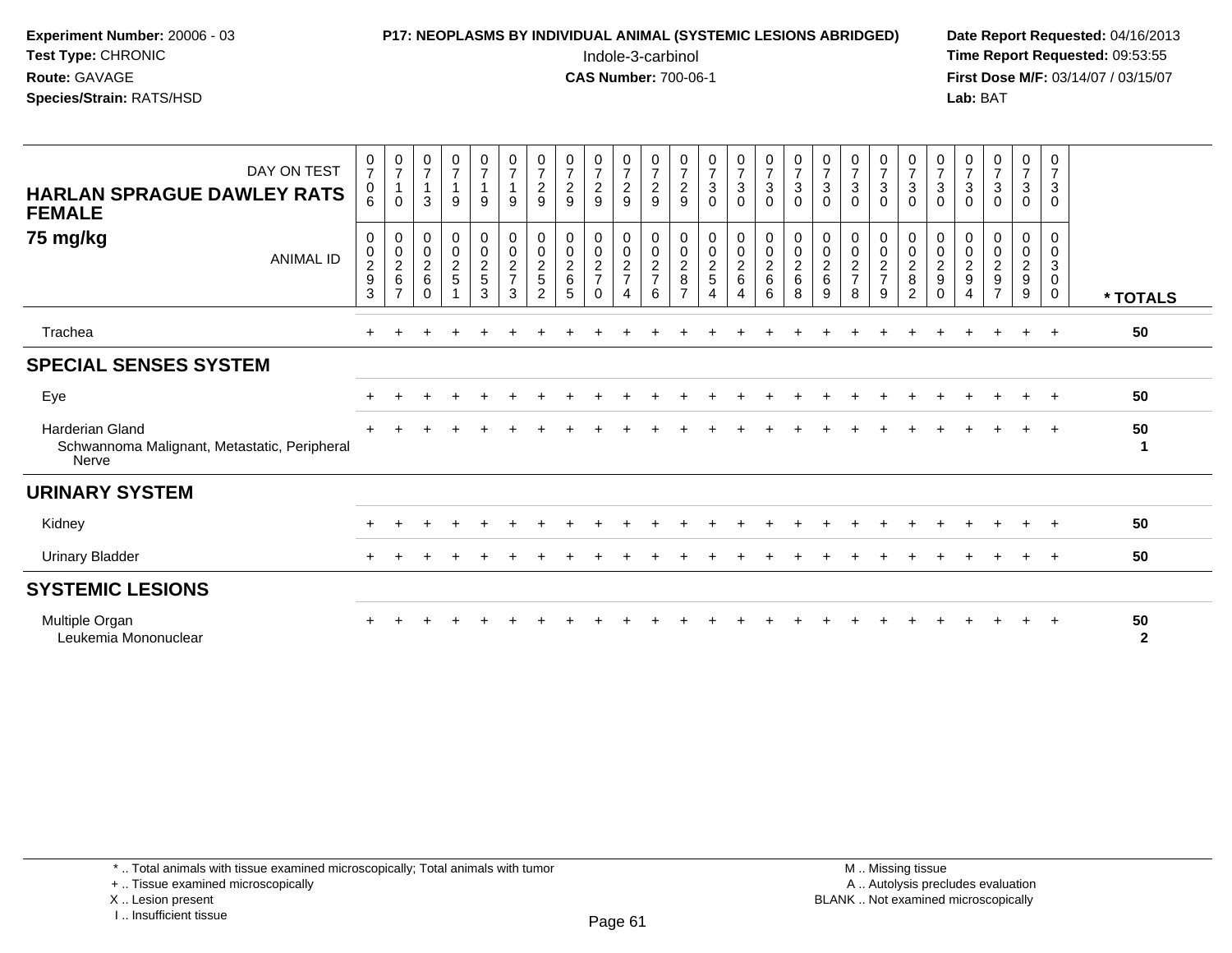#### **P17: NEOPLASMS BY INDIVIDUAL ANIMAL (SYSTEMIC LESIONS ABRIDGED)** Date Report Requested: 04/16/2013<br>Indole-3-carbinol **Time Report Requested: 09:53:55**

 Indole-3-carbinol **Time Report Requested:** 09:53:55 **First Dose M/F:** 03/14/07 / 03/15/07<br>**Lab:** BAT **Lab:** BAT

| DAY ON TEST<br><b>HARLAN SPRAGUE DAWLEY RATS</b><br><b>FEMALE</b>                                           | 0<br>$\mathbf{1}$<br>6<br>$\Omega$                                 | $\pmb{0}$<br>$\overline{1}$<br>8<br>9                       | $\pmb{0}$<br>$\overline{3}$<br>$\mathbf 0$<br>$\overline{7}$                 | $\frac{0}{3}$<br>$\frac{2}{9}$                       | $\pmb{0}$<br>$\overline{3}$<br>$\frac{9}{3}$                                          | $_{3}^{\rm 0}$<br>$\frac{9}{7}$                             | $\mathbf 0$<br>$\overline{a}$<br>$\overline{\mathbf{4}}$<br>6              | $\begin{array}{c} 0 \\ 5 \end{array}$<br>$\mathbf{1}$<br>6            | $\begin{array}{c} 0 \\ 5 \\ 2 \\ 6 \end{array}$                             | $\,0\,$<br>$\overline{5}$<br>4<br>8                                               | $\frac{0}{5}$<br>9<br>$\mathbf 0$                                                    | 0<br>$\overline{5}$<br>$\boldsymbol{9}$<br>$6^{\circ}$                                            | $\begin{array}{c} 0 \\ 6 \end{array}$<br>$\pmb{0}$<br>8                            | $\begin{array}{c} 0 \\ 6 \end{array}$<br>$\mathbf{1}$<br>$\overline{1}$ | $\pmb{0}$<br>$6\overline{6}$<br>$\mathbf{1}$<br>$\overline{4}$  | $\pmb{0}$<br>6<br>1<br>5                            | 0<br>$6^{\circ}$<br>3<br>$\overline{1}$          | $\begin{matrix} 0 \\ 6 \end{matrix}$<br>3<br>$\mathbf{1}$                             | $\pmb{0}$<br>$\frac{6}{9}$            | 0<br>6<br>$\overline{4}$<br>$\mathbf{3}$                               | $\begin{matrix} 0 \\ 6 \end{matrix}$<br>$\begin{array}{c} 4 \\ 5 \end{array}$ | $\pmb{0}$<br>6<br>$\overline{4}$<br>$5\phantom{1}$            | $\begin{array}{c} 0 \\ 6 \end{array}$<br>$\overline{4}$<br>$\,6\,$ | $\boldsymbol{0}$<br>$6\phantom{1}$<br>$\overline{4}$<br>6   | $\mathbf 0$<br>6<br>4<br>6   |                   |
|-------------------------------------------------------------------------------------------------------------|--------------------------------------------------------------------|-------------------------------------------------------------|------------------------------------------------------------------------------|------------------------------------------------------|---------------------------------------------------------------------------------------|-------------------------------------------------------------|----------------------------------------------------------------------------|-----------------------------------------------------------------------|-----------------------------------------------------------------------------|-----------------------------------------------------------------------------------|--------------------------------------------------------------------------------------|---------------------------------------------------------------------------------------------------|------------------------------------------------------------------------------------|-------------------------------------------------------------------------|-----------------------------------------------------------------|-----------------------------------------------------|--------------------------------------------------|---------------------------------------------------------------------------------------|---------------------------------------|------------------------------------------------------------------------|-------------------------------------------------------------------------------|---------------------------------------------------------------|--------------------------------------------------------------------|-------------------------------------------------------------|------------------------------|-------------------|
| 150 mg/kg<br><b>ANIMAL ID</b>                                                                               | $\boldsymbol{0}$<br>$_{3}^{\rm 0}$<br>$\overline{\mathbf{4}}$<br>5 | $\mathbf 0$<br>$\mathbf 0$<br>$\sqrt{3}$<br>$\sqrt{3}$<br>9 | $\mathbf 0$<br>$\mathbf 0$<br>$\sqrt{3}$<br>$\overline{4}$<br>$\overline{7}$ | $\mathsf 0$<br>$\mathbf 0$<br>$\mathbf{3}$<br>1<br>3 | $\mathsf 0$<br>$\mathsf 0$<br>$\ensuremath{\mathsf{3}}$<br>$\overline{c}$<br>$\Delta$ | $_{\rm 0}^{\rm 0}$<br>$\overline{3}$<br>$\overline{4}$<br>9 | $\mathbf 0$<br>$\mathbf 0$<br>$\mathsf 3$<br>$\mathbf 0$<br>$\overline{2}$ | $\mathbf 0$<br>$\mathbf 0$<br>$\mathbf 3$<br>$\mathbf{1}$<br>$\Omega$ | 0<br>$\mathbf 0$<br>$\ensuremath{\mathsf{3}}$<br>$\sqrt{2}$<br>$\mathbf{1}$ | $\mathsf 0$<br>$\mathbf 0$<br>$\sqrt{3}$<br>$\mathsf{O}\xspace$<br>$\overline{7}$ | $\mathsf{O}\xspace$<br>$\pmb{0}$<br>$\overline{3}$<br>$\ensuremath{\mathsf{3}}$<br>5 | $\mathsf{O}\xspace$<br>$\mathbf 0$<br>$\ensuremath{\mathsf{3}}$<br>$\mathbf{1}$<br>$\overline{7}$ | $\pmb{0}$<br>$\mathsf{O}\xspace$<br>$\ensuremath{\mathsf{3}}$<br>$\mathbf{1}$<br>9 | $\pmb{0}$<br>$\mathbf 0$<br>$\overline{3}$<br>$\mathsf{O}\xspace$       | $\mathbf 0$<br>$\mathbf 0$<br>$\sqrt{3}$<br>$\overline{4}$<br>8 | $\mathbf 0$<br>$\mathbf 0$<br>3<br>$\mathbf 0$<br>3 | $\mathbf 0$<br>$\mathbf 0$<br>$\frac{3}{2}$<br>3 | $\mathbf 0$<br>$\mathbf 0$<br>$\ensuremath{\mathsf{3}}$<br>$\overline{4}$<br>$\Omega$ | $\pmb{0}$<br>$\frac{0}{3}$<br>$\,8\,$ | $_{\rm 0}^{\rm 0}$<br>$\overline{3}$<br>$\overline{4}$<br>$\mathbf{3}$ | $\pmb{0}$<br>$\ddot{\mathbf{0}}$<br>$\frac{3}{2}$<br>$\mathbf{0}$             | $\mathbf 0$<br>$\mathbf 0$<br>$\frac{3}{2}$<br>$\overline{2}$ | 0<br>$\mathbf 0$<br>$\mathbf{3}$<br>$\ensuremath{\mathsf{3}}$<br>1 | $\pmb{0}$<br>$\mathbf 0$<br>$\frac{3}{3}$<br>$\overline{2}$ | 0<br>$\Omega$<br>3<br>4<br>6 | females<br>(cont) |
| <b>ALIMENTARY SYSTEM</b>                                                                                    |                                                                    |                                                             |                                                                              |                                                      |                                                                                       |                                                             |                                                                            |                                                                       |                                                                             |                                                                                   |                                                                                      |                                                                                                   |                                                                                    |                                                                         |                                                                 |                                                     |                                                  |                                                                                       |                                       |                                                                        |                                                                               |                                                               |                                                                    |                                                             |                              |                   |
| Esophagus                                                                                                   |                                                                    | ÷                                                           |                                                                              |                                                      |                                                                                       |                                                             |                                                                            |                                                                       |                                                                             |                                                                                   |                                                                                      |                                                                                                   |                                                                                    |                                                                         |                                                                 |                                                     |                                                  |                                                                                       |                                       |                                                                        |                                                                               |                                                               |                                                                    |                                                             | $^{+}$                       |                   |
| Intestine Large, Cecum                                                                                      |                                                                    |                                                             |                                                                              |                                                      |                                                                                       |                                                             |                                                                            |                                                                       |                                                                             |                                                                                   |                                                                                      |                                                                                                   |                                                                                    |                                                                         |                                                                 |                                                     |                                                  |                                                                                       |                                       |                                                                        |                                                                               |                                                               |                                                                    |                                                             |                              |                   |
| Intestine Large, Colon                                                                                      |                                                                    |                                                             |                                                                              |                                                      |                                                                                       |                                                             |                                                                            |                                                                       |                                                                             |                                                                                   |                                                                                      |                                                                                                   |                                                                                    |                                                                         |                                                                 |                                                     |                                                  |                                                                                       |                                       |                                                                        |                                                                               |                                                               |                                                                    |                                                             |                              |                   |
| Intestine Large, Rectum                                                                                     |                                                                    |                                                             |                                                                              |                                                      |                                                                                       |                                                             |                                                                            |                                                                       |                                                                             |                                                                                   |                                                                                      |                                                                                                   |                                                                                    |                                                                         |                                                                 |                                                     |                                                  |                                                                                       |                                       |                                                                        |                                                                               |                                                               |                                                                    |                                                             | $+$                          |                   |
| Intestine Small, Duodenum                                                                                   |                                                                    |                                                             |                                                                              |                                                      |                                                                                       |                                                             |                                                                            |                                                                       |                                                                             |                                                                                   |                                                                                      |                                                                                                   |                                                                                    |                                                                         |                                                                 |                                                     |                                                  |                                                                                       |                                       |                                                                        |                                                                               |                                                               |                                                                    |                                                             | $\ddot{}$                    |                   |
| Intestine Small, Ileum                                                                                      |                                                                    |                                                             |                                                                              |                                                      |                                                                                       |                                                             |                                                                            |                                                                       |                                                                             |                                                                                   |                                                                                      |                                                                                                   |                                                                                    |                                                                         |                                                                 |                                                     |                                                  |                                                                                       |                                       |                                                                        |                                                                               |                                                               |                                                                    |                                                             | $\pm$                        |                   |
| Intestine Small, Jejunum                                                                                    |                                                                    |                                                             |                                                                              |                                                      |                                                                                       |                                                             |                                                                            |                                                                       |                                                                             |                                                                                   |                                                                                      |                                                                                                   |                                                                                    |                                                                         |                                                                 |                                                     |                                                  |                                                                                       |                                       |                                                                        |                                                                               |                                                               |                                                                    |                                                             | $\ddot{}$                    |                   |
| Liver<br>Adenocarcinoma, Metastatic, Uterus<br>Hepatocellular Adenoma                                       |                                                                    |                                                             |                                                                              |                                                      |                                                                                       |                                                             |                                                                            |                                                                       |                                                                             |                                                                                   |                                                                                      | X                                                                                                 |                                                                                    |                                                                         |                                                                 |                                                     |                                                  |                                                                                       |                                       | $\mathsf{X}$                                                           |                                                                               |                                                               |                                                                    | X                                                           |                              |                   |
| Mesentery<br>Fat, Adenocarcinoma, Metastatic, Uterus<br>Fat, Squamous Cell Carcinoma, Metastatic,<br>Úterus |                                                                    |                                                             |                                                                              |                                                      |                                                                                       |                                                             |                                                                            |                                                                       |                                                                             |                                                                                   |                                                                                      |                                                                                                   |                                                                                    |                                                                         |                                                                 |                                                     |                                                  |                                                                                       |                                       | $\ddot{}$<br>X                                                         | $+$<br>$\boldsymbol{\mathsf{X}}$                                              |                                                               |                                                                    |                                                             |                              |                   |
| Oral Mucosa                                                                                                 |                                                                    |                                                             |                                                                              |                                                      |                                                                                       |                                                             |                                                                            |                                                                       |                                                                             |                                                                                   |                                                                                      |                                                                                                   |                                                                                    |                                                                         |                                                                 |                                                     |                                                  |                                                                                       |                                       |                                                                        |                                                                               |                                                               |                                                                    |                                                             | $\div$                       |                   |
| Pancreas<br>Adenocarcinoma, Metastatic, Uterus                                                              |                                                                    |                                                             |                                                                              |                                                      |                                                                                       |                                                             |                                                                            |                                                                       |                                                                             |                                                                                   |                                                                                      |                                                                                                   |                                                                                    |                                                                         |                                                                 |                                                     |                                                  |                                                                                       |                                       | X                                                                      |                                                                               |                                                               |                                                                    |                                                             |                              |                   |
| <b>Salivary Glands</b>                                                                                      | м                                                                  |                                                             |                                                                              |                                                      |                                                                                       |                                                             |                                                                            |                                                                       |                                                                             |                                                                                   |                                                                                      |                                                                                                   |                                                                                    |                                                                         |                                                                 |                                                     |                                                  |                                                                                       |                                       |                                                                        |                                                                               |                                                               |                                                                    |                                                             | $\ddot{}$                    |                   |
| *  Total animals with tissue examined microscopically; Total animals with tumor                             |                                                                    |                                                             |                                                                              |                                                      |                                                                                       |                                                             |                                                                            |                                                                       |                                                                             |                                                                                   |                                                                                      |                                                                                                   |                                                                                    |                                                                         |                                                                 |                                                     |                                                  |                                                                                       |                                       | M  Missing tissue                                                      |                                                                               |                                                               |                                                                    |                                                             |                              |                   |

\* .. Total animals with tissue examined microscopically; Total animals with tumor

+ .. Tissue examined microscopically

X .. Lesion present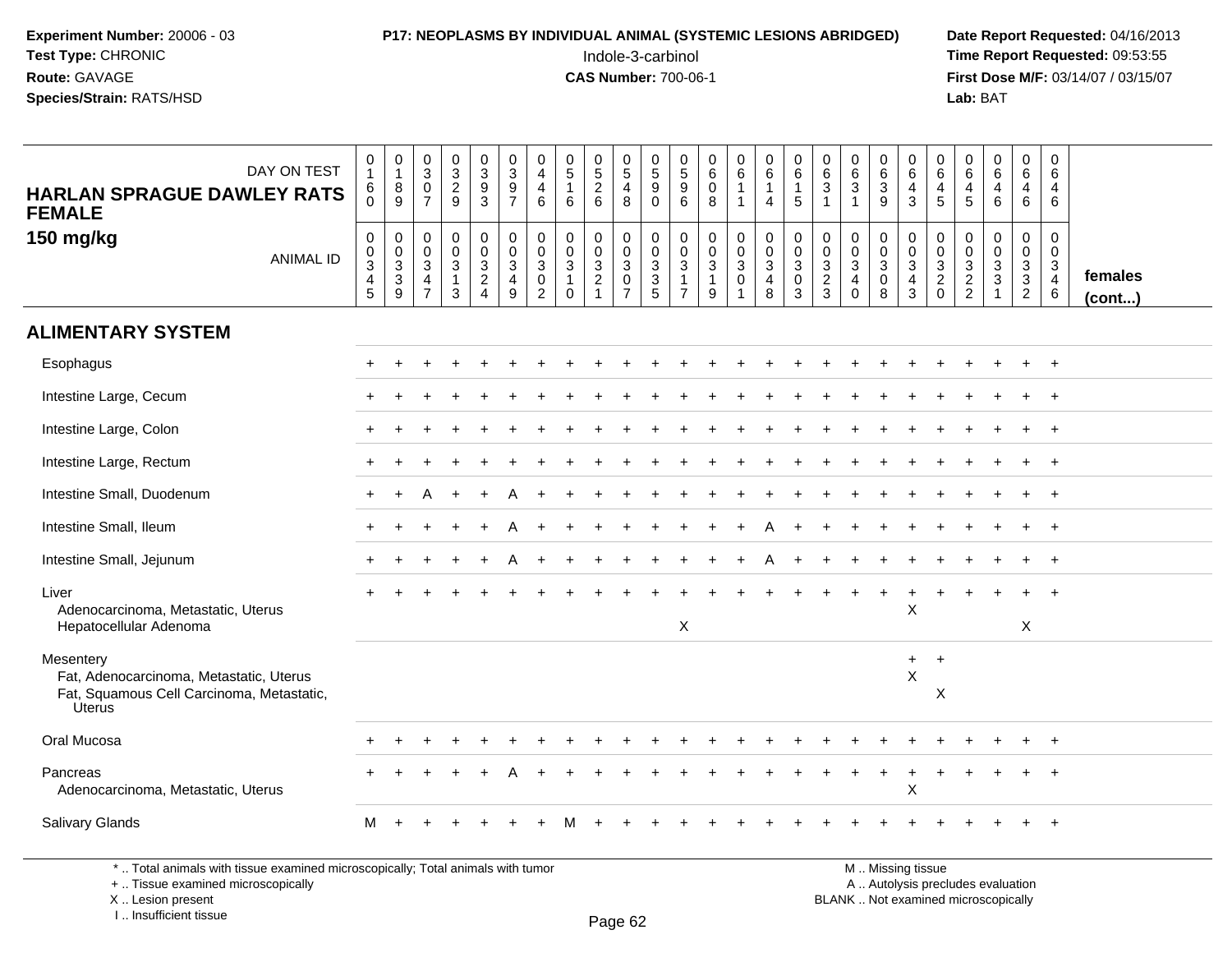# **P17: NEOPLASMS BY INDIVIDUAL ANIMAL (SYSTEMIC LESIONS ABRIDGED)** Date Report Requested: 04/16/2013<br>Indole-3-carbinol **Time Report Requested:** 09:53:55

 Indole-3-carbinol **Time Report Requested:** 09:53:55 **First Dose M/F:** 03/14/07 / 03/15/07<br>Lab: BAT **Lab:** BAT

| DAY ON TEST<br><b>HARLAN SPRAGUE DAWLEY RATS</b><br><b>FEMALE</b>                                                     | 0<br>$\mathbf{1}$<br>$^6_0$                        | $\begin{smallmatrix}0\\1\end{smallmatrix}$<br>$^8_9$ | $_{3}^{\rm 0}$<br>$\mathbf 0$<br>$\overline{7}$                                | $\frac{0}{2}$<br>9                                            | $\pmb{0}$<br>$\overline{3}$<br>$\frac{9}{3}$                     | 0<br>$\overline{3}$<br>$\frac{9}{7}$                               | 0<br>$\overline{4}$<br>4<br>$\,6\,$                              | $\begin{array}{c} 0 \\ 5 \end{array}$<br>$\mathbf{1}$<br>$6\phantom{1}$ | $\begin{smallmatrix}0\0\5\end{smallmatrix}$<br>$\overline{2}$<br>$6\phantom{a}$ | $\begin{array}{c} 0 \\ 5 \end{array}$<br>$\overline{4}$<br>8            | 0<br>$\overline{5}$<br>$\boldsymbol{9}$<br>$\mathbf 0$ | $\mathbf 0$<br>$\overline{5}$<br>$9\,$<br>6                                  | 0<br>$6\overline{6}$<br>$\mathbf 0$<br>8                                     | $\begin{array}{c} 0 \\ 6 \end{array}$<br>$\mathbf{1}$<br>$\mathbf 1$ | $\pmb{0}$<br>6<br>$\mathbf{1}$<br>$\overline{4}$            | $\begin{array}{c} 0 \\ 6 \end{array}$<br>1<br>$\overline{5}$         | $\begin{array}{c} 0 \\ 6 \end{array}$<br>$\sqrt{3}$<br>$\overline{1}$ | 0<br>$\,6\,$<br>$\mathbf{3}$<br>$\overline{1}$               | 0<br>6<br>$\mathbf 3$<br>$\boldsymbol{9}$      | 0<br>$\,6$<br>4<br>$\mathbf{3}$                                | 0<br>6<br>4<br>5                                             | 0<br>$\,6\,$<br>4<br>5                                         | $\begin{array}{c} 0 \\ 6 \end{array}$<br>4<br>$6\phantom{1}$              | $\mathbf 0$<br>$6\phantom{1}$<br>4<br>$6\phantom{1}6$                                 | 0<br>6<br>4<br>6                                                 |                   |
|-----------------------------------------------------------------------------------------------------------------------|----------------------------------------------------|------------------------------------------------------|--------------------------------------------------------------------------------|---------------------------------------------------------------|------------------------------------------------------------------|--------------------------------------------------------------------|------------------------------------------------------------------|-------------------------------------------------------------------------|---------------------------------------------------------------------------------|-------------------------------------------------------------------------|--------------------------------------------------------|------------------------------------------------------------------------------|------------------------------------------------------------------------------|----------------------------------------------------------------------|-------------------------------------------------------------|----------------------------------------------------------------------|-----------------------------------------------------------------------|--------------------------------------------------------------|------------------------------------------------|----------------------------------------------------------------|--------------------------------------------------------------|----------------------------------------------------------------|---------------------------------------------------------------------------|---------------------------------------------------------------------------------------|------------------------------------------------------------------|-------------------|
| 150 mg/kg<br><b>ANIMAL ID</b>                                                                                         | 0<br>$\frac{0}{3}$<br>$\overline{\mathbf{4}}$<br>5 | 0<br>$\frac{0}{3}$<br>$\overline{3}$<br>9            | $\mathbf 0$<br>$\mathbf 0$<br>$\mathbf{3}$<br>$\overline{4}$<br>$\overline{7}$ | $\mathbf 0$<br>$\mathbf 0$<br>$\sqrt{3}$<br>$\mathbf{1}$<br>3 | 0<br>$\pmb{0}$<br>$\sqrt{3}$<br>$\overline{2}$<br>$\overline{4}$ | $\mathbf 0$<br>$\overline{0}$<br>$\sqrt{3}$<br>$\overline{4}$<br>9 | $\mathbf 0$<br>$\mathbf 0$<br>3<br>$\mathbf 0$<br>$\overline{2}$ | $\mathbf 0$<br>$\mathbf 0$<br>$\mathbf{3}$<br>$\mathbf{1}$<br>$\Omega$  | 0<br>$\pmb{0}$<br>$\sqrt{3}$<br>$\overline{2}$                                  | 0<br>$\ddot{\mathbf{0}}$<br>$\sqrt{3}$<br>$\mathbf 0$<br>$\overline{7}$ | 0<br>$\mathbf 0$<br>$\sqrt{3}$<br>$\overline{3}$<br>5  | $\mathbf 0$<br>$\mathbf 0$<br>$\mathbf{3}$<br>$\mathbf{1}$<br>$\overline{7}$ | $\mathbf 0$<br>$\mathbf 0$<br>$\ensuremath{\mathsf{3}}$<br>$\mathbf{1}$<br>9 | 0<br>$\mathsf{O}\xspace$<br>$\sqrt{3}$<br>$\mathbf 0$                | $\mathbf 0$<br>$\ddot{\mathbf{0}}$<br>$\mathsf 3$<br>4<br>8 | $\mathbf 0$<br>$\ddot{\mathbf{0}}$<br>$\sqrt{3}$<br>$\mathbf 0$<br>3 | $\mathbf 0$<br>$\mathbf 0$<br>$\mathsf 3$<br>$\overline{2}$<br>3      | 0<br>$\mathbf 0$<br>$\sqrt{3}$<br>$\overline{4}$<br>$\Omega$ | 0<br>$\pmb{0}$<br>$\sqrt{3}$<br>$\pmb{0}$<br>8 | 0<br>$\mathsf 0$<br>$\sqrt{3}$<br>$\overline{\mathbf{4}}$<br>3 | 0<br>$\pmb{0}$<br>$\mathbf{3}$<br>$\overline{2}$<br>$\Omega$ | 0<br>$\mathbf 0$<br>$\ensuremath{\mathsf{3}}$<br>$\frac{2}{2}$ | $\mathbf 0$<br>$\mathbf 0$<br>$\ensuremath{\mathsf{3}}$<br>$\overline{3}$ | $\mathbf 0$<br>$\mathsf{O}\xspace$<br>$\mathsf 3$<br>$\overline{3}$<br>$\overline{2}$ | $\mathbf 0$<br>$\mathbf 0$<br>$\mathbf 3$<br>$\overline{4}$<br>6 | females<br>(cont) |
| Stomach, Forestomach                                                                                                  |                                                    |                                                      |                                                                                |                                                               |                                                                  |                                                                    |                                                                  |                                                                         |                                                                                 |                                                                         |                                                        |                                                                              |                                                                              |                                                                      |                                                             |                                                                      |                                                                       |                                                              |                                                |                                                                |                                                              |                                                                |                                                                           |                                                                                       | $+$                                                              |                   |
| Stomach, Glandular                                                                                                    |                                                    |                                                      |                                                                                |                                                               |                                                                  |                                                                    |                                                                  |                                                                         |                                                                                 |                                                                         |                                                        |                                                                              |                                                                              |                                                                      |                                                             |                                                                      |                                                                       |                                                              |                                                |                                                                |                                                              |                                                                |                                                                           | $\ddot{}$                                                                             | $+$                                                              |                   |
| <b>CARDIOVASCULAR SYSTEM</b>                                                                                          |                                                    |                                                      |                                                                                |                                                               |                                                                  |                                                                    |                                                                  |                                                                         |                                                                                 |                                                                         |                                                        |                                                                              |                                                                              |                                                                      |                                                             |                                                                      |                                                                       |                                                              |                                                |                                                                |                                                              |                                                                |                                                                           |                                                                                       |                                                                  |                   |
| <b>Blood Vessel</b><br>Aorta, Squamous Cell Carcinoma, Metastatic,<br>Lung                                            |                                                    |                                                      | X                                                                              |                                                               |                                                                  |                                                                    |                                                                  |                                                                         |                                                                                 |                                                                         |                                                        |                                                                              |                                                                              |                                                                      |                                                             |                                                                      |                                                                       |                                                              |                                                |                                                                |                                                              |                                                                |                                                                           | $\ddot{}$                                                                             | $+$                                                              |                   |
| Heart<br>Hemangioma<br>Squamous Cell Carcinoma, Metastatic, Lung                                                      |                                                    |                                                      | $\boldsymbol{\mathsf{X}}$                                                      |                                                               |                                                                  |                                                                    |                                                                  |                                                                         |                                                                                 |                                                                         |                                                        |                                                                              |                                                                              |                                                                      |                                                             |                                                                      |                                                                       |                                                              |                                                |                                                                |                                                              |                                                                |                                                                           |                                                                                       | $^{+}$                                                           |                   |
| <b>ENDOCRINE SYSTEM</b>                                                                                               |                                                    |                                                      |                                                                                |                                                               |                                                                  |                                                                    |                                                                  |                                                                         |                                                                                 |                                                                         |                                                        |                                                                              |                                                                              |                                                                      |                                                             |                                                                      |                                                                       |                                                              |                                                |                                                                |                                                              |                                                                |                                                                           |                                                                                       |                                                                  |                   |
| <b>Adrenal Cortex</b><br>Adenoma                                                                                      |                                                    |                                                      |                                                                                |                                                               |                                                                  |                                                                    |                                                                  |                                                                         |                                                                                 |                                                                         |                                                        |                                                                              |                                                                              |                                                                      |                                                             |                                                                      |                                                                       |                                                              |                                                |                                                                |                                                              |                                                                |                                                                           |                                                                                       | $+$                                                              |                   |
| Adrenal Medulla<br>Pheochromocytoma Benign                                                                            |                                                    |                                                      |                                                                                |                                                               |                                                                  |                                                                    |                                                                  |                                                                         |                                                                                 |                                                                         |                                                        |                                                                              |                                                                              |                                                                      |                                                             |                                                                      |                                                                       |                                                              |                                                |                                                                |                                                              |                                                                |                                                                           |                                                                                       | $^{+}$                                                           |                   |
| Islets, Pancreatic<br>Carcinoma                                                                                       |                                                    |                                                      |                                                                                |                                                               |                                                                  |                                                                    |                                                                  |                                                                         |                                                                                 |                                                                         |                                                        |                                                                              |                                                                              |                                                                      |                                                             |                                                                      |                                                                       |                                                              |                                                |                                                                |                                                              |                                                                |                                                                           |                                                                                       | $+$                                                              |                   |
| Parathyroid Gland                                                                                                     |                                                    |                                                      |                                                                                |                                                               |                                                                  |                                                                    |                                                                  | м                                                                       |                                                                                 |                                                                         |                                                        |                                                                              |                                                                              |                                                                      |                                                             |                                                                      |                                                                       |                                                              |                                                |                                                                |                                                              |                                                                |                                                                           |                                                                                       | $+$                                                              |                   |
| <b>Pituitary Gland</b><br>Pars Distalis, Adenoma                                                                      |                                                    |                                                      |                                                                                |                                                               |                                                                  |                                                                    |                                                                  | X                                                                       | X                                                                               |                                                                         | X                                                      |                                                                              |                                                                              |                                                                      |                                                             | $\mathsf{X}$                                                         | $\pmb{\times}$                                                        |                                                              | X                                              |                                                                |                                                              |                                                                |                                                                           |                                                                                       | $+$                                                              |                   |
| <b>Thyroid Gland</b><br>C-cell, Adenoma                                                                               |                                                    |                                                      |                                                                                |                                                               |                                                                  |                                                                    |                                                                  |                                                                         |                                                                                 |                                                                         |                                                        |                                                                              |                                                                              |                                                                      |                                                             |                                                                      |                                                                       | X                                                            |                                                |                                                                |                                                              | X                                                              |                                                                           |                                                                                       | $+$                                                              |                   |
| *  Total animals with tissue examined microscopically; Total animals with tumor<br>+  Tissue examined microscopically |                                                    |                                                      |                                                                                |                                                               |                                                                  |                                                                    |                                                                  |                                                                         |                                                                                 |                                                                         |                                                        |                                                                              |                                                                              |                                                                      |                                                             |                                                                      |                                                                       |                                                              |                                                | M  Missing tissue<br>A  Autolysis precludes evaluation         |                                                              |                                                                |                                                                           |                                                                                       |                                                                  |                   |

 Lesion present BLANK .. Not examined microscopicallyX .. Lesion present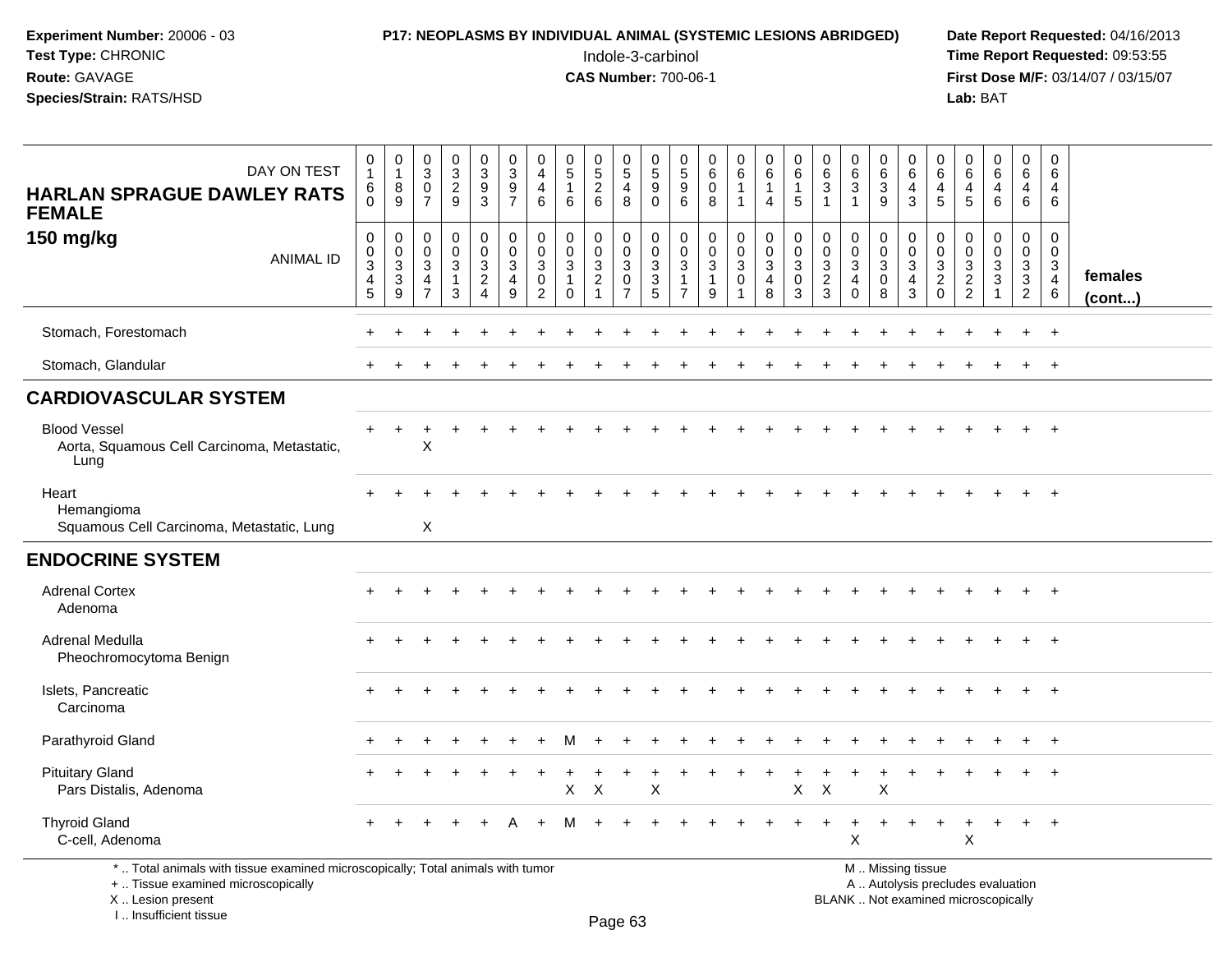#### **P17: NEOPLASMS BY INDIVIDUAL ANIMAL (SYSTEMIC LESIONS ABRIDGED)** Date Report Requested: 04/16/2013<br>Indole-3-carbinol **Time Report Requested:** 09:53:55

 Indole-3-carbinol **Time Report Requested:** 09:53:55 **First Dose M/F:** 03/14/07 / 03/15/07<br>**Lab:** BAT **Lab:** BAT

| 150 mg/kg<br>0<br>0<br>0<br>0<br>0<br>0<br>0<br>0<br>0<br>0<br>0<br>0<br>0<br>0<br>0<br>0<br>0<br>0<br>0<br>$\Omega$<br>0<br>0<br>0<br>0<br>0<br>U<br><b>ANIMAL ID</b><br>3<br>3<br>3<br>3<br>3<br>C<br>$\sim$<br>$\sim$<br>3<br>3<br>3<br>3<br>◠<br>$\sim$<br>3<br>3<br>$\sim$<br>◠<br>3<br>◠<br>3           |                         |
|---------------------------------------------------------------------------------------------------------------------------------------------------------------------------------------------------------------------------------------------------------------------------------------------------------------|-------------------------|
| చ<br>ు<br>ు<br>-3<br>J.<br><b>ت</b><br><b>ن</b><br>د.<br>دت<br>د<br>$\overline{2}$<br>$\sim$<br>$\overline{2}$<br>3<br>ົ<br>0<br>0<br>3<br>4<br>ు<br>4<br>4<br>4<br>4<br>ు<br>5<br>9<br>$\rightarrow$<br>8<br>3<br>$\sim$<br>9<br>n<br>$\mathbf 0$<br>$\overline{2}$<br>3<br>3<br>8<br>6<br>9<br>G<br>4<br>J. | females<br>$($ cont $)$ |

#### **GENERAL BODY SYSTEM**

NONE

| <b>GENITAL SYSTEM</b><br><b>Clitoral Gland</b><br>$+$<br>Ovary<br>÷<br>$+$<br>X<br>Adenocarcinoma, Metastatic, Uterus<br>Granulosa Cell Tumor Benign<br><b>Uterus</b><br>÷<br>$\overline{+}$<br>X<br>X<br>Adenocarcinoma<br>X<br>$X$ $X$<br>$\boldsymbol{\mathsf{X}}$<br>$\pmb{\times}$<br>$\mathsf{X}$<br>Polyp Stromal<br>$\boldsymbol{\mathsf{X}}$<br>X<br>Sarcoma Stromal<br>X<br>Squamous Cell Carcinoma<br><b>HEMATOPOIETIC SYSTEM</b><br><b>Bone Marrow</b><br>$+$<br>Lymph Node<br>$\ddot{}$<br>$+$<br>$\ddot{}$<br>Lymph Node, Mandibular<br>$+$<br>Lymph Node, Mesenteric<br>$+$<br>٠ |  |
|-------------------------------------------------------------------------------------------------------------------------------------------------------------------------------------------------------------------------------------------------------------------------------------------------------------------------------------------------------------------------------------------------------------------------------------------------------------------------------------------------------------------------------------------------------------------------------------------------|--|
|                                                                                                                                                                                                                                                                                                                                                                                                                                                                                                                                                                                                 |  |
|                                                                                                                                                                                                                                                                                                                                                                                                                                                                                                                                                                                                 |  |
|                                                                                                                                                                                                                                                                                                                                                                                                                                                                                                                                                                                                 |  |
|                                                                                                                                                                                                                                                                                                                                                                                                                                                                                                                                                                                                 |  |
|                                                                                                                                                                                                                                                                                                                                                                                                                                                                                                                                                                                                 |  |
|                                                                                                                                                                                                                                                                                                                                                                                                                                                                                                                                                                                                 |  |
|                                                                                                                                                                                                                                                                                                                                                                                                                                                                                                                                                                                                 |  |
|                                                                                                                                                                                                                                                                                                                                                                                                                                                                                                                                                                                                 |  |
|                                                                                                                                                                                                                                                                                                                                                                                                                                                                                                                                                                                                 |  |
| Spleen<br>÷<br>$+$                                                                                                                                                                                                                                                                                                                                                                                                                                                                                                                                                                              |  |
| Thymus<br>$+$ $+$                                                                                                                                                                                                                                                                                                                                                                                                                                                                                                                                                                               |  |
| *  Total animals with tissue examined microscopically; Total animals with tumor<br>M  Missing tissue<br>A  Autolysis precludes evaluation<br>+  Tissue examined microscopically<br>X  Lesion present<br>BLANK  Not examined microscopically<br>I Insufficient tissue<br>Dao A                                                                                                                                                                                                                                                                                                                   |  |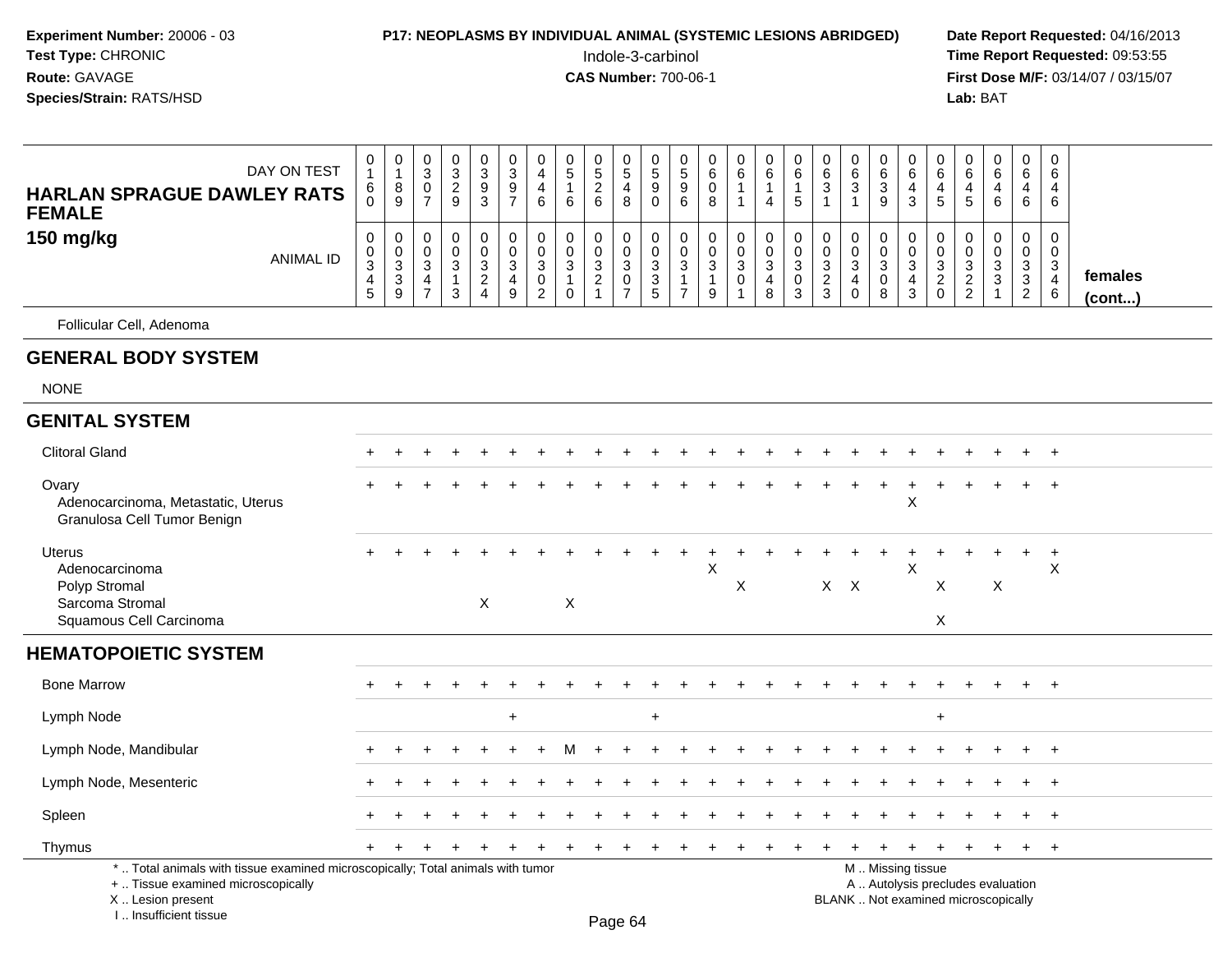| Experiment Number: 20006 - 03<br>Test Type: CHRONIC<br>Route: GAVAGE<br>Species/Strain: RATS/HSD                |                                                  |                                                                  |                                                            |                                                       | P17: NEOPLASMS BY INDIVIDUAL ANIMAL (SYSTEMIC LESIONS ABRIDGED)          |                                        |                                            |                                                            |                                                       | Indole-3-carbinol<br><b>CAS Number: 700-06-1</b>                            |                                                              |                                                                |                                                                          |                                                                       |                                                    |                                                  |                                                                   |                                                                |                                                                |                                                            |                                          | Lab: BAT                                   |                                                 |                                                                                  |                                                                    | Date Report Requested: 04/16/2013<br>Time Report Requested: 09:53:55<br>First Dose M/F: 03/14/07 / 03/15/07 |
|-----------------------------------------------------------------------------------------------------------------|--------------------------------------------------|------------------------------------------------------------------|------------------------------------------------------------|-------------------------------------------------------|--------------------------------------------------------------------------|----------------------------------------|--------------------------------------------|------------------------------------------------------------|-------------------------------------------------------|-----------------------------------------------------------------------------|--------------------------------------------------------------|----------------------------------------------------------------|--------------------------------------------------------------------------|-----------------------------------------------------------------------|----------------------------------------------------|--------------------------------------------------|-------------------------------------------------------------------|----------------------------------------------------------------|----------------------------------------------------------------|------------------------------------------------------------|------------------------------------------|--------------------------------------------|-------------------------------------------------|----------------------------------------------------------------------------------|--------------------------------------------------------------------|-------------------------------------------------------------------------------------------------------------|
| DAY ON TEST<br><b>HARLAN SPRAGUE DAWLEY RATS</b><br><b>FEMALE</b>                                               | 0<br>$\mathbf{1}$<br>6                           | $\begin{smallmatrix}0\\1\end{smallmatrix}$<br>$\,8\,$<br>9       | $\frac{0}{3}$<br>$\frac{0}{7}$                             | $\begin{array}{c} 0 \\ 3 \\ 2 \\ 9 \end{array}$       | $\begin{smallmatrix} 0\\ 3 \end{smallmatrix}$<br>$\frac{9}{3}$           | 0<br>$\mathbf{3}$<br>$\frac{9}{7}$     | 0<br>$\overline{4}$<br>$\overline{4}$<br>6 | $\begin{array}{c} 0 \\ 5 \end{array}$<br>$\mathbf{1}$<br>6 | $\begin{matrix} 0 \\ 5 \end{matrix}$<br>$\frac{2}{6}$ | 0<br>$\overline{5}$<br>4<br>8                                               | 0<br>$\sqrt{5}$<br>9<br>$\Omega$                             | $\frac{0}{5}$<br>$\boldsymbol{9}$<br>6                         | $\begin{matrix} 0 \\ 6 \end{matrix}$<br>$\overline{0}$<br>$\overline{8}$ | $\begin{array}{c} 0 \\ 6 \end{array}$<br>$\mathbf{1}$<br>$\mathbf{1}$ | 0<br>6<br>$\mathbf{1}$<br>$\overline{4}$           | 0<br>6<br>$\mathbf{1}$<br>5                      | 0<br>6<br>3<br>$\mathbf{1}$                                       | 0<br>$\frac{6}{3}$<br>$\mathbf{1}$                             | 0<br>$\tilde{6}$<br>$\overline{3}$<br>9                        | 0<br>6<br>$\overline{4}$<br>3                              | 0<br>6<br>$\overline{4}$<br>5            | $\overline{0}$<br>6<br>$\overline{4}$<br>5 | $_{6}^{\rm 0}$<br>$\overline{4}$<br>6           | 0<br>$6\phantom{1}$<br>$\overline{4}$<br>$6\overline{6}$                         | 0<br>6<br>$\overline{4}$<br>6                                      |                                                                                                             |
| 150 mg/kg<br><b>ANIMAL ID</b>                                                                                   | $\mathbf 0$<br>$\mathbf 0$<br>3<br>$\frac{4}{5}$ | $\mathbf 0$<br>$\overline{0}$<br>$\overline{3}$<br>$\frac{3}{9}$ | $\mathbf{0}$<br>$\mathbf 0$<br>$\sqrt{3}$<br>$\frac{4}{7}$ | 0<br>$\mathbf 0$<br>$\mathbf{3}$<br>$\mathbf{1}$<br>3 | $\mathbf 0$<br>$\mathbf 0$<br>$\sqrt{3}$<br>$\sqrt{2}$<br>$\overline{4}$ | $\mathbf 0$<br>$\Omega$<br>3<br>4<br>9 | $\Omega$<br>$\Omega$<br>3<br>0<br>2        | 0<br>$\Omega$<br>3<br>$\mathbf{1}$<br>$\Omega$             | 0<br>$\mathbf 0$<br>$\overline{3}$<br>$\frac{2}{1}$   | $\Omega$<br>$\mathbf 0$<br>$\ensuremath{\mathsf{3}}$<br>0<br>$\overline{7}$ | $\mathbf 0$<br>$\Omega$<br>3<br>$\sqrt{3}$<br>$\overline{5}$ | $\mathbf 0$<br>$\Omega$<br>3<br>$\mathbf{1}$<br>$\overline{7}$ | 0<br>$\overline{0}$<br>$\overline{3}$<br>$\mathbf{1}$<br>$\overline{9}$  | $\pmb{0}$<br>$\mathbf 0$<br>$\overline{3}$<br>$\mathbf 0$             | $\mathbf 0$<br>$\mathbf 0$<br>$\sqrt{3}$<br>4<br>8 | $\mathbf 0$<br>$\Omega$<br>3<br>$\mathbf 0$<br>3 | $\mathbf 0$<br>$\mathbf 0$<br>$\mathbf{3}$<br>$\overline{c}$<br>3 | $\Omega$<br>$\mathbf 0$<br>3<br>$\overline{4}$<br>$\mathbf{0}$ | 0<br>$\mathsf{O}\xspace$<br>$\overline{3}$<br>$\mathbf 0$<br>8 | $\Omega$<br>$\mathbf 0$<br>$\sqrt{3}$<br>4<br>$\mathbf{3}$ | $\mathbf 0$<br>$\Omega$<br>3<br>$^2_{0}$ | $\Omega$<br>$\Omega$<br>3<br>$\frac{2}{2}$ | $\mathbf 0$<br>$\mathbf 0$<br>3<br>$\mathbf{3}$ | $\mathbf 0$<br>$\mathbf 0$<br>$\overline{3}$<br>3 <sup>1</sup><br>$\overline{2}$ | $\mathbf{0}$<br>$\mathbf 0$<br>$\mathbf{3}$<br>$\overline{4}$<br>6 | females<br>$($ cont $)$                                                                                     |
| Squamous Cell Carcinoma, Metastatic, Lung                                                                       |                                                  |                                                                  | X                                                          |                                                       |                                                                          |                                        |                                            |                                                            |                                                       |                                                                             |                                                              |                                                                |                                                                          |                                                                       |                                                    |                                                  |                                                                   |                                                                |                                                                |                                                            |                                          |                                            |                                                 |                                                                                  |                                                                    |                                                                                                             |
| <b>INTEGUMENTARY SYSTEM</b>                                                                                     |                                                  |                                                                  |                                                            |                                                       |                                                                          |                                        |                                            |                                                            |                                                       |                                                                             |                                                              |                                                                |                                                                          |                                                                       |                                                    |                                                  |                                                                   |                                                                |                                                                |                                                            |                                          |                                            |                                                 |                                                                                  |                                                                    |                                                                                                             |
| Mammary Gland<br>Carcinoma<br>Fibroadenoma<br>Fibroadenoma, Multiple                                            |                                                  |                                                                  |                                                            | X                                                     |                                                                          |                                        | $X$ $X$                                    |                                                            |                                                       |                                                                             | X                                                            | $\boldsymbol{X}$                                               |                                                                          | $\boldsymbol{X}$                                                      |                                                    |                                                  | $X$ $X$                                                           |                                                                |                                                                |                                                            |                                          |                                            | X                                               |                                                                                  |                                                                    |                                                                                                             |
| Skin<br><b>Basal Cell Carcinoma</b><br>Subcutaneous Tissue, Schwannoma Malignant                                | $\ddot{}$<br>X                                   |                                                                  |                                                            |                                                       |                                                                          |                                        |                                            |                                                            |                                                       |                                                                             |                                                              |                                                                |                                                                          |                                                                       |                                                    |                                                  |                                                                   |                                                                |                                                                |                                                            |                                          |                                            |                                                 |                                                                                  | $+$                                                                |                                                                                                             |
| <b>MUSCULOSKELETAL SYSTEM</b>                                                                                   |                                                  |                                                                  |                                                            |                                                       |                                                                          |                                        |                                            |                                                            |                                                       |                                                                             |                                                              |                                                                |                                                                          |                                                                       |                                                    |                                                  |                                                                   |                                                                |                                                                |                                                            |                                          |                                            |                                                 |                                                                                  |                                                                    |                                                                                                             |
| <b>Bone</b>                                                                                                     |                                                  |                                                                  |                                                            |                                                       |                                                                          |                                        |                                            |                                                            |                                                       |                                                                             |                                                              |                                                                |                                                                          |                                                                       |                                                    |                                                  |                                                                   |                                                                |                                                                |                                                            |                                          |                                            |                                                 |                                                                                  | $+$                                                                |                                                                                                             |
| <b>Skeletal Muscle</b>                                                                                          |                                                  |                                                                  |                                                            |                                                       |                                                                          |                                        |                                            |                                                            | $\ddot{}$                                             |                                                                             |                                                              |                                                                |                                                                          |                                                                       |                                                    |                                                  |                                                                   |                                                                |                                                                |                                                            |                                          |                                            |                                                 |                                                                                  |                                                                    |                                                                                                             |
| <b>NERVOUS SYSTEM</b>                                                                                           |                                                  |                                                                  |                                                            |                                                       |                                                                          |                                        |                                            |                                                            |                                                       |                                                                             |                                                              |                                                                |                                                                          |                                                                       |                                                    |                                                  |                                                                   |                                                                |                                                                |                                                            |                                          |                                            |                                                 |                                                                                  |                                                                    |                                                                                                             |
| <b>Brain</b>                                                                                                    | $+$                                              |                                                                  |                                                            |                                                       |                                                                          |                                        |                                            |                                                            |                                                       |                                                                             |                                                              |                                                                |                                                                          |                                                                       |                                                    |                                                  |                                                                   |                                                                |                                                                |                                                            |                                          |                                            |                                                 | $+$                                                                              | $+$                                                                |                                                                                                             |
| <b>RESPIRATORY SYSTEM</b>                                                                                       |                                                  |                                                                  |                                                            |                                                       |                                                                          |                                        |                                            |                                                            |                                                       |                                                                             |                                                              |                                                                |                                                                          |                                                                       |                                                    |                                                  |                                                                   |                                                                |                                                                |                                                            |                                          |                                            |                                                 |                                                                                  |                                                                    |                                                                                                             |
| Lung<br>Adenocarcinoma, Metastatic, Uterus<br>Alveolar/Bronchiolar Adenoma<br>Squamous Cell Carcinoma, Multiple |                                                  |                                                                  | Χ                                                          |                                                       |                                                                          |                                        |                                            |                                                            |                                                       |                                                                             |                                                              |                                                                |                                                                          |                                                                       |                                                    |                                                  |                                                                   |                                                                | $\ddot{}$                                                      | $\ddot{}$<br>X                                             | $\ddot{}$                                |                                            | $\ddot{}$                                       | $+$                                                                              | $+$                                                                |                                                                                                             |

Nose $e$  +

\* .. Total animals with tissue examined microscopically; Total animals with tumor

<sup>+</sup> <sup>+</sup> <sup>+</sup> <sup>+</sup> <sup>A</sup>

+ .. Tissue examined microscopically

X .. Lesion present

I .. Insufficient tissue

 M .. Missing tissue A .. Autolysis precludes evaluationLesion present BLANK .. Not examined microscopically

<sup>+</sup> <sup>+</sup> <sup>+</sup> <sup>+</sup> <sup>+</sup> <sup>+</sup> <sup>+</sup> <sup>+</sup> <sup>+</sup> <sup>+</sup> <sup>+</sup> <sup>+</sup> <sup>+</sup> <sup>+</sup> <sup>+</sup> <sup>+</sup> <sup>+</sup> <sup>+</sup> <sup>+</sup>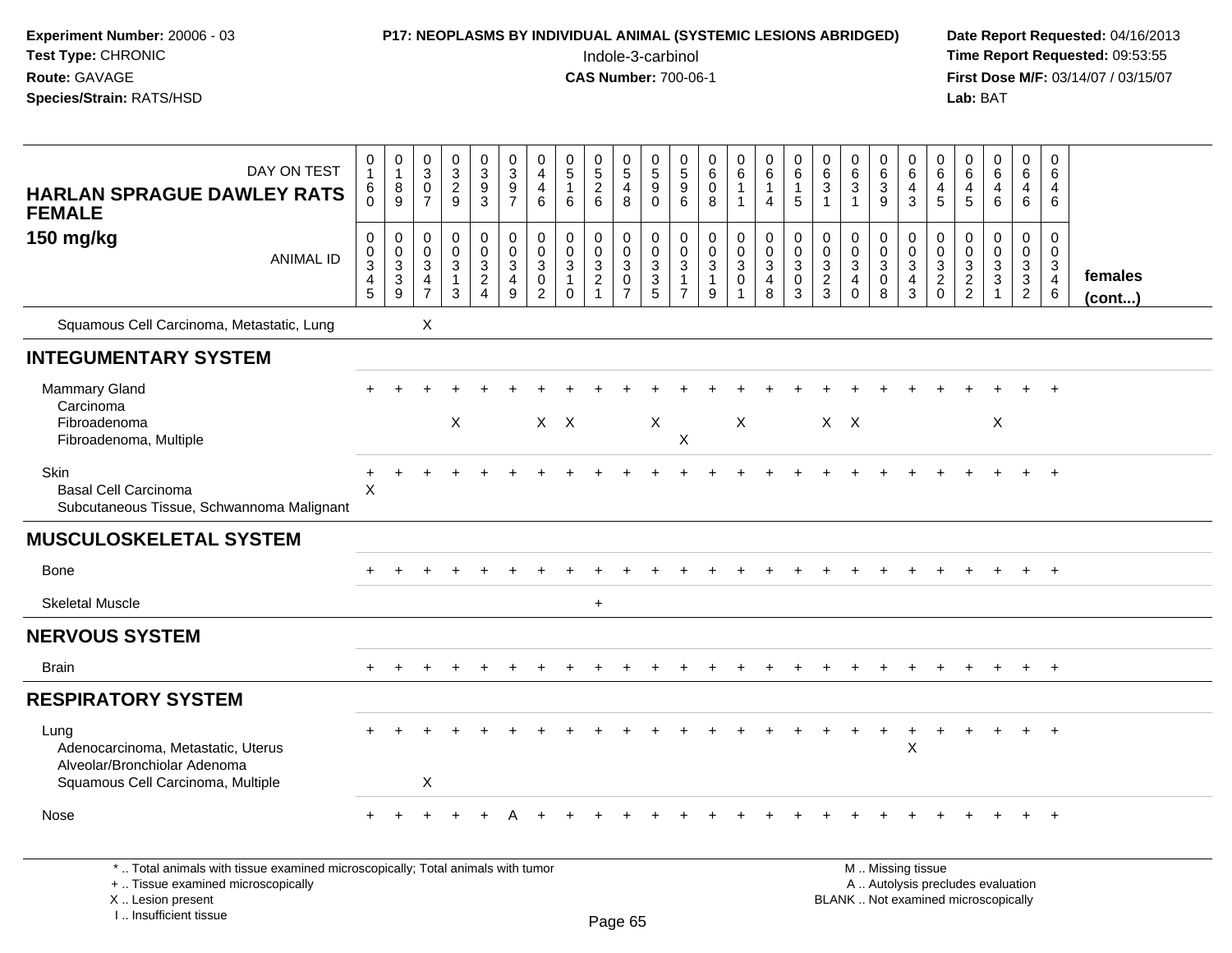# **P17: NEOPLASMS BY INDIVIDUAL ANIMAL (SYSTEMIC LESIONS ABRIDGED)** Date Report Requested: 04/16/2013<br>Indole-3-carbinol **Time Report Requested:** 09:53:55

 Indole-3-carbinol **Time Report Requested:** 09:53:55 **First Dose M/F:** 03/14/07 / 03/15/07<br>**Lab:** BAT **Lab:** BAT

| DAY ON TEST<br><b>HARLAN SPRAGUE DAWLEY RATS</b><br><b>FEMALE</b>                                                 | 0<br>$\mathbf{1}$<br>6<br>0                   | $\begin{smallmatrix}0\\1\end{smallmatrix}$<br>$^8_9$ | $\begin{array}{c} 0 \\ 3 \\ 0 \\ 7 \end{array}$                                     | $\begin{array}{c} 0 \\ 3 \\ 2 \\ 9 \end{array}$                      | $\begin{smallmatrix}0\\3\\9\end{smallmatrix}$<br>$\mathbf{3}$                     | $_{3}^{\rm 0}$<br>$\boldsymbol{9}$<br>$\overline{7}$            | 0<br>$\overline{\mathbf{4}}$<br>$\overline{4}$<br>6         | $\begin{smallmatrix}0\0\5\end{smallmatrix}$<br>$\mathbf{1}$<br>6 | $0$<br>5<br>2<br>6 | $\begin{array}{c} 0 \\ 5 \end{array}$<br>$\overline{4}$<br>8  | $\begin{array}{c} 0 \\ 5 \end{array}$<br>$\boldsymbol{9}$<br>$\mathbf 0$ | $\begin{array}{c} 0 \\ 5 \\ 9 \end{array}$<br>$6\phantom{1}$     | $\begin{matrix} 0 \\ 6 \\ 0 \end{matrix}$<br>8                       | $\begin{matrix} 0 \\ 6 \end{matrix}$<br>$\mathbf{1}$   | $\begin{array}{c} 0 \\ 6 \end{array}$<br>$\mathbf{1}$<br>$\overline{4}$                | $\boldsymbol{0}$<br>$\,6\,$<br>$\mathbf{1}$<br>5                        | $\mathbf 0$<br>$\frac{6}{3}$<br>$\overline{1}$   | $\begin{array}{c} 0 \\ 6 \\ 3 \end{array}$ | $\begin{array}{c} 0 \\ 6 \\ 3 \\ 9 \end{array}$     | $\begin{array}{c} 0 \\ 6 \end{array}$<br>$\overline{4}$<br>3 | $\begin{array}{c} 0 \\ 6 \end{array}$<br>$\overline{4}$<br>5 | $\begin{array}{c} 0 \\ 6 \end{array}$<br>$\frac{4}{5}$ | $_6^0$<br>$\overline{4}$<br>6                              | $\mathbf 0$<br>$\overline{6}$<br>$\overline{4}$<br>6 | 0<br>6<br>4<br>6                                          |                   |
|-------------------------------------------------------------------------------------------------------------------|-----------------------------------------------|------------------------------------------------------|-------------------------------------------------------------------------------------|----------------------------------------------------------------------|-----------------------------------------------------------------------------------|-----------------------------------------------------------------|-------------------------------------------------------------|------------------------------------------------------------------|--------------------|---------------------------------------------------------------|--------------------------------------------------------------------------|------------------------------------------------------------------|----------------------------------------------------------------------|--------------------------------------------------------|----------------------------------------------------------------------------------------|-------------------------------------------------------------------------|--------------------------------------------------|--------------------------------------------|-----------------------------------------------------|--------------------------------------------------------------|--------------------------------------------------------------|--------------------------------------------------------|------------------------------------------------------------|------------------------------------------------------|-----------------------------------------------------------|-------------------|
| 150 mg/kg<br><b>ANIMAL ID</b>                                                                                     | 0<br>0<br>$\ensuremath{\mathsf{3}}$<br>4<br>5 | 0<br>$\begin{matrix} 0 \\ 3 \\ 3 \end{matrix}$<br>9  | $\begin{smallmatrix} 0\\0\\3 \end{smallmatrix}$<br>$\overline{4}$<br>$\overline{z}$ | $\begin{smallmatrix} 0\\0\\3 \end{smallmatrix}$<br>$\mathbf{1}$<br>3 | $\begin{smallmatrix}0\\0\\3\end{smallmatrix}$<br>$\overline{c}$<br>$\overline{4}$ | $\mathbf 0$<br>$\pmb{0}$<br>$\mathbf{3}$<br>$\overline{4}$<br>9 | $\mathbf 0$<br>$\frac{0}{3}$<br>$\pmb{0}$<br>$\overline{2}$ | $\pmb{0}$<br>$\frac{0}{3}$<br>$\Omega$                           | 00321              | $\mathbf 0$<br>$\frac{0}{3}$<br>$\mathbf 0$<br>$\overline{7}$ | 0<br>$\pmb{0}$<br>$\sqrt{3}$<br>3<br>5                                   | $\begin{matrix} 0 \\ 0 \\ 3 \\ 1 \end{matrix}$<br>$\overline{7}$ | $\begin{smallmatrix} 0\\0\\3 \end{smallmatrix}$<br>$\mathbf{1}$<br>9 | $\begin{matrix} 0 \\ 0 \\ 3 \end{matrix}$<br>$\pmb{0}$ | $\begin{smallmatrix}0\\0\\3\end{smallmatrix}$<br>$\begin{array}{c} 4 \\ 8 \end{array}$ | $\mathbf 0$<br>$\pmb{0}$<br>$\ensuremath{\mathsf{3}}$<br>$\pmb{0}$<br>3 | $\mathbf 0$<br>$\frac{0}{3}$<br>$\mathbf 2$<br>3 | 0<br>$\frac{0}{3}$<br>4<br>$\Omega$        | $\begin{matrix} 0 \\ 0 \\ 3 \\ 0 \end{matrix}$<br>8 | 0<br>$\frac{0}{3}$<br>$\overline{4}$<br>$\mathbf{3}$         | 0<br>$\begin{array}{c} 0 \\ 3 \\ 2 \\ 0 \end{array}$         | 0<br>$\begin{array}{c} 0 \\ 3 \\ 2 \\ 2 \end{array}$   | $\overline{0}$<br>$\mathsf{O}\xspace$<br>$\mathbf{3}$<br>3 | $\mathbf 0$<br>$\frac{0}{3}$<br>$\overline{2}$       | 0<br>$\pmb{0}$<br>$\mathbf{3}$<br>$\overline{4}$<br>$\,6$ | females<br>(cont) |
| Trachea                                                                                                           | $\ddot{}$                                     |                                                      |                                                                                     |                                                                      |                                                                                   |                                                                 |                                                             |                                                                  |                    |                                                               |                                                                          |                                                                  |                                                                      |                                                        |                                                                                        |                                                                         |                                                  |                                            |                                                     |                                                              |                                                              |                                                        |                                                            | $+$                                                  | $+$                                                       |                   |
| <b>SPECIAL SENSES SYSTEM</b>                                                                                      |                                               |                                                      |                                                                                     |                                                                      |                                                                                   |                                                                 |                                                             |                                                                  |                    |                                                               |                                                                          |                                                                  |                                                                      |                                                        |                                                                                        |                                                                         |                                                  |                                            |                                                     |                                                              |                                                              |                                                        |                                                            |                                                      |                                                           |                   |
| Eye                                                                                                               |                                               |                                                      |                                                                                     |                                                                      |                                                                                   |                                                                 |                                                             |                                                                  |                    |                                                               |                                                                          |                                                                  |                                                                      |                                                        |                                                                                        |                                                                         |                                                  |                                            |                                                     |                                                              |                                                              |                                                        |                                                            | $+$                                                  | $+$                                                       |                   |
| Harderian Gland                                                                                                   |                                               |                                                      |                                                                                     |                                                                      |                                                                                   |                                                                 |                                                             |                                                                  |                    |                                                               |                                                                          |                                                                  |                                                                      |                                                        |                                                                                        |                                                                         |                                                  |                                            |                                                     |                                                              |                                                              |                                                        |                                                            |                                                      | $+$                                                       |                   |
| <b>URINARY SYSTEM</b>                                                                                             |                                               |                                                      |                                                                                     |                                                                      |                                                                                   |                                                                 |                                                             |                                                                  |                    |                                                               |                                                                          |                                                                  |                                                                      |                                                        |                                                                                        |                                                                         |                                                  |                                            |                                                     |                                                              |                                                              |                                                        |                                                            |                                                      |                                                           |                   |
| Kidney<br>Capsule, Adenocarcinoma, Metastatic, Uterus<br>Renal Tubule, Adenoma<br>Renal Tubule, Adenoma, Multiple |                                               |                                                      | $\boldsymbol{\mathsf{X}}$                                                           |                                                                      |                                                                                   |                                                                 |                                                             |                                                                  |                    |                                                               |                                                                          |                                                                  |                                                                      |                                                        | X                                                                                      |                                                                         |                                                  |                                            |                                                     | $\times$                                                     |                                                              |                                                        |                                                            |                                                      | $+$                                                       |                   |
| <b>Urinary Bladder</b><br>Squamous Cell Carcinoma                                                                 |                                               |                                                      |                                                                                     |                                                                      |                                                                                   |                                                                 |                                                             |                                                                  |                    |                                                               |                                                                          |                                                                  |                                                                      |                                                        | $\boldsymbol{\mathsf{X}}$                                                              |                                                                         |                                                  |                                            |                                                     |                                                              |                                                              |                                                        |                                                            |                                                      | $+$                                                       |                   |
| <b>SYSTEMIC LESIONS</b>                                                                                           |                                               |                                                      |                                                                                     |                                                                      |                                                                                   |                                                                 |                                                             |                                                                  |                    |                                                               |                                                                          |                                                                  |                                                                      |                                                        |                                                                                        |                                                                         |                                                  |                                            |                                                     |                                                              |                                                              |                                                        |                                                            |                                                      |                                                           |                   |
| Multiple Organ                                                                                                    |                                               |                                                      |                                                                                     |                                                                      |                                                                                   |                                                                 |                                                             |                                                                  |                    |                                                               |                                                                          |                                                                  |                                                                      |                                                        |                                                                                        |                                                                         |                                                  |                                            |                                                     |                                                              |                                                              |                                                        |                                                            |                                                      | $\cdot$                                                   |                   |

Lymphoma Malignant

\* .. Total animals with tissue examined microscopically; Total animals with tumor

+ .. Tissue examined microscopically

X .. Lesion present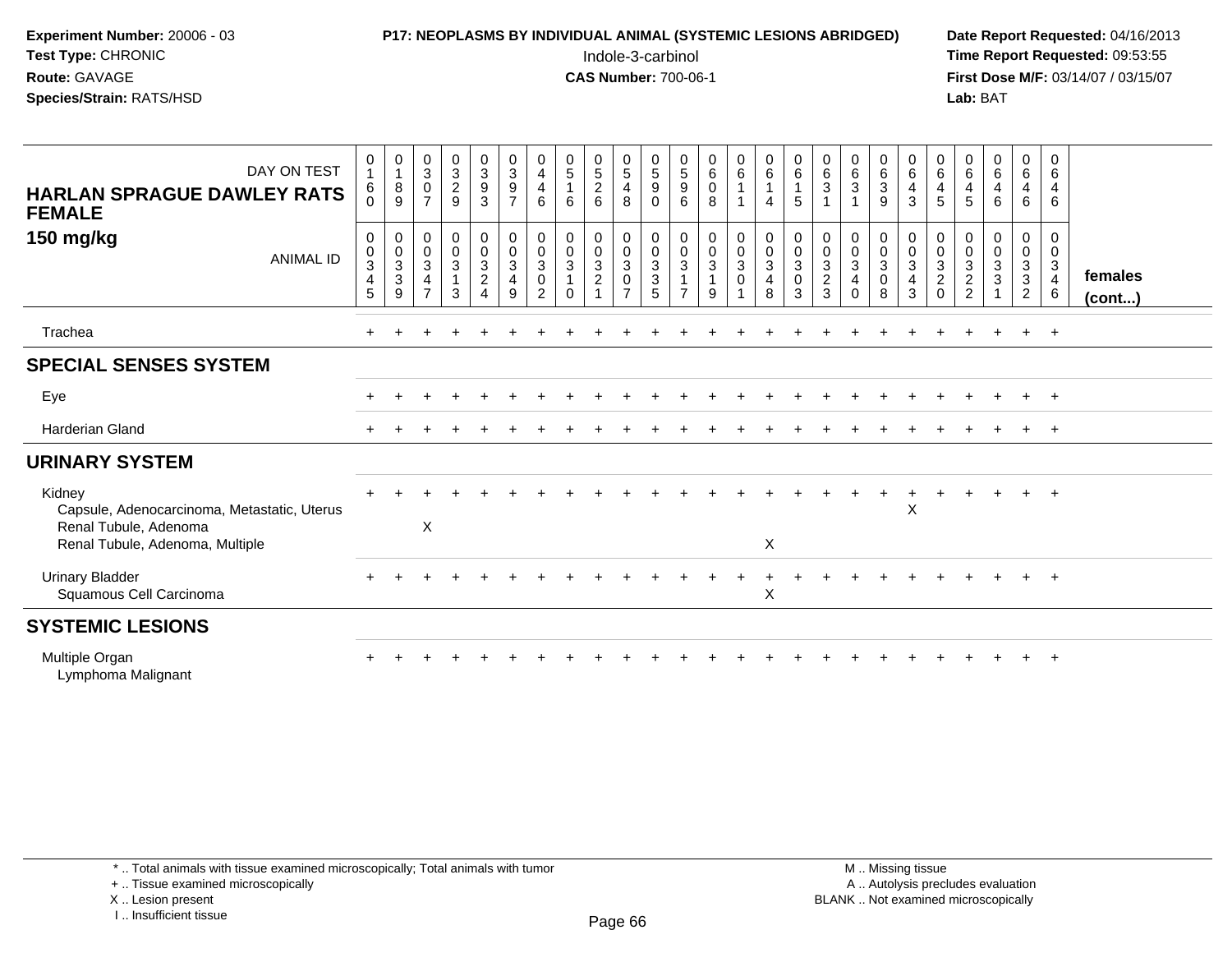#### **P17: NEOPLASMS BY INDIVIDUAL ANIMAL (SYSTEMIC LESIONS ABRIDGED)** Date Report Requested: 04/16/2013<br>Indole-3-carbinol **Time Report Requested:** 09:53:55

 Indole-3-carbinol **Time Report Requested:** 09:53:55 **First Dose M/F:** 03/14/07 / 03/15/07<br>**Lab:** BAT **Lab:** BAT

| DAY ON TEST<br><b>HARLAN SPRAGUE DAWLEY RATS</b><br><b>FEMALE</b>                                           | $_{6}^{\rm 0}$<br>6<br>$\overline{4}$                                   | $\begin{array}{c} 0 \\ 6 \end{array}$<br>$\overline{8}$<br>$\overline{8}$ | $\begin{array}{c} 0 \\ 6 \end{array}$<br>8<br>8                | $\begin{array}{c} 0 \\ 6 \end{array}$<br>$\overline{8}$<br>8 | $\frac{0}{7}$<br>$\overline{1}$<br>9 | $\begin{array}{c} 0 \\ 7 \end{array}$<br>$\overline{2}$<br>$\overline{7}$ | $\frac{0}{7}$<br>$\boldsymbol{2}$<br>9             | $\frac{0}{7}$<br>$\frac{2}{9}$                               | $\begin{array}{c} 0 \\ 7 \end{array}$<br>$\frac{2}{9}$                 | $\begin{array}{c} 0 \\ 7 \end{array}$<br>$\frac{2}{9}$ | $\frac{0}{7}$<br>$\overline{2}$<br>9                                     | $\frac{0}{7}$<br>$\overline{2}$<br>9                             | $\frac{0}{7}$<br>$\mathbf 3$<br>$\overline{0}$            | $\frac{0}{7}$<br>3<br>$\overline{0}$ | $\frac{0}{7}$<br>$\mathbf{3}$<br>$\mathbf 0$                            | $\frac{0}{7}$<br>$\mathbf{3}$<br>$\mathbf 0$                    | $\frac{0}{7}$<br>3<br>$\Omega$  | $\frac{0}{7}$<br>$\mathbf 3$<br>$\Omega$                    | $\frac{0}{7}$<br>$\mathbf{3}$<br>$\Omega$ | $\frac{0}{7}$<br>$\mathbf{3}$<br>$\mathbf 0$                 | $\begin{array}{c} 0 \\ 7 \end{array}$<br>$\mathsf 3$<br>$\Omega$ | $\frac{0}{7}$<br>3<br>$\Omega$                                                          | $\begin{array}{c} 0 \\ 7 \end{array}$<br>$\sqrt{3}$<br>$\Omega$              | $\begin{smallmatrix}0\\7\end{smallmatrix}$<br>$\mathbf{3}$<br>$\mathbf 0$    | $\boldsymbol{0}$<br>$\overline{7}$<br>3<br>$\mathbf 0$                       |                                   |
|-------------------------------------------------------------------------------------------------------------|-------------------------------------------------------------------------|---------------------------------------------------------------------------|----------------------------------------------------------------|--------------------------------------------------------------|--------------------------------------|---------------------------------------------------------------------------|----------------------------------------------------|--------------------------------------------------------------|------------------------------------------------------------------------|--------------------------------------------------------|--------------------------------------------------------------------------|------------------------------------------------------------------|-----------------------------------------------------------|--------------------------------------|-------------------------------------------------------------------------|-----------------------------------------------------------------|---------------------------------|-------------------------------------------------------------|-------------------------------------------|--------------------------------------------------------------|------------------------------------------------------------------|-----------------------------------------------------------------------------------------|------------------------------------------------------------------------------|------------------------------------------------------------------------------|------------------------------------------------------------------------------|-----------------------------------|
| 150 mg/kg<br><b>ANIMAL ID</b>                                                                               | $\pmb{0}$<br>$_{3}^{\rm 0}$<br>$\ensuremath{\mathsf{3}}$<br>$\mathbf 0$ | $\pmb{0}$<br>$\pmb{0}$<br>3<br>$\mathbf{1}$<br>$\overline{4}$             | $\mathbf 0$<br>$\mathbf 0$<br>$\mathbf{3}$<br>$\mathbf 1$<br>5 | $\pmb{0}$<br>$_{3}^{\rm 0}$<br>$\sqrt{3}$<br>$\overline{8}$  | $\mathbf 0$<br>$\pmb{0}$<br>3<br>4   | $\boldsymbol{0}$<br>$\mathbf 0$<br>$\mathbf{3}$<br>$\mathbf{1}$<br>6      | $\pmb{0}$<br>$\mathbf 0$<br>$\mathbf{3}$<br>1<br>2 | $\Omega$<br>$\mathbf 0$<br>$\mathbf{3}$<br>$\mathbf{1}$<br>8 | $\mathbf 0$<br>$\pmb{0}$<br>$\ensuremath{\mathsf{3}}$<br>$\frac{2}{5}$ | $\mathbf 0$<br>$\mathsf{O}\xspace$<br>$\frac{3}{2}$    | $\pmb{0}$<br>$\mathbf 0$<br>$\sqrt{3}$<br>$\mathbf{3}$<br>$\overline{3}$ | $\mathbf 0$<br>$\mathbf 0$<br>$\mathsf 3$<br>3<br>$\overline{4}$ | $\mathbf 0$<br>$\pmb{0}$<br>$\mathbf 3$<br>$\pmb{0}$<br>4 | 0<br>$\mathbf 0$<br>3<br>0<br>5      | $\mathbf 0$<br>$\pmb{0}$<br>$\mathbf{3}$<br>$\pmb{0}$<br>$6\phantom{1}$ | $\begin{smallmatrix}0\\0\\3\end{smallmatrix}$<br>$\pmb{0}$<br>9 | $\mathbf 0$<br>$\mathbf 0$<br>3 | $\mathbf 0$<br>$\mathbf 0$<br>$\mathbf{3}$<br>$\frac{2}{6}$ | 0<br>0<br>$\mathbf 3$<br>$\frac{2}{7}$    | $\pmb{0}$<br>$\begin{array}{c} 0 \\ 3 \\ 2 \\ 8 \end{array}$ | $\pmb{0}$<br>$\pmb{0}$<br>$\frac{3}{3}$<br>6                     | $\mathbf 0$<br>$\mathbf 0$<br>$\sqrt{3}$<br>$\ensuremath{\mathsf{3}}$<br>$\overline{7}$ | $\mathbf 0$<br>$\mathbf 0$<br>$\sqrt{3}$<br>$\overline{4}$<br>$\overline{2}$ | $\pmb{0}$<br>$\mathbf 0$<br>$\mathbf{3}$<br>$\overline{4}$<br>$\overline{4}$ | $\mathbf 0$<br>$\mathbf 0$<br>$\mathbf{3}$<br>$5\phantom{.0}$<br>$\mathbf 0$ | * TOTALS                          |
| <b>ALIMENTARY SYSTEM</b>                                                                                    |                                                                         |                                                                           |                                                                |                                                              |                                      |                                                                           |                                                    |                                                              |                                                                        |                                                        |                                                                          |                                                                  |                                                           |                                      |                                                                         |                                                                 |                                 |                                                             |                                           |                                                              |                                                                  |                                                                                         |                                                                              |                                                                              |                                                                              |                                   |
| Esophagus                                                                                                   |                                                                         |                                                                           |                                                                |                                                              |                                      |                                                                           |                                                    |                                                              |                                                                        |                                                        |                                                                          |                                                                  |                                                           |                                      |                                                                         |                                                                 |                                 |                                                             |                                           |                                                              |                                                                  |                                                                                         |                                                                              |                                                                              |                                                                              | 50                                |
| Intestine Large, Cecum                                                                                      |                                                                         |                                                                           |                                                                |                                                              |                                      |                                                                           |                                                    |                                                              |                                                                        |                                                        |                                                                          |                                                                  |                                                           |                                      |                                                                         |                                                                 |                                 |                                                             |                                           |                                                              |                                                                  |                                                                                         |                                                                              |                                                                              |                                                                              | 50                                |
| Intestine Large, Colon                                                                                      |                                                                         |                                                                           |                                                                |                                                              |                                      |                                                                           |                                                    |                                                              |                                                                        |                                                        |                                                                          |                                                                  |                                                           |                                      |                                                                         |                                                                 |                                 |                                                             |                                           |                                                              |                                                                  |                                                                                         |                                                                              |                                                                              |                                                                              | 50                                |
| Intestine Large, Rectum                                                                                     |                                                                         |                                                                           |                                                                |                                                              |                                      |                                                                           |                                                    |                                                              |                                                                        |                                                        |                                                                          |                                                                  |                                                           |                                      |                                                                         |                                                                 |                                 |                                                             |                                           |                                                              |                                                                  |                                                                                         |                                                                              |                                                                              |                                                                              | 50                                |
| Intestine Small, Duodenum                                                                                   |                                                                         |                                                                           |                                                                |                                                              |                                      |                                                                           |                                                    |                                                              |                                                                        |                                                        |                                                                          |                                                                  |                                                           |                                      |                                                                         |                                                                 |                                 |                                                             |                                           |                                                              |                                                                  |                                                                                         |                                                                              |                                                                              |                                                                              | 48                                |
| Intestine Small, Ileum                                                                                      |                                                                         |                                                                           |                                                                |                                                              |                                      |                                                                           |                                                    |                                                              |                                                                        |                                                        |                                                                          |                                                                  |                                                           |                                      |                                                                         |                                                                 |                                 |                                                             |                                           |                                                              |                                                                  |                                                                                         |                                                                              |                                                                              | $\overline{1}$                                                               | 48                                |
| Intestine Small, Jejunum                                                                                    |                                                                         |                                                                           |                                                                |                                                              |                                      |                                                                           |                                                    |                                                              |                                                                        |                                                        |                                                                          |                                                                  |                                                           |                                      |                                                                         |                                                                 |                                 |                                                             |                                           |                                                              |                                                                  |                                                                                         |                                                                              |                                                                              |                                                                              | 48                                |
| Liver<br>Adenocarcinoma, Metastatic, Uterus<br>Hepatocellular Adenoma                                       |                                                                         |                                                                           |                                                                |                                                              |                                      |                                                                           |                                                    |                                                              |                                                                        |                                                        |                                                                          |                                                                  |                                                           |                                      |                                                                         |                                                                 |                                 |                                                             |                                           | $\mathsf X$<br>$X$ $X$                                       |                                                                  |                                                                                         |                                                                              |                                                                              |                                                                              | 50<br>$\mathbf{2}$<br>4           |
| Mesentery<br>Fat, Adenocarcinoma, Metastatic, Uterus<br>Fat, Squamous Cell Carcinoma, Metastatic,<br>Uterus |                                                                         |                                                                           |                                                                |                                                              |                                      |                                                                           |                                                    |                                                              |                                                                        |                                                        |                                                                          |                                                                  |                                                           |                                      |                                                                         |                                                                 |                                 |                                                             |                                           |                                                              |                                                                  |                                                                                         |                                                                              |                                                                              |                                                                              | $\mathbf{2}$<br>$\mathbf{1}$<br>1 |
| Oral Mucosa                                                                                                 |                                                                         |                                                                           |                                                                |                                                              |                                      |                                                                           |                                                    |                                                              |                                                                        |                                                        |                                                                          |                                                                  |                                                           |                                      |                                                                         |                                                                 |                                 |                                                             |                                           |                                                              |                                                                  |                                                                                         |                                                                              |                                                                              |                                                                              | 50                                |
| Pancreas<br>Adenocarcinoma, Metastatic, Uterus                                                              |                                                                         |                                                                           |                                                                |                                                              |                                      |                                                                           |                                                    |                                                              |                                                                        |                                                        |                                                                          |                                                                  |                                                           |                                      |                                                                         |                                                                 |                                 |                                                             |                                           |                                                              |                                                                  |                                                                                         |                                                                              |                                                                              |                                                                              | 49<br>$\mathbf{1}$                |
| Salivary Glands                                                                                             |                                                                         |                                                                           |                                                                |                                                              |                                      |                                                                           |                                                    |                                                              |                                                                        |                                                        |                                                                          |                                                                  |                                                           |                                      |                                                                         |                                                                 |                                 |                                                             |                                           |                                                              |                                                                  |                                                                                         |                                                                              |                                                                              |                                                                              | 48                                |

\* .. Total animals with tissue examined microscopically; Total animals with tumor

+ .. Tissue examined microscopically

X .. Lesion present

I .. Insufficient tissue

 M .. Missing tissuey the contract of the contract of the contract of the contract of the contract of  $\mathsf A$  . Autolysis precludes evaluation Lesion present BLANK .. Not examined microscopically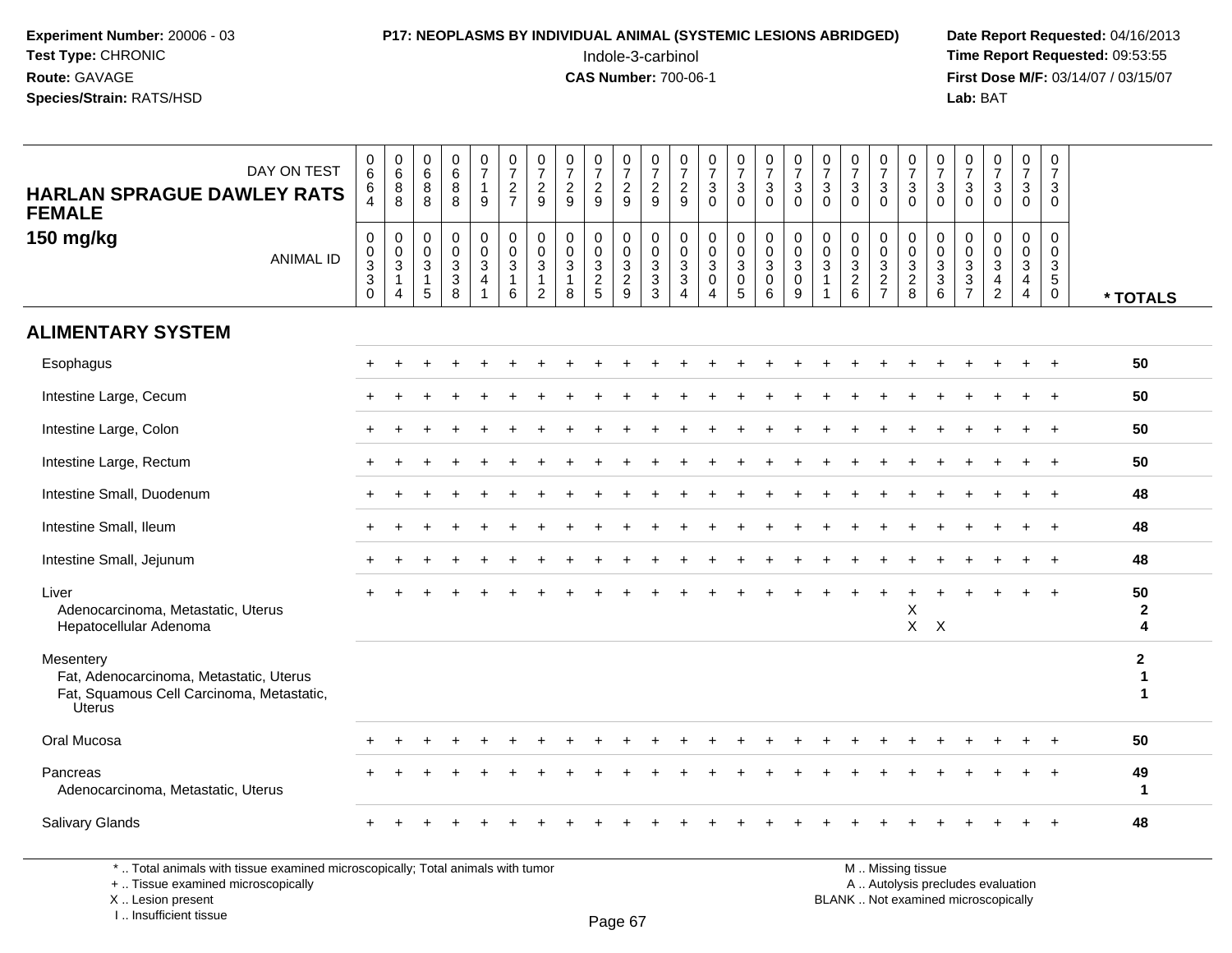### **P17: NEOPLASMS BY INDIVIDUAL ANIMAL (SYSTEMIC LESIONS ABRIDGED)** Date Report Requested: 04/16/2013<br>Indole-3-carbinol **Time Report Requested:** 09:53:55

 Indole-3-carbinol **Time Report Requested:** 09:53:55 **First Dose M/F:** 03/14/07 / 03/15/07<br>**Lab:** BAT **Lab:** BAT

| DAY ON TEST<br><b>HARLAN SPRAGUE DAWLEY RATS</b><br><b>FEMALE</b>                                               | $\pmb{0}$<br>$\,6\,$<br>6<br>4         | $\begin{array}{c} 0 \\ 6 \end{array}$<br>8<br>$\overline{8}$ | $\begin{array}{c} 0 \\ 6 \end{array}$<br>8<br>8                                | $\begin{array}{c} 0 \\ 6 \end{array}$<br>$\overline{8}$<br>8 | $\frac{0}{7}$<br>$\mathbf{1}$<br>9                                 | $\frac{0}{7}$<br>$\frac{2}{7}$             | $\frac{0}{7}$<br>$\frac{2}{9}$                                     | $\frac{0}{7}$<br>$\frac{2}{9}$                  | $\frac{0}{7}$<br>$\frac{2}{9}$                  | $\frac{0}{7}$<br>$\frac{2}{9}$                                             | $\frac{0}{7}$<br>$\frac{2}{9}$                         | $\frac{0}{7}$<br>$\frac{2}{9}$                                              | $\frac{0}{7}$<br>$\mathbf{3}$<br>$\mathbf 0$  | $\frac{0}{7}$<br>$\sqrt{3}$<br>$\overline{0}$            | $\frac{0}{7}$<br>$\overline{3}$<br>$\Omega$                 | $\frac{0}{7}$<br>$\mathbf{3}$<br>$\Omega$ | $\frac{0}{7}$<br>$\sqrt{3}$<br>$\Omega$                      | $\frac{0}{7}$<br>$\mathfrak{Z}$<br>$\Omega$                           | $\frac{0}{7}$<br>$\sqrt{3}$<br>$\mathbf{0}$ | $\frac{0}{7}$<br>$\sqrt{3}$<br>$\Omega$   | $\frac{0}{7}$<br>$\mathbf{3}$<br>$\Omega$                         | $\begin{array}{c} 0 \\ 7 \\ 3 \end{array}$<br>$\Omega$                       | $\frac{0}{7}$<br>$\mathfrak{S}$<br>$\mathbf 0$                     | $\frac{0}{7}$<br>$\mathbf{3}$<br>$\mathbf 0$                           | 0<br>$\overline{7}$<br>3<br>$\mathbf 0$                                              |                    |
|-----------------------------------------------------------------------------------------------------------------|----------------------------------------|--------------------------------------------------------------|--------------------------------------------------------------------------------|--------------------------------------------------------------|--------------------------------------------------------------------|--------------------------------------------|--------------------------------------------------------------------|-------------------------------------------------|-------------------------------------------------|----------------------------------------------------------------------------|--------------------------------------------------------|-----------------------------------------------------------------------------|-----------------------------------------------|----------------------------------------------------------|-------------------------------------------------------------|-------------------------------------------|--------------------------------------------------------------|-----------------------------------------------------------------------|---------------------------------------------|-------------------------------------------|-------------------------------------------------------------------|------------------------------------------------------------------------------|--------------------------------------------------------------------|------------------------------------------------------------------------|--------------------------------------------------------------------------------------|--------------------|
| 150 mg/kg<br><b>ANIMAL ID</b>                                                                                   | $\pmb{0}$<br>$\frac{0}{3}$<br>$\Omega$ | $\mathbf 0$<br>$\pmb{0}$<br>$\mathbf{3}$<br>4                | $\mathsf{O}\xspace$<br>$\mathsf{O}\xspace$<br>$\mathbf 3$<br>$\mathbf{1}$<br>5 | $\pmb{0}$<br>$\mathbf 0$<br>$\mathsf 3$<br>3<br>8            | $\boldsymbol{0}$<br>$\pmb{0}$<br>$\mathbf{3}$<br>4<br>$\mathbf{1}$ | 0<br>$\mathsf 0$<br>3<br>$\mathbf{1}$<br>6 | $\mathbf 0$<br>$\mathbf 0$<br>$\mathbf{3}$<br>-1<br>$\overline{2}$ | $\mathbf 0$<br>$\pmb{0}$<br>$\overline{3}$<br>8 | 0<br>$\pmb{0}$<br>$\mathbf{3}$<br>$\frac{2}{5}$ | $\pmb{0}$<br>$\mathbf 0$<br>$\sqrt{3}$<br>$\overline{2}$<br>$\overline{9}$ | $\mathbf 0$<br>$\mathbf 0$<br>3<br>$\overline{3}$<br>3 | $\pmb{0}$<br>0<br>$\ensuremath{\mathsf{3}}$<br>$\sqrt{3}$<br>$\overline{4}$ | $\pmb{0}$<br>$\pmb{0}$<br>3<br>$\pmb{0}$<br>4 | $\pmb{0}$<br>$_{3}^{\rm 0}$<br>$\mathbf 0$<br>$\sqrt{5}$ | $\pmb{0}$<br>$\mathbf 0$<br>$\overline{3}$<br>$\Omega$<br>6 | $\mathbf 0$<br>$\mathbf 0$<br>3<br>0<br>9 | $\mathbf 0$<br>$\mathbf 0$<br>$\mathbf{3}$<br>$\overline{1}$ | $\mathbf 0$<br>$\begin{smallmatrix} 0\\ 3\\ 2 \end{smallmatrix}$<br>6 | $\mathbf 0$<br>$\pmb{0}$<br>$\frac{3}{2}$   | 0<br>$\mathsf{O}\xspace$<br>$\frac{3}{2}$ | $\mathbf 0$<br>$\mathbf 0$<br>3<br>$\ensuremath{\mathsf{3}}$<br>6 | $\mathbf 0$<br>$\mathbf 0$<br>$\sqrt{3}$<br>$\overline{3}$<br>$\overline{7}$ | $\mathsf{O}$<br>$\pmb{0}$<br>$\overline{3}$<br>4<br>$\overline{2}$ | 0<br>$\mathbf 0$<br>$\overline{3}$<br>$\overline{4}$<br>$\overline{4}$ | $\mathbf 0$<br>$\mathbf 0$<br>$\ensuremath{\mathsf{3}}$<br>$\sqrt{5}$<br>$\mathbf 0$ | * TOTALS           |
| Stomach, Forestomach                                                                                            |                                        |                                                              |                                                                                |                                                              |                                                                    |                                            |                                                                    |                                                 |                                                 |                                                                            |                                                        |                                                                             |                                               |                                                          |                                                             |                                           |                                                              |                                                                       |                                             |                                           |                                                                   |                                                                              |                                                                    |                                                                        |                                                                                      | 50                 |
| Stomach, Glandular                                                                                              |                                        |                                                              |                                                                                |                                                              |                                                                    |                                            |                                                                    |                                                 |                                                 |                                                                            |                                                        |                                                                             |                                               |                                                          |                                                             |                                           |                                                              |                                                                       |                                             |                                           |                                                                   |                                                                              |                                                                    |                                                                        |                                                                                      | 50                 |
| <b>CARDIOVASCULAR SYSTEM</b>                                                                                    |                                        |                                                              |                                                                                |                                                              |                                                                    |                                            |                                                                    |                                                 |                                                 |                                                                            |                                                        |                                                                             |                                               |                                                          |                                                             |                                           |                                                              |                                                                       |                                             |                                           |                                                                   |                                                                              |                                                                    |                                                                        |                                                                                      |                    |
| <b>Blood Vessel</b><br>Aorta, Squamous Cell Carcinoma, Metastatic,<br>Lung                                      |                                        |                                                              |                                                                                |                                                              |                                                                    |                                            |                                                                    |                                                 |                                                 |                                                                            |                                                        |                                                                             |                                               |                                                          |                                                             |                                           |                                                              |                                                                       |                                             |                                           |                                                                   |                                                                              |                                                                    |                                                                        |                                                                                      | 50<br>$\mathbf{1}$ |
| Heart<br>Hemangioma<br>Squamous Cell Carcinoma, Metastatic, Lung                                                |                                        |                                                              |                                                                                |                                                              |                                                                    |                                            |                                                                    |                                                 |                                                 |                                                                            |                                                        |                                                                             |                                               |                                                          |                                                             |                                           |                                                              |                                                                       |                                             | $\boldsymbol{\mathsf{X}}$                 |                                                                   |                                                                              |                                                                    |                                                                        |                                                                                      | 50<br>1<br>1       |
| <b>ENDOCRINE SYSTEM</b>                                                                                         |                                        |                                                              |                                                                                |                                                              |                                                                    |                                            |                                                                    |                                                 |                                                 |                                                                            |                                                        |                                                                             |                                               |                                                          |                                                             |                                           |                                                              |                                                                       |                                             |                                           |                                                                   |                                                                              |                                                                    |                                                                        |                                                                                      |                    |
| <b>Adrenal Cortex</b><br>Adenoma                                                                                | $\div$                                 |                                                              |                                                                                |                                                              |                                                                    |                                            |                                                                    |                                                 |                                                 |                                                                            |                                                        |                                                                             |                                               |                                                          |                                                             |                                           | X                                                            |                                                                       |                                             |                                           |                                                                   |                                                                              |                                                                    |                                                                        |                                                                                      | 50<br>$\mathbf 1$  |
| Adrenal Medulla<br>Pheochromocytoma Benign                                                                      | $\div$                                 | ÷                                                            | X                                                                              |                                                              |                                                                    |                                            |                                                                    | X                                               |                                                 |                                                                            |                                                        |                                                                             |                                               |                                                          |                                                             |                                           |                                                              |                                                                       |                                             |                                           |                                                                   |                                                                              |                                                                    |                                                                        |                                                                                      | 50<br>$\mathbf{2}$ |
| Islets, Pancreatic<br>Carcinoma                                                                                 |                                        |                                                              |                                                                                |                                                              |                                                                    |                                            |                                                                    |                                                 |                                                 |                                                                            |                                                        |                                                                             |                                               |                                                          |                                                             |                                           |                                                              | X                                                                     |                                             |                                           |                                                                   |                                                                              |                                                                    |                                                                        |                                                                                      | 50<br>$\mathbf 1$  |
| Parathyroid Gland                                                                                               | м                                      |                                                              |                                                                                |                                                              |                                                                    |                                            |                                                                    |                                                 |                                                 |                                                                            |                                                        |                                                                             |                                               |                                                          |                                                             |                                           |                                                              |                                                                       |                                             |                                           |                                                                   |                                                                              | м                                                                  | $+$                                                                    | $+$                                                                                  | 46                 |
| <b>Pituitary Gland</b><br>Pars Distalis, Adenoma                                                                | $\,^+$<br>X                            |                                                              |                                                                                | ÷                                                            | X                                                                  |                                            | X                                                                  |                                                 | X                                               |                                                                            | X                                                      | X                                                                           | X                                             | $\sf X$                                                  |                                                             | X                                         | X                                                            |                                                                       | X                                           |                                           | X                                                                 |                                                                              | X                                                                  | $\ddot{}$                                                              | $+$                                                                                  | 50<br>19           |
| <b>Thyroid Gland</b><br>C-cell, Adenoma                                                                         |                                        |                                                              |                                                                                | X                                                            |                                                                    |                                            |                                                                    |                                                 |                                                 |                                                                            |                                                        |                                                                             |                                               |                                                          | $\times$                                                    |                                           |                                                              |                                                                       |                                             |                                           | X                                                                 |                                                                              |                                                                    |                                                                        | $\overline{+}$                                                                       | 48<br>5            |
| the contract of the contract of the contract of the contract of the contract of the contract of the contract of |                                        | $\cdots$ $\cdots$ $\cdots$                                   |                                                                                |                                                              |                                                                    |                                            |                                                                    |                                                 |                                                 |                                                                            |                                                        |                                                                             |                                               |                                                          |                                                             |                                           |                                                              |                                                                       | $\sim$ $\sim$                               |                                           |                                                                   |                                                                              |                                                                    |                                                                        |                                                                                      |                    |

\* .. Total animals with tissue examined microscopically; Total animals with tumor

+ .. Tissue examined microscopically

X .. Lesion present

I .. Insufficient tissue

Page 68

M .. Missing tissue

y the contract of the contract of the contract of the contract of the contract of  $\mathsf A$  . Autolysis precludes evaluation

Lesion present BLANK .. Not examined microscopically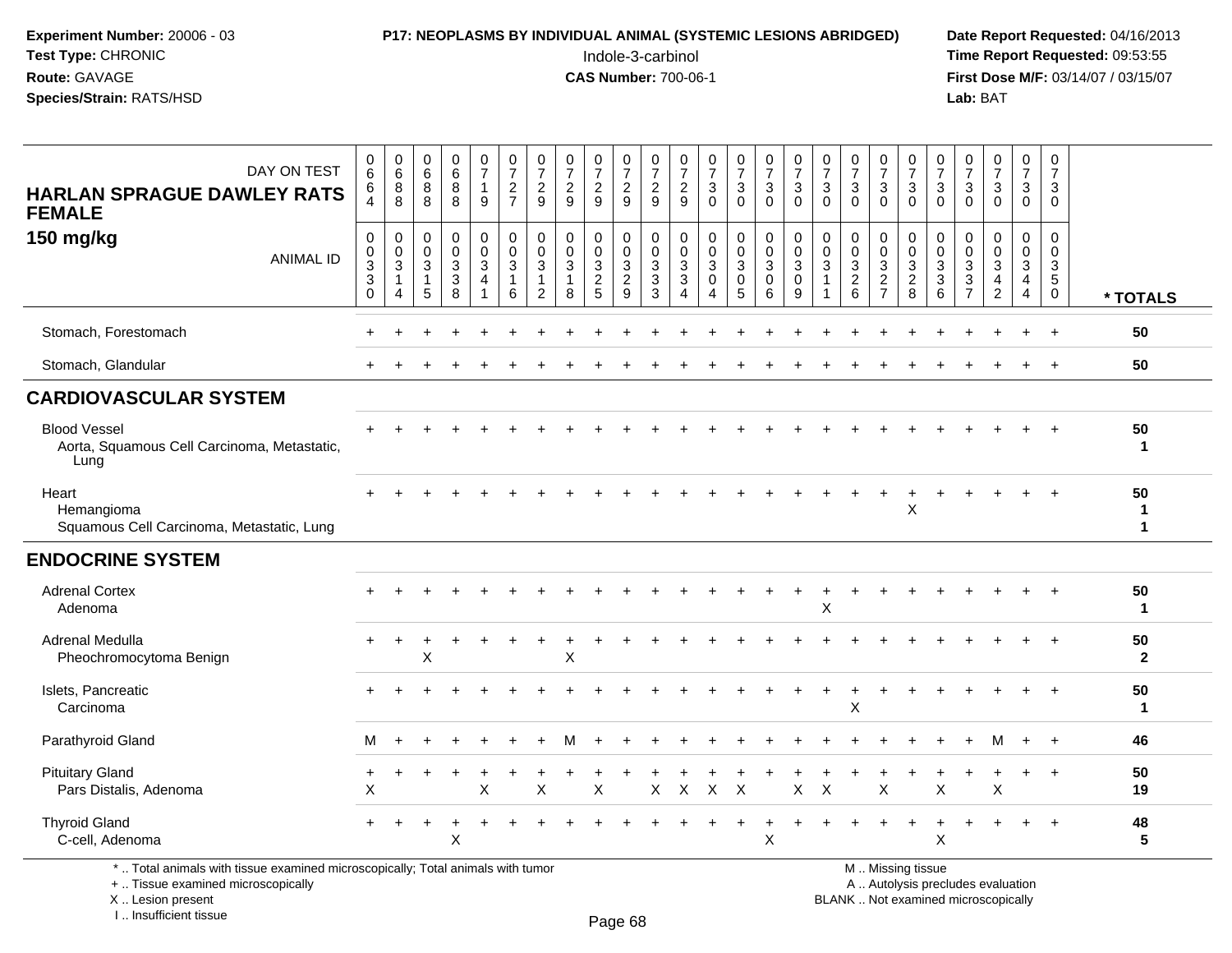| Experiment Number: 20006 - 03<br>Test Type: CHRONIC<br>Route: GAVAGE<br>Species/Strain: RATS/HSD                                                                    |                                                               |                                                      |                                                                   |                                     |                                                                |                                                           |                                                      |                                                |                                               | Indole-3-carbinol<br><b>CAS Number: 700-06-1</b>                      |                                                                 |                                                         |                                |                                                                         | P17: NEOPLASMS BY INDIVIDUAL ANIMAL (SYSTEMIC LESIONS ABRIDGED) |                                                         |                                                           |                                                 |                                                                     |                                            |                                                                 | Lab: BAT                                                                 |                                                          |                                                                             |                               | Date Report Requested: 04/16/2013<br>Time Report Requested: 09:53:55<br>First Dose M/F: 03/14/07 / 03/15/07 |
|---------------------------------------------------------------------------------------------------------------------------------------------------------------------|---------------------------------------------------------------|------------------------------------------------------|-------------------------------------------------------------------|-------------------------------------|----------------------------------------------------------------|-----------------------------------------------------------|------------------------------------------------------|------------------------------------------------|-----------------------------------------------|-----------------------------------------------------------------------|-----------------------------------------------------------------|---------------------------------------------------------|--------------------------------|-------------------------------------------------------------------------|-----------------------------------------------------------------|---------------------------------------------------------|-----------------------------------------------------------|-------------------------------------------------|---------------------------------------------------------------------|--------------------------------------------|-----------------------------------------------------------------|--------------------------------------------------------------------------|----------------------------------------------------------|-----------------------------------------------------------------------------|-------------------------------|-------------------------------------------------------------------------------------------------------------|
| DAY ON TEST<br><b>HARLAN SPRAGUE DAWLEY RATS</b>                                                                                                                    | 0<br>6<br>6                                                   | $\begin{matrix} 0 \\ 6 \end{matrix}$<br>8<br>$\,8\,$ | $\begin{matrix} 0 \\ 6 \\ 8 \end{matrix}$<br>$\,8\,$              | 0<br>$6\phantom{a}$<br>$\bf 8$<br>8 | $\frac{0}{7}$<br>$\mathbf{1}$<br>$9\,$                         | 0<br>$\boldsymbol{7}$<br>$\overline{c}$<br>$\overline{7}$ | 0<br>$\overline{\mathcal{I}}$<br>$\overline{c}$<br>9 | 0<br>$\overline{\mathcal{I}}$<br>$\frac{2}{9}$ | 0<br>$\boldsymbol{7}$<br>$\frac{2}{9}$        | 0<br>$\overline{7}$<br>$\frac{2}{9}$                                  | 0<br>$\overline{7}$<br>$\sqrt{2}$<br>$\overline{9}$             | 0<br>$\overline{7}$<br>$\frac{2}{9}$                    | $\frac{0}{7}$<br>$\frac{3}{0}$ | $\frac{0}{7}$<br>$\frac{3}{0}$                                          | $\frac{0}{7}$<br>$\ensuremath{\mathsf{3}}$<br>$\mathbf 0$       | $\frac{0}{7}$<br>$\sqrt{3}$<br>$\Omega$                 | $\frac{0}{7}$<br>$\mathbf{3}$<br>$\mathbf{0}$             | 0<br>$\overline{7}$<br>$\mathbf{3}$<br>$\Omega$ | $\frac{0}{7}$<br>$\ensuremath{\mathsf{3}}$<br>$\mathbf 0$           | 0<br>$\overline{7}$<br>3<br>$\mathbf 0$    | 0<br>$\overline{7}$<br>$\ensuremath{\mathsf{3}}$<br>$\mathbf 0$ | $\frac{0}{7}$<br>$_{\rm 0}^3$                                            | $\frac{0}{7}$<br>$\mathbf{3}$<br>$\mathbf 0$             | 0<br>$\boldsymbol{7}$<br>$\sqrt{3}$<br>$\mathbf 0$                          | 0<br>$\overline{7}$<br>3<br>0 |                                                                                                             |
| <b>FEMALE</b><br>150 mg/kg<br><b>ANIMAL ID</b>                                                                                                                      | 0<br>0<br>$\sqrt{3}$<br>$\ensuremath{\mathsf{3}}$<br>$\Omega$ | 0<br>0<br>3                                          | $\mathbf 0$<br>$\boldsymbol{0}$<br>$\sqrt{3}$<br>$\mathbf 1$<br>5 | 0<br>$\mathsf 0$<br>3<br>$_8^3$     | $\Omega$<br>$\boldsymbol{0}$<br>$\mathbf{3}$<br>$\overline{4}$ | 0<br>$\Omega$<br>3<br>6                                   | $\Omega$<br>$\Omega$<br>3<br>1<br>2                  | 0<br>0<br>$\sqrt{3}$<br>8                      | $\Omega$<br>$\mathbf 0$<br>3<br>$\frac{2}{5}$ | $\Omega$<br>$\mathbf 0$<br>$\ensuremath{\mathsf{3}}$<br>$\frac{2}{9}$ | $\mathbf 0$<br>$\mathbf 0$<br>3<br>$\sqrt{3}$<br>$\overline{3}$ | 0<br>$\mathbf 0$<br>$\ensuremath{\mathsf{3}}$<br>3<br>Δ | 0<br>0<br>3<br>0<br>4          | 0<br>$\ddot{\mathbf{0}}$<br>$\mathbf{3}$<br>$\pmb{0}$<br>$\overline{5}$ | 0<br>$\mathbf 0$<br>$\mathbf{3}$<br>0<br>6                      | 0<br>$\mathbf 0$<br>$\ensuremath{\mathsf{3}}$<br>0<br>9 | $\mathbf 0$<br>$\mathbf{0}$<br>$\sqrt{3}$<br>$\mathbf{1}$ | 0<br>$\mathbf 0$<br>3<br>$\frac{2}{6}$          | $\Omega$<br>$\pmb{0}$<br>$\ensuremath{\mathsf{3}}$<br>$\frac{2}{7}$ | $\Omega$<br>$\Omega$<br>3<br>$\frac{2}{8}$ | 0<br>0<br>$\mathbf{3}$<br>$\frac{3}{6}$                         | $\mathbf 0$<br>$\mathbf 0$<br>$\sqrt{3}$<br>$\frac{3}{7}$                | 0<br>$\mathsf{O}$<br>$\mathbf{3}$<br>4<br>$\overline{2}$ | $\Omega$<br>$\mathbf 0$<br>$\mathbf{3}$<br>$\overline{4}$<br>$\overline{4}$ | 0<br>3<br>5<br>0              | * TOTALS                                                                                                    |
| Follicular Cell, Adenoma                                                                                                                                            |                                                               | X                                                    |                                                                   |                                     |                                                                |                                                           |                                                      |                                                |                                               |                                                                       |                                                                 |                                                         |                                |                                                                         |                                                                 |                                                         |                                                           |                                                 |                                                                     |                                            |                                                                 |                                                                          |                                                          |                                                                             |                               | 1                                                                                                           |
| <b>GENERAL BODY SYSTEM</b>                                                                                                                                          |                                                               |                                                      |                                                                   |                                     |                                                                |                                                           |                                                      |                                                |                                               |                                                                       |                                                                 |                                                         |                                |                                                                         |                                                                 |                                                         |                                                           |                                                 |                                                                     |                                            |                                                                 |                                                                          |                                                          |                                                                             |                               |                                                                                                             |
| <b>NONE</b>                                                                                                                                                         |                                                               |                                                      |                                                                   |                                     |                                                                |                                                           |                                                      |                                                |                                               |                                                                       |                                                                 |                                                         |                                |                                                                         |                                                                 |                                                         |                                                           |                                                 |                                                                     |                                            |                                                                 |                                                                          |                                                          |                                                                             |                               |                                                                                                             |
| <b>GENITAL SYSTEM</b>                                                                                                                                               |                                                               |                                                      |                                                                   |                                     |                                                                |                                                           |                                                      |                                                |                                               |                                                                       |                                                                 |                                                         |                                |                                                                         |                                                                 |                                                         |                                                           |                                                 |                                                                     |                                            |                                                                 |                                                                          |                                                          |                                                                             |                               |                                                                                                             |
| <b>Clitoral Gland</b>                                                                                                                                               |                                                               |                                                      |                                                                   |                                     |                                                                |                                                           |                                                      |                                                |                                               |                                                                       |                                                                 |                                                         |                                |                                                                         |                                                                 |                                                         |                                                           |                                                 |                                                                     |                                            |                                                                 |                                                                          |                                                          |                                                                             |                               | 50                                                                                                          |
| Ovary<br>Adenocarcinoma, Metastatic, Uterus<br>Granulosa Cell Tumor Benign                                                                                          |                                                               |                                                      |                                                                   |                                     |                                                                |                                                           |                                                      |                                                |                                               |                                                                       |                                                                 |                                                         |                                |                                                                         |                                                                 |                                                         | $\boldsymbol{\mathsf{X}}$                                 |                                                 |                                                                     |                                            |                                                                 |                                                                          |                                                          |                                                                             |                               | 50<br>ำ<br>1                                                                                                |
| <b>Uterus</b><br>Adenocarcinoma<br>Polyp Stromal<br>Sarcoma Stromal<br>Squamous Cell Carcinoma                                                                      |                                                               |                                                      |                                                                   |                                     |                                                                |                                                           |                                                      |                                                | X                                             |                                                                       |                                                                 | X                                                       |                                |                                                                         |                                                                 |                                                         | X X X X                                                   |                                                 |                                                                     | $\mathsf X$                                |                                                                 |                                                                          | $\boldsymbol{\mathsf{X}}$                                |                                                                             | X                             | 50<br>4<br>13<br>$\mathbf{2}$<br>$\blacktriangleleft$                                                       |
| <b>HEMATOPOIETIC SYSTEM</b>                                                                                                                                         |                                                               |                                                      |                                                                   |                                     |                                                                |                                                           |                                                      |                                                |                                               |                                                                       |                                                                 |                                                         |                                |                                                                         |                                                                 |                                                         |                                                           |                                                 |                                                                     |                                            |                                                                 |                                                                          |                                                          |                                                                             |                               |                                                                                                             |
| <b>Bone Marrow</b>                                                                                                                                                  |                                                               |                                                      |                                                                   |                                     |                                                                |                                                           |                                                      |                                                |                                               |                                                                       |                                                                 |                                                         |                                |                                                                         |                                                                 |                                                         |                                                           |                                                 |                                                                     |                                            |                                                                 |                                                                          |                                                          |                                                                             |                               | 50                                                                                                          |
| Lymph Node                                                                                                                                                          |                                                               |                                                      | $\ddot{}$                                                         |                                     |                                                                |                                                           |                                                      |                                                |                                               |                                                                       |                                                                 |                                                         |                                |                                                                         |                                                                 |                                                         |                                                           |                                                 |                                                                     |                                            |                                                                 |                                                                          |                                                          |                                                                             |                               | 4                                                                                                           |
| Lymph Node, Mandibular                                                                                                                                              | $\ddot{}$                                                     |                                                      |                                                                   |                                     |                                                                |                                                           |                                                      |                                                |                                               |                                                                       |                                                                 |                                                         |                                |                                                                         |                                                                 |                                                         |                                                           |                                                 |                                                                     |                                            |                                                                 |                                                                          |                                                          |                                                                             |                               | 49                                                                                                          |
| Lymph Node, Mesenteric                                                                                                                                              |                                                               |                                                      |                                                                   |                                     |                                                                |                                                           |                                                      |                                                |                                               |                                                                       |                                                                 |                                                         |                                |                                                                         |                                                                 |                                                         |                                                           |                                                 |                                                                     |                                            |                                                                 |                                                                          |                                                          |                                                                             | $\overline{+}$                | 50                                                                                                          |
| Spleen                                                                                                                                                              |                                                               |                                                      |                                                                   |                                     |                                                                |                                                           |                                                      |                                                |                                               |                                                                       |                                                                 |                                                         |                                |                                                                         |                                                                 |                                                         |                                                           |                                                 |                                                                     |                                            |                                                                 |                                                                          |                                                          |                                                                             |                               | 50                                                                                                          |
| Thymus                                                                                                                                                              |                                                               |                                                      |                                                                   |                                     |                                                                |                                                           |                                                      |                                                |                                               |                                                                       |                                                                 |                                                         | $\ddot{}$                      | $\ddot{}$                                                               | $\pm$                                                           | +                                                       |                                                           |                                                 |                                                                     |                                            |                                                                 |                                                                          |                                                          | $+$                                                                         | M                             | 49                                                                                                          |
| *  Total animals with tissue examined microscopically; Total animals with tumor<br>+  Tissue examined microscopically<br>X  Lesion present<br>I Insufficient tissue |                                                               |                                                      |                                                                   |                                     |                                                                |                                                           |                                                      |                                                |                                               | Dogo 60                                                               |                                                                 |                                                         |                                |                                                                         |                                                                 |                                                         |                                                           |                                                 | M  Missing tissue                                                   |                                            |                                                                 | A  Autolysis precludes evaluation<br>BLANK  Not examined microscopically |                                                          |                                                                             |                               |                                                                                                             |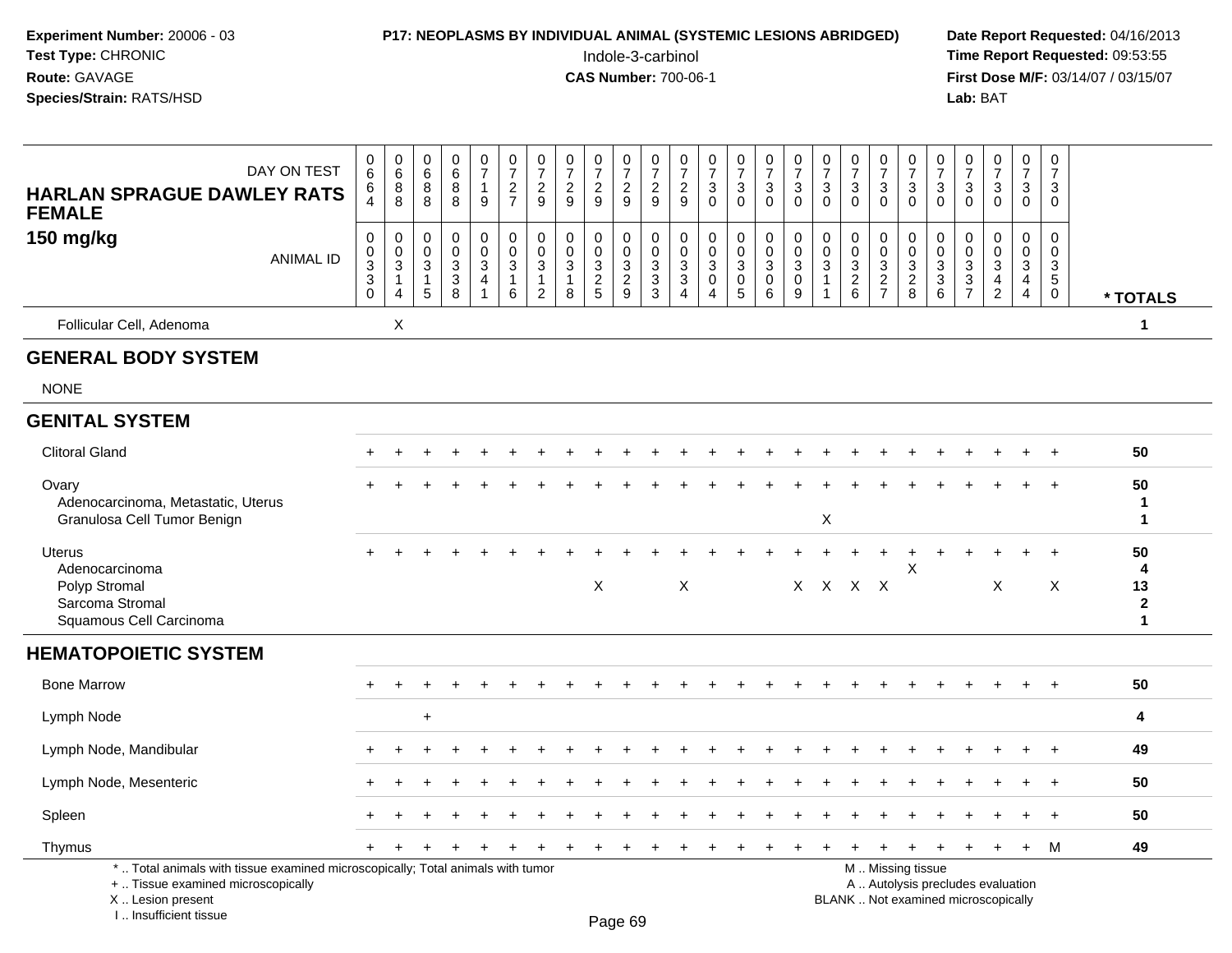| Experiment Number: 20006 - 03<br>Test Type: CHRONIC<br>Route: GAVAGE<br>Species/Strain: RATS/HSD                                           | P17: NEOPLASMS BY INDIVIDUAL ANIMAL (SYSTEMIC LESIONS ABRIDGED)<br>Indole-3-carbinol<br><b>CAS Number: 700-06-1</b> |                                                               |                                            |                                                            |                             |                                                              |                                           |                                                     |                                        |                                    |                                |                                             |                                                                                 |                                                   |                                                                      |                                                           | Date Report Requested: 04/16/2013<br>Time Report Requested: 09:53:55<br>First Dose M/F: 03/14/07 / 03/15/07<br>Lab: BAT |                                                           |                                                                |                                                  |                                                                   |                                                                          |                                    |                                                     |                                              |                                  |
|--------------------------------------------------------------------------------------------------------------------------------------------|---------------------------------------------------------------------------------------------------------------------|---------------------------------------------------------------|--------------------------------------------|------------------------------------------------------------|-----------------------------|--------------------------------------------------------------|-------------------------------------------|-----------------------------------------------------|----------------------------------------|------------------------------------|--------------------------------|---------------------------------------------|---------------------------------------------------------------------------------|---------------------------------------------------|----------------------------------------------------------------------|-----------------------------------------------------------|-------------------------------------------------------------------------------------------------------------------------|-----------------------------------------------------------|----------------------------------------------------------------|--------------------------------------------------|-------------------------------------------------------------------|--------------------------------------------------------------------------|------------------------------------|-----------------------------------------------------|----------------------------------------------|----------------------------------|
| DAY ON TEST<br><b>HARLAN SPRAGUE DAWLEY RATS</b><br><b>FEMALE</b>                                                                          | 0<br>6<br>6<br>$\overline{4}$                                                                                       | $\begin{array}{c} 0 \\ 6 \end{array}$<br>$\,8\,$<br>8         | 0<br>$\,6\,$<br>8<br>8                     | $\begin{array}{c} 0 \\ 6 \end{array}$<br>$\,8\,$<br>$\bf8$ | $\frac{0}{7}$<br>9          | $\frac{0}{7}$<br>$\frac{2}{7}$                               | 0<br>$\overline{7}$<br>$\frac{2}{9}$      | $\frac{0}{7}$<br>$\frac{2}{9}$                      | $\frac{0}{7}$<br>$\overline{c}$<br>9   | $\frac{0}{7}$<br>$\frac{2}{9}$     | $\frac{0}{7}$<br>$\frac{2}{9}$ | $\frac{0}{7}$<br>$\frac{2}{9}$              | $\frac{0}{7}$<br>$\sqrt{3}$<br>$\mathbf 0$                                      | $\frac{0}{7}$<br>3<br>$\mathbf 0$                 | $\frac{0}{7}$<br>$_{0}^{3}$                                          | $\frac{0}{7}$<br>$\ensuremath{\mathsf{3}}$<br>$\mathbf 0$ | 0<br>$\boldsymbol{7}$<br>$\ensuremath{\mathsf{3}}$<br>$\mathbf 0$                                                       | $\frac{0}{7}$<br>$\ensuremath{\mathsf{3}}$<br>$\mathbf 0$ | $\frac{0}{7}$<br>$_{0}^{3}$                                    | 0<br>$\overline{7}$<br>$\sqrt{3}$<br>$\mathbf 0$ | $\frac{0}{7}$<br>3<br>$\mathbf 0$                                 | 0<br>$\overline{7}$<br>$\ensuremath{\mathsf{3}}$<br>$\mathbf 0$          | $\frac{0}{7}$<br>$_0^3$            | $\frac{0}{7}$<br>$\frac{3}{0}$                      | 0<br>$\overline{7}$<br>3<br>$\mathbf 0$      |                                  |
| 150 mg/kg<br><b>ANIMAL ID</b>                                                                                                              | 0<br>0<br>$\overline{3}$<br>$\overline{3}$<br>$\Omega$                                                              | 0<br>$\ddot{\mathbf{0}}$<br>$\mathbf{3}$<br>$\mathbf{1}$<br>4 | 0<br>$\mathbf 0$<br>3<br>$\mathbf{1}$<br>5 | 0<br>$\mathsf{O}\xspace$<br>$\sqrt{3}$<br>$\frac{3}{8}$    | 0<br>$\mathsf{O}$<br>3<br>4 | 0<br>$\overline{0}$<br>$\sqrt{3}$<br>$\mathbf{1}$<br>$\,6\,$ | 0<br>$\Omega$<br>3<br>1<br>$\overline{2}$ | 0<br>$\mathbf 0$<br>$\sqrt{3}$<br>$\mathbf{1}$<br>8 | 0<br>$\mathbf 0$<br>3<br>$\frac{2}{5}$ | 0<br>$\mathsf{O}$<br>$\frac{3}{2}$ | 0<br>$\Omega$<br>$\frac{3}{3}$ | 0<br>0<br>$\sqrt{3}$<br>$\overline{3}$<br>4 | 0<br>$\ddot{\mathbf{0}}$<br>$\sqrt{3}$<br>$\mathsf{O}\xspace$<br>$\overline{4}$ | 0<br>$\mathbf 0$<br>3<br>$\mathsf{O}\xspace$<br>5 | $\begin{smallmatrix}0\0\0\end{smallmatrix}$<br>$\overline{3}$ 0<br>6 | 0<br>$\mathbf 0$<br>3<br>$\pmb{0}$<br>9                   | 0<br>0<br>3<br>$\mathbf{1}$                                                                                             | 0<br>$\mathbf 0$<br>$\frac{3}{2}$ 6                       | 0<br>$\mathbf 0$<br>$\ensuremath{\mathsf{3}}$<br>$\frac{2}{7}$ | 0<br>$\Omega$<br>$\mathbf{3}$<br>$\frac{2}{8}$   | $\mathbf 0$<br>$\mathbf 0$<br>3<br>$\ensuremath{\mathsf{3}}$<br>6 | $\mathbf 0$<br>$\mathbf 0$<br>$\ensuremath{\mathsf{3}}$<br>$\frac{3}{7}$ | 0<br>$\mathsf{O}$<br>$\frac{3}{4}$ | 0<br>$\mathbf 0$<br>$\frac{3}{4}$<br>$\overline{4}$ | 0<br>$\mathbf 0$<br>3<br>$\overline{5}$<br>0 | * TOTALS                         |
| Squamous Cell Carcinoma, Metastatic, Lung                                                                                                  |                                                                                                                     |                                                               |                                            |                                                            |                             |                                                              |                                           |                                                     |                                        |                                    |                                |                                             |                                                                                 |                                                   |                                                                      |                                                           |                                                                                                                         |                                                           |                                                                |                                                  |                                                                   |                                                                          |                                    |                                                     |                                              | 1                                |
| <b>INTEGUMENTARY SYSTEM</b>                                                                                                                |                                                                                                                     |                                                               |                                            |                                                            |                             |                                                              |                                           |                                                     |                                        |                                    |                                |                                             |                                                                                 |                                                   |                                                                      |                                                           |                                                                                                                         |                                                           |                                                                |                                                  |                                                                   |                                                                          |                                    |                                                     |                                              |                                  |
| Mammary Gland<br>Carcinoma<br>Fibroadenoma<br>Fibroadenoma, Multiple                                                                       |                                                                                                                     | $X$ $X$                                                       | X                                          | X                                                          |                             |                                                              | $X$ $X$                                   | Χ                                                   |                                        | $X$ $X$ $X$                        | X                              | X                                           |                                                                                 |                                                   |                                                                      | X X X                                                     |                                                                                                                         |                                                           | $\pmb{\times}$                                                 |                                                  |                                                                   |                                                                          |                                    |                                                     | X                                            | 50<br>$\mathbf{2}$<br>20<br>4    |
| <b>Skin</b><br><b>Basal Cell Carcinoma</b><br>Subcutaneous Tissue, Schwannoma Malignant                                                    |                                                                                                                     |                                                               |                                            |                                                            |                             |                                                              |                                           |                                                     |                                        |                                    |                                |                                             |                                                                                 |                                                   | Χ                                                                    |                                                           |                                                                                                                         |                                                           |                                                                |                                                  |                                                                   |                                                                          |                                    |                                                     | $\div$                                       | 50<br>$\mathbf 1$<br>$\mathbf 1$ |
| <b>MUSCULOSKELETAL SYSTEM</b>                                                                                                              |                                                                                                                     |                                                               |                                            |                                                            |                             |                                                              |                                           |                                                     |                                        |                                    |                                |                                             |                                                                                 |                                                   |                                                                      |                                                           |                                                                                                                         |                                                           |                                                                |                                                  |                                                                   |                                                                          |                                    |                                                     |                                              |                                  |
| <b>Bone</b>                                                                                                                                |                                                                                                                     |                                                               |                                            |                                                            |                             |                                                              |                                           |                                                     |                                        |                                    |                                |                                             |                                                                                 |                                                   |                                                                      |                                                           |                                                                                                                         |                                                           |                                                                |                                                  |                                                                   |                                                                          |                                    |                                                     |                                              | 50                               |
| <b>Skeletal Muscle</b>                                                                                                                     |                                                                                                                     |                                                               |                                            |                                                            |                             |                                                              |                                           |                                                     |                                        |                                    |                                |                                             |                                                                                 |                                                   |                                                                      |                                                           |                                                                                                                         |                                                           |                                                                |                                                  |                                                                   |                                                                          |                                    |                                                     |                                              | 1                                |
| <b>NERVOUS SYSTEM</b>                                                                                                                      |                                                                                                                     |                                                               |                                            |                                                            |                             |                                                              |                                           |                                                     |                                        |                                    |                                |                                             |                                                                                 |                                                   |                                                                      |                                                           |                                                                                                                         |                                                           |                                                                |                                                  |                                                                   |                                                                          |                                    |                                                     |                                              |                                  |
| <b>Brain</b>                                                                                                                               |                                                                                                                     |                                                               |                                            |                                                            |                             |                                                              |                                           |                                                     |                                        |                                    |                                |                                             |                                                                                 |                                                   |                                                                      |                                                           |                                                                                                                         |                                                           |                                                                |                                                  |                                                                   |                                                                          |                                    | $+$                                                 | $+$                                          | 50                               |
| <b>RESPIRATORY SYSTEM</b>                                                                                                                  |                                                                                                                     |                                                               |                                            |                                                            |                             |                                                              |                                           |                                                     |                                        |                                    |                                |                                             |                                                                                 |                                                   |                                                                      |                                                           |                                                                                                                         |                                                           |                                                                |                                                  |                                                                   |                                                                          |                                    |                                                     |                                              |                                  |
| Lung<br>Adenocarcinoma, Metastatic, Uterus<br>Alveolar/Bronchiolar Adenoma<br>Squamous Cell Carcinoma, Multiple                            | $+$                                                                                                                 |                                                               |                                            |                                                            |                             |                                                              |                                           |                                                     |                                        |                                    |                                |                                             |                                                                                 |                                                   |                                                                      |                                                           |                                                                                                                         |                                                           |                                                                |                                                  |                                                                   |                                                                          |                                    | X                                                   |                                              | 50<br>-1<br>1                    |
| Nose                                                                                                                                       |                                                                                                                     |                                                               |                                            |                                                            |                             |                                                              |                                           |                                                     |                                        |                                    |                                |                                             |                                                                                 |                                                   |                                                                      |                                                           |                                                                                                                         |                                                           |                                                                |                                                  |                                                                   |                                                                          |                                    |                                                     |                                              | 49                               |
| *  Total animals with tissue examined microscopically; Total animals with tumor<br>+  Tissue examined microscopically<br>X  Lesion present |                                                                                                                     |                                                               |                                            |                                                            |                             |                                                              |                                           |                                                     |                                        |                                    |                                |                                             |                                                                                 |                                                   |                                                                      |                                                           |                                                                                                                         |                                                           | M  Missing tissue                                              |                                                  |                                                                   | A  Autolysis precludes evaluation<br>BLANK  Not examined microscopically |                                    |                                                     |                                              |                                  |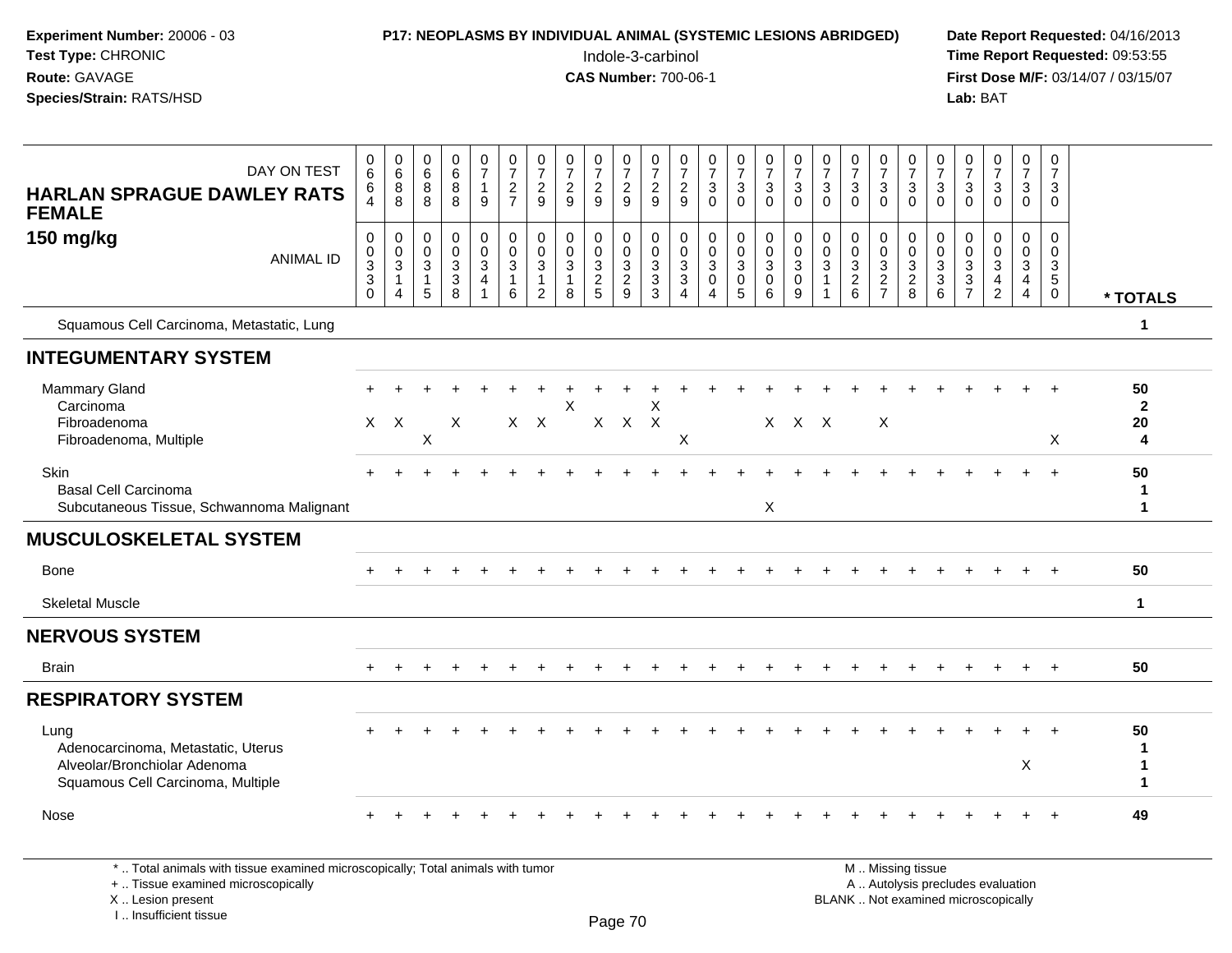| Experiment Number: 20006 - 03 |
|-------------------------------|
| <b>Test Type: CHRONIC</b>     |
| <b>Route: GAVAGE</b>          |
| Species/Strain: RATS/HSD      |

# **P17: NEOPLASMS BY INDIVIDUAL ANIMAL (SYSTEMIC LESIONS ABRIDGED)** Date Report Requested: 04/16/2013<br>Indole-3-carbinol **Time Report Requested:** 09:53:55

 Indole-3-carbinol **Time Report Requested:** 09:53:55 **First Dose M/F:** 03/14/07 / 03/15/07<br>**Lab:** BAT **Lab:** BAT

| DAY ON TEST<br><b>HARLAN SPRAGUE DAWLEY RATS</b><br><b>FEMALE</b>                                                 | $\begin{matrix} 0 \\ 6 \end{matrix}$<br>6                                | $\begin{array}{c} 0 \\ 6 \end{array}$<br>$_{8}^8$              | $\begin{matrix} 0 \\ 6 \\ 8 \end{matrix}$<br>8 | $\begin{matrix}0\6\8\end{matrix}$<br>8                               | $\frac{0}{7}$<br>9                             | $\frac{0}{7}$<br>$\frac{2}{7}$                                   | $\frac{0}{7}$<br>$\sqrt{2}$<br>$9\,$                      | $\frac{0}{7}$<br>$\frac{2}{9}$                                     | $\frac{0}{7}$<br>$\frac{2}{9}$                  | $\frac{0}{7}$<br>$\overline{c}$<br>$\boldsymbol{9}$ | $\frac{0}{7}$<br>$\frac{2}{9}$                      | $\frac{0}{7}$<br>$\overline{c}$<br>$\boldsymbol{9}$                           | $\frac{0}{7}$<br>$\ensuremath{\mathsf{3}}$<br>$\mathsf 0$                        | $\frac{0}{7}$<br>$\frac{3}{0}$                                | $\begin{array}{c} 0 \\ 7 \\ 3 \end{array}$<br>$\mathbf 0$           | $\frac{0}{7}$<br>$\frac{3}{0}$                      | $\frac{0}{7}$<br>$\mathbf{3}$<br>$\mathbf 0$                  | $\frac{0}{7}$<br>$\sqrt{3}$<br>$\mathbf 0$            | $\frac{0}{7}$<br>$\mathbf{3}$<br>$\mathbf 0$                 | $\frac{0}{7}$<br>$\mathbf{3}$<br>$\mathbf 0$ | $\frac{0}{7}$<br>$\mathsf 3$<br>$\mathbf 0$ | $\frac{0}{7}$<br>$\ensuremath{\mathsf{3}}$<br>$\mathbf 0$                   | $\frac{0}{7}$<br>$\sqrt{3}$<br>$\mathbf 0$ | $\frac{0}{7}$<br>$\mathbf{3}$<br>0                   | $\frac{0}{7}$<br>$\mathbf{3}$<br>$\mathbf 0$ |          |
|-------------------------------------------------------------------------------------------------------------------|--------------------------------------------------------------------------|----------------------------------------------------------------|------------------------------------------------|----------------------------------------------------------------------|------------------------------------------------|------------------------------------------------------------------|-----------------------------------------------------------|--------------------------------------------------------------------|-------------------------------------------------|-----------------------------------------------------|-----------------------------------------------------|-------------------------------------------------------------------------------|----------------------------------------------------------------------------------|---------------------------------------------------------------|---------------------------------------------------------------------|-----------------------------------------------------|---------------------------------------------------------------|-------------------------------------------------------|--------------------------------------------------------------|----------------------------------------------|---------------------------------------------|-----------------------------------------------------------------------------|--------------------------------------------|------------------------------------------------------|----------------------------------------------|----------|
| 150 mg/kg<br><b>ANIMAL ID</b>                                                                                     | $\mathbf 0$<br>$\begin{array}{c} 0 \\ 3 \\ 3 \end{array}$<br>$\mathbf 0$ | $\pmb{0}$<br>$\frac{0}{3}$<br>$\overline{1}$<br>$\overline{4}$ | $\,0\,$<br>$\frac{0}{3}$<br>$\mathbf{1}$<br>5  | $\begin{smallmatrix} 0\\0\\3 \end{smallmatrix}$<br>$\mathbf{3}$<br>8 | $\begin{matrix} 0 \\ 0 \\ 3 \end{matrix}$<br>4 | $\begin{matrix} 0 \\ 0 \\ 3 \end{matrix}$<br>$\overline{1}$<br>6 | $_{\rm 0}^{\rm 0}$<br>$\overline{3}$<br>$\mathbf{1}$<br>2 | $\begin{smallmatrix}0\\0\\3\end{smallmatrix}$<br>$\mathbf{1}$<br>8 | $_0^0$<br>$\overline{3}$<br>$\overline{c}$<br>5 | $_{\rm 0}^{\rm 0}$<br>$\frac{3}{2}$                 | $\begin{matrix} 0 \\ 0 \\ 3 \\ 3 \end{matrix}$<br>3 | $\begin{smallmatrix}0\\0\\3\end{smallmatrix}$<br>$\sqrt{3}$<br>$\overline{4}$ | $\begin{smallmatrix} 0\\0 \end{smallmatrix}$<br>$\overline{3}$<br>$\pmb{0}$<br>4 | $\begin{matrix} 0 \\ 0 \\ 3 \end{matrix}$<br>$\mathbf 0$<br>5 | $\begin{array}{c} 0 \\ 0 \\ 3 \end{array}$<br>$\boldsymbol{0}$<br>6 | $\begin{matrix} 0 \\ 0 \\ 3 \\ 0 \end{matrix}$<br>9 | $\begin{smallmatrix}0\\0\\3\end{smallmatrix}$<br>$\mathbf{1}$ | $_{\rm 0}^{\rm 0}$<br>$\overline{3}$<br>$\frac{2}{6}$ | $_0^0$<br>$\overline{3}$<br>$\overline{c}$<br>$\overline{ }$ | 00328                                        | 0<br>$\frac{0}{3}$<br>6                     | 0<br>$\,0\,$<br>$\mathbf{3}$<br>$\ensuremath{\mathsf{3}}$<br>$\overline{7}$ | 0<br>$\pmb{0}$<br>$\mathbf{3}$<br>4<br>2   | 0<br>$\mathsf{O}\xspace$<br>3<br>4<br>$\overline{4}$ | 0<br>0<br>$\frac{3}{5}$<br>$\mathbf{0}$      | * TOTALS |
| Trachea                                                                                                           |                                                                          |                                                                |                                                |                                                                      |                                                |                                                                  |                                                           |                                                                    |                                                 |                                                     |                                                     |                                                                               |                                                                                  |                                                               |                                                                     |                                                     |                                                               |                                                       |                                                              |                                              |                                             |                                                                             |                                            |                                                      | $\ddot{}$                                    | 50       |
| <b>SPECIAL SENSES SYSTEM</b>                                                                                      |                                                                          |                                                                |                                                |                                                                      |                                                |                                                                  |                                                           |                                                                    |                                                 |                                                     |                                                     |                                                                               |                                                                                  |                                                               |                                                                     |                                                     |                                                               |                                                       |                                                              |                                              |                                             |                                                                             |                                            |                                                      |                                              |          |
| Eye                                                                                                               |                                                                          |                                                                |                                                |                                                                      |                                                |                                                                  |                                                           |                                                                    |                                                 |                                                     |                                                     |                                                                               |                                                                                  |                                                               |                                                                     |                                                     |                                                               |                                                       |                                                              |                                              |                                             |                                                                             |                                            |                                                      |                                              | 50       |
| <b>Harderian Gland</b>                                                                                            |                                                                          |                                                                |                                                |                                                                      |                                                |                                                                  |                                                           |                                                                    |                                                 |                                                     |                                                     |                                                                               |                                                                                  |                                                               |                                                                     |                                                     |                                                               |                                                       |                                                              |                                              |                                             |                                                                             |                                            |                                                      |                                              | 50       |
| <b>URINARY SYSTEM</b>                                                                                             |                                                                          |                                                                |                                                |                                                                      |                                                |                                                                  |                                                           |                                                                    |                                                 |                                                     |                                                     |                                                                               |                                                                                  |                                                               |                                                                     |                                                     |                                                               |                                                       |                                                              |                                              |                                             |                                                                             |                                            |                                                      |                                              |          |
| Kidney<br>Capsule, Adenocarcinoma, Metastatic, Uterus<br>Renal Tubule, Adenoma<br>Renal Tubule, Adenoma, Multiple |                                                                          |                                                                |                                                |                                                                      |                                                |                                                                  |                                                           |                                                                    |                                                 |                                                     |                                                     |                                                                               |                                                                                  |                                                               |                                                                     |                                                     |                                                               |                                                       |                                                              |                                              |                                             |                                                                             |                                            |                                                      | $\ddot{}$                                    | 50       |
| <b>Urinary Bladder</b><br>Squamous Cell Carcinoma                                                                 |                                                                          |                                                                |                                                |                                                                      |                                                |                                                                  |                                                           |                                                                    |                                                 |                                                     |                                                     |                                                                               |                                                                                  |                                                               |                                                                     |                                                     |                                                               |                                                       |                                                              |                                              |                                             |                                                                             |                                            |                                                      |                                              | 50<br>1  |
| <b>SYSTEMIC LESIONS</b>                                                                                           |                                                                          |                                                                |                                                |                                                                      |                                                |                                                                  |                                                           |                                                                    |                                                 |                                                     |                                                     |                                                                               |                                                                                  |                                                               |                                                                     |                                                     |                                                               |                                                       |                                                              |                                              |                                             |                                                                             |                                            |                                                      |                                              |          |
| Multiple Organ<br>Lymphoma Malignant                                                                              |                                                                          |                                                                |                                                |                                                                      |                                                |                                                                  |                                                           |                                                                    |                                                 |                                                     |                                                     | X                                                                             |                                                                                  |                                                               |                                                                     |                                                     |                                                               |                                                       |                                                              |                                              |                                             |                                                                             |                                            |                                                      |                                              | 50<br>1  |

+ .. Tissue examined microscopically

X .. Lesion present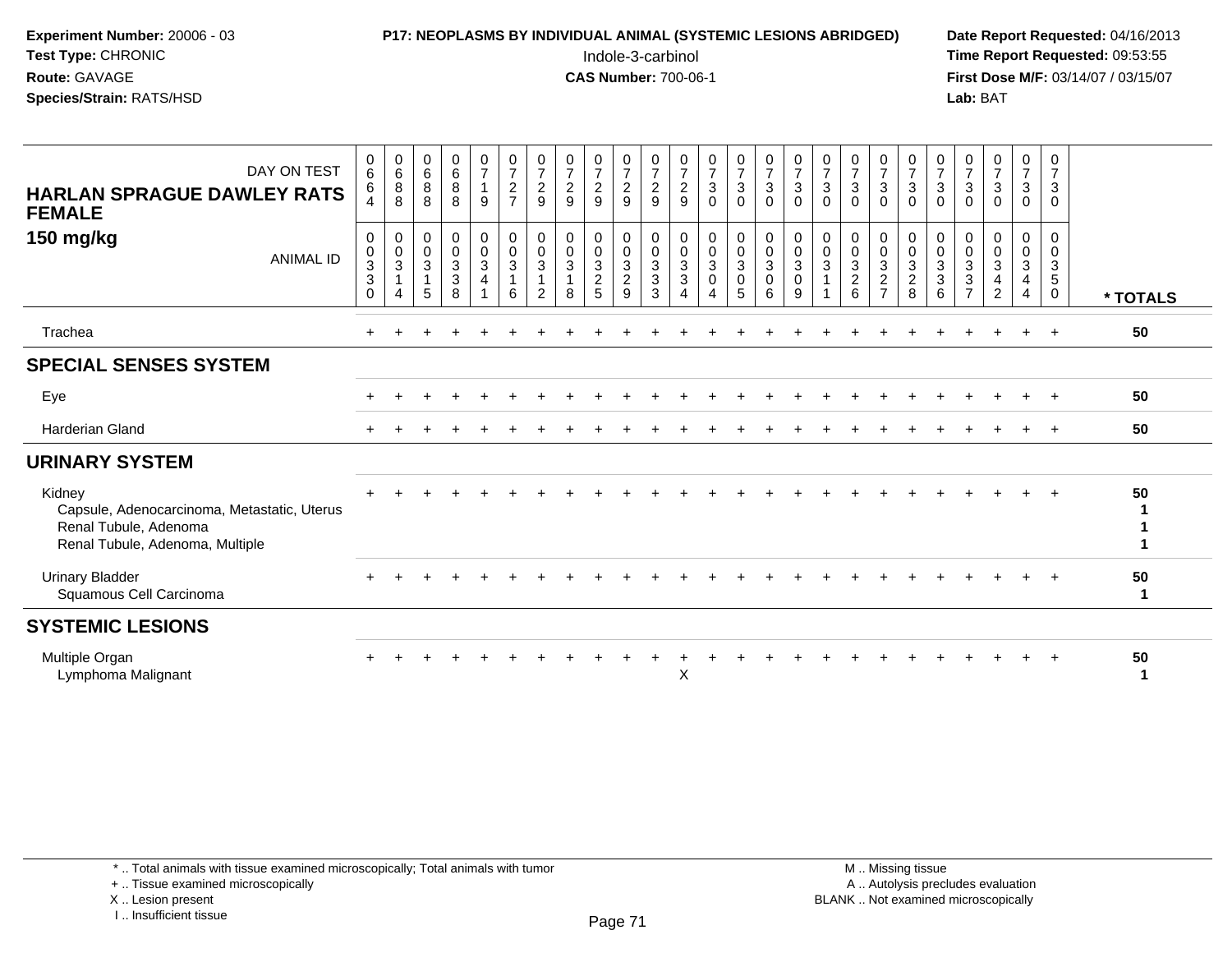#### **P17: NEOPLASMS BY INDIVIDUAL ANIMAL (SYSTEMIC LESIONS ABRIDGED)** Date Report Requested: 04/16/2013<br>Indole-3-carbinol **Time Report Requested:** 09:53:55

 Indole-3-carbinol **Time Report Requested:** 09:53:55 **First Dose M/F:** 03/14/07 / 03/15/07<br>Lab: BAT **Lab:** BAT

| <b>HARLAN SPRAGUE DAWLEY RATS</b><br><b>FEMALE</b>                                                                                         | DAY ON TEST      | 0<br>7<br>5                                                 | $\begin{smallmatrix}0\\1\end{smallmatrix}$<br>$\overline{7}$<br>6 | $\begin{smallmatrix}0\\1\end{smallmatrix}$<br>$\bf 8$<br>$\overline{4}$ | 0<br>$\mathbf{1}$<br>$\frac{9}{7}$                                             | $\begin{array}{c} 0 \\ 3 \\ 5 \end{array}$<br>6   | $\pmb{0}$<br>4<br>$\mathbf{1}$<br>6                     | $\pmb{0}$<br>$\sqrt{5}$<br>$\,6\,$<br>3                          | $\begin{array}{c} 0 \\ 5 \\ 7 \end{array}$                                  | $\begin{smallmatrix}0\0\5\end{smallmatrix}$<br>9<br>$\overline{c}$ | $\mathbf 0$<br>6<br>$\mathbf 0$<br>$\sqrt{5}$             | 0<br>6<br>$\boldsymbol{2}$<br>$\overline{c}$ | 0<br>6<br>$\mathbf{3}$<br>$\Omega$                  | $\begin{array}{c} 0 \\ 6 \end{array}$<br>4<br>5             | $_{6}^{\rm 0}$<br>$\overline{4}$<br>5                          | $\begin{array}{c} 0 \\ 6 \end{array}$<br>$\,6\,$<br>$\sqrt{5}$                                    | 0<br>$\,6\,$<br>$\overline{7}$<br>4            | 0<br>6<br>8<br>8                                                   | $_{6}^{\rm 0}$<br>$\boldsymbol{9}$<br>$\overline{2}$                     | $\begin{array}{c} 0 \\ 7 \end{array}$<br>$\mathbf 0$<br>$\overline{1}$    | $\frac{0}{7}$<br>$\mathbf{1}$<br>$9\,$                                                        | $\frac{0}{7}$<br>$\sqrt{2}$<br>9                              | $\frac{0}{7}$<br>$\sqrt{2}$<br>9                    | $\begin{array}{c} 0 \\ 7 \end{array}$<br>$\frac{2}{9}$ | $\mathbf 0$<br>$\overline{7}$<br>$\overline{2}$<br>9 | 0<br>$\overline{7}$<br>$\overline{2}$<br>9         |                         |
|--------------------------------------------------------------------------------------------------------------------------------------------|------------------|-------------------------------------------------------------|-------------------------------------------------------------------|-------------------------------------------------------------------------|--------------------------------------------------------------------------------|---------------------------------------------------|---------------------------------------------------------|------------------------------------------------------------------|-----------------------------------------------------------------------------|--------------------------------------------------------------------|-----------------------------------------------------------|----------------------------------------------|-----------------------------------------------------|-------------------------------------------------------------|----------------------------------------------------------------|---------------------------------------------------------------------------------------------------|------------------------------------------------|--------------------------------------------------------------------|--------------------------------------------------------------------------|---------------------------------------------------------------------------|-----------------------------------------------------------------------------------------------|---------------------------------------------------------------|-----------------------------------------------------|--------------------------------------------------------|------------------------------------------------------|----------------------------------------------------|-------------------------|
| 300 mg/kg                                                                                                                                  | <b>ANIMAL ID</b> | $\pmb{0}$<br>$\mathbf 0$<br>$\frac{3}{5}$<br>$\overline{2}$ | $\boldsymbol{0}$<br>$\mathbf 0$<br>$\frac{3}{6}$                  | 0<br>$\mathbf 0$<br>$\mathbf{3}$<br>8<br>$\mathbf 0$                    | $\pmb{0}$<br>$\mathbf 0$<br>$\mathbf{3}$<br>$\boldsymbol{7}$<br>$6\phantom{1}$ | $\mathbf 0$<br>$\mathsf{O}\xspace$<br>$rac{3}{5}$ | 0<br>$\mathbf 0$<br>$\mathbf{3}$<br>6<br>$\overline{4}$ | 0<br>0<br>$\ensuremath{\mathsf{3}}$<br>$\bf 8$<br>$\overline{4}$ | $\mathbf 0$<br>$\mathbf 0$<br>$\sqrt{3}$<br>$\boldsymbol{9}$<br>$\mathbf 0$ | $\mathbf 0$<br>$\pmb{0}$<br>3<br>$\overline{7}$<br>8               | $\pmb{0}$<br>$\mathbf 0$<br>$\mathbf{3}$<br>$\frac{8}{7}$ | $\mathbf 0$<br>$\mathbf 0$<br>3<br>5         | $\boldsymbol{0}$<br>$\pmb{0}$<br>$\frac{3}{5}$<br>8 | 0<br>$\mathsf{O}\xspace$<br>$\overline{3}$<br>$\frac{9}{5}$ | 0<br>$\overline{0}$<br>$\overline{3}$<br>$\boldsymbol{9}$<br>8 | $\pmb{0}$<br>$\ddot{\mathbf{0}}$<br>$\ensuremath{\mathsf{3}}$<br>$\overline{7}$<br>$\overline{1}$ | 0<br>$\mathsf 0$<br>3<br>$\boldsymbol{9}$<br>6 | $\mathbf 0$<br>$\boldsymbol{0}$<br>3<br>$\overline{7}$<br>$\Omega$ | 0<br>$\pmb{0}$<br>$\ensuremath{\mathsf{3}}$<br>$\,6\,$<br>$\overline{5}$ | $\mathbf 0$<br>$\mathbf 0$<br>$\mathbf{3}$<br>$\,6\,$<br>$\boldsymbol{9}$ | $\pmb{0}$<br>$\mathsf{O}\xspace$<br>$\ensuremath{\mathsf{3}}$<br>$\,6\,$<br>6                 | $\mathbf 0$<br>$\mathsf 0$<br>$\mathbf{3}$<br>$\sqrt{5}$<br>3 | 0<br>$\mathbf 0$<br>$\mathbf{3}$<br>$\sqrt{5}$<br>6 | 0<br>$\mathbf 0$<br>$\mathsf 3$<br>$\frac{5}{9}$       | 0<br>$\mathbf 0$<br>3<br>$\,6\,$<br>3                | $\mathbf 0$<br>0<br>3<br>$\,6\,$<br>$\overline{7}$ | females<br>$($ cont $)$ |
| <b>ALIMENTARY SYSTEM</b>                                                                                                                   |                  |                                                             |                                                                   |                                                                         |                                                                                |                                                   |                                                         |                                                                  |                                                                             |                                                                    |                                                           |                                              |                                                     |                                                             |                                                                |                                                                                                   |                                                |                                                                    |                                                                          |                                                                           |                                                                                               |                                                               |                                                     |                                                        |                                                      |                                                    |                         |
| Esophagus                                                                                                                                  |                  |                                                             |                                                                   |                                                                         |                                                                                |                                                   |                                                         |                                                                  |                                                                             |                                                                    |                                                           |                                              |                                                     |                                                             |                                                                |                                                                                                   |                                                |                                                                    |                                                                          |                                                                           |                                                                                               |                                                               |                                                     |                                                        |                                                      | $\div$                                             |                         |
| Intestine Large, Cecum                                                                                                                     |                  |                                                             |                                                                   | м                                                                       | M                                                                              |                                                   |                                                         |                                                                  |                                                                             |                                                                    |                                                           |                                              |                                                     |                                                             |                                                                |                                                                                                   |                                                |                                                                    |                                                                          |                                                                           |                                                                                               |                                                               |                                                     |                                                        |                                                      | $\ddot{}$                                          |                         |
| Intestine Large, Colon                                                                                                                     |                  |                                                             |                                                                   | м                                                                       | M                                                                              |                                                   |                                                         |                                                                  |                                                                             |                                                                    |                                                           |                                              |                                                     |                                                             |                                                                |                                                                                                   |                                                |                                                                    |                                                                          |                                                                           |                                                                                               |                                                               |                                                     |                                                        |                                                      |                                                    |                         |
| Intestine Large, Rectum                                                                                                                    |                  |                                                             |                                                                   |                                                                         |                                                                                |                                                   |                                                         |                                                                  |                                                                             |                                                                    |                                                           |                                              |                                                     |                                                             |                                                                |                                                                                                   |                                                |                                                                    |                                                                          |                                                                           |                                                                                               |                                                               |                                                     |                                                        |                                                      |                                                    |                         |
| Intestine Small, Duodenum                                                                                                                  |                  |                                                             | $\div$                                                            | м                                                                       | M                                                                              | $\overline{+}$                                    |                                                         |                                                                  |                                                                             |                                                                    |                                                           |                                              |                                                     |                                                             |                                                                |                                                                                                   |                                                |                                                                    |                                                                          |                                                                           |                                                                                               |                                                               |                                                     |                                                        |                                                      | $\pm$                                              |                         |
| Intestine Small, Ileum                                                                                                                     |                  |                                                             |                                                                   | м                                                                       | M                                                                              |                                                   |                                                         |                                                                  |                                                                             |                                                                    |                                                           |                                              |                                                     |                                                             |                                                                |                                                                                                   |                                                |                                                                    |                                                                          |                                                                           |                                                                                               |                                                               |                                                     |                                                        |                                                      | $\overline{+}$                                     |                         |
| Intestine Small, Jejunum                                                                                                                   |                  |                                                             |                                                                   | м                                                                       | M                                                                              |                                                   |                                                         |                                                                  |                                                                             |                                                                    |                                                           |                                              |                                                     |                                                             |                                                                |                                                                                                   |                                                |                                                                    |                                                                          |                                                                           |                                                                                               |                                                               |                                                     |                                                        |                                                      | $\ddot{}$                                          |                         |
| Liver<br>Adenocarcinoma, Metastatic, Uterus                                                                                                |                  |                                                             |                                                                   | м                                                                       | м                                                                              |                                                   |                                                         |                                                                  |                                                                             |                                                                    |                                                           |                                              |                                                     |                                                             |                                                                |                                                                                                   | X                                              |                                                                    |                                                                          |                                                                           |                                                                                               |                                                               |                                                     |                                                        |                                                      |                                                    |                         |
| Mesentery<br>Fat, Adenocarcinoma, Metastatic, Uterus                                                                                       |                  |                                                             |                                                                   |                                                                         |                                                                                |                                                   |                                                         |                                                                  |                                                                             |                                                                    |                                                           |                                              |                                                     |                                                             |                                                                |                                                                                                   | $\ddot{}$<br>X                                 |                                                                    |                                                                          |                                                                           |                                                                                               |                                                               |                                                     |                                                        |                                                      |                                                    |                         |
| Oral Mucosa<br>Squamous Cell Carcinoma                                                                                                     |                  |                                                             |                                                                   |                                                                         |                                                                                |                                                   |                                                         |                                                                  |                                                                             |                                                                    | Χ                                                         |                                              |                                                     |                                                             |                                                                |                                                                                                   |                                                |                                                                    |                                                                          |                                                                           |                                                                                               |                                                               |                                                     |                                                        |                                                      |                                                    |                         |
| Pancreas<br>Adenocarcinoma, Metastatic, Uterus<br>Acinus, Adenoma                                                                          |                  | $+$                                                         | $+$                                                               | м                                                                       | M                                                                              |                                                   |                                                         |                                                                  |                                                                             |                                                                    |                                                           |                                              |                                                     |                                                             |                                                                | $\ddot{}$                                                                                         | +<br>X                                         |                                                                    |                                                                          |                                                                           |                                                                                               |                                                               |                                                     |                                                        |                                                      | $+$                                                |                         |
| Salivary Glands                                                                                                                            |                  |                                                             |                                                                   |                                                                         |                                                                                |                                                   |                                                         |                                                                  |                                                                             |                                                                    |                                                           |                                              |                                                     |                                                             |                                                                |                                                                                                   |                                                |                                                                    |                                                                          |                                                                           |                                                                                               |                                                               |                                                     |                                                        |                                                      |                                                    |                         |
| Stomach, Forestomach                                                                                                                       |                  |                                                             |                                                                   | M                                                                       |                                                                                |                                                   |                                                         |                                                                  |                                                                             |                                                                    |                                                           |                                              |                                                     |                                                             |                                                                |                                                                                                   |                                                |                                                                    |                                                                          |                                                                           |                                                                                               |                                                               |                                                     |                                                        |                                                      | $\ddot{}$                                          |                         |
| *  Total animals with tissue examined microscopically; Total animals with tumor<br>+  Tissue examined microscopically<br>X  Lesion present |                  |                                                             |                                                                   |                                                                         |                                                                                |                                                   |                                                         |                                                                  |                                                                             |                                                                    |                                                           |                                              |                                                     |                                                             |                                                                |                                                                                                   |                                                |                                                                    |                                                                          |                                                                           | M  Missing tissue<br>A  Autolysis precludes evaluation<br>BLANK  Not examined microscopically |                                                               |                                                     |                                                        |                                                      |                                                    |                         |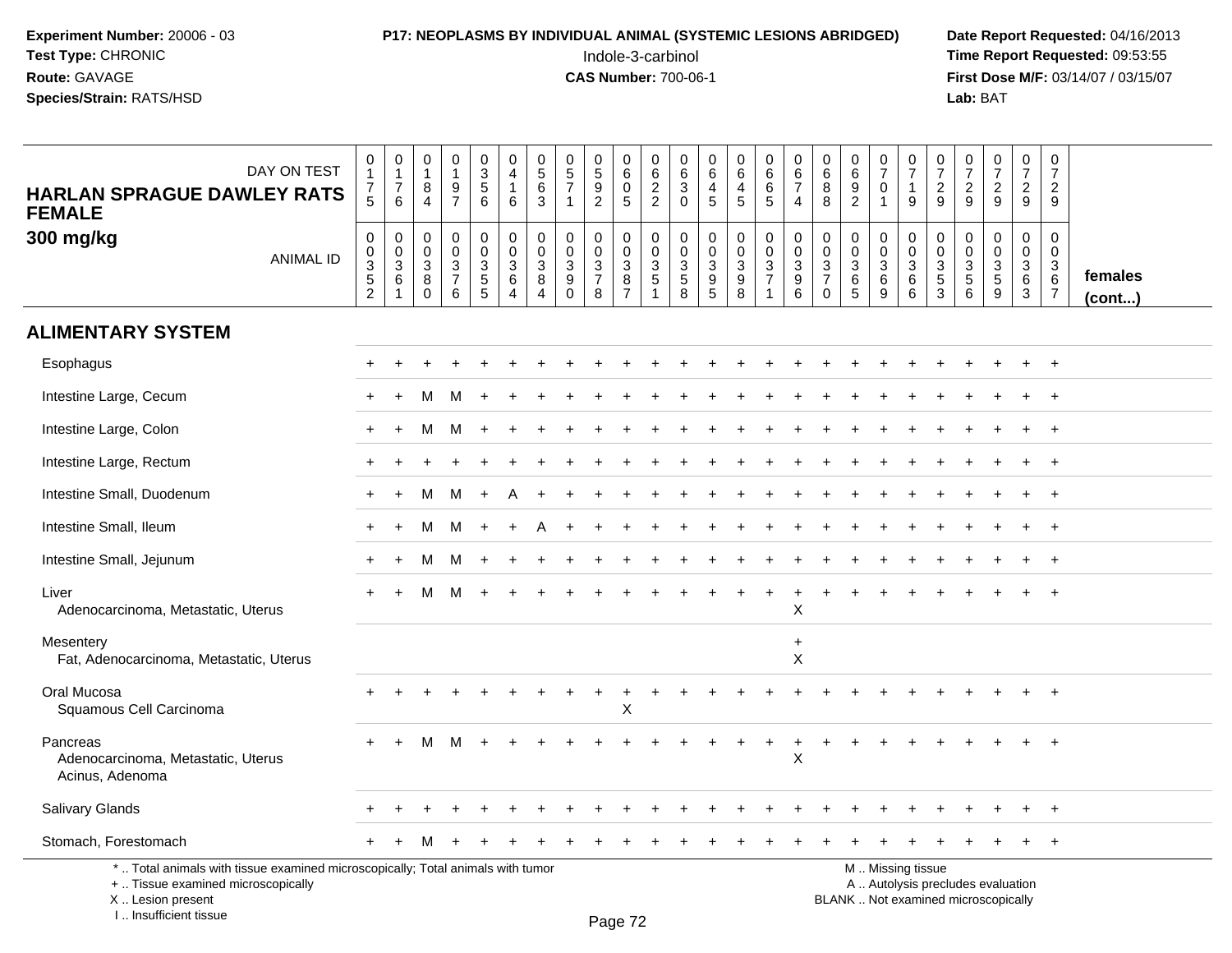# **P17: NEOPLASMS BY INDIVIDUAL ANIMAL (SYSTEMIC LESIONS ABRIDGED)** Date Report Requested: 04/16/2013<br>Indole-3-carbinol **Time Report Requested:** 09:53:55

 Indole-3-carbinol **Time Report Requested:** 09:53:55 **First Dose M/F:** 03/14/07 / 03/15/07<br>Lab: BAT

| DAY ON TEST<br><b>HARLAN SPRAGUE DAWLEY RATS</b><br><b>FEMALE</b> | 0<br>$\mathbf{1}$<br>$\overline{7}$<br>$\overline{5}$        | $\mathbf 0$<br>$\mathbf{1}$<br>$\overline{7}$<br>6 | $\begin{smallmatrix}0\\1\end{smallmatrix}$<br>8<br>$\boldsymbol{\Lambda}$ | 0<br>$\mathbf{1}$<br>$\frac{9}{7}$                        | 0<br>3<br>$5\overline{)}$<br>6                              | 0<br>$\overline{4}$<br>$\mathbf{1}$<br>6                                 | $\begin{smallmatrix}0\0\5\end{smallmatrix}$<br>6<br>3 | $\begin{array}{c} 0 \\ 5 \\ 7 \end{array}$            | $\begin{array}{c} 0 \\ 5 \end{array}$<br>9<br>$\overline{2}$ | 0<br>$\,6\,$<br>$\mathbf 0$<br>5                                         | 0<br>$6\phantom{1}6$<br>$\frac{2}{2}$ | $\begin{array}{c} 0 \\ 6 \end{array}$<br>$\mathsf 3$<br>$\Omega$ | $\begin{array}{c} 0 \\ 6 \end{array}$<br>4<br>$\overline{5}$ | $\begin{array}{c} 0 \\ 6 \end{array}$<br>$\overline{4}$<br>$\overline{5}$ | $\begin{array}{c} 0 \\ 6 \end{array}$<br>6<br>5                 | 0<br>$\overline{6}$<br>$\overline{7}$<br>$\overline{4}$ | $\begin{array}{c} 0 \\ 6 \end{array}$<br>8<br>8 | $\begin{array}{c} 0 \\ 6 \\ 9 \end{array}$<br>$\overline{2}$      | $\frac{0}{7}$<br>$\mathbf 0$<br>$\overline{1}$     | $\frac{0}{7}$<br>$\mathbf{1}$<br>9       | $\frac{0}{7}$<br>$\frac{2}{9}$                                            | $\frac{0}{7}$<br>$\frac{2}{9}$                   | $\frac{0}{7}$<br>$\frac{2}{9}$    | $\frac{0}{7}$<br>$\frac{2}{9}$            | 0<br>$\overline{7}$<br>$\overline{2}$<br>9                                  |                         |
|-------------------------------------------------------------------|--------------------------------------------------------------|----------------------------------------------------|---------------------------------------------------------------------------|-----------------------------------------------------------|-------------------------------------------------------------|--------------------------------------------------------------------------|-------------------------------------------------------|-------------------------------------------------------|--------------------------------------------------------------|--------------------------------------------------------------------------|---------------------------------------|------------------------------------------------------------------|--------------------------------------------------------------|---------------------------------------------------------------------------|-----------------------------------------------------------------|---------------------------------------------------------|-------------------------------------------------|-------------------------------------------------------------------|----------------------------------------------------|------------------------------------------|---------------------------------------------------------------------------|--------------------------------------------------|-----------------------------------|-------------------------------------------|-----------------------------------------------------------------------------|-------------------------|
| 300 mg/kg<br><b>ANIMAL ID</b>                                     | $\pmb{0}$<br>$\begin{array}{c} 0 \\ 3 \\ 5 \\ 2 \end{array}$ | $\mathbf 0$<br>$_{3}^{\rm 0}$<br>6                 | $\mathbf 0$<br>$\mathsf{O}$<br>$\overline{3}$<br>8<br>$\Omega$            | 0<br>$\mathbf 0$<br>$\overline{3}$<br>$\overline{7}$<br>6 | $\boldsymbol{0}$<br>$\mathbf 0$<br>$\overline{3}$<br>5<br>5 | $\begin{smallmatrix} 0\\0 \end{smallmatrix}$<br>$\overline{3}$<br>6<br>4 | 0<br>0<br>$\mathbf{3}$<br>$\bf 8$<br>$\overline{4}$   | $\mathbf 0$<br>$\pmb{0}$<br>$\frac{3}{9}$<br>$\Omega$ | 0<br>$\mathbf 0$<br>$\overline{3}$<br>$\overline{7}$<br>8    | $\mathbf 0$<br>$\mathbf 0$<br>$\overline{3}$<br>$\, 8$<br>$\overline{7}$ | 0<br>0<br>$\frac{3}{5}$               | 0<br>$\mathbf 0$<br>$\frac{3}{5}$<br>8                           | $\pmb{0}$<br>$\frac{0}{3}$<br>$\overline{5}$                 | 0<br>0<br>0<br>0<br>0<br>0                                                | $\begin{array}{c} 0 \\ 0 \\ 3 \\ 7 \end{array}$<br>$\mathbf{1}$ | 0<br>0<br>3<br>9<br>6                                   | 0<br>0<br>$\frac{3}{7}$<br>$\Omega$             | 0<br>$\begin{array}{c} 0 \\ 3 \\ 6 \end{array}$<br>$\overline{5}$ | 0<br>$\mathbf 0$<br>$\overline{3}$<br>$\,6\,$<br>9 | 0<br>$\mathbf 0$<br>$\sqrt{3}$<br>6<br>6 | $\mathbf 0$<br>$\mathbf 0$<br>$\mathbf{3}$<br>$\,$ 5 $\,$<br>$\mathbf{3}$ | $\mathbf 0$<br>$\mathbf 0$<br>$\frac{3}{5}$<br>6 | $\mathbf 0$<br>$\frac{0}{3}$<br>9 | 0<br>0<br>$\frac{3}{6}$<br>$\overline{3}$ | 0<br>$\mathbf 0$<br>$\begin{array}{c} 3 \\ 6 \end{array}$<br>$\overline{7}$ | females<br>$($ cont $)$ |
| Adenocarcinoma, Metastatic, Uterus<br>Squamous Cell Carcinoma     |                                                              |                                                    |                                                                           |                                                           |                                                             |                                                                          |                                                       |                                                       |                                                              |                                                                          |                                       |                                                                  |                                                              |                                                                           |                                                                 | $\boldsymbol{\mathsf{X}}$                               |                                                 |                                                                   |                                                    |                                          |                                                                           |                                                  |                                   | X                                         |                                                                             |                         |
| Stomach, Glandular<br>Adenocarcinoma, Metastatic, Uterus          |                                                              |                                                    | м                                                                         |                                                           |                                                             |                                                                          |                                                       |                                                       |                                                              |                                                                          |                                       |                                                                  |                                                              |                                                                           |                                                                 | X                                                       |                                                 |                                                                   |                                                    |                                          |                                                                           |                                                  |                                   |                                           | $\overline{+}$                                                              |                         |
| Tongue                                                            |                                                              |                                                    |                                                                           |                                                           |                                                             |                                                                          |                                                       |                                                       |                                                              |                                                                          |                                       |                                                                  |                                                              |                                                                           |                                                                 |                                                         |                                                 |                                                                   |                                                    |                                          |                                                                           |                                                  |                                   |                                           |                                                                             |                         |
| <b>CARDIOVASCULAR SYSTEM</b>                                      |                                                              |                                                    |                                                                           |                                                           |                                                             |                                                                          |                                                       |                                                       |                                                              |                                                                          |                                       |                                                                  |                                                              |                                                                           |                                                                 |                                                         |                                                 |                                                                   |                                                    |                                          |                                                                           |                                                  |                                   |                                           |                                                                             |                         |
| <b>Blood Vessel</b>                                               |                                                              |                                                    |                                                                           |                                                           |                                                             |                                                                          |                                                       |                                                       |                                                              |                                                                          |                                       |                                                                  |                                                              |                                                                           |                                                                 |                                                         |                                                 |                                                                   |                                                    |                                          |                                                                           |                                                  |                                   | ÷                                         | $+$                                                                         |                         |
| Heart                                                             |                                                              |                                                    |                                                                           |                                                           |                                                             |                                                                          |                                                       |                                                       |                                                              |                                                                          |                                       |                                                                  |                                                              |                                                                           |                                                                 |                                                         |                                                 |                                                                   |                                                    |                                          |                                                                           |                                                  |                                   |                                           | $\ddot{}$                                                                   |                         |
| <b>ENDOCRINE SYSTEM</b>                                           |                                                              |                                                    |                                                                           |                                                           |                                                             |                                                                          |                                                       |                                                       |                                                              |                                                                          |                                       |                                                                  |                                                              |                                                                           |                                                                 |                                                         |                                                 |                                                                   |                                                    |                                          |                                                                           |                                                  |                                   |                                           |                                                                             |                         |
| <b>Adrenal Cortex</b><br>Adenocarcinoma, Metastatic, Uterus       | $+$                                                          | $+$                                                | м                                                                         | M                                                         | $\div$                                                      |                                                                          |                                                       |                                                       |                                                              |                                                                          |                                       |                                                                  |                                                              |                                                                           |                                                                 | $\overline{1}$<br>X                                     |                                                 |                                                                   |                                                    |                                          |                                                                           |                                                  |                                   | $\ddot{}$                                 | $+$                                                                         |                         |
| Adrenal Medulla                                                   | $\ddot{}$                                                    | $\ddot{}$                                          | M                                                                         | M                                                         | $\ddot{}$                                                   |                                                                          |                                                       |                                                       |                                                              |                                                                          |                                       |                                                                  |                                                              |                                                                           |                                                                 |                                                         |                                                 |                                                                   |                                                    |                                          |                                                                           |                                                  |                                   | $+$                                       | $+$                                                                         |                         |
| Islets, Pancreatic                                                |                                                              |                                                    |                                                                           |                                                           |                                                             |                                                                          |                                                       |                                                       |                                                              |                                                                          |                                       |                                                                  |                                                              |                                                                           |                                                                 |                                                         |                                                 |                                                                   |                                                    |                                          |                                                                           |                                                  |                                   |                                           | $+$                                                                         |                         |
| Parathyroid Gland                                                 |                                                              |                                                    |                                                                           |                                                           |                                                             |                                                                          |                                                       |                                                       |                                                              |                                                                          |                                       |                                                                  |                                                              |                                                                           |                                                                 |                                                         |                                                 |                                                                   |                                                    |                                          |                                                                           |                                                  |                                   |                                           |                                                                             |                         |
| <b>Pituitary Gland</b><br>Pars Distalis, Adenoma                  |                                                              |                                                    |                                                                           |                                                           |                                                             |                                                                          |                                                       | X                                                     |                                                              |                                                                          |                                       |                                                                  |                                                              | $+$                                                                       | м                                                               |                                                         | X                                               | X X X                                                             |                                                    |                                          |                                                                           |                                                  |                                   | $\ddot{}$                                 | $\overline{+}$                                                              |                         |
| <b>Thyroid Gland</b><br>C-cell, Adenoma<br>C-cell, Carcinoma      | $+$                                                          | $+$                                                | $\overline{A}$                                                            | $+$                                                       | $+$                                                         | A                                                                        | $+$                                                   | $+$                                                   | A                                                            | X                                                                        |                                       |                                                                  |                                                              |                                                                           |                                                                 |                                                         |                                                 | X                                                                 | X                                                  | X                                        |                                                                           |                                                  | $\div$                            | $\ddot{}$                                 | $+$<br>X                                                                    |                         |

\* .. Total animals with tissue examined microscopically; Total animals with tumor

+ .. Tissue examined microscopically

 Lesion present BLANK .. Not examined microscopicallyX .. Lesion present

I .. Insufficient tissue

M .. Missing tissue y the contract of the contract of the contract of the contract of the contract of  $\mathsf A$  . Autolysis precludes evaluation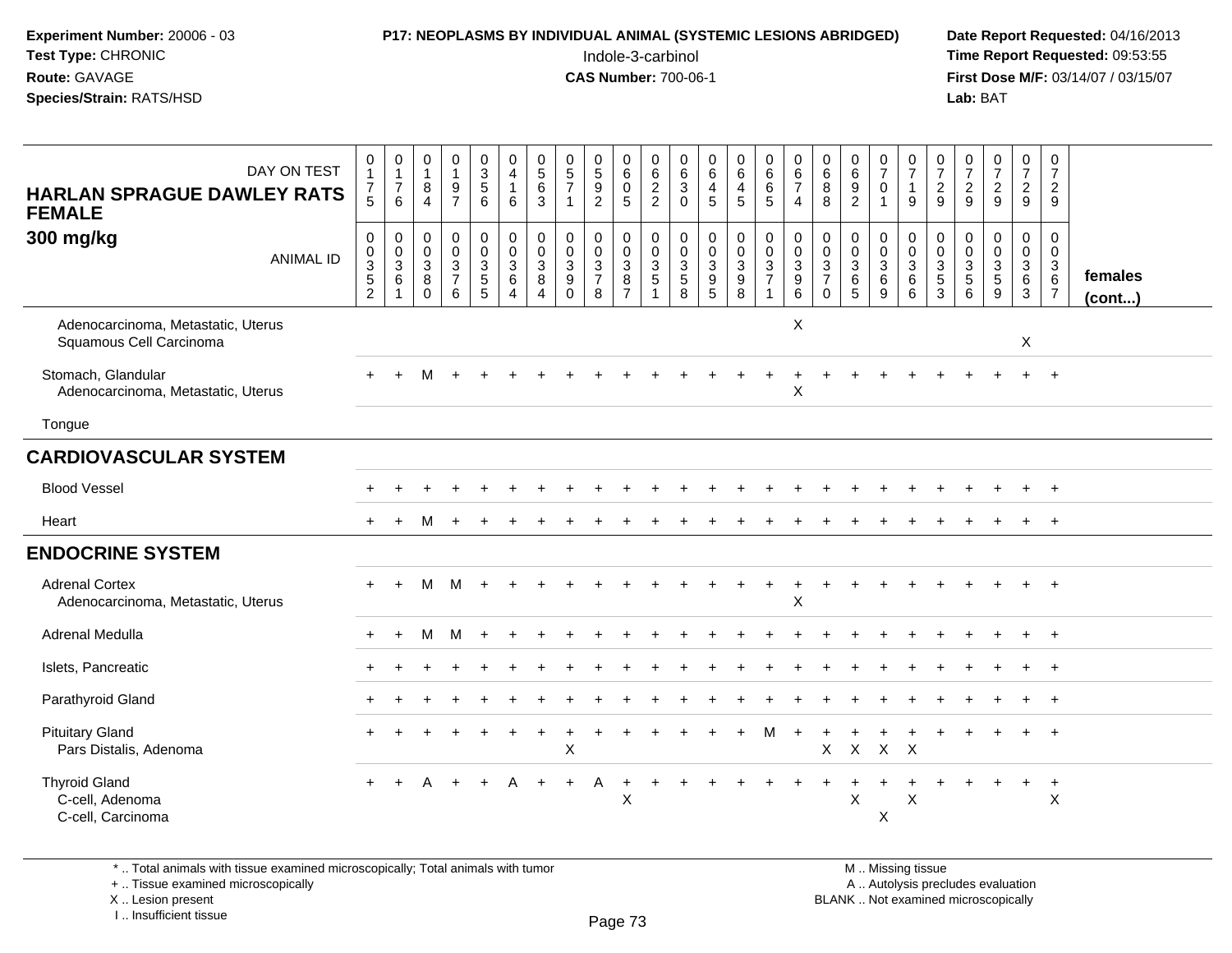### **P17: NEOPLASMS BY INDIVIDUAL ANIMAL (SYSTEMIC LESIONS ABRIDGED)** Date Report Requested: 04/16/2013<br>Indole-3-carbinol **Time Report Requested:** 09:53:55

 Indole-3-carbinol **Time Report Requested:** 09:53:55 **First Dose M/F:** 03/14/07 / 03/15/07<br>Lab: BAT **Lab:** BAT

| DAY ON TEST<br><b>HARLAN SPRAGUE DAWLEY RATS</b><br><b>FEMALE</b> | 0<br>$\mathbf b$                 | U.<br>6 | 0<br>9  | υ<br>6. | v<br>6      | 0<br>.5<br>6<br>3     | N | ົ<br><u>L</u> | v<br>ь | ັບ<br>6      | 6<br>ັ      | U<br>6<br>G           | G | Ð | ν<br>b                 |                    | 0<br>0                     |      |   | u<br>9 | U<br>9                           | 0<br><u>_</u><br>9         | 0<br>ົາ<br>-9    |                         |
|-------------------------------------------------------------------|----------------------------------|---------|---------|---------|-------------|-----------------------|---|---------------|--------|--------------|-------------|-----------------------|---|---|------------------------|--------------------|----------------------------|------|---|--------|----------------------------------|----------------------------|------------------|-------------------------|
| 300 mg/kg<br>ANIMAL ID                                            | 0<br>0<br>3<br>$\mathbf{p}$<br>ົ |         | د.<br>6 |         | 3<br>6<br>4 | 0<br>0<br>ົ<br>◡<br>8 | ◡ |               | Ĵ<br>o | υ<br>J.<br>C | ت<br>ັ<br>8 | υ<br>U<br>3<br>9<br>G |   | ಎ | ν<br>u<br>J٥<br>9<br>6 | ົ<br>د.<br>6<br>.5 | 0<br>0<br>ົ<br>◡<br>6<br>9 | - 22 | э | 6      | 0<br>υ<br>3<br><sub>5</sub><br>9 | 0<br>U<br>◠<br>J<br>6<br>3 | 0<br>0<br>3<br>6 | females<br>$($ cont $)$ |

#### **GENERAL BODY SYSTEM**

NONE

#### **GENITAL SYSTEM**

| יים וט וט בת וויום                                                                                                                         |     |                |   |   |     |  |  |                       |  |   |   |   |                   |              |                                                                          |  |                |  |
|--------------------------------------------------------------------------------------------------------------------------------------------|-----|----------------|---|---|-----|--|--|-----------------------|--|---|---|---|-------------------|--------------|--------------------------------------------------------------------------|--|----------------|--|
| <b>Clitoral Gland</b>                                                                                                                      |     |                |   |   |     |  |  |                       |  |   |   |   |                   |              |                                                                          |  |                |  |
| Ovary                                                                                                                                      | $+$ | $\overline{+}$ | м |   |     |  |  |                       |  |   |   |   |                   |              |                                                                          |  | $+$            |  |
| Uterus<br>Adenocarcinoma<br>Adenocarcinoma, Multiple<br>Polyp Stromal<br>Sarcoma Stromal                                                   |     |                |   |   |     |  |  | X<br>$\pmb{\times}$   |  | X | X | X |                   | $\mathsf{X}$ | X<br>$\pmb{\times}$                                                      |  |                |  |
| Vagina<br>Sarcoma Stromal, Metastatic, Uterus<br>Schwannoma Malignant                                                                      |     |                |   |   |     |  |  | $+$<br>$\pmb{\times}$ |  |   |   |   |                   |              |                                                                          |  |                |  |
| <b>HEMATOPOIETIC SYSTEM</b>                                                                                                                |     |                |   |   |     |  |  |                       |  |   |   |   |                   |              |                                                                          |  |                |  |
| <b>Bone Marrow</b>                                                                                                                         |     |                |   |   |     |  |  |                       |  |   |   |   |                   |              |                                                                          |  |                |  |
| Lymph Node<br>Renal, Adenocarcinoma, Metastatic, Uterus                                                                                    |     |                |   |   | $+$ |  |  |                       |  |   |   |   | $+$               |              |                                                                          |  |                |  |
| Lymph Node, Mandibular                                                                                                                     |     |                |   |   |     |  |  |                       |  |   |   |   |                   |              |                                                                          |  | $\overline{ }$ |  |
| Lymph Node, Mesenteric<br>Adenocarcinoma, Metastatic, Uterus                                                                               | $+$ |                | M | M |     |  |  |                       |  |   | X |   |                   |              |                                                                          |  | $+$ $+$        |  |
| *  Total animals with tissue examined microscopically; Total animals with tumor<br>+  Tissue examined microscopically<br>X  Lesion present |     |                |   |   |     |  |  |                       |  |   |   |   | M  Missing tissue |              | A  Autolysis precludes evaluation<br>BLANK  Not examined microscopically |  |                |  |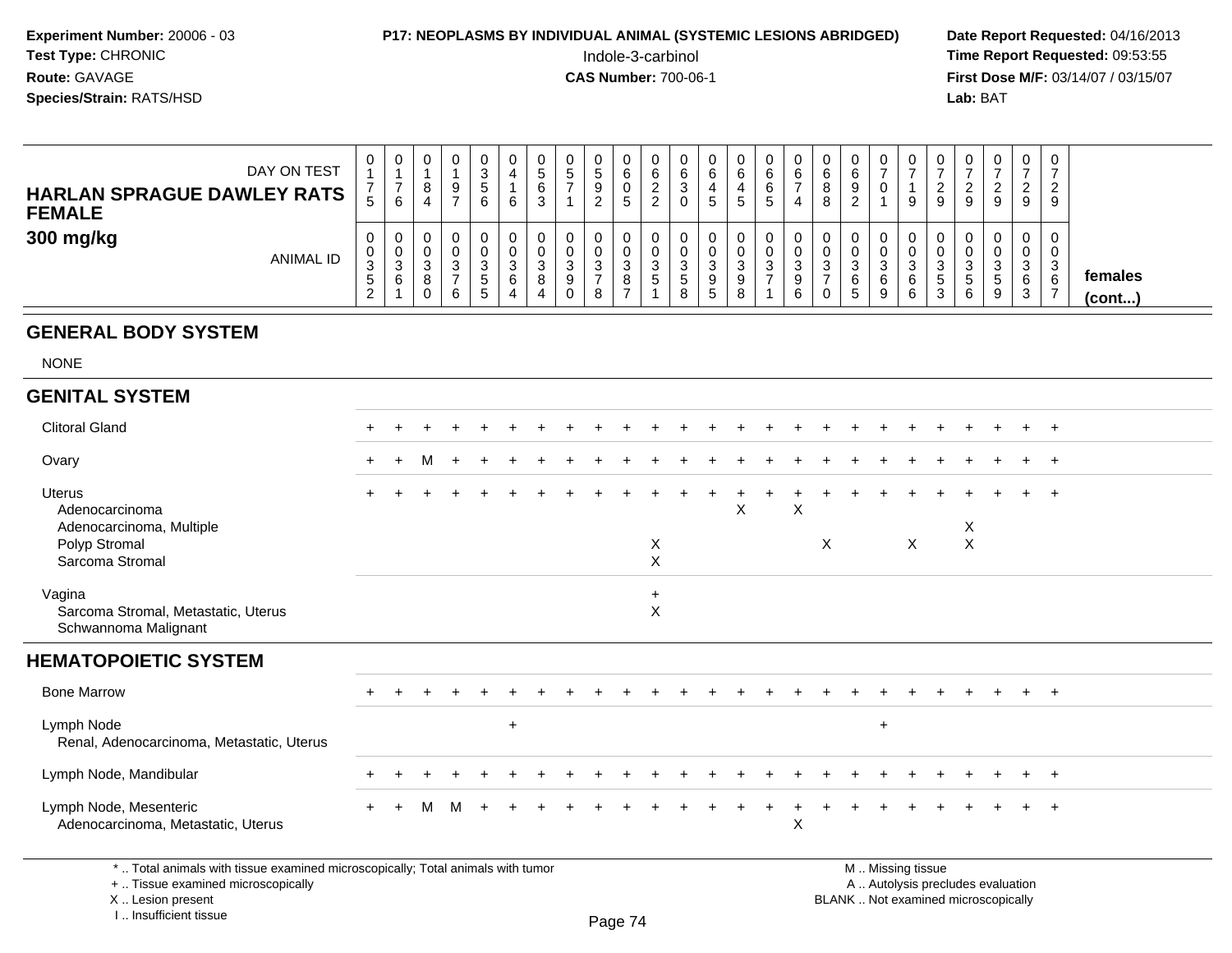## **P17: NEOPLASMS BY INDIVIDUAL ANIMAL (SYSTEMIC LESIONS ABRIDGED)** Date Report Requested: 04/16/2013<br>Indole-3-carbinol **Time Report Requested:** 09:53:55

 Indole-3-carbinol **Time Report Requested:** 09:53:55 **First Dose M/F:** 03/14/07 / 03/15/07<br>Lab: BAT **Lab:** BAT

| DAY ON TEST<br><b>HARLAN SPRAGUE DAWLEY RATS</b><br><b>FEMALE</b>                                                                                                   | 0<br>$\mathbf{1}$<br>$\overline{7}$<br>5                                   | 0<br>$\mathbf{1}$<br>$\overline{7}$<br>6 | 0<br>$\mathbf{1}$<br>8<br>$\overline{4}$  | 0<br>$\mathbf{1}$<br>9<br>$\overline{7}$                  | 0<br>$\mathbf{3}$<br>$\overline{5}$<br>6  | 0<br>$\overline{4}$<br>$\overline{1}$<br>6                                      | 0<br>$\sqrt{5}$<br>6<br>3                              | 0<br>$\sqrt{5}$<br>$\overline{7}$<br>$\mathbf{1}$           | 0<br>$\sqrt{5}$<br>$\overline{9}$<br>$\overline{2}$        | 0<br>$6\phantom{1}$<br>$\mathbf 0$<br>5                 | 0<br>$\,6\,$<br>$\overline{2}$<br>$\overline{c}$ | 0<br>$\,6\,$<br>$\sqrt{3}$<br>$\mathbf 0$             | 0<br>$\,6\,$<br>4<br>5                    | 0<br>6<br>4<br>5                                                       | 0<br>6<br>6<br>$\sqrt{5}$                                                               | 0<br>6<br>$\overline{7}$<br>$\overline{4}$              | 0<br>6<br>8<br>8                                                 | 0<br>6<br>$9\,$<br>$\overline{2}$                        | 0<br>$\overline{7}$<br>0<br>$\mathbf{1}$ | $\pmb{0}$<br>$\overline{7}$<br>$\mathbf{1}$<br>9   | 0<br>$\overline{7}$<br>$\overline{c}$<br>9 | $\frac{0}{7}$<br>$\overline{c}$<br>9                   | $\frac{0}{7}$<br>$\overline{c}$<br>9                                     | 0<br>$\overline{7}$<br>$\overline{2}$<br>9           | $\pmb{0}$<br>$\overline{7}$<br>$\overline{2}$<br>9     |                         |
|---------------------------------------------------------------------------------------------------------------------------------------------------------------------|----------------------------------------------------------------------------|------------------------------------------|-------------------------------------------|-----------------------------------------------------------|-------------------------------------------|---------------------------------------------------------------------------------|--------------------------------------------------------|-------------------------------------------------------------|------------------------------------------------------------|---------------------------------------------------------|--------------------------------------------------|-------------------------------------------------------|-------------------------------------------|------------------------------------------------------------------------|-----------------------------------------------------------------------------------------|---------------------------------------------------------|------------------------------------------------------------------|----------------------------------------------------------|------------------------------------------|----------------------------------------------------|--------------------------------------------|--------------------------------------------------------|--------------------------------------------------------------------------|------------------------------------------------------|--------------------------------------------------------|-------------------------|
| 300 mg/kg<br><b>ANIMAL ID</b>                                                                                                                                       | $\mathbf 0$<br>$\mathbf 0$<br>$\mathsf 3$<br>$\,$ 5 $\,$<br>$\overline{c}$ | 0<br>$\mathbf 0$<br>3<br>6<br>1          | 0<br>$\mathbf 0$<br>3<br>8<br>$\mathbf 0$ | $\mathbf 0$<br>0<br>$\mathfrak{S}$<br>$\overline{7}$<br>6 | 0<br>0<br>$\mathbf{3}$<br>$\sqrt{5}$<br>5 | $\mathbf 0$<br>$\mathbf 0$<br>$\mathbf{3}$<br>$6\phantom{1}6$<br>$\overline{4}$ | $\mathbf 0$<br>$\mathbf 0$<br>3<br>8<br>$\overline{4}$ | $\mathbf 0$<br>$\mathbf 0$<br>$\mathbf{3}$<br>9<br>$\Omega$ | 0<br>0<br>$\ensuremath{\mathsf{3}}$<br>$\overline{7}$<br>8 | $\mathbf 0$<br>0<br>$\mathbf{3}$<br>8<br>$\overline{7}$ | $\mathbf 0$<br>$\mathbf 0$<br>3<br>5             | 0<br>$\mathbf 0$<br>$\sqrt{3}$<br>$\overline{5}$<br>8 | $\mathbf 0$<br>$\mathbf 0$<br>3<br>9<br>5 | 0<br>$\mathbf 0$<br>$\ensuremath{\mathsf{3}}$<br>$\boldsymbol{9}$<br>8 | $\pmb{0}$<br>$\mathbf 0$<br>$\ensuremath{\mathsf{3}}$<br>$\overline{7}$<br>$\mathbf{1}$ | $\mathbf 0$<br>0<br>$\mathbf{3}$<br>9<br>$6\phantom{a}$ | $\mathbf 0$<br>$\mathbf 0$<br>3<br>$\overline{7}$<br>$\mathbf 0$ | $\mathbf 0$<br>$\mathbf 0$<br>$\sqrt{3}$<br>$\,6\,$<br>5 | 0<br>0<br>$\mathbf{3}$<br>6<br>9         | $\mathbf 0$<br>$\mathbf 0$<br>$\sqrt{3}$<br>6<br>6 | 0<br>0<br>3<br>$\sqrt{5}$<br>3             | $\mathbf 0$<br>$\mathbf 0$<br>3<br>5<br>$6\phantom{1}$ | $\mathbf 0$<br>0<br>$\mathbf{3}$<br>5<br>9                               | $\mathbf 0$<br>$\mathbf 0$<br>$\mathbf{3}$<br>6<br>3 | $\mathbf 0$<br>$\mathbf 0$<br>$^3$ 6<br>$\overline{7}$ | females<br>$($ cont $)$ |
| Spleen                                                                                                                                                              |                                                                            | $\ddot{}$                                | м                                         | M                                                         | $\ddot{}$                                 |                                                                                 |                                                        |                                                             |                                                            |                                                         |                                                  |                                                       |                                           |                                                                        |                                                                                         |                                                         |                                                                  |                                                          |                                          |                                                    |                                            |                                                        |                                                                          |                                                      | $\overline{+}$                                         |                         |
| Thymus<br>Adenocarcinoma, Metastatic, Uterus                                                                                                                        |                                                                            |                                          |                                           |                                                           |                                           |                                                                                 |                                                        |                                                             |                                                            |                                                         |                                                  |                                                       |                                           |                                                                        |                                                                                         | $\ddot{}$<br>X                                          |                                                                  |                                                          |                                          |                                                    |                                            |                                                        |                                                                          |                                                      | $\overline{+}$                                         |                         |
| <b>INTEGUMENTARY SYSTEM</b>                                                                                                                                         |                                                                            |                                          |                                           |                                                           |                                           |                                                                                 |                                                        |                                                             |                                                            |                                                         |                                                  |                                                       |                                           |                                                                        |                                                                                         |                                                         |                                                                  |                                                          |                                          |                                                    |                                            |                                                        |                                                                          |                                                      |                                                        |                         |
| Mammary Gland<br>Adenoma                                                                                                                                            |                                                                            |                                          |                                           |                                                           |                                           |                                                                                 |                                                        |                                                             |                                                            |                                                         |                                                  |                                                       |                                           |                                                                        |                                                                                         |                                                         |                                                                  |                                                          |                                          |                                                    |                                            |                                                        |                                                                          |                                                      | $+$                                                    |                         |
| Fibroadenoma<br>Fibroadenoma, Multiple                                                                                                                              |                                                                            |                                          |                                           |                                                           | $\mathsf X$                               |                                                                                 |                                                        |                                                             |                                                            |                                                         | X                                                | X                                                     |                                           |                                                                        | $X$ $X$ $X$ $X$                                                                         |                                                         |                                                                  |                                                          | $X$ $X$                                  |                                                    |                                            |                                                        |                                                                          |                                                      | $X \times$                                             |                         |
| <b>Skin</b><br>Fibrosarcoma<br>Subcutaneous Tissue, Fibroma                                                                                                         |                                                                            |                                          |                                           |                                                           |                                           |                                                                                 |                                                        |                                                             |                                                            |                                                         |                                                  |                                                       |                                           |                                                                        |                                                                                         |                                                         |                                                                  | X                                                        | X                                        |                                                    |                                            |                                                        |                                                                          | X                                                    |                                                        |                         |
| Subcutaneous Tissue, Sarcoma                                                                                                                                        |                                                                            |                                          |                                           |                                                           |                                           |                                                                                 |                                                        |                                                             |                                                            |                                                         |                                                  |                                                       |                                           |                                                                        |                                                                                         |                                                         |                                                                  |                                                          |                                          |                                                    |                                            |                                                        |                                                                          |                                                      |                                                        |                         |
| <b>MUSCULOSKELETAL SYSTEM</b>                                                                                                                                       |                                                                            |                                          |                                           |                                                           |                                           |                                                                                 |                                                        |                                                             |                                                            |                                                         |                                                  |                                                       |                                           |                                                                        |                                                                                         |                                                         |                                                                  |                                                          |                                          |                                                    |                                            |                                                        |                                                                          |                                                      |                                                        |                         |
| <b>Bone</b><br>Cranium, Osteoma<br>Periosteum, Sarcoma                                                                                                              |                                                                            |                                          |                                           |                                                           |                                           |                                                                                 |                                                        |                                                             |                                                            |                                                         |                                                  |                                                       |                                           |                                                                        |                                                                                         |                                                         | X<br>X                                                           |                                                          |                                          |                                                    |                                            |                                                        |                                                                          |                                                      |                                                        |                         |
| <b>Skeletal Muscle</b><br>Adenocarcinoma, Metastatic, Uterus                                                                                                        |                                                                            |                                          |                                           |                                                           |                                           |                                                                                 |                                                        |                                                             |                                                            |                                                         |                                                  |                                                       |                                           |                                                                        |                                                                                         | $\ddot{}$<br>X                                          |                                                                  |                                                          |                                          |                                                    |                                            |                                                        |                                                                          |                                                      |                                                        |                         |
| <b>NERVOUS SYSTEM</b>                                                                                                                                               |                                                                            |                                          |                                           |                                                           |                                           |                                                                                 |                                                        |                                                             |                                                            |                                                         |                                                  |                                                       |                                           |                                                                        |                                                                                         |                                                         |                                                                  |                                                          |                                          |                                                    |                                            |                                                        |                                                                          |                                                      |                                                        |                         |
| <b>Brain</b><br>Glioma Malignant                                                                                                                                    |                                                                            |                                          |                                           |                                                           |                                           |                                                                                 |                                                        |                                                             |                                                            |                                                         |                                                  |                                                       |                                           |                                                                        |                                                                                         |                                                         |                                                                  |                                                          |                                          |                                                    |                                            |                                                        |                                                                          |                                                      | $+$                                                    |                         |
| <b>RESPIRATORY SYSTEM</b>                                                                                                                                           |                                                                            |                                          |                                           |                                                           |                                           |                                                                                 |                                                        |                                                             |                                                            |                                                         |                                                  |                                                       |                                           |                                                                        |                                                                                         |                                                         |                                                                  |                                                          |                                          |                                                    |                                            |                                                        |                                                                          |                                                      |                                                        |                         |
| *  Total animals with tissue examined microscopically; Total animals with tumor<br>+  Tissue examined microscopically<br>X  Lesion present<br>I Insufficient tissue |                                                                            |                                          |                                           |                                                           |                                           |                                                                                 |                                                        |                                                             |                                                            | $D200$ 75                                               |                                                  |                                                       |                                           |                                                                        |                                                                                         |                                                         |                                                                  |                                                          |                                          | M  Missing tissue                                  |                                            |                                                        | A  Autolysis precludes evaluation<br>BLANK  Not examined microscopically |                                                      |                                                        |                         |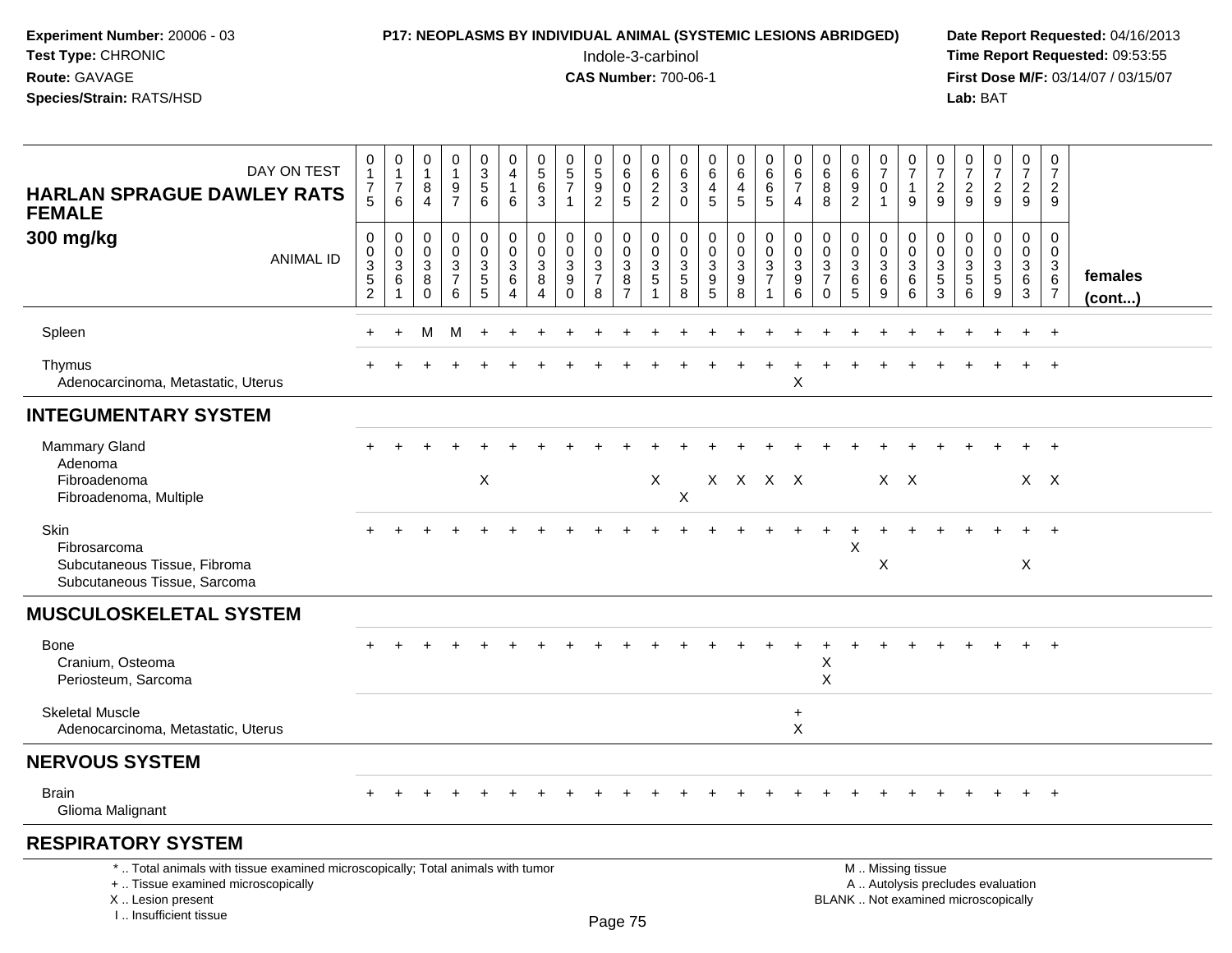**Experiment Number:** 20006 - 03**Test Type:** CHRONIC**Route:** GAVAGE

#### **Species/Strain:** RATS/HSD

 Indole-3-carbinol **Time Report Requested:** 09:53:55 **First Dose M/F:** 03/14/07 / 03/15/07<br>Lab: BAT **Lab:** BAT

| DAY ON TEST<br><b>HARLAN SPRAGUE DAWLEY RATS</b><br><b>FEMALE</b> | 0<br>1<br>7<br>5                                     | $\begin{smallmatrix}0\1\end{smallmatrix}$<br>$\overline{7}$<br>6 | $\begin{smallmatrix}0\\1\end{smallmatrix}$<br>$\,8\,$<br>$\overline{4}$ | $\begin{smallmatrix}0\\1\end{smallmatrix}$<br>$\frac{9}{7}$                                         | $_3^0$<br>5<br>6                                                                     | 0<br>4<br>$\mathbf{1}$<br>6     | $\begin{array}{c} 0 \\ 5 \end{array}$<br>$\,6\,$<br>$\mathbf{3}$ | $\begin{array}{c} 0 \\ 5 \end{array}$<br>$\overline{7}$                                          | $\begin{array}{c} 0 \\ 5 \end{array}$<br>$\boldsymbol{9}$<br>$\overline{c}$ | $\begin{array}{c} 0 \\ 6 \end{array}$<br>$\mathbf 0$<br>5             | 0<br>$\,6$<br>$\overline{a}$<br>$\overline{c}$ | $\begin{matrix} 0 \\ 6 \end{matrix}$<br>$\sqrt{3}$<br>$\mathbf 0$ | $\begin{array}{c} 0 \\ 6 \end{array}$<br>$\overline{\mathbf{4}}$<br>5 | $\begin{matrix} 0 \\ 6 \end{matrix}$<br>$\overline{4}$<br>5                            | $\begin{array}{c} 0 \\ 6 \end{array}$<br>$\,6\,$<br>$\overline{5}$ | $\begin{matrix}0\\6\end{matrix}$<br>$\overline{7}$<br>$\overline{4}$ | $\begin{array}{c} 0 \\ 6 \end{array}$<br>$\bf 8$<br>8                  | $_6^0$<br>9<br>$\overline{2}$              | $\frac{0}{7}$<br>$\mathsf{O}\xspace$<br>$\mathbf{1}$                     | $\frac{0}{7}$<br>$\mathbf{1}$<br>$\boldsymbol{9}$        | $\frac{0}{7}$<br>$\frac{2}{9}$        | $\frac{0}{7}$<br>$\sqrt{2}$<br>9                                        | $\frac{0}{7}$<br>$\frac{2}{9}$          | $\frac{0}{7}$<br>$\overline{2}$<br>9                                  | 0<br>$\overline{7}$<br>$\overline{c}$<br>9 |                   |
|-------------------------------------------------------------------|------------------------------------------------------|------------------------------------------------------------------|-------------------------------------------------------------------------|-----------------------------------------------------------------------------------------------------|--------------------------------------------------------------------------------------|---------------------------------|------------------------------------------------------------------|--------------------------------------------------------------------------------------------------|-----------------------------------------------------------------------------|-----------------------------------------------------------------------|------------------------------------------------|-------------------------------------------------------------------|-----------------------------------------------------------------------|----------------------------------------------------------------------------------------|--------------------------------------------------------------------|----------------------------------------------------------------------|------------------------------------------------------------------------|--------------------------------------------|--------------------------------------------------------------------------|----------------------------------------------------------|---------------------------------------|-------------------------------------------------------------------------|-----------------------------------------|-----------------------------------------------------------------------|--------------------------------------------|-------------------|
| 300 mg/kg<br><b>ANIMAL ID</b>                                     | 0<br>$_{3}^{\rm 0}$<br>$\mathbf 5$<br>$\overline{c}$ | 0<br>$\mathbf 0$<br>$\ensuremath{\mathsf{3}}$<br>$\,6\,$         | $\pmb{0}$<br>$\mathsf 0$<br>$\mathbf{3}$<br>8<br>$\Omega$               | $\mathbf 0$<br>$\mathsf{O}\xspace$<br>$\ensuremath{\mathsf{3}}$<br>$\overline{7}$<br>$6\phantom{a}$ | $\begin{smallmatrix}0\\0\end{smallmatrix}$<br>$\overline{3}$<br>$5\phantom{.0}$<br>5 | 0<br>$\mathbf 0$<br>3<br>6<br>4 | $\pmb{0}$<br>$\pmb{0}$<br>$\mathbf 3$<br>8<br>$\overline{4}$     | $\begin{smallmatrix}0\\0\end{smallmatrix}$<br>$\overline{3}$<br>$\boldsymbol{9}$<br>$\mathbf{0}$ | 0<br>$\pmb{0}$<br>$\overline{3}$<br>$\overline{7}$<br>8                     | $\,0\,$<br>$\mathsf{O}$<br>$\overline{3}$<br>$\, 8$<br>$\overline{7}$ | 0<br>$\mathbf 0$<br>3<br>5                     | 0<br>$\mathsf{O}\xspace$<br>$\overline{3}$<br>$\sqrt{5}$<br>8     | $\pmb{0}$<br>$\pmb{0}$<br>$\overline{3}$<br>$\frac{9}{5}$             | $\begin{smallmatrix}0\0\0\end{smallmatrix}$<br>$\overline{3}$<br>$\boldsymbol{9}$<br>8 | $\begin{smallmatrix}0\\0\\3\end{smallmatrix}$<br>$\overline{7}$    | $\pmb{0}$<br>$\mathbf 0$<br>$\sqrt{3}$<br>9<br>6                     | $\pmb{0}$<br>$\pmb{0}$<br>$\overline{3}$<br>$\overline{7}$<br>$\Omega$ | 0<br>$\mathbf 0$<br>$\mathbf{3}$<br>6<br>5 | $\begin{smallmatrix} 0\\0\\3 \end{smallmatrix}$<br>6<br>$\boldsymbol{9}$ | 0<br>$\mathbf 0$<br>$\overline{3}$<br>$\,6\,$<br>$\,6\,$ | 0<br>$\frac{0}{3}$<br>$\sqrt{5}$<br>3 | $\,0\,$<br>$\mathbf 0$<br>$\ensuremath{\mathsf{3}}$<br>$\,$ 5 $\,$<br>6 | 0<br>$\mathsf{O}\xspace$<br>3<br>5<br>9 | $\pmb{0}$<br>$\mathbf 0$<br>$\overline{3}$<br>$\,6\,$<br>$\mathbf{3}$ | 0<br>0<br>3<br>6<br>$\overline{7}$         | females<br>(cont) |
| Lung<br>Adenocarcinoma, Metastatic, Uterus                        | $\pm$                                                | +                                                                | м                                                                       | $\div$                                                                                              |                                                                                      |                                 |                                                                  |                                                                                                  |                                                                             |                                                                       |                                                |                                                                   |                                                                       |                                                                                        |                                                                    | X                                                                    |                                                                        |                                            |                                                                          |                                                          |                                       |                                                                         |                                         | $+$                                                                   | $+$                                        |                   |
| Nose                                                              |                                                      |                                                                  |                                                                         |                                                                                                     |                                                                                      |                                 |                                                                  |                                                                                                  |                                                                             |                                                                       |                                                |                                                                   |                                                                       |                                                                                        |                                                                    |                                                                      |                                                                        |                                            |                                                                          |                                                          |                                       |                                                                         |                                         |                                                                       | $+$                                        |                   |
| Trachea                                                           | $\pm$                                                |                                                                  |                                                                         |                                                                                                     |                                                                                      |                                 |                                                                  |                                                                                                  |                                                                             |                                                                       |                                                |                                                                   |                                                                       |                                                                                        |                                                                    |                                                                      |                                                                        |                                            |                                                                          |                                                          |                                       |                                                                         |                                         |                                                                       | $^{+}$                                     |                   |
| <b>SPECIAL SENSES SYSTEM</b>                                      |                                                      |                                                                  |                                                                         |                                                                                                     |                                                                                      |                                 |                                                                  |                                                                                                  |                                                                             |                                                                       |                                                |                                                                   |                                                                       |                                                                                        |                                                                    |                                                                      |                                                                        |                                            |                                                                          |                                                          |                                       |                                                                         |                                         |                                                                       |                                            |                   |
| Eye                                                               |                                                      |                                                                  |                                                                         |                                                                                                     |                                                                                      |                                 |                                                                  |                                                                                                  |                                                                             |                                                                       |                                                |                                                                   |                                                                       |                                                                                        |                                                                    |                                                                      |                                                                        |                                            |                                                                          |                                                          |                                       |                                                                         |                                         |                                                                       | $+$                                        |                   |
| <b>Harderian Gland</b>                                            |                                                      |                                                                  |                                                                         |                                                                                                     |                                                                                      |                                 |                                                                  |                                                                                                  |                                                                             |                                                                       |                                                |                                                                   |                                                                       |                                                                                        |                                                                    |                                                                      |                                                                        |                                            |                                                                          |                                                          |                                       |                                                                         |                                         |                                                                       | $+$                                        |                   |
| <b>URINARY SYSTEM</b>                                             |                                                      |                                                                  |                                                                         |                                                                                                     |                                                                                      |                                 |                                                                  |                                                                                                  |                                                                             |                                                                       |                                                |                                                                   |                                                                       |                                                                                        |                                                                    |                                                                      |                                                                        |                                            |                                                                          |                                                          |                                       |                                                                         |                                         |                                                                       |                                            |                   |
| Kidney<br>Adenocarcinoma, Metastatic, Uterus                      | $+$                                                  | $+$                                                              | м                                                                       | M                                                                                                   |                                                                                      |                                 |                                                                  |                                                                                                  |                                                                             |                                                                       |                                                |                                                                   |                                                                       |                                                                                        |                                                                    | X                                                                    |                                                                        |                                            |                                                                          |                                                          |                                       |                                                                         |                                         |                                                                       | $+$                                        |                   |
| <b>Urinary Bladder</b>                                            | $+$                                                  |                                                                  |                                                                         |                                                                                                     |                                                                                      |                                 |                                                                  |                                                                                                  |                                                                             |                                                                       |                                                |                                                                   |                                                                       |                                                                                        |                                                                    |                                                                      |                                                                        |                                            |                                                                          |                                                          |                                       |                                                                         |                                         |                                                                       | $+$                                        |                   |
| <b>SYSTEMIC LESIONS</b>                                           |                                                      |                                                                  |                                                                         |                                                                                                     |                                                                                      |                                 |                                                                  |                                                                                                  |                                                                             |                                                                       |                                                |                                                                   |                                                                       |                                                                                        |                                                                    |                                                                      |                                                                        |                                            |                                                                          |                                                          |                                       |                                                                         |                                         |                                                                       |                                            |                   |
| Multiple Organ<br>Lymphoma Malignant                              |                                                      |                                                                  |                                                                         |                                                                                                     |                                                                                      |                                 |                                                                  |                                                                                                  |                                                                             |                                                                       |                                                |                                                                   |                                                                       |                                                                                        |                                                                    |                                                                      |                                                                        |                                            |                                                                          |                                                          |                                       |                                                                         |                                         | $\ddot{}$                                                             | $+$<br>X                                   |                   |

\* .. Total animals with tissue examined microscopically; Total animals with tumor

+ .. Tissue examined microscopically

X .. Lesion present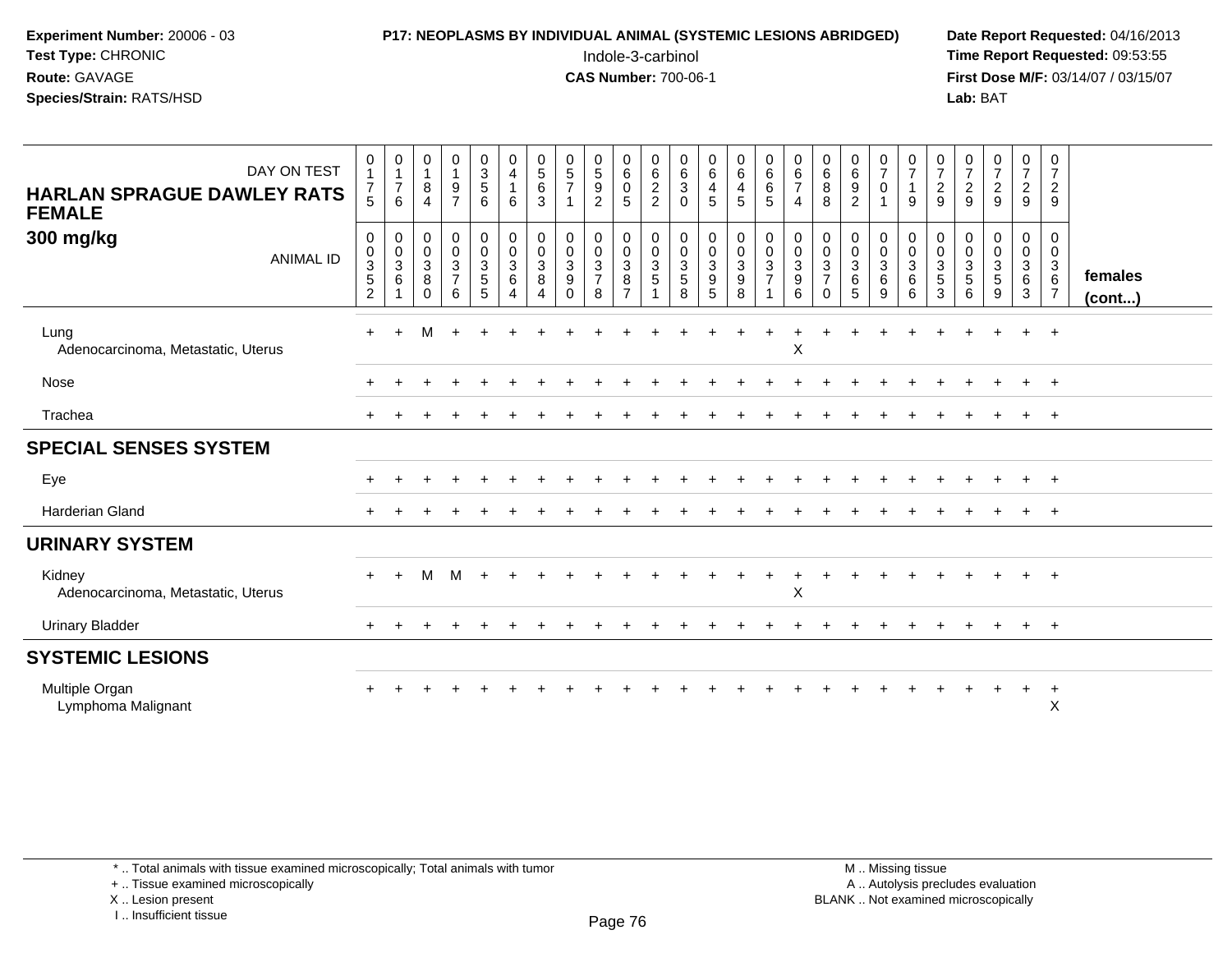## **P17: NEOPLASMS BY INDIVIDUAL ANIMAL (SYSTEMIC LESIONS ABRIDGED)** Date Report Requested: 04/16/2013<br>Indole-3-carbinol **Time Report Requested:** 09:53:55

 Indole-3-carbinol **Time Report Requested:** 09:53:55 **First Dose M/F:** 03/14/07 / 03/15/07<br>**Lab:** BAT **Lab:** BAT

| DAY ON TEST<br><b>HARLAN SPRAGUE DAWLEY RATS</b><br><b>FEMALE</b>                                                     | $\begin{smallmatrix}0\\7\end{smallmatrix}$<br>$\frac{2}{9}$ | $\frac{0}{7}$<br>$\frac{2}{9}$                                            | $\begin{smallmatrix}0\\7\end{smallmatrix}$<br>$\frac{2}{9}$                 | $\frac{0}{7}$<br>$\sqrt{2}$<br>9                                      | $\frac{0}{7}$<br>$\frac{2}{9}$        | $\frac{0}{7}$<br>$\frac{2}{9}$                          | $\begin{array}{c} 0 \\ 7 \end{array}$<br>$\overline{\mathbf{c}}$<br>9     | 0<br>$\overline{7}$<br>$\sqrt{2}$<br>9            | $\begin{array}{c} 0 \\ 7 \end{array}$<br>$\frac{2}{9}$                              | 0<br>$\overline{7}$<br>$_0^3$             | $\frac{0}{7}$<br>$\ensuremath{\mathsf{3}}$<br>$\Omega$  | $\begin{smallmatrix}0\\7\end{smallmatrix}$<br>$\sqrt{3}$<br>$\Omega$ | $\frac{0}{7}$<br>$\sqrt{3}$<br>$\Omega$             | $\frac{0}{7}$<br>$\ensuremath{\mathsf{3}}$<br>$\Omega$ | $\begin{array}{c} 0 \\ 7 \end{array}$<br>$\frac{3}{0}$    | $\frac{0}{7}$<br>$\ensuremath{\mathsf{3}}$<br>$\mathbf 0$ | 0<br>$\overline{7}$<br>3<br>$\Omega$                                | $\frac{0}{7}$<br>$\sqrt{3}$<br>$\Omega$                       | $\frac{0}{7}$<br>3<br>$\Omega$                                                 | $\begin{array}{c} 0 \\ 7 \end{array}$<br>$\frac{3}{0}$ | $\frac{0}{7}$<br>$_{0}^{3}$                                  | 0<br>$\overline{7}$<br>3<br>$\Omega$                           | $\mathbf 0$<br>$\overline{7}$<br>$\ensuremath{\mathsf{3}}$<br>$\Omega$ | $\frac{0}{7}$<br>3<br>$\Omega$                    | $\boldsymbol{0}$<br>$\overline{7}$<br>$\mathbf{3}$<br>$\Omega$             |                        |
|-----------------------------------------------------------------------------------------------------------------------|-------------------------------------------------------------|---------------------------------------------------------------------------|-----------------------------------------------------------------------------|-----------------------------------------------------------------------|---------------------------------------|---------------------------------------------------------|---------------------------------------------------------------------------|---------------------------------------------------|-------------------------------------------------------------------------------------|-------------------------------------------|---------------------------------------------------------|----------------------------------------------------------------------|-----------------------------------------------------|--------------------------------------------------------|-----------------------------------------------------------|-----------------------------------------------------------|---------------------------------------------------------------------|---------------------------------------------------------------|--------------------------------------------------------------------------------|--------------------------------------------------------|--------------------------------------------------------------|----------------------------------------------------------------|------------------------------------------------------------------------|---------------------------------------------------|----------------------------------------------------------------------------|------------------------|
| 300 mg/kg<br><b>ANIMAL ID</b>                                                                                         | $\pmb{0}$<br>$\pmb{0}$<br>$\frac{3}{7}$<br>$\overline{2}$   | $\pmb{0}$<br>$\begin{array}{c} 0 \\ 3 \\ 7 \end{array}$<br>$\overline{4}$ | $\boldsymbol{0}$<br>$_{3}^{\rm 0}$<br>$\begin{array}{c} 8 \\ 5 \end{array}$ | $\pmb{0}$<br>$\mathbf 0$<br>$\ensuremath{\mathsf{3}}$<br>$\,8\,$<br>6 | 0<br>$\mathbf 0$<br>3<br>$\bf 8$<br>8 | $\pmb{0}$<br>$\mathbf 0$<br>$\sqrt{3}$<br>$\frac{9}{1}$ | $\mathbf 0$<br>$\mathsf{O}\xspace$<br>$\mathbf{3}$<br>9<br>$\overline{4}$ | $\mathbf 0$<br>0<br>$\mathbf{3}$<br>$\frac{9}{7}$ | $\boldsymbol{0}$<br>$\mathbf 0$<br>$\sqrt{3}$<br>$\boldsymbol{9}$<br>$\overline{9}$ | 0<br>0<br>$\frac{3}{5}$<br>$\overline{4}$ | $\mathbf 0$<br>$\pmb{0}$<br>$\sqrt{3}$<br>$\frac{5}{7}$ | $\mathbf 0$<br>0<br>$\mathbf{3}$<br>$\,6\,$<br>$\Omega$              | $\mathbf 0$<br>0<br>$\mathfrak{S}$<br>$\frac{6}{2}$ | $\pmb{0}$<br>$\mathbf 0$<br>$\sqrt{3}$<br>$^6_8$       | $\mathbf 0$<br>$\pmb{0}$<br>$\frac{3}{7}$<br>$\mathbf{3}$ | $\pmb{0}$<br>$\frac{0}{3}$<br>$\overline{5}$              | $\mathbf 0$<br>$\mathbf 0$<br>3<br>$\overline{7}$<br>$\overline{7}$ | $\pmb{0}$<br>$\mathbf 0$<br>$\sqrt{3}$<br>$\overline{7}$<br>9 | $\mathbf 0$<br>$\mathbf 0$<br>$\mathbf{3}$<br>$\overline{8}$<br>$\overline{1}$ | 0<br>$\mathbf 0$<br>$\sqrt{3}$<br>$\frac{8}{2}$        | $\pmb{0}$<br>$\begin{array}{c} 0 \\ 3 \\ 8 \\ 3 \end{array}$ | $\mathbf 0$<br>$\mathbf 0$<br>$\mathbf{3}$<br>$\,8\,$<br>$9\,$ | $\mathbf 0$<br>$\mathbf 0$<br>$\mathbf{3}$<br>$\frac{9}{2}$            | $\mathbf 0$<br>0<br>$\mathbf{3}$<br>$\frac{9}{3}$ | $\mathbf 0$<br>$\mathbf 0$<br>$\overline{4}$<br>$\mathbf 0$<br>$\mathbf 0$ | * TOTALS               |
| <b>ALIMENTARY SYSTEM</b>                                                                                              |                                                             |                                                                           |                                                                             |                                                                       |                                       |                                                         |                                                                           |                                                   |                                                                                     |                                           |                                                         |                                                                      |                                                     |                                                        |                                                           |                                                           |                                                                     |                                                               |                                                                                |                                                        |                                                              |                                                                |                                                                        |                                                   |                                                                            |                        |
| Esophagus                                                                                                             |                                                             |                                                                           |                                                                             |                                                                       |                                       |                                                         |                                                                           |                                                   |                                                                                     |                                           |                                                         |                                                                      |                                                     |                                                        |                                                           |                                                           |                                                                     |                                                               |                                                                                |                                                        |                                                              |                                                                |                                                                        |                                                   |                                                                            | 50                     |
| Intestine Large, Cecum                                                                                                |                                                             |                                                                           |                                                                             |                                                                       |                                       |                                                         |                                                                           |                                                   |                                                                                     |                                           |                                                         |                                                                      |                                                     |                                                        |                                                           |                                                           |                                                                     |                                                               |                                                                                |                                                        |                                                              |                                                                |                                                                        |                                                   |                                                                            | 48                     |
| Intestine Large, Colon                                                                                                |                                                             |                                                                           |                                                                             |                                                                       |                                       |                                                         |                                                                           |                                                   |                                                                                     |                                           |                                                         |                                                                      |                                                     |                                                        |                                                           |                                                           |                                                                     |                                                               |                                                                                |                                                        |                                                              |                                                                |                                                                        |                                                   | $\ddot{}$                                                                  | 48                     |
| Intestine Large, Rectum                                                                                               |                                                             |                                                                           |                                                                             |                                                                       |                                       |                                                         |                                                                           |                                                   |                                                                                     |                                           |                                                         |                                                                      |                                                     |                                                        |                                                           |                                                           |                                                                     |                                                               |                                                                                |                                                        |                                                              |                                                                |                                                                        |                                                   |                                                                            | 50                     |
| Intestine Small, Duodenum                                                                                             |                                                             |                                                                           |                                                                             |                                                                       |                                       |                                                         |                                                                           |                                                   |                                                                                     |                                           |                                                         |                                                                      |                                                     |                                                        |                                                           |                                                           |                                                                     |                                                               |                                                                                |                                                        |                                                              |                                                                |                                                                        |                                                   |                                                                            | 47                     |
| Intestine Small, Ileum                                                                                                |                                                             |                                                                           |                                                                             |                                                                       |                                       |                                                         |                                                                           |                                                   |                                                                                     |                                           |                                                         |                                                                      |                                                     |                                                        |                                                           |                                                           |                                                                     |                                                               |                                                                                |                                                        |                                                              |                                                                |                                                                        |                                                   |                                                                            | 47                     |
| Intestine Small, Jejunum                                                                                              |                                                             |                                                                           |                                                                             |                                                                       |                                       |                                                         |                                                                           |                                                   |                                                                                     |                                           |                                                         |                                                                      |                                                     |                                                        |                                                           |                                                           |                                                                     |                                                               |                                                                                |                                                        |                                                              |                                                                |                                                                        |                                                   |                                                                            | 48                     |
| Liver<br>Adenocarcinoma, Metastatic, Uterus                                                                           |                                                             |                                                                           |                                                                             |                                                                       |                                       |                                                         |                                                                           |                                                   |                                                                                     |                                           |                                                         |                                                                      |                                                     |                                                        |                                                           |                                                           |                                                                     |                                                               |                                                                                |                                                        |                                                              |                                                                |                                                                        |                                                   |                                                                            | 48<br>-1               |
| Mesentery<br>Fat, Adenocarcinoma, Metastatic, Uterus                                                                  |                                                             |                                                                           |                                                                             |                                                                       |                                       |                                                         |                                                                           |                                                   |                                                                                     |                                           |                                                         |                                                                      |                                                     |                                                        |                                                           |                                                           |                                                                     |                                                               |                                                                                |                                                        |                                                              |                                                                |                                                                        |                                                   |                                                                            | 1<br>$\mathbf 1$       |
| Oral Mucosa<br>Squamous Cell Carcinoma                                                                                |                                                             |                                                                           |                                                                             |                                                                       |                                       |                                                         |                                                                           |                                                   |                                                                                     |                                           |                                                         |                                                                      | X                                                   |                                                        |                                                           |                                                           |                                                                     |                                                               |                                                                                |                                                        |                                                              |                                                                |                                                                        |                                                   |                                                                            | 50<br>$\mathbf{2}$     |
| Pancreas<br>Adenocarcinoma, Metastatic, Uterus<br>Acinus, Adenoma                                                     |                                                             |                                                                           |                                                                             |                                                                       |                                       |                                                         |                                                                           |                                                   |                                                                                     |                                           |                                                         |                                                                      |                                                     |                                                        |                                                           | Χ                                                         |                                                                     |                                                               |                                                                                |                                                        |                                                              |                                                                |                                                                        |                                                   |                                                                            | 48<br>1<br>$\mathbf 1$ |
| Salivary Glands                                                                                                       |                                                             |                                                                           |                                                                             |                                                                       |                                       |                                                         |                                                                           |                                                   |                                                                                     |                                           |                                                         |                                                                      |                                                     |                                                        |                                                           |                                                           |                                                                     |                                                               |                                                                                |                                                        |                                                              |                                                                |                                                                        |                                                   | $\ddot{}$                                                                  | 50                     |
| Stomach, Forestomach                                                                                                  |                                                             |                                                                           |                                                                             |                                                                       |                                       |                                                         |                                                                           |                                                   |                                                                                     |                                           |                                                         |                                                                      |                                                     |                                                        |                                                           |                                                           |                                                                     |                                                               |                                                                                |                                                        |                                                              |                                                                |                                                                        |                                                   | $\ddot{}$                                                                  | 49                     |
| *  Total animals with tissue examined microscopically; Total animals with tumor<br>+  Tissue examined microscopically |                                                             |                                                                           |                                                                             |                                                                       |                                       |                                                         |                                                                           |                                                   |                                                                                     |                                           |                                                         |                                                                      |                                                     |                                                        |                                                           |                                                           |                                                                     |                                                               |                                                                                | M  Missing tissue<br>A  Autolysis precludes evaluation |                                                              |                                                                |                                                                        |                                                   |                                                                            |                        |

 Lesion present BLANK .. Not examined microscopicallyX .. Lesion present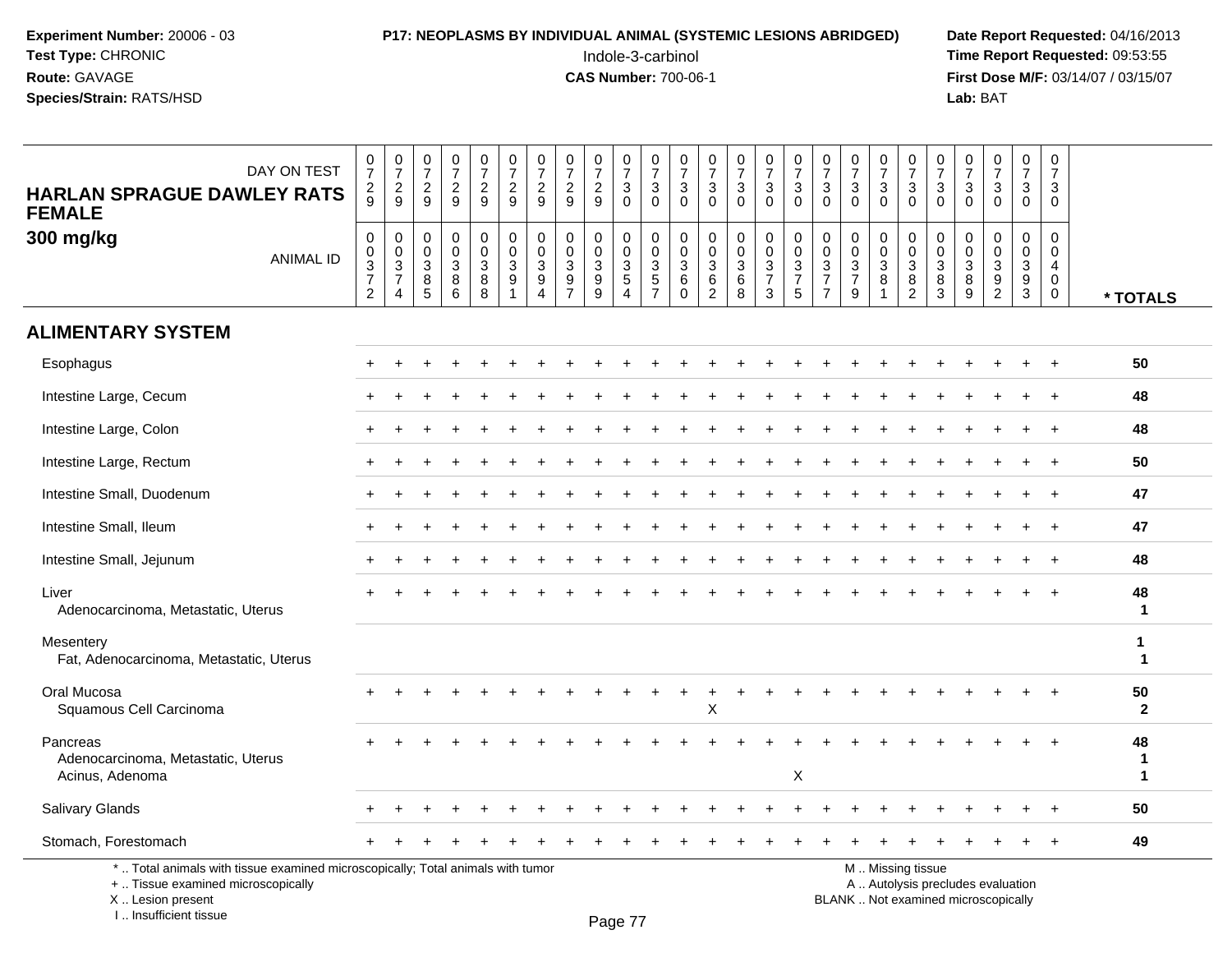| <b>P17: NEOPLASMS BY INDIVIDUAL ANIMAL (SYSTEMIC LESIONS ABRIDGED)</b> | Date Rep         |
|------------------------------------------------------------------------|------------------|
| Indole-3-carbinol                                                      | Time Rer         |
| <b>CAS Number: 700-06-1</b>                                            | <b>First Dos</b> |
|                                                                        | Lab: BAT         |
|                                                                        |                  |

# **P17: NEOPLASMS BY INDIVIDUAL ANIMAL (SYSTEMIC LESIONS ABRIDGED)** Date Report Requested: 04/16/2013<br>Indole-3-carbinol **Time Report Requested:** 09:53:55

 Indole-3-carbinol **Time Report Requested:** 09:53:55 **First Dose M/F:** 03/14/07 / 03/15/07<br>**Lab:** BAT

| <b>HARLAN SPRAGUE DAWLEY RATS</b><br><b>FEMALE</b>            | DAY ON TEST      | $\frac{0}{7}$<br>$\frac{2}{9}$               | $\begin{smallmatrix}0\\7\end{smallmatrix}$<br>$\frac{2}{9}$ | $\frac{0}{7}$<br>$\overline{c}$<br>9 | $\begin{array}{c} 0 \\ 7 \end{array}$<br>$\sqrt{2}$<br>9 | $\frac{0}{7}$<br>$\frac{2}{9}$             | $\begin{array}{c} 0 \\ 7 \end{array}$<br>$\frac{2}{9}$                    | $\begin{array}{c} 0 \\ 7 \end{array}$<br>$\frac{2}{9}$                                    | $\begin{array}{c} 0 \\ 7 \end{array}$<br>$\overline{\mathbf{c}}$<br>9           | $\begin{array}{c} 0 \\ 7 \end{array}$<br>$\frac{2}{9}$                 | $\frac{0}{7}$<br>$\mathsf 3$<br>$\Omega$                               | $\frac{0}{7}$<br>$\sqrt{3}$<br>$\Omega$                 | $\frac{0}{7}$<br>$\mathbf{3}$<br>$\Omega$         | $\frac{0}{7}$<br>$\sqrt{3}$<br>$\Omega$                   | $\frac{0}{7}$<br>$\sqrt{3}$<br>$\mathbf 0$                                       | $\begin{array}{c} 0 \\ 7 \end{array}$<br>3<br>$\Omega$                                    | $\begin{array}{c} 0 \\ 7 \end{array}$<br>$\sqrt{3}$<br>$\Omega$ | $\frac{0}{7}$<br>3<br>$\mathbf{0}$                                         | $\frac{0}{7}$<br>$\ensuremath{\mathsf{3}}$<br>$\Omega$                       | $\frac{0}{7}$<br>3<br>$\Omega$ | $\begin{array}{c} 0 \\ 7 \end{array}$<br>$\mathsf 3$<br>$\Omega$ | $\frac{0}{7}$<br>$\sqrt{3}$<br>$\Omega$                        | $\frac{0}{7}$<br>$\frac{3}{0}$                   | $\begin{array}{c} 0 \\ 7 \end{array}$<br>$\mathfrak{Z}$<br>$\Omega$ | $\begin{smallmatrix}0\\7\end{smallmatrix}$<br>$\mathbf{3}$<br>$\mathbf 0$ | $\begin{array}{c} 0 \\ 7 \end{array}$<br>$\mathbf{3}$<br>$\mathbf 0$  |                         |
|---------------------------------------------------------------|------------------|----------------------------------------------|-------------------------------------------------------------|--------------------------------------|----------------------------------------------------------|--------------------------------------------|---------------------------------------------------------------------------|-------------------------------------------------------------------------------------------|---------------------------------------------------------------------------------|------------------------------------------------------------------------|------------------------------------------------------------------------|---------------------------------------------------------|---------------------------------------------------|-----------------------------------------------------------|----------------------------------------------------------------------------------|-------------------------------------------------------------------------------------------|-----------------------------------------------------------------|----------------------------------------------------------------------------|------------------------------------------------------------------------------|--------------------------------|------------------------------------------------------------------|----------------------------------------------------------------|--------------------------------------------------|---------------------------------------------------------------------|---------------------------------------------------------------------------|-----------------------------------------------------------------------|-------------------------|
| 300 mg/kg                                                     | <b>ANIMAL ID</b> | $\pmb{0}$<br>$\frac{0}{3}$<br>$\overline{2}$ | $\begin{matrix}0\\0\\3\\7\end{matrix}$<br>4                 | 0<br>0<br>$\sqrt{3}$<br>8<br>5       | $\pmb{0}$<br>$\mathbf 0$<br>$\sqrt{3}$<br>8<br>6         | 0<br>$\mathbf 0$<br>$\mathbf{3}$<br>8<br>8 | 0<br>$\ddot{\mathbf{0}}$<br>$\ensuremath{\mathsf{3}}$<br>$\boldsymbol{9}$ | $\pmb{0}$<br>$\pmb{0}$<br>$\ensuremath{\mathsf{3}}$<br>$\boldsymbol{9}$<br>$\overline{4}$ | $\mathbf 0$<br>$\mathbf 0$<br>$\mathsf 3$<br>$\boldsymbol{9}$<br>$\overline{7}$ | $\boldsymbol{0}$<br>$\mathsf 0$<br>$\sqrt{3}$<br>$\boldsymbol{9}$<br>9 | 0<br>$\mathsf{O}\xspace$<br>$\sqrt{3}$<br>$\sqrt{5}$<br>$\overline{4}$ | $\pmb{0}$<br>$\mathbf 0$<br>$\sqrt{3}$<br>$\frac{5}{7}$ | $\mathbf 0$<br>0<br>$\mathbf{3}$<br>6<br>$\Omega$ | 0<br>$\pmb{0}$<br>$\sqrt{3}$<br>$\,6\,$<br>$\overline{2}$ | $\pmb{0}$<br>$\pmb{0}$<br>$\ensuremath{\mathsf{3}}$<br>$\,6\,$<br>$\overline{8}$ | $\mathbf 0$<br>$\mathbf 0$<br>$\ensuremath{\mathsf{3}}$<br>$\overline{7}$<br>$\mathbf{3}$ | $\pmb{0}$<br>$\pmb{0}$<br>$\sqrt{3}$<br>$\overline{7}$<br>5     | $\mathbf 0$<br>$\pmb{0}$<br>$\sqrt{3}$<br>$\overline{7}$<br>$\overline{7}$ | $\mathbf 0$<br>$\pmb{0}$<br>$\ensuremath{\mathsf{3}}$<br>$\overline{7}$<br>9 | 0<br>0<br>3<br>8               | $\pmb{0}$<br>$\begin{array}{c} 0 \\ 3 \\ 8 \\ 2 \end{array}$     | 0<br>$\mathbf 0$<br>$\ensuremath{\mathsf{3}}$<br>$\frac{8}{3}$ | $\mathbf 0$<br>$\pmb{0}$<br>$\sqrt{3}$<br>$^8_9$ | $\mathbf 0$<br>$\pmb{0}$<br>$\mathbf 3$<br>9<br>$\overline{2}$      | $\mathbf 0$<br>$\mathsf{O}\xspace$<br>$\mathbf{3}$<br>$\frac{9}{3}$       | 0<br>$\mathbf 0$<br>$\overline{4}$<br>$\boldsymbol{0}$<br>$\mathbf 0$ | * TOTALS                |
| Adenocarcinoma, Metastatic, Uterus<br>Squamous Cell Carcinoma |                  |                                              |                                                             |                                      |                                                          |                                            |                                                                           |                                                                                           |                                                                                 |                                                                        |                                                                        |                                                         |                                                   |                                                           |                                                                                  |                                                                                           |                                                                 |                                                                            |                                                                              |                                |                                                                  |                                                                |                                                  |                                                                     |                                                                           |                                                                       | 1                       |
| Stomach, Glandular<br>Adenocarcinoma, Metastatic, Uterus      |                  |                                              |                                                             |                                      |                                                          |                                            |                                                                           |                                                                                           |                                                                                 |                                                                        |                                                                        |                                                         |                                                   |                                                           |                                                                                  |                                                                                           |                                                                 |                                                                            |                                                                              |                                |                                                                  |                                                                |                                                  |                                                                     |                                                                           |                                                                       | 49<br>-1                |
| Tongue                                                        |                  |                                              |                                                             |                                      |                                                          |                                            |                                                                           | $\ddot{}$                                                                                 |                                                                                 |                                                                        |                                                                        |                                                         |                                                   |                                                           |                                                                                  |                                                                                           |                                                                 |                                                                            |                                                                              |                                |                                                                  |                                                                |                                                  |                                                                     |                                                                           |                                                                       | $\mathbf{1}$            |
| <b>CARDIOVASCULAR SYSTEM</b>                                  |                  |                                              |                                                             |                                      |                                                          |                                            |                                                                           |                                                                                           |                                                                                 |                                                                        |                                                                        |                                                         |                                                   |                                                           |                                                                                  |                                                                                           |                                                                 |                                                                            |                                                                              |                                |                                                                  |                                                                |                                                  |                                                                     |                                                                           |                                                                       |                         |
| <b>Blood Vessel</b>                                           |                  |                                              |                                                             |                                      |                                                          |                                            |                                                                           |                                                                                           |                                                                                 |                                                                        |                                                                        |                                                         |                                                   |                                                           |                                                                                  |                                                                                           |                                                                 |                                                                            |                                                                              |                                |                                                                  |                                                                |                                                  |                                                                     |                                                                           |                                                                       | 50                      |
| Heart                                                         |                  |                                              |                                                             |                                      |                                                          |                                            |                                                                           |                                                                                           |                                                                                 |                                                                        |                                                                        |                                                         |                                                   |                                                           |                                                                                  |                                                                                           |                                                                 |                                                                            |                                                                              |                                |                                                                  |                                                                |                                                  |                                                                     |                                                                           |                                                                       | 49                      |
| <b>ENDOCRINE SYSTEM</b>                                       |                  |                                              |                                                             |                                      |                                                          |                                            |                                                                           |                                                                                           |                                                                                 |                                                                        |                                                                        |                                                         |                                                   |                                                           |                                                                                  |                                                                                           |                                                                 |                                                                            |                                                                              |                                |                                                                  |                                                                |                                                  |                                                                     |                                                                           |                                                                       |                         |
| <b>Adrenal Cortex</b><br>Adenocarcinoma, Metastatic, Uterus   |                  |                                              |                                                             |                                      |                                                          |                                            |                                                                           |                                                                                           |                                                                                 |                                                                        |                                                                        |                                                         |                                                   |                                                           |                                                                                  |                                                                                           |                                                                 |                                                                            |                                                                              |                                |                                                                  |                                                                |                                                  |                                                                     |                                                                           |                                                                       | 48<br>-1                |
| Adrenal Medulla                                               |                  |                                              |                                                             |                                      |                                                          |                                            |                                                                           |                                                                                           |                                                                                 |                                                                        |                                                                        |                                                         |                                                   |                                                           |                                                                                  |                                                                                           |                                                                 |                                                                            |                                                                              |                                |                                                                  |                                                                |                                                  |                                                                     |                                                                           |                                                                       | 48                      |
| Islets, Pancreatic                                            |                  |                                              |                                                             |                                      |                                                          |                                            |                                                                           |                                                                                           |                                                                                 |                                                                        |                                                                        |                                                         |                                                   |                                                           |                                                                                  |                                                                                           |                                                                 |                                                                            |                                                                              |                                |                                                                  |                                                                |                                                  |                                                                     |                                                                           |                                                                       | 50                      |
| Parathyroid Gland                                             |                  |                                              |                                                             |                                      |                                                          |                                            |                                                                           |                                                                                           |                                                                                 |                                                                        |                                                                        |                                                         |                                                   |                                                           |                                                                                  |                                                                                           |                                                                 |                                                                            |                                                                              |                                |                                                                  |                                                                |                                                  |                                                                     |                                                                           |                                                                       | 49                      |
| <b>Pituitary Gland</b><br>Pars Distalis, Adenoma              |                  | $+$                                          | X                                                           |                                      |                                                          |                                            |                                                                           |                                                                                           |                                                                                 |                                                                        |                                                                        |                                                         |                                                   |                                                           | X                                                                                |                                                                                           |                                                                 |                                                                            |                                                                              |                                |                                                                  |                                                                |                                                  |                                                                     | $\ddot{}$<br>X                                                            | $\ddot{}$                                                             | 49<br>8                 |
| <b>Thyroid Gland</b><br>C-cell, Adenoma<br>C-cell, Carcinoma  |                  | $+$                                          |                                                             |                                      |                                                          | $\ddot{}$                                  | +<br>$\pmb{\times}$                                                       | $\times$                                                                                  |                                                                                 |                                                                        |                                                                        |                                                         |                                                   |                                                           | $\pmb{\times}$                                                                   | $\mathsf{X}$                                                                              | $\mathsf{X}$                                                    |                                                                            |                                                                              |                                |                                                                  | $\overline{+}$                                                 | +<br>X                                           | $\ddot{}$                                                           | $\ddot{}$                                                                 | $^{+}$                                                                | 47<br>10<br>$\mathbf 1$ |

\* .. Total animals with tissue examined microscopically; Total animals with tumor

+ .. Tissue examined microscopically

X .. Lesion present

I .. Insufficient tissue

M .. Missing tissue

y the contract of the contract of the contract of the contract of the contract of  $\mathsf A$  . Autolysis precludes evaluation Lesion present BLANK .. Not examined microscopically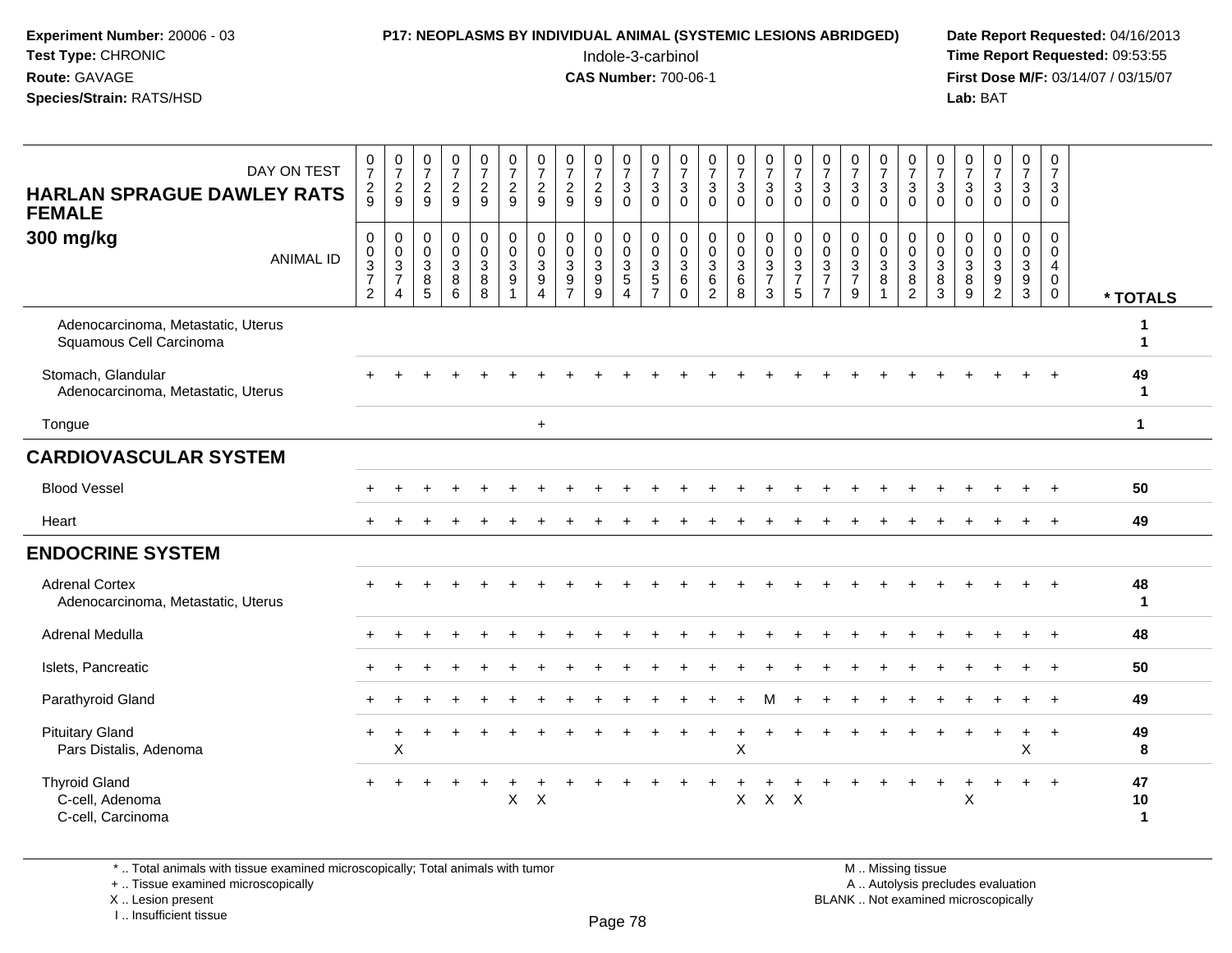#### **P17: NEOPLASMS BY INDIVIDUAL ANIMAL (SYSTEMIC LESIONS ABRIDGED)** Date Report Requested: 04/16/2013<br>Indole-3-carbinol **Time Report Requested: 09:53:55**

 Indole-3-carbinol **Time Report Requested:** 09:53:55 **First Dose M/F:** 03/14/07 / 03/15/07<br>**Lab: BAT Lab:** BAT

| DAY ON TEST<br><b>HARLAN SPRAGUE DAWLEY RATS</b><br><b>FEMALE</b> | U<br>$\rightarrow$<br>2<br>$\boldsymbol{9}$ | 0<br>ົ<br>9           | <b>0</b><br>9 | 0<br>9           | U<br>9      | U<br>9  | U<br>9           | 9                      |  | U<br>w<br>U  | U<br>ູບ | U<br>3<br>0           | U<br>◠<br>ت |     | υ<br>P<br>0           |   | 3<br>0 | 0<br>ົ<br>J.<br>0     |         | u      | U<br>3<br>0      | 0<br>3<br>0           | 0<br>3<br>0      |          |
|-------------------------------------------------------------------|---------------------------------------------|-----------------------|---------------|------------------|-------------|---------|------------------|------------------------|--|--------------|---------|-----------------------|-------------|-----|-----------------------|---|--------|-----------------------|---------|--------|------------------|-----------------------|------------------|----------|
| 300 mg/kg<br>ANIMAL ID                                            | U<br>U<br>3                                 | 0<br>0<br>⌒<br>ັ<br>4 | -c)           | ົ<br>د<br>8<br>6 | ົ<br>8<br>8 | -3<br>9 | ν<br>ົ<br>ت<br>9 | $\sim$<br>J.<br>a<br>◡ |  | U<br>w<br>J. | ◡<br>6  | Ü<br>U<br>3<br>6<br>ົ | ◠<br>ت<br>8 | - 0 | υ<br>ν<br>◠<br>ত<br>đ | ົ | ິ<br>9 | 0<br>v<br>ົ<br>◡<br>8 | ت.<br>8 | 8<br>9 | 0<br>3<br>9<br>റ | 0<br>0<br>3<br>9<br>3 | 0<br>0<br>0<br>0 | * TOTALS |

#### **GENERAL BODY SYSTEM**

NONE

#### **GENITAL SYSTEM**

| <b>Clitoral Gland</b>                                                                    |  |  |   |  |   |          |          |  |  |  |                   |                           |              |                                  | 50      |
|------------------------------------------------------------------------------------------|--|--|---|--|---|----------|----------|--|--|--|-------------------|---------------------------|--------------|----------------------------------|---------|
| Ovary                                                                                    |  |  |   |  |   |          |          |  |  |  |                   |                           |              | $\overline{ }$                   | 49      |
| Uterus<br>Adenocarcinoma<br>Adenocarcinoma, Multiple<br>Polyp Stromal<br>Sarcoma Stromal |  |  | X |  | X |          | Χ        |  |  |  |                   | $\boldsymbol{\mathsf{X}}$ | $\mathsf{X}$ | $+$<br>$\boldsymbol{\mathsf{X}}$ | 50<br>3 |
| Vagina<br>Sarcoma Stromal, Metastatic, Uterus<br>Schwannoma Malignant                    |  |  |   |  |   | $+$<br>X |          |  |  |  |                   |                           |              |                                  |         |
| <b>HEMATOPOIETIC SYSTEM</b>                                                              |  |  |   |  |   |          |          |  |  |  |                   |                           |              |                                  |         |
| <b>Bone Marrow</b>                                                                       |  |  |   |  |   |          |          |  |  |  |                   |                           |              | $+$                              | 50      |
| Lymph Node<br>Renal, Adenocarcinoma, Metastatic, Uterus                                  |  |  |   |  |   |          | $+$<br>X |  |  |  |                   |                           |              |                                  | 3       |
| Lymph Node, Mandibular                                                                   |  |  |   |  |   |          |          |  |  |  |                   |                           |              |                                  | 50      |
| Lymph Node, Mesenteric<br>Adenocarcinoma, Metastatic, Uterus                             |  |  |   |  |   |          |          |  |  |  |                   |                           |              | $+$                              | 48      |
| *  Total animals with tissue examined microscopically; Total animals with tumor          |  |  |   |  |   |          |          |  |  |  | M  Missing tissue |                           |              |                                  |         |

+ .. Tissue examined microscopically

X .. Lesion present

I .. Insufficient tissue

M .. Missing tissue

y the contract of the contract of the contract of the contract of the contract of  $\mathsf A$  . Autolysis precludes evaluation

Lesion present BLANK .. Not examined microscopically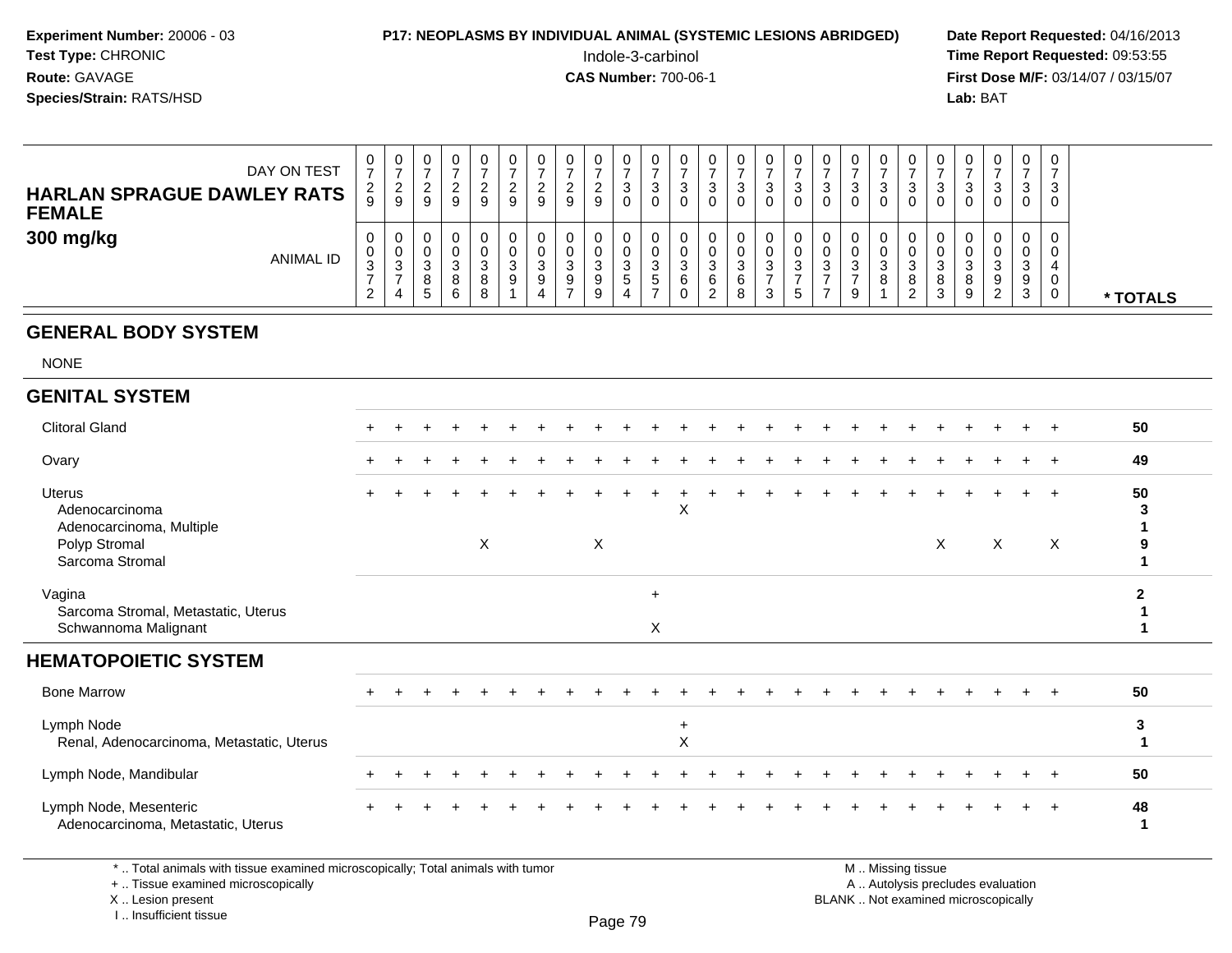## **P17: NEOPLASMS BY INDIVIDUAL ANIMAL (SYSTEMIC LESIONS ABRIDGED)** Date Report Requested: 04/16/2013<br>Indole-3-carbinol **Time Report Requested:** 09:53:55

 Indole-3-carbinol **Time Report Requested:** 09:53:55 **First Dose M/F:** 03/14/07 / 03/15/07<br>Lab: BAT **Lab:** BAT

| DAY ON TEST<br><b>HARLAN SPRAGUE DAWLEY RATS</b><br><b>FEMALE</b>                                                                          | 0<br>$\boldsymbol{7}$<br>$\frac{2}{9}$    | $\begin{smallmatrix}0\\7\end{smallmatrix}$<br>$\overline{c}$<br>9    | 0<br>$\overline{7}$<br>$\overline{2}$<br>9 | $\frac{0}{7}$<br>$\frac{2}{9}$       | 0<br>$\overline{7}$<br>$\frac{2}{9}$                | 0<br>$\overline{7}$<br>$\overline{2}$<br>9 | $\frac{0}{7}$<br>$\overline{c}$<br>9         | 0<br>$\overline{7}$<br>$\overline{c}$<br>9 | $\frac{0}{7}$<br>$\frac{2}{9}$ | 0<br>$\overline{7}$<br>3<br>$\mathbf 0$ | 0<br>$\overline{7}$<br>3<br>$\overline{0}$                  | 0<br>$\overline{7}$<br>$\mathbf{3}$<br>$\Omega$ | 0<br>$\overline{7}$<br>3<br>$\Omega$                       | $\frac{0}{7}$<br>$\sqrt{3}$<br>$\mathbf 0$ | $\frac{0}{7}$<br>$_{0}^{3}$                                      | 0<br>$\overline{7}$<br>3<br>$\mathbf 0$         | 0<br>$\overline{7}$<br>3<br>$\mathbf{0}$ | 0<br>$\overline{7}$<br>3<br>$\Omega$         | $\frac{0}{7}$<br>$\ensuremath{\mathsf{3}}$<br>$\mathbf 0$ | 0<br>$\overline{7}$<br>$\mathbf{3}$<br>$\overline{0}$  | 0<br>$\overline{7}$<br>$\mathbf{3}$<br>$\mathbf 0$ | 0<br>$\overline{7}$<br>3<br>$\mathbf 0$ | 0<br>$\overline{7}$<br>$\sqrt{3}$<br>$\overline{0}$ | $\frac{0}{7}$<br>3<br>$\mathbf 0$                           | 0<br>$\overline{7}$<br>3<br>$\mathbf 0$                                         |                                   |
|--------------------------------------------------------------------------------------------------------------------------------------------|-------------------------------------------|----------------------------------------------------------------------|--------------------------------------------|--------------------------------------|-----------------------------------------------------|--------------------------------------------|----------------------------------------------|--------------------------------------------|--------------------------------|-----------------------------------------|-------------------------------------------------------------|-------------------------------------------------|------------------------------------------------------------|--------------------------------------------|------------------------------------------------------------------|-------------------------------------------------|------------------------------------------|----------------------------------------------|-----------------------------------------------------------|--------------------------------------------------------|----------------------------------------------------|-----------------------------------------|-----------------------------------------------------|-------------------------------------------------------------|---------------------------------------------------------------------------------|-----------------------------------|
| 300 mg/kg<br><b>ANIMAL ID</b>                                                                                                              | 0<br>0<br>$\frac{3}{7}$<br>$\overline{c}$ | $\mathbf 0$<br>0<br>$\ensuremath{\mathsf{3}}$<br>$\overline{7}$<br>4 | $\mathbf 0$<br>0<br>$\mathbf{3}$<br>8<br>5 | 0<br>0<br>$\sqrt{3}$<br>$\,8\,$<br>6 | 0<br>0<br>$\ensuremath{\mathsf{3}}$<br>$\,8\,$<br>8 | 0<br>0<br>3<br>9<br>1                      | $\mathbf 0$<br>0<br>3<br>9<br>$\overline{4}$ | $\mathbf 0$<br>0<br>3<br>$\frac{9}{7}$     | 0<br>0<br>$\sqrt{3}$<br>9<br>9 | 0<br>$\mathbf 0$<br>3<br>5<br>4         | $\mathbf 0$<br>$\mathbf 0$<br>$\mathbf{3}$<br>$\frac{5}{7}$ | 0<br>0<br>3<br>6<br>$\Omega$                    | $\mathbf 0$<br>$\mathbf 0$<br>3<br>$\,6$<br>$\overline{2}$ | 0<br>$\mathbf 0$<br>3<br>6<br>8            | 0<br>$\mathbf 0$<br>$\sqrt{3}$<br>$\overline{7}$<br>$\mathbf{3}$ | 0<br>$\mathbf 0$<br>$\frac{3}{7}$<br>$\sqrt{5}$ | 0<br>0<br>3<br>7<br>$\overline{7}$       | 0<br>$\mathbf 0$<br>3<br>$\overline{7}$<br>9 | $\mathbf 0$<br>0<br>$\sqrt{3}$<br>8                       | 0<br>0<br>$\sqrt{3}$<br>8<br>$\overline{c}$            | 0<br>$\mathbf 0$<br>$\mathbf{3}$<br>8<br>3         | 0<br>0<br>3<br>8<br>9                   | $\mathbf 0$<br>0<br>3<br>$\frac{9}{2}$              | $\mathbf 0$<br>$\mathbf 0$<br>$\mathbf{3}$<br>$\frac{9}{3}$ | $\mathbf 0$<br>$\Omega$<br>$\overline{4}$<br>$\mathbf 0$<br>$\mathsf{O}\xspace$ | * TOTALS                          |
| Spleen                                                                                                                                     |                                           |                                                                      |                                            |                                      |                                                     |                                            |                                              |                                            |                                |                                         |                                                             |                                                 |                                                            |                                            |                                                                  |                                                 |                                          |                                              |                                                           |                                                        |                                                    |                                         |                                                     |                                                             | $\ddot{}$                                                                       | 48                                |
| Thymus<br>Adenocarcinoma, Metastatic, Uterus                                                                                               |                                           |                                                                      |                                            |                                      |                                                     |                                            |                                              |                                            |                                |                                         |                                                             |                                                 |                                                            |                                            |                                                                  |                                                 |                                          |                                              |                                                           |                                                        |                                                    |                                         |                                                     |                                                             |                                                                                 | 50<br>$\mathbf{1}$                |
| <b>INTEGUMENTARY SYSTEM</b>                                                                                                                |                                           |                                                                      |                                            |                                      |                                                     |                                            |                                              |                                            |                                |                                         |                                                             |                                                 |                                                            |                                            |                                                                  |                                                 |                                          |                                              |                                                           |                                                        |                                                    |                                         |                                                     |                                                             |                                                                                 |                                   |
| <b>Mammary Gland</b><br>Adenoma<br>Fibroadenoma<br>Fibroadenoma, Multiple                                                                  | $\boldsymbol{\mathsf{X}}$                 |                                                                      | X                                          |                                      | X                                                   |                                            | $\boldsymbol{\mathsf{X}}$                    |                                            | $\mathsf{X}$                   |                                         | Χ                                                           |                                                 | $\sf X$                                                    |                                            | $\sf X$                                                          | X                                               |                                          |                                              | X                                                         | X                                                      | X                                                  |                                         |                                                     | $X$ $X$                                                     |                                                                                 | 50<br>$\mathbf{2}$<br>17<br>6     |
| Skin<br>Fibrosarcoma<br>Subcutaneous Tissue, Fibroma<br>Subcutaneous Tissue, Sarcoma                                                       |                                           |                                                                      |                                            |                                      |                                                     | $\mathsf{X}$                               |                                              |                                            |                                |                                         |                                                             |                                                 |                                                            |                                            |                                                                  |                                                 | X                                        |                                              |                                                           |                                                        | X                                                  |                                         |                                                     |                                                             |                                                                                 | 50<br>1<br>4<br>1                 |
| <b>MUSCULOSKELETAL SYSTEM</b>                                                                                                              |                                           |                                                                      |                                            |                                      |                                                     |                                            |                                              |                                            |                                |                                         |                                                             |                                                 |                                                            |                                            |                                                                  |                                                 |                                          |                                              |                                                           |                                                        |                                                    |                                         |                                                     |                                                             |                                                                                 |                                   |
| <b>Bone</b><br>Cranium, Osteoma<br>Periosteum, Sarcoma                                                                                     |                                           |                                                                      |                                            |                                      |                                                     |                                            |                                              |                                            |                                |                                         |                                                             |                                                 |                                                            |                                            |                                                                  |                                                 |                                          |                                              |                                                           |                                                        |                                                    |                                         |                                                     |                                                             | $\overline{ }$                                                                  | 50<br>$\mathbf 1$<br>$\mathbf{1}$ |
| <b>Skeletal Muscle</b><br>Adenocarcinoma, Metastatic, Uterus                                                                               |                                           |                                                                      |                                            |                                      |                                                     |                                            |                                              |                                            |                                |                                         |                                                             |                                                 |                                                            |                                            |                                                                  |                                                 |                                          |                                              |                                                           |                                                        |                                                    |                                         |                                                     |                                                             |                                                                                 | 1<br>1                            |
| <b>NERVOUS SYSTEM</b>                                                                                                                      |                                           |                                                                      |                                            |                                      |                                                     |                                            |                                              |                                            |                                |                                         |                                                             |                                                 |                                                            |                                            |                                                                  |                                                 |                                          |                                              |                                                           |                                                        |                                                    |                                         |                                                     |                                                             |                                                                                 |                                   |
| <b>Brain</b><br>Glioma Malignant                                                                                                           |                                           |                                                                      |                                            |                                      | Χ                                                   |                                            |                                              |                                            |                                |                                         |                                                             |                                                 |                                                            |                                            |                                                                  |                                                 |                                          |                                              |                                                           |                                                        |                                                    |                                         |                                                     |                                                             |                                                                                 | 50<br>$\mathbf 1$                 |
| <b>RESPIRATORY SYSTEM</b>                                                                                                                  |                                           |                                                                      |                                            |                                      |                                                     |                                            |                                              |                                            |                                |                                         |                                                             |                                                 |                                                            |                                            |                                                                  |                                                 |                                          |                                              |                                                           |                                                        |                                                    |                                         |                                                     |                                                             |                                                                                 |                                   |
| *  Total animals with tissue examined microscopically; Total animals with tumor<br>+  Tissue examined microscopically<br>X  Lesion present |                                           |                                                                      |                                            |                                      |                                                     |                                            |                                              |                                            |                                |                                         |                                                             |                                                 |                                                            |                                            |                                                                  |                                                 |                                          | BLANK  Not examined microscopically          |                                                           | M  Missing tissue<br>A  Autolysis precludes evaluation |                                                    |                                         |                                                     |                                                             |                                                                                 |                                   |

I .. Insufficient tissue

Page 80